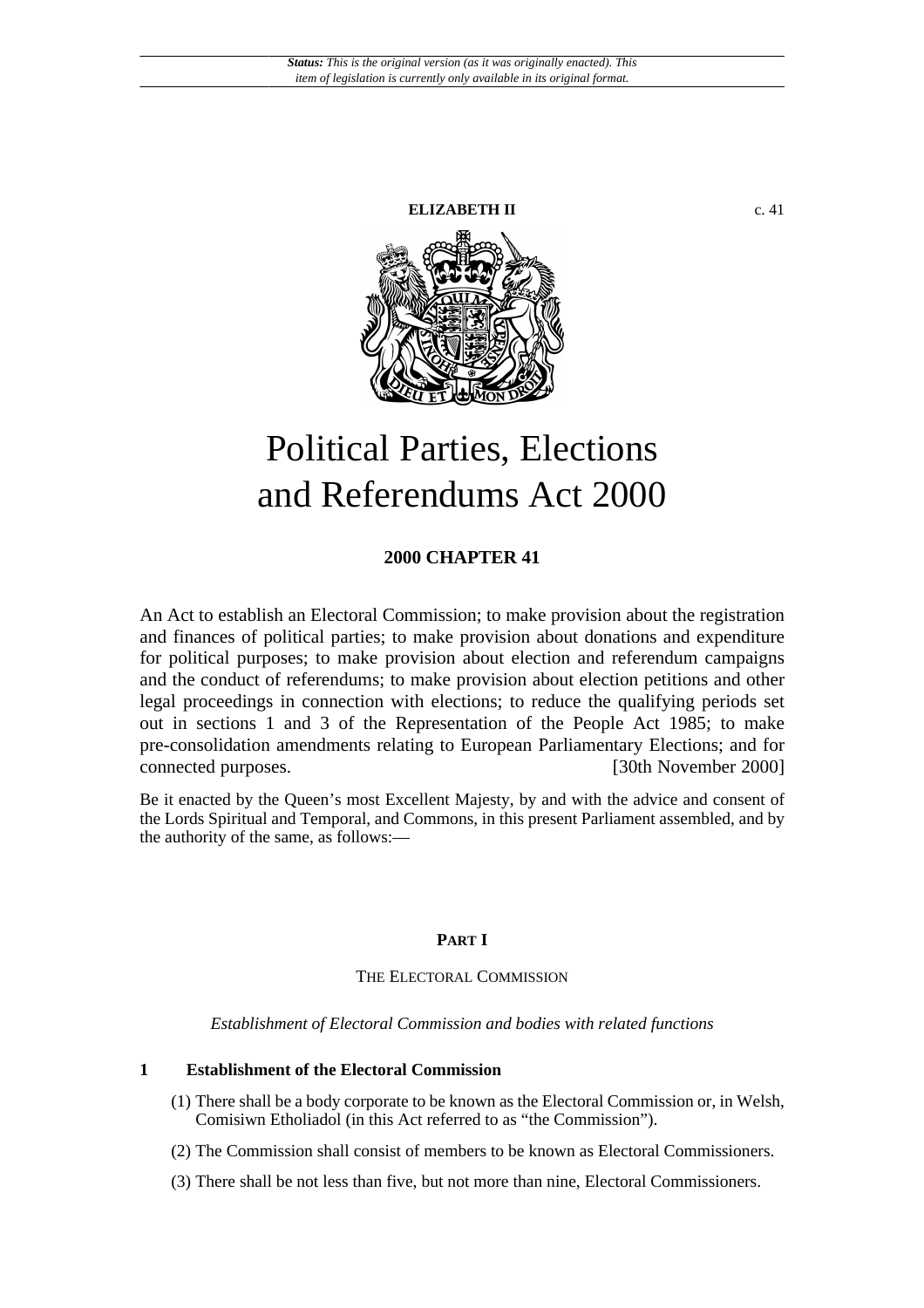- (4) The Electoral Commissioners shall be appointed by Her Majesty (in accordance with section 3).
- (5) Her Majesty shall (in accordance with section 3) appoint one of the Electoral Commissioners to be the chairman of the Commission.
- (6) Schedule 1, which makes further provision in relation to the Commission, shall have effect.

#### **2 Speaker's Committee**

- (1) There shall be a Committee (to be known as "the Speaker's Committee") to perform the functions conferred on the Committee by this Act.
- (2) The Speaker's Committee shall consist of the Speaker of the House of Commons, who shall be the chairman of the Committee, and the following other members, namely—
	- (a) the Member of the House of Commons who is for the time being the Chairman of the Home Affairs Select Committee of the House of Commons;
	- (b) the Secretary of State for the Home Department (whether or not a Member of the House of Commons);
	- (c) a Member of the House of Commons who is a Minister of the Crown with responsibilities in relation to local government; and
	- (d) five Members of the House of Commons who are not Ministers of the Crown.
- (3) The member of the Committee mentioned in subsection (2)(c) shall be appointed to membership of the Committee by the Prime Minister.
- (4) The members of the Committee mentioned in subsection (2)(d) shall be appointed to membership of the Committee by the Speaker of the House of Commons.
- (5) Schedule 2, which makes further provision in relation to the Speaker's Committee, shall have effect.
- (6) In this section and that Schedule, references to the Home Affairs Select Committee shall—
	- (a) if the name of that Committee is changed, be taken (subject to paragraph (b)) to be references to the Committee by its new name;
	- (b) if the functions of that Committee at the passing of this Act with respect to electoral matters (or functions substantially corresponding thereto) become functions of a different committee of the House of Commons, be taken to be references to the committee by whom the functions are for the time being exercisable.

#### **3 Appointment of Electoral Commissioners and Commission chairman**

- (1) The powers of Her Majesty under section 1(4) and (5) shall be exercisable on an Address from the House of Commons.
- (2) No motion shall be made for such an Address except—
	- (a) with the agreement of the Speaker of the House of Commons; and
	- (b) after consultation with the registered leader of each registered party to which two or more Members of the House of Commons then belong.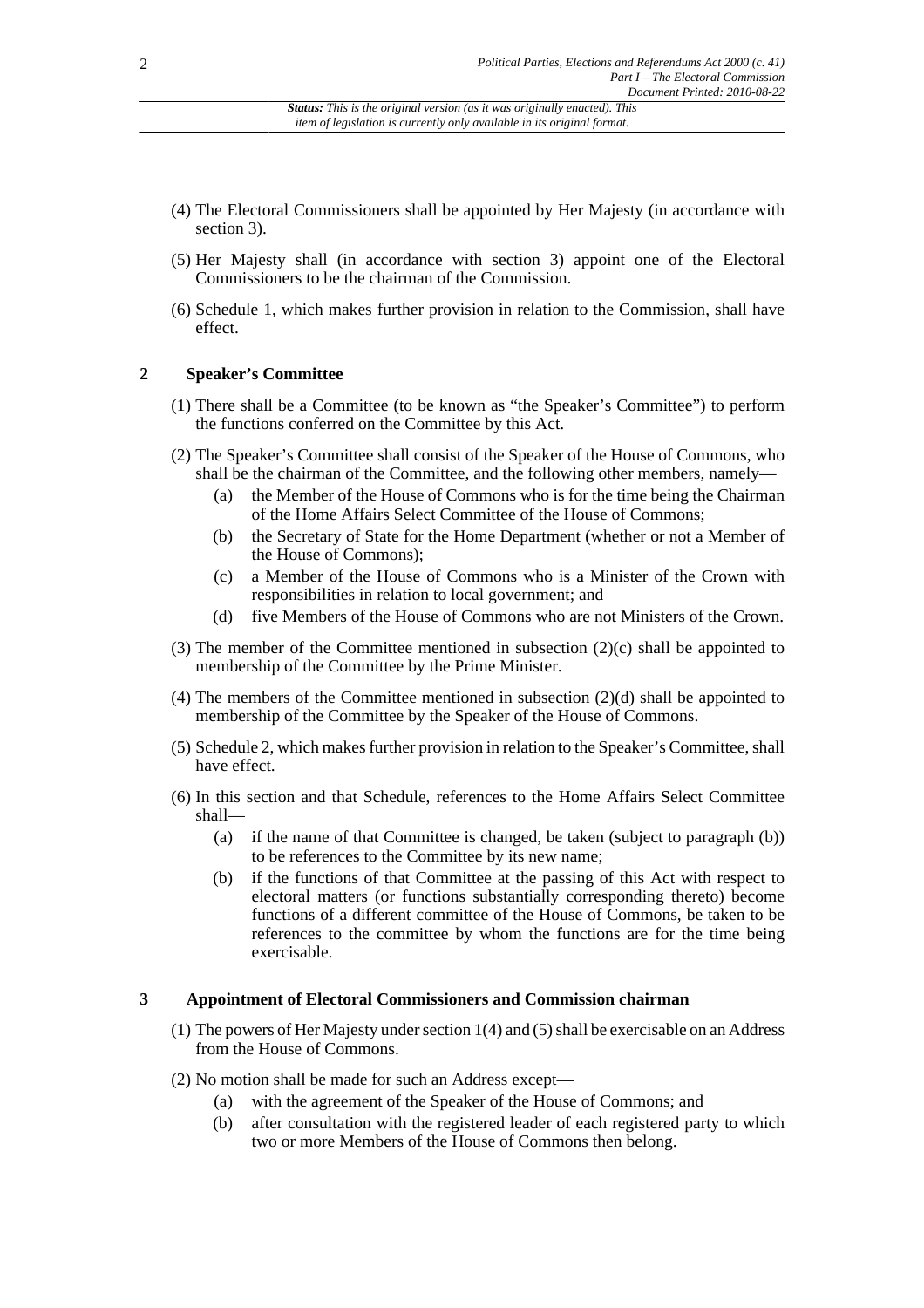- (3) Such an Address shall specify the period (not exceeding 10 years) for which each proposed Electoral Commissioner to whom the Address relates is to hold office as such Commissioner or (as the case may be) the period for which the proposed chairman of the Commission is to hold office as such chairman.
- (4) A person may not be appointed as an Electoral Commissioner if the person—
	- (a) is a member of a registered party;
	- (b) is an officer or employee of a registered party or of any accounting unit of such a party;
	- (c) holds a relevant elective office (within the meaning of Schedule 7); or
	- (d) has at any time within the last ten years—
		- (i) been such an officer or employee as is mentioned in paragraph (b), or
		- (ii) held such an office as is mentioned in paragraph (c), or
		- (iii) been named as a donor in the register of donations reported under Chapter III or V of Part IV.
- (5) An Electoral Commissioner, or the chairman of the Commission, may be re-appointed (or further re-appointed).
- (6) In subsection (2)(b) the reference to Members of the House of Commons does not include any Member of that House who at the time in question—
	- (a) has not made and subscribed the oath required by the Parliamentary Oaths Act 1866 (or the corresponding affirmation); or
	- (b) is disqualified from sitting and voting in that House.
- (7) In this section "registered party"—
	- (a) includes (in relation to times before the appointed day for the purposes of Part II of this Act) a party registered under the Registration of Political Parties Act 1998; and
	- (b) in subsection (4)(b) also includes (in relation to times before 1st April 1999) any political party.

# **4 Parliamentary Parties Panel**

- (1) There shall be a panel (to be known as "the Parliamentary Parties Panel") which consists of representatives of qualifying parties appointed in accordance with this section.
- (2) The function of the panel shall be to submit representations or information to the Commission about such matters affecting political parties as the panel think fit.
- (3) Where the panel submit any such representations or information to the Commission, the Commission shall—
	- (a) consider the representations or information, and
	- (b) decide whether, and (if so) to what extent, they should act on the representations or information.
- (4) Each qualifying party shall be entitled to be represented on the panel by a person appointed to the panel by the treasurer of the party.
- (5) Subject to subsection (6), a person so appointed shall be a member of the panel for such period as the treasurer of the party may determine when making the appointment.
- (6) A person so appointed shall cease to be a member of the panel if at any time—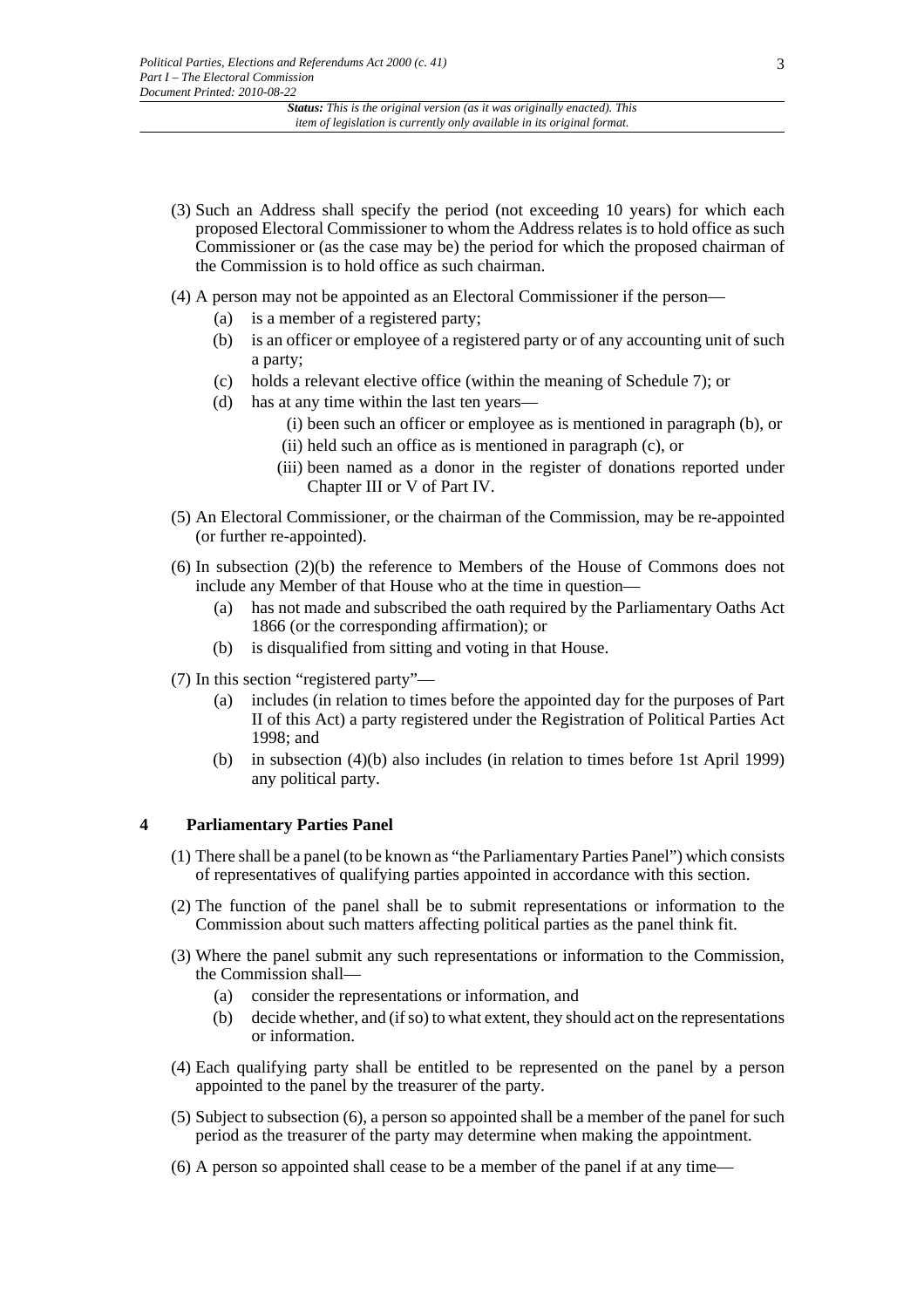- (a) his appointment is terminated for any reason by the treasurer of the party, or
- (b) the party ceases to be a qualifying party.
- (7) The panel may determine their own procedure.
- (8) The validity of any proceedings of the panel shall not be affected by any failure by the treasurer of a qualifying party to make any appointment in accordance with this section.
- (9) In this section "qualifying party" means a registered party—
	- (a) to which two or more Members of the House of Commons for the time being belong, who have made and subscribed to the oath required by the Parliamentary Oaths Act 1866 (or the corresponding affirmation) and are not disqualified from sitting or voting in the House; or
	- (b) to which two or more such Members belonged immediately after the most recent parliamentary general election.

## *Commission's general functions*

## **5 Reports on elections and referendums**

- (1) The Commission shall, after—
	- (a) each election to which this section applies, and
	- (b) each referendum to which Part VII applies,

prepare and publish (in such manner as the Commission may determine) a report on the administration of the election or referendum.

- (2) The elections to which this section applies are the following, namely—
	- (a) a parliamentary general election;
	- (b) a European Parliamentary general election;
	- (c) a Scottish Parliamentary general election;
	- (d) a National Assembly for Wales ordinary election;
	- (e) a Northern Ireland Assembly general election.
- (3) After a poll held under section 36 of the Government of Wales Act 1998 the Commission shall, if requested to do so by the National Assembly for Wales, at the Assembly's expense prepare and publish (in such manner as the Commission may determine) a report on the administration of the poll.

#### **6 Reviews of electoral and political matters**

- (1) The Commission shall keep under review, and from time to time submit reports to the Secretary of State on, the following matters, namely—
	- (a) such matters relating to elections to which this section applies as the Commission may determine from time to time;
	- (b) such matters relating to referendums to which this section applies as the Commission may so determine;
	- (c) the redistribution of seats at parliamentary elections;
	- (d) if any functions are transferred by an order under section 18(1), 19(1) or 20(1), the matters in relation to which those functions are exercisable;
	- (e) the registration of political parties and the regulation of their income and expenditure;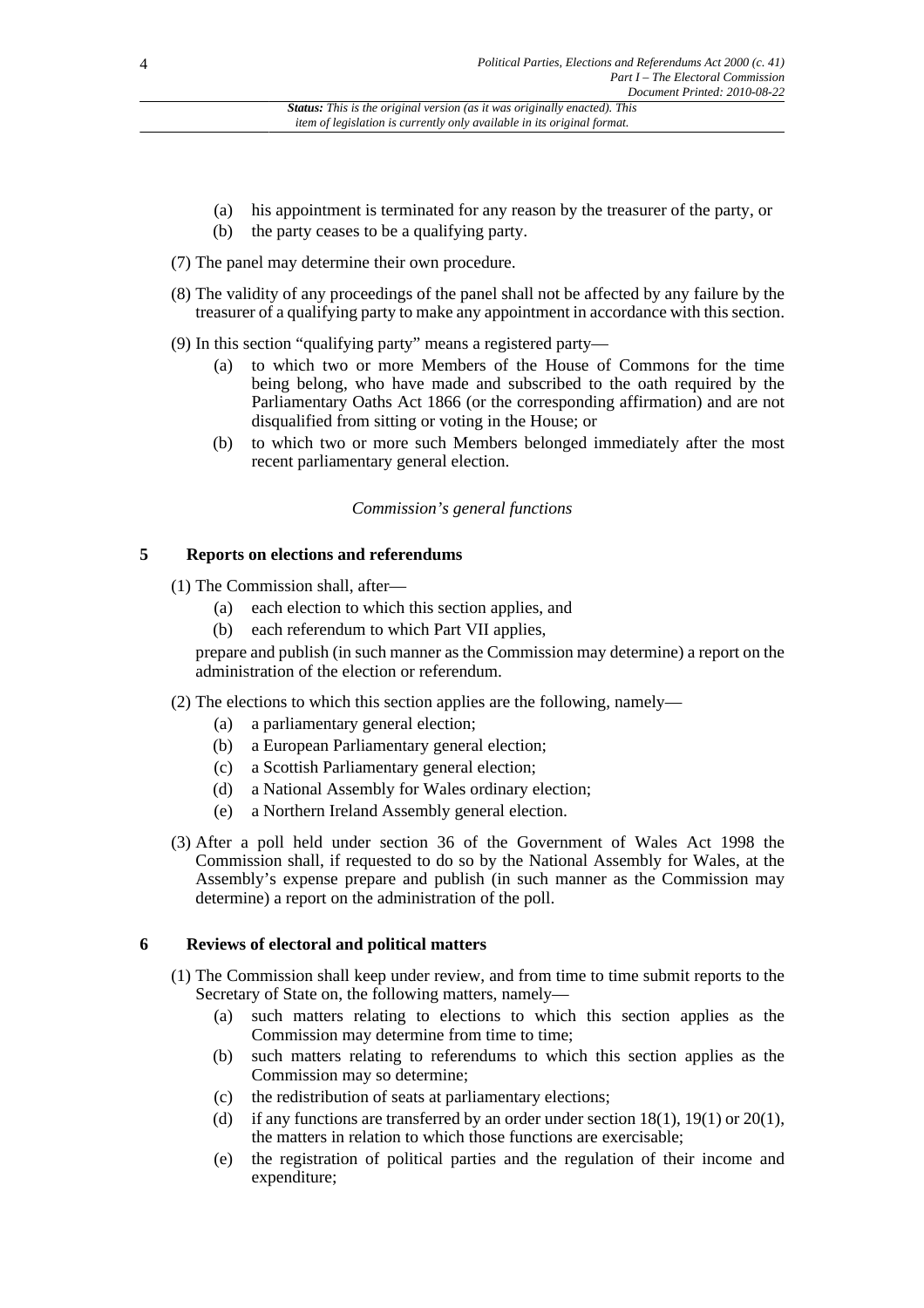- (f) political advertising in the broadcast and other electronic media;
- (g) the law relating to the matters mentioned in each of paragraphs (a) to (f).
- (2) At the request of the Secretary of State, and within such time as the Secretary of State may specify, the Commission shall—
	- (a) review, and
	- (b) submit a report to the Secretary of State on,

such matter or matters (whether or not falling within subsection (1)) as the Secretary of State may specify.

- (3) The Commission shall not, however, carry out any review (or make any report) under this section with respect to any of the following matters, namely—
	- (a) the funding of political parties under section 97 of the Scotland Act 1998 or for the purpose of assisting members of the Northern Ireland Assembly connected with such parties to perform their Assembly duties;
	- (b) the conduct of referendums held in pursuance of any provision made by or under an Act of the Scottish Parliament or the Northern Ireland Assembly or the conduct of any poll under section 36 of the Government of Wales Act 1998;
	- (c) the law relating to the matters mentioned in each of paragraphs (a) and (b).
- (4) Where any review carried out under this section relates to elections or referendums in Northern Ireland, the Commission shall consult the Chief Electoral Officer for Northern Ireland with respect to such elections or referendums.
- (5) Each report made by the Commission under this section shall be published by them in such manner as they may determine.
- (6) The elections and referendums to which this section applies are—
	- (a) in the case of elections—
		- $(i)$  the elections mentioned in section 5(2),
		- (ii) local government elections in England or Wales, and
		- (iii) local elections in Northern Ireland; and
	- (b) in the case of referendums, referendums to which Part VII applies and those under Part II of the Local Government Act 2000.

# **7 Commission to be consulted on changes to electoral law**

- (1) Before making an instrument to which this section applies, the authority making the instrument shall consult the Commission.
- (2) This section applies to an instrument containing—
	- (a) regulations under paragraph 2 of Schedule 1 to the European Parliamentary Elections Act 1978 (conduct and questioning of European Parliamentary elections);
	- (b) an order under paragraph 4(1)(a) or (b) of that Schedule (designations of regional returning officers);
	- (c) an order under section 24(1)(c), (cc) or (e), 25(1)(b), 28(1)(b) or 35(2B) of the Representation of the People Act 1983 (designations of returning officers and acting returning officers);
	- (d) rules under section 36 of that Act (local government elections in England and Wales);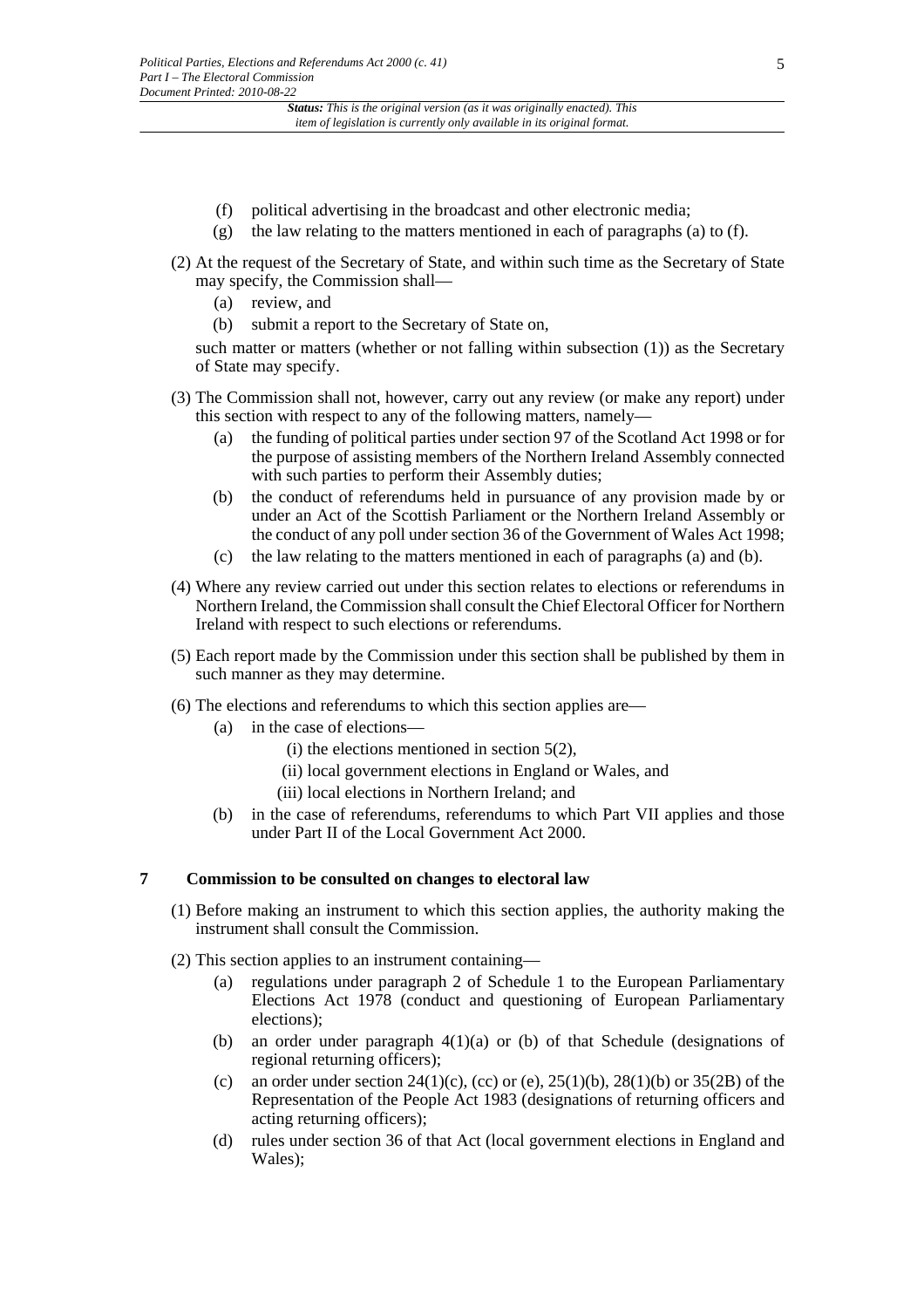- (e) regulations under that Act ("the 1983 Act"), or under the Representation of the People Act 1985, in relation to which section 201(2) of the 1983 Act (regulations which may not be made unless a draft of them has been laid before and approved by a resolution of each House of Parliament) has effect;
- (f) an order under section 11 or 36(4) or (5) of the Government of Wales Act 1998 (conduct of elections to the National Assembly for Wales and of polls held by the Assembly);
- (g) an order under section  $12(1)$  or (6) of the Scotland Act 1998 (conduct of elections to the Scottish Parliament);
- (h) an order under section 34(4) of the Northern Ireland Act 1998 (conduct of elections to the Northern Ireland Assembly);
- (i) an order under section 17A(3) of the Greater London Authority Act 1999 (free delivery of election addresses at elections to the Greater London Authority).
- (3) No draft Order shall be laid before Parliament under section 84(4) of the Northern Ireland Act 1998 (power to make provision with respect to elections in Northern Ireland) except after consultation with the Commission.

## **8 Powers with respect to elections exercisable only on Commission recommendation**

- (1) The function of giving directions under section 52(1) of the Representation of the People Act 1983 (directions as to discharge of registration duties) shall be exercisable only on, and in accordance with, a recommendation of the Commission.
- (2) A function to which this subsection applies shall, unless the Secretary of State considers that the exercise of the function is expedient in consequence of changes in the value of money, be exercisable only on, and in accordance with, a recommendation of the Commission.
- (3) Subsection (2) applies to the following functions, namely—
	- (a) the making of orders under section 76(2A) of that Act (limitation of expenses in connection with elections to the Greater London Authority);
	- (b) the making of orders under section 11 of the Government of Wales Act 1998 or section 12 of the Scotland Act 1998 so far as relating to the matters mentioned in subsection  $(2)(c)$  of the section (limitation of expenses in connection with elections to the National Assembly for Wales or Scottish Parliament);
	- (c) the making of regulations under paragraph 2(3A)(a) of Schedule 1 to the European Parliamentary Elections Act 1978 (limitation of expenses in connection with elections to the European Parliament).

#### **9 Involvement of Commission in changes in electoral procedures**

- (1) The Commission—
	- (a) may participate with any relevant local authority in the joint submission of proposals falling within section 10(1) of the Representation of the People Act 2000 (pilot schemes); and
	- (b) shall have such other functions in relation to—
		- (i) orders and schemes under section 10 of that Act, and
		- (ii) orders under section 11 of that Act (revision of procedures in the light of pilot schemes),

as are conferred on the Commission by those sections.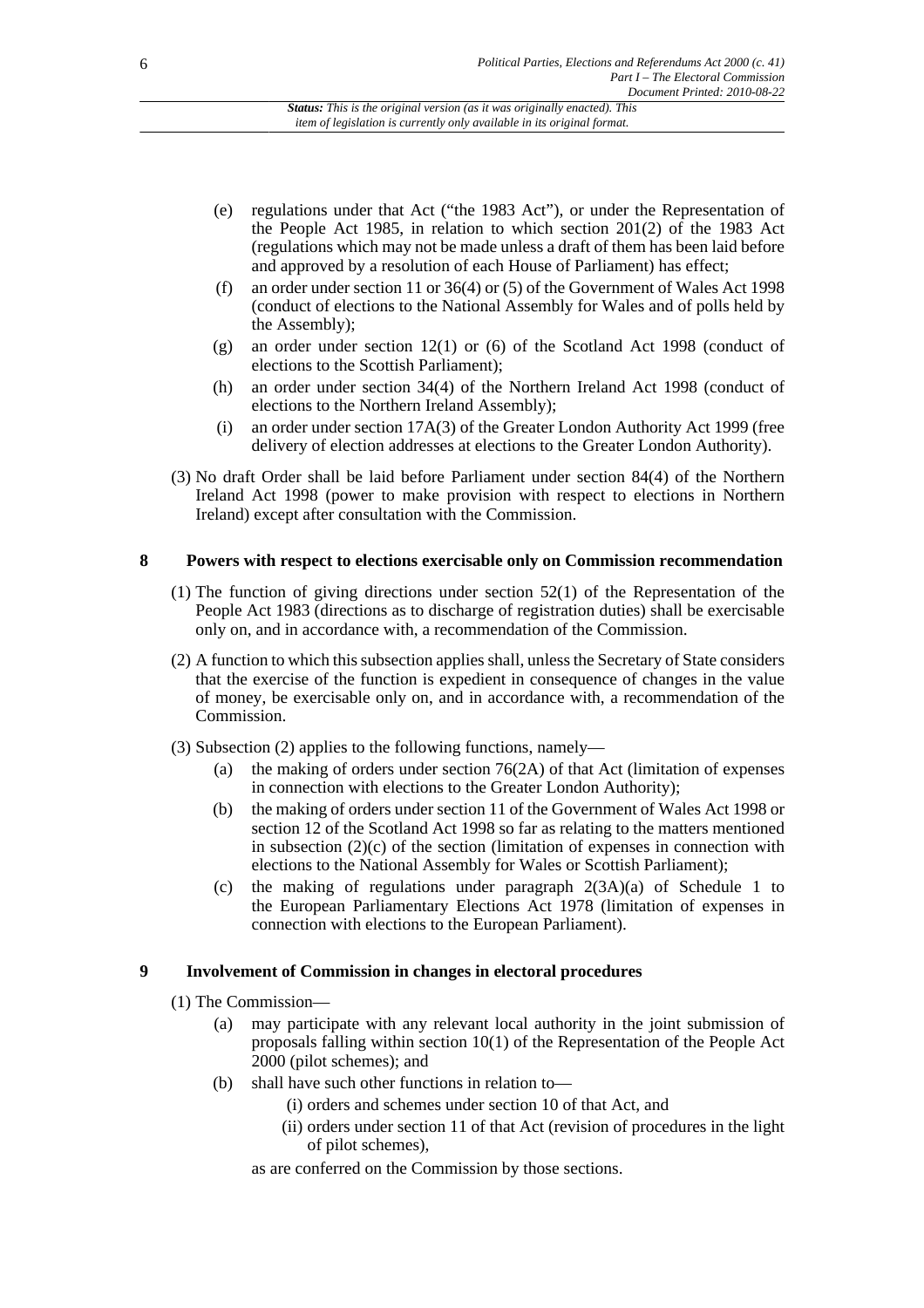- (2) Where any scheme under section 10 of that Act falls to be implemented following the approval by the Secretary of State of proposals jointly submitted by the Commission and a relevant local authority as mentioned in subsection (1)(a) above, the Commission may, in connection with the implementation of the scheme, provide that authority with such assistance (except financial assistance) as the Commission think fit.
- (3) In this section "relevant local authority" has the same meaning as in section 10 of that Act.

## **10 Giving of advice and assistance**

- (1) The Commission may, at the request of any relevant body, provide the body with advice and assistance as respects any matter in which the Commission have skill and experience.
- (2) The assistance which may be so provided includes (in particular) the secondment of members of the Commission's staff.
- (3) The Commission may also—
	- (a) provide advice and assistance to—
		- (i) registration officers,
		- (ii) returning officers at relevant elections,
		- (iii) registered parties,
		- (iv) recognised third parties within the meaning of Part VI, and
		- (v) permitted participants within the meaning of Part VII;
	- (b) provide advice and assistance to other persons which is incidental to, or otherwise connected with, the discharge by the Commission of their functions.
- (4) The Commission—
	- (a) may make charges for advice or assistance provided by them under subsection (1); but
	- (b) may not make charges for advice and assistance provided under subsection (3).
- (5) Nothing in this section authorises the Commission to provide any form of financial assistance.
- (6) In this section "relevant body" means—
	- (a) the Scottish Parliament;
	- (b) the Scottish Executive;
	- (c) the National Assembly for Wales;
	- (d) the Northern Ireland Assembly;
	- (e) the Executive Committee of the Northern Ireland Assembly;
	- (f) any of the following local authorities—
		- (i) in England, the council of a county, district or London borough,
		- (ii) in Wales, the council of a county or county borough, and
		- (iii) in Scotland, a council constituted under section 2 of the Local Government etc. (Scotland) Act 1994;
	- (g) a national or regional parliament or government in a country other than the United Kingdom;
	- (h) a body in any such other country having functions corresponding to any of the functions of the Commission;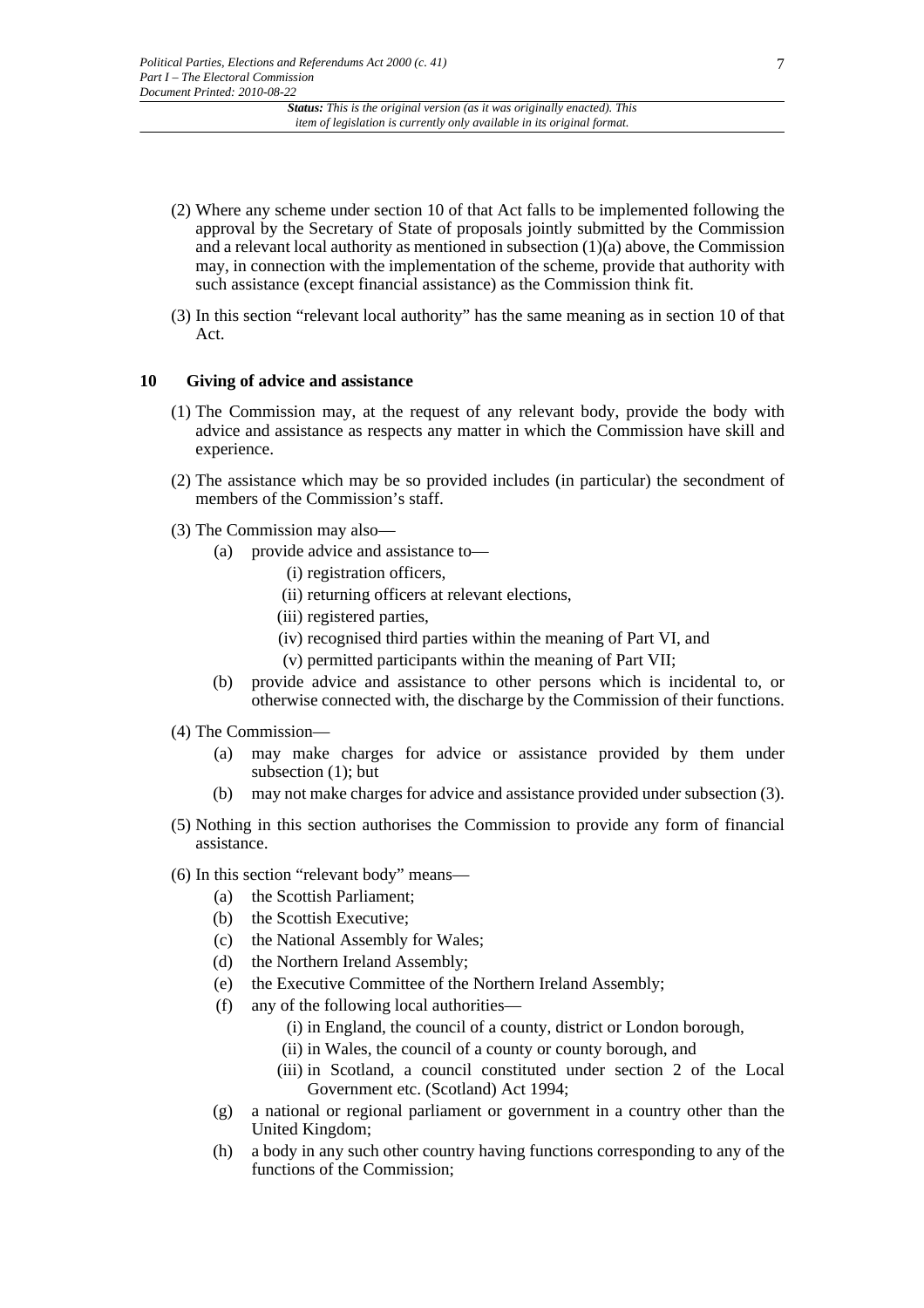- (i) an organisation of which two or more countries (or their governments) are members or a subordinate body of such an organisation.
- (7) In this section "relevant election" means any election falling within section 22(5) other than a local government election in Scotland.
- (8) The Scottish Ministers may by order provide that subsection (7) shall have effect as if the words "other than a local government election in Scotland" were omitted.
- (9) Section 156(5) shall apply to an order made by the Scottish Ministers under subsection (8) as it applies to an order made by the Secretary of State under this Act and the reference in that section to enactments shall include a reference to any enactment comprised in or in an instrument made under an Act of the Scottish Parliament.
- (10) The power of the Scottish Ministers to make an order under this section shall be exercisable by statutory instrument subject to annulment in pursuance of a resolution of the Scottish Parliament.

#### **11 Broadcasters to have regard to Commission's views on party political broadcasts**

- (1) In section 36 of the Broadcasting Act 1990 (independent television services: party political broadcasts), after subsection (4) there shall be inserted—
	- "(5) Before making any rules for the purposes of this section the Commission shall have regard to any views expressed by the Electoral Commission."
- (2) In section 107 of that Act (independent sound broadcasting services: party political broadcasts), after subsection (3) there shall be inserted—
	- "(4) Before making any rules for the purposes of this section the Authority shall have regard to any views expressed by the Electoral Commission."
- (3) The British Broadcasting Corporation and Sianel Pedwar Cymru shall each, in determining its policy with respect to party political broadcasts, have regard to any views expressed by the Electoral Commission for the purposes of this subsection.

## **12 Policy development grants**

- (1) For the purposes of this section—
	- (a) "a policy development grant" is a grant to a represented registered party to assist the party with the development of policies for inclusion in any manifesto on the basis of which—
		- (i) candidates authorised to stand by the party will seek to be elected at an election which is a relevant election for the purposes of Part II, or
		- (ii) the party itself will seek to be so elected (in the case of such an election for which the party itself may be nominated); and
	- (b) a registered party is "represented" if there are at least two Members of the House of Commons belonging to the party who—
		- (i) have made and subscribed the oath required by the Parliamentary Oaths Act 1866 (or the corresponding affirmation), and
		- (ii) are not disqualified from sitting or voting in that House.
- (2) The Commission shall submit recommendations to the Secretary of State for the terms of a scheme for the making by the Commission of policy development grants.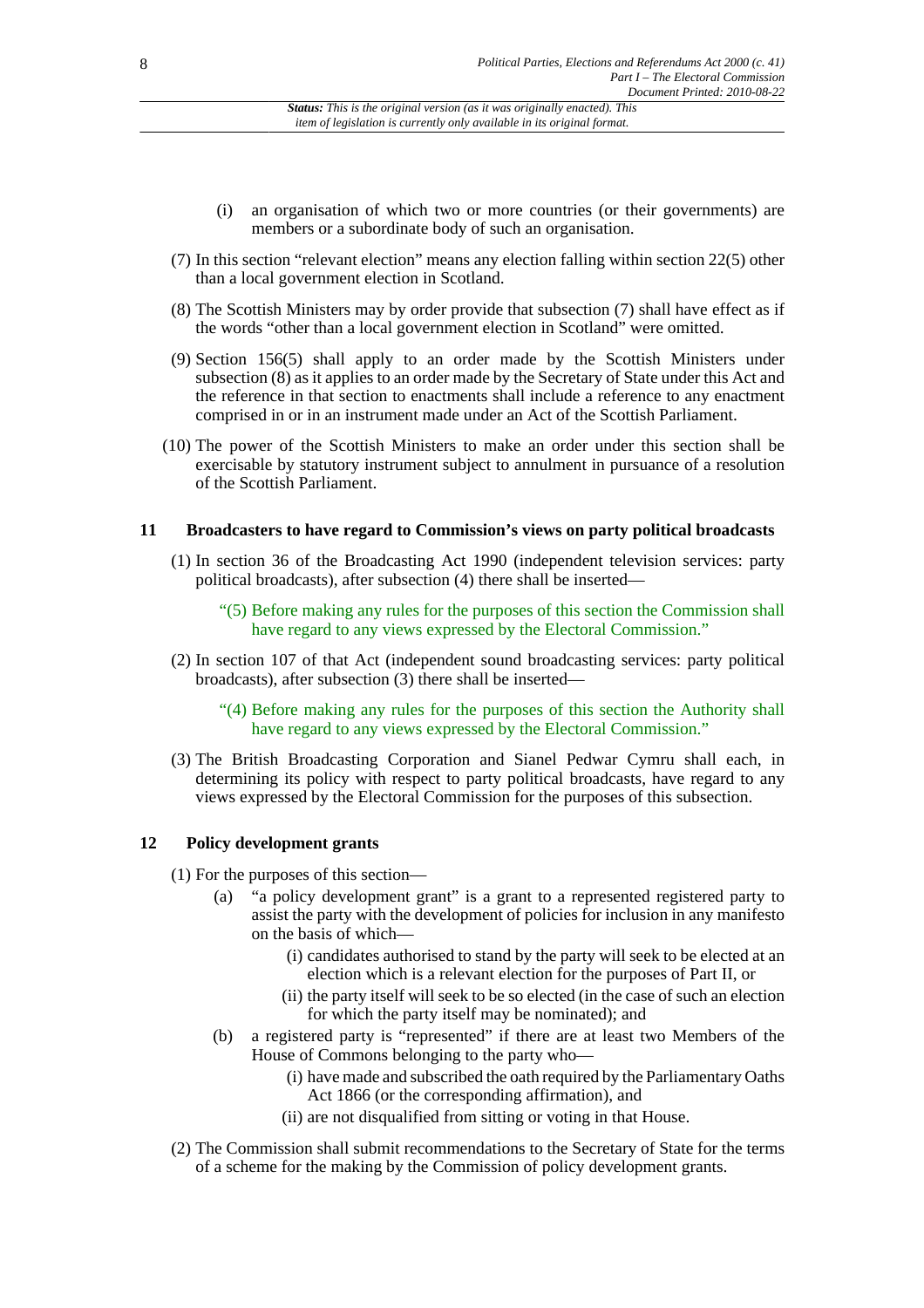- (3) Where the Secretary of State receives recommendations under subsection (2), he shall make an order setting out such a scheme in terms which, with any modifications he considers appropriate, give effect to the recommendations.
- (4) The scheme shall, in particular, specify or provide for the determination of—
	- (a) the parties eligible for policy development grants, and
	- (b) how any money provided to the Commission for the making of policy development grants is to be allocated between the parties eligible for such grants.
- (5) The Commission shall keep under review the terms of any scheme under this section and shall make recommendations to the Secretary of State for any variations to the scheme which they consider appropriate.
- (6) Where the Secretary of State receives recommendations under subsection (5), he shall make an order giving effect, with any modifications he considers appropriate, to the recommendations.
- (7) Where any such modifications as are mentioned in subsection (3) or (6) would result in an order under that subsection giving effect with modifications to any recommendations of the Commission in respect of either of the matters mentioned in subsection (4), the order shall not be made without the agreement of the Commission to the modifications so far as relating to those matters.
- (8) The Commission shall make such grants as are provided for under any scheme under this section, and any such grants may be made subject to such conditions as (consistently with the terms of the scheme) the Commission consider appropriate; but nothing in such a scheme shall have effect to authorise the Commission to make in any financial year more than £2 million in policy development grants.
- (9) The Secretary of State may by order made with the consent of the Treasury vary the sum for the time being specified in subsection (8).

## **13 Education about electoral and democratic systems**

- (1) The Commission shall promote public awareness of—
	- (a) current electoral systems in the United Kingdom and any pending such systems, together with such matters connected with any such existing or pending systems as the Commission may determine;
	- (b) current systems of local government and national government in the United Kingdom and any pending such systems; and
	- (c) the institutions of the European Union.
- (2) For the purposes of subsection (1) any system such as is mentioned in paragraph (a) or (b) of that subsection is pending at a time when arrangements for giving effect to it have been made by any enactment but the arrangements are not yet in force.
- (3) Subsection (1) does not apply in relation to local government elections, or to local government, in Scotland; but in paragraph (b) of that subsection the reference to national government includes (in addition to the government of the United Kingdom) the government of parts of the United Kingdom for which there are devolved legislatures.
- (4) The Commission shall perform their functions under subsection (1) in such manner as they think fit but may, in particular, do so by—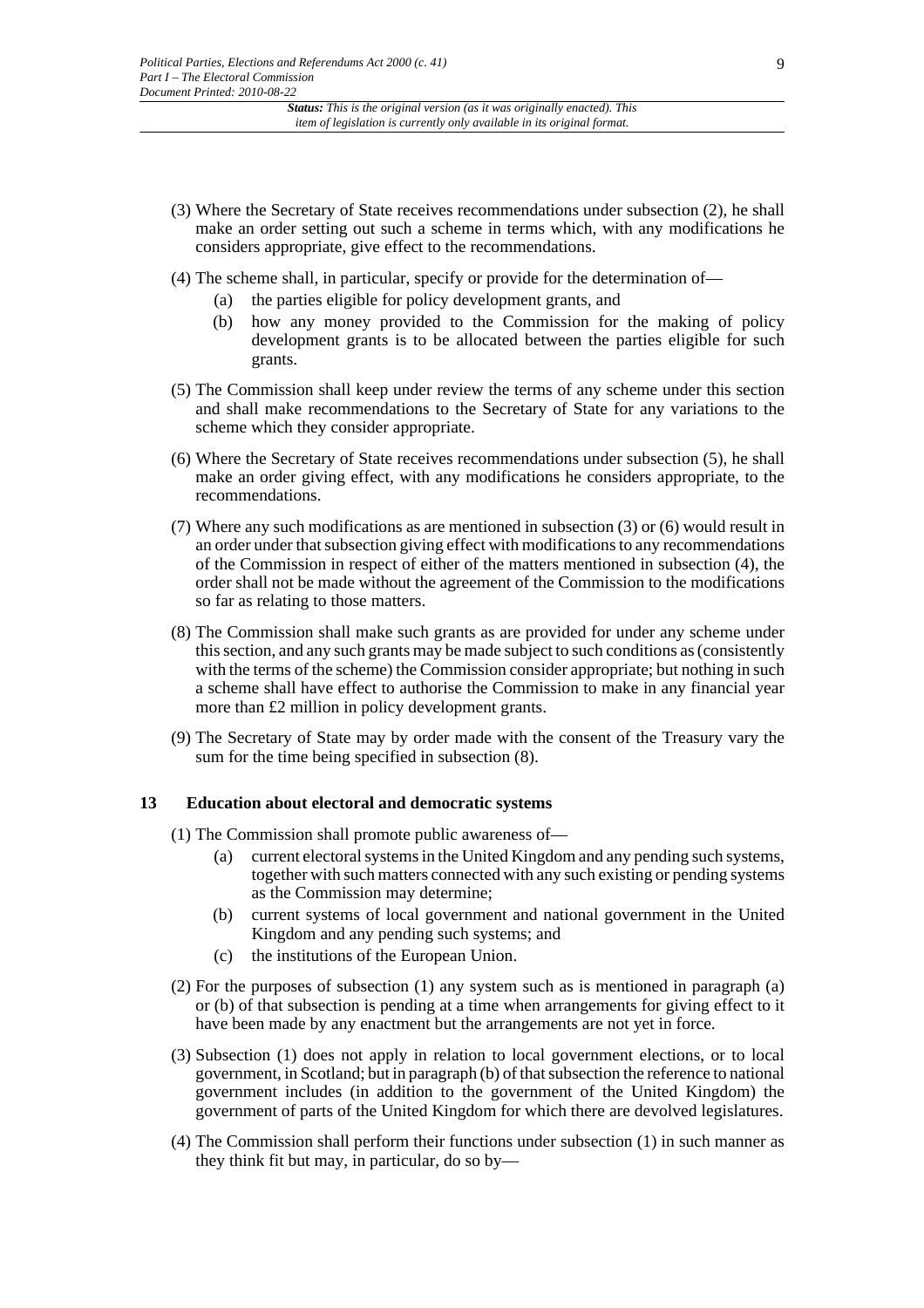- (a) carrying out programmes of education or information to promote public awareness of any of the matters mentioned in subsection (1); or
- (b) making grants to other persons or bodies for the purpose of enabling them to carry out such programmes.
- (5) Any grant under subsection (4)(b) may be made subject to such conditions as the Commission consider appropriate.
- (6) The total expenditure incurred in any financial year by the Commission in performing their functions under subsection (1) (whether by making grants or otherwise) shall not exceed such sum as is for the time being specified for the purposes of this subsection by an order made by the Secretary of State with the consent of the Treasury.
- (7) The Scottish Ministers may by order provide that, despite subsection (3), the Commission may perform the functions conferred by this section in relation to local government elections, or to local government, in Scotland.
- (8) Subsection (6) shall not apply to the expenditure incurred by the Commission in performing their functions exercisable by virtue of an order made by the Scottish Ministers under subsection (7); but such expenditure shall not exceed such sum as is for the time being specified for the purposes of this subsection in an order made by the Scottish Ministers.
- (9) The Scottish Ministers shall reimburse the Commission for any expenditure incurred by them which is attributable to the exercise of any of functions mentioned in subsection (8).
- (10) Section 156(5) shall apply to an order made by the Scottish Ministers under this section as it applies to an order made by the Secretary of State under this Act and the reference in that section to enactments shall include a reference to any enactment comprised in or in an instrument made under an Act of the Scottish Parliament.
- (11) The power of the Scottish Ministers to make an order under this section shall be exercisable by statutory instrument subject to annulment in pursuance of a resolution of the Scottish Parliament.

#### *Commission's electoral boundary functions*

#### **14 Boundary committees**

- (1) The Commission shall establish four Boundary Committees, one for each of England, Scotland, Wales and Northern Ireland.
- (2) Each Boundary Committee shall consist of—
	- (a) a chairman, and
	- (b) not less than the appropriate number of other members,

appointed by the Commission.

- (3) For the purposes of subsection (2) "the appropriate number", in relation to a Boundary Committee, is—
	- (a) two, if no functions fall to be exercised by the Committee by virtue of section 18(1), section 19(1) or section 20(1) (as the case may be); and
	- (b) four, if any functions fall to be so exercised.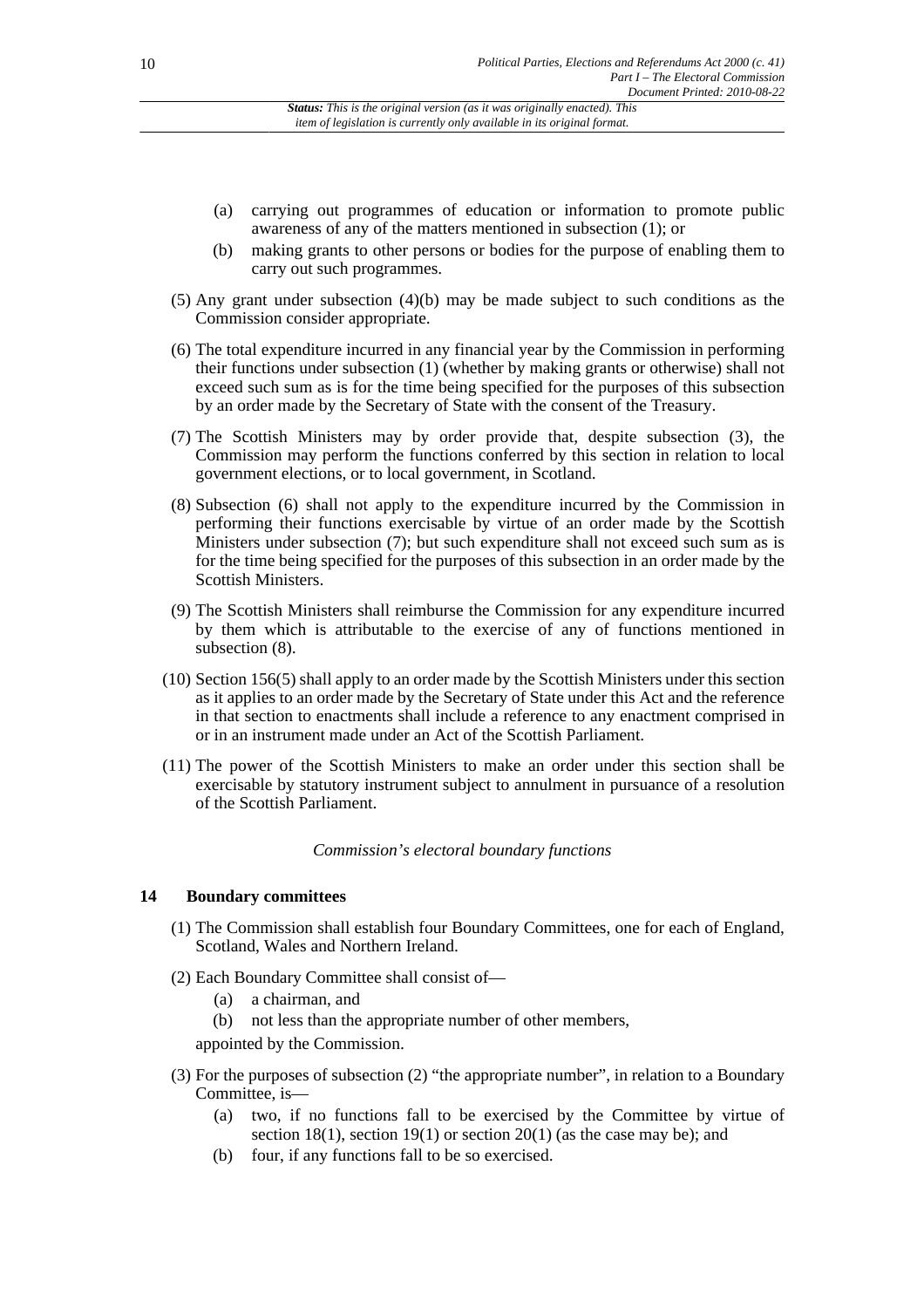- (4) Only an Electoral Commissioner or a deputy Electoral Commissioner may be appointed a member of a Boundary Committee; and only an Electoral Commissioner may be appointed chairman of a Boundary Committee.
- (5) The Commission shall, where any functions fall to be exercised by a Boundary Committee as mentioned in subsection (3), so exercise their powers of appointment under this section and section 15 as to secure—
	- (a) that at least one of the members of the Committee is a person with experience of local government matters in England, Scotland or Wales (as the case may be); and
	- (b) that, in the case of the Boundary Committee for Wales, at least one of the members of the Committee is a person able to speak the Welsh language.
- (6) The following persons shall be assessors to the Boundary Committees—
	- (a) in the case of each of the Boundary Committee for England and the Boundary Committee for Wales, the Registrar General for England and Wales and the Director General of Ordnance Survey;
	- (b) in the case of the Boundary Committee for Scotland, the Registrar General of Births, Deaths and Marriages for Scotland and the Director General of Ordnance Survey;
	- (c) in the case of the Boundary Committee for Northern Ireland, the Registrar General of Births and Deaths in Northern Ireland, the Commissioner of Valuation for Northern Ireland and the Chief Electoral Officer for Northern Ireland.

## **15 Deputy Electoral Commissioners**

- (1) The Commission may appoint Deputy Electoral Commissioners.
- (2) The number of Deputy Electoral Commissioners shall not exceed such number as the Commission, with the agreement of the Speaker's Committee, may determine.
- (3) A person shall not be appointed as a Deputy Electoral Commissioner if he is a person who (by virtue of section 3(4)) may not be appointed as an Electoral Commissioner.
- (4) The functions of a Deputy Electoral Commissioner are limited to serving as a member of any Boundary Committee to which he is appointed.
- (5) Schedule 1 contains further provisions about Deputy Electoral Commissioners.

#### **16 Transfer of functions of Boundary Commissions**

- (1) The Parliamentary Constituencies Act 1986 shall have effect subject to the amendments specified in Part I of Schedule 3, by virtue of which—
	- (a) the functions of each of the Boundary Commissions under section 3(1) and (3) of that Act (functions with respect to keeping under review, and reporting on, representation in the House of Commons of the part of the United Kingdom with which they are concerned) are transferred to the Electoral Commission; and
	- (b) functions with respect to—
		- (i) the carrying out of reviews under that Act with respect to a particular part of the United Kingdom, and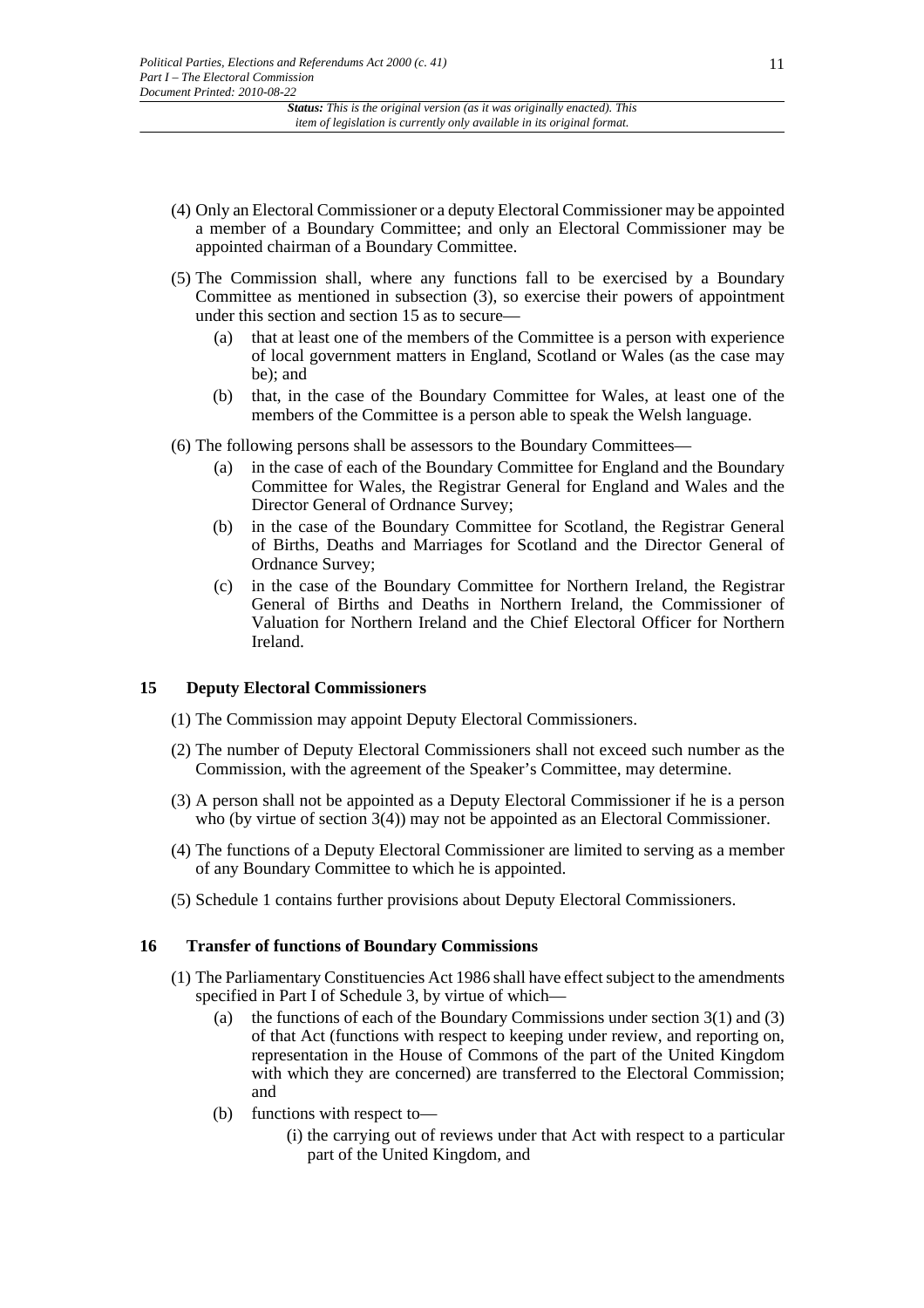(ii) the submission to the Electoral Commission of proposed recommendations following any such review,

are conferred on the Boundary Committee established for that part of the United Kingdom under section 14 above.

- (2) The consequential amendments of other Acts specified in Part II of Schedule 3 shall have effect.
- (3) A Boundary Commission shall cease to exist at such time as the Secretary of State, being satisfied that they have no further functions to perform, by order directs.
- (4) In this section "Boundary Commission" means one of the Boundary Commissions constituted under the 1986 Act.

## **17 Transfer of property etc. of the Boundary Commissions**

- (1) There shall be transferred to and vest in the Commission by virtue of this subsection all property, rights and liabilities to which a Boundary Commission are entitled or subject when their functions are transferred to the Commission by virtue of section 16(1).
- (2) A certificate issued by the Secretary of State that any property has been transferred by subsection (1) shall be conclusive evidence of the transfer.
- (3) Subsection (1) has effect in relation to property, rights or liabilities to which it applies despite any provision (of whatever nature) which would prevent or restrict the transfer of the property, rights or liabilities otherwise than by that subsection.

#### **18 Transfer of functions of Local Government Commission for England**

- (1) The Secretary of State may by order make provision for and in connection with transferring (to any extent) to—
	- (a) the Commission, or
	- (b) the Boundary Committee for England,

any of the functions of the Local Government Commission for England (in this section referred to as "the English Commission").

(2) An order under subsection (1) may make provision for—

- (a) transferring (to any extent) any relevant function of the Secretary of State to the Commission;
- (b) terminating (to any extent) any relevant function of the Secretary of State or the English Commission without transferring it to the Commission or the Boundary Committee for England;
- (c) modifying (to any extent) any relevant function of the Secretary of State;
- (d) preventing the Secretary of State from exercising any relevant function (including one so modified) unless he has sought and obtained such advice of the Commission as may be prescribed by the order, or authorising him to seek such advice in connection with the exercise of any such function;
- (e) modifying any relevant or other function transferred by an order under subsection (1) so far as it is to be exercisable by the Commission or the Boundary Committee for England;
- (f) conferring on the Commission functions with respect to electoral areas or other electoral arrangements relating to the Isles of Scilly.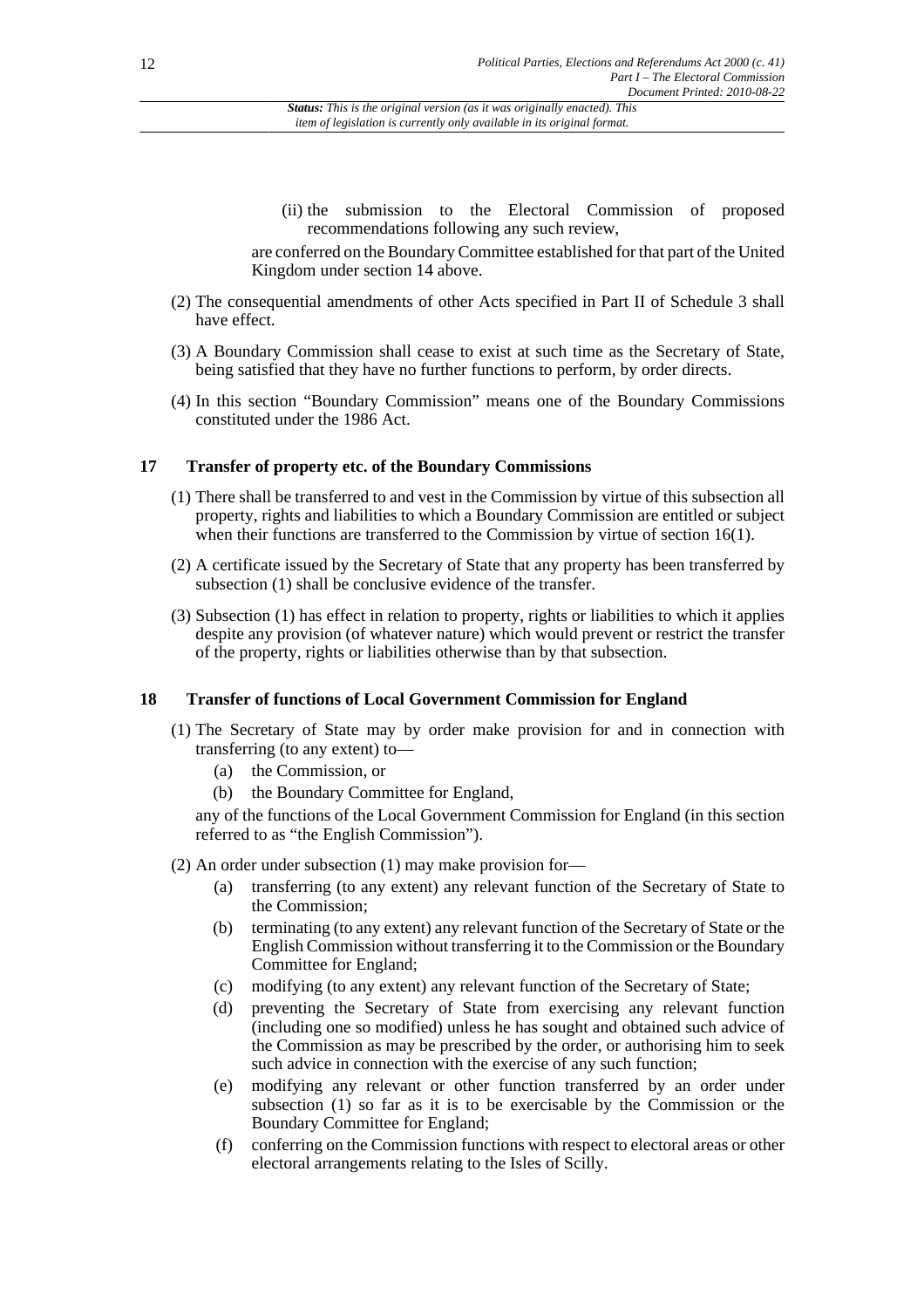—

*Status: This is the original version (as it was originally enacted). This item of legislation is currently only available in its original format.*

- (3) In subsection (2) "relevant function" means (subject to subsection (4)) a function under
	- (a) any of sections 13 to 15 and 17 of the Local Government Act 1992 (local government changes in England),
	- (b) any of sections 13, 14 and 17(4) of the Local Government and Rating Act 1997 (parishes and parish councils) so far as having effect in relation to electoral arrangements within the meaning of Part II of that Act, or
	- (c) section 2(4) of the Greater London Authority Act 1999 or Schedule 1 to that Act (assembly constituencies).
- (4) Nothing in subsection (2) authorises the transfer to the Commission of any power of the Secretary of State under any of the provisions mentioned in subsection (3)(a) to make orders other than those effecting electoral changes within the meaning of Part II of the Local Government Act 1992; but, subject to that, the functions which may be transferred by virtue of subsection (2) include functions with respect to the making of orders by statutory instrument.
- (5) The provision made by order under subsection (1) as respects the distribution of functions between the Commission and the Boundary Committee for England shall broadly correspond to that made by Part I of Schedule 3 as respects the distribution of functions between those bodies.
- (6) The English Commission shall cease to exist at such time as the Secretary of State, being satisfied that they have no further functions to perform, by order directs.
- (7) An order under subsection (1) or (6) may include provision for the transfer to the Commission—
	- (a) of the staff of the English Commission, and
	- (b) of any property, rights and liabilities to which the English Commission are entitled or subject;

and an order which contains provision such as is mentioned in paragraph (b) may in particular provide for the order to have effect despite any provision (of whatever nature) which would prevent or restrict the transfer of the property, rights or liabilities otherwise than by the order.

- (8) An order under subsection (6) may include provision for the abolition of any duty in compliance with which the English Commission were established or constituted.
- (9) The Secretary of State may pay to the Commission such amount as he may determine to be appropriate by way of reimbursement for any expenditure incurred by them which is attributable to the provision by them of advice to the Secretary of State in pursuance of an order under subsection (1).

#### **19 Transfer of functions of Local Government Boundary Commission for Scotland**

- (1) The Scottish Ministers may by order make provision for and in connection with transferring (to any extent) to—
	- (a) the Commission, or
	- (b) the Boundary Committee for Scotland,

any of the functions of the Local Government Boundary Commission for Scotland (in this section referred to as "the Scottish Commission").

(2) An order under subsection (1) may make provision for—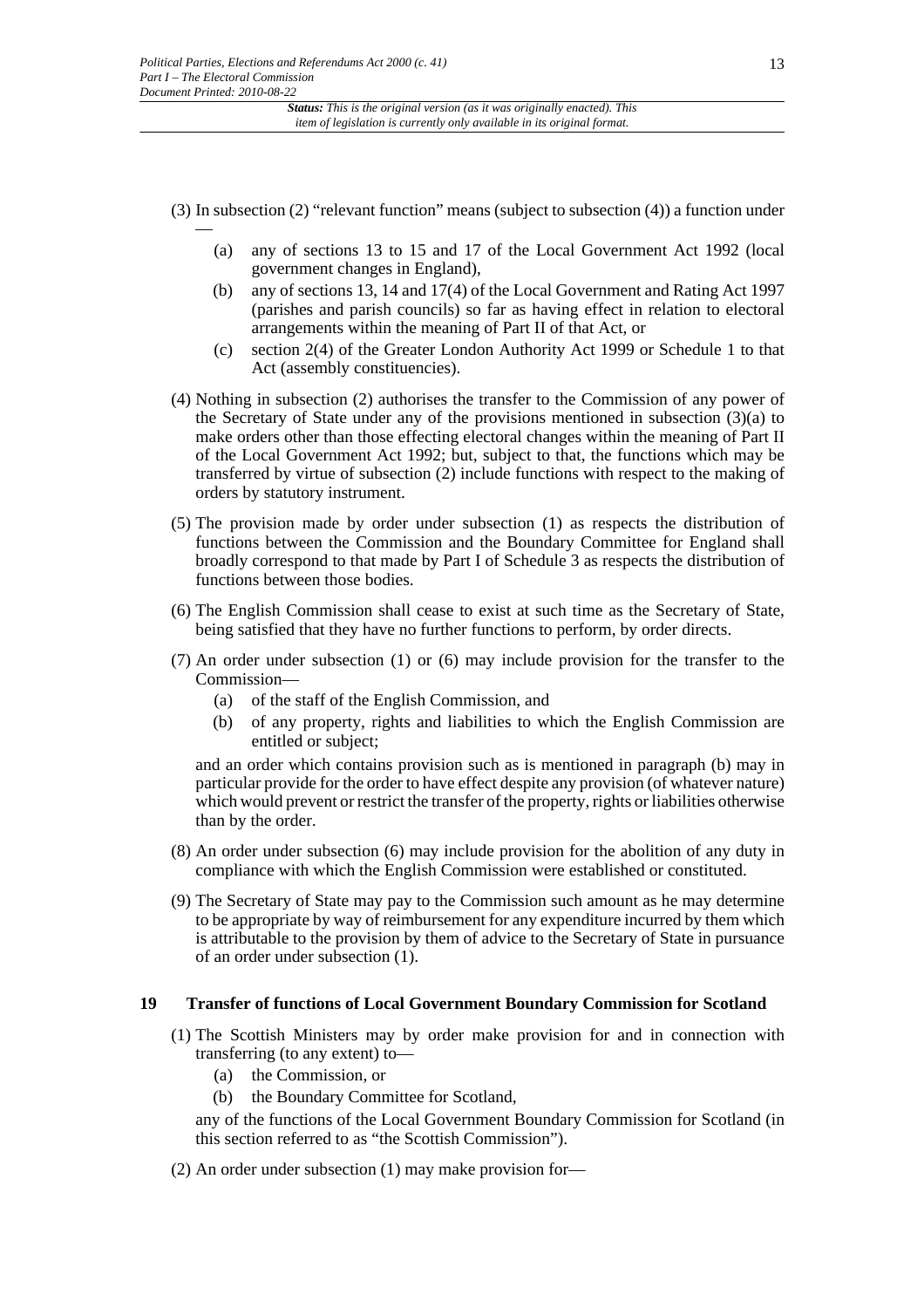- (a) transferring (to any extent) any relevant function of the Scottish Ministers to the Commission;
- (b) terminating (to any extent) any relevant function of the Scottish Ministers or the Scottish Commission without transferring it to the Commission or the Boundary Committee for Scotland;
- (c) modifying (to any extent) any relevant function of the Scottish Ministers;
- (d) preventing the Scottish Ministers from exercising any relevant function (including one so modified) unless they have sought and obtained such advice of the Commission as may be prescribed by the order, or authorising them to seek such advice in connection with the exercise of any such function;
- (e) modifying any function transferred by such an order so far as it is to be exercisable by the Commission or the Boundary Committee for Scotland.
- (3) In subsection (2) "relevant function" means (subject to subsection (4)) a function under any of sections 13 to 21 of, and Schedule 5 and paragraph 1(2) of Schedule 6 to, the Local Government (Scotland) Act 1973.
- (4) Nothing in subsection (2)(a) authorises the transfer to the Commission of any power of the Scottish Ministers to make orders under any of the provisions mentioned in subsection (3).
- (5) The provision made by order under subsection (1) as respects the distribution of functions between the Commission and the Boundary Committee for Scotland shall broadly correspond to that made by Part I of Schedule 3 as respects the distribution of functions between those bodies.
- (6) The Scottish Commission shall cease to exist at such time as the Scottish Ministers, being satisfied that the Scottish Commission have no further functions, by order direct.
- (7) An order under subsection (1) or (6) may include provision for the transfer to the Commission—
	- (a) of the staff of the Scottish Commission, and
	- (b) of any property (including rights and interests of any description) and liabilities to which the Scottish Commission are entitled or subject;

and an order which contains provision such as is mentioned in paragraph (b) may in particular provide for the order to have effect despite any provision (of whatever nature) which would prevent or restrict the transfer of the property or liabilities otherwise than by the order.

- (8) An order under subsection (6) may include provision for the abolition of any duty in compliance with which the Scottish Commission were established or constituted.
- (9) Section 156(5) shall apply to an order made by the Scottish Ministers under this section as it applies to an order made by the Secretary of State under this Act and the reference in that section to enactments shall include a reference to any enactment comprised in or in an instrument made under an Act of the Scottish Parliament.
- (10) Any power of the Scottish Ministers to make an order under this section shall be exercisable by statutory instrument subject to annulment in pursuance of a resolution of the Scottish Parliament.
- (11) The Scottish Ministers shall reimburse the Commission for any expenditure incurred by them which is attributable to the exercise of any functions in consequence of an order made under subsection (1).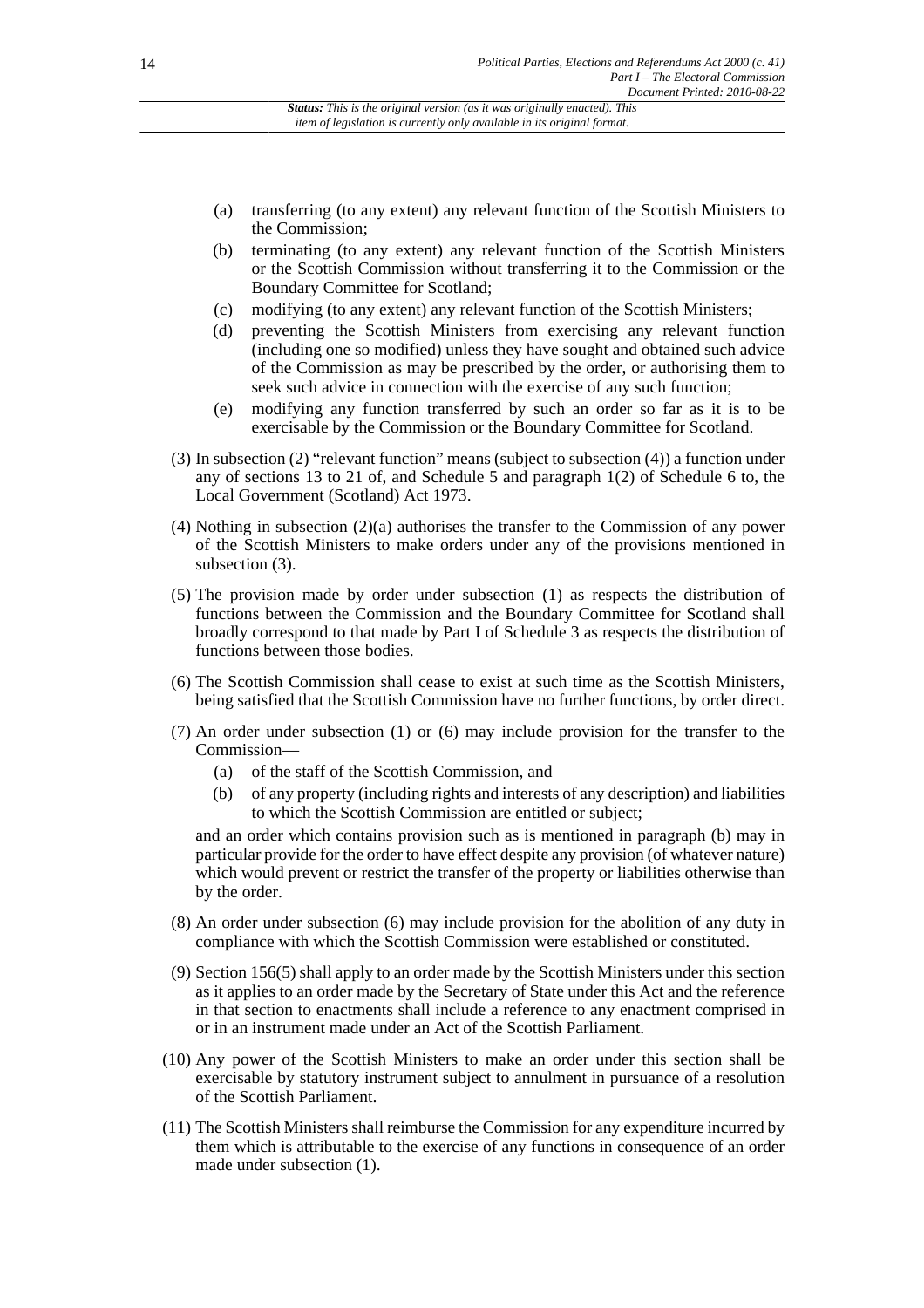## **20 Transfer of functions of Local Government Boundary Commission for Wales**

- (1) The National Assembly for Wales may by order make provision for and in connection with transferring (to any extent) to—
	- (a) the Commission, or
	- (b) the Boundary Committee for Wales,

any of the functions of the Local Government Boundary Commission for Wales (in this section referred to as "the Welsh Commission").

(2) An order under subsection (1) may make provision for—

- (a) transferring (to any extent) any relevant function of the National Assembly for Wales ("the Assembly") to the Commission;
- (b) terminating (to any extent) any relevant function of the Assembly or the Welsh Commission without transferring it to the Commission or the Boundary Committee for Wales;
- (c) modifying (to any extent) any relevant function of the Assembly;
- (d) preventing the Assembly from exercising any relevant function (including one so modified) unless the Assembly has sought and obtained such advice of the Commission as may be prescribed by the order, or authorising the Assembly to seek such advice in connection with the exercise of any such function;
- (e) modifying any relevant or other function transferred by an order under subsection (1) so far as it is to be exercisable by the Commission or the Boundary Committee for Wales.
- (3) In subsection (2) "relevant function" means (subject to subsection (4)) a function under —
	- (a) section 30(3) or (4) or 31(3) of the Local Government Act 1972 (restriction on community applications during and after reviews), or
	- (b) any of sections 54 to 60, 69 and 71 of, or paragraph 1A of Schedule 11 to, that Act (local government changes in Wales).
- (4) Nothing in subsection (2) authorises the transfer to the Commission of any power of the Assembly under any of the provisions mentioned in subsection  $(3)(b)$  to make orders other than those effecting alterations in electoral arrangements within the meaning of Part IV of the Local Government Act 1972; but, subject to that, the functions which may be transferred by virtue of subsection (2) include functions with respect to the making of orders by statutory instrument.
- (5) The provision made by order under subsection (1) as respects the distribution of functions between the Commission and the Boundary Committee for Wales shall broadly correspond to that made by Part I of Schedule 3 as respects the distribution of functions between those bodies.
- (6) The Welsh Commission shall cease to exist at such time as the National Assembly for Wales, being satisfied that they have no further functions to perform, by order directs.
- (7) An order under subsection (1) or (6) may include provision for the transfer to the Commission—
	- (a) of the staff of the Welsh Commission, and
	- (b) of any property, rights and liabilities to which the Welsh Commission are entitled or subject;

and an order which contains provision such as is mentioned in paragraph (b) may in particular provide for the order to have effect despite any provision (of whatever nature)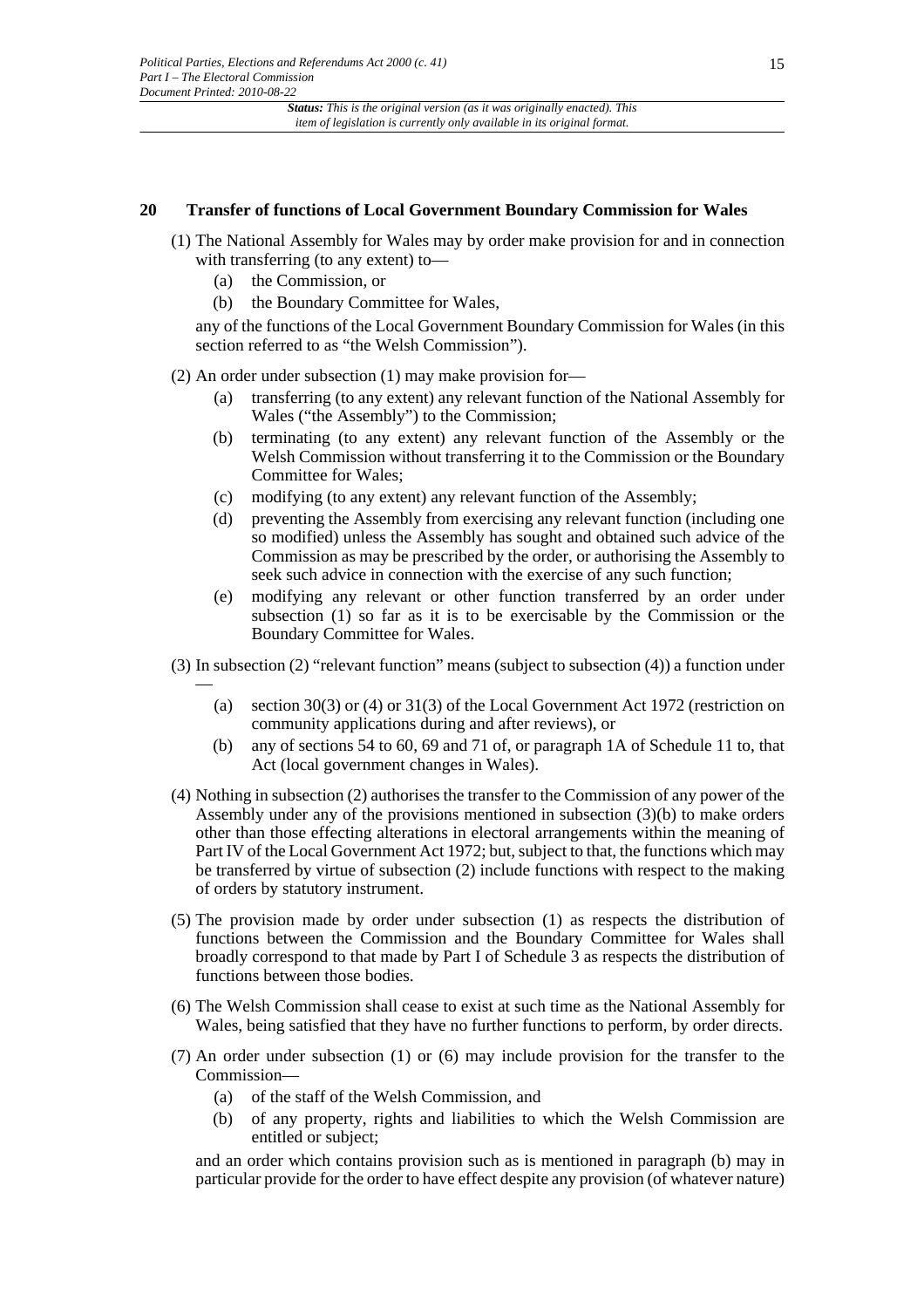which would prevent or restrict the transfer of the property, rights or liabilities otherwise than by the order.

- (8) An order under subsection (6) may include provision for the abolition of any duty in compliance with which the Welsh Commission were established or constituted.
- (9) An order under this section may contain any appropriate consequential, incidental, supplementary or transitional provisions or savings (including provisions amending, repealing or revoking enactments).
- (10) Nothing in this section shall be read as affecting the generality of subsection (9).
- (11) Any power of the National Assembly for Wales to make an order under this section shall be exercisable by statutory instrument.
- (12) The expenditure of the Commission, so far as attributable to the exercise of any functions in consequence of an order under subsection (1), shall be met by the National Assembly for Wales.

#### *Supplementary*

#### **21 Interpretation of Part I**

In this Part "financial year", in relation to the Commission, means a period of 12 months ending with 31st March; but the first financial year of the Commission is the period beginning with the date of the establishment of the Commission and ending with the next 31st March.

#### **PART II**

#### REGISTRATION OF POLITICAL PARTIES

#### *Requirement for registration*

## **22 Parties to be registered in order to field candidates at elections**

- (1) Subject to subsection (4), no nomination may be made in relation to a relevant election unless the nomination is in respect of—
	- (a) a person who stands for election in the name of a qualifying registered party; or
	- (b) a person who does not purport to represent any party; or
	- (c) a qualifying registered party, where the election is one for which registered parties may be nominated.
- (2) For the purposes of subsection (1) a party (other than a minor party) is a "qualifying registered party" in relation to a relevant election if—
	- (a) the constituency, local government area or electoral region in which the election is held—
		- (i) is in England, Scotland or Wales, or
		- (ii) is the electoral region of Scotland or Wales,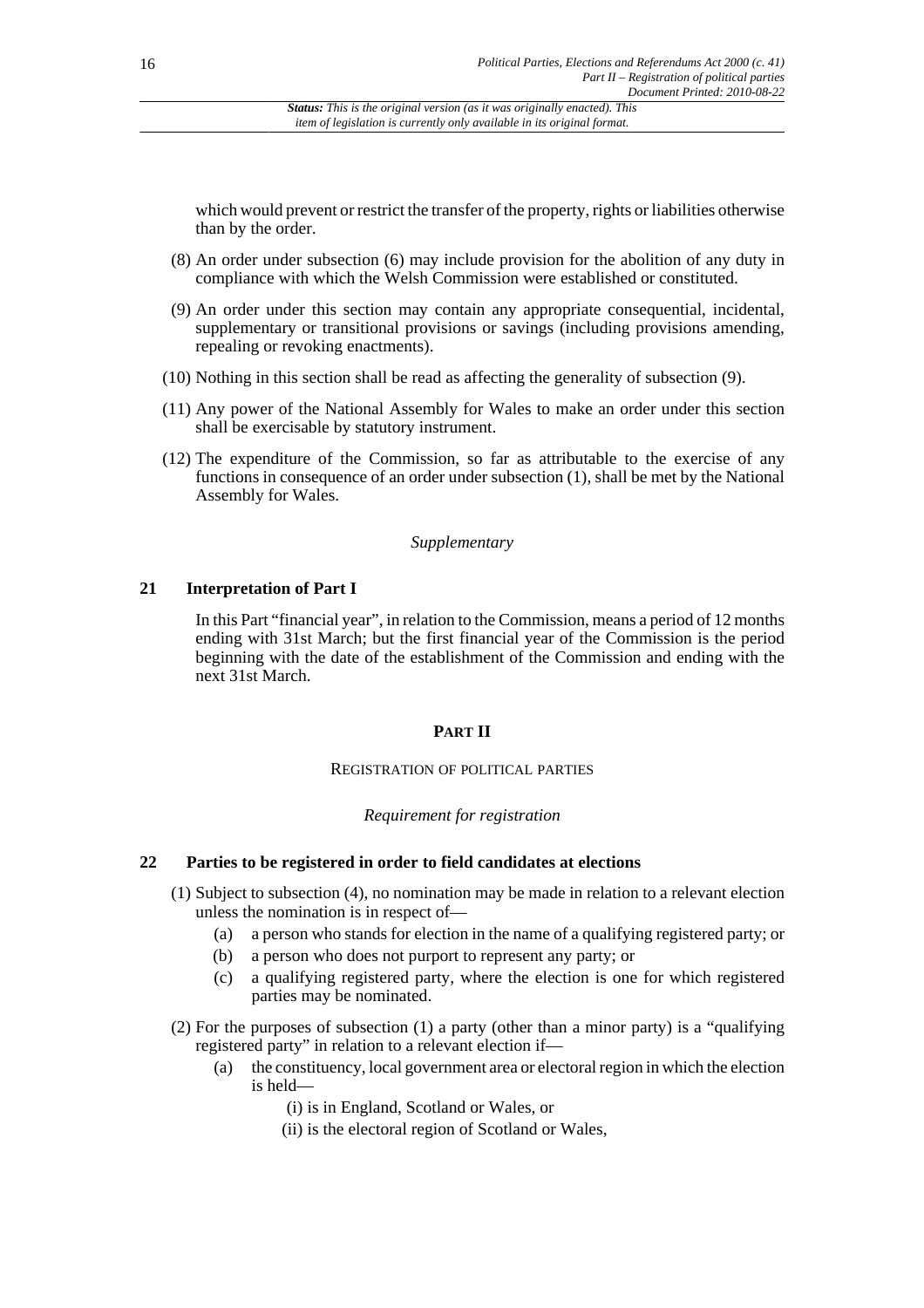and the party was, on the last day for publication of notice of the election, registered in respect of that part of Great Britain in the Great Britain register maintained by the Commission under section 23, or

- (b) the constituency, district electoral area or electoral region in which the election is held—
	- (i) is in Northern Ireland, or
	- (ii) is the electoral region of Northern Ireland,

and the party was, on that day, registered in the Northern Ireland register maintained by the Commission under that section.

- (3) For the purposes of subsection (1) a person does not purport to represent any party if either—
	- (a) the description of the candidate given in his nomination paper, is—
		- (i) "Independent", or
		- (ii) where the candidate is the Speaker of the House of Commons seeking re-election, "The Speaker seeking re-election"; or
	- (b) no description of the candidate is given in his nomination paper.
- (4) Subsection (1) does not apply in relation to any parish or community election.
- (5) The following elections are relevant elections for the purposes of this Part—
	- (a) parliamentary elections,
	- (b) elections to the European Parliament,
	- (c) elections to the Scottish Parliament,
	- (d) elections to the National Assembly for Wales,
	- (e) elections to the Northern Ireland Assembly,
	- (f) local government elections, and
	- (g) local elections in Northern Ireland.
- (6) For the purposes of this Act a person stands for election in the name of a registered party if his nomination paper includes a description authorised by a certificate issued by or on behalf of the registered nominating officer of the party.

#### *The registers of political parties*

#### **23 The new registers**

- (1) In place of the register of political parties maintained by the registrar of companies under the Registration of Political Parties Act 1998, there shall be the new registers of political parties mentioned in subsection (2) which—
	- (a) shall be maintained by the Commission, and
	- (b) (subject to the provisions of this section) shall be so maintained in such form as the Commission may determine.
- (2) The new registers of political parties are—
	- (a) a register of parties that intend to contest relevant elections in one or more of England, Scotland and Wales (referred to in this Act as "the Great Britain register"); and
	- (b) a register of parties that intend to contest relevant elections in Northern Ireland (referred to in this Act as "the Northern Ireland register").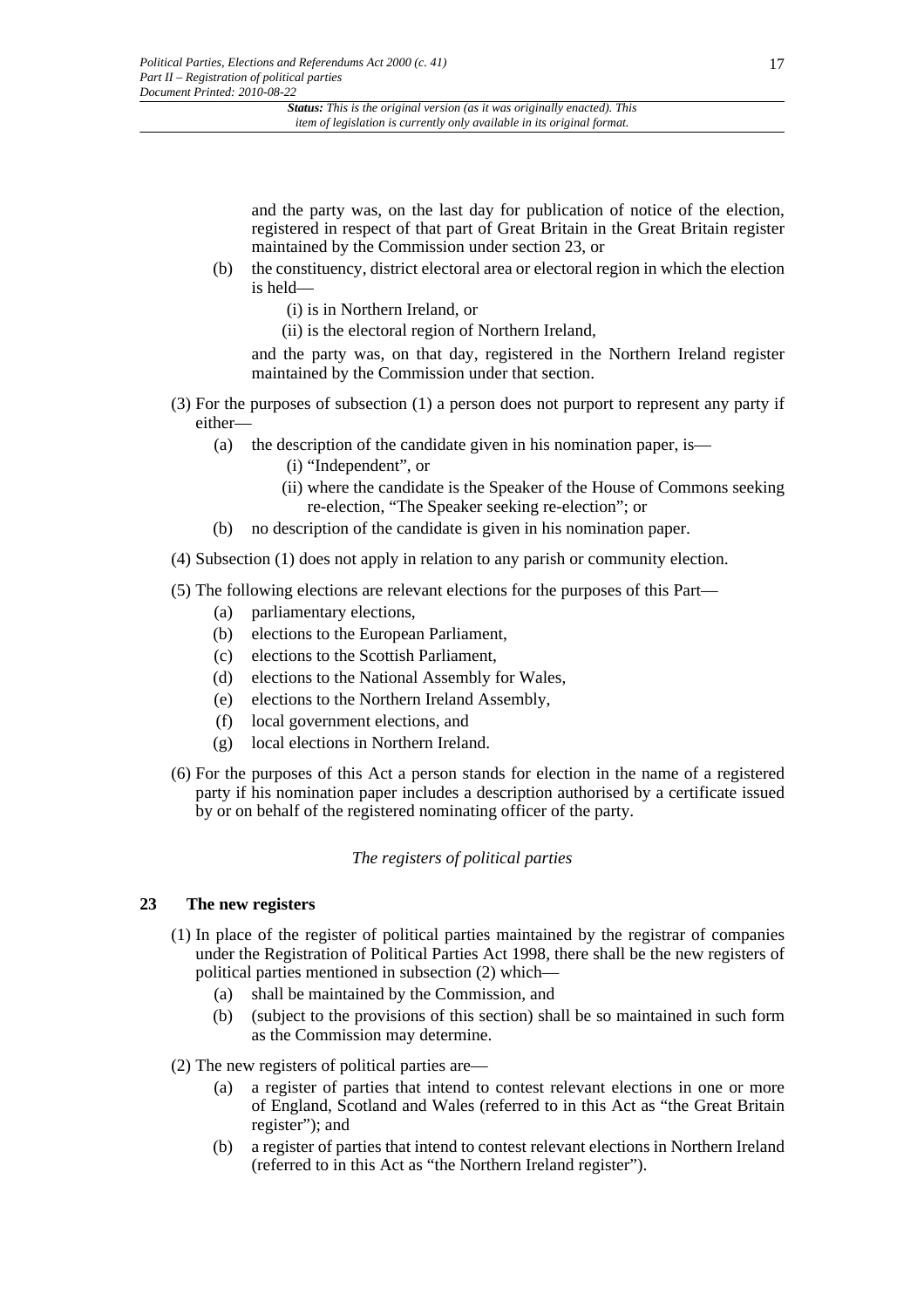- (3) Each party registered in the Great Britain register shall be so registered in respect of one or more of England, Scotland and Wales; and the entry for each party so registered shall be marked so as to indicate—
	- (a) the part or parts of Great Britain in respect of which it is registered; and
	- (b) if the party is a minor party, that it is such a party.
- (4) A party may be registered under this Part in both of the new registers, but where a party is so registered—
	- (a) the party as registered in the Great Britain register, and
	- (b) the party as registered in the Northern Ireland register,

shall constitute two separate registered parties.

- (5) In such a case—
	- (a) the party shall for the purposes of this Act be so organised and administered as to secure that the financial affairs of the party in Great Britain are conducted separately from those of the party in Northern Ireland;
	- (b) the financial affairs of the party in Great Britain or (as the case may be) Northern Ireland, shall accordingly constitute for those purposes the financial affairs of the party as registered in the Great Britain register or (as the case may be) the Northern Ireland register; and
	- (c) any application for the registration of a party in accordance with subsection (4) shall similarly be made and determined by reference to the party's organisation and activities in Great Britain and Northern Ireland respectively.
- (6) The Secretary of State may by order make provision for the transfer to the Commission of any property, rights and liabilities to which the registrar of companies is entitled or subject in connection with his functions under the Registration of Political Parties Act 1998; and an order under this subsection may in particular provide for the order to have effect despite any provision (of whatever nature) which would prevent or restrict the transfer of the property, rights or liabilities otherwise than by the order.

#### *Preliminary requirements*

## **24 Office-holders to be registered**

(1) For each registered party there shall be—

- (a) a person registered as the party's leader;
- (b) a person registered as the party's nominating officer; and
- (c) a person registered as the party's treasurer;

but the person registered as leader may also be registered as nominating officer or treasurer (or both).

(2) The person registered as a party's leader must be—

- (a) the overall leader of the party; or
- (b) where there is no overall leader of the party, a person who is the leader of the party for some particular purpose.
- (3) The person registered as a party's nominating officer must have responsibility for the arrangements for—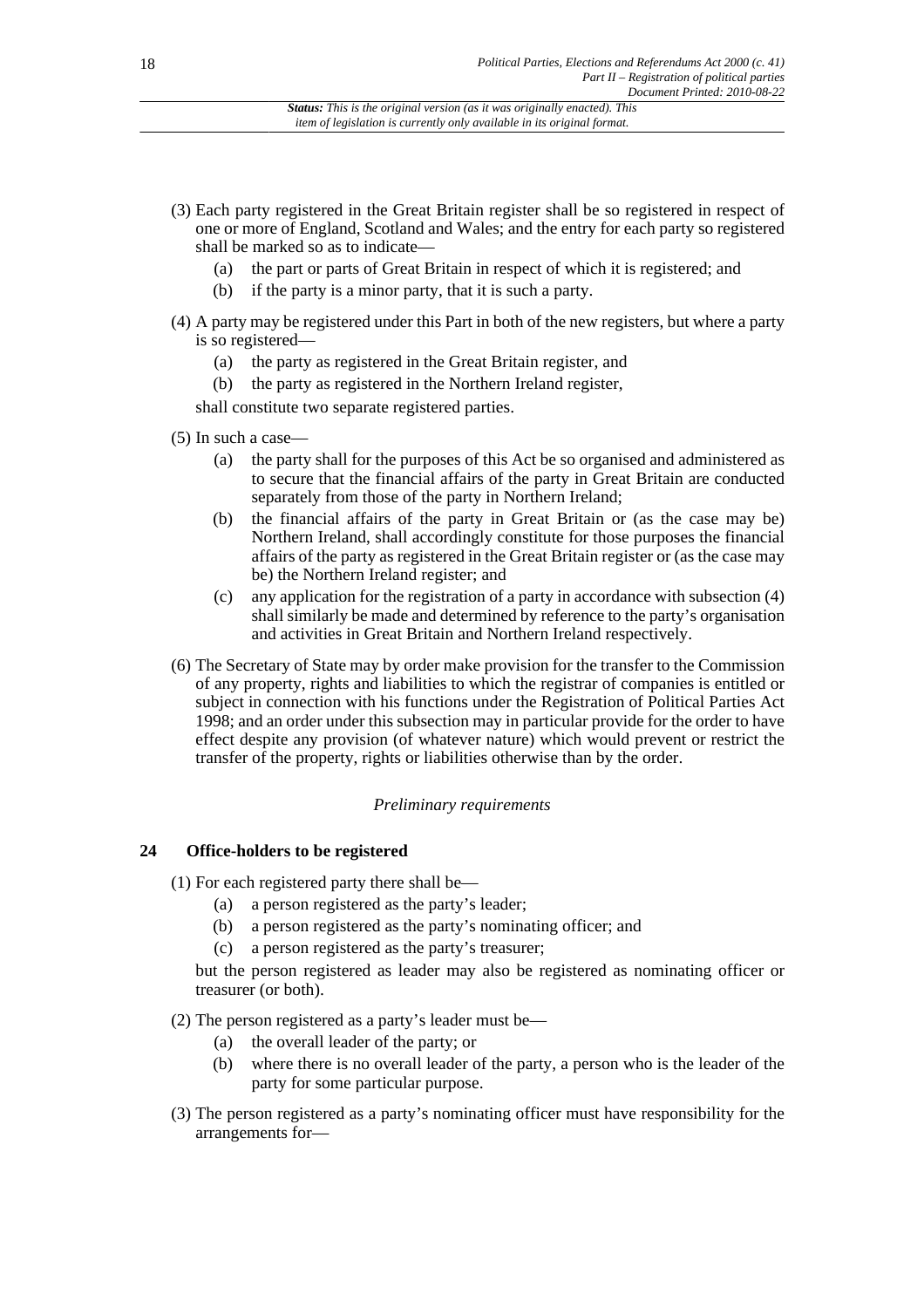- (a) the submission by representatives of the party of lists of candidates for the purpose of elections;
- (b) the issuing of such certificates as are mentioned in section 22(6); and
- (c) the approval of descriptions and emblems used on nomination and ballot papers at elections.
- (4) The person registered as a party's treasurer shall be responsible for compliance on the part of the party—
	- (a) with the provisions of Parts III and IV (accounting requirements and control of donations), and
	- (b) unless a person is registered as the party's campaigns officer in accordance with section  $25$ , with the provisions of Parts V to  $\overline{VII}$  (campaign expenditure, third party expenditure and referendums) as well.
- (5) In the case of a party with accounting units the person registered as the party's treasurer shall, in relation to the provisions of Part III, be responsible for compliance on the part of the party's central organisation (rather than of the party).
- (6) Where—
	- (a) the person registered as a party's treasurer dies, or
	- (b) his appointment as treasurer terminates for any other reason,

then, until such time as another person is registered as the party's treasurer in pursuance of an application under section 31(3)(a), the appropriate person shall be treated for all purposes of this Act (except subsection (8)) as if he were registered also as its treasurer.

- (7) In subsection (6) "the appropriate person" means—
	- (a) the person registered as the party's leader; or
	- (b) if that person is also registered as its treasurer but not as its nominating officer, the person registered as its nominating officer; or
	- (c) if that person is also registered both as its treasurer and as its nominating officer, any other officer of the party registered in accordance with Schedule 4.
- (8) A person commits an offence if—
	- (a) he is registered as treasurer of a registered party, and
	- (b) he has been convicted, at any time within the period of five years ending with the date of registration, of any offence under this Act or of any other offence committed in connection with a relevant election or a referendum within the meaning of Part VII.
- (9) Where a person registered as treasurer of a registered party is convicted of an offence falling within subsection (8)(b), his appointment as treasurer of the party shall terminate on the date of the conviction.
- (10) In connection with the registration of a party in both the Great Britain register and the Northern Ireland register in accordance with section 23(4)—
	- (a) a person may be registered in the Northern Ireland register as leader of the separate party registered in that register if (although not such a leader of the party as is mentioned in subsection (2) above) he is leader of the party in Northern Ireland; and
	- (b) references to a person's responsibilities in subsection (3) or (4) above shall be read as references to the responsibilities that he will have with respect to the separate party registered in the Great Britain register or the Northern Ireland register, as appropriate.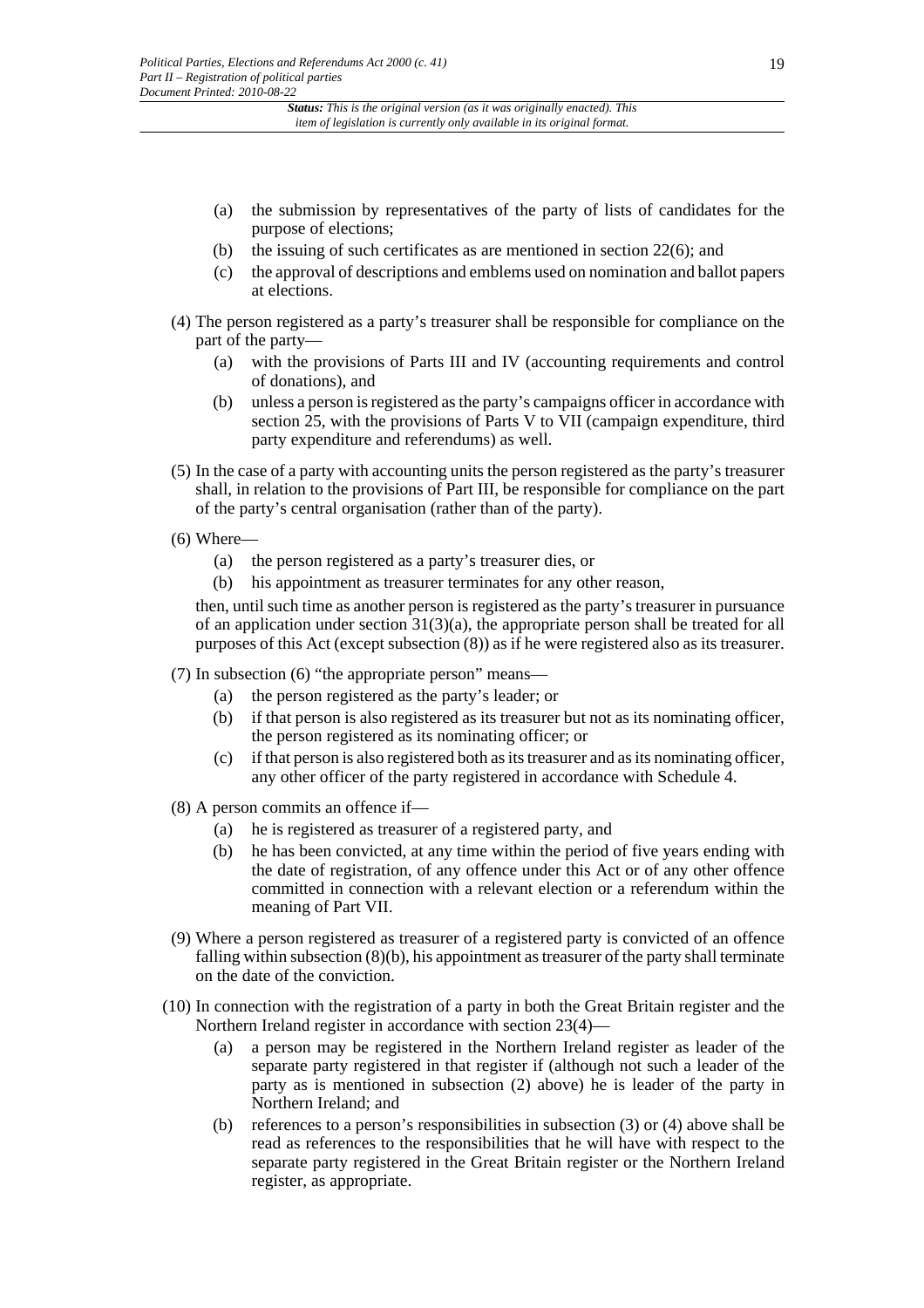## **25 Parties with campaigns officers**

- (1) In the case of any registered party a person—
	- (a) may be registered as the party's campaigns officer, and
	- (b) may be so registered whether or not he is also registered as the party's leader or nominating officer (or both).
- (2) The person registered as a party's campaign officer shall be responsible for compliance on the part of the party with the provisions of Parts V to VII.
- (3) So long as a party is registered as a party with a campaigns officer, section 24(6), (8) and (9) shall apply in relation to a person registered as the party's campaigns officer as they apply in relation to a person registered as treasurer of the party, except that in section 24(6) the reference to the appropriate person shall be read as a reference to the person registered as treasurer of the party.
- (4) The person registered as a party's campaigns officer may appoint, on such terms as he may determine, one or more deputy campaigns officers of the party for the purposes of Part V, but not more than 12 persons may hold such appointments at the same time.
- (5) For the purposes of this section—
	- (a) the provisions of section  $74(2)$  to  $(10)$  shall apply in relation to a party's campaigns officer and the appointment of a person as deputy campaigns officer as they apply in relation to a party's treasurer and the appointment of a person as deputy treasurer, and
	- (b) any reference in those provisions to a treasurer or (as the case may be) deputy treasurer shall accordingly be read as a reference to a campaigns officer or (as the case may be) deputy campaigns officer.
- (6) In relation to any time when a party is (or was) registered as a party with a campaigns officer—
	- (a) the provisions of Part V (other than section 74) and Parts VI and VII shall apply as if any reference to the treasurer of the party were a reference to the registered campaigns officer, and any reference to a deputy treasurer of the party were a reference to a deputy campaigns officer of the party; and
	- (b) the provisions of Part X (enforcement) shall apply in connection with matters relevant for the purposes of Parts V to VII as if any reference to a person who is or has been the treasurer of the party were a reference to a person who is or has been the registered campaigns officer.

#### **26 Financial structure of registered party: adoption of scheme**

- (1) A party may not be registered unless it has adopted a scheme which—
	- (a) sets out the arrangements for regulating the financial affairs of the party for the purposes of this Act; and
	- (b) has been approved in writing by the Commission.
- (2) The scheme must in particular determine for the purposes of this Act whether the party is to be taken to consist of—
	- (a) a single organisation with no division of responsibility for the financial affairs and transactions of the party for the purposes of Part III (accounting requirements), or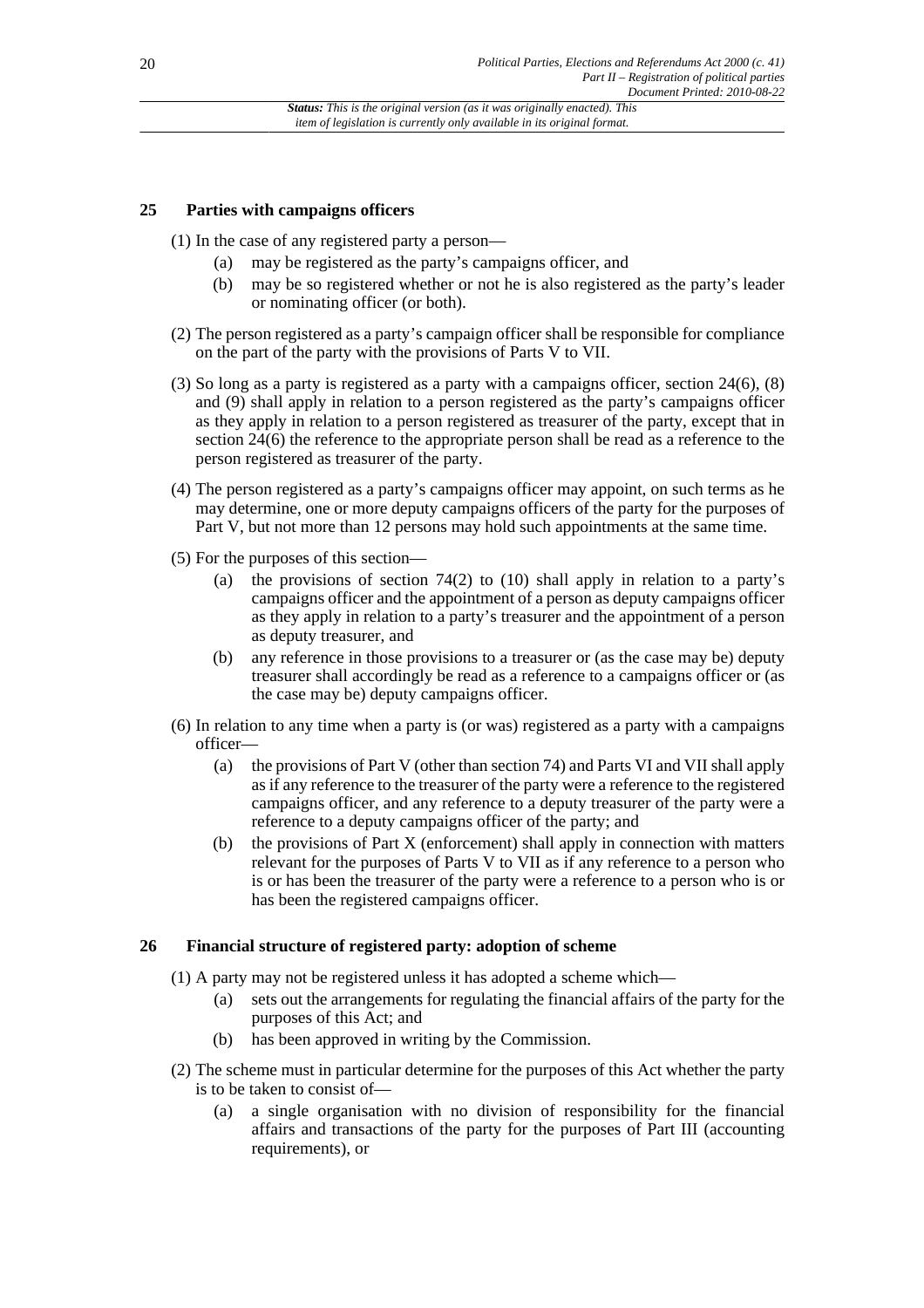- (b) a central organisation and one or more separate accounting units, that is to say constituent or affiliated organisations each of which is to be responsible for its own financial affairs and transactions for the purposes of that Part.
- (3) In the latter case the scheme must—
	- (a) identify, by reference to organisations mentioned in the party's constitution, those which are to constitute the central organisation and the accounting units respectively; and
	- (b) give the name of each of those organisations.
- (4) The scheme must in every case include such other information as may be prescribed by regulations made by the Commission.
- (5) Where a draft scheme is submitted by a party for the Commission's approval, the Commission may either—
	- (a) approve the scheme, or

 $\overline{\phantom{a}}$ 

- (b) give the party a notice requesting it to submit a revised scheme to them, as they think fit.
- (6) If under subsection (5) the Commission request a party to submit a revised scheme, they may specify either or both of the following, namely—
	- (a) any matters which they consider should be dealt with in the revised scheme; and
	- (b) any modifications which they consider should be incorporated in it.
- (7) A registered party may at any time notify the Commission that it wishes to replace the scheme for the time being approved in relation to it under this section with a further scheme complying with subsections (1) to (4); and where it so notifies the Commission
	- (a) it shall submit for the Commission's approval a draft of the replacement scheme;
	- (b) subsections (5) and (6) shall apply in connection with the approval by the Commission of that scheme; and
	- (c) once that scheme has been approved in writing by the Commission it shall have effect as the party's scheme under this section.
- (8) For the purposes of this section none of the following shall be taken to be a constituent or affiliated organisation in relation to a party—
	- (a) a trade union within the meaning of the Trade Union and Labour Relations (Consolidation) Act 1992 or the Industrial Relations (Northern Ireland) Order 1992;
	- (b) a friendly society registered under the Friendly Societies Act 1974 or a society registered (or deemed to be registered) under the Industrial and Provident Societies Act 1965 or the Industrial and Provident Societies Act (Northern Ireland) 1969;
	- (c) any other organisation specified, or of a description specified, in an order made by the Secretary of State on the recommendation of the Commission.
- (9) In this section "constitution", in relation to a party, means the document or documents (of whatever name) by which the structure and organisation of the party is determined.
- (10) In connection with the registration of a party in both the Great Britain register and the Northern Ireland register, subsection (1)(a) and the other provisions of this section apply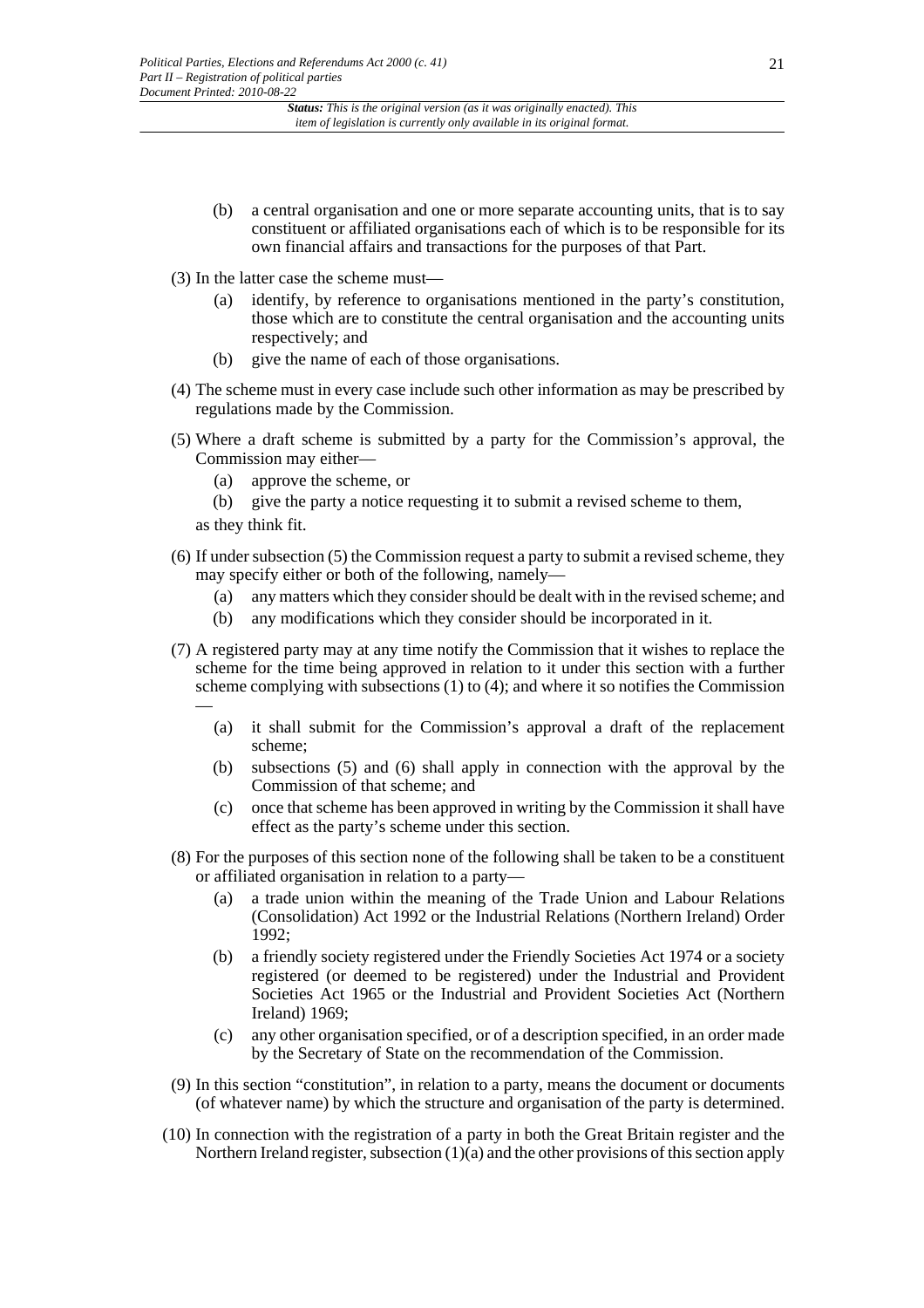(in accordance with section 23(5)) separately in relation to the party in Great Britain and the party in Northern Ireland, and in that connection—

- (a) any reference in this section to a constituent or affiliated organisation in relation to the party shall be read as a reference to a constituent or affiliated organisation in relation to the party in Great Britain or the party in Northern Ireland, as appropriate; and
- (b) any reference in this Part to the party's constitution shall be read as a reference to the party's constitution so far as relating to the party in Great Britain or the party in Northern Ireland, as appropriate;

and the party's scheme must show that the financial affairs of the party in Great Britain will be conducted separately from those of the party in Northern Ireland.

- (11) For the purposes of this Act—
	- (a) "accounting unit" means a constituent or affiliated organisation falling within paragraph (b) of subsection (2);
	- (b) a registered party is a "party with accounting units" if the party's scheme under this section identifies the party as being one falling within that paragraph; and
	- (c) in the case of such a party, the "central organisation" of the party is the central organisation referred to in that paragraph.

## **27 Financial structure of registered party: accounting units**

- (1) This section applies where a registered party is a party with accounting units.
- (2) For each accounting unit there shall be—
	- (a) a person registered as the treasurer of the unit who shall be responsible for compliance on the part of the unit with the provisions of Parts III and IV so far as relating to it; and
	- (b) another person who is an officer of the unit registered for the purposes of subsection (3).
- (3) Section 24(6), (8) and (9) shall apply in relation to a person registered as treasurer of an accounting unit as they apply in relation to a person registered as treasurer of the party, except that in section 24(6) the reference to the appropriate person shall be read as a reference to the officer of the unit who is registered for the purposes of this subsection.

#### *Registration*

## **28 Registration of parties**

- (1) A party may apply to be registered under this Part by sending to the Commission an application which—
	- (a) complies with the requirements of Part I of Schedule 4, and
	- (b) is accompanied by a declaration falling within subsection (2).
- (2) The declarations falling within this subsection are—
	- (a) a declaration that the party—
		- (i) intends to contest one or more relevant elections in Great Britain and one or more such elections in Northern Ireland, and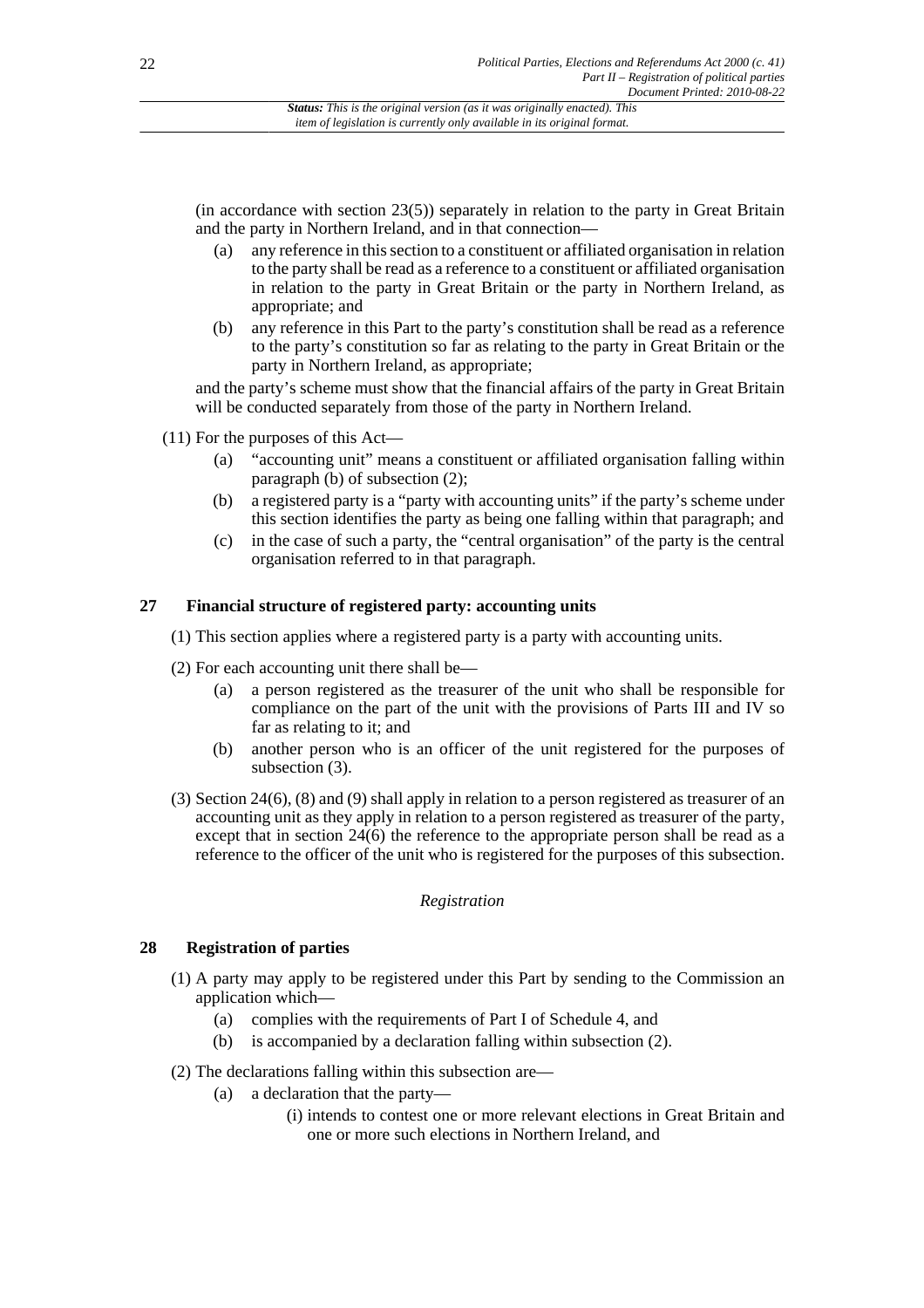- (ii) is accordingly applying to be registered (as two such separate parties as are mentioned in section 23(4)) in both the Great Britain register and the Northern Ireland register;
- (b) a declaration that the party—
	- (i) intends to contest one or more relevant elections (which will not be confined to one or more parish or community elections) in Great Britain only, and
	- (ii) is accordingly applying to be registered in the Great Britain register only;
- (c) a declaration that the party—
	- (i) intends to contest one or more relevant elections in Northern Ireland only, and
	- (ii) is accordingly applying to be registered in the Northern Ireland register only;
- (d) a declaration that the party—
	- (i) intends only to contest one or more parish or community elections, and
	- (ii) is accordingly applying to be registered in the Great Britain register only.
- (3) A declaration falling within paragraph (a), (b) or (d) of subsection (2) must specify the part or parts of Great Britain in respect of which the party is applying to be registered in the Great Britain register.
- (4) Where a party sends an application to the Commission in accordance with subsection  $(1)$ , the Commission shall grant the application unless in their opinion the party proposes a registered name which—
	- (a) would either—
		- (i) be the same as that of a party which is already registered in the register in which that party is applying to be registered, or
		- (ii) be likely to result in electors confusing that party with a party which is already registered in respect of the relevant part of the United Kingdom,
	- (b) comprises more than six words,
	- (c) is obscene or offensive,
	- (d) includes words the publication of which would be likely to amount to the commission of an offence,
	- (e) includes any script other than Roman script, or
	- (f) includes any word or expression prohibited by order made by the Secretary of State after consulting the Commission,

or it appears to the Commission that the party has failed to adopt a scheme approved under section 26.

- (5) In subsection (4)(a) "already registered in respect of the relevant part of the United Kingdom" means—
	- (a) in connection with registration of the applicant party in the Great Britain register, already registered in respect of any part of Great Britain in respect of which that party is applying to be registered;
	- (b) in connection with registration of the applicant party in the Northern Ireland register, already registered in that register.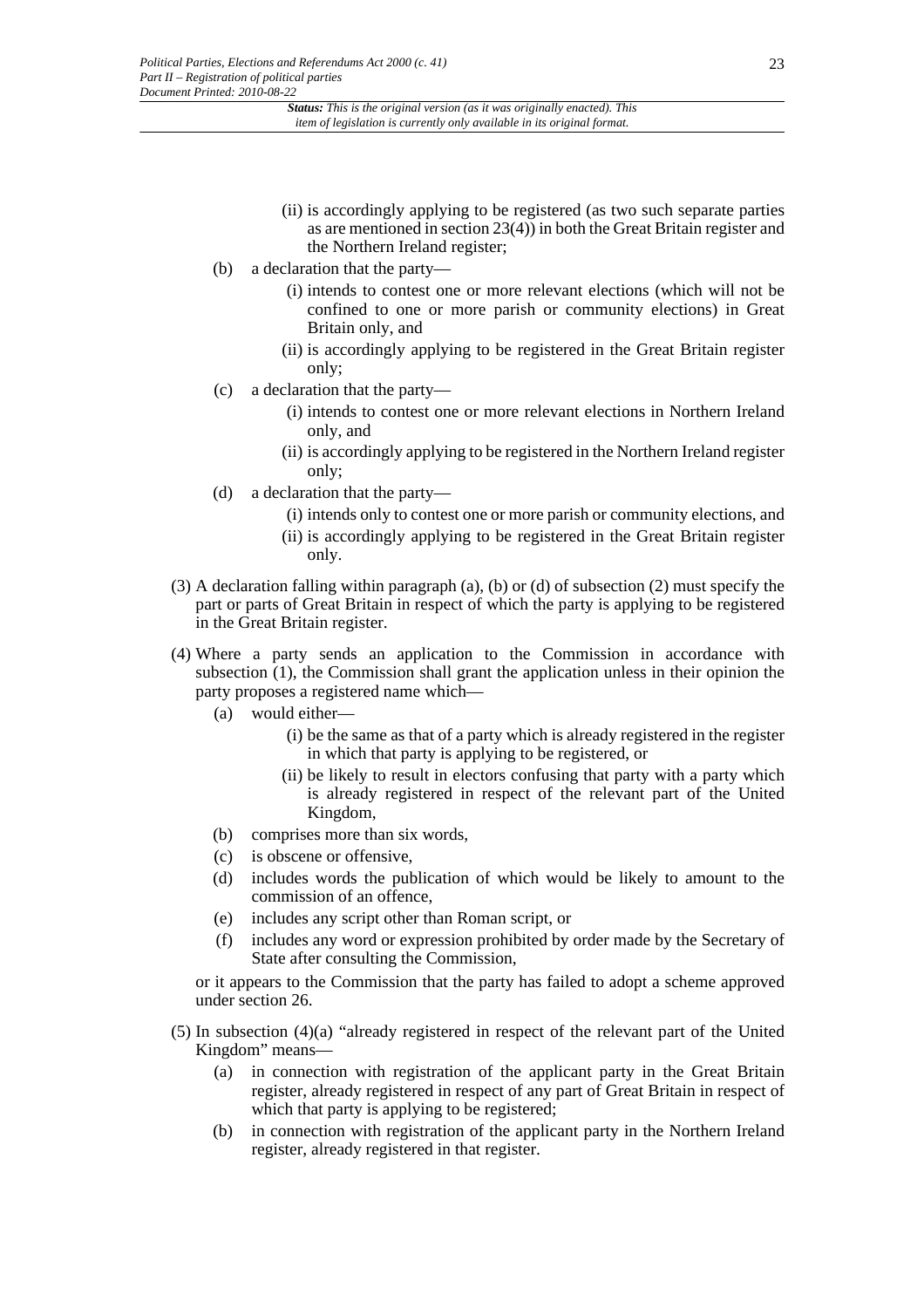- $(6)$  An order under subsection  $(4)(f)$  may except the use of a word or expression from the prohibition in specified circumstances.
- $(7)$  If—
	- (a) at any time two or more applications for registration are pending each of which would (in the absence of the other or others) fall to be granted by the Commission, but
	- (b) the registered names proposed by the applicant parties are such that, if one of those names was already registered in pursuance of the application in question, the Commission would be required to refuse the other application or applications by virtue of subsection  $(4)(a)$ ,

the Commission shall determine by reference to the history of each of the applicant parties which of them has, in the Commission's opinion, the greater or greatest claim to the name proposed by it, and shall then grant the application by that party and refuse the other application or applications.

- (8) Where the Commission grant an application by a party under this section, they shall include in the party's entry in the register—
	- (a) the particulars, apart from home addresses, given in the application in accordance with paragraphs 2 to 4, 5(2) and 6 of Schedule 4; and
	- (b) the date of registration.
- (9) Where the Commission refuse an application by a party under this section, they shall notify the party of their reasons for refusing the application.
- (10) In this Part "the register" means—
	- (a) in relation to a party registered in the Great Britain register, the Great Britain register, and
	- (b) in relation to a party registered in the Northern Ireland register, the Northern Ireland register.

## **29 Emblems**

- (1) A party's application under section 28 may include a request for the registration of up to three emblems to be used by the party on ballot papers.
- (2) Where a request is made by a party under this section in relation to an emblem, the Commission shall register the emblem as an emblem of the party unless in their opinion it—
	- (a) would either—
		- (i) be the same as a registered emblem of a party which is already registered in the register in which that party is applying to be registered, or
		- (ii) be likely to be confused by voters with a registered emblem of a party which is already registered in respect of the relevant part of the United Kingdom,
	- (b) is obscene or offensive,
	- (c) is of such a character that its publication would be likely to amount to the commission of an offence, or
	- (d) includes a word or expression prohibited by virtue of section 28(4)(f).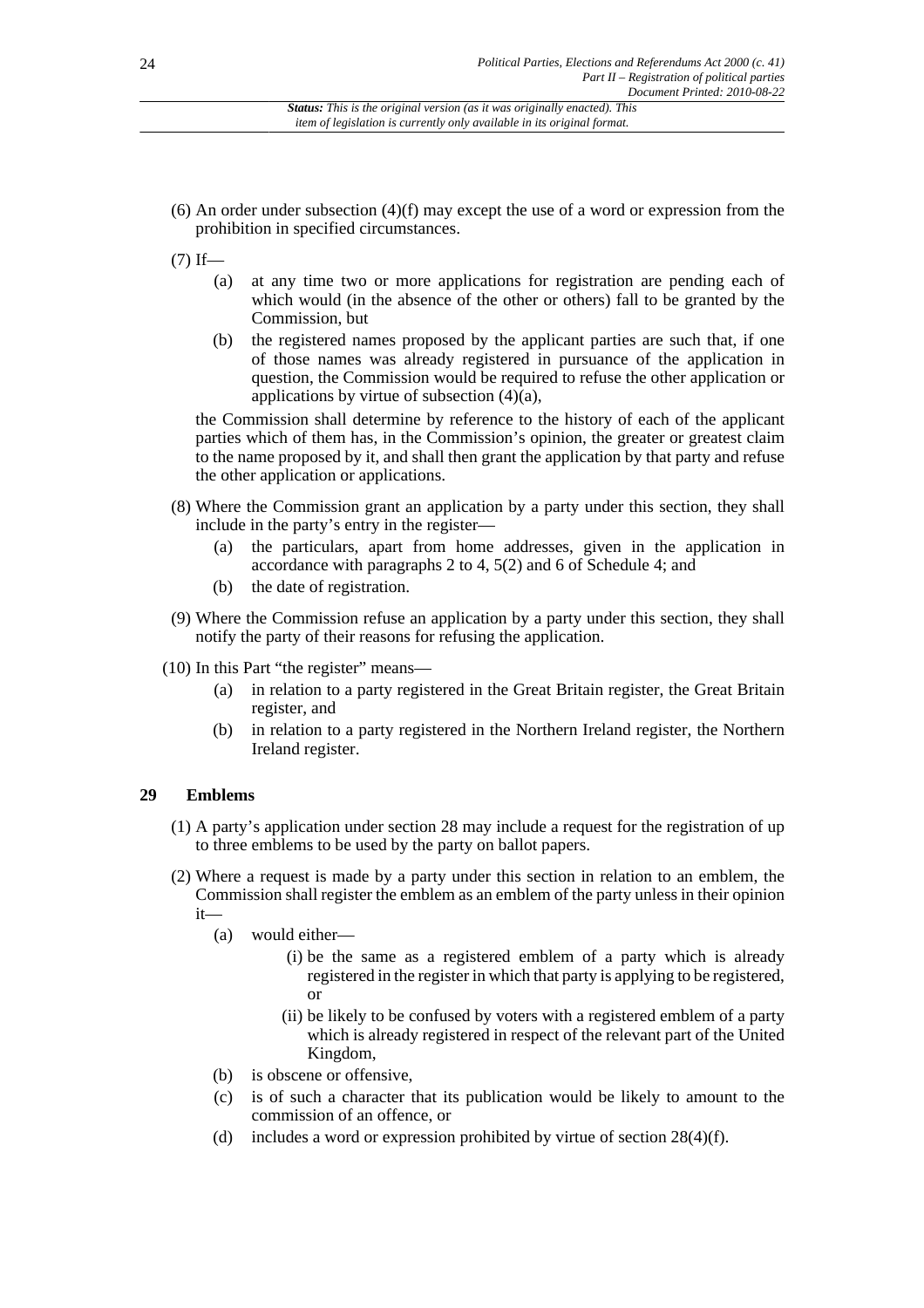- (3) In subsection (2)(a) "already registered in respect of the relevant part of the United Kingdom" has the meaning given by section  $2\overline{8}(5)$ .
- (4) A registered emblem shall be a black and white representation of the emblem shown in the application.
- (5) Where the Commission refuse a request made by a party under this section in relation to an emblem, they shall notify the party of their reasons for refusing the request.

## **30 Changes to the register**

- (1) A party may apply to the Commission to have its entry in the register altered by—
	- (a) changing its registered name,
	- (b) (if registered in the Great Britain register) changing the part or parts of Great Britain in respect of which it is registered,
	- (c) the addition, substitution or removal of an emblem,
	- (d) the addition or removal of a statement that a party is registered as a party with a campaigns officer, or
	- (e) the addition of information prescribed under paragraph 6 of Schedule 4 since— (i) the time when the party applied for registration, or
		- (ii) if a notification has been previously given under section 32 in relation to the party, the time when the last such notification was given.
- (2) Subject to subsections (3) to (6), the Commission shall grant an application under this section.
- (3) The Commission shall refuse an application to change a party's registered name if, in their opinion, any of paragraphs (a) to (f) of section 28(4) apply to the new name.
- (4) The Commission shall refuse an application to change the part or parts of Great Britain in respect of which a party is registered if, in their opinion, the change would be likely to result in—
	- (a) such confusion in relation to the party's registered name as is mentioned in paragraph (a) of section 28(4), or
	- (b) such confusion in relation to a registered emblem of the party as is mentioned in paragraph (a) of section 29(2).
- (5) The Commission shall refuse an application to add an emblem if—
	- (a) the party already has three registered emblems, or
	- (b) in the Commission's opinion, any of paragraphs (a) to (d) of section 29(2) apply to the emblem.
- (6) The Commission shall refuse to substitute an emblem if in their opinion any of paragraphs (a) to (d) of section 29(2) apply to the new emblem.
- (7) For the purposes of subsection  $(3)$ ,  $(5)$  or  $(6)$ 
	- (a) section  $28(4)(a)$  and section  $28(5)$ , or
	- (b) section  $29(2)(a)$  and section  $28(5)$  (as it applies by virtue of section  $29(3)$ ),

as the case may be, shall each have effect as if the words "applying to be" were omitted.

(8) Where the Commission refuse an application by a party under this section, they shall notify the party of their reasons for refusing the application.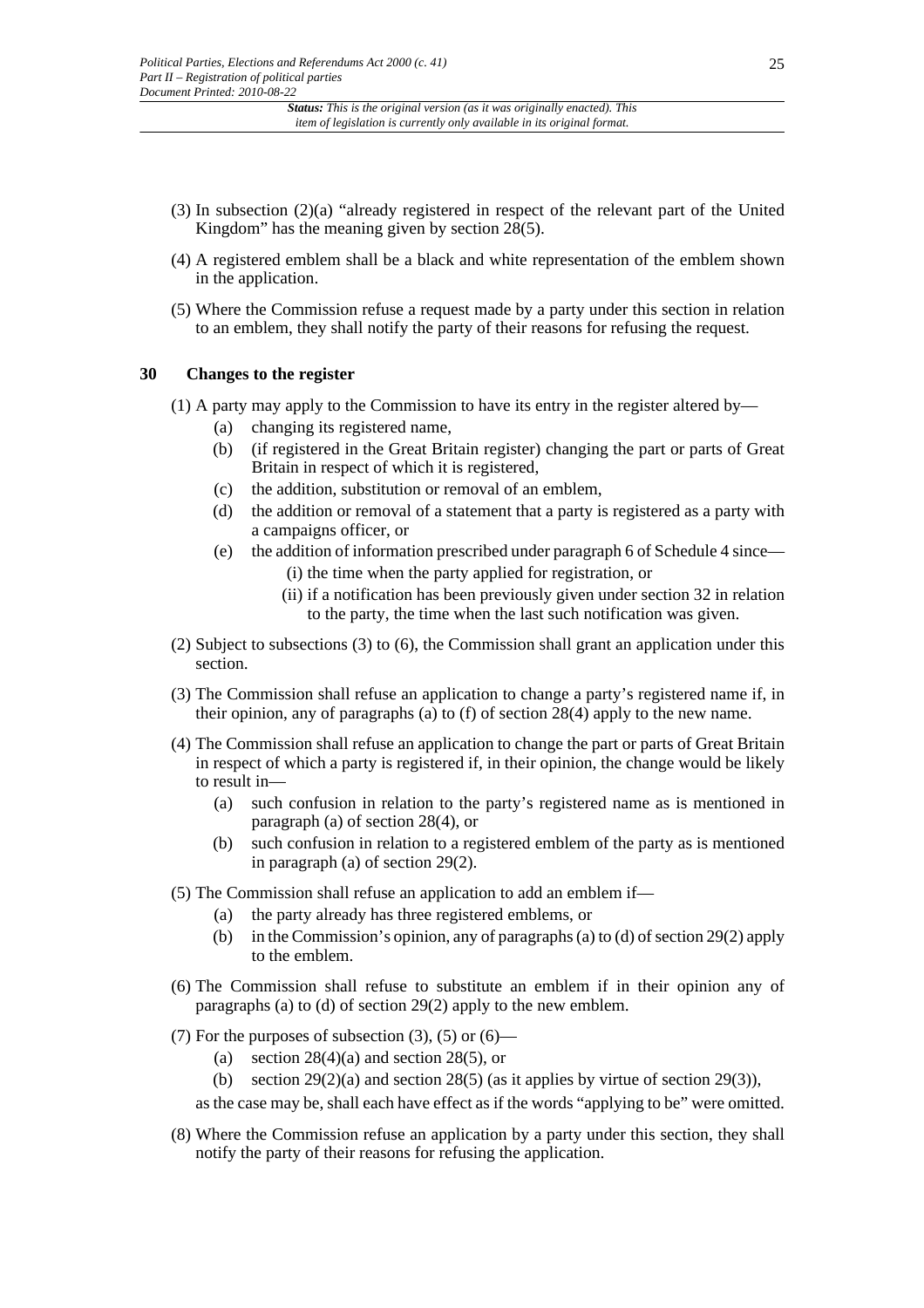(9) Part II of Schedule 4 applies to applications under this section.

# **31 Notification of changes in party's officers etc**

- (1) If at any time any particulars in a party's entry in the register which relate to any relevant matter cease to be accurate, the person registered as treasurer of the party must give the Commission a notification under this section.
- (2) For the purposes of this section "relevant matter" means any of the following—
	- (a) the name of any registered officer of the party;
	- (b) the home address of any such officer;
	- (c) the address of the party's headquarters (or, if it has no headquarters, the address to which communications to the party may be sent);
	- (d) the name of the treasurer of any accounting unit of the party or of any officer of such a unit registered for the purposes of section 27(3);
	- (e) the name of any accounting unit of the party;
	- (f) the address of the headquarters of any accounting unit of the party (or, if it has no headquarters, the address to which communications to the accounting unit may be sent).
- (3) A notification under this section must specify the relevant matter in respect of which the registered particulars have ceased to be accurate, and—
	- (a) if that matter is specified in subsection  $(2)(a)$  or  $(d)$ 
		- (i) specify the name of the officer replacing the person currently registered as holder of the office in question, and
		- (ii) (if that person is so registered as an officer of the party) include an application for the registration of the replacement officer which complies with Part III of Schedule 4; and
	- (b) otherwise, specify accurate particulars in respect of that matter.
- (4) A notification under this section must be given to the Commission—
	- (a) where subsection (1) applies by reason of the death or the termination for any other reason of the appointment of any registered officer of the party, within the period of 14 days beginning with the date of his death or the termination of his appointment;
	- (b) where that subsection applies by reason of any other change in circumstances, within the period of 28 days beginning with the date when the change occurs.
- (5) Where the Commission receive a notification under this section, they shall cause any change required as a consequence of the notification to be made in the party's entry in the register as soon as is reasonably practicable.
- (6) In the case of a party with accounting units any reference to the party in subsection (2) (c) shall be read as a reference to the central organisation.
- (7) For the purposes of this section any particulars held by the Commission in respect of the home address of any registered officer of the party shall be taken to be particulars contained in the party's entry in the register.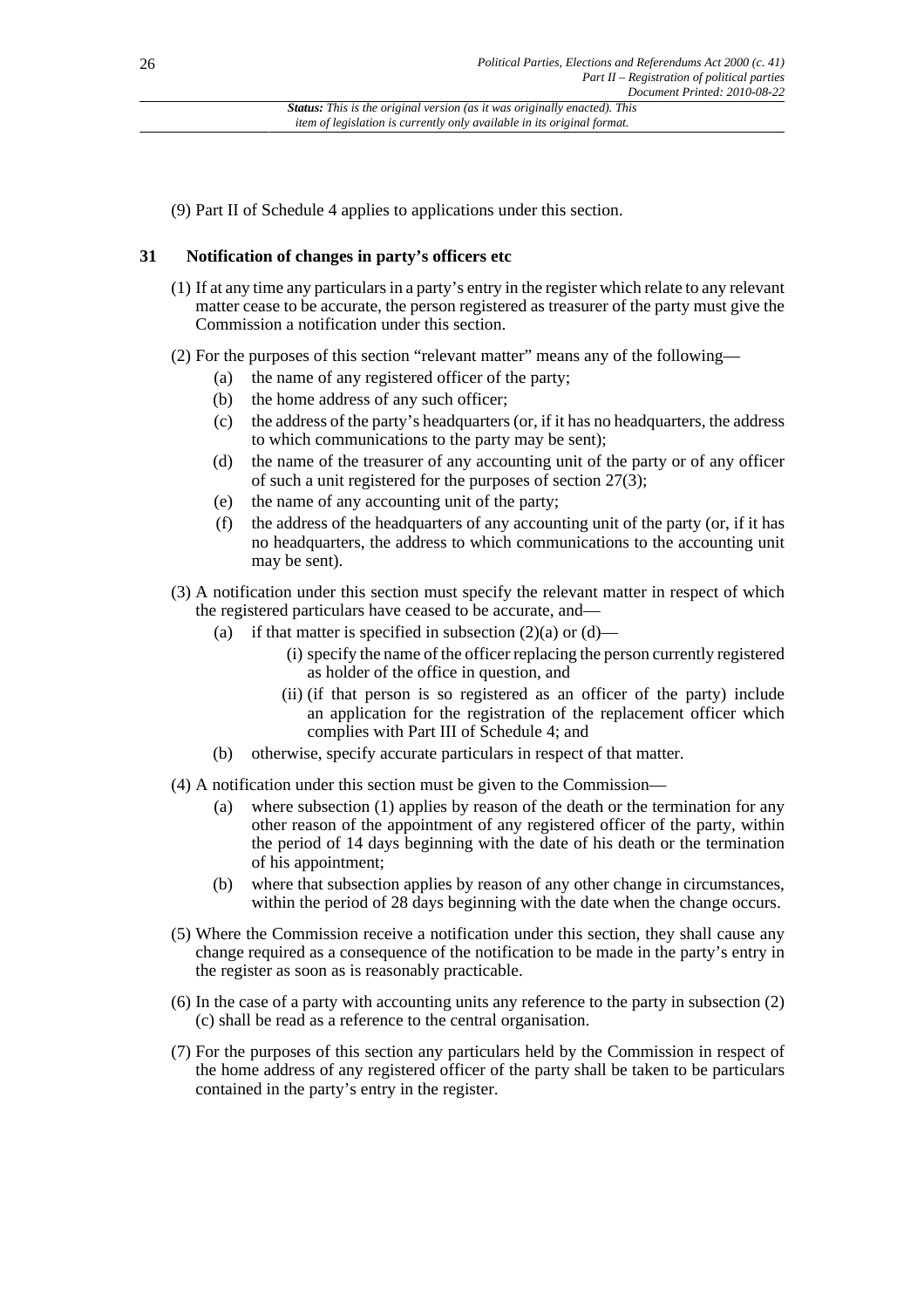## **32 Confirmation of registered particulars etc**

- (1) The person registered as treasurer of a party must, at the time when the statement of accounts for any financial year of the party is sent to the Commission under Part III, give a notification under this section to the Commission.
- (2) A notification under this section must—
	- (a) state that the particulars in the party's entry in the register remain accurate and include any information prescribed under paragraph 6 of Schedule 4 since the relevant time, or
	- (b) so far as necessary to secure that such particulars will both be accurate and include any information so prescribed, contain one or more of the following, namely—
		- (i) an application under section 30,
		- (ii) a notification under section 31, or
		- (iii) any information so prescribed.
- (3) A notification under this section must also give particulars of any change occurring in the party's constitution (within the meaning of section 26) since the relevant time.
- (4) In subsections (2) and (3) "the relevant time" means—
	- (a) the time when the party applied for registration, or
	- (b) if a notification has been previously given under this section in relation to the party, the time when the last such notification was given.
- (5) A notification under this section must be accompanied by any fee prescribed by order made by the Secretary of State.
- (6) For the purposes of this section any particulars held by the Commission in respect of the home address of any registered officer of the party shall be taken to be particulars contained in the party's entry in the register.

#### **33 Party ceasing to be registered**

- (1) Once a party is registered its entry may only be removed from the register in accordance with subsection  $(2)$ .
- (2) Where—
	- (a) a party applies to have its entry removed from the register, and
	- (b) the application includes a declaration on behalf of the party that it does not intend to have any candidates at any relevant election,

the Commission shall remove the party's entry from the register.

- (3) On the removal of the party's entry from the register the party shall cease to be a registered party.
- (4) However, until the end of the financial year of the party which follows that in which its entry is removed from the register—
	- (a) the Commission shall, when considering applications made by other parties under this Part, treat the entry as if it were still contained in the register, and
	- (b) the requirements of Parts III to V shall continue to apply to the party as if it were still registered.
- (5) Part IV of Schedule 4 applies to applications under this section.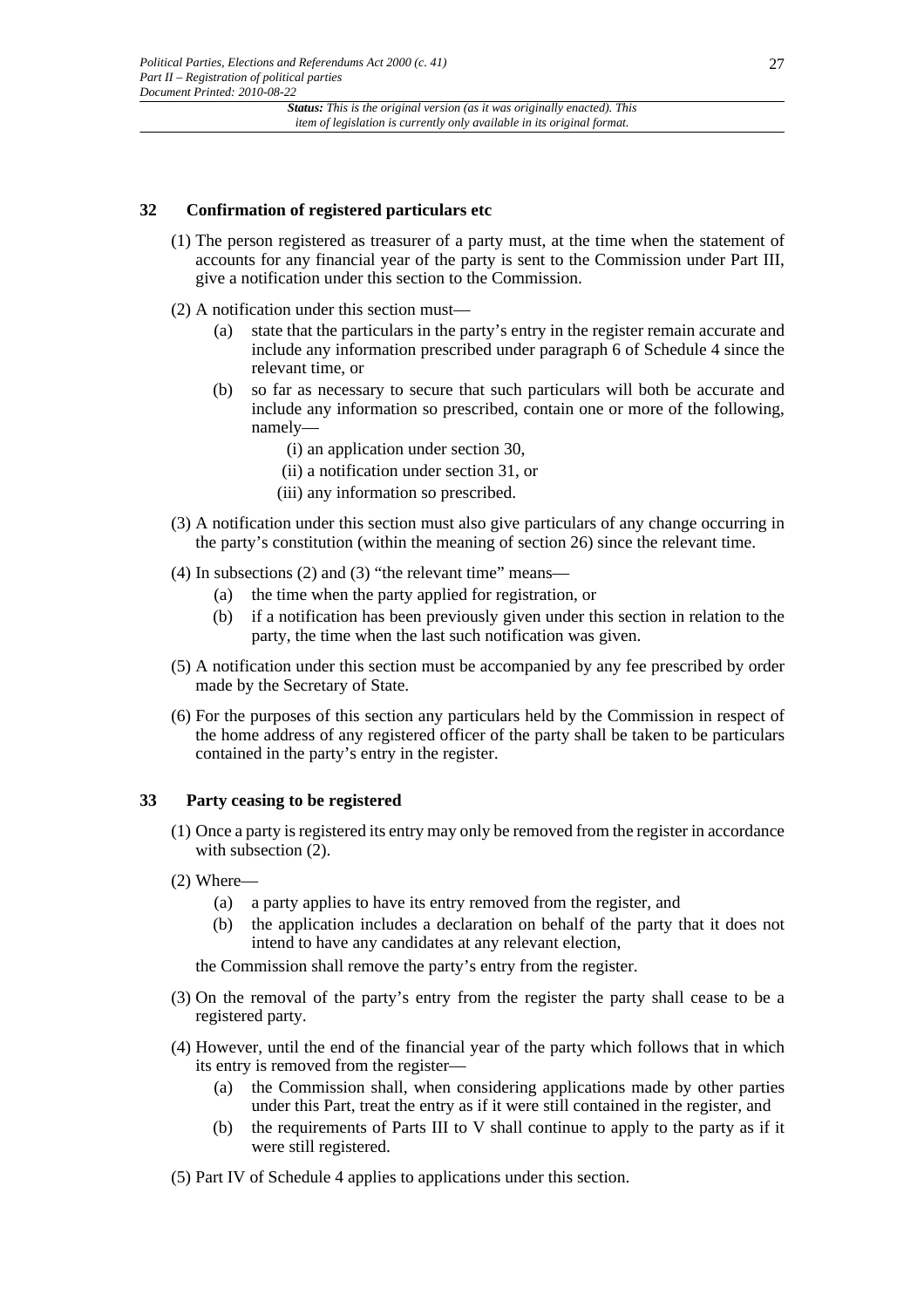## **34 Registration of minor parties**

- (1) This section applies to any party registered in the Great Britain register in pursuance of a declaration falling within section 28(2)(d) (referred to in this Act as a "minor party").
- (2) The following provisions do not apply to a minor party—
	- (a) any provisions of this Part so far as relating to the registration of a treasurer or campaigns officer for a registered party or otherwise referring to a registered treasurer or campaigns officer (or any deputy campaigns officer);
	- (b) sections 26 and 27; and
	- (c) section 36;

but this is subject to subsection (8)(a).

- (3) The registered leader of a minor party must, in the case of each anniversary of the party's inclusion in the register, give a notification under this subsection to the Commission within the period beginning one month before the anniversary and ending three months after it.
- (4) A notification under subsection (3) must—
	- (a) state that the particulars in the party's entry in the register remain accurate and include any information prescribed under paragraph 6 of Schedule 4 since the relevant time, or
	- (b) so far as necessary to secure that such particulars will both be accurate and include any information so prescribed, contain one or more of the following, namely—
		- (i) an application under section 30,
		- (ii) a notification under section 31, or
		- (iii) any information so prescribed.
- (5) In subsection (4) "the relevant time" means—
	- (a) the time when the party applied for registration, or
	- (b) if a notification has previously been given under subsection (3) in relation to the party, the time when the last such notification was given;

and for the purposes of subsection (4) any particulars held by the Commission in respect of the home address of any registered officer of the party shall be taken to be particulars contained in the party's entry in the register.

- (6) A notification under subsection (3) must be accompanied by any fee prescribed by order made by the Secretary of State.
- (7) In addition to being able to make an application under section 30, a minor party may apply to the Commission to have—
	- (a) the declaration mentioned in subsection (1) above cancelled, and
	- (b) the party's existing entry in the Great Britain register replaced by such entry or entries (in that or the Northern Ireland register) as accord with a fresh declaration sent by the party to the Commission and falling within section 28(2) (a), (b) or (c).
- (8) Where a minor party makes an application under subsection (7)—
	- (a) the provisions mentioned in subsection  $(2)(a)$  and (b) shall apply to the party;
	- (b) the party must provide the Commission with such information as—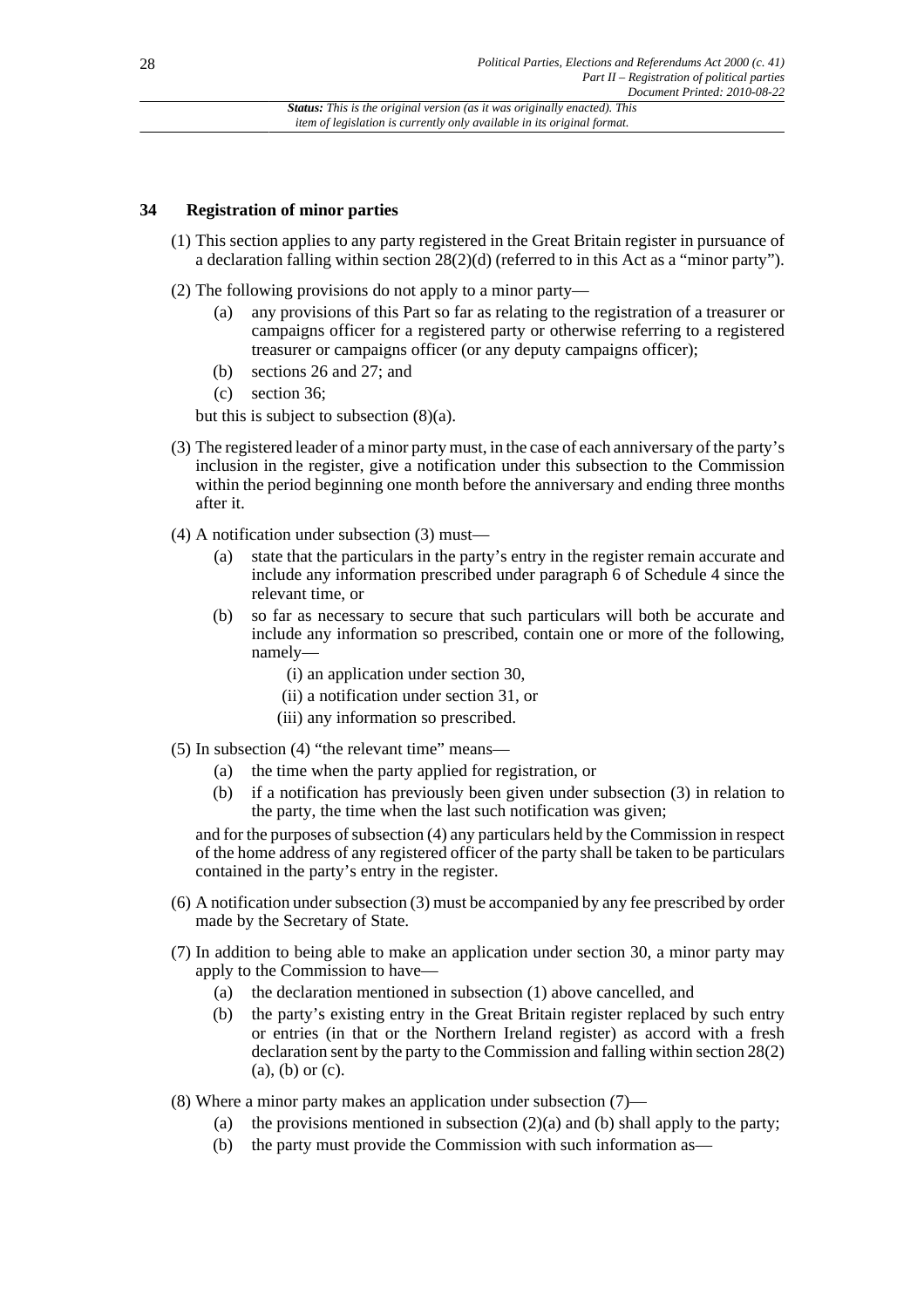- (i) would, by virtue of Schedule 4, be required to be provided in connection with an application by the party under section 28 to be registered in accordance with the fresh declaration mentioned in subsection (7)(b), and
- (ii) has not already been provided in connection with its existing registration as a minor party; and
- (c) the following provisions, namely—
	- $(i)$  sections 28 $(4)$  to  $(8)$  and 29, and
	- (ii) paragraphs 1(2) and 7 of Schedule 4,

shall apply, with any necessary modifications, in relation to the party's application as if it were such an application under section 28 as is mentioned in paragraph (b)(i).

#### **35 Request by Secretary of State**

On receipt of a request made by the Secretary of State, the Commission shall send a copy of the Great Britain or Northern Ireland register, or any parts of it specified in the request, to—

- (a) the Secretary of State; or
- (b) any other person so specified.

#### **36 Assistance by Commission for existing registered parties**

- (1) The Commission may, in accordance with a scheme prepared by them for the purposes of this section, provide assistance for existing parties with a view to helping them to meet, or to reducing, the expenses falling to be initially incurred by them in order to comply with Parts III and IV.
- (2) The assistance which may be so provided to an existing party may take the form of—
	- (a) a grant to the party, or
	- (b) the provision of non-financial benefits to the party (such as the provision of computer software free of charge),

or both, as the scheme may determine.

- (3) The scheme may provide for an existing party's entitlement to assistance under this section to depend on the Commission's being satisfied that the expenses falling to be incurred by the party as mentioned in subsection (1) exceed an amount specified in the scheme.
- (4) Any grant under this section may be made subject to such conditions as the Commission consider appropriate.
- (5) The total expenditure incurred by the Commission in providing assistance under this section (whether by grants or otherwise) shall not exceed £700,000.
- (6) The Commission shall publish the scheme in such manner as they consider appropriate.
- (7) In this section "existing party" means any party registered under the Registration of Political Parties Act 1998 at the commencement of this section.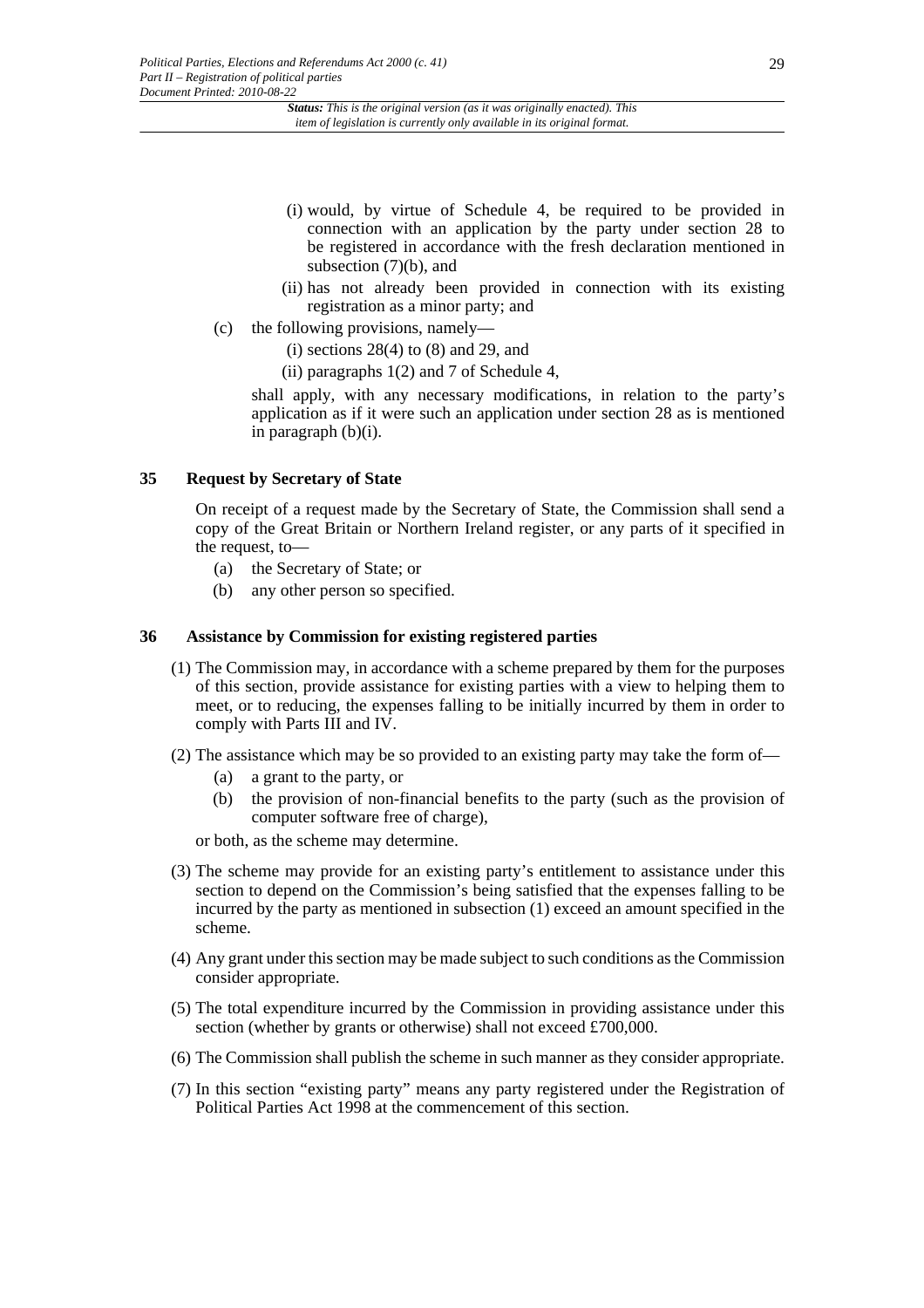#### *Supplemental*

## **37 Party political broadcasts**

- (1) A broadcaster shall not include in its broadcasting services any party political broadcast made on behalf of a party which is not a registered party.
- (2) In this Act "broadcaster" means—
	- (a) the holder of a licence under the Broadcasting Act 1990 or 1996 ,
	- (b) the British Broadcasting Corporation, or
	- (c) Sianel Pedwar Cymru.

## **38 Amendment of parliamentary elections rules**

- (1) The rules set out in Schedule 1 to the Representation of the People Act 1983 (the parliamentary elections rules) shall be amended as follows.
- (2) In rule 6 (nomination of candidates), for paragraph (3) there shall be substituted—
	- "(3) The description, if any, must consist of either—
		- (a) a description (of not more than 6 words in length) which is authorised as mentioned in rule 6A(1) below; or
		- (b) the word "Independent" or, where the candidate is the Speaker of the House of Commons seeking re-election, the words "The Speaker seeking re-election"."
- (3) In rule 6A (nomination papers: name of registered political party)—
	- (a) in paragraph (1), after "unless" there shall be inserted "the party is a qualifying party in relation to the constituency and"; and
	- (b) for paragraph (3) there shall be substituted—

—

- "(3) For the purposes of the application of this rule in relation to an election
	- (a) "registered political party" means a party which was registered under Part II of the Political Parties, Elections and Referendums Act 2000 at the time by which the notice of the election is required to be published by virtue of rule 1 ("the relevant time");
	- (b) a registered political party is a qualifying party in relation to a constituency if—
		- (i) the constituency is in England, Scotland or Wales and the party was at the relevant time registered in respect of that part of Great Britain in the Great Britain register maintained under that Part of that Act, or
		- (ii) the constituency is in Northern Ireland and the party was at the relevant time registered in the Northern Ireland register maintained under that Part of that Act."
- (4) In the Appendix of Forms, in the form of nomination paper, for "Merchant" there shall be substituted "Independent".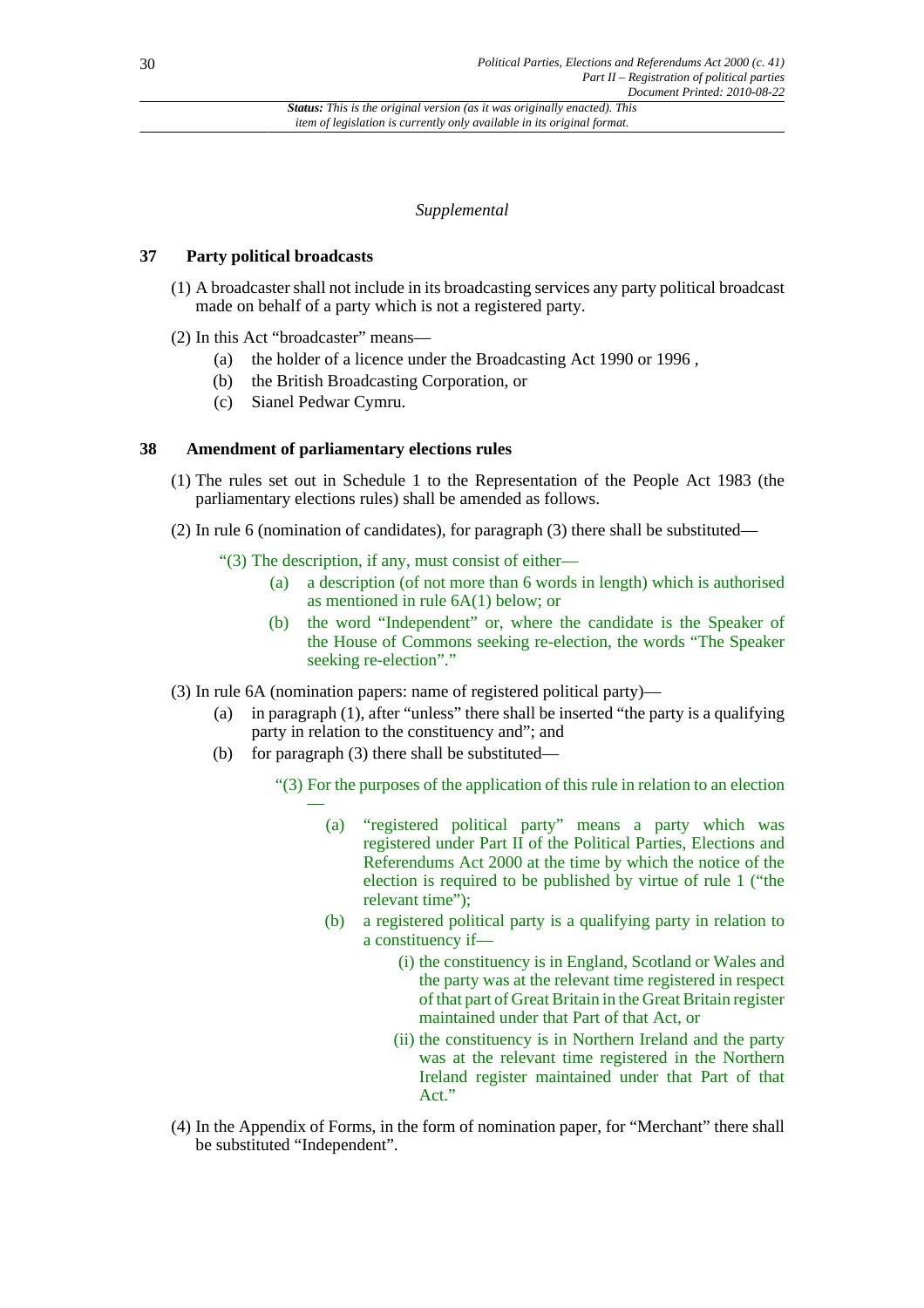#### **39 False statements: offence**

A person commits an offence if—

- (a) he knowingly or recklessly makes a statement to the Commission which is false in any material particular, and
- (b) the statement is made, or purports to be made, on behalf of a party for any purpose of this Part of this Act.

## **40 Interpretation of Part II**

(1) In this Part—

"the appointed day" means the day appointed under section 163(2) for the coming into force of section 23;

"financial year", in relation to a registered party, shall be construed in accordance with section 41(6);

"parish or community election" means an election of councillors for a parish in England or a community in Wales;

"party" includes any organisation or person;

"the register" shall be construed in accordance with section 28(10);

"registered" (unless the context otherwise requires) means registered under this Part (whether in the Great Britain or the Northern Ireland register), and other references to registration shall be construed accordingly;

"the registrar of companies" means the registrar or other officer who performs the duty of registering companies under the Companies Act 1985;

"relevant election" shall be construed in accordance with section 22(5).

(2) For the purposes of this Part a registered party contests an election—

- (a) by one or more candidates standing for election in the party's name at the election, or
- (b) by the party itself standing nominated at the election.

# **PART III**

#### ACCOUNTING REQUIREMENTS FOR REGISTERED PARTIES

#### *Accounting records*

## **41 Duty to keep accounting records**

- (1) The treasurer of a registered party must ensure that accounting records are kept with respect to the party which are sufficient to show and explain the party's transactions.
- (2) The accounting records must be such as to—
	- (a) disclose at any time, with reasonable accuracy, the financial position of the party at that time; and
	- (b) enable the treasurer to ensure that any statement of accounts prepared by him under section 42 complies with the requirements of regulations under subsection  $(2)(a)$  of that section.
- (3) The accounting records must in particular contain—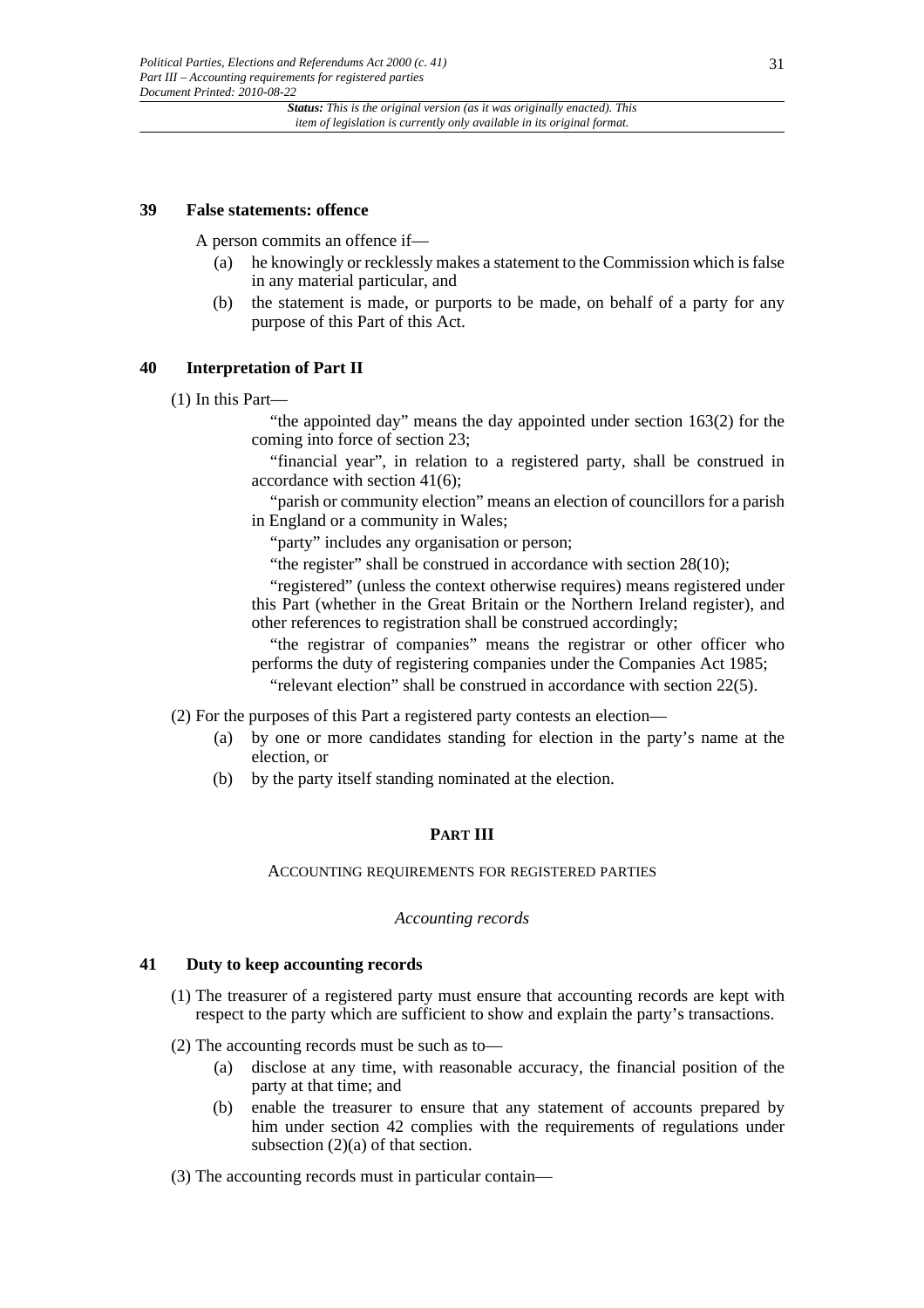- (a) entries showing from day to day all sums of money received and expended by the party, and the matters in respect of which the receipt and expenditure take place; and
- (b) a record of the assets and liabilities of the party.
- (4) The treasurer must ensure that any accounting records made for the purposes of this section in respect of the party are preserved for at least six years from the end of the financial year of the party in which they are made.
- (5) Where a party ceases to be registered within the period of six years mentioned in subsection (4) as it applies to any accounting records, the obligation to ensure that those records are preserved in accordance with that subsection shall continue to be discharged by the last treasurer of the party unless—
	- (a) the Commission consent in writing to the records being destroyed, or
	- (b) the Commission direct in writing that the records may be otherwise disposed of and the records are disposed of in accordance with the direction.
- (6) In this Part "financial year", in relation to a registered party, means such period as may be determined by the Commission under subsection (7), whether in relation to—
	- (a) registered parties generally,
	- (b) any description of registered parties which includes the party, or
	- (c) the party itself.
- (7) The Commission may determine that the period which is to be a financial year of a registered party shall be—
	- (a) a period of twelve months specified by the Commission, or
	- (b) a shorter period specified by them for any transitional purposes;

and different determinations may be made under this subsection in respect of financial years beginning on different dates.

- (8) The Commission shall notify registered parties of any determination under subsection (7) which affects them.
- (9) Nothing in this Part applies in relation to a minor party.

## *Statements of accounts*

## **42 Annual statements of accounts**

- (1) The treasurer of a registered party shall prepare a statement of accounts in respect of each financial year of the party.
- (2) A statement of accounts under this section must—
	- (a) comply with such requirements as to its form and contents as may be prescribed by regulations made by the Commission; and
	- (b) be approved—
		- (i) by the management committee of the party, if there is one, and (ii) otherwise by the registered leader of the party.
- (3) Regulations under subsection (2)(a) may in particular—
	- (a) require any such statement to be prepared in accordance with such methods and principles as are specified or referred to in the regulations;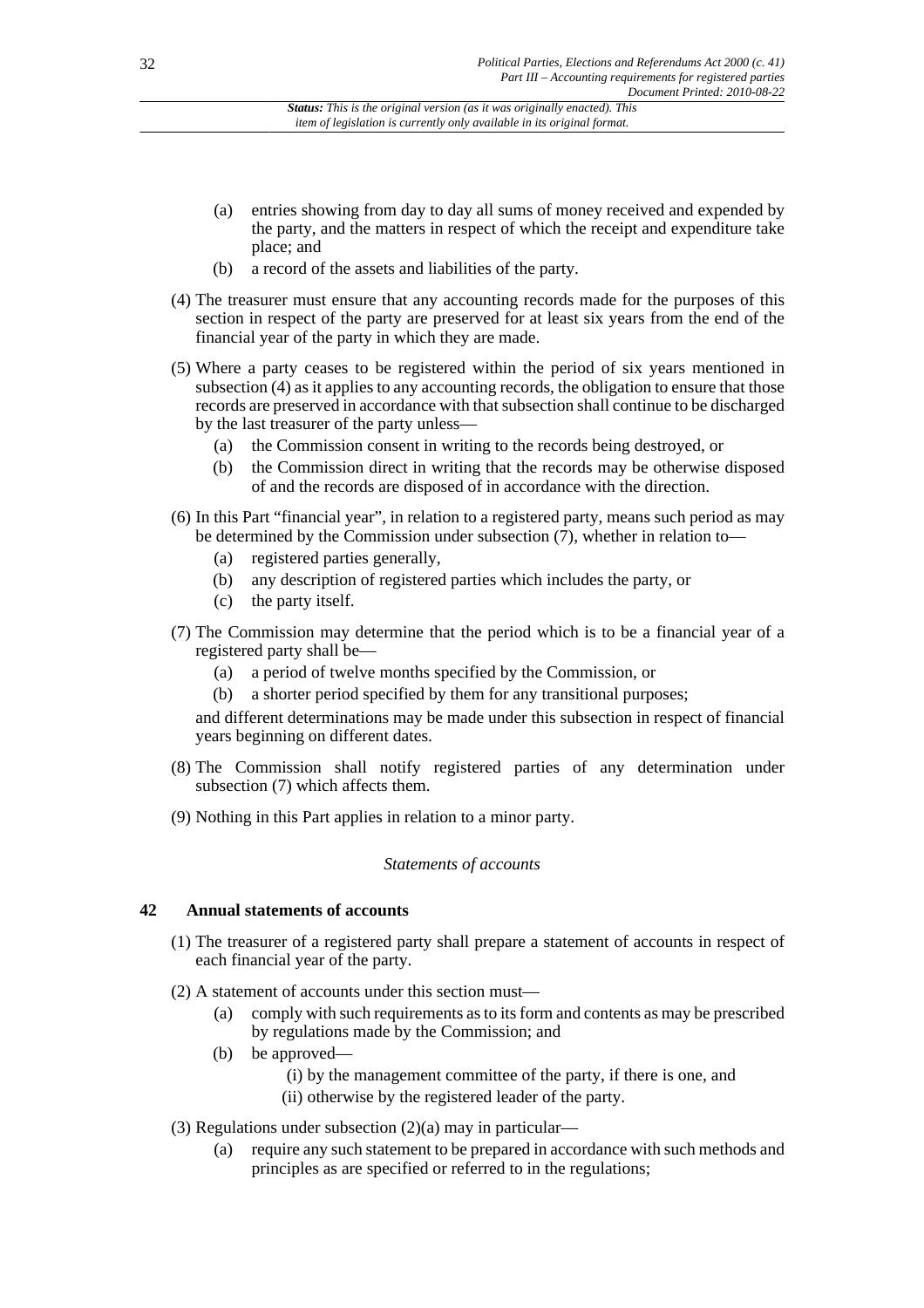- (b) specify information which is to be provided by way of notes to the accounts.
- (4) Without prejudice to the generality of paragraph 22(7) of Schedule 1 (power to make different provision for different cases), regulations under subsection (2)(a) may impose different requirements—
	- (a) according to whether the gross income or total expenditure of a party—
		- (i) does not exceed £5,000,
		- (ii) exceeds £5,000 but not £250,000, or
		- (iii) exceeds £250,000;
	- (b) in respect of (on the one hand) parties registered in the Great Britain register and (on the other) those registered in the Northern Ireland register.
- (5) Any special provision made by regulations under subsection (2)(a) in respect of parties registered in the Northern Ireland register shall, however, only have effect in relation to any financial year of a party so registered during any part of which there is an order in force under section  $70(1)$ ; and, in the case of any other financial year of a party so registered, any provision made by such regulations in respect of parties registered in the Great Britain register shall have effect in relation to that financial year of the party as if it were registered in that register.
- (6) The treasurer of a registered party shall ensure that any statement of accounts prepared under this section in respect of the party is preserved for at least six years from the end of the financial year to which the statement relates.
- (7) Subsection (5) of section 41 shall apply in relation to the preservation of any such statement as it applies in relation to the preservation of any accounting records (the references to subsection (4) of that section being read as references to subsection (6) above).
- (8) In this Part "gross income" means gross recorded income from all sources.

#### **43 Annual audits**

- (1) Where a registered party's gross income or total expenditure in any financial year exceeds £250,000, the accounts of the party for that year must be audited by a qualified auditor.
- (2) Where—
	- (a) a registered party's gross income or total expenditure in any financial year does not exceed £250,000, but
	- (b) the Commission consider it desirable that the accounts of the party for that year should be audited,

the Commission may (at any time) give the treasurer of the party a direction requiring those accounts to be audited by a qualified auditor.

- (3) An audit under this section must be carried out—
	- (a) by the end of the period of six months from the end of the financial year in question, if the audit is required by subsection (1), or
	- (b) by the later of—
		- (i) the end of the period of six months from the end of the financial year in question, and
		- (ii) the end of the period of three months from the date of the direction under subsection (2),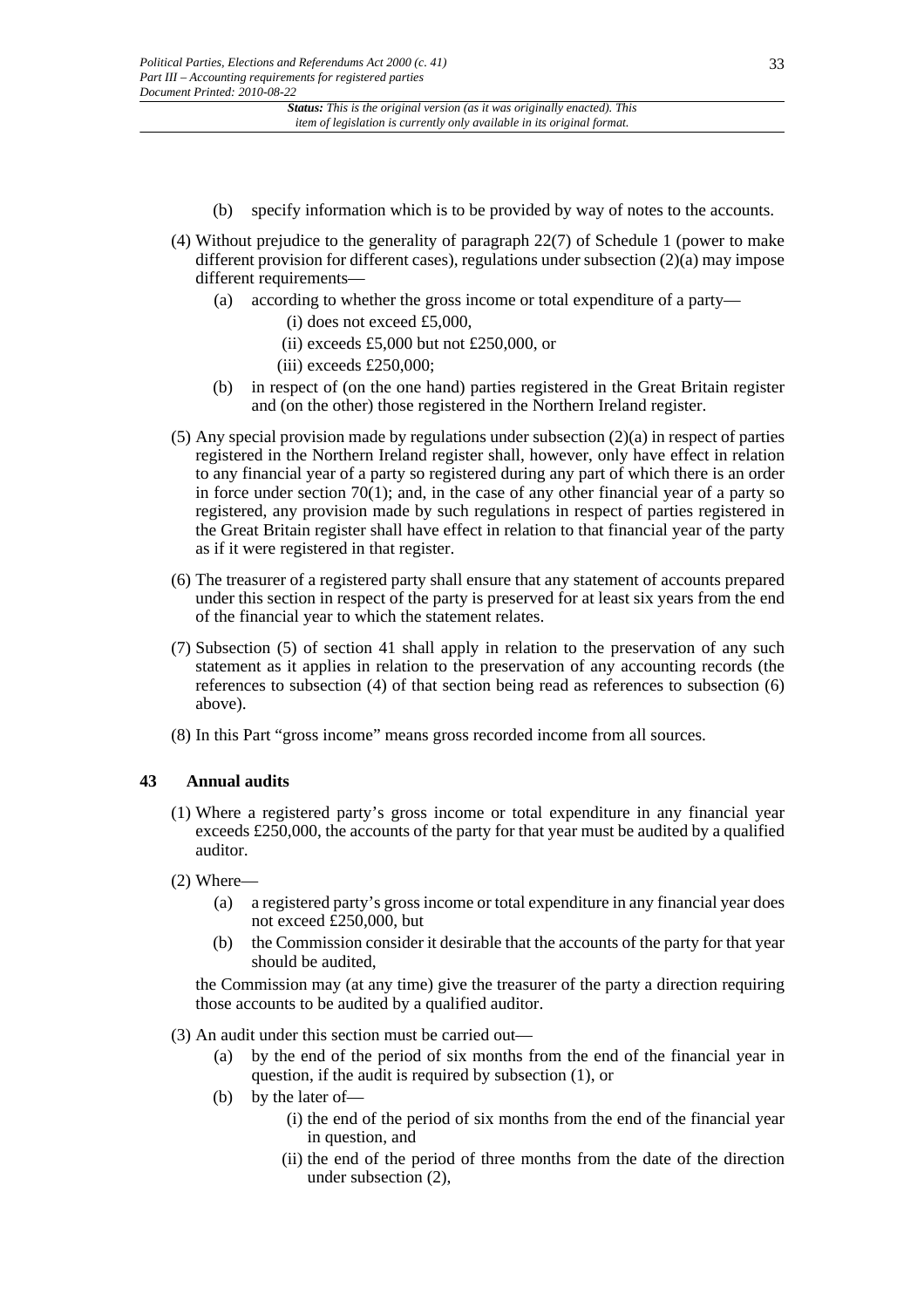if the audit is required by such a direction.

- (4) If it appears to the Commission that any accounts required to be audited by virtue of—
	- (a) subsection (1), or
	- (b) a direction under subsection (2),

have not been duly audited by the time mentioned in subsection (3)(a) or (b) (as the case may be), the Commission may appoint a qualified auditor to audit those accounts.

- (5) The expenses of any audit carried out by an auditor appointed by the Commission, including the auditor's remuneration, may be recovered by the Commission from the funds of the party concerned as a debt due to the Commission.
- (6) The Commission may by regulations make provision with respect to—
	- (a) the appointment of auditors to carry out audits under this section;
	- (b) the duties of auditors so appointed; and
	- (c) the removal or resignation of such auditors and matters connected with their removal or resignation.
- (7) Regulations under subsection (6)(c) may make provision requiring such person as is specified in the regulations to deliver to the Commission, in a case where such an auditor is removed or resigns, a copy of such document relating to the auditor's removal or resignation as is so specified; and any such person commits an offence if he fails to comply with any such requirement.
- (8) Subsection (6)(a) does not apply in relation to the appointment of auditors by the Commission under subsection (4).

#### **44 Supplementary provisions about auditors**

- (1) An auditor appointed to carry out an audit under section 43—
	- (a) has a right of access at all reasonable times to the party's books, documents and other records; and
	- (b) is entitled to require from the treasurer or any other officer of the party, or from any former treasurer or officer of the party, such information and explanations as he thinks necessary for the performance of his duty as auditor.
- (2) If any person fails to provide an auditor with any access, information or explanation to which the auditor is entitled by virtue of subsection (1), the Commission may give that person such written directions as they consider appropriate for securing that the default is made good.
- (3) A person guilty of disobedience to any directions of the Commission under subsection (2) may, on the application of the Commission to the High Court or the Court of Session, be dealt with as for disobedience to an order of that Court.
- (4) A person commits an offence if he knowingly or recklessly makes to an auditor appointed to carry out an audit under section 43 a statement (whether written or oral) which—
	- (a) conveys or purports to convey any information or explanation to which the auditor is entitled by virtue of subsection (1), and
	- (b) is misleading, false or deceptive in a material particular.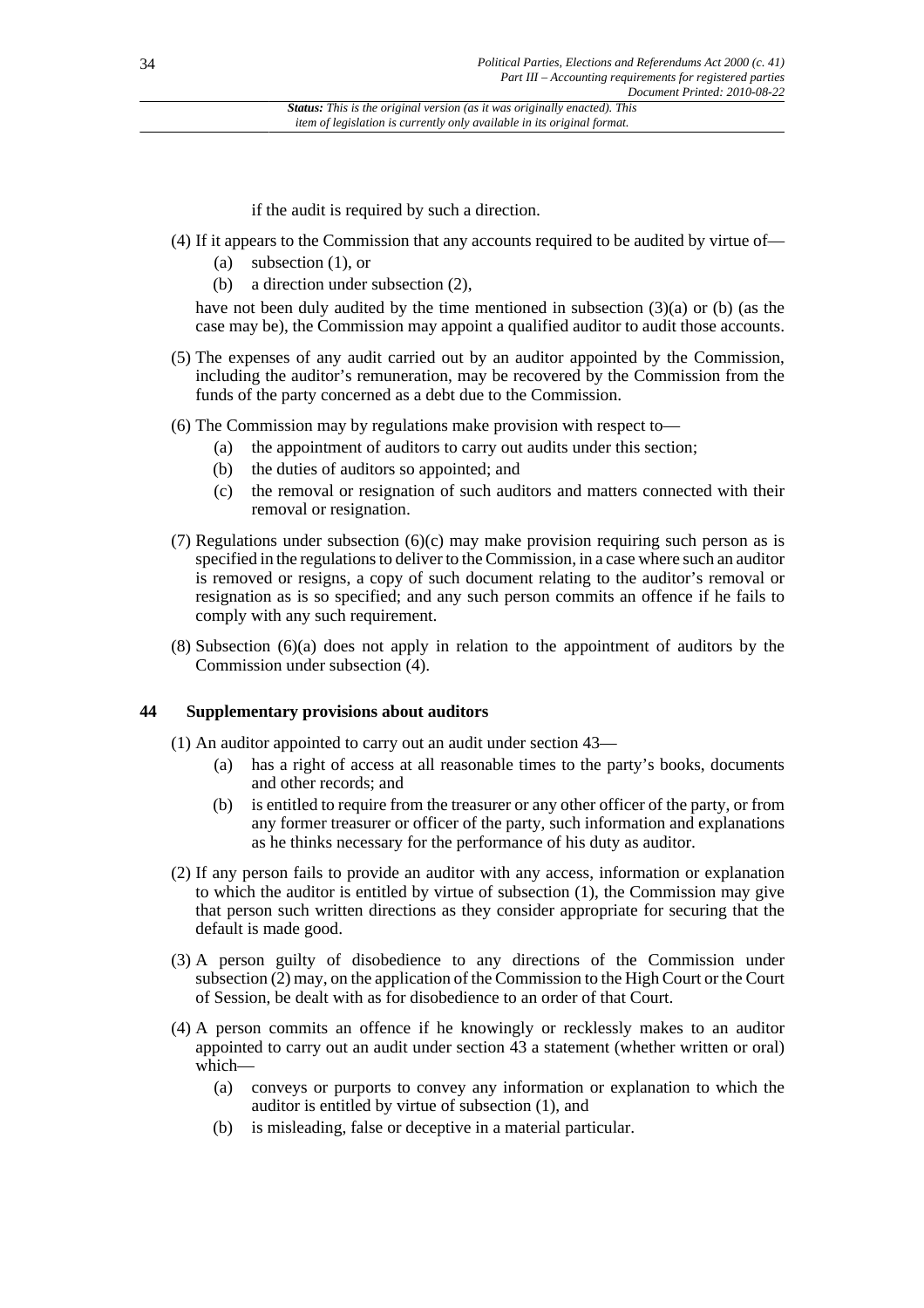## **45 Delivery of statements of accounts etc. to Commission**

- (1) The treasurer of a registered party shall, if the party's accounts for a financial year are not required to be audited by virtue of section 43(1) or (2), within 3 months of the end of that financial year deliver to the Commission—
	- (a) the statement of accounts prepared for that year under section 42; and
	- (b) the notification required to be sent with that statement by virtue of section  $32(1)$ .
- (2) If a registered party's accounts for a financial year are required to be audited by virtue of section  $43(1)$  or (2), the treasurer of the party shall, no later than 7 days after the end of the period allowed under section 43(3) for the audit of the accounts, deliver to the Commission—
	- (a) the documents mentioned in paragraphs (a) and (b) of subsection (1); and
	- (b) a copy of the auditor's report (unless the auditor was appointed by the Commission under section 43(4)).
- (3) If for any special reason the Commission think it fit to do so they may, on an application made to them before the end of the period otherwise allowed under this section for delivering a party's documents within subsection (1) or (2) for any financial year, by notice extend that period by a further period specified in the notice.
- (4) Any documents delivered to the Commission under this section shall be kept by the Commission for such period as they think fit.

#### **46 Public inspection of parties' statements of accounts**

Where the Commission receive any statement of accounts under section 45, they shall—

- (a) as soon as reasonably practicable after receiving the statement, make a copy of the statement available for public inspection; and
- (b) keep any such copy available for public inspection for the period for which the statement is kept by them or, if they so determine, during such shorter period as they may specify.

## **47 Criminal penalty for failure to submit proper statement of accounts**

- (1) If in the case of a registered party—
	- (a) any requirements of regulations under section  $42(2)(a)$  are not complied with in relation to any statement of accounts delivered to the Commission under section 45, or
	- (b) any statement of accounts, notification or auditor's report required to be delivered to the Commission under that section is not delivered to them before the end of the relevant period,

the person who was the treasurer of the party immediately before the end of that period is guilty of an offence.

- (2) It is a defence for a person charged with an offence under subsection (1) to prove that he took all reasonable steps, and exercised all due diligence, to ensure (as the case may  $be)$ —
	- (a) that the requirements mentioned in subsection  $(1)(a)$  were complied with in relation to the statement of accounts, or
	- (b) that the document mentioned in subsection  $(1)(b)$  would be delivered to the Commission before the end of the relevant period.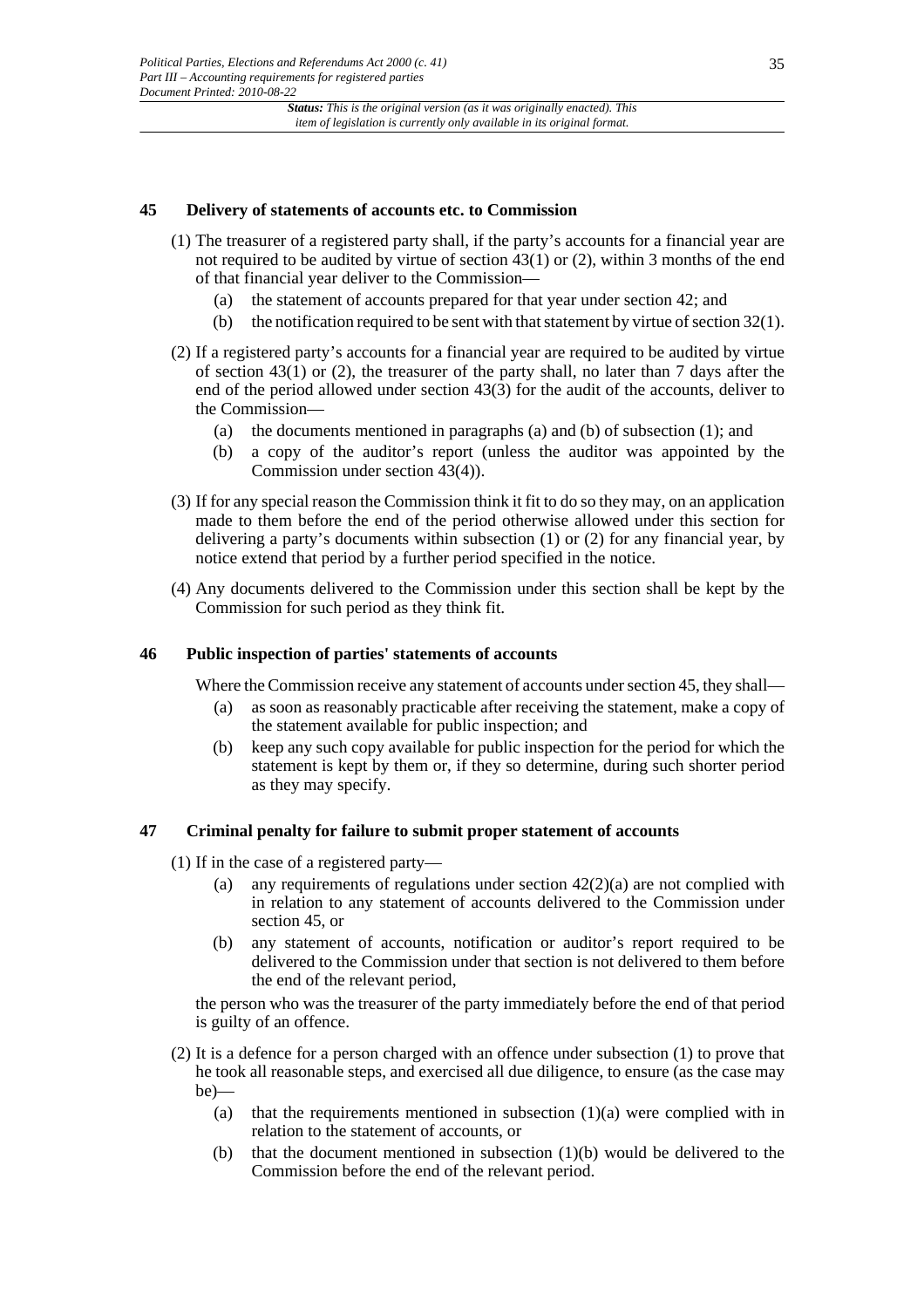- (3) It is also a defence for a person charged with an offence under subsection (1) to prove—
	- (a) that any failure to comply with the requirements mentioned in subsection (1) (a) was attributable to things done or omitted to be done at a time before he became the treasurer of the party, and
	- (b) that he took all reasonable steps, and exercised all due diligence, to overcome the consequences of the acts or omissions.
- (4) In this section "the relevant period" means the period allowed by section 45(1) or (2) for delivering the statement, notification or report to the Commission or, if that period has been extended (or further extended) under section 45(3), that period as so extended.

## *Revision of statements of accounts*

## **48 Revision of defective statements of accounts**

- (1) If it appears to the treasurer of a registered party that any statement of accounts for any financial year of the party has not complied with any requirements of regulations under section  $42(2)(a)$  ("the prescribed requirements"), he may prepare a revised statement of accounts.
- (2) Where that statement of accounts has been delivered to the Commission, the revisions shall be confined to—
	- (a) the correction of those respects in which the statement did not comply with the prescribed requirements, and
	- (b) the making of any necessary consequential alterations.
- (3) If it appears to the Commission that there is, or may be, a question whether any statement of accounts delivered to them under section 45 complies with the prescribed requirements, they may give notice to the treasurer of the party in question indicating the respects in which it appears to them that such a question arises or may arise.
- (4) The notice shall specify a period of not less than one month for the treasurer to give the Commission an explanation of the statement of accounts or prepare a revised statement.
- (5) If at the end of the specified period, or such longer period as the Commission may allow, it appears to the Commission—
	- (a) that no satisfactory explanation of the statement of accounts has been given, and
	- (b) that the statement has not been revised so as to comply with the prescribed requirements,

they may, if they think fit, make an application to the court under subsection (6).

- (6) The Commission may under this subsection make an application to the court—
	- (a) for a declaration or declarator that the statement of accounts does not comply with the prescribed requirements, and
	- (b) for an order requiring the treasurer of the party to prepare a revised statement of accounts.
- (7) If the court orders the preparation of revised accounts, it may—
	- (a) give such directions as it thinks fit;
	- (b) order that all or part of the costs (or in Scotland expenses) of and incidental to the application are to be borne by the registered leader and the treasurer of the party.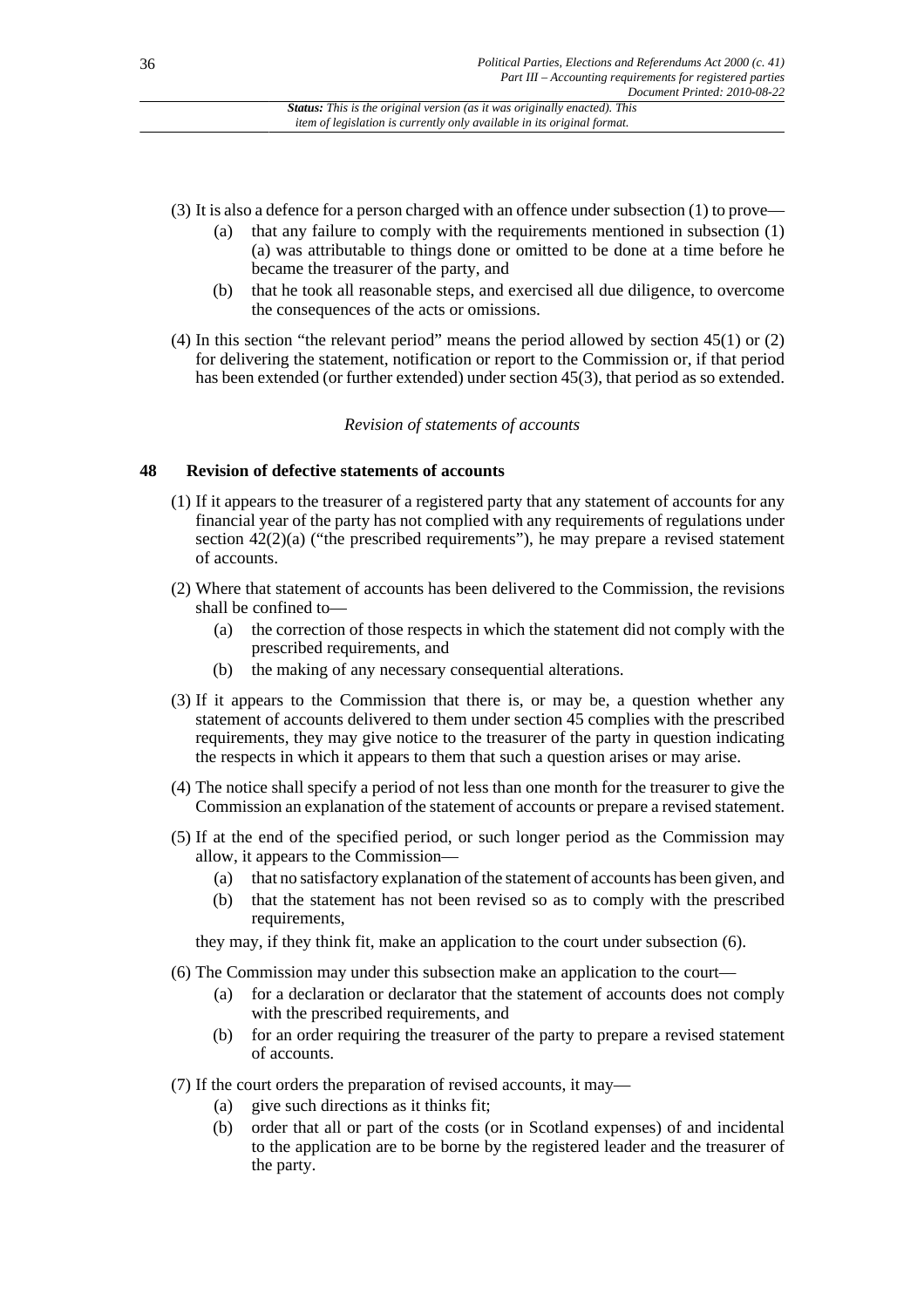- (8) Where the court makes an order under paragraph (b) of subsection (7) it shall have regard to whether the officers mentioned in that paragraph knew or ought to have known that the statement did not comply with the prescribed requirements, and it may—
	- (a) order the payment of different amounts by different officers;
	- (b) exclude one of the officers from the order; or
	- (c) exclude both officers from the order and instead order the payment of all or part of the costs (or expenses) mentioned in that paragraph out of the funds of the party.
- (9) The Commission may by regulations make provision with respect to the application of provisions of this Part in relation to the preparation and auditing of revised statements of accounts, and their delivery to the Commission, and may in particular make provision—
	- (a) for any matter for which provision may be made by regulations under section 43(6):
	- (b) for disapplying, to such extent or in such circumstances (or both) as regulations under this subsection may specify, any of the provisions of section 47(1).
- (10) Section 46 applies in relation to any revised statement of accounts received by the Commission in accordance with regulations under subsection (9) as it applies in relation to any statement of accounts received by them under section 45.
- (11) The provisions of this section apply equally to statements of accounts that have already been revised, in which case the references to revised statements of accounts shall be read as references to further revised statements.
- (12) In this section "the court"—
	- (a) in relation to England and Wales or Northern Ireland, means a county court; and
	- (b) in relation to Scotland, means the sheriff.

### *Parties with accounting units*

### **49 Division of responsibilities in case of party with accounting units**

Where a registered party is a party with accounting units, sections 41 to 48 have effect in accordance with Schedule 5, which makes provision for securing that—

- (a) financial matters relating to the party exclusive of those relating to any accounting unit, and
- (b) financial matters relating to any such unit,

are dealt with separately for the purposes of this Part.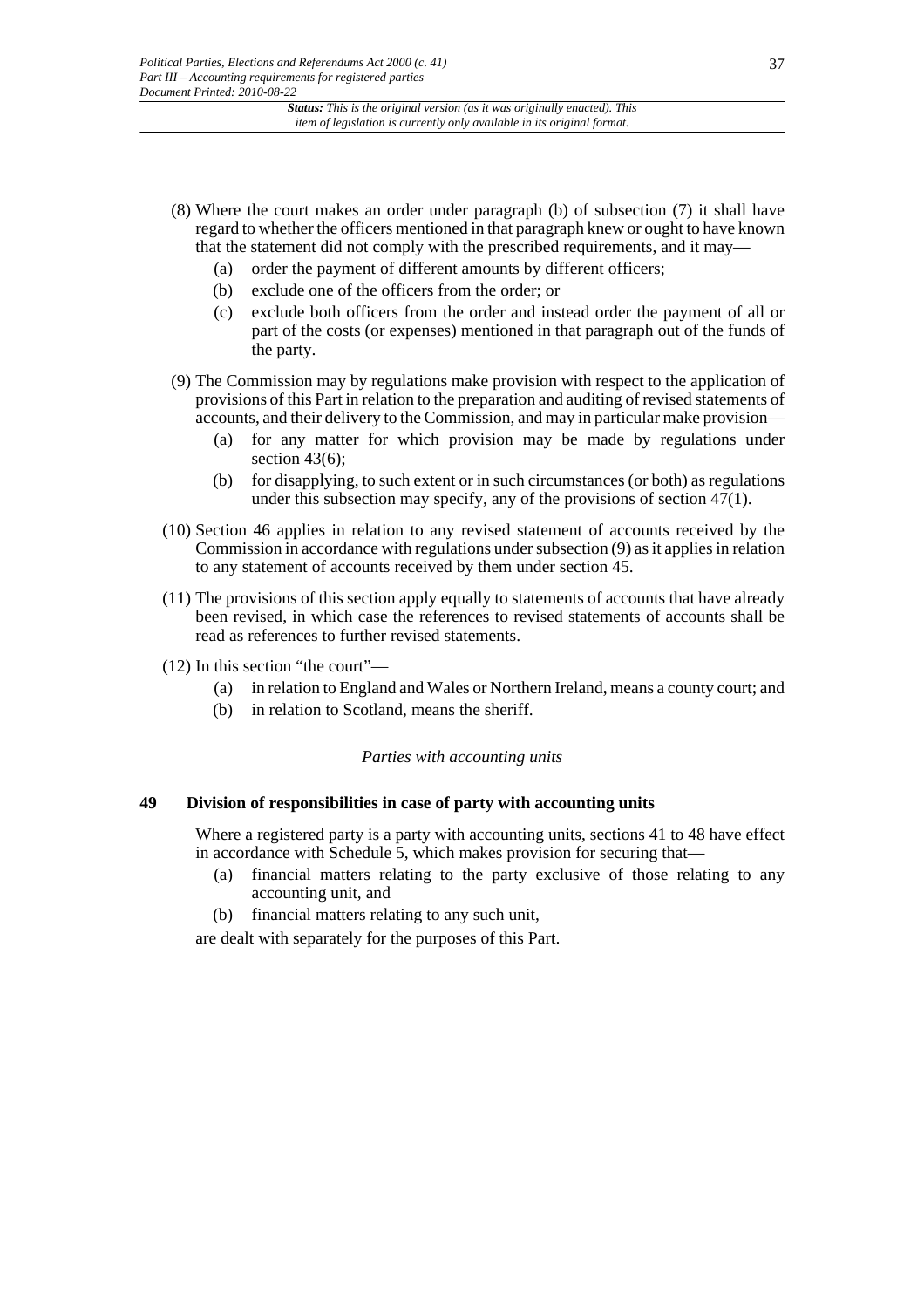# **PART IV**

CONTROL OF DONATIONS TO REGISTERED PARTIES AND THEIR MEMBERS ETC.

# **CHAPTER I**

### DONATIONS TO REGISTERED PARTIES

### **50 Donations for purposes of Part IV**

- (1) The following provisions have effect for the purposes of this Part.
- (2) "Donation", in relation to a registered party, means (subject to section 52)—
	- (a) any gift to the party of money or other property;
	- (b) any sponsorship provided in relation to the party (as defined by section 51);
	- (c) any subscription or other fee paid for affiliation to, or membership of, the party;
	- (d) any money spent (otherwise than by or on behalf of the party) in paying any expenses incurred directly or indirectly by the party;
	- (e) any money lent to the party otherwise than on commercial terms;
	- (f) the provision otherwise than on commercial terms of any property, services or facilities for the use or benefit of the party (including the services of any person).
- (3) Where—
	- (a) any money or other property is transferred to a registered party pursuant to any transaction or arrangement involving the provision by or on behalf of the party of any property, services or facilities or other consideration of monetary value, and
	- (b) the total value in monetary terms of the consideration so provided by or on behalf of the party is less than the value of the money or (as the case may be) the market value of the property transferred,

the transfer of the money or property shall (subject to subsection (5)) constitute a gift to the party for the purposes of subsection (2)(a).

- (4) In determining—
	- (a) for the purposes of subsection  $(2)(e)$ , whether any money lent to a registered party is so lent otherwise than on commercial terms, or
	- (b) for the purposes of subsection  $(2)(f)$ , whether any property, services or facilities provided for the use or benefit of a registered party is or are so provided otherwise than on such terms,

regard shall be had to the total value in monetary terms of the consideration provided by or on behalf of the party in respect of the loan or the provision of the property, services or facilities.

- (5) Where (apart from this subsection) anything would be a donation both by virtue of subsection  $(2)(b)$  and by virtue of any other provision of this section, subsection  $(2)$ (b) (together with section 51) shall apply in relation to it to the exclusion of the other provision of this section.
- (6) Anything given or transferred to any officer, member, trustee or agent of a registered party in his capacity as such (and not for his own use or benefit) is to be regarded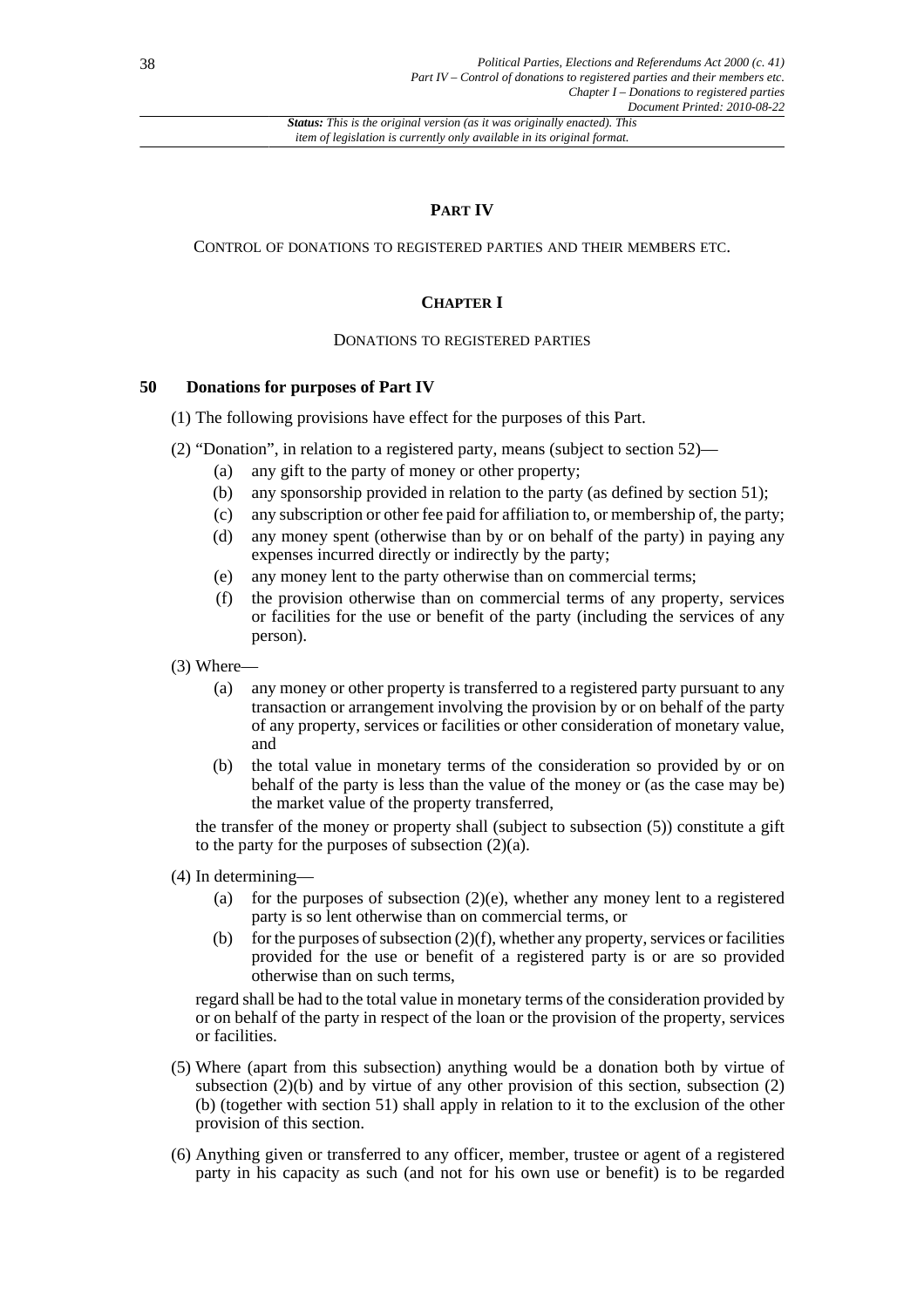as given or transferred to the party (and references to donations received by a party accordingly include donations so given or transferred).

- (7) Except so far as a contrary intention appears, references to a registered party in the context of—
	- (a) the making of donations to, or the receipt or acceptance of donations by, a registered party, or
	- (b) any provision having effect for or in connection with determining what constitutes a donation to such a party,

shall, in the case of a party with accounting units, be construed as references to the central organisation of the party or any of its accounting units.

- (8) In this section—
	- (a) any reference to anything being given or transferred to a party or any person is a reference to its being so given or transferred either directly or indirectly through any third person;
	- (b) "gift" includes bequest.

(9) Nothing in this Part applies in relation to donations received by a minor party.

### **51 Sponsorship**

- (1) For the purposes of this Part sponsorship is provided in relation to a registered party if—
	- (a) any money or other property is transferred to the party or to any person for the benefit of the party, and
	- (b) the purpose (or one of the purposes) of the transfer is (or must, having regard to all the circumstances, reasonably be assumed to be)—
		- (i) to help the party with meeting, or to meet, to any extent any defined expenses incurred or to be incurred by or on behalf of the party, or
		- (ii) to secure that to any extent any such expenses are not so incurred.
- (2) In subsection (1) "defined expenses" means expenses in connection with—
	- (a) any conference, meeting or other event organised by or on behalf of the party;
	- (b) the preparation, production or dissemination of any publication by or on behalf of the party; or
	- (c) any study or research organised by or on behalf of the party.
- (3) The following do not, however, constitute sponsorship by virtue of subsection  $(1)$ 
	- (a) the making of any payment in respect of—
		- (i) any charge for admission to any conference, meeting or other event, or
		- (ii) the purchase price of, or any other charge for access to, any publication;
	- (b) the making of any payment in respect of the inclusion of an advertisement in any publication where the payment is made at the commercial rate payable for the inclusion of such an advertisement in any such publication;

and subsection (1) also has effect subject to section 52(3).

- (4) The Secretary of State may by order made on the recommendation of the Commission amend subsection (2) or (3).
- (5) In this section "publication" means a publication made available in whatever form and by whatever means (whether or not to the public at large or any section of the public).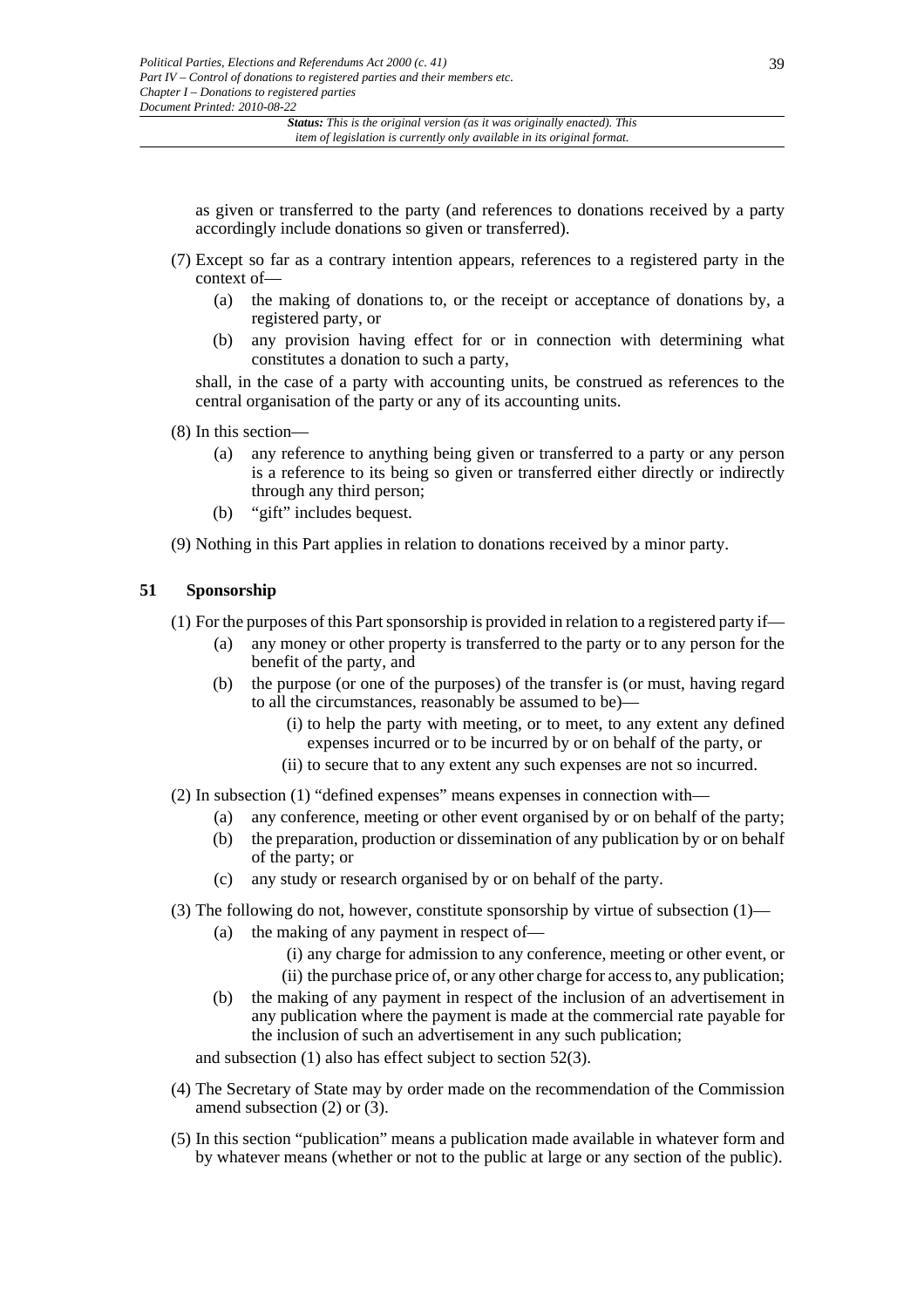# **52 Payments, services etc. not to be regarded as donations**

(1) For the purposes of this Part none of the following shall be regarded as a donation—

- (a) any policy development grant (within the meaning of section 12);
- (b) any grant under section 170 of the Criminal Justice and Public Order Act 1994 (security costs at party conferences);
- (c) any payment made by or on behalf of the European Parliament for the purpose of assisting members of the Parliament to perform their functions as such members;
- (d) the transmission by a broadcaster, free of charge, of a party political broadcast or a referendum campaign broadcast (within the meaning of section 127);
- (e) any other facilities provided in pursuance of any right conferred on candidates or a party at an election or a referendum by any enactment;
- (f) the provision of assistance by a person appointed under section 9 of the Local Government and Housing Act 1989;
- (g) the provision by any individual of his own services which he provides voluntarily in his own time and free of charge;
- (h) any interest accruing to a registered party in respect of any donation which is dealt with by the party in accordance with section  $56(2)(a)$  or (b).
- (2) For the purposes of this Part there shall be disregarded—
	- (a) any donation which (in accordance with any enactment) falls to be included in a return as to election expenses in respect of a candidate or candidates at a particular election; and
	- (b) except for the purposes of section 68, any donation whose value (as determined in accordance with section 53) is not more than £200.
- (3) Nothing in section 50 or 51 shall have the result that a payment made in respect of the hire of a stand at a party conference organised by or on behalf of a registered party is to constitute a donation to the party for the purposes of this Part if or to the extent that the payment does not exceed such of the maximum rates which the Commission determine to be reasonable for the hire of stands at party conferences as is applicable to the hire of the stand in question.

### **53 Value of donations**

- (1) The value of any donation falling within section 50(2)(a) (other than money) shall be taken to be the market value of the property in question.
- (2) Where, however, section  $50(2)(a)$  applies by virtue of section 50(3), the value of the donation shall be taken to be the difference between—
	- (a) the value of the money, or the market value of the property, in question, and
	- (b) the total value in monetary terms of the consideration provided by or on behalf of the party.
- (3) The value of any donation falling within section  $50(2)(b)$  shall be taken to be the value of the money, or (as the case may be) the market value of the property, transferred as mentioned in section 51(1); and accordingly any value in monetary terms of any benefit conferred on the person providing the sponsorship in question shall be disregarded.
- (4) The value of any donation falling within section  $50(2)(e)$  or (f) shall be taken to be the amount representing the difference between—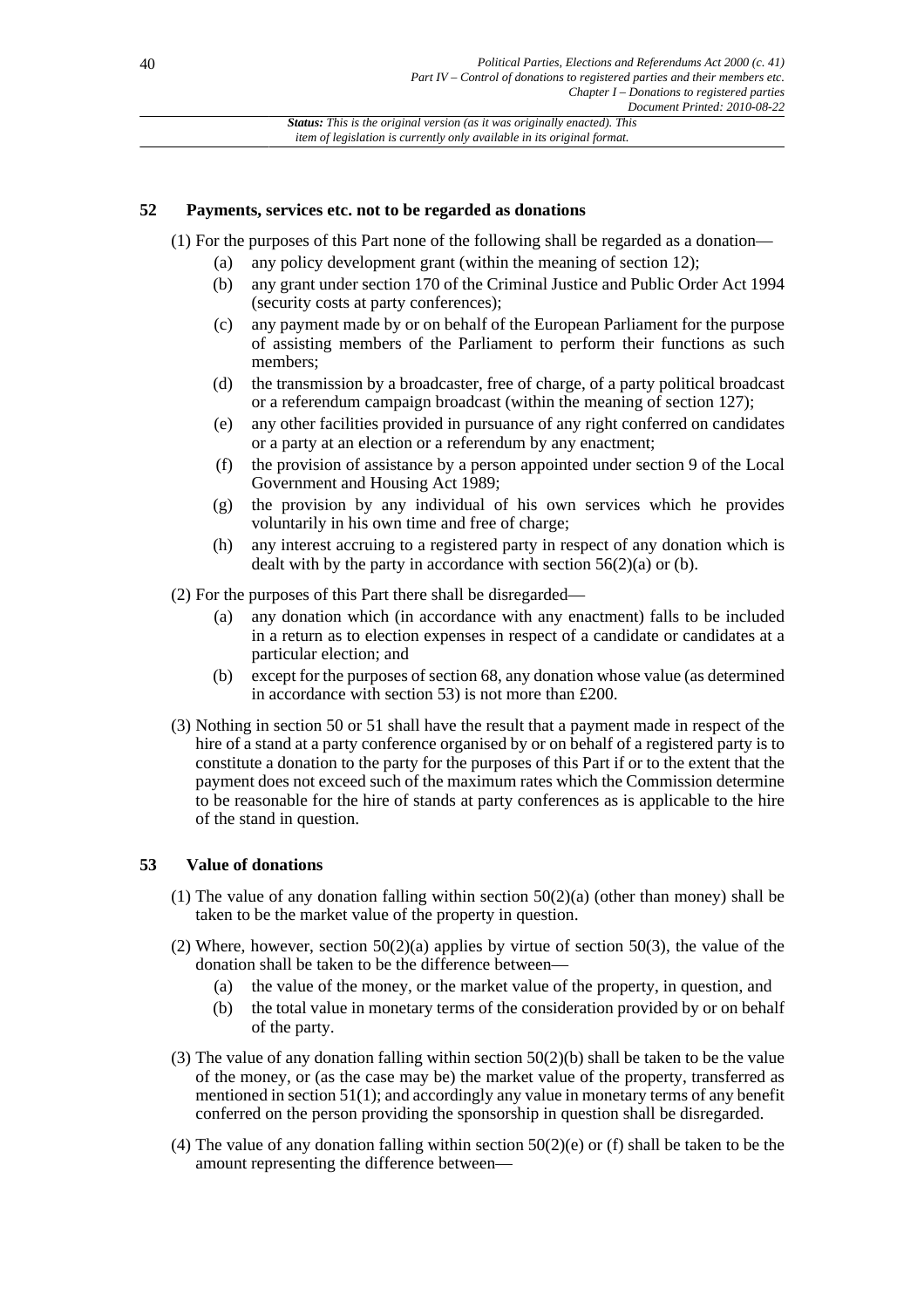- (a) the total value in monetary terms of the consideration that would have had to be provided by or on behalf of the party in respect of the loan or the provision of the property, services or facilities if—
	- (i) the loan had been made, or
	- (ii) the property, services or facilities had been provided,

on commercial terms, and

- (b) the total value in monetary terms of the consideration (if any) actually so provided by or on behalf of the party.
- (5) Subsection (6) applies where a donation such as is mentioned in subsection (3) confers an enduring benefit on the party during the whole or part of—
	- (a) any period for which a report is to be prepared under this Part, or
	- (b) two or more such periods.
- (6) In such a case, the amount to be recorded in any such report shall be so much of the total value of the donation (as determined in accordance with subsection (3)) as accrues during the whole or part of the period to which the report relates.

# **CHAPTER II**

### RESTRICTIONS ON DONATIONS TO REGISTERED PARTIES

### *Permissible donations*

### **54 Permissible donors**

- (1) A donation received by a registered party must not be accepted by the party if—
	- (a) the person by whom the donation would be made is not, at the time of its receipt by the party, a permissible donor; or
	- (b) the party is (whether because the donation is given anonymously or by reason of any deception or concealment or otherwise) unable to ascertain the identity of that person.
- (2) For the purposes of this Part the following are permissible donors—
	- (a) an individual registered in an electoral register;
	- (b) a company—
		- (i) registered under the Companies Act 1985 or the Companies (Northern Ireland) Order 1986, and
		- (ii) incorporated within the United Kingdom or another member State,

which carries on business in the United Kingdom;

- (c) a registered party;
- (d) a trade union entered in the list kept under the Trade Union and Labour Relations (Consolidation) Act 1992 or the Industrial Relations (Northern Ireland) Order 1992;
- (e) a building society (within the meaning of the Building Societies Act 1986);
- (f) a limited liability partnership registered under the Limited Liability Partnerships Act 2000, or any corresponding enactment in force in Northern Ireland, which carries on business in the United Kingdom;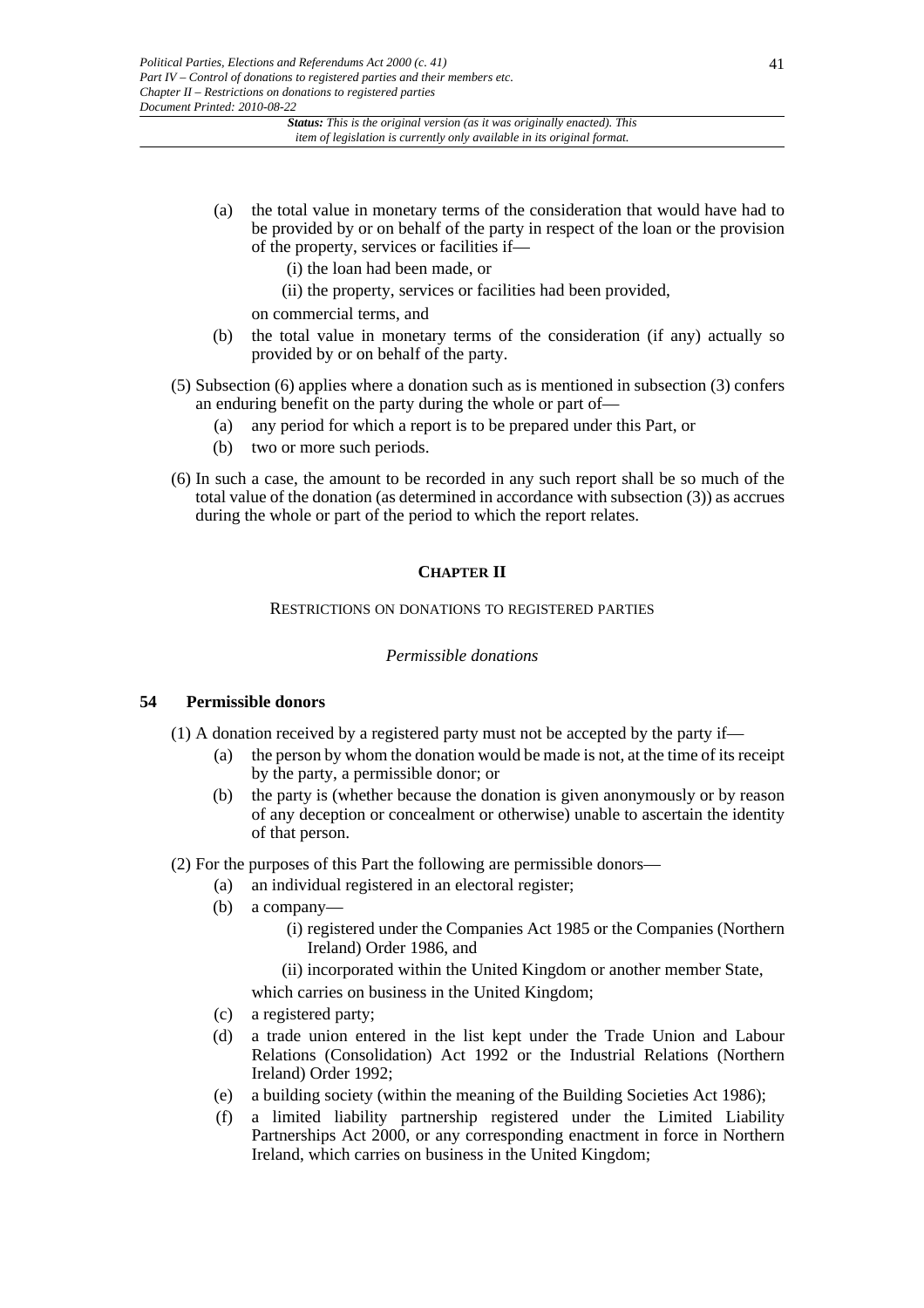- (g) a friendly society registered under the Friendly Societies Act 1974 or a society registered (or deemed to be registered) under the Industrial and Provident Societies Act 1965 or the Industrial and Provident Societies Act (Northern Ireland) 1969; and
- (h) any unincorporated association of two or more persons which does not fall within any of the preceding paragraphs but which carries on business or other activities wholly or mainly in the United Kingdom and whose main office is there.
- (3) In relation to a donation in the form of a bequest subsection (2)(a) shall be read as referring to an individual who was, at any time within the period of five years ending with the date of his death, registered in an electoral register.
- (4) Where any person ("the principal donor") causes an amount ("the principal donation") to be received by a registered party by way of a donation—
	- (a) on behalf of himself and one or more other persons, or
	- (b) on behalf of two or more other persons,

then for the purposes of this Part each individual contribution by a person falling within paragraph (a) or (b) of more than  $\text{\pounds}200$  shall be treated as if it were a separate donation received from that person.

- (5) In relation to each such separate donation, the principal donor must ensure that, at the time when the principal donation is received by the party, the party is given—
	- (a) (except in the case of a donation which the principal donor is treated as making) all such details in respect of the person treated as making the donation as are required by virtue of paragraph 2 of Schedule 6 to be given in respect of the donor of a recordable donation; and
	- (b) (in any case) all such details in respect of the donation as are required by virtue of paragraph 4 of Schedule 6 to be given in respect of a recordable donation.
- $(6)$  Where-
	- (a) any person ("the agent") causes an amount to be received by a registered party by way of a donation on behalf of another person ("the donor"), and
	- (b) the amount of that donation is more than £200,

the agent must ensure that, at the time when the donation is received by the party, the party is given all such details in respect of the donor as are required by virtue of paragraph 2 of Schedule 6 to be given in respect of the donor of a recordable donation.

- (7) A person commits an offence if, without reasonable excuse, he fails to comply with subsection  $(5)$  or  $(6)$ .
- (8) In this section "electoral register" means any of the following—
	- (a) a register of parliamentary or local government electors maintained under section 9 of the Representation of the People Act 1983;
	- (b) a register of relevant citizens of the European Union prepared under Part III of the European Parliamentary Elections (Changes to the Franchise and Qualifications of Representatives) Regulations 1994; or
	- (c) a register of peers prepared under regulations under section 3 of the Representation of the People Act 1985.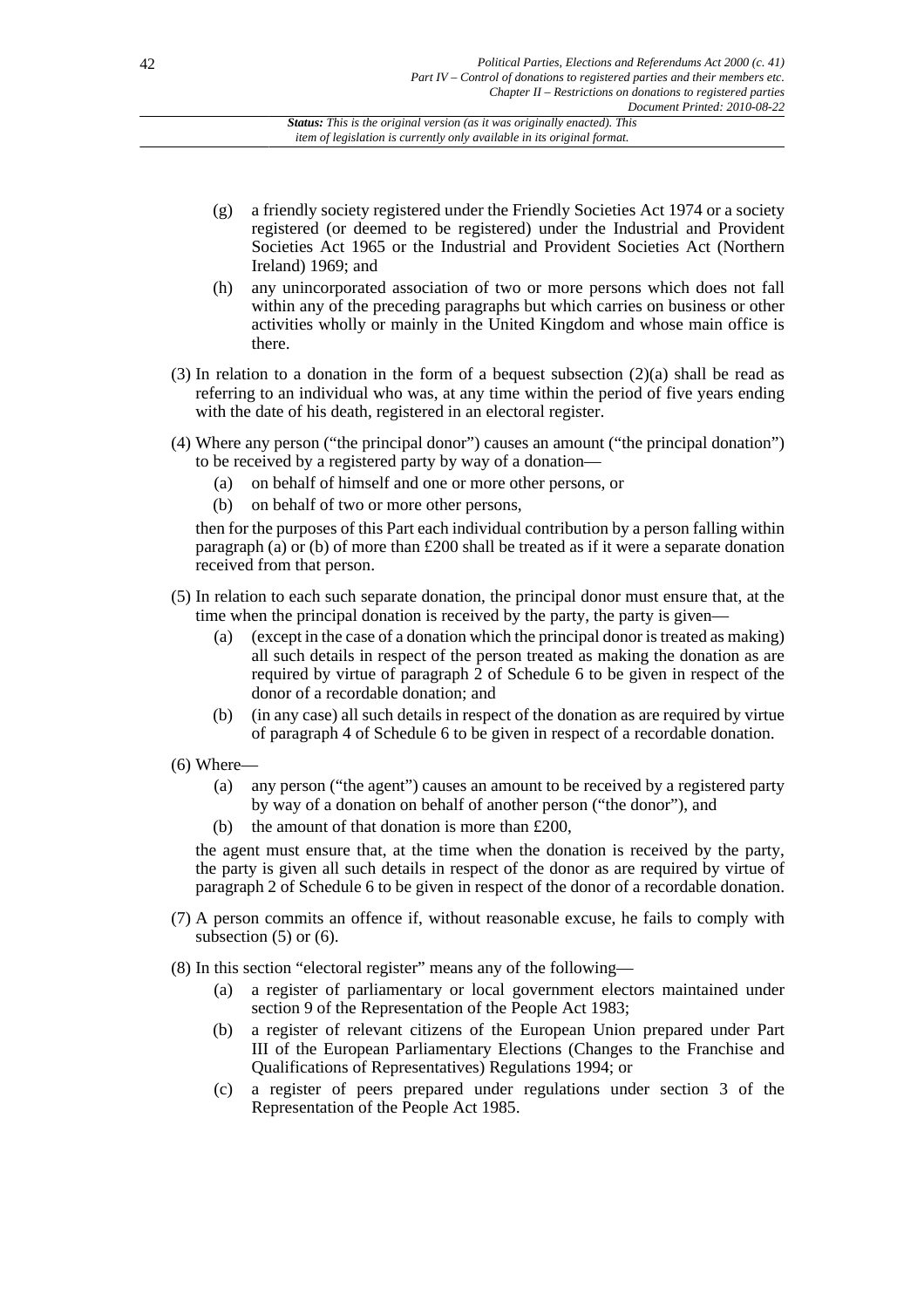### **55 Payments etc. which are (or are not) to be treated as donations by permissible donors**

- (1) The following provisions have effect for the purposes of this Part.
- (2) Any payment out of public funds received by a registered party shall (subject to section  $52(1)(a)$  and (b)) be regarded as a donation received by the party from a permissible donor.
- (3) Any donation received by a registered party shall (if it would not otherwise fall to be so regarded) be regarded as a donation received by the party from a permissible donor if and to the extent that—
	- (a) the purpose of the donation is to meet qualifying costs incurred or to be incurred in connection with a visit by any member or officer of the party to a country or territory outside the United Kingdom, and
	- (b) the amount of the donation does not exceed a reasonable amount in respect of such costs.
- (4) In subsection (3) "qualifying costs", in relation to any member or officer of the party, means costs relating to that person in respect of—
	- (a) travelling between the United Kingdom and the country or territory in question, or
	- (b) travelling, accommodation or subsistence while within that country or territory.
- (5) Any exempt trust donation received by a registered party shall be regarded as a donation received by the party from a permissible donor.
- (6) But any donation received by a registered party from a trustee of any property (in his capacity as such) which is not—
	- (a) an exempt trust donation, or
	- (b) a donation transmitted by the trustee to the party on behalf of beneficiaries under the trust who are—
		- (i) persons who at the time of its receipt by the party are permissible donors, or
		- (ii) the members of an unincorporated association which at that time is a permissible donor,

shall be regarded as a donation received by the party from a person who is not a permissible donor.

### **56 Acceptance or return of donations: general**

- (1) Where—
	- (a) a donation is received by a registered party, and
	- (b) it is not immediately decided that the party should (for whatever reason) refuse the donation,

all reasonable steps must be taken forthwith by or on behalf of the party to verify (or, so far as any of the following is not apparent, ascertain) the identity of the donor, whether he is a permissible donor, and (if that appears to be the case) all such details in respect of him as are required by virtue of paragraph 2 of Schedule 6 to be given in respect of the donor of a recordable donation.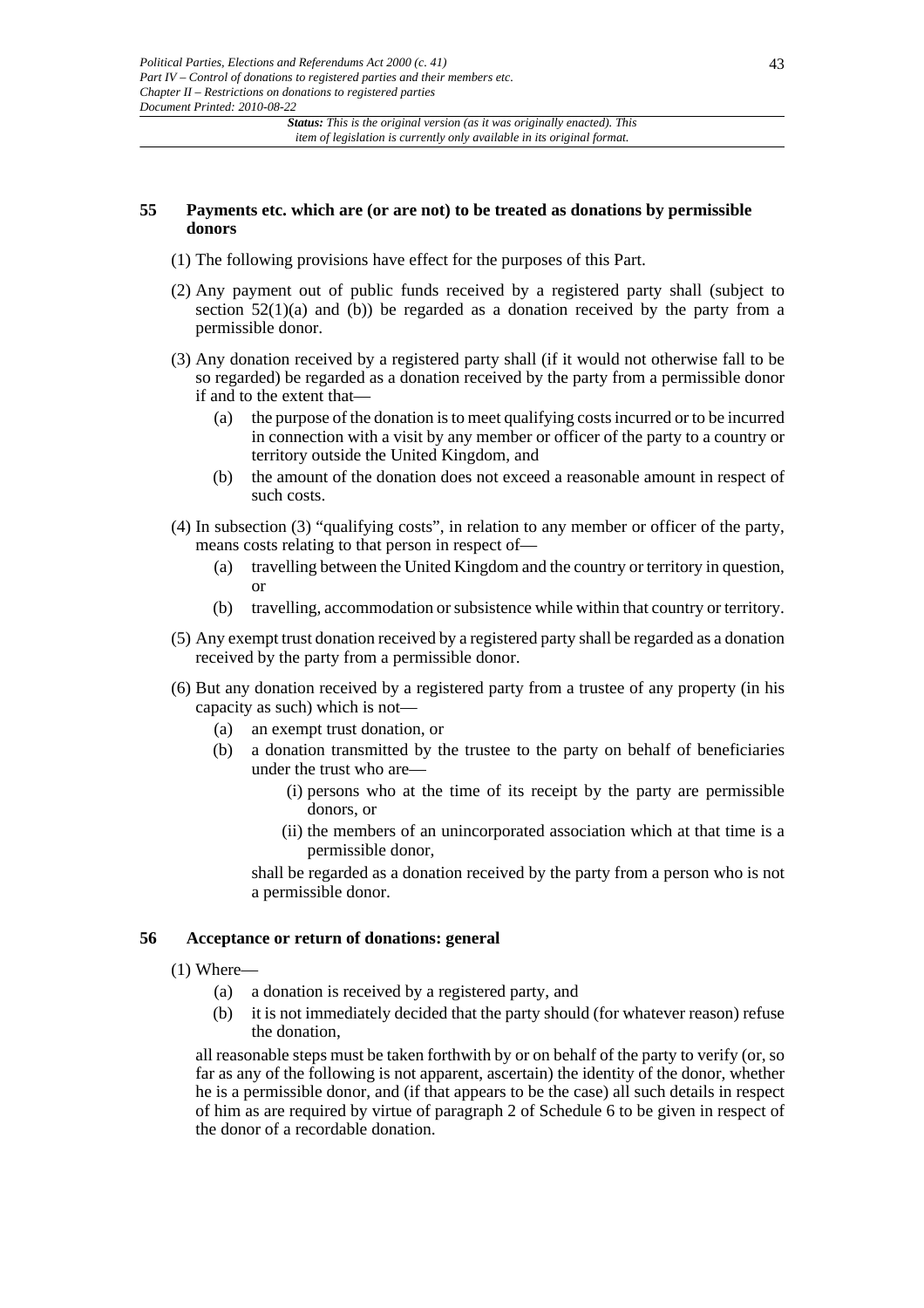- (2) If a registered party receives a donation which it is prohibited from accepting by virtue of section  $54(1)$ , or which it is decided that the party should for any other reason refuse, then—
	- (a) unless the donation falls within section  $54(1)(b)$ , the donation, or a payment of an equivalent amount, must be sent back to the person who made the donation or any person appearing to be acting on his behalf,
	- (b) if the donation falls within that provision, the required steps (as defined by section 57(1)) must be taken in relation to the donation,

within the period of 30 days beginning with the date when the donation is received by the party.

- (3) Where—
	- (a) subsection (2)(a) applies in relation to a donation, and
	- (b) the donation is not dealt with in accordance with that provision,

the party and the treasurer of the party are each guilty of an offence.

- (4) Where—
	- (a) subsection (2)(b) applies in relation to a donation, and
	- (b) the donation is not dealt with in accordance with that provision,

the treasurer of the party is guilty of an offence.

- (5) For the purposes of this Part a donation received by a registered party shall be taken to have been accepted by the party unless—
	- (a) the steps mentioned in paragraph (a) or (b) of subsection (2) are taken in relation to the donation within the period of 30 days mentioned in that subsection; and
	- (b) a record can be produced of the receipt of the donation and—
		- (i) of the return of the donation, or the equivalent amount, as mentioned in subsection  $(2)(a)$ , or
		- (ii) of the required steps being taken in relation to the donation as mentioned in subsection (2)(b),

as the case may be.

(6) Where a donation is received by a registered party in the form of an amount paid into any account held by the party with a financial institution, it shall be taken for the purposes of this Part to have been received by the party at the time when the party is notified in the usual way of the payment into the account.

### **57 Return of donations where donor unidentifiable**

- (1) For the purposes of section  $56(2)(b)$  the required steps are as follows—
	- (a) if the donation mentioned in that provision was transmitted by a person other than the donor, and the identity of that person is apparent, to return the donation to that person;
	- (b) if paragraph (a) does not apply but it is apparent that the donor has, in connection with the donation, used any facility provided by an identifiable financial institution, to return the donation to that institution; and
	- (c) in any other case, to send the donation to the Commission.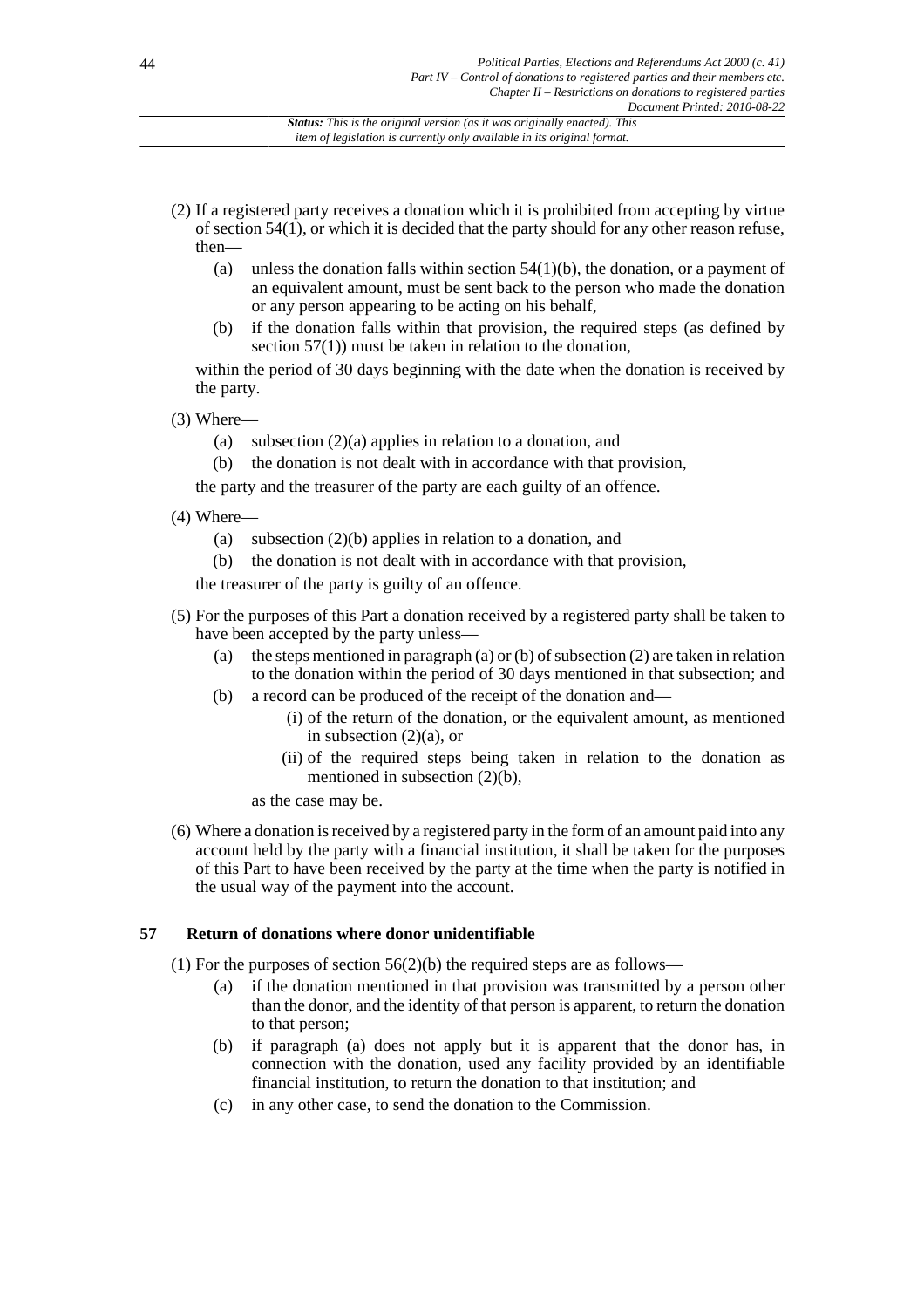- (2) In subsection (1) any reference to returning or sending a donation to any person or body includes a reference to sending a payment of an equivalent amount to that person or body.
- (3) Any amount sent to the Commission in pursuance of subsection  $(1)(c)$  shall be paid by them into the Consolidated Fund.

# *Forfeiture of certain donations*

### **58 Forfeiture of donations made by impermissible or unidentifiable donors**

- (1) This section applies to any donation received by a registered party—
	- (a) which, by virtue of section  $54(1)(a)$  or (b), the party are prohibited from accepting, but
	- (b) which has been accepted by the party.
- (2) The court may, on an application made by the Commission, order the forfeiture by the party of an amount equal to the value of the donation.
- (3) The standard of proof in proceedings on an application under this section shall be that applicable to civil proceedings.
- (4) An order may be made under this section whether or not proceedings are brought against any person for an offence connected with the donation.
- (5) In this section "the court" means—
	- (a) in relation to England and Wales, a magistrates' court;
	- (b) in relation to Scotland, the sheriff; and
	- (c) in relation to Northern Ireland, a court of summary jurisdiction;

and proceedings on an application under this section to the sheriff shall be civil proceedings.

### **59 Appeal against order under section 58**

- (1) Subsection (2) applies where an order ("the forfeiture order") is made under section 58 by a magistrates' court or a court of summary jurisdiction in Northern Ireland.
- (2) The registered party may, before the end of the period of 30 days beginning with the date on which the forfeiture order is made, appeal to the Crown Court or, in Northern Ireland, to a county court.
- (3) An appeal under subsection (2) shall be by way of a rehearing; and the court hearing such an appeal may make such order as it considers appropriate.
- (4) Subsections (3) and (4) of section 58 apply in relation to a rehearing on an appeal under subsection (2) as they apply in relation to proceedings under that section.
- (5) Where an order is made under section 58 by the sheriff, the registered party may appeal against the order to the Court of Session.

# **60 Supplementary provisions about orders under section 58**

(1) Provision may be made by rules of court—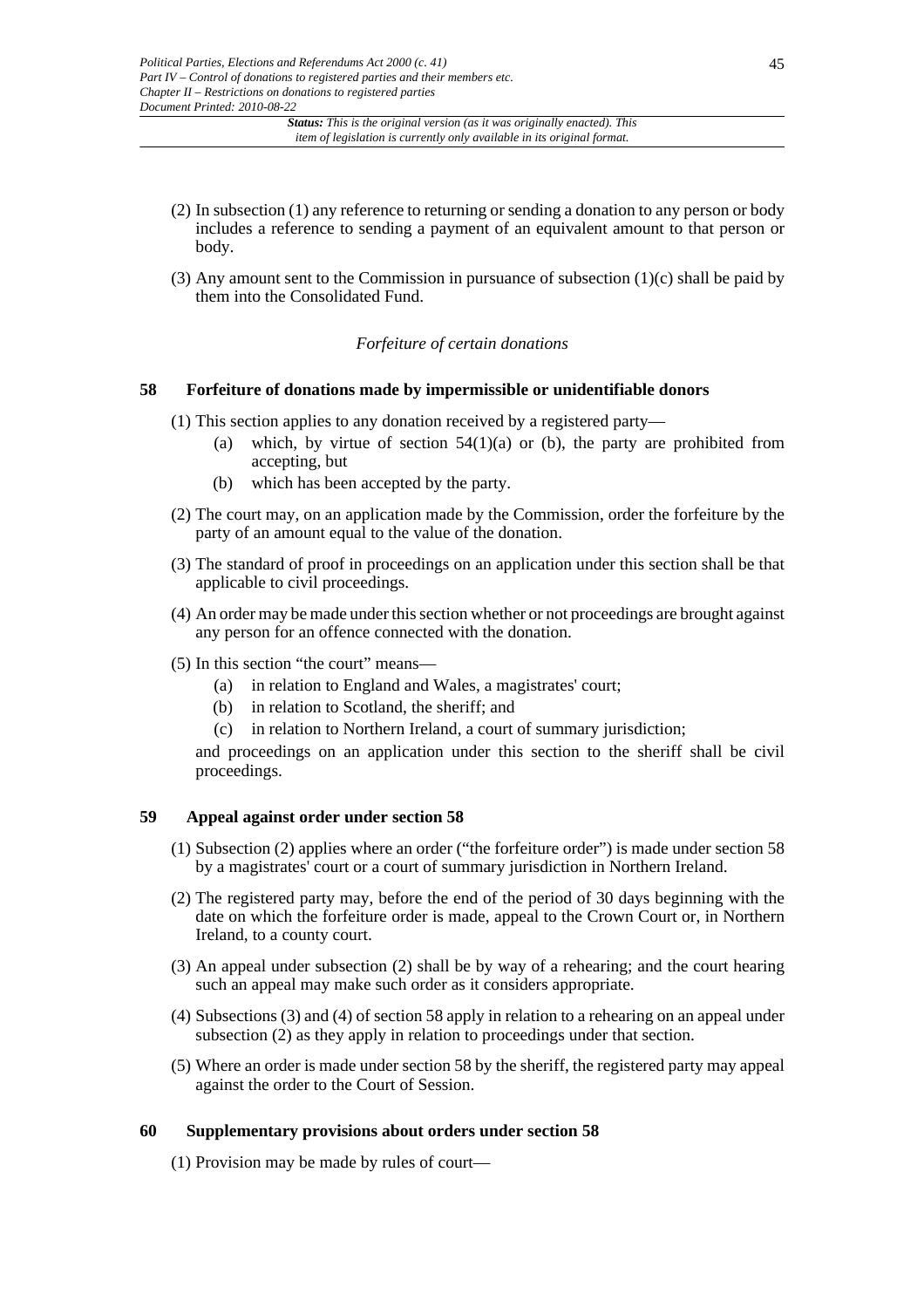- (a) with respect to applications or appeals to any court under section 58 or 59,
- (b) for the giving of notice of such applications or appeals to persons affected,
- (c) for the joinder, or in Scotland sisting, of such persons as parties,

and generally with respect to the procedure under those sections before any court.

- (2) Subsection (1) is without prejudice to the generality of any existing power to make rules.
- (3) Any amount forfeited by an order under section 58 or 59 shall be paid into the Consolidated Fund.
- (4) Subsection (3) does not apply—
	- (a) where an appeal is made under section 59(2) or (5), before the appeal is determined or otherwise disposed of; and
	- (b) in any other case—
		- (i) where the forfeiture was ordered by a magistrates' court or a court of summary jurisdiction in Northern Ireland, before the end of the period of 30 days mentioned in section 59(2); or
		- (ii) where the forfeiture was ordered by the sheriff, before the end of any period within which, in accordance with rules of court, an appeal under section 59(5) must be made.
- (5) In the case of a registered party which is not a body corporate—
	- (a) proceedings under section 58 or 59 shall be brought against or by the party in its own name (and not in that of any of its members);
	- (b) for the purposes of any such proceedings any rules of court relating to the service of documents apply as if the party were a body corporate; and
	- (c) any amount forfeited by an order under section 58 or 59 shall be paid out of the funds of the party.

### *Evasion of restrictions on donations*

# **61 Offences concerned with evasion of restrictions on donations**

- (1) A person commits an offence if he—
	- (a) knowingly enters into, or
	- (b) knowingly does any act in furtherance of,

any arrangement which facilitates or is likely to facilitate, whether by means of any concealment or disguise or otherwise, the making of donations to a registered party by any person or body other than a permissible donor.

- (2) A person commits an offence if—
	- (a) he knowingly gives the treasurer of a registered party any information relating to—
		- (i) the amount of any donation made to the party, or
		- (ii) the person or body making such a donation,
		- which is false in a material particular; or
	- (b) with intent to deceive, he withholds from the treasurer of a registered party any material information relating to a matter within paragraph (a)(i) or (ii).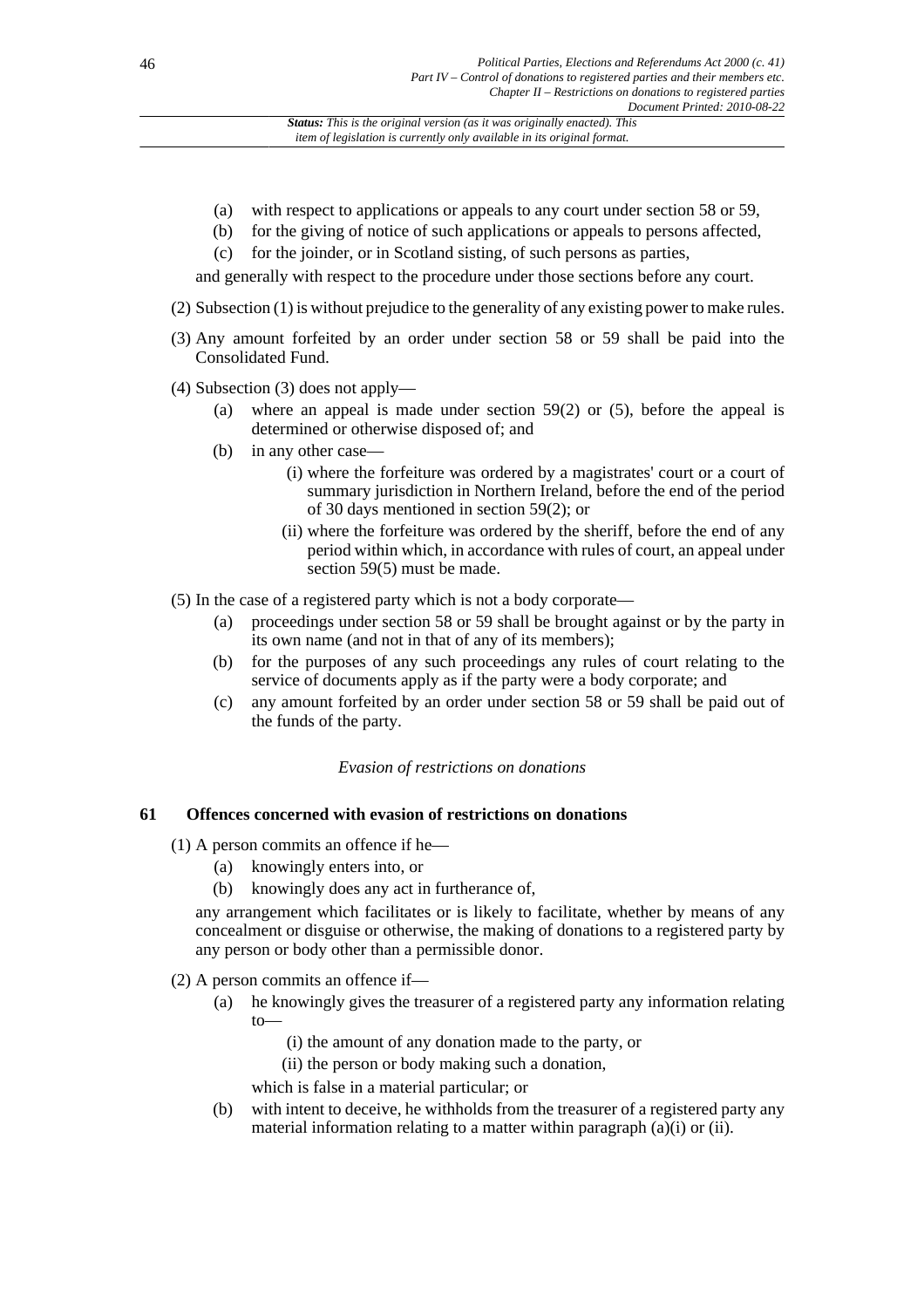# **CHAPTER III**

### REPORTING OF DONATIONS TO REGISTERED PARTIES

*Reports to be made by registered parties*

### **62 Quarterly donation reports**

- (1) The treasurer of a registered party shall, in the case of each year, prepare a report under this subsection in respect of each of the following periods—
	- (a) January to March;
	- (b) April to June;
	- (c) July to September;
	- (d) October to December.
- (2) In this section—

"donation report" means a report prepared under subsection (1); "reporting period", in relation to such a report, means the period mentioned

in any of paragraphs (a) to (d) of that subsection to which the report relates.

- (3) The donation reports for any year shall, in the case of each permissible donor from whom any donation is accepted by the party during that year, comply with the following provisions of this section so far as they require any such donation to be recorded in a donation report; and in those provisions any such donation is referred to, in relation to the donor and that year, as a "relevant donation".
- (4) Where no previous relevant donation or donations has or have been required to be recorded under this subsection, a relevant donation must be recorded—
	- (a) if it is a donation of more than £5,000, or
	- (b) if, when it is added to any other relevant donation or donations, the aggregate amount of the donations is more than £5,000.
- (5) A donation to which subsection (4) applies must—
	- (a) (if within paragraph (a) of that subsection) be recorded in the donation report for the reporting period in which it is accepted, or
	- (b) (if within paragraph (b) of that subsection) be recorded (as part of the aggregate amount mentioned in that paragraph) in the donation report for the reporting period in which the donation which causes that aggregate amount to be more than £5,000 is accepted.
- (6) Where any previous relevant donation or donations has or have been required to be recorded under subsection (4), a relevant donation must be recorded at the point when there has or have been accepted—
	- (a) since the donation or donations required to be recorded under subsection (4), or
	- (b) if any relevant donation or donations has or have previously been required to be recorded under this subsection, since the donation or donations last required to be so recorded,

any relevant donation or donations of an amount or aggregate amount which is more than £1,000.

(7) A donation to which subsection (6) applies on any occasion must—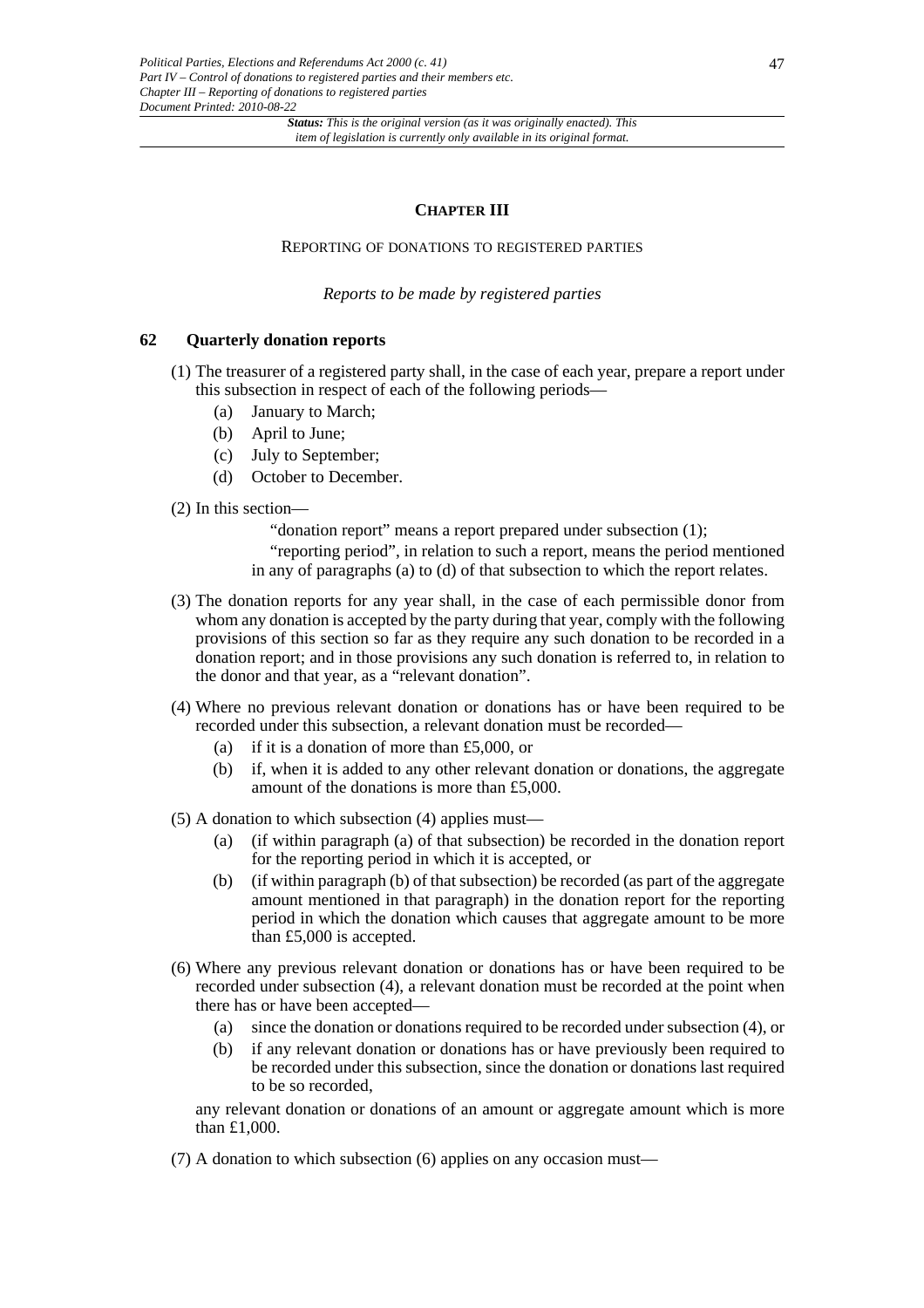- (a) if it is the only donation required to be recorded on that occasion, be recorded in the donation report for the reporting period in which it is accepted, or
- (b) in any other case be recorded (as part of the aggregate amount mentioned in that subsection) in the donation report for the reporting period in which the donation which causes that aggregate amount to be more than £1,000 is accepted.
- (8) For the purposes of subsections (4) to (7) as they apply in relation to any year—
	- (a) each payment to which section 55(2) applies and which is accepted by the party during that year shall be treated as a relevant donation in relation to that year, and
	- (b) each payment to which section 55(3) applies and which is received from a particular donor and accepted by the party during that year shall be treated as a relevant donation in relation to the donor and that year;

and the donation reports for the year shall accordingly comply with subsections (4) to (7) so far as they operate, by virtue of paragraph (a) or (b) above, to require any relevant donation falling within that paragraph to be recorded in a donation report.

- (9) A donation report must also record every donation falling within section  $54(1)(a)$  or (b) and dealt with during the reporting period in accordance with section 56(2).
- (10) If during any reporting period—
	- (a) no donations have been accepted by the party which, by virtue of the preceding provisions of this section, are required to be recorded in the donation report for that period, and
	- (b) no donations have been dealt with as mentioned in subsection (9),

the report shall contain a statement to that effect.

- (11) Where a registered party is a party with accounting units, subsections (3) to (10) shall apply separately in relation to the central organisation of the party and each of its accounting units—
	- (a) as if any reference to the party were a reference to the central organisation or (as the case may be) to such an accounting unit; but
	- (b) with the substitution, in relation to such an accounting unit, of "£1,000" for " $£5,000"$  in each place where it occurs in subsections (4) and (5).
- (12) However, for the purposes of subsections (3) to (7) in their application in relation to the central organisation and any year by virtue of subsection (11), any donation—
	- (a) which is accepted from a permissible donor by any of the accounting units during that year, but
	- (b) which is not required to be recorded under subsection (4) or (6) (as they apply by virtue of subsection (11)) as a donation accepted by the accounting unit,

shall be treated as a donation accepted from the donor during that year by the central organisation.

(13) Schedule 6 has effect with respect to the information to be given in donation reports.

# **63 Weekly donation reports during general election periods**

(1) Subject to section 64, the treasurer of a registered party shall, in the case of any general election period, prepare a report under this section in respect of each of the following periods—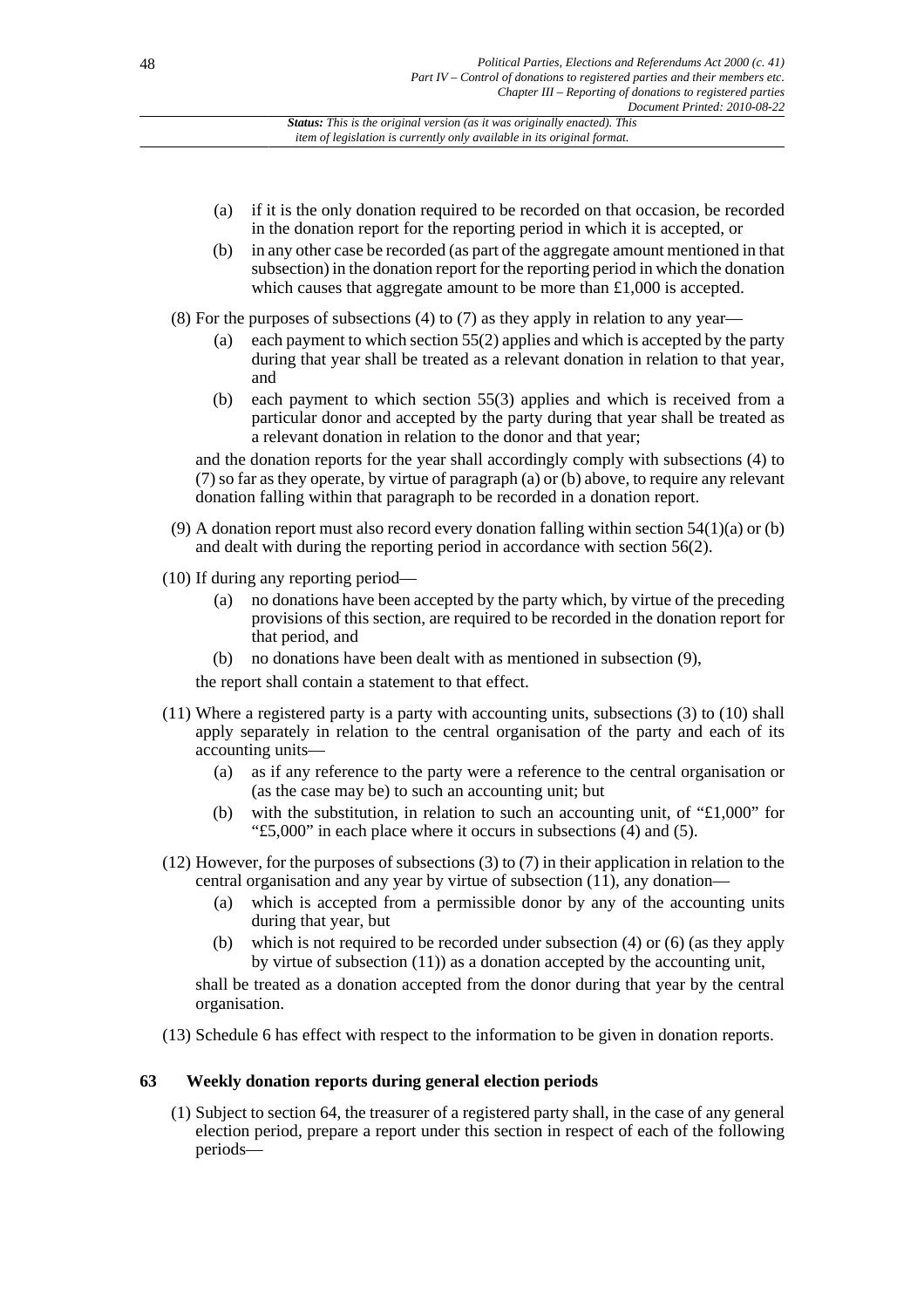- (a) the period of seven days beginning with the first day of the general election period;
- (b) each succeeding period of seven days falling within the general election period; and
- (c) any final period of less than seven days falling within that period.
- (2) In this section—
	- "weekly report" means a report prepared under subsection (1);

"reporting period", in relation to such a report, means the period mentioned in any of paragraphs (a) to (c) of that subsection to which the report relates.

- (3) The weekly report for any reporting period shall record each donation of more than £5,000 received during that period—
	- (a) by the party (if it is not a party with accounting units); or
	- (b) by the central organisation of the party (if it is a party with accounting units).
- (4) If during any reporting period no donations falling within subsection (3) have been received as mentioned in that subsection, the weekly report for that period shall contain a statement to that effect.
- (5) Schedule 6 has effect with respect to the information to be given in weekly reports.
- $(6)$  In this section and section 64 "general election period" means the period—
	- (a) beginning with the date on which Her Majesty's intention to dissolve Parliament is announced in connection with a forthcoming parliamentary general election, and
	- (b) ending with the date of the poll.

# **64 Exemptions from section 63**

- (1) Section 63(1) shall not apply in relation to a registered party in respect of a general election period if the party has made an exemption declaration which covers the general election in question.
- (2) A registered party shall be taken to have made an exemption declaration which covers a particular general election if a declaration that the party does not intend to have any candidates at that election—
	- (a) is signed by the responsible officers of the party; and
	- (b) is sent to the Commission within the period of seven days beginning with the date mentioned in section 63(6)(a).
- (3) A registered party shall also be taken to have made an exemption declaration which covers a particular general election if the party's application for registration was accompanied by a declaration that the party was not intending to have candidates at parliamentary elections and either—
	- (a) the poll for the general election in question takes place within the period of twelve months beginning with the date of its registration; or
	- (b) the declaration has been confirmed in the party's most recent notification given to the Commission under section 32 and the poll for the general election in question takes place within the period of twelve months beginning with the date when that notification was so given.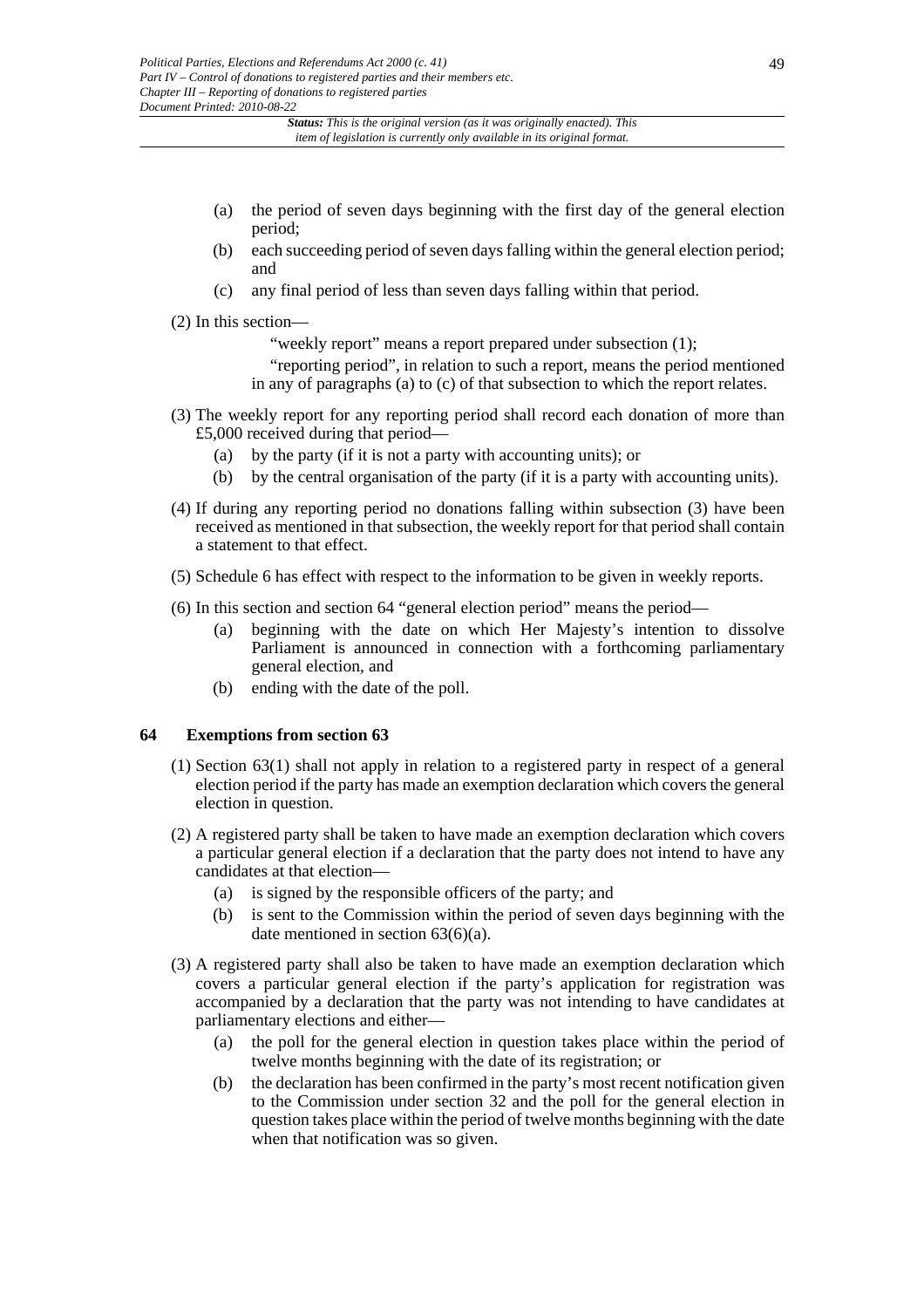- (4) An exemption declaration shall, however, not cover a particular general election if the party in question withdraws its declaration by a notice—
	- (a) signed by the responsible officers of the party, and
	- (b) sent to the Commission,

before the beginning of the general election period.

- (5) Where—
	- (a) a registered party has made an exemption declaration which (apart from this subsection) would cover a particular general election, but
	- (b) the party has one or more candidates at that election,

the exemption declaration shall be treated as if it had been withdrawn at the beginning of the general election period (and the requirements of section 63 shall accordingly apply retrospectively as from the beginning of that period).

- (6) Subsection (3) shall apply to a party registered immediately before the date on which this section comes into force as if it referred to a declaration in the terms mentioned in that subsection having been—
	- (a) signed by the responsible officers of the party, and
	- (b) sent to the Commission within the period of six weeks beginning with that date.
- (7) For the purposes of this section "the responsible officers" are—
	- (a) the registered leader;
	- (b) the registered nominating officer; and
	- (c) where the leader and the nominating officer are the same person, any other registered officer.
- (8) If any responsible officer is unable to sign a declaration or notice for the purposes of any provision of this section—
	- (a) the holder of some other office in the party may sign in his place, and
	- (b) the declaration or notice must include a statement of the reason why the responsible officer is unable to sign and a declaration that the holder of the other office is authorised to sign in his place.
- (9) For the purposes of this section and section 65 a registered party shall be taken to have a candidate at a general election if any statement published, in connection with the election, under rule 14 of the rules set out in Schedule 1 to the Representation of the People Act 1983 (parliamentary election rules) contains the name of a candidate standing in the name of the party.

# **65 Submission of donation reports to Commission**

- (1) A donation report under section 62 shall be delivered to the Commission by the treasurer of the party in question within the period of 30 days beginning with the end of the reporting period to which it relates.
- (2) A donation report under section 63 shall be delivered to the Commission by the treasurer of the party in question—
	- (a) within the period of 7 days beginning with the end of the reporting period to which it relates; or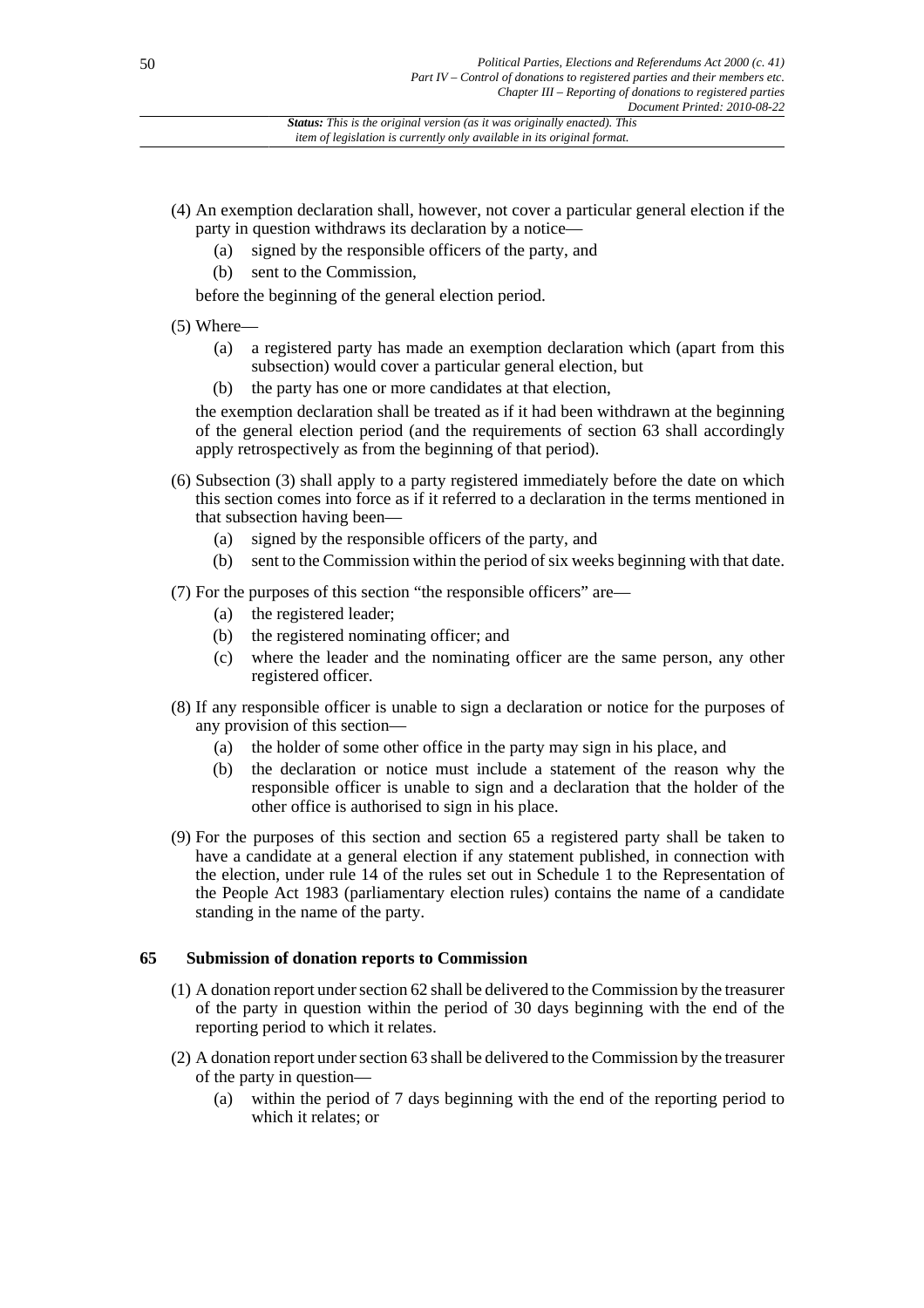- (b) (if that is not possible in the case of any party to which section  $63(1)$  applies by virtue of section 64(5)) within the period of 7 days beginning with the first day on which the party has a candidate at the election in question.
- (3) The treasurer of a registered party commits an offence if he fails to comply with the requirements of subsection  $(1)$  or  $(2)$  in relation to a donation report.
- (4) The treasurer of a registered party also commits an offence if he delivers a donation report to the Commission which does not comply with any requirements of this Part as regards the recording of donations in such a report.
- (5) Where a person is charged with an offence under this section, it shall be a defence to prove that he took all reasonable steps, and exercised all due diligence, to ensure that any such requirements were complied with in relation to donations received by the party during the relevant reporting period.
- (6) Where the court is satisfied, on an application made by the Commission, that any failure to comply with any such requirements in relation to any donation to a registered party was attributable to an intention on the part of any person to conceal the existence or true amount of the donation, the court may order the forfeiture by the party of an amount equal to the value of the donation.
- (7) The following provisions, namely—
	- (a) subsections (3) to (5) of section 58, and
	- (b) sections 59 and 60,

shall apply for the purposes, or in connection with the operation, of subsection (6) above as they apply for the purposes, or in connection with the operation, of section 58.

(8) Section 64(9) applies for the purposes of this section.

### **66 Declaration by treasurer in donation report**

- (1) Each donation report under section 62 or 63 must, when delivered to the Commission, be accompanied by a declaration made by the treasurer which complies with subsection  $(2)$ ,  $(3)$  or  $(4)$ .
- (2) In the case of a report under section 62 (other than one making a nil return), the declaration must state that, to the best of the treasurer's knowledge and belief—
	- (a) all the donations recorded in the report as having been accepted by the party are from permissible donors, and
	- (b) during the reporting period—
		- (i) no other donations required to be recorded in the report have been accepted by the party, and
		- (ii) no donation from any person or body other than a permissible donor has been accepted by the party.
- (3) For the purposes of subsection (2) a return under section 62 makes a nil return if it contains such a statement as is mentioned in subsection (10) of that section; and in the case of such a report the declaration must state that, to the best of the treasurer's knowledge and belief—
	- (a) that statement is accurate; and
	- (b) during the reporting period no donation from any person or body other than a permissible donor has been accepted by the party.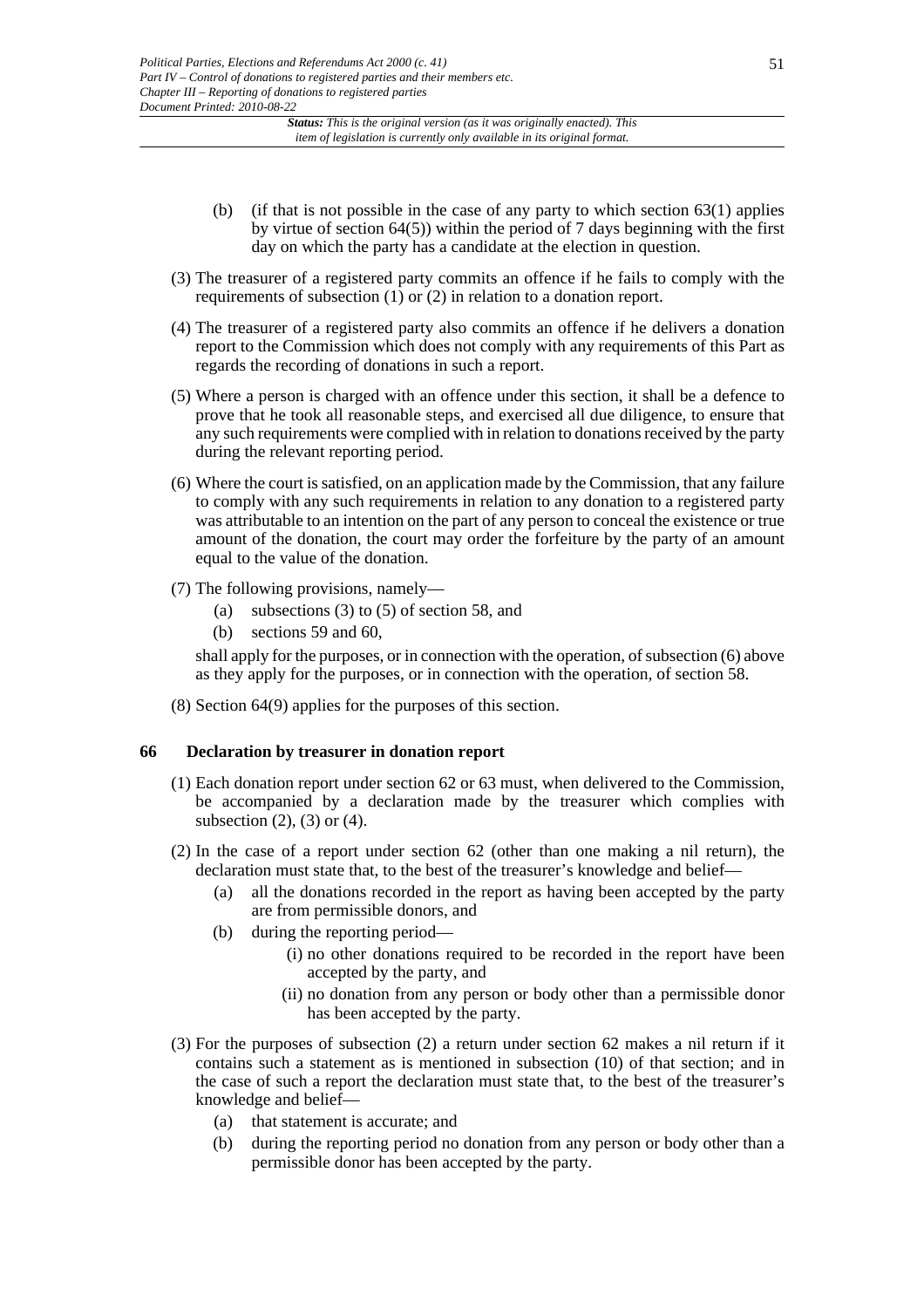- (4) In the case of a report under section 63, the declaration must state that, to the best of the treasurer's knowledge and belief, no donations have been received by the party, or (if section 63(3)(b) applies) by its central organisation, during the reporting period which—
	- (a) are required to be recorded in the report, but
	- (b) are not so recorded.
- (5) A person commits an offence if he knowingly or recklessly makes a false declaration under this section.

*Extension of reporting requirements*

# **67 Weekly donation reports in connection with elections other than general elections**

- (1) The Secretary of State may, after consulting the Commission and all registered parties, by order make provision for—
	- (a) sections 63 and 64, together with Schedule 6,
	- (b) sections 65 and 66, and
	- (c) section 147 so far as applying in relation to section  $65(1)$  or  $(2)$ ,

to apply in relation to the specified election period in the case of one or more relevant elections with such modifications as are specified in the order.

- (2) In this section—
	- (a) "specified election period", in relation to a relevant election, means such period ending with the date of the poll for the election as may be specified in an order under subsection (1);
	- (b) "relevant election" means—
		- (i) an election to the European Parliament;
		- (ii) an election to the Scottish Parliament;
		- (iii) an election to the National Assembly for Wales; or
		- (iv) an election to the Northern Ireland Assembly.

# *Reports to be made by donors*

# **68 Reporting of multiple small donations**

- (1) This section applies where a person ("the donor") has during the course of a calendar year made small donations to a registered party whose aggregate value is more than £5,000.
- (2) The donor must make a report to the Commission in respect of the donations which gives the following details—
	- (a) the aggregate value of the donations and the year in which they were made;
	- (b) the name of the registered party to whom they were made; and
	- (c) the full name and address of the donor (if an individual) and (in any other case) such details in respect of the donor as are required by virtue of paragraph 2 of Schedule 6 to be given in respect of the donor of a recordable donation.
- (3) The report must be delivered to the Commission by 31st January in the year following that in which the donations were made.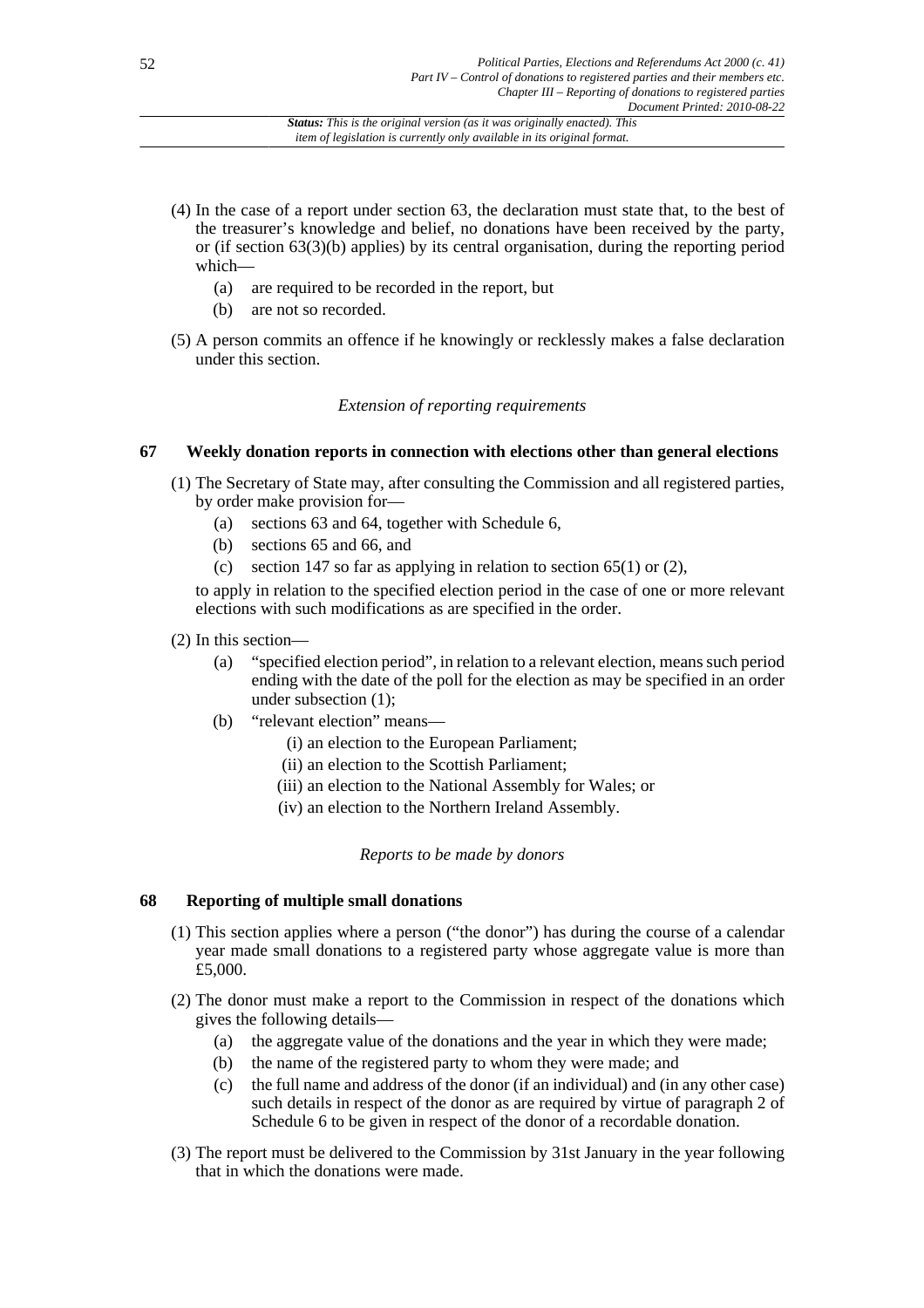- (4) The report must, when delivered to the Commission, be accompanied by a declaration by the donor stating—
	- (a) that small donations whose aggregate value was that specified in the report were made by him to the specified registered party during the specified year, and
	- (b) that no other small donations were made by him to that party during that year.

(5) A person commits an offence if—

- (a) he delivers a report under this section which does not comply with subsection (2); or
- (b) he fails to deliver such a report in accordance with subsection (3) or such a report, when delivered by him, is not accompanied by a declaration under subsection (4); or
- (c) he knowingly or recklessly makes a false declaration under that subsection.
- (6) In this section—
	- (a) "small donation" means a donation whose value is not more than £200; and
	- (b) "specified" means specified in the report in question.

### *Register of donations*

### **69 Register of recordable donations**

- (1) The Commission shall maintain a register of all donations reported to them under this Chapter.
- (2) The register shall be maintained by the Commission in such form as they may determine and shall contain the following details in the case of each such donation—
	- (a) the amount or value of the donation;
	- (b) (subject to subsection (4)) such other details as have been given in relation to the donation in pursuance of paragraph 2, 3, 6 or  $7(a)$  or (c) of Schedule 6; and
	- (c) the relevant date for the donation within the meaning of paragraph 5 of that Schedule, and (in the case of a donation falling within sub-paragraph (2) of that paragraph) the details given in pursuance of that sub-paragraph.
- (3) In the case of any donations reported to them under section 68, the register shall (subject to subsection (4)) contain the details given in pursuance of subsection (2) of that section.
- (4) The details required by virtue of subsection (2) or (3) do not include, in the case of any donation by an individual, the donor's address.
- (5) Where any donation or donations is or are reported to the Commission under this Chapter, they shall cause the details mentioned in subsection (2) or (3) to be entered in the register in respect of the donation or donations as soon as is reasonably practicable.

# **CHAPTER IV**

### POWER TO MAKE SPECIAL PROVISION

# **70 Special provision for Northern Ireland parties**

(1) The Secretary of State may by order make provision—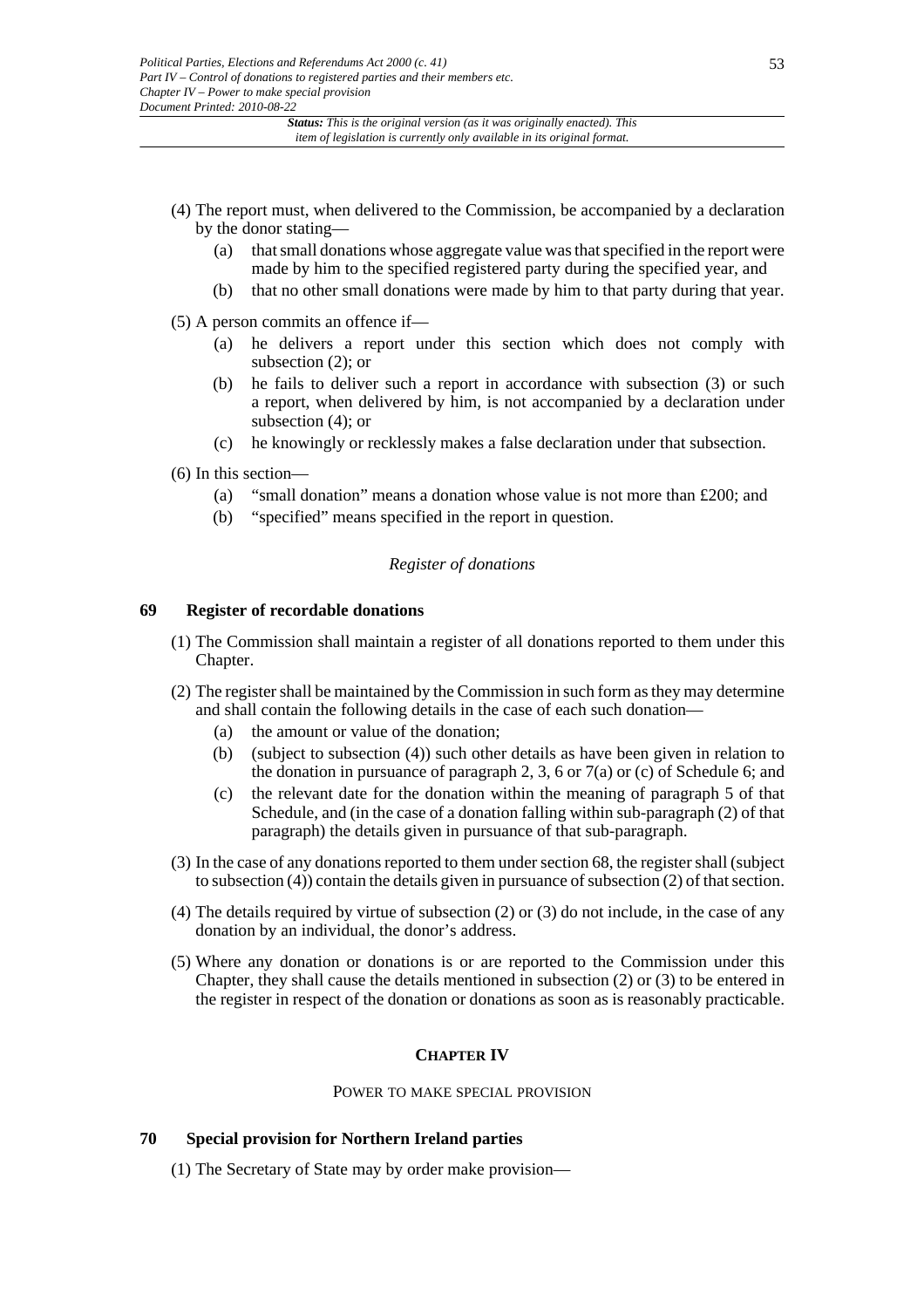- (a) for extending—
	- (i) in relation to a Northern Ireland party, and
	- (ii) for such period as is specified,
	- the categories of permissible donors specified in section 54(2);
- (b) for disapplying any specified provisions of this Part, for such period as is specified, in relation to a Northern Ireland party.
- (2) An order under subsection (1) may provide for any specified provisions of this Part to apply, in connection with any provision made by the order in pursuance of paragraph (a) or (b) of that subsection, with such modifications as may be specified.
- (3) Each order under subsection (1) shall be so made as to—
	- (a) apply to every Northern Ireland party, and
	- (b) make the same provision with respect to every such party.
- (4) Any period specified in an order under subsection (1)(a) or (b) must end not later than four years after the date on which the order comes into force, but this is without prejudice to the making (on one or more occasions) of a further such order which—
	- (a) extends that period for a period ending not later than four years after the date on which the further order comes into force, or
	- (b) specifies a fresh such period.
- (5) Where—
	- (a) at a time when any order is in force under subsection (1) a donation is received by a registered party which is registered in the Great Britain register, and
	- (b) the order provides for this subsection to apply to any such donation,

section 54(2)(c) shall have effect in relation to the donation as if it referred only to a registered party which is registered in that register.

(6) In this section—

"Northern Ireland party" means a party registered in the Northern Ireland register;

"specified" means specified in an order under subsection (1).

# **CHAPTER V**

CONTROL OF DONATIONS TO INDIVIDUALS AND MEMBERS ASSOCIATIONS

# **71 Control of donations to individuals and members associations**

Schedule 7, which makes provision for controlling donations to individual members of registered parties, associations of such members, and certain elected office holders, shall have effect.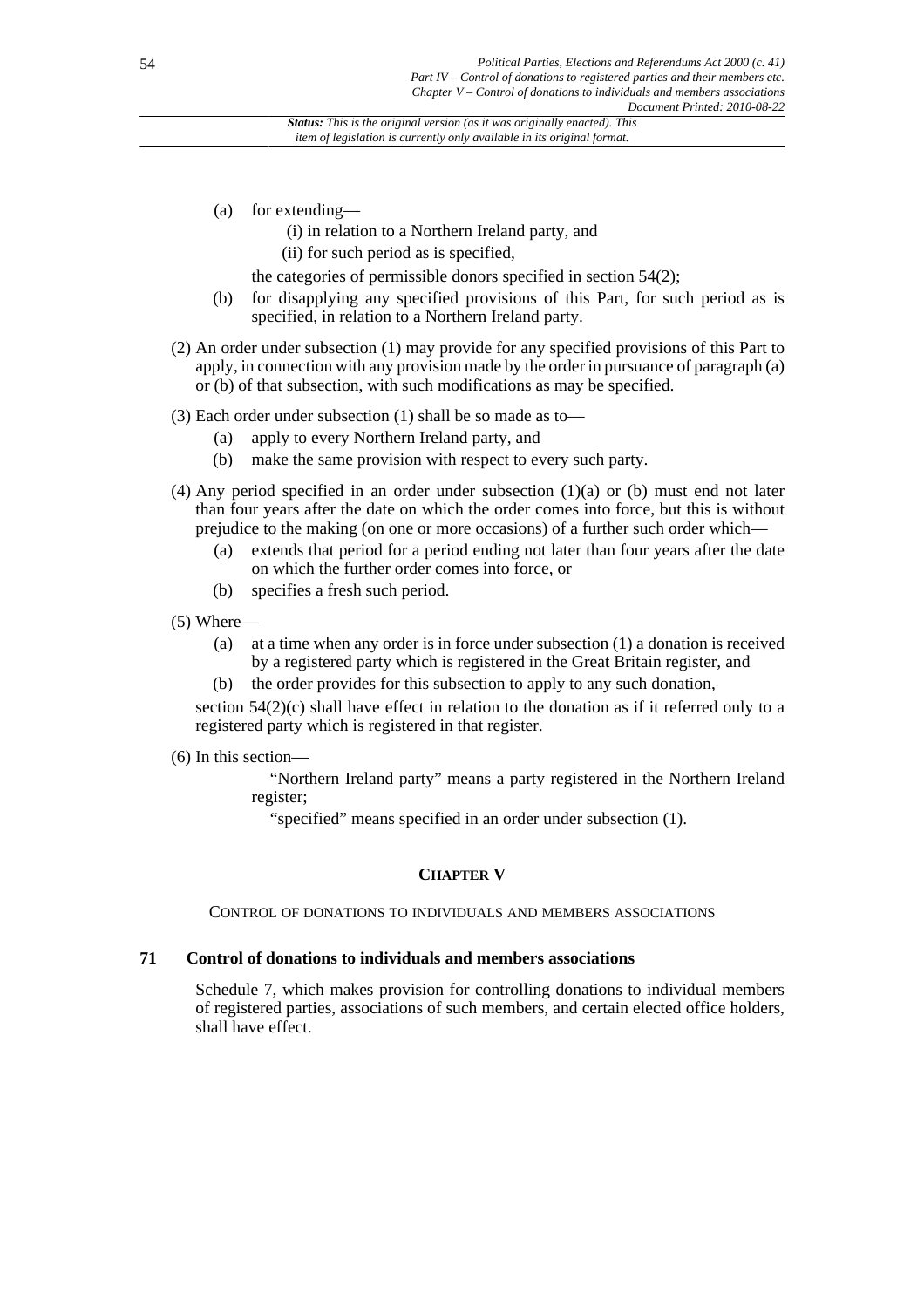#### **PART V**

#### CONTROL OF CAMPAIGN EXPENDITURE

#### *Preliminary*

#### **72 Campaign expenditure**

- (1) The following provisions have effect for the purposes of this Part.
- (2) "Campaign expenditure", in relation to a registered party, means (subject to subsection  $(7)$ ) expenses incurred by or on behalf of the party which are expenses falling within Part I of Schedule 8 and so incurred for election purposes.
- (3) "Election campaign", in relation to a registered party, means a campaign conducted by the party for election purposes.
- (4) "For election purposes", in relation to a registered party, means for the purpose of or in connection with—
	- (a) promoting or procuring electoral success for the party at any relevant election, that is to say, the return at any such election of candidates—
		- (i) standing in the name of the party, or
		- (ii) included in a list of candidates submitted by the party in connection with the election; or
	- (b) otherwise enhancing the standing—
		- (i) of the party, or
		- (ii) of any such candidates,

with the electorate in connection with future relevant elections (whether imminent or otherwise).

- (5) For the purposes of subsection (4)—
	- (a) the reference to doing any of the things mentioned in paragraph (a) or (as the case may be) paragraph (b) of that subsection includes doing so by prejudicing the electoral prospects at the election of other parties or candidates or (as the case may be) by prejudicing the standing with the electorate of other parties or candidates;
	- (b) a course of conduct may constitute the doing of one of those things even though it does not involve any express mention being made of the name of any party or candidate; and
	- (c) it is immaterial that any candidates standing in the name of the party also stand in the name of one or more other registered parties.
- (6) "Relevant election" has the same meaning as in Part II.
- (7) "Campaign expenditure" does not include anything which (in accordance with any enactment) falls to be included in a return as to election expenses in respect of a candidate or candidates at a particular election.
- (8) Where a registered party is a party with accounting units—
	- (a) expenses incurred or to be incurred by or on behalf of any accounting unit of the party shall be regarded as expenses incurred or to be incurred by or on behalf of the party, and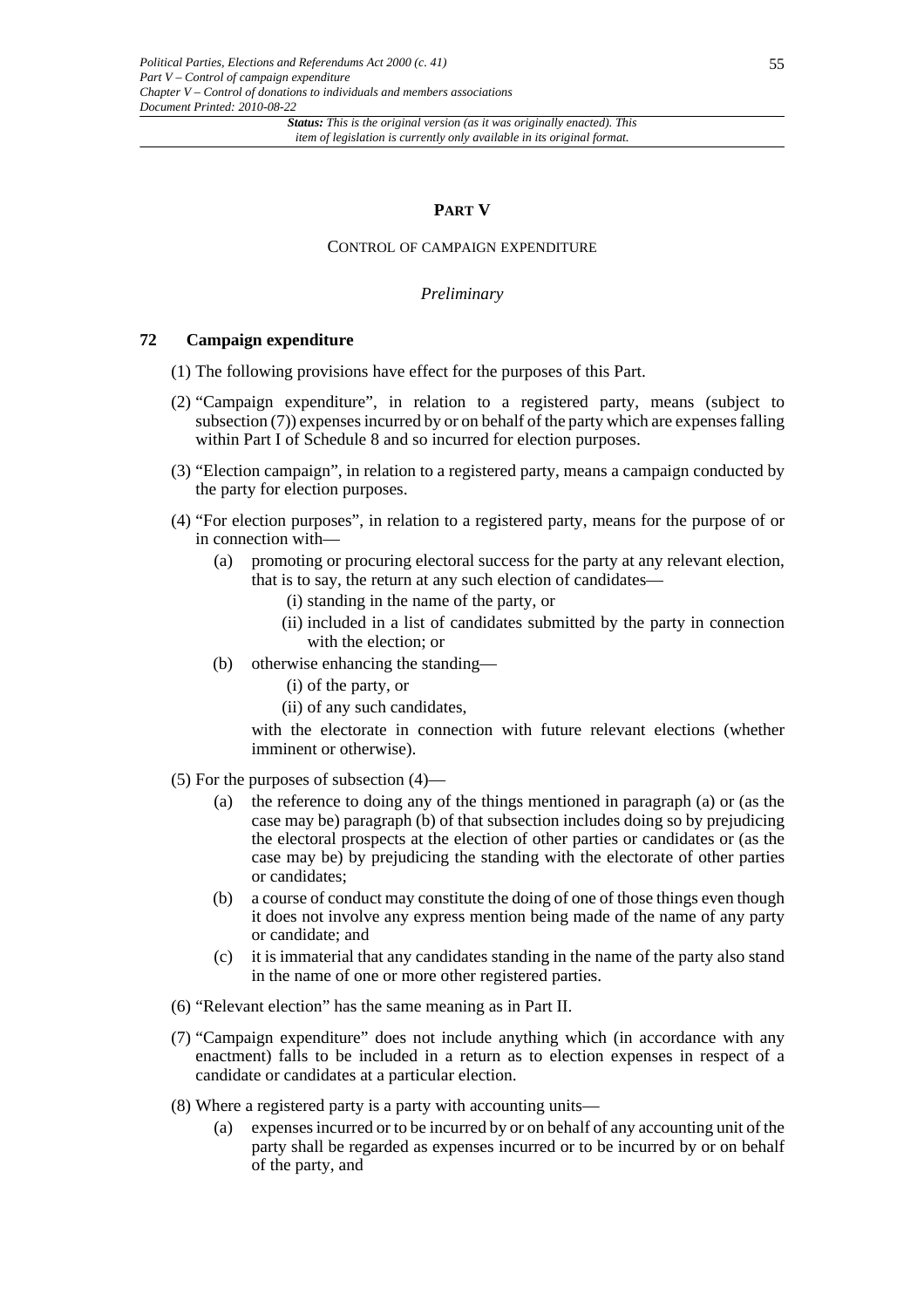- (b) references to campaign expenditure incurred or to be incurred by or on behalf of a registered party accordingly extend, in relation to the party, to expenses which constitute such expenditure by virtue of paragraph (a).
- (9) In this section "candidates" includes future candidates, whether identifiable or not.
- (10) Nothing in this Part applies in relation to expenses incurred or to be incurred by or on behalf of a minor party.

# **73 Notional campaign expenditure**

- (1) This section applies where, in the case of a registered party—
	- (a) either—

 $\overline{\phantom{a}}$ 

 $\overline{\phantom{a}}$ 

- (i) property is transferred to the party free of charge or at a discount of more than 10 per cent. of its market value, or
- (ii) property, services or facilities is or are provided for the use or benefit of the party free of charge or at a discount of more than 10 per cent. of the commercial rate for the use of the property or for the provision of the services or facilities, and
- (b) the property, services or facilities is or are made use of by or on behalf of the party in circumstances such that, if any expenses were to be (or are) actually incurred by or on behalf of the party in respect of that use, they would be (or are) campaign expenditure incurred by or on behalf of the party.
- (2) Where this section applies, an amount of campaign expenditure determined in accordance with this section ("the appropriate amount") shall be treated, for the purposes of this Part, as incurred by the party during the period for which the property, services or facilities is or are made use of as mentioned in subsection (1)(b).

This subsection has effect subject to subsection (9).

- (3) Where subsection  $(1)(a)(i)$  applies, the appropriate amount is such proportion of either
	- (a) the market value of the property (where the property is transferred free of charge), or
	- (b) the difference between the market value of the property and the amount of expenses actually incurred by or on behalf of the party in respect of the property (where the property is transferred at a discount),

as is reasonably attributable to the use made of the property as mentioned in subsection  $(1)(b)$ .

- (4) Where subsection  $(1)(a)(ii)$  applies, the appropriate amount is such proportion of either
	- (a) the commercial rate for the use of the property or the provision of the services or facilities (where the property, services or facilities is or are provided free of charge), or
	- (b) the difference between that commercial rate and the amount of expenses actually incurred by or on behalf of the party in respect of the use of the property or the provision of the services or facilities (where the property, services or facilities is or are provided at a discount),

as is reasonably attributable to the use made of the property, services or facilities as mentioned in subsection (1)(b).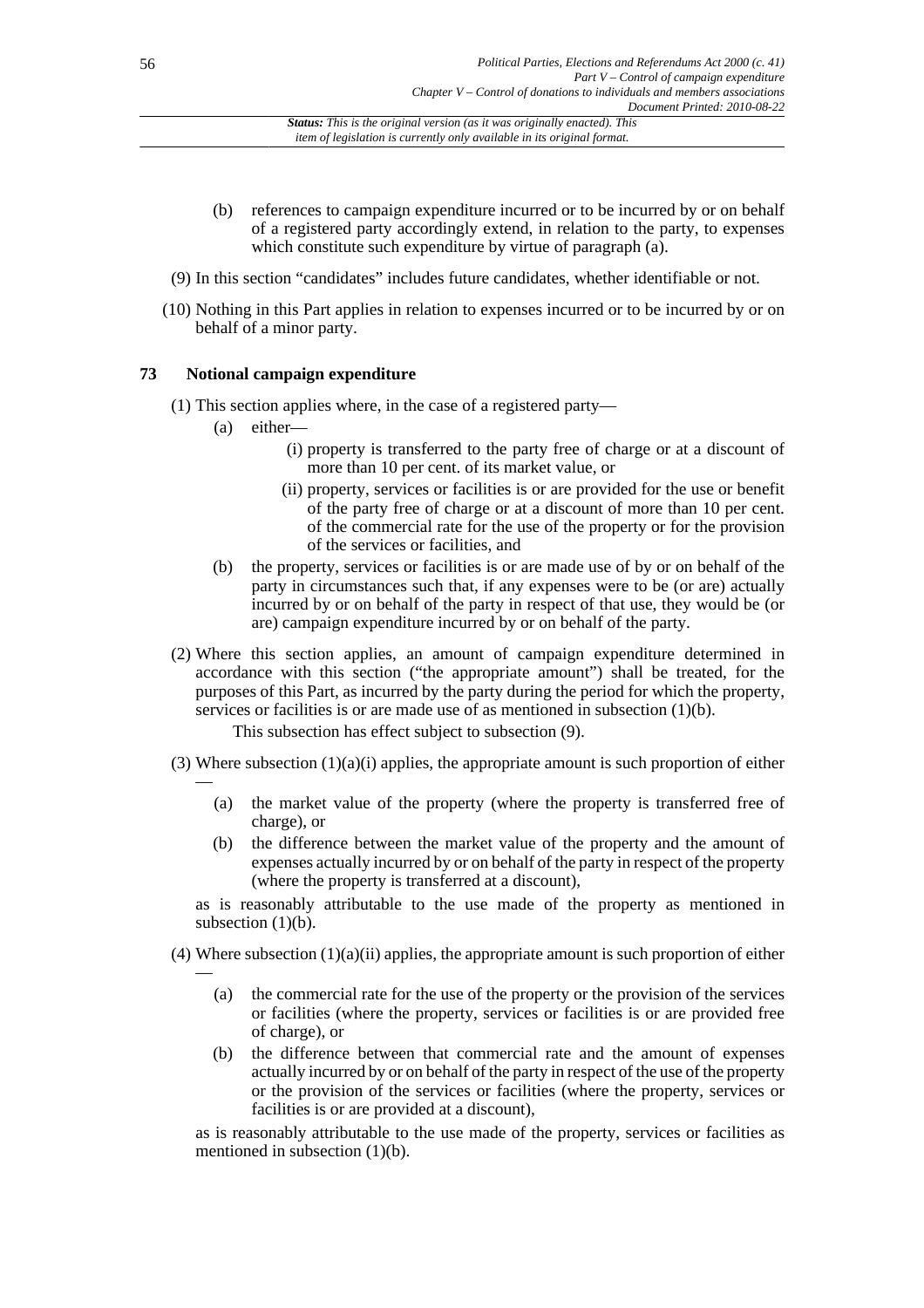- (5) Where the services of an employee are made available by his employer for the use or benefit of a registered party, then for the purposes of this section the amount which is to be taken as constituting the commercial rate for the provision of those services shall be the amount of the remuneration or allowances payable to the employee by his employer in respect of the period for which his services are made available (but shall not include any amount in respect of contributions or other payments for which the employer is liable irespect of the employee).
- (6) Where an amount of campaign expenditure is treated, by virtue of subsection (2), as incurred by or on behalf of a party during any period the whole or part of which falls within any period which is, in relation to the party, a relevant campaign period for the purposes of section 80, then—
	- (a) the amount mentioned in subsection (7) shall be treated as incurred by or on behalf of the party during the relevant campaign period, and
	- (b) the treasurer or a deputy treasurer appointed under section 74 shall make a declaration of that amount,

unless that amount is not more than £200.

- (7) The amount referred to in subsection (6) is such proportion of the appropriate amount (determined in accordance with subsection (3) or (4)) as reasonably represents the use made of the property, services or facilities as mentioned in subsection  $(1)(b)$  during the relevant campaign period.
- (8) A person commits an offence if he knowingly or recklessly makes a false declaration under subsection (6).
- (9) No amount of campaign expenditure shall be regarded as incurred by virtue of subsection (2) in respect of—
	- (a) the transmission by a broadcaster of a party political broadcast;
	- (b) any facilities provided in accordance with any right conferred on candidates or a party at an election by any enactment; or
	- (c) the provision by any individual of his own services which he provides voluntarily in his own time and free of charge.
- (10) In subsections (1), (3), (4) and (5) any reference to anything done by or in relation to a registered party includes a reference to anything done by or in relation to any accounting unit of the party; and section  $50(6)$  and  $(8)(a)$  shall apply with any necessary modifications for the purpose of determining, for the purposes of subsection (1), whether property is transferred to a registered party or to any such unit.

### **74 Officers of registered party with responsibility for campaign expenditure**

- (1) The treasurer of a registered party may appoint, on such terms as he may determine, one or more deputy treasurers of the party for the purposes of this Part, but not more than 12 persons may hold such appointments at the same time.
- (2) The appointment of a person as deputy treasurer of a party is effective for those purposes once the treasurer has given the Commission a notification of the appointment which—
	- (a) contains the name of the person so appointed and the address of his office; and
	- (b) is accompanied by a declaration of acceptance of office signed by that person.
- (3) A person is not, however, eligible to be appointed as deputy treasurer of a registered party if, at any time within the last five years, he has been convicted of any offence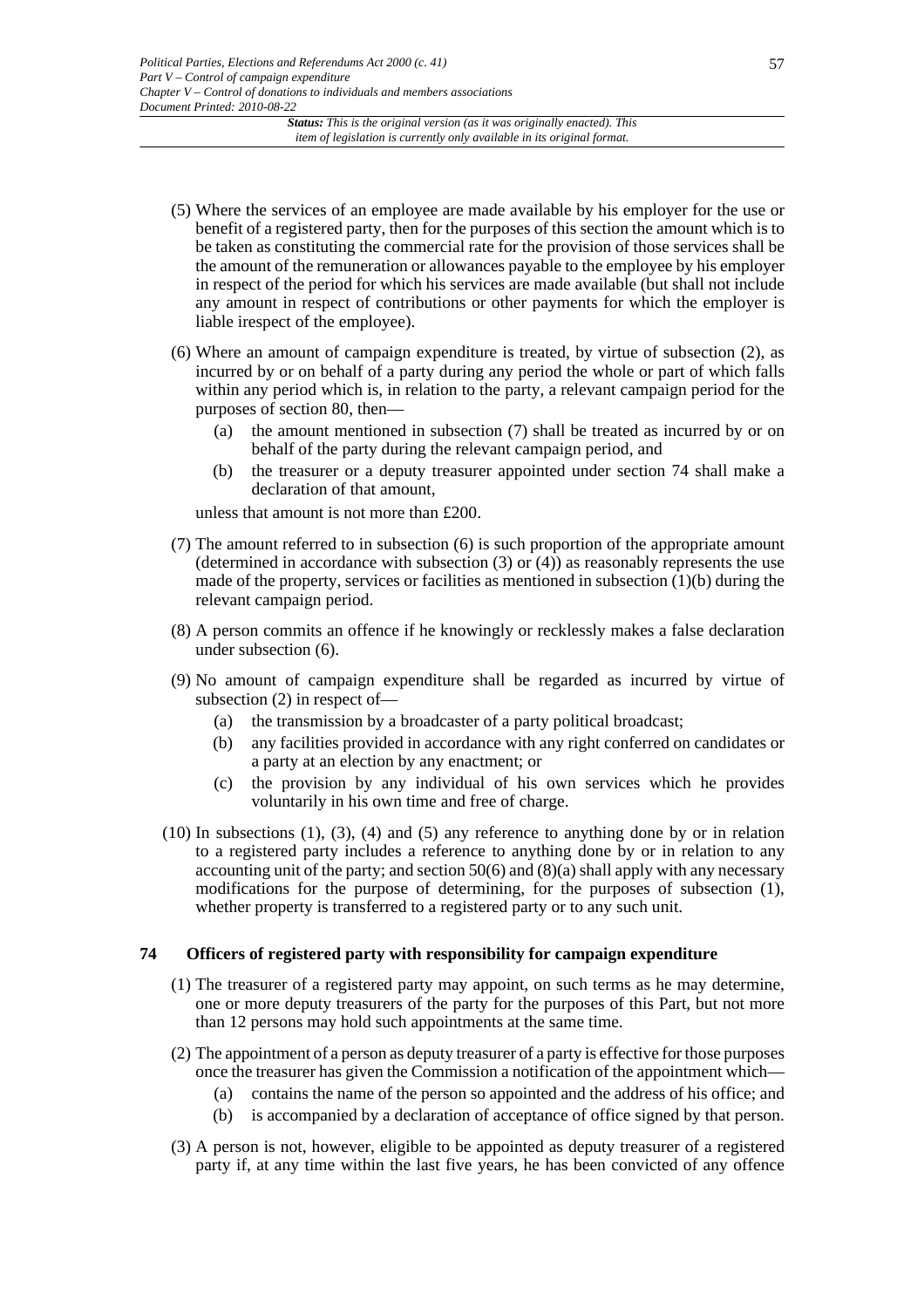under this Act or of any other offence committed in connection with a relevant election within the meaning of Part II or a referendum within the meaning of Part VII.

- (4) A person commits an offence if he accepts the office of deputy treasurer of a registered party when, by virtue of subsection (3), he is not eligible to be so appointed.
- (5) Where a deputy treasurer of a registered party is convicted of an offence falling within subsection (3), his appointment as deputy treasurer shall terminate on the date of the conviction.
- (6) If, where the appointment of any deputy treasurer of a registered party has been notified to the Commission under subsection (2)—
	- (a) the deputy treasurer dies or his appointment terminates for any other reason, or
	- (b) any change occurs in the address of his office,

the treasurer of the party must notify the Commission of that fact within the appropriate period.

- (7) In subsection (6) "the appropriate period" means—
	- (a) the period of 14 days beginning with the date of the deputy treasurer's death or the termination of his appointment, or
	- (b) the period of 28 days beginning with the date when the change of address occurs,

as the case may be.

- (8) The name of any deputy treasurer of a registered party and the address of his office, as notified to the Commission in accordance with this section, shall be included in the party's entry in the Great Britain or Northern Ireland register.
- (9) Where the Commission receive a notification under subsection (6), they shall cause any change required as a consequence of the notification to be made in any such entry as soon as is reasonably practicable.
- (10) For the purposes of this Part—
	- (a) the address of the treasurer of a registered party shall be regarded as being the registered address of the party; and
	- (b) the address of any deputy treasurer of such a party shall be regarded as being the address for the time being registered in relation to him in accordance with subsection (8).

*General restrictions relating to campaign expenditure*

# **75 Restriction on incurring campaign expenditure**

- (1) No campaign expenditure shall be incurred by or on behalf of a registered party unless it is incurred with the authority of—
	- (a) the treasurer of the party,
	- (b) a deputy treasurer of the party, or
	- (c) a person authorised in writing by the treasurer or a deputy treasurer.
- (2) A person commits an offence if, without reasonable excuse, he incurs any expenses in contravention of subsection (1).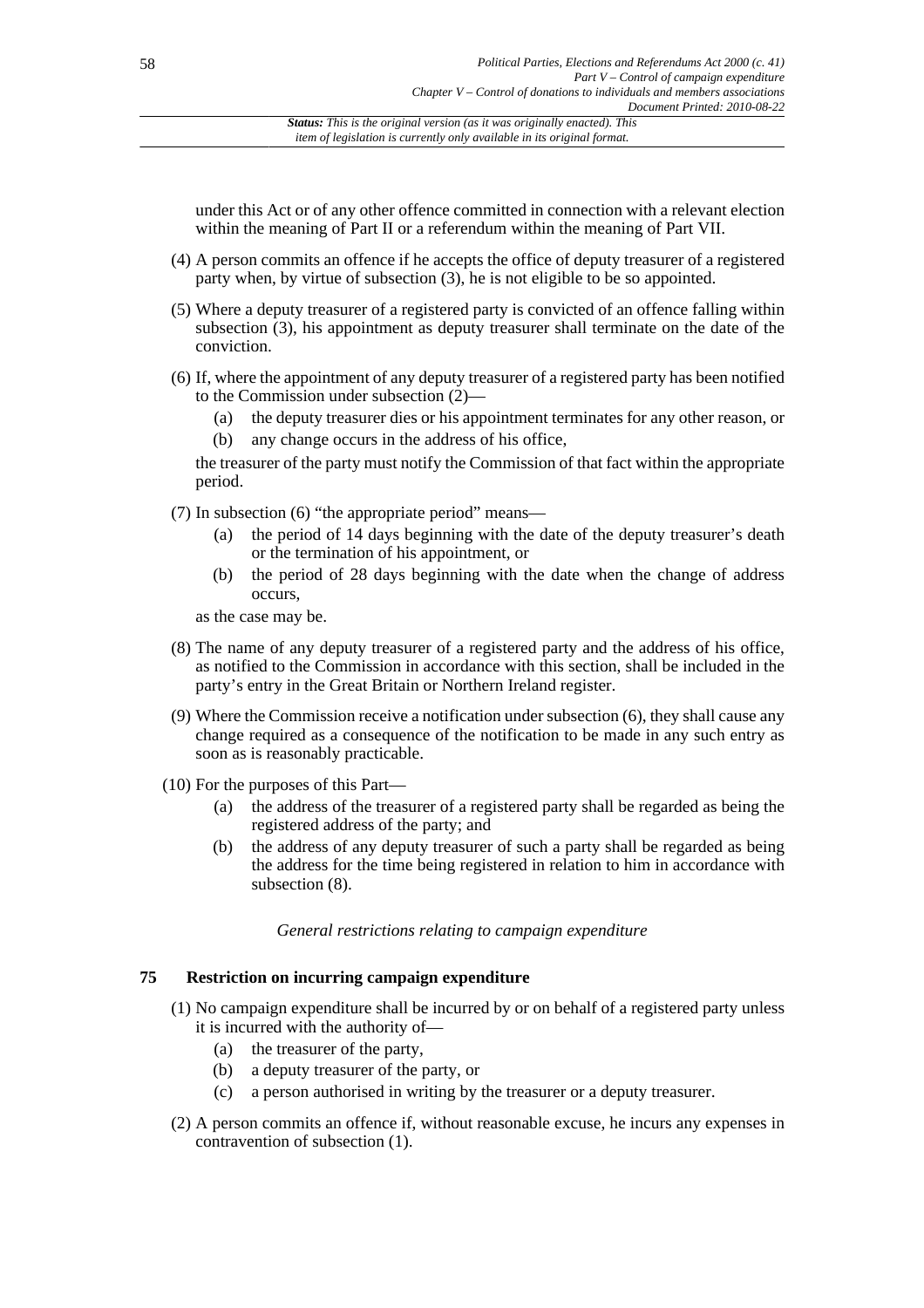(3) Where any expenses are incurred in contravention of subsection (1), the expenses shall not count for the purposes of sections 79 to 83 or Schedule 9 as campaign expenditure incurred by or on behalf of the party.

# **76 Restriction on payments in respect of campaign expenditure**

- (1) No payment (of whatever nature) may be made in respect of any campaign expenditure incurred or to be incurred by or on behalf of a registered party unless it is made by—
	- (a) the treasurer of the party,
	- (b) a deputy treasurer of the party, or
	- (c) a person authorised in writing by the treasurer or a deputy treasurer.
- (2) Any payment made in respect of any such expenditure by a person within any of paragraphs (a) to (c) of subsection  $(1)$  must be supported by an invoice or a receipt unless it is not more than £200.
- (3) Where a person within paragraph (b) or (c) of subsection (1) makes a payment to which subsection (2) applies, he must deliver to the treasurer—
	- (a) notification that he has made the payment, and
	- (b) the supporting invoice or receipt,

as soon as possible after making the payment.

- (4) A person commits an offence if, without reasonable excuse—
	- (a) he makes any payment in contravention of subsection (1), or
	- (b) he contravenes subsection (3).

# **77 Restriction on making claims in respect of campaign expenditure**

- (1) A claim for payment in respect of campaign expenditure incurred by or on behalf of a registered party during any period which is, in relation to the party, a relevant campaign period (within the meaning of section 80) shall not be payable if the claim is not sent to—
	- (a) the treasurer or a deputy treasurer of the party, or
	- (b) any other person authorised under section 75 to incur the expenditure,

not later than 21 days after the end of the relevant campaign period.

- (2) Any claim sent in accordance with subsection (1) shall be paid not later than 42 days after the end of the relevant campaign period.
- (3) A person commits an offence if, without reasonable excuse—
	- (a) he pays any claim which by virtue of subsection (1) is not payable, or
	- (b) he makes any payment in respect of a claim after the end of the period allowed under subsection (2).
- (4) In the case of any claim to which subsection (1) applies—
	- (a) the person making the claim, or
	- (b) the person with whose authority the expenditure in question was incurred,

may apply to the High Court or a county court or, in Scotland, to the Court of Session or the sheriff for leave for the claim to be paid although sent in after the end of the period mentioned in that subsection; and the court, if satisfied that for any special reason it is appropriate to do so, may by order grant the leave.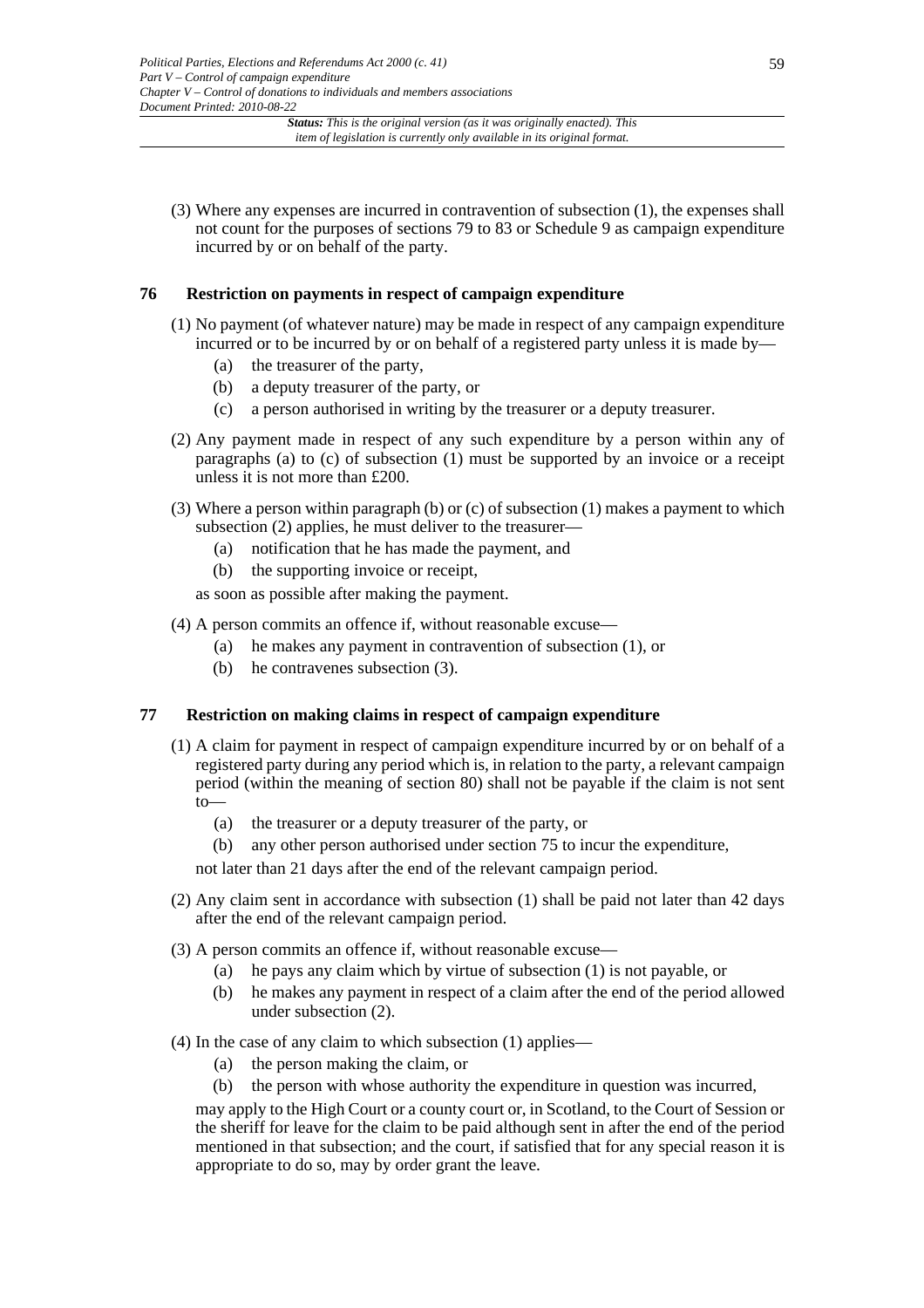- (5) Nothing in subsection (1) or (2) shall apply in relation to any sum paid in pursuance of the order of leave.
- (6) Subsection (2) is without prejudice to any rights of a creditor of a registered party to obtain payment before the end of the period allowed under that subsection.
- (7) The jurisdiction conferred by subsection (4) on the Court of Session or the sheriff may be exercised in such manner as is prescribed by Act of Sederunt; and any order made by the sheriff by virtue of that subsection may be appealed to the Court of Session.
- (8) Article 60 of the County Courts (Northern Ireland) Order 1980 (appeals from county courts) shall apply in relation to any order of a county court in Northern Ireland made by virtue of subsection (4) as it applies in relation to any such decree of a county court as is mentioned in paragraph (1) of that Article.
- (9) Where, in the case of any campaign expenditure, the period allowed under subsection (1) or (2) would (apart from this subsection) end on—
	- (a) a Saturday or Sunday or Christmas Eve, Christmas Day, Maundy Thursday or Good Friday,
	- (b) a bank holiday, or
	- (c) a day appointed for public thanksgiving or mourning,

the period instead ends on the first day following that day which is not one of those days.

- (10) In subsection (9)(b) "bank holiday" means a day which under the Banking and Financial Dealings Act 1971 is a bank holiday in any part of the United Kingdom—
	- (a) in which is situated the office of the treasurer, deputy treasurer or (as the case may be) other authorised person to whom the claim is sent pursuant to subsection (1); or
	- (b) in which the person providing the property, services or facilities to which the expenditure relates conducts his business; or
	- (c) (if he conducts his business in more than one part of the United Kingdom) in which is situated the office from which dealings relating to the expenditure were conducted.

# **78 Disputed claims**

(1) This section applies where—

- (a) a claim for payment in respect of campaign expenditure incurred by or on behalf of a registered party as mentioned in section 77(1) is sent to—
	- (i) the treasurer of the party, or
	- (ii) any other person with whose authority it is alleged that the expenditure was incurred.

within the period allowed under that provision; and

(b) the treasurer or other person to whom the claim is sent fails or refuses to pay the claim within the period allowed under section 77(2);

and the claim is referred to in this section as "the disputed claim".

(2) The person by whom the disputed claim is made may bring an action for the disputed claim, and nothing in section 77(2) shall apply in relation to any sum paid in pursuance of any judgment or order made by a court in the proceedings.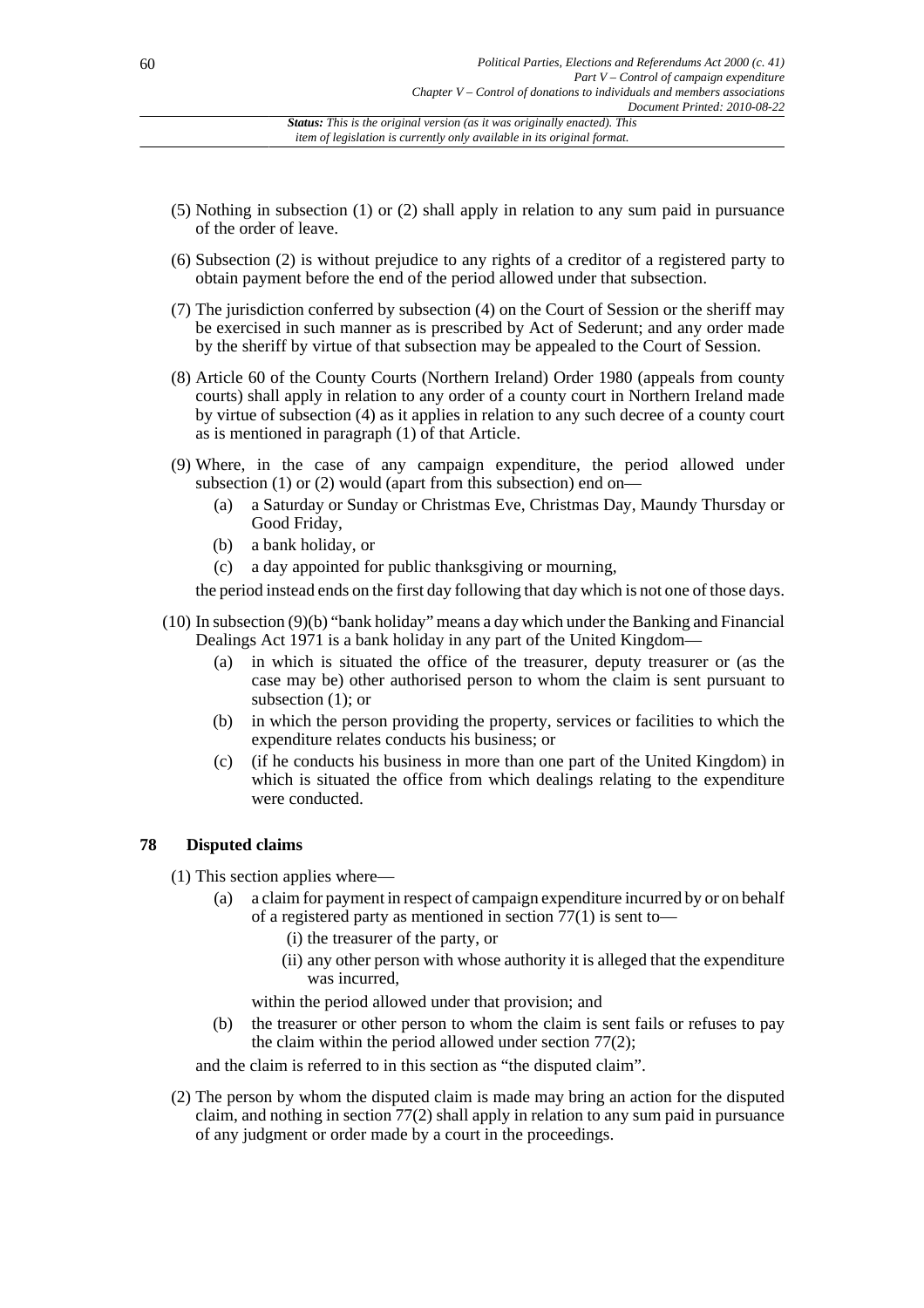(3) Subsections (4) to (8) of section 77 shall apply in relation to an application made by the person mentioned in subsection  $(1)(b)$  above for leave to pay the disputed claim as they apply in relation to an application for leave to pay a claim (whether it is disputed or otherwise) which is sent in after the period allowed under section 77(1).

### *Financial limits*

### **79 Limits on campaign expenditure**

- (1) Schedule 9 has effect for imposing limits on campaign expenditure incurred by or on behalf of registered parties in England, Scotland, Wales or Northern Ireland during the periods specified in that Schedule.
- (2) Where, during the period in relation to which any such limit applies in relation to a registered party, any campaign expenditure is incurred by or on behalf of the party in excess of that limit—
	- (a) the treasurer or any deputy treasurer of the party is guilty of an offence if—
		- (i) he authorised the expenditure to be incurred by or on behalf of the party, and
		- (ii) he knew or ought reasonably to have known that the expenditure would be incurred in excess of that limit; and
	- (b) the party is also guilty of an offence.
- (3) It shall be a defence for any person or registered party charged with an offence under subsection (2) to show—
	- (a) that any code of practice for the time being issued under paragraph 3 of Schedule 8 was complied with in determining the items and amounts of campaign expenditure to be entered in the relevant return under section 80, and
	- (b) that the limit would not have been exceeded on the basis of the items and amounts entered in that return.
- (4) Where—
	- (a) at any time before the beginning of any relevant campaign period (within the meaning of section 80), any expenses within section 72(2) are incurred by or on behalf of a registered party in respect of any property, services or facilities, but
	- (b) the property, services or facilities is or are made use of by or on behalf of the party during the relevant campaign period in circumstances such that, had any expenses been incurred in respect of that use during that period, they would by virtue of section 72(2) have constituted campaign expenditure incurred by or on behalf of the party during that period,

the appropriate proportion of the expenses mentioned in paragraph (a) shall be treated for the purposes of this section, sections 80 to 83 and Schedule 9 as campaign expenditure incurred by or on behalf of the party during that period.

(5) For the purposes of subsection (4) the appropriate proportion of the expenses mentioned in paragraph (a) of that subsection is such proportion of those expenses as is reasonably attributable to the use made of the property, services or facilities as mentioned in paragraph (b).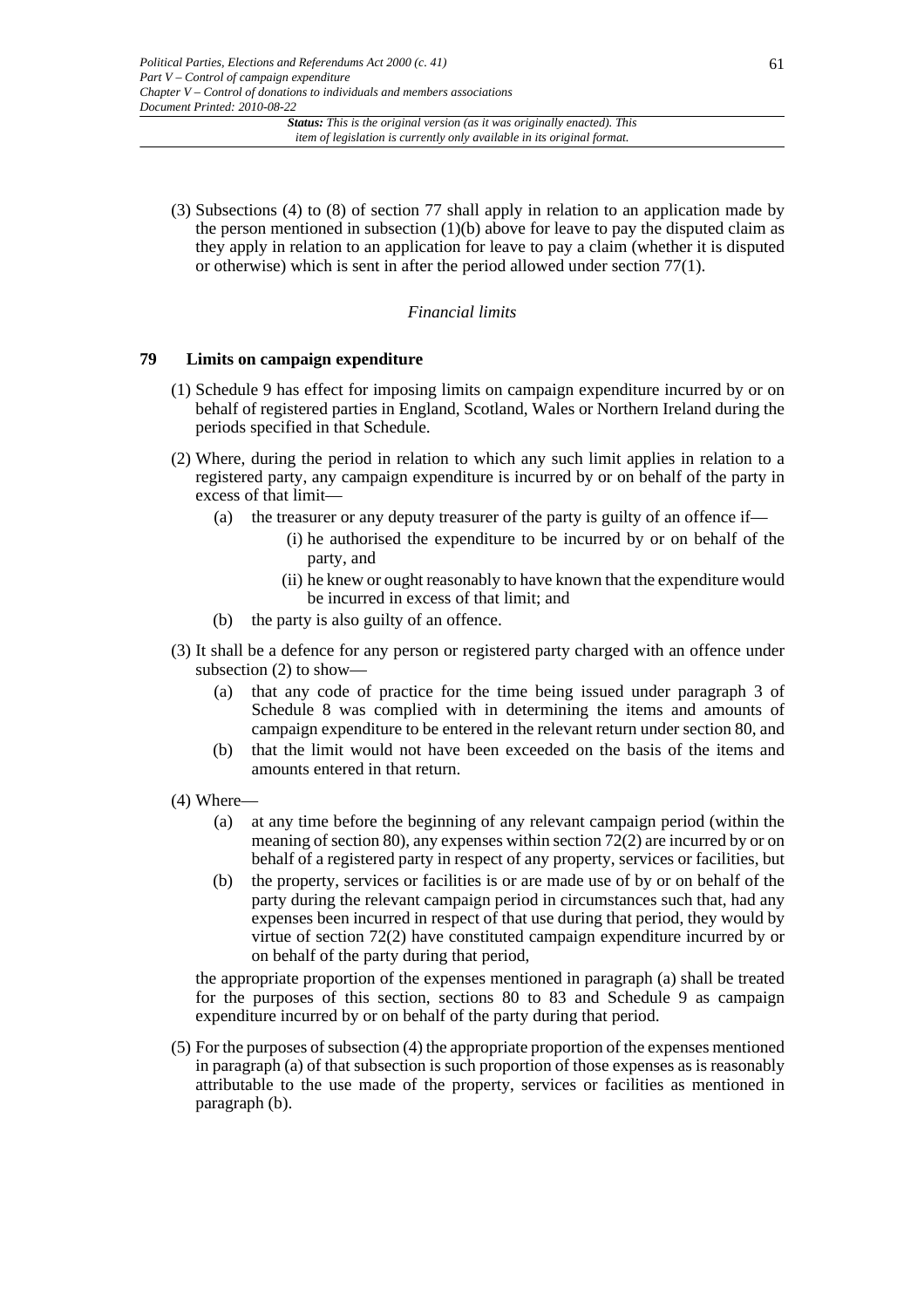### *Returns*

### **80 Returns as to campaign expenditure**

(1) For the purposes of this section—

- (a) "the relevant campaign period", in relation to any limit imposed by Schedule 9, is the period in relation to which the limit is so imposed; and
- (b) a part of the United Kingdom is a "relevant" part, in relation to any limit imposed by Schedule 9, if the limit applies to campaign expenditure which (within the meaning of that Schedule) is incurred in that part.
- (2) Where—
	- (a) any limit imposed by Schedule 9 applies to campaign expenditure incurred by or on behalf of a registered party during the relevant campaign period, and
	- (b) that period ends,

the treasurer of the party shall prepare a return under this section in respect of campaign expenditure incurred by or on behalf of the party during that period in any relevant part or parts of the United Kingdom.

- (3) A return under this section must specify the poll for the relevant election (or, as the case may be, the polls for the relevant elections) that took place during the relevant campaign period, and must contain—
	- (a) a statement of all payments made in respect of campaign expenditure incurred by or on behalf of the party during the relevant campaign period in the relevant part or parts of the United Kingdom;
	- (b) a statement of all disputed claims (within the meaning of section 78) of which the treasurer is aware; and
	- (c) a statement of all the unpaid claims (if any) of which the treasurer is aware in respect of which an application has been made, or is about to be made, to a court under section 77(4).
- (4) A return under this section must be accompanied by—
	- (a) all invoices or receipts relating to the payments mentioned in subsection (3)  $(a)$ ; and
	- (b) in the case of any campaign expenditure treated as incurred by the party by virtue of section 73, any declaration falling to be made with respect to that expenditure in accordance with section 73(6).
- (5) Where, however, any payments or claims falling to be dealt with in a return by virtue of subsection (3) have already been dealt with in an earlier return under this section—
	- (a) it shall be sufficient for the later return to deal with those payments or claims by specifying overall amounts in respect of them; and
	- (b) the requirement imposed by subsection (4) does not apply to any invoices, receipts or declarations which accompanied the earlier return and are specified as such in the later return.
- (6) The Commission may by regulations prescribe a form of return which may be used for the purposes of this section.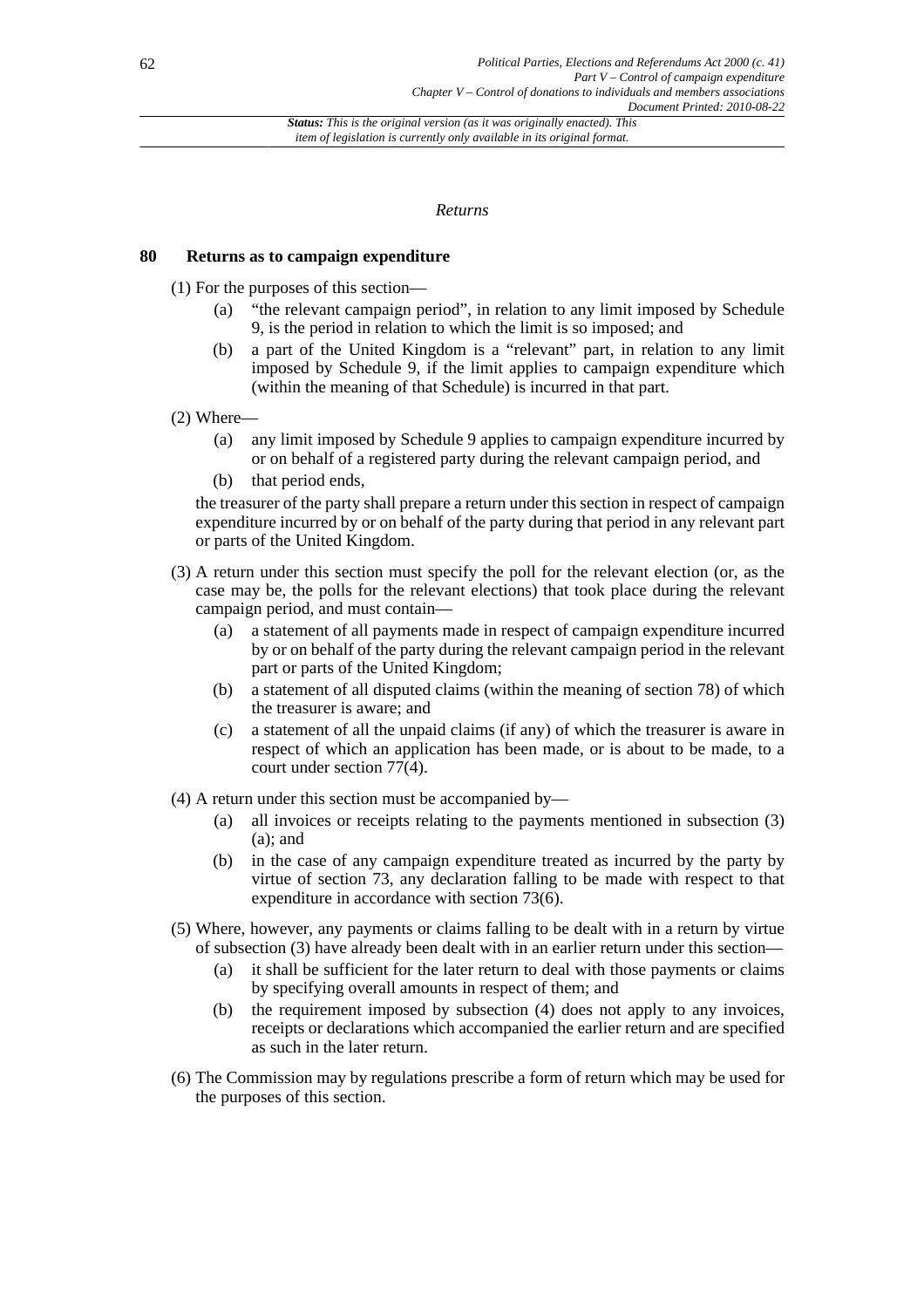# **81 Auditor's report on return**

- (1) Where during a relevant campaign period the campaign expenditure incurred by or on behalf of a registered party in the relevant part or parts of the United Kingdom exceeds £250,000, a report must be prepared by a qualified auditor on the return prepared under section 80 in respect of that expenditure.
- (2) The following provisions, namely—
	- (a) section  $43(6)$  and  $(7)$ , and
	- (b) section 44,

shall apply in relation to the appointment of an auditor to prepare a report under subsection (1) or (as the case may be) an auditor so appointed as they apply in relation to the appointment of an auditor to carry out an audit under section 43 or (as the case may be) an auditor so appointed.

(3) Subsection (1) of section 80 applies for the purposes of this section as it applies for the purposes of section 80.

### **82 Delivery of returns to the Commission**

- (1) Where—
	- (a) any return falls to be prepared under section 80, and
	- (b) an auditor's report on it falls to be prepared under section 81(1),

the treasurer of the party shall deliver the return to the Commission, together with a copy of the auditor's report, within six months of the end of the relevant campaign period.

- (2) In the case of any other return falling to be prepared under section 80, the treasurer of the party shall deliver the return to the Commission within three months of the end of the relevant campaign period.
- (3) Where, after the date on which a return is delivered to the Commission under this section, leave is given by a court under section 77(4) for any claim to be paid, the treasurer of the party in question shall, within seven days after the payment, deliver to the Commission a return of any sums paid in pursuance of the leave accompanied by a copy of the order of the court giving the leave.
- (4) The treasurer of a registered party commits an offence if, without reasonable excuse, he—
	- (a) fails to comply with the requirements of subsection  $(1)$  or  $(2)$  in relation to any return or report to which that subsection applies;
	- (b) delivers a return which does not comply with the requirements of section 80(3) or  $(4)$ ; or
	- (c) fails to comply with the requirements of subsection (3) in relation to a return under that subsection.

## **83 Declaration by treasurer as to return under section 80**

- (1) Each return under section 80 must, when delivered to the Commission, be accompanied by a declaration which complies with subsection (2) and is signed by the treasurer.
- (2) The declaration must state—
	- (a) that the treasurer has examined the return in question; and
	- (b) that to the best of his knowledge and belief—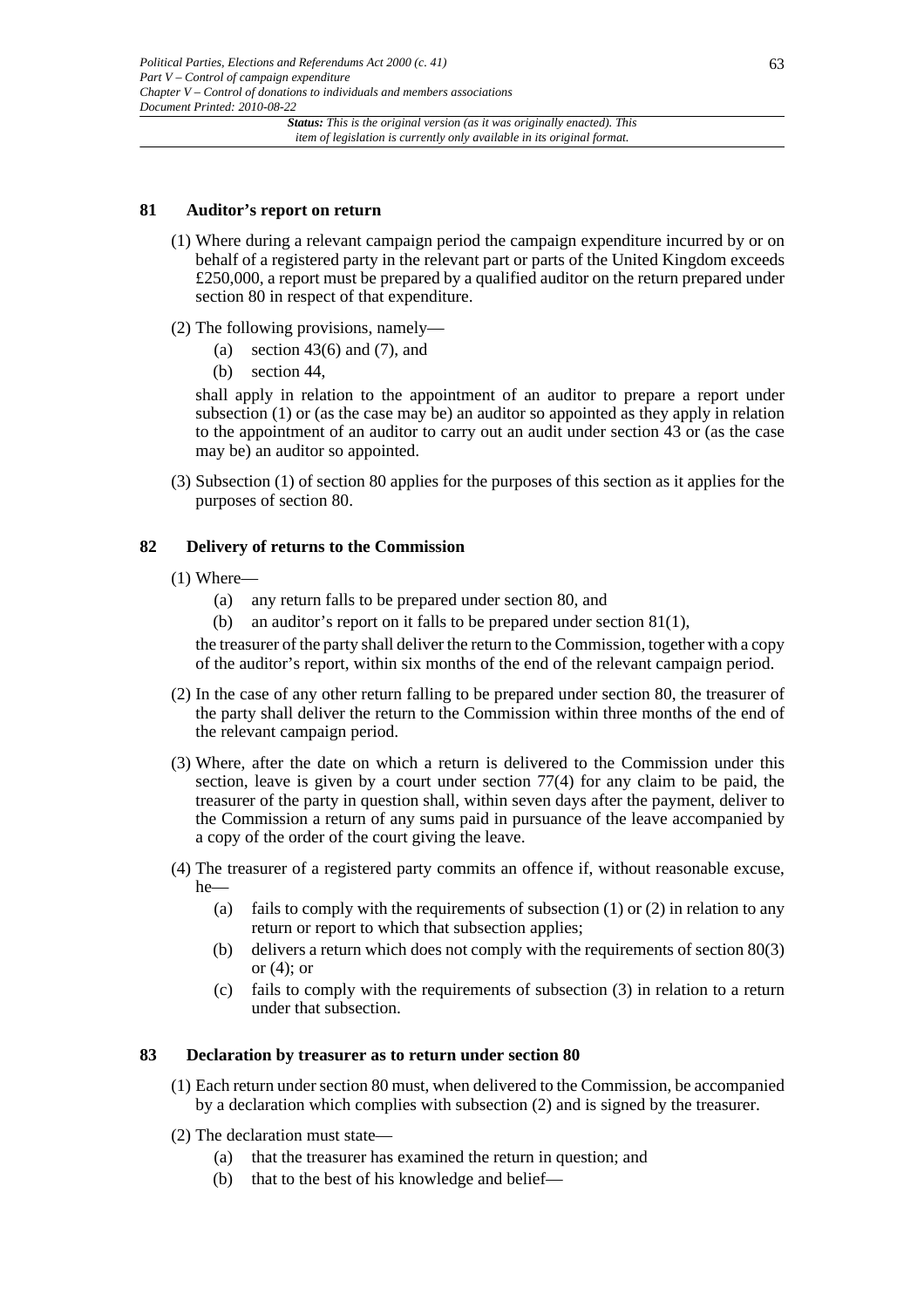- (i) it is a complete and correct return as required by law, and
- (ii) all expenses shown in it as paid have been paid by him or a deputy treasurer of the party or a person authorised under section 76.
- (3) A person commits an offence if—
	- (a) he knowingly or recklessly makes a false declaration under this section; or
	- (b) subsection (1) is contravened at a time when he is treasurer of the registered party to which the return relates.

### **84 Public inspection of returns under section 80**

- (1) Where the Commission receive any return under section 80, they shall—
	- (a) as soon as reasonably practicable after receiving the return, make a copy of the return, and of any documents accompanying it, available for public inspection; and
	- (b) keep any such copy available for public inspection for the period for which the return or other document is kept by them.
- (2) At the end of the period of two years beginning with the date when any return or other document mentioned in subsection (1) is received by the Commission—
	- (a) they may cause the return or other document to be destroyed; but
	- (b) if requested to do so by the treasurer of the party concerned, they shall arrange for the return or other document to be returned to the treasurer.

# **PART VI**

### CONTROLS RELATING TO THIRD PARTY NATIONAL ELECTION CAMPAIGNS

# **CHAPTER I**

### PRELIMINARY

### *Controlled expenditure by third parties*

# **85 Controlled expenditure by third parties**

- (1) The following provisions have effect for the purposes of this Part.
- (2) "Controlled expenditure", in relation to a third party, means (subject to section 87) expenses incurred by or on behalf of the third party in connection with the production or publication of election material which is made available to the public at large or any section of the public (in whatever form and by whatever means).
- (3) "Election material" is material which can reasonably be regarded as intended to—
	- (a) promote or procure electoral success at any relevant election for—
		- (i) one or more particular registered parties,
			- (ii) one or more registered parties who advocate (or do not advocate) particular policies or who otherwise fall within a particular category of such parties, or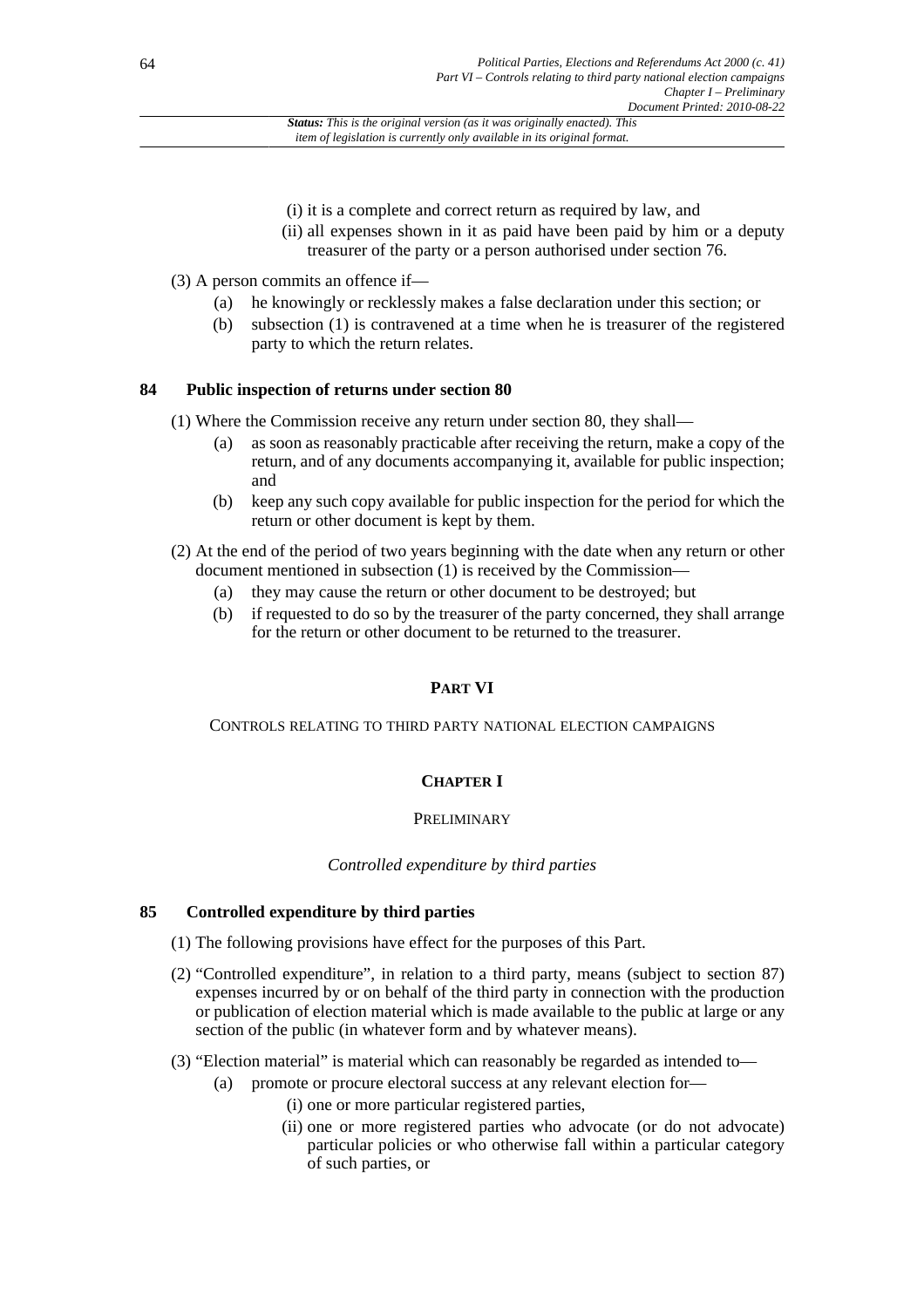- (iii) candidates who hold (or do not hold) particular opinions or who advocate (or do not advocate) particular policies or who otherwise fall within a particular category of candidates, or
- (b) otherwise enhance the standing—
	- (i) of any such party or parties, or
	- (ii) of any such candidates,

with the electorate in connection with future relevant elections (whether imminent or otherwise).

and any such material is election material even though it can reasonably be regarded as intended to achieve any other purpose as well.

### (4) For the purposes of subsection (3)—

- (a) the reference to electoral success at any relevant election is a reference—
	- (i) in relation to a registered party, to the return at any such election of candidates standing in the name of the party or included in a list of candidates submitted by the party in connection with the election, and
	- (ii) in relation to candidates, to their return at any such election; and
- (b) the reference to doing any of the things mentioned in paragraph (a) or (as the case may be) paragraph (b) of that subsection includes doing so by prejudicing the electoral prospects at the election of other parties or candidates or (as the case may be) by prejudicing the standing with the electorate of other parties or candidates;

and, for the purpose of determining whether any material is election material, it is immaterial that it does not expressly mention the name of any party or candidate.

- (5) "Recognised third party" means a third party for the time being recognised under section 88 for the purposes of this Part.
- (6) "Relevant election" has the same meaning as in Part II.
- (7) "Responsible person", in relation to a recognised third party, means—
	- (a) if the third party is an individual, that individual;
	- (b) if the third party is a registered party—
		- (i) the treasurer of the party, or
		- (ii) in the case of a minor party, the person for the time being notified to the Commission by the party in accordance with section  $88(3)(b)(iii)$ ; and
	- (c) otherwise, the person or officer for the time being notified to the Commission by the third party in accordance with section  $88(3)(c)(ii)$ .
- (8) "Third party", in relation to any relevant election, means—
	- (a) any person or body other than a registered party; or
	- (b) subject to subsection (9), any registered party.
- (9) In connection with the application of subsection (2) in relation to expenses incurred by or on behalf of a third party which is a registered party, any reference in subsection (3) to a registered party or registered parties or to any candidates does not include—
	- (a) the party itself, or
	- (b) any candidates standing in the name of the party at any relevant election or included in any list submitted by the party in connection with any such election,

as the case may be.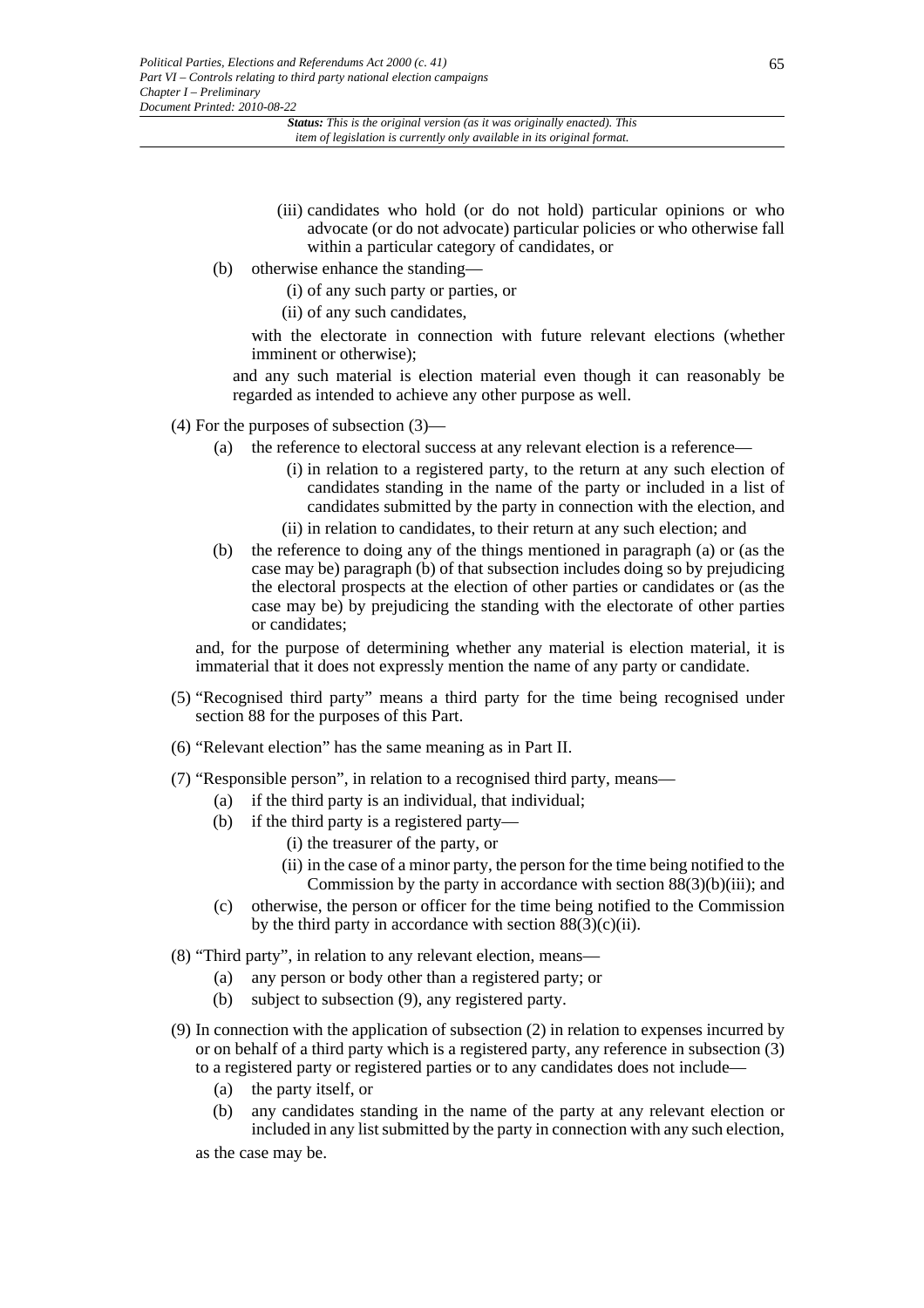(10) In this section "candidates" includes future candidates, whether identifiable or not.

### **86 Notional controlled expenditure**

- (1) This section applies where, in the case of a third party—
	- (a) either—

—

- (i) property is transferred to the third party free of charge or at a discount of more than 10 per cent. of its market value, or
- (ii) property, services or facilities is or are provided for the use or benefit of the third party free of charge or at a discount of more than 10 per cent. of the commercial rate for the use of the property or for the provision of the services or facilities, and
- (b) the property, services or facilities is or are made use of by or on behalf of the third party in circumstances such that, if any expenses were to be (or are) actually incurred by or on behalf of the third party in respect of that use, they would be (or are) controlled expenditure incurred by or on behalf of the third party.
- (2) Where this section applies, an amount of controlled expenditure determined in accordance with this section ("the appropriate amount") shall be treated, for the purposes of this Part, as incurred by the third party during the period for which the property, services or facilities is or are made use of as mentioned in subsection (1)(b). This subsection has effect subject to section 87.
- (3) Where subsection  $(1)(a)(i)$  applies, the appropriate amount is such proportion of either  $\overline{\phantom{a}}$ 
	- (a) the market value of the property (where the property is transferred free of charge), or
	- (b) the difference between the market value of the property and the amount of expenses actually incurred by or on behalf of the third party in respect of the property (where the property is transferred at a discount),

as is reasonably attributable to the use made of the property as mentioned in subsection  $(1)(b)$ .

- (4) Where subsection  $(1)(a)(ii)$  applies, the appropriate amount is such proportion of either
	- (a) the commercial rate for the use of the property or the provision of the services or facilities (where the property, services or facilities is or are provided free of charge), or
	- (b) the difference between that commercial rate and the amount of expenses actually incurred by or on behalf of the third party in respect of the use of the property or the provision of the services or facilities (where the property, services or facilities is or are provided at a discount),

as is reasonably attributable to the use made of the property, services or facilities as mentioned in subsection (1)(b).

(5) Where the services of an employee are made available by his employer for the use or benefit of a third party, then for the purposes of this section the amount which is to be taken as constituting the commercial rate for the provision of those services shall be the amount of the remuneration and allowances payable to the employee by his employer in respect of the period for which his services are so made available (but shall not include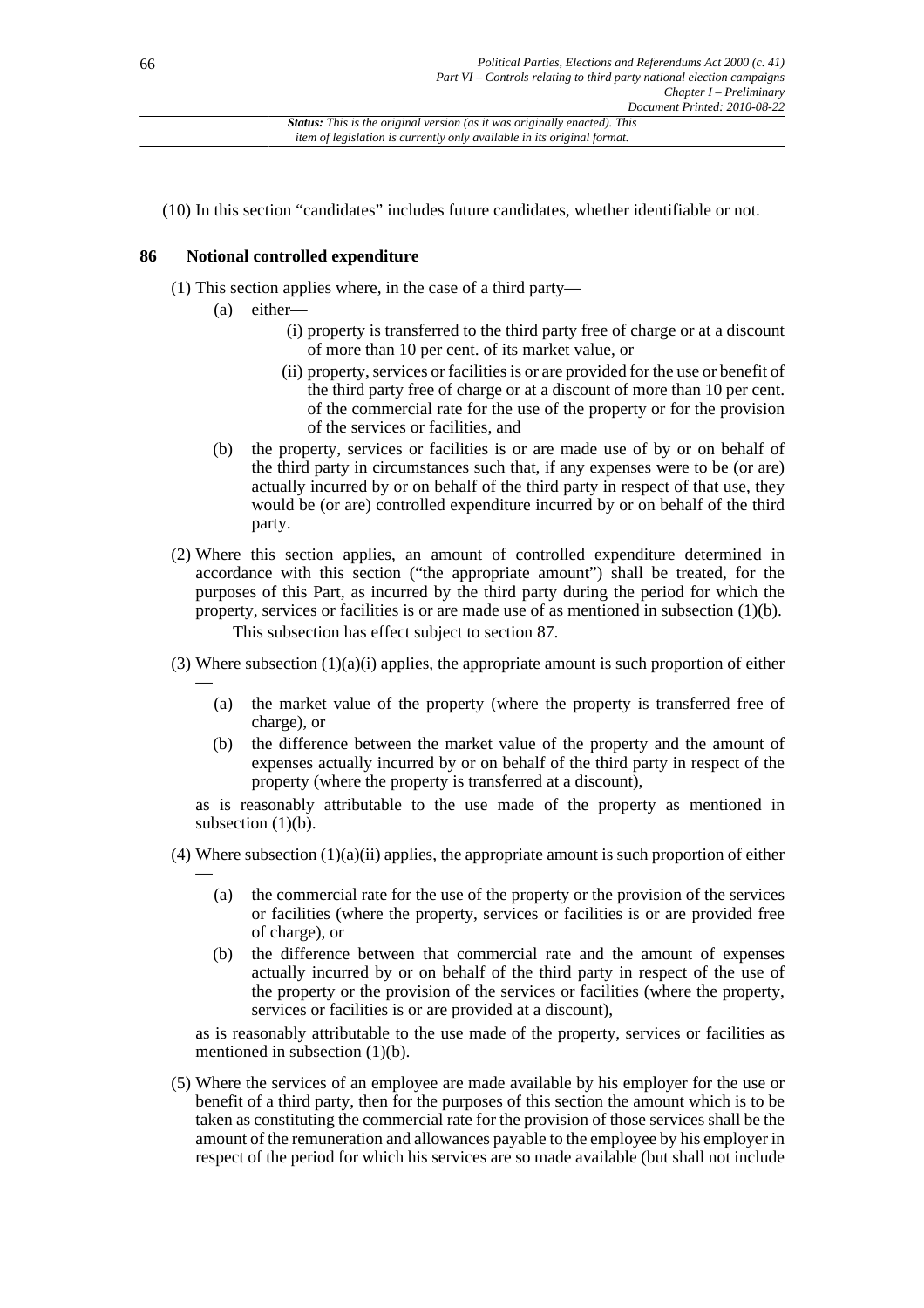any amount in respect of any contributions or other payments for which the employer is liable irespect of the employee).

- (6) Where an amount of controlled expenditure is treated, by virtue of subsection (2), as incurred by or on behalf of a third party during any period the whole or part of which falls within any period which is a regulated period (as defined by section 94(10)(a)), then—
	- (a) the amount mentioned in subsection (7) shall be treated as incurred by or on behalf of the third party during the regulated period, and
	- (b) if a return falls to be prepared under section 96 in respect of controlled expenditure incurred by or on behalf of the third party during that period, the responsible person shall make a declaration of that amount,

unless that amount is not more than £200.

- (7) The amount referred to in subsection (6) is such proportion of the appropriate amount (determined in accordance with subsection (3) or (4)) as reasonably represents the use made of the property, services or facilities as mentioned in subsection  $(1)(b)$  during the regulated period.
- (8) A person commits an offence if he knowingly or recklessly makes a false declaration under subsection (6).
- (9) Paragraph 2(5) and (6)(a) of Schedule 11 shall apply with any necessary modifications for the purpose of determining, for the purposes of subsection (1), whether property is transferred to a third party.

### **87 Expenditure by third parties which is not controlled expenditure**

- (1) No amount of controlled expenditure shall be regarded as incurred by a third party by virtue of section 85 or 86 in respect of—
	- (a) any of the matters mentioned in subsection (2); or
	- (b) any property, services or facilities to the extent that the property, services or facilities is or are used in circumstances in which—
		- (i) an amount of campaign expenditure is to be regarded as incurred by or on behalf of a registered party for the purposes of Part V, or
		- (ii) an amount of expenses falls (in accordance with any enactment) to be included in a return as to election expenses in respect of a candidate or candidates at a particular election,

in respect of that use.

- (2) The matters mentioned in subsection  $(1)(a)$  are—
	- (a) the publication of any matter relating to an election, other than an advertisement, in—
		- (i) a newspaper or periodical,
		- (ii) a broadcast made by the British Broadcasting Corporation or by Sianel Pedwar Cymru, or
		- (iii) a programme included in any service licensed under Part I or III of the Broadcasting Act 1990 or Part I or II of the Broadcasting Act 1996;
	- (b) any reasonable personal expenses incurred by an individual in travelling or in providing for his accommodation or other personal needs; and
	- (c) the provision by any individual of his own services which he provides voluntarily in his own time and free of charge.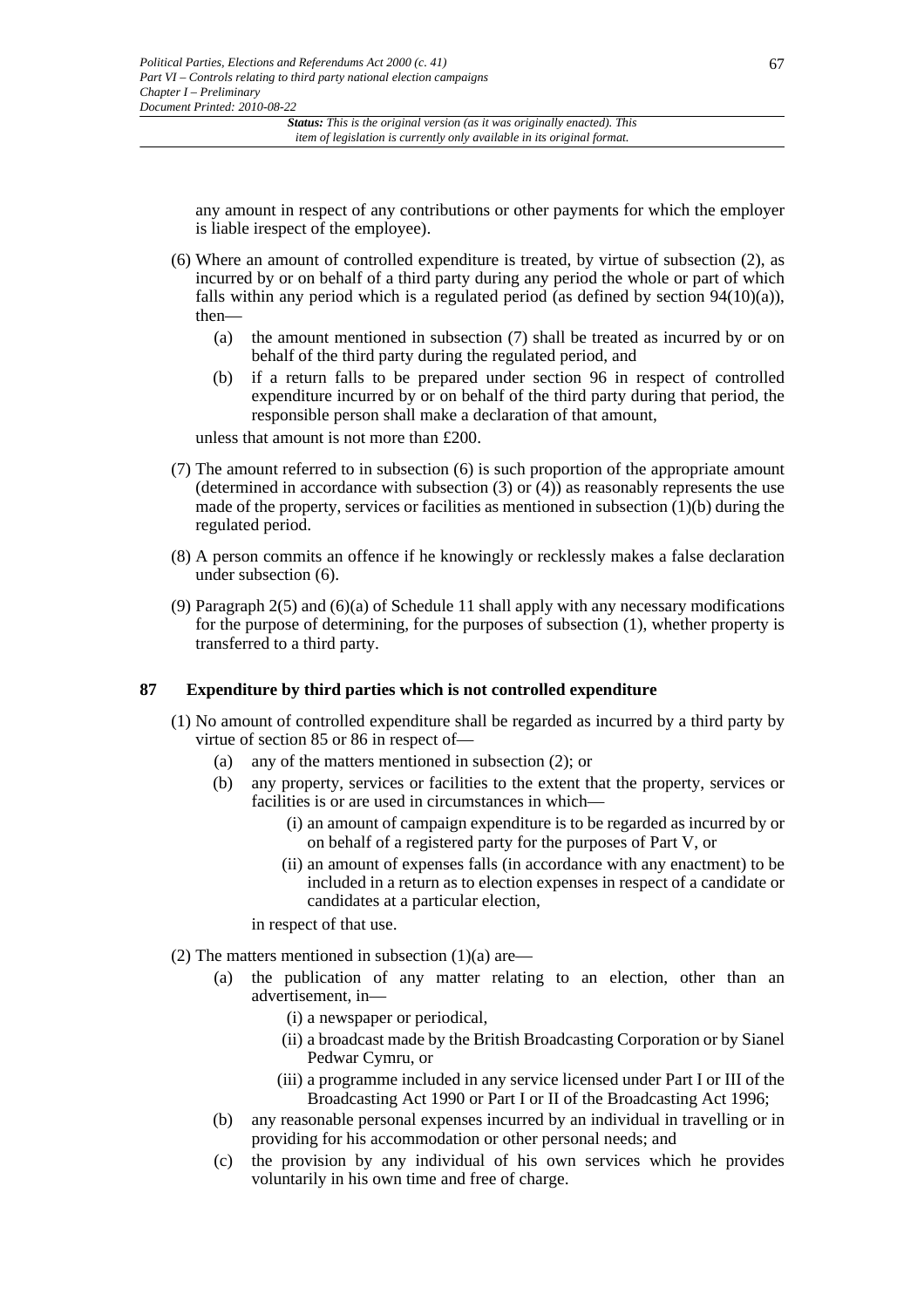### *Recognised third parties*

### **88 Third parties recognised for the purposes of this Part**

- (1) A third party is recognised for the purposes of this Part if—
	- (a) the third party has given the Commission a notification under this subsection which complies with subsection (3), and
	- (b) that notification is for the time being in force.
- (2) A third party may only give a notification under subsection (1) if the third party is—
	- (a) an individual resident in the United Kingdom or registered in an electoral register (as defined by section 54(8)),
	- (b) a registered party, or
	- (c) a body falling within any of paragraphs (b) and (d) to (h) of section 54(2).
- (3) A notification under subsection (1) must—
	- (a) if given by an individual, state—
		- (i) his full name, and
		- (ii) his home address in the United Kingdom, or (if he has no such address in the United Kingdom) his home address elsewhere,

and be signed by him;

- (b) if given by a registered party, state—
	- (i) the party's registered name,
	- (ii) the address of its registered headquarters, and
	- (iii) (in the case of a minor party) the name of the person who will be responsible for compliance on the part of the party with the provisions of Chapter II,

and be signed by the responsible officers of the party (within the meaning of section 64); and

- (c) if given by a body falling within any of paragraphs (b) and (d) to (h) of section 54(2), state—
	- (i) all such details in respect of the body as are required by virtue of any of sub-paragraphs (4) and (6) to (10) of paragraph 2 of Schedule 6 to be given in respect of such a body as the donor of a recordable donation, and
	- (ii) the name of the person or officer who will be responsible for compliance on the part of the body with the provisions of Chapter II,

and be signed by the body's secretary or a person who acts in a similar capacity in relation to the body.

- (4) Subject to the following provisions of this section, a notification under subsection (1) ("the original notification")—
	- (a) shall be in force as from the date on which it is received by the Commission, but
	- (b) shall, subject to subsection (5), lapse at the end of the period of three months beginning with any anniversary of that date unless the third party notifies the Commission that the third party wishes the original notification to continue in force.

(5) Where—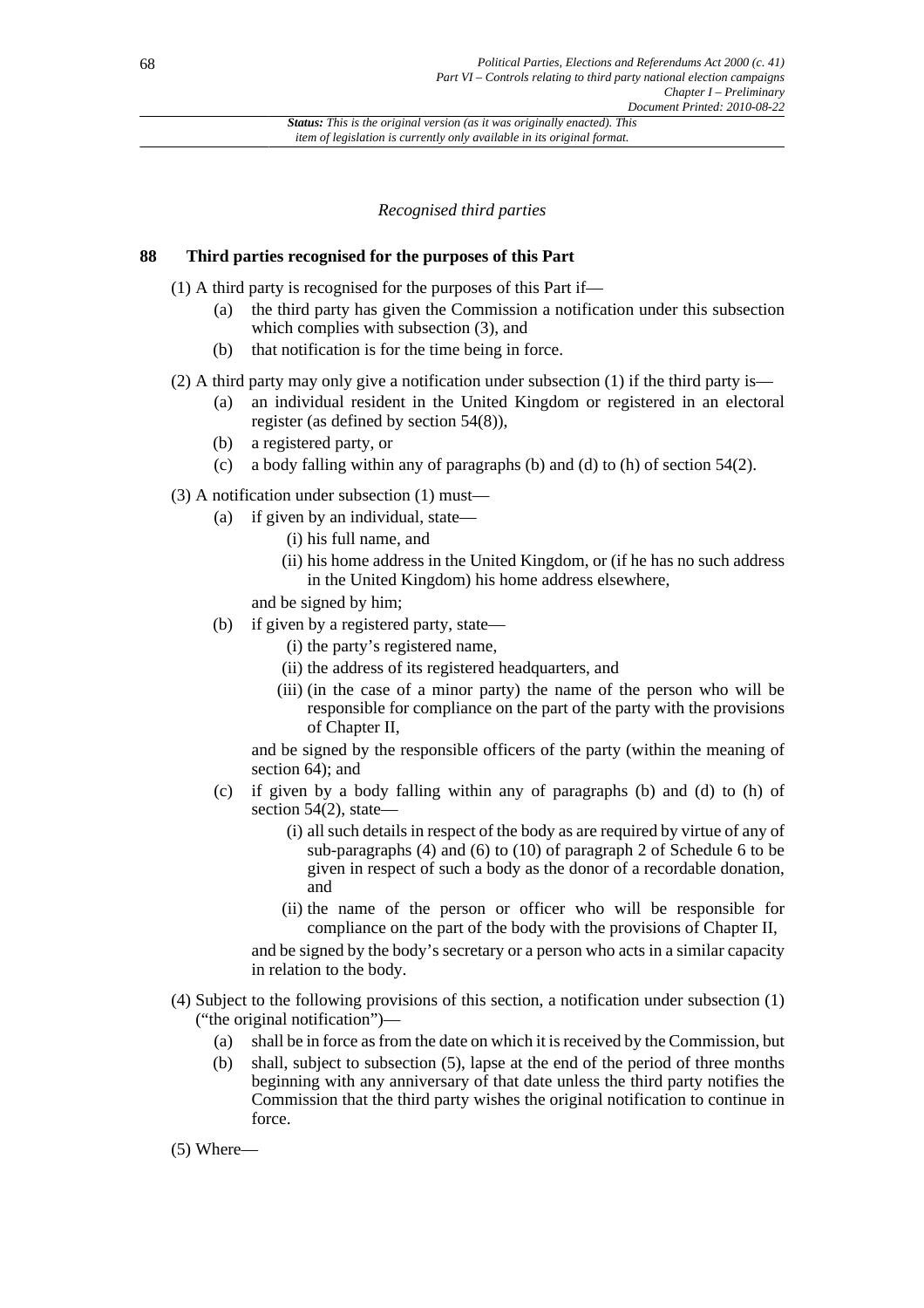- (a) the original notification would apart from this subsection lapse under subsection  $(4)(b)$  at the end of any such period of three months as is mentioned in that provision, but
- (b) the end of that period falls within any regulated period at the end of which a return will fall to be prepared under section 96 in respect of controlled expenditure incurred by or on behalf of the third party during the regulated period,

the original notification shall be treated, for all purposes connected with controlled expenditure so incurred during the regulated period, as lapsing at the end of that period instead.

- (6) A notification under subsection  $(4)(b)$  ("the renewal notification") must either—
	- (a) confirm that all the statements contained in the original notification, as it has effect for the time being, are accurate; or
	- (b) indicate that any statement contained in that notification, as it so has effect, is replaced by some other statement conforming with subsection (3).
- (7) A notification under subsection (4)(b) must be received by the Commission during the period beginning one month before the relevant anniversary for the purposes of that provision and ending three months after it.
- (8) A third party may, at any time after giving the original notification, give the Commission a notification ("a notification of alteration") indicating that any statement contained in the original notification, as it has effect for the time being, is replaced by some other statement—
	- (a) contained in the notification of alteration, and
	- (b) conforming with subsection (3).

### **89 Register of notifications for purposes of section 88**

- (1) The Commission shall maintain a register of all notifications given to them under section 88(1) which are for the time being in force.
- (2) The register shall be maintained by the Commission in such form as they may determine and shall contain, in the case of each such notification, all the information contained in the notification as it has effect for the time being in accordance with section 88.
- (3) Where any notification is given to the Commission under section 88, they shall cause all the information contained in the notification, or (as the case may be) any new information contained in it, to be entered in the register as soon as is reasonably practicable.
- (4) The information to be entered in the register in respect of a third party who is an individual shall, however, not include his home address.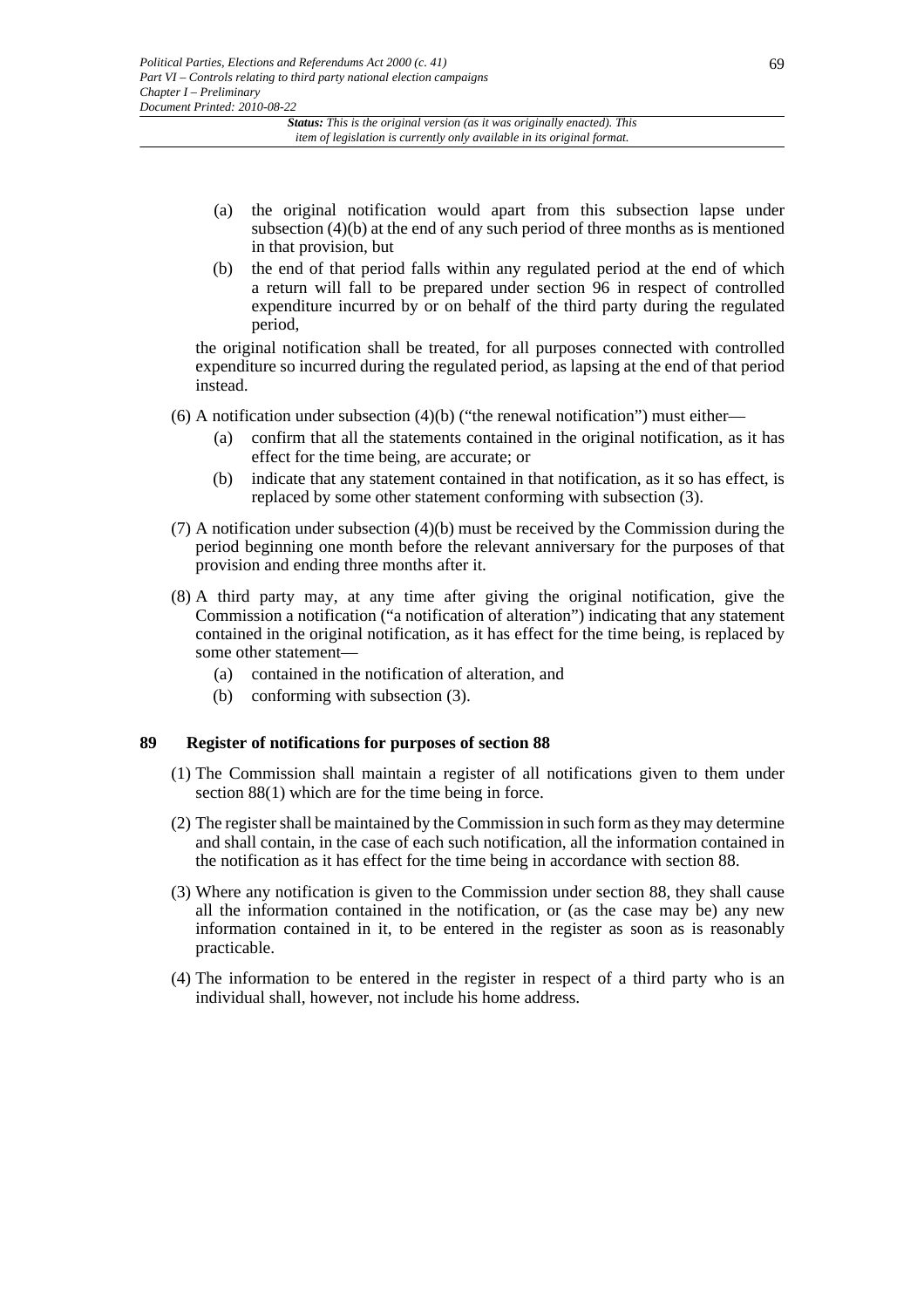# **CHAPTER II**

### FINANCIAL CONTROLS

*General restrictions relating to controlled expenditure by recognised third parties*

# **90 Restriction on incurring controlled expenditure**

- (1) No amount of controlled expenditure shall be incurred by or on behalf of a recognised third party unless it is incurred with the authority of—
	- (a) the responsible person; or
	- (b) a person authorised in writing by the responsible person.
- (2) A person commits an offence if, without reasonable excuse, he incurs any expenses in contravention of subsection (1).
- (3) Where, in the case of a recognised third party that is a registered party, any expenses are incurred in contravention of subsection (1), the expenses shall not count for the purposes of sections 94 to 99 or Schedule 10 as controlled expenditure incurred by or on behalf of the recognised third party.

### **91 Restriction on payments in respect of controlled expenditure**

- (1) No payment (of whatever nature) may be made in respect of any controlled expenditure incurred or to be incurred by or on behalf of a recognised third party unless it is made  $by-$ 
	- (a) the responsible person, or
	- (b) a person authorised in writing by the responsible person.
- (2) Any payment made in respect of any such expenditure by a person within paragraph (a) or (b) of subsection (1) must be supported by an invoice or a receipt unless it is not more than £200.
- (3) Where a person within paragraph (b) of subsection (1) makes a payment to which subsection (2) applies, he must deliver to the responsible person—
	- (a) notification that he has made the payment, and
	- (b) the supporting invoice or receipt,

as soon as possible after making the payment.

- (4) A person commits an offence if, without reasonable excuse—
	- (a) he makes any payment in contravention of subsection (1), or
	- (b) he contravenes subsection (3).

### **92 Restriction on making claims in respect of controlled expenditure**

- (1) A claim for payment in respect of controlled expenditure incurred by or on behalf of a recognised third party during any period which is a regulated period (as defined by section  $94(10)(a)$ ) shall not be payable if the claim is not sent to—
	- (a) the responsible person, or
	- (b) any other person authorised under section 90 to incur the expenditure,

not later than 21 days after the end of the regulated period.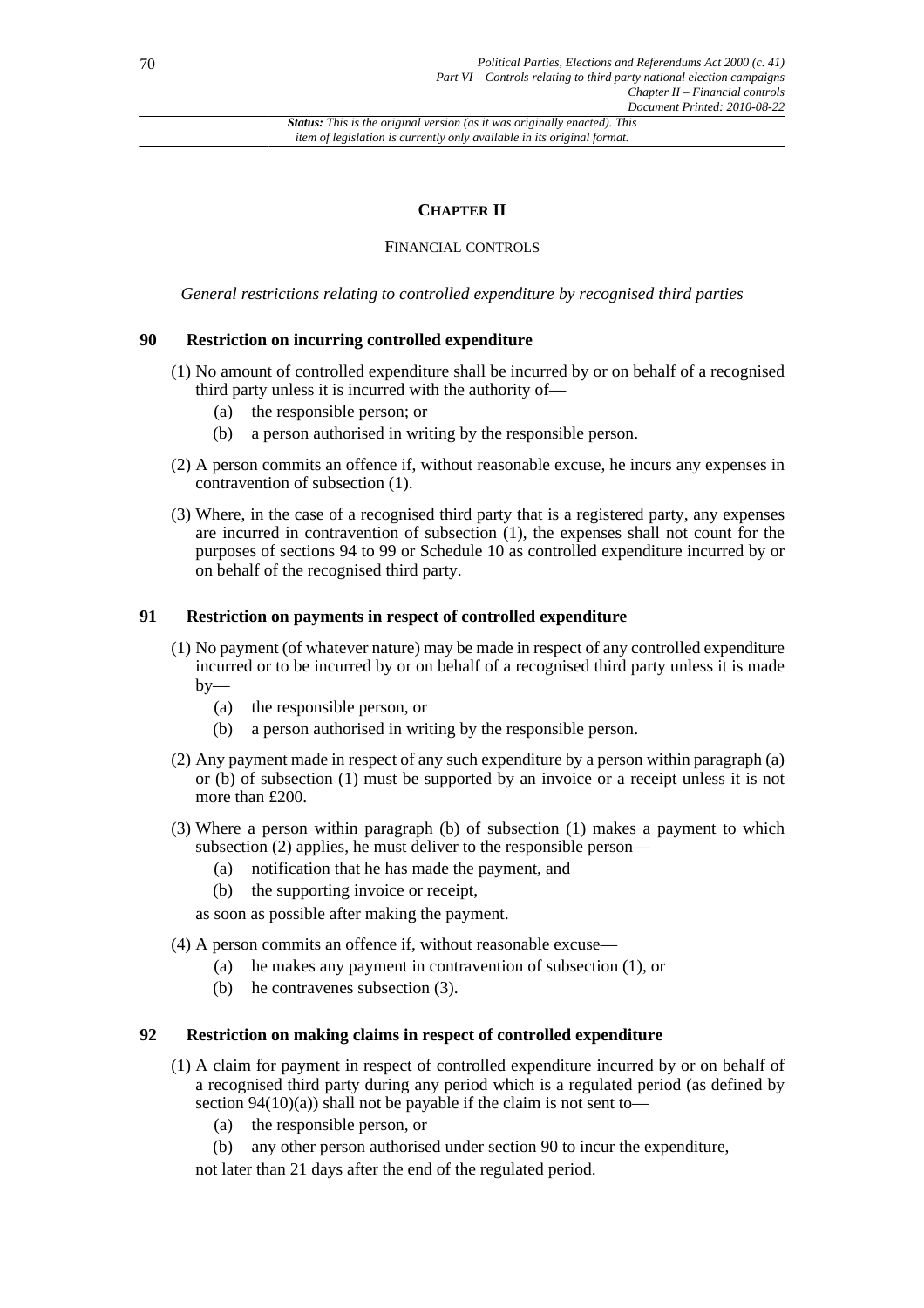- (2) Any claim sent in accordance with subsection (1) shall be paid not later than 42 days after the end of the regulated period.
- (3) A person commits an offence if, without reasonable excuse—
	- (a) he pays any claim which by virtue of subsection (1) is not payable, or
	- (b) he makes any payment in respect of a claim after the end of the period allowed under subsection (2).
- (4) In the case of any claim to which subsection (1) applies—
	- (a) the person making the claim, or
	- (b) the person with whose authority the expenditure in question was incurred,

may apply to the High Court or a county court or, in Scotland, to the Court of Session or the sheriff for leave for the claim to be paid although sent in after the end of the period mentioned in that subsection; and the court, if satisfied that for any special reason it is appropriate to do so, may by order grant the leave.

- (5) Nothing in subsection (1) or (2) shall apply in relation to any sum paid in pursuance of the order of leave.
- (6) Subsection (2) is without prejudice to any rights of a creditor of a recognised third party to obtain payment before the end of the period allowed under that subsection.
- (7) Subsections (7) to (10) of section 77 shall apply for the purposes of this section as if—
	- (a) any reference to subsection  $(1)$ ,  $(2)$  or  $(4)$  of that section were a reference to subsection  $(1)$ ,  $(2)$  or  $(4)$  above;
	- (b) any reference to campaign expenditure were a reference to controlled expenditure; and
	- (c) any reference to the treasurer or deputy treasurer of the registered party were a reference to the responsible person in relation to the recognised third party.

# **93 Disputed claims**

- (1) This section applies where—
	- (a) a claim for payment in respect of controlled expenditure incurred by or on behalf of a recognised third party as mentioned in section 92(1) is sent to—
		- (i) the responsible person, or
		- (ii) any other person with whose authority it is alleged that the expenditure was incurred,

within the period allowed under that provision; and

(b) the responsible person or other person to whom the claim is sent fails or refuses to pay the claim within the period allowed under section 92(2);

and the claim is referred to in this section as "the disputed claim".

- (2) The person by whom the disputed claim is made may bring an action for the disputed claim, and nothing in section 92(2) shall apply in relation to any sum paid in pursuance of any judgment or order made by a court in the proceedings.
- (3) For the purposes of this section—
	- (a) subsections (4) and (5) of section 92 shall apply in relation to an application made by the person mentioned in subsection  $(1)(b)$  above for leave to pay the disputed claim as they apply in relation to an application for leave to pay a claim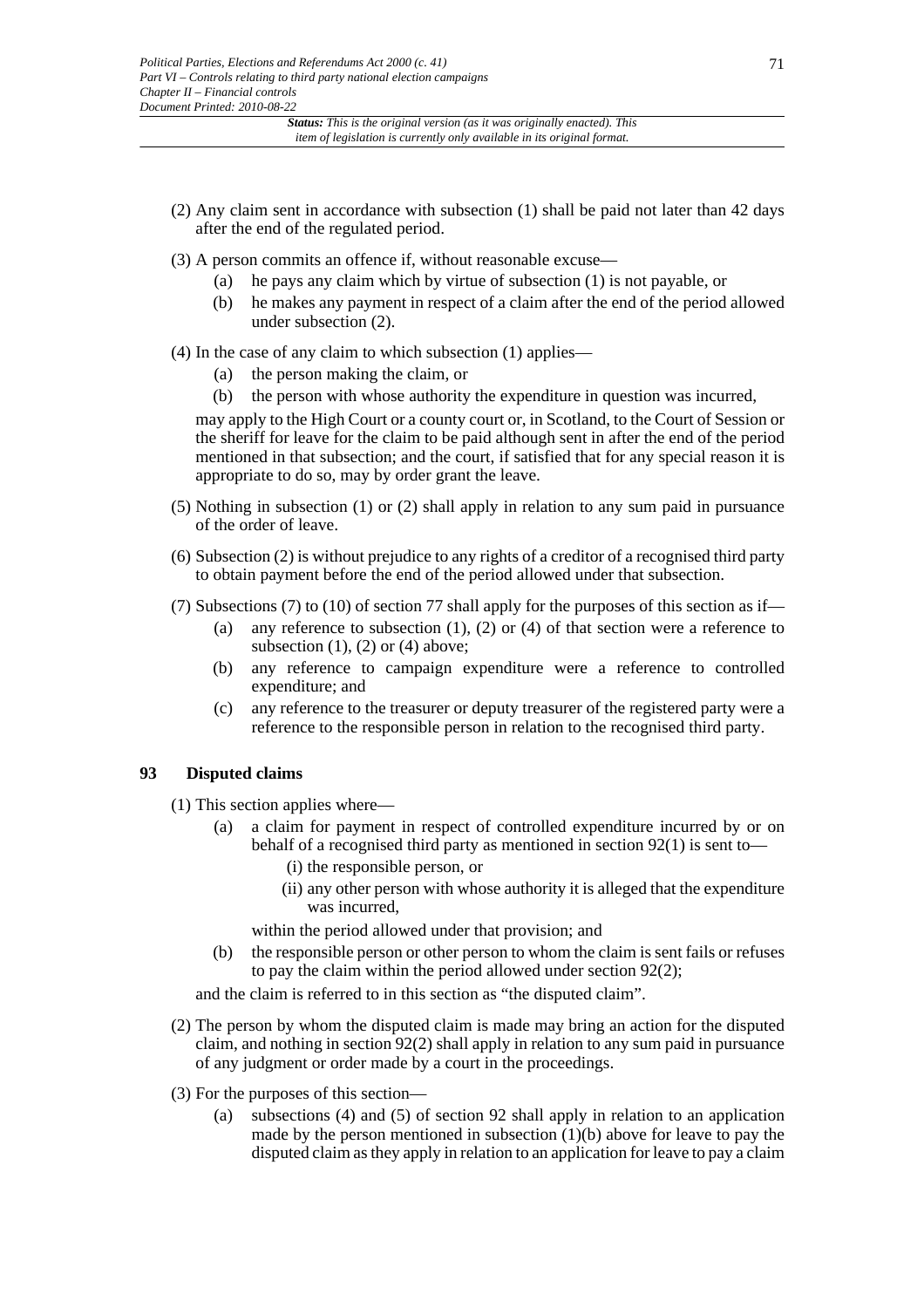(whether it is disputed or otherwise) which is sent in after the period allowed under section  $92(1)$ ; and

(b) subsections (7) and (8) of section 77 shall apply as if any reference to subsection (4) of that section were a reference to section 92(4) as applied by paragraph (a) above.

### *Financial limits*

### **94 Limits on controlled expenditure by third parties**

- (1) Schedule 10 has effect for imposing limits on controlled expenditure incurred by or on behalf of recognised third parties in England, Scotland, Wales or Northern Ireland during the periods specified in that Schedule.
- (2) Where during a regulated period any controlled expenditure is incurred in a relevant part of the United Kingdom by or on behalf of a recognised third party in excess of the limit imposed by Schedule 10 in relation to that period and part of the United Kingdom, then—
	- (a) if the third party is not an individual—
		- (i) the responsible person is guilty of an offence if he authorised the expenditure to be incurred by or on behalf of the third party and he knew or ought reasonably to have known that the expenditure would be incurred in excess of that limit, and
		- (ii) the third party is also guilty of an offence;
	- (b) if the third party is an individual, he is guilty of an offence if he knew or ought reasonably to have known that the expenditure would be incurred in excess of that limit.
- (3) Subsection (4) applies where—
	- (a) during a regulated period any controlled expenditure is incurred in a part of the United Kingdom by or on behalf of a third party in excess of the limit for that part of the United Kingdom mentioned in subsection (5), and
	- (b) the third party is not a recognised third party.
- (4) In such a case—
	- (a) if the third party is not an individual—
		- (i) any person who authorised the expenditure to be incurred by or on behalf of the third party is guilty of an offence if he knew or ought reasonably to have known that the expenditure would be incurred in excess of that limit, and
		- (ii) the third party is also guilty of an offence;
	- (b) if the third party is an individual, he is guilty of an offence if he knew or ought reasonably to have known that the expenditure would be incurred in excess of that limit.
- (5) The limits referred to in subsection (3) are as follows—
	- (a) £10,000 for England; and
	- (b) £5,000 for each of Scotland, Wales and Northern Ireland.
- (6) Where—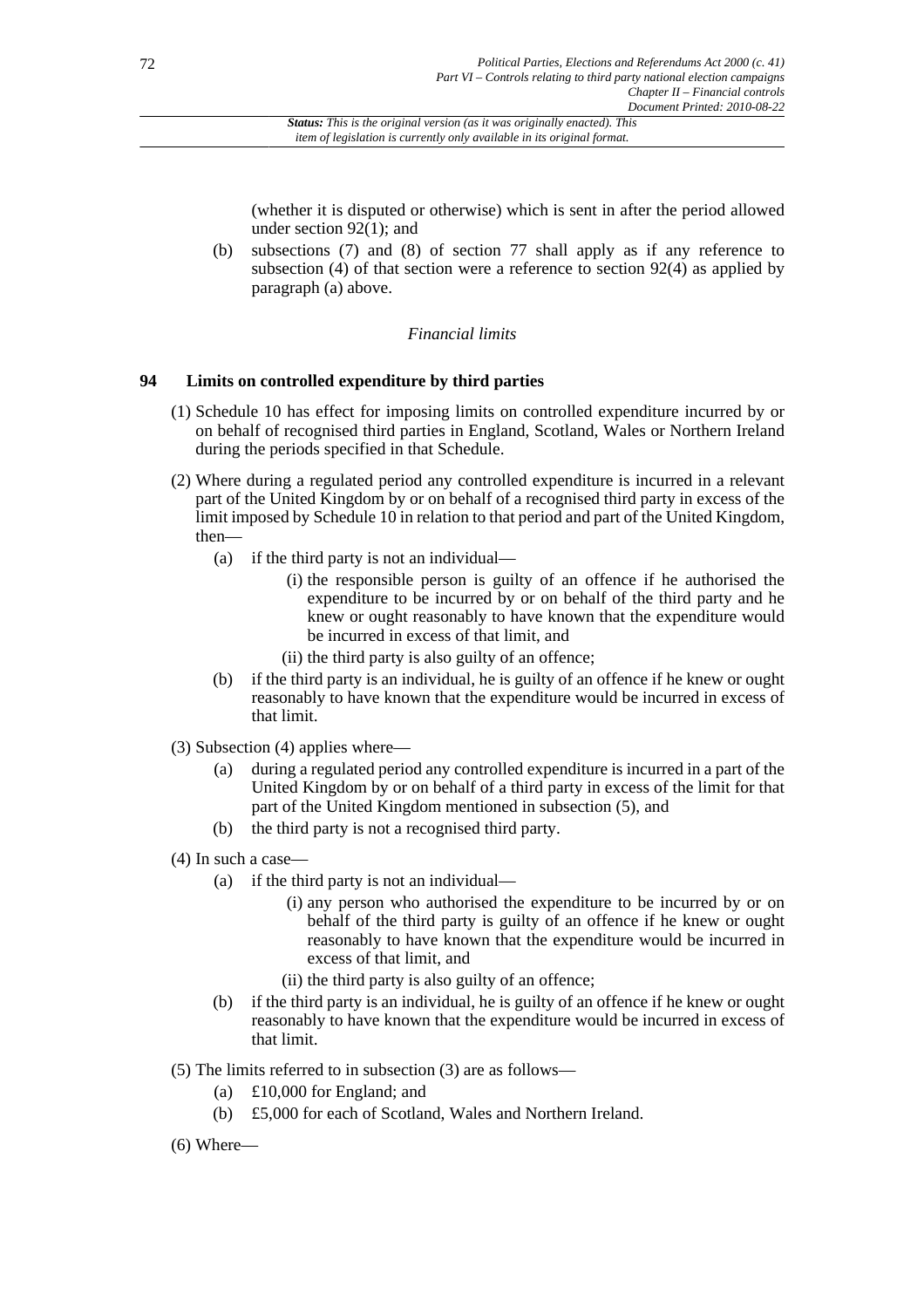- (a) during a regulated period any controlled expenditure is incurred in a particular part of the United Kingdom by or on behalf of a third party, and
- (b) the expenditure is so incurred in pursuance of a plan or other arrangement whereby controlled expenditure is to be incurred by or on behalf of—
	- (i) that third party, and
	- (ii) one or more other third parties,

respectively in connection with the production or publication of election material which can reasonably be regarded as intended to achieve a common purpose falling within section 85(3),

the expenditure mentioned in paragraph (a) shall be treated for the purposes of this section and Schedule 10 as having also been incurred, during the period and in the part of the United Kingdom concerned, by or on behalf of the other third party (or, as the case may be, each of the other third parties) mentioned in paragraph (b)(ii).

- (7) Subsection (6) applies whether or not any of the third parties in question is a recognised third party.
- (8) Where—
	- (a) at any time before the beginning of any regulated period any expenses within section 85(2) are incurred by or on behalf of a third party in respect of any property, services or facilities, but
	- (b) the property, services or facilities is or are made use of by or on behalf of the third party during the regulated period in circumstances such that, had any expenses been incurred in respect of that use during that period, they would by virtue of section 85(2) have constituted controlled expenditure incurred by or on behalf of the third party during that period,

the appropriate proportion of the expenses mentioned in paragraph (a) shall be treated for the purposes of this section, sections 96 to 99 and Schedule 10 as controlled expenditure incurred by or on behalf of the third party during that period.

- (9) For the purposes of subsection (8) the appropriate proportion of the expenses mentioned in paragraph (a) of that subsection is such proportion of those expenses as is reasonably attributable to the use made of the property, services or facilities as mentioned in paragraph (b).
- (10) For the purposes of this section, sections 96 to 99 and Schedule 10—
	- (a) a "regulated period" is a period in relation to which any limit is imposed by Schedule 10:
	- (b) any reference to controlled expenditure incurred by or on behalf of a recognised third party during a regulated period includes any controlled expenditure so incurred during that period at any time before the third party became a recognised third party;
	- (c) a part of the United Kingdom is a "relevant part" if any limit imposed by Schedule 10 applies to controlled expenditure which is incurred in that part; and
	- (d) any reference to controlled expenditure being incurred in a part of the United Kingdom shall be construed in accordance with paragraph 2 of that Schedule.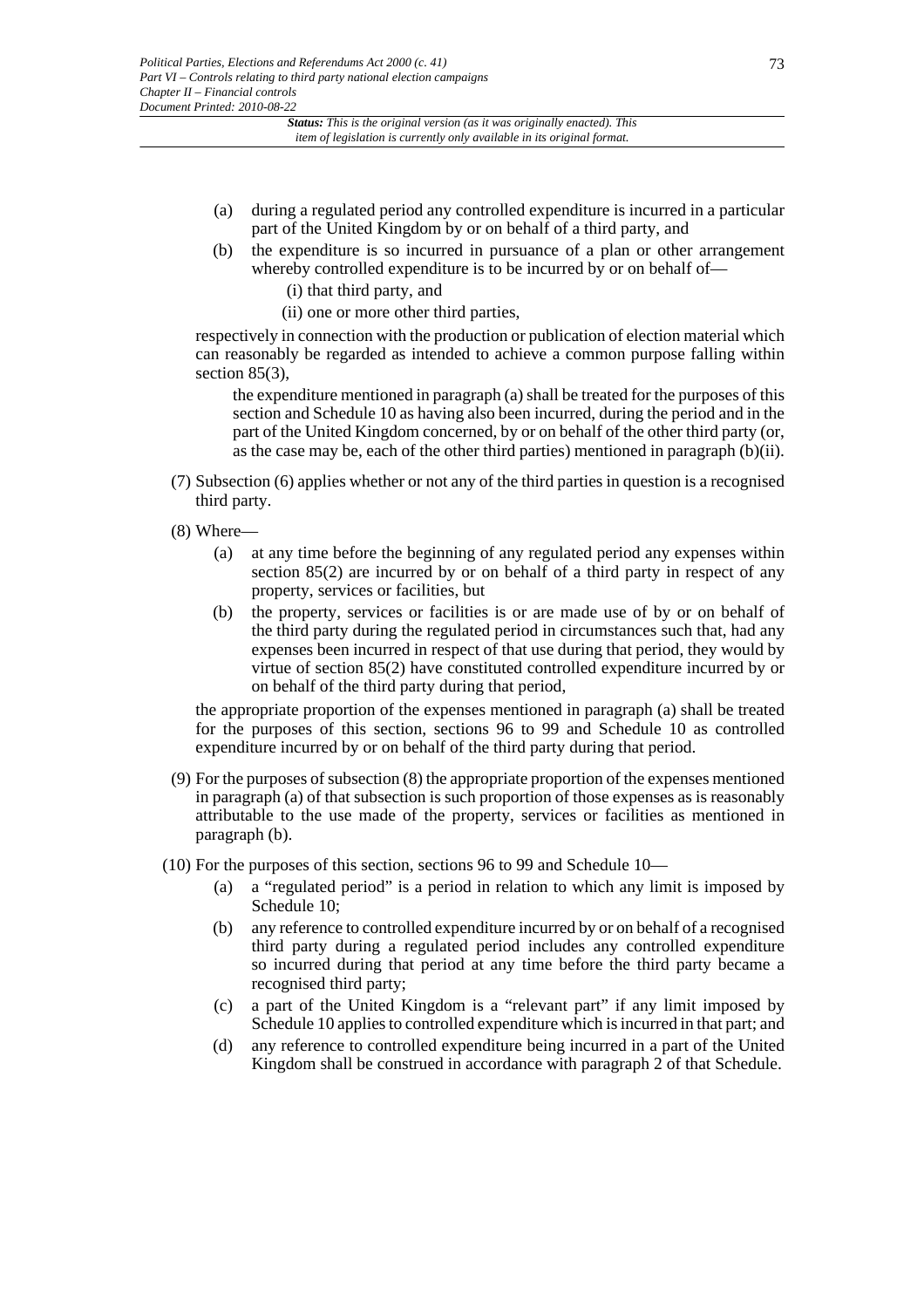# *Donations to recognised third parties*

# **95 Control of donations to recognised third parties**

Schedule 11 has effect for controlling donations to recognised third parties which either are not registered parties or are minor parties.

# *Returns*

# **96 Returns as to controlled expenditure**

- (1) Where—
	- (a) during any regulated period any controlled expenditure is incurred by or on behalf of a recognised third party in any relevant part or parts of the United Kingdom, and
	- (b) that period ends,

the responsible person shall prepare a return under this section in respect of the controlled expenditure incurred by or on behalf of the third party during that period in that part or those parts of the United Kingdom.

- (2) A return under this section must specify the poll for the relevant election (or, as the case may be, the polls for the relevant elections) that took place during the regulated period in question, and must contain—
	- (a) a statement of all payments made in respect of controlled expenditure incurred by or on behalf of the third party during that period in the relevant part or parts of the United Kingdom;
	- (b) a statement of all disputed claims (within the meaning of section 93) of which the responsible person is aware;
	- (c) a statement of all the unpaid claims (if any) of which the responsible person is aware in respect of which an application has been made, or is about to be made, to a court under section  $92(4)$ ; and
	- (d) in a case where the third party either is not a registered party or is a minor party, a statement of relevant donations received by the third party in respect of the relevant election or elections which complies with the requirements of paragraphs 10 and 11 of Schedule 11.
- (3) A return under this section must be accompanied by—
	- (a) all invoices or receipts relating to the payments mentioned in subsection (2) (a); and
	- (b) in the case of any controlled expenditure treated as incurred by the third party by virtue of section 86, any declaration falling to be made with respect to that expenditure in accordance with section 86(6).
- (4) Where, however, any payments or claims falling to be dealt with in a return by virtue of subsection (2) have already been dealt with in an earlier return under this section—
	- (a) it shall be sufficient for the later return to deal with those payments or claims by specifying overall amounts in respect of them; and
	- (b) the requirement imposed by subsection (3) does not apply to any invoices, receipts or declarations which accompanied the earlier return and are specified as such in the later return.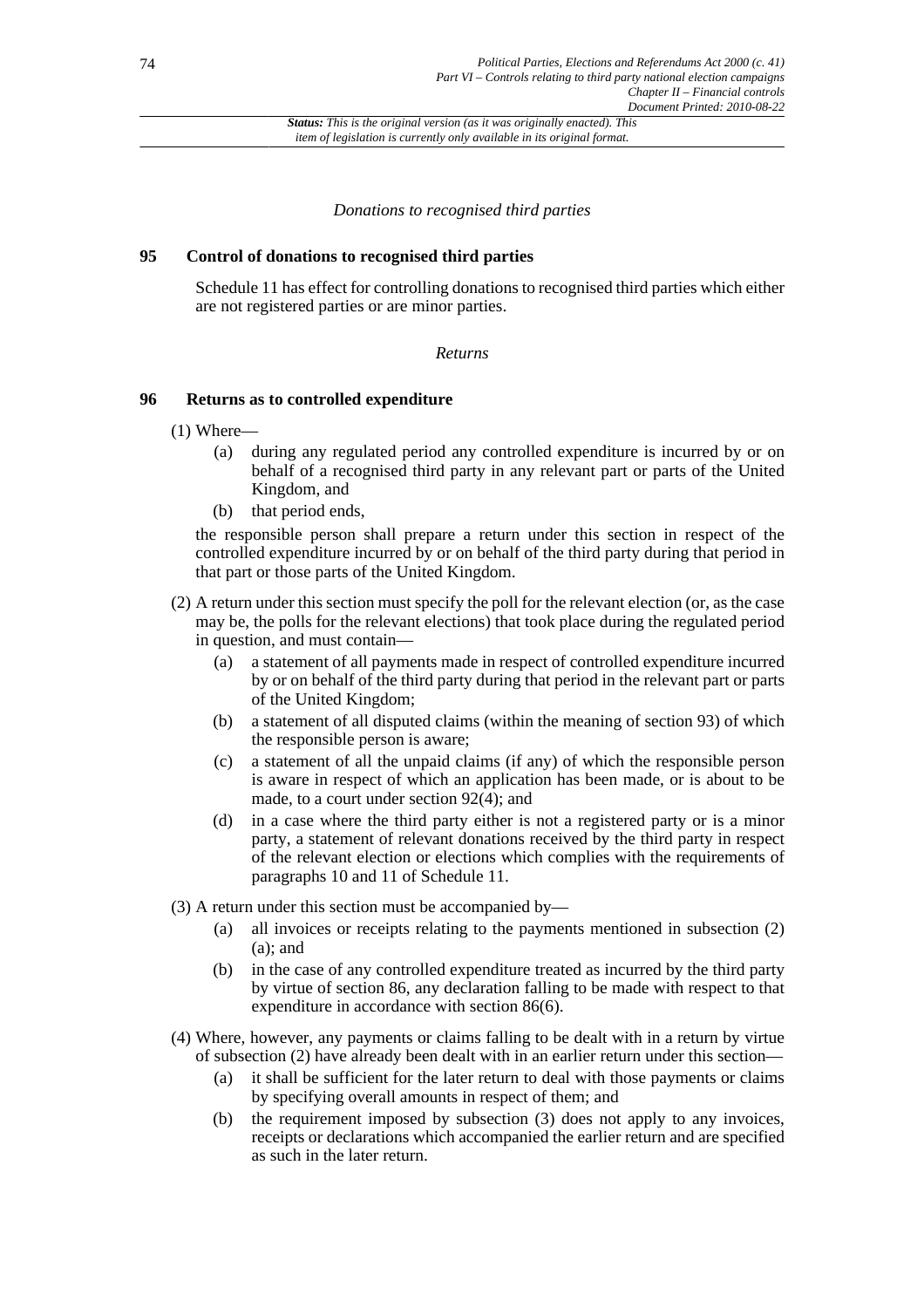- (5) Subsections (2) to (4) do not apply to any controlled expenditure incurred at any time before the third party became a recognised third party, but the return must be accompanied by a declaration made by the responsible person of the total amount of such expenditure incurred at any such time.
- (6) The Commission may by regulations prescribe a form of return which may be used for the purposes of this section.
- (7) Where subsection (1)(a) applies in relation to a recognised third party and any regulated period—
	- (a) the requirements as to the preparation of a return under this section in respect of controlled expenditure falling within subsection (1)(a) shall have effect in relation to the third party despite the third party ceasing to be a recognised third party at or after the end of the regulated period by virtue of the lapse of the third party's notification under section 88(1); and
	- (b) for the purposes of, or in connection with, the discharge of obligations of the responsible person under this section and sections 98 and 99 in relation to any such return, references to the responsible person shall be read as references to the person who was the responsible person in relation to the third party immediately before that notification lapsed.
- (8) In this section "relevant donation" has the same meaning as in Schedule 11.

# **97 Auditor's report on return**

- (1) Where during any regulated period the controlled expenditure incurred by or on behalf of a recognised third party in the relevant part or parts of the United Kingdom exceeds £250,000, a report must be prepared by a qualified auditor on the return prepared under section 96 in respect of that expenditure.
- (2) The following provisions, namely—
	- (a) section  $43(6)$  and  $(7)$ , and
	- (b) section 44,

shall apply in relation to the appointment of an auditor to prepare a report under subsection (1) or (as the case may be) an auditor so appointed as they apply in relation to the appointment of an auditor to carry out an audit under section 43 or (as the case may be) an auditor so appointed.

# **98 Delivery of returns to the Commission**

- (1) Where—
	- (a) any return falls to be prepared under section 96 in respect of controlled expenditure incurred by or on behalf of a recognised third party during a regulated period, and
	- (b) an auditor's report on it falls to be prepared under section 97(1),

the responsible person shall deliver the return to the Commission, together with a copy of the auditor's report, within six months of the end of that period.

(2) In the case of any other return falling to be prepared under section 96 in respect of controlled expenditure incurred by or on behalf of a recognised third party during a regulated period, the responsible person shall deliver the return to the Commission within three months of the end of that period.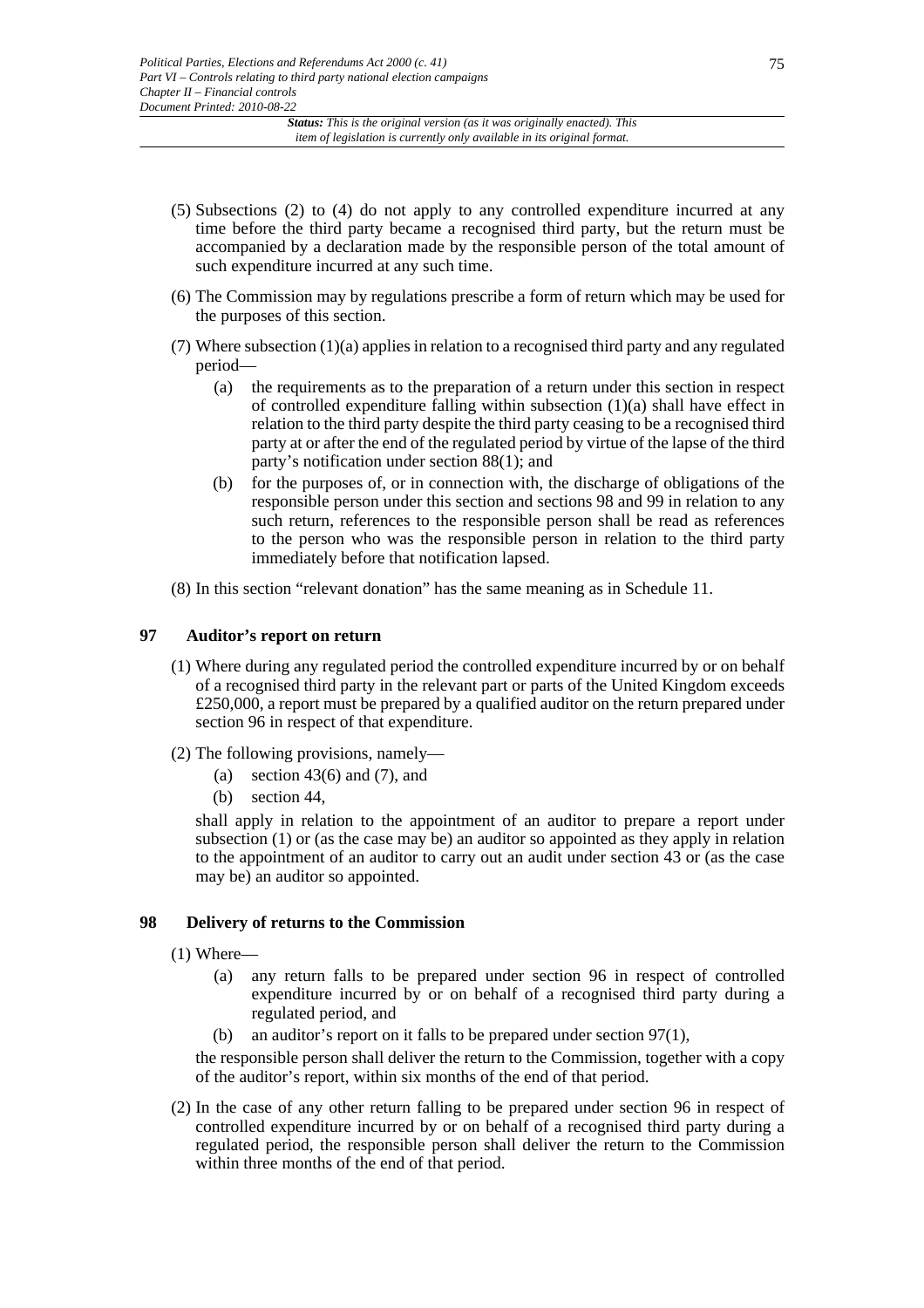- (3) Where, after the date on which a return is delivered to the Commission under this section, leave is given by a court under section 92(4) for any claim to be paid, the responsible person shall, within seven days after the payment, deliver to the Commission a return of any sums paid in pursuance of the leave accompanied by a copy of the order of the court giving the leave.
- (4) The responsible person in the case of a recognised third party commits an offence if, without reasonable excuse, he—
	- (a) fails to comply with the requirements of subsection  $(1)$  or  $(2)$  in relation to any return or report to which that subsection applies; or
	- (b) delivers a return which does not comply with the requirements of section 96(2) or  $(3)$ ; or
	- (c) fails to comply with the requirements of subsection (3) in relation to a return under that subsection.

# **99 Declaration by responsible person as to return under section 96**

- (1) Each return prepared under section 96 in respect of controlled expenditure incurred by or on behalf of a recognised third party during a regulated period must, when delivered to the Commission, be accompanied by a declaration which complies with subsections (2) and (3) and is signed by the responsible person.
- (2) The declaration must state—
	- (a) that the responsible person has examined the return in question;
	- (b) that to the best of his knowledge and belief—
		- (i) it is a complete and correct return as required by law, and
		- (ii) all expenses shown in it as paid have been paid by him or a person authorised by him.
- (3) The declaration must also state, in a case where the third party either is not a registered party or is a minor party, that—
	- (a) all relevant donations recorded in the return as having been accepted by the third party are from permissible donors, and
	- (b) no other relevant donations have been accepted by the third party in respect of the relevant election or elections which took place during the regulated period.
- (4) A person commits an offence if—
	- (a) he knowingly or recklessly makes a false declaration under this section; or
	- (b) subsection (1) is contravened at a time when he is the responsible person in the case of the recognised third party to which the return relates.
- (5) In this section "relevant donation" has the same meaning as in Schedule 11.

# **100 Public inspection of returns under section 96**

- (1) Where the Commission receive any return under section 96, they shall—
	- (a) as soon as reasonably practicable after receiving the return, make a copy of the return, and of any documents accompanying it, available for public inspection; and
	- (b) keep any such copy available for public inspection for the period for which the return or other document is kept by them.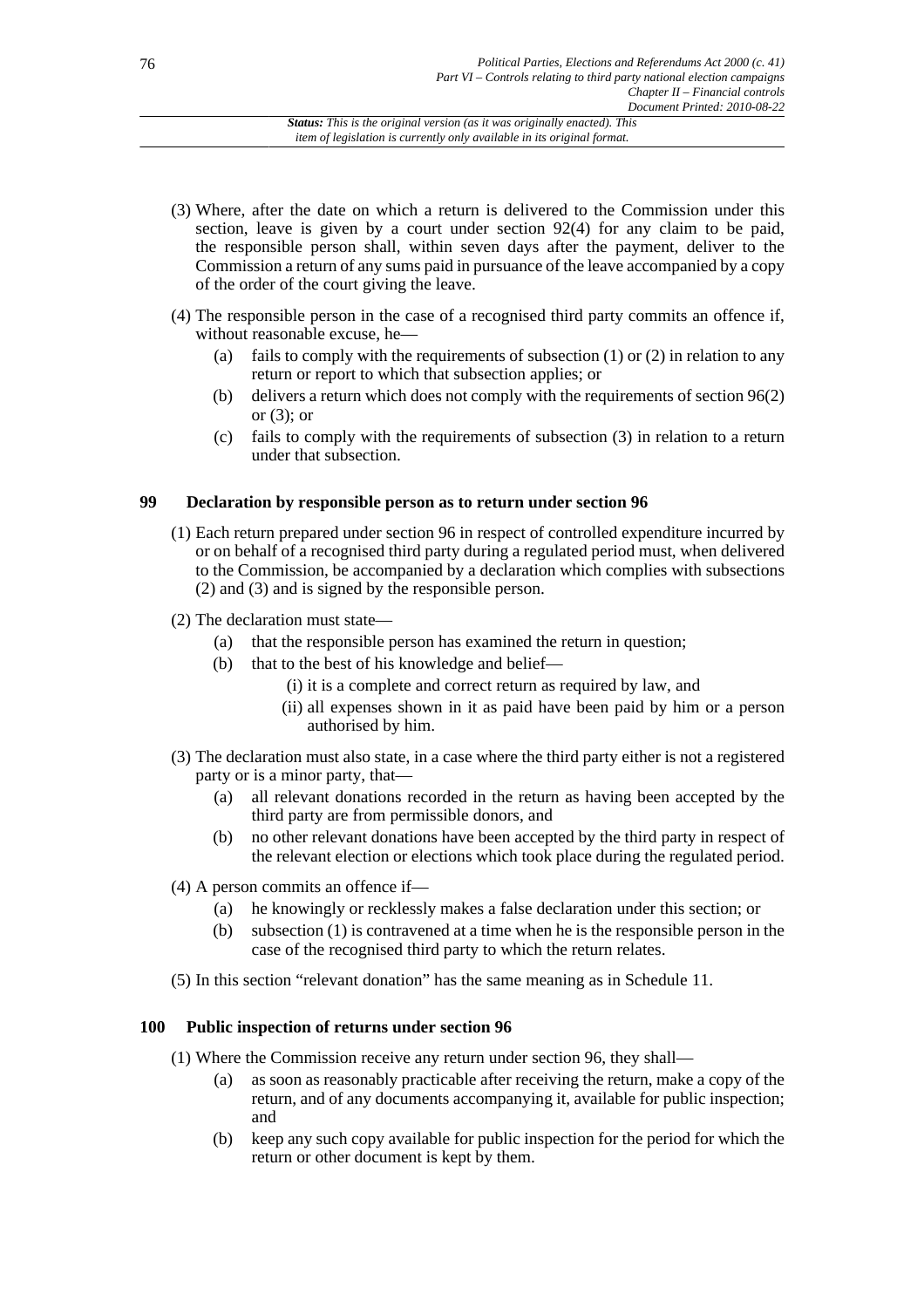- (2) If the return contains a statement of relevant donations in accordance with section 96(2) (d), the Commission shall secure that the copy of the statement made available for public inspection does not include, in the case of any donation by an individual, the donor's address.
- (3) At the end of the period of two years beginning with the date when any return or other document mentioned in subsection (1) is received by the Commission—
	- (a) they may cause the return or other document to be destroyed; but
	- (b) if requested to do so by the responsible person in the case of the third party concerned, they shall arrange for the return or other document to be returned to that person.

# **PART VII**

### **REFERENDUMS**

# **CHAPTER I**

# PRELIMINARY

# *Referendums to which this Part applies*

# **101 Referendums to which this Part applies**

- (1) Subject to the following provisions of this section, this Part applies to any referendum held throughout—
	- (a) the United Kingdom;
	- (b) one or more of England, Scotland, Wales and Northern Ireland; or
	- (c) any region in England specified in Schedule 1 to the Regional Development Agencies Act 1998.
- (2) In this Part—
	- (a) "referendum" means a referendum or other poll held, in pursuance of any provision made by or under an Act of Parliament, on one or more questions specified in or in accordance with any such provision;
	- (b) "question" includes proposition (and "answer" accordingly includes response).
- (3) A poll held under section 36 of the Government of Wales Act 1998 is not, however, to be taken to be a referendum falling within subsection (2).
- (4) If the Secretary of State by order so provides—
	- (a) subsection (2) shall apply to any specified Bill which has been introduced into Parliament before the making of the order as if it were an Act; and
	- (b) any specified provisions of this Part shall apply, subject to any specified modifications, in relation to any specified referendum for which provision is made by the Bill.
- (5) In subsection (4) "specified" means specified in the order under that subsection.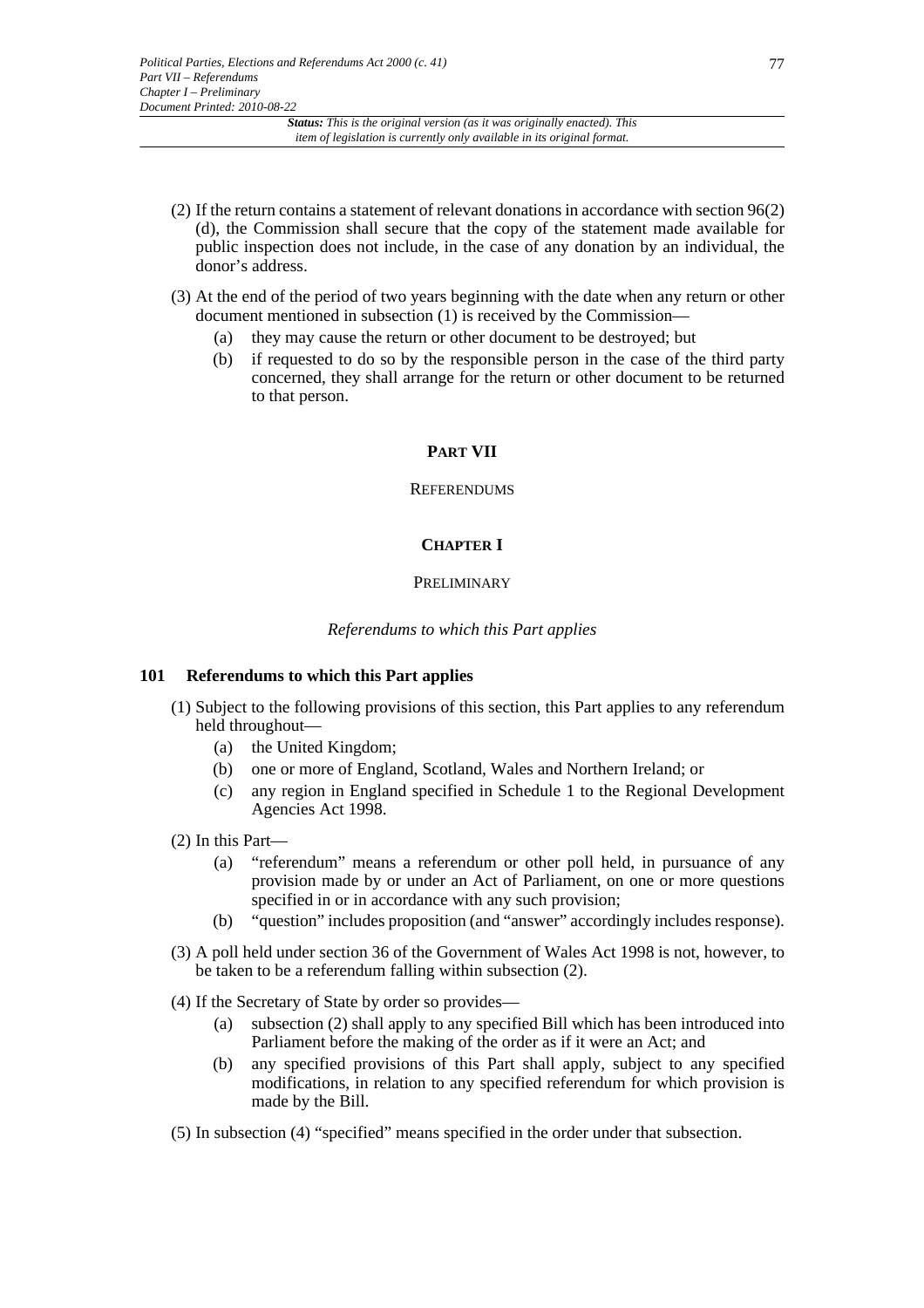# **102 Referendum period**

- (1) For the purposes of this Part the referendum period for any referendum to which this Part applies shall be determined in accordance with this section.
- (2) In the case of a referendum held in accordance with Schedule 1 to the Northern Ireland Act 1998, the referendum period—
	- (a) begins with the date when the draft of an order under that Schedule is laid before Parliament for approval by each House in accordance with section 96(2) of that Act; and
	- (b) ends with the date of the poll.
- (3) In the case of a referendum held in pursuance of any provision made by or under any other Act, the referendum period shall (subject to subsections (4) and (5)) be such period as is provided for by or under that Act.
- (4) In the case of a referendum to which an order under section 101(4) applies, the referendum period shall be such period (not exceeding six months) as may be specified in the order.
- (5) If (apart from this subsection) the referendum period in a case within subsection (4) would end after the date of the poll, it shall instead end on that date.

# **103 Date of poll**

- (1) Where the date of the poll in the case of any referendum to which this Part applies falls to be fixed under any provision made by or under any Act, the date so fixed shall not be earlier than 28 days after the end of the period of 14 days mentioned in section 109(3).
- (2) If an order under section 109(6) applies to the referendum, subsection (1) shall be read as referring to the period which by virtue of the order is to apply instead of that period of 14 days.

# **104 Referendum questions**

- (1) Subsection (2) applies where a Bill is introduced into Parliament which—
	- (a) provides for the holding of a poll that would be a referendum to which this Part applies, and
	- (b) specifies the wording of the referendum question.
- (2) The Commission shall consider the wording of the referendum question, and shall publish a statement of any views of the Commission as to the intelligibility of that question—
	- (a) as soon as reasonably practicable after the Bill is introduced, and
	- (b) in such manner as they may determine.
- (3) Subsections (4) and (5) apply where the wording of the referendum question in the case of any poll that would be a referendum to which this Part applies falls to be specified in subordinate legislation within the meaning of the Interpretation Act 1978.
- (4) If a draft of the instrument in question is to be laid before Parliament for approval by each House, the Secretary of State—
	- (a) shall consult the Commission on the wording of the referendum question before any such draft is so laid, and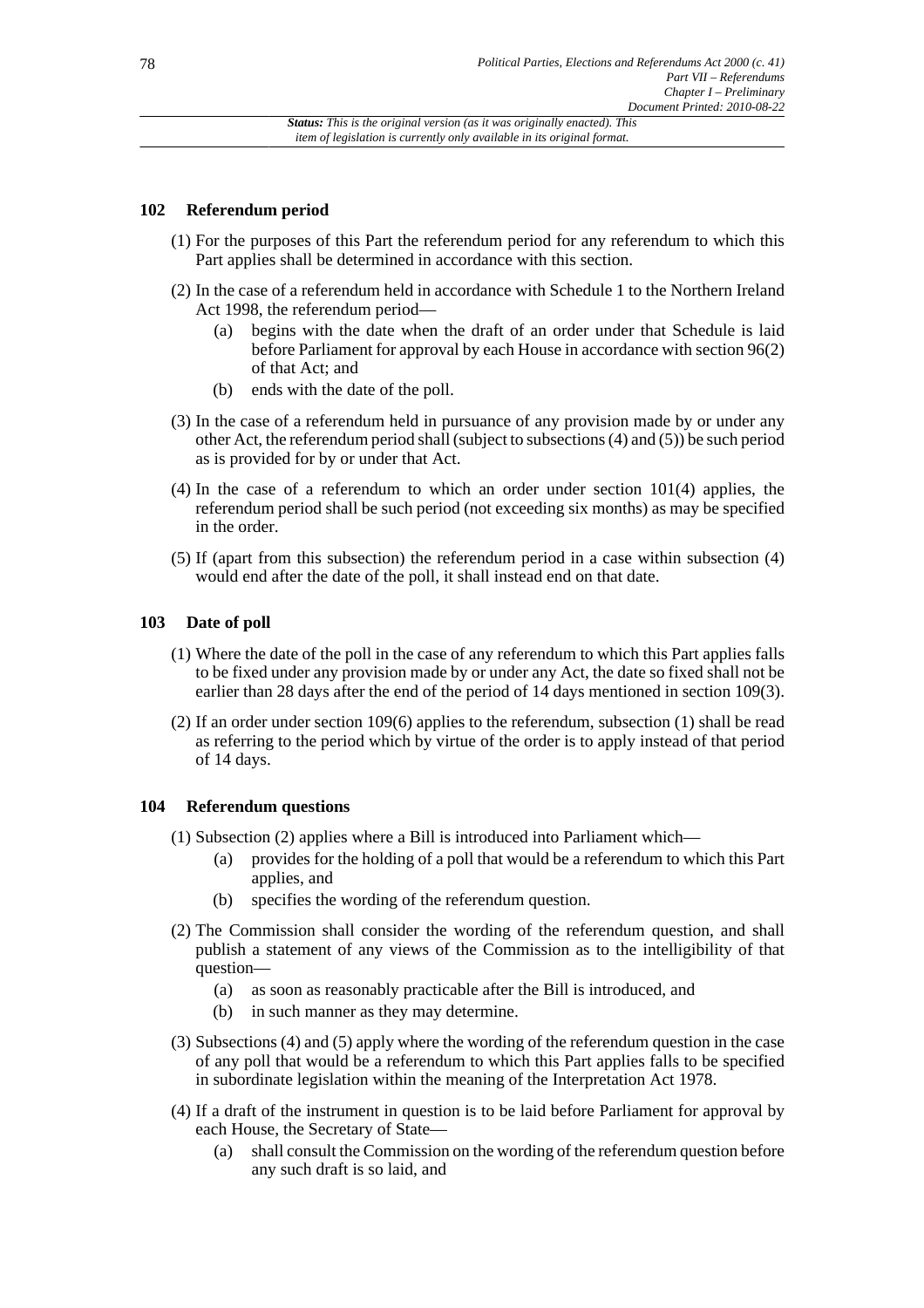- (b) shall, at the time when any such draft is so laid, lay before each House a report stating any views as to the intelligibility of that question which the Commission have expressed in response to that consultation.
- (5) If the instrument in question is to be subject to annulment in pursuance of a resolution of either House of Parliament, the Secretary of State—
	- (a) shall consult the Commission on the wording of the referendum question before making the instrument; and
	- (b) shall, at the time when the instrument is laid before Parliament, lay before each House a report stating any views as to the intelligibility of that question which the Commission have expressed in response to that consultation.
- (6) Where any Bill, draft instrument or instrument to which subsection (2), (4) or (5) applies specifies not only the referendum question but also any statement which is to precede that question on the ballot paper at the referendum, any reference in that subsection to the referendum question shall be read as a reference to that question and that statement taken together.
- (7) In this section "the referendum question" means the question or questions to be included in the ballot paper at the referendum.

# *Permitted participants*

# **105 Permitted participants**

- (1) In this Part "permitted participant", in relation to a particular referendum to which this Part applies, means-
	- (a) a registered party by whom a declaration has been made under section 106 in relation to the referendum; or
	- (b) any of the following by whom a notification has been given under section 106 in relation to the referendum, namely—
		- (i) any individual resident in the United Kingdom or registered in an electoral register (as defined by section 54(8)), or
		- (ii) any body falling within any of paragraphs (b) and (d) to (h) of section 54(2).
- (2) In this Part "responsible person" means—
	- (a) if the permitted participant is a registered party—
		- (i) the treasurer of the party, or
		- (ii) in the case of a minor party, the person for the time being notified to the Commission by the party in accordance with section  $106(2)(b)$ ;
	- (b) if the permitted participant is an individual, that individual; and
	- (c) otherwise, the person or officer for the time being notified to the Commission by the permitted participant in accordance with section  $106(4)(b)(ii)$ .

# **106 Declarations and notifications for purposes of section 105**

- (1) For the purposes of section 105(1) a registered party makes a declaration to the Commission under this section if the party makes a declaration to the Commission which identifies—
	- (a) the referendum to which it relates, and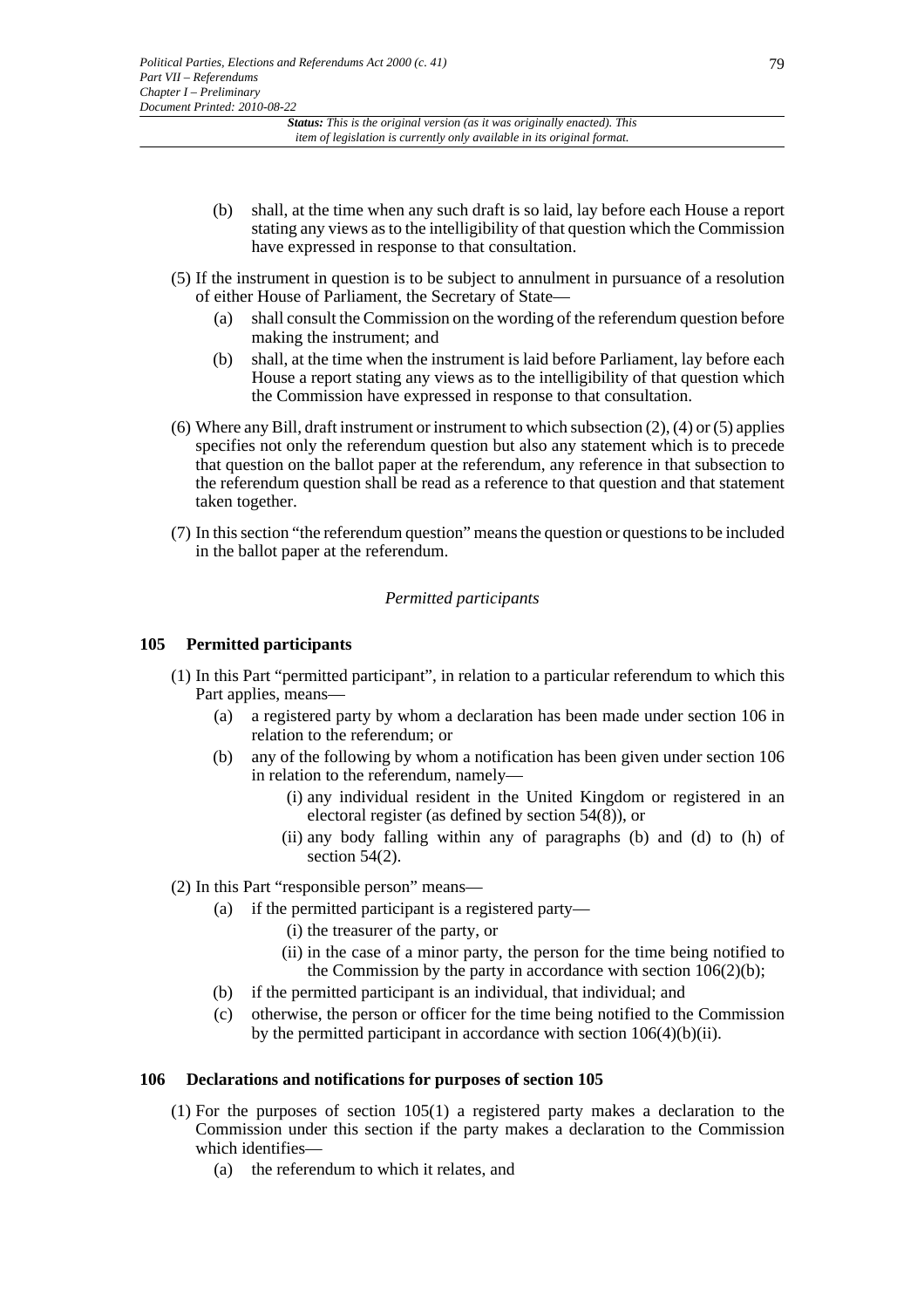(b) the outcome or outcomes for which the party proposes to campaign.

(2) A declaration under this section—

- (a) must be signed by the responsible officers of the party (within the meaning of section 64): and
- (b) if made by a minor party, must be accompanied by a notification which states the name of the person who will be responsible for compliance on the part of the party with the provisions of Chapter II.
- (3) For the purposes of section 105(1) an individual or body gives a notification to the Commission under this section if he or it gives the Commission a notification which identifies—
	- (a) the referendum to which it relates, and
	- (b) the outcome or outcomes for which the giver of the notification proposes to campaign.
- (4) A notification under this section must—
	- (a) if given by an individual, state—
		- (i) his full name, and
		- (ii) his home address in the United Kingdom, or (if he has no such address in the United Kingdom) his home address elsewhere,

and be signed by him;

- (b) if given by a body falling within any of paragraphs (b) and (d) to (h) of section 54(2), state—
	- (i) all such details in respect of the body as are required by virtue of any of sub-paragraphs (4) and (6) to (10) of paragraph 2 of Schedule 6 to be given in respect of such a body as the donor of a recordable donation, and
	- (ii) the name of the person or officer who will be responsible for compliance on the part of the body with the provisions of Chapter II,

and be signed by the body's secretary or a person who acts in a similar capacity in relation to the body.

- (5) If at any time before the end of the compliance period any of the statements which, in accordance with any provision of subsection (4), are contained in a notification under this section (as it has effect for the time being) ceases to be accurate, the permitted participant by whom the notification was given shall give the Commission a notification ("a notification of alteration") indicating that that statement is replaced by some other statement—
	- (a) contained in the notification of alteration, and
	- (b) conforming with that provision of subsection (4).
- (6) For the purposes of subsection (5)—
	- (a) "the compliance period" is the period during which any provisions of Chapter II remain to be complied with on the part of the permitted participant; and
	- (b) any reference to subsection (4) shall be read, in relation to a notification under subsection (2), as a reference to subsection (2).
- (7) In this section and sections 108 and 109 "outcome", in the case of a referendum, means a particular outcome in relation to any question asked in the referendum.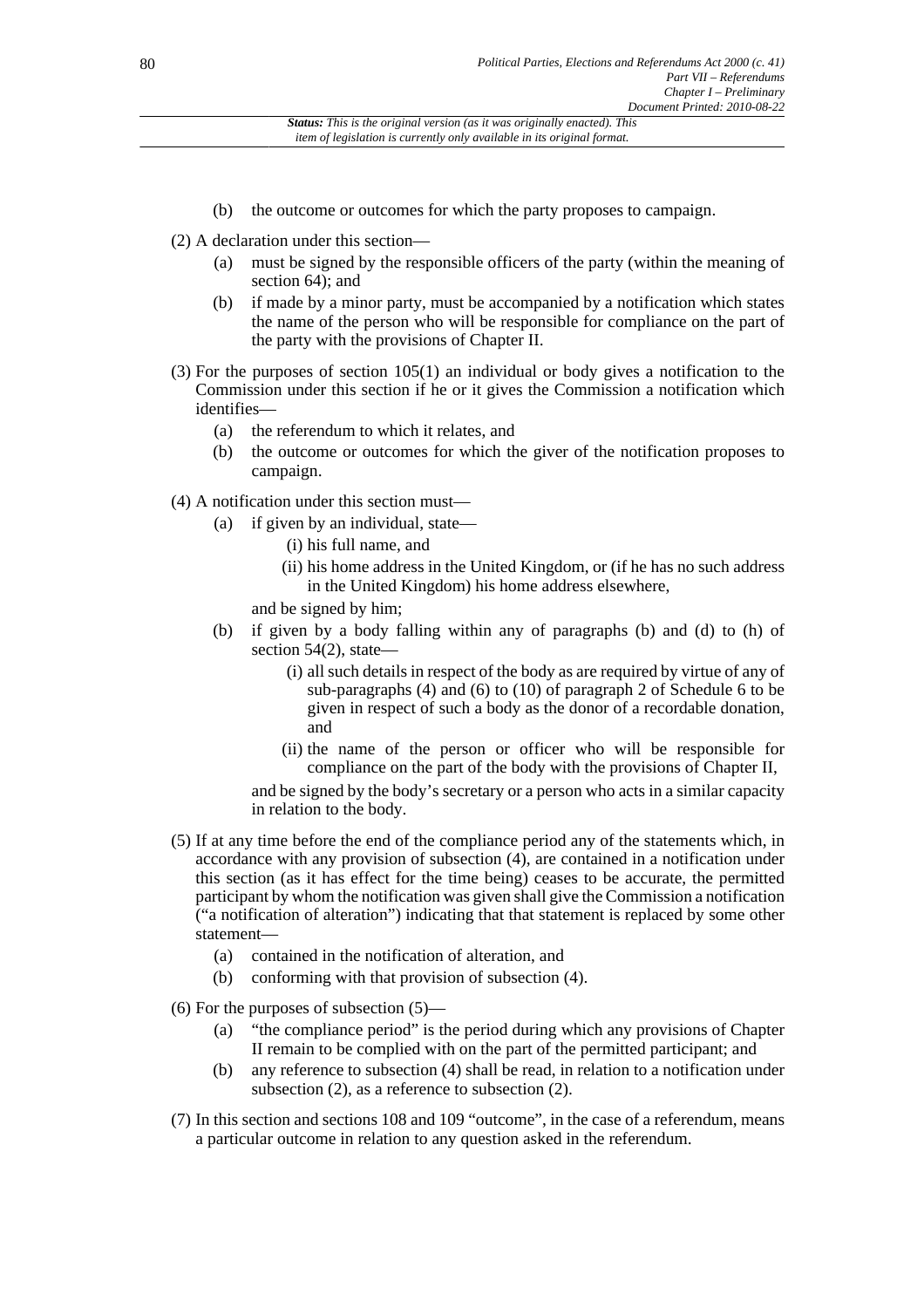### **107 Register of declarations and notifications for purposes of section 105**

(1) The Commission shall maintain a register of—

- (a) all declarations made to them under section 106; and
- (b) all notifications given to them under that section.
- (2) The register shall be maintained by the Commission in such form as they may determine and shall contain, in the case of each such declaration or notification, all of the information supplied to the Commission in connection with it in pursuance of section 106.
- (3) Where any declaration or notification is made or given to the Commission under section 106, they shall cause—
	- (a) the information mentioned in subsection (2) to be entered in the register, or
	- (b) in the case of a notification under section 106(5), any change required as a consequence of the notification to be made in the register,

as soon as is reasonably practicable.

(4) The information to be entered in the register in respect of a permitted participant who is an individual shall, however, not include his home address.

# *Assistance for designated organisations*

#### **108 Designation of organisations to whom assistance is available**

- (1) The Commission may, in respect of any referendum to which this Part applies, designate permitted participants as organisations to whom assistance is available in accordance with section 110.
- (2) Where there are only two possible outcomes in the case of a referendum to which this Part applies, the Commission—
	- (a) may, in relation to each of those outcomes, designate one permitted participant as representing those campaigning for the outcome in question; but
	- (b) otherwise shall not make any designation in respect of the referendum.
- (3) Where there are more than two possible outcomes in the case of a referendum to which this Part applies, the Secretary of State may, after consulting the Commission, by order specify the possible outcomes in relation to which permitted participants may be designated in accordance with subsection (4).
- (4) In such a case the Commission—
	- (a) may, in relation to each of two or more outcomes specified in any such order, designate one permitted participant as representing those campaigning for the outcome in question; but
	- (b) otherwise shall not make any designation in respect of the referendum.

#### **109 Applications for designation under section 108**

- (1) A permitted participant seeking to be designated under section 108 must make an application for the purpose to the Commission.
- (2) An application for designation must—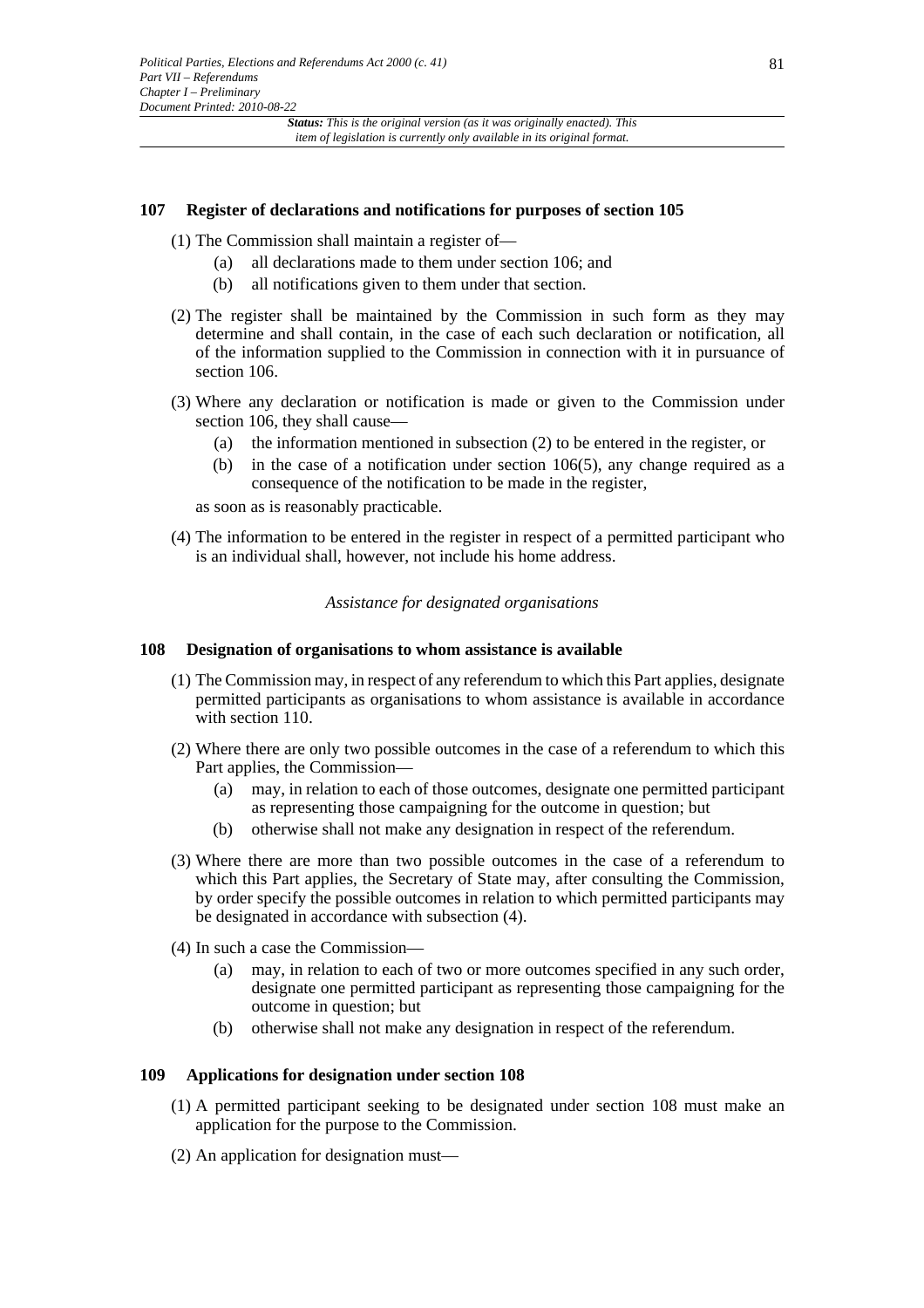- (a) be accompanied by information or statements designed to show that the applicant adequately represents those campaigning for the outcome at the referendum in relation to which the applicant seeks to be designated; and
- (b) be made within the period of 28 days beginning with the first day of the referendum period.
- (3) Where an application for designation has been made to the Commission in accordance with this section, the application must be determined by the Commission within the period of 14 days beginning with the day after the end of the period of 28 days mentioned in subsection (2)(b).
- (4) If there is only one application in relation to a particular outcome at the referendum, the Commission shall designate the applicant unless—
	- (a) they are not satisfied that the applicant adequately represents those campaigning for that outcome; or
	- (b) they are prevented from making any designation by virtue of section 108(2) (b) or  $(4)(b)$ .
- (5) If there is more than one application in relation to a particular outcome at the referendum, the Commission shall designate whichever of the applicants appears to them to represent to the greatest extent those campaigning for that outcome unless—
	- (a) they are not satisfied that any of the applicants adequately represents those campaigning for that outcome; or
	- (b) they are prevented from making any designation by virtue of section 108(2) (b) or  $(4)(b)$ .
- (6) The Secretary of State may, in the case of any referendum to which this Part applies, by order provide for this section to have effect as if each, or either, of the periods of 28 and 14 days referred to in subsections (2) and (3) was instead such shorter or longer period as is specified in the order.
- (7) In this section, in relation to a referendum, any reference to designation is to designation in respect of the referendum under section 108.

# **110 Assistance available to designated organisations**

- (1) Where the Commission have made any designations under section 108 in respect of a referendum, assistance shall be available to the designated organisations in accordance with this section.
- (2) The Commission shall make to each designated organisation a grant of the same amount, which shall be an amount not exceeding £600,000 determined by the Commission.
- (3) A grant under subsection (2) may be made subject to such conditions as the Commission consider appropriate.
- (4) Each designated organisation (or, as the case may be, persons authorised by the organisation) shall have the rights conferred by or by virtue of Schedule 12, which makes provision as to—
	- (a) the sending of referendum addresses free of charge;
	- (b) the use of rooms free of charge for holding public meetings; and
	- (c) referendum campaign broadcasts.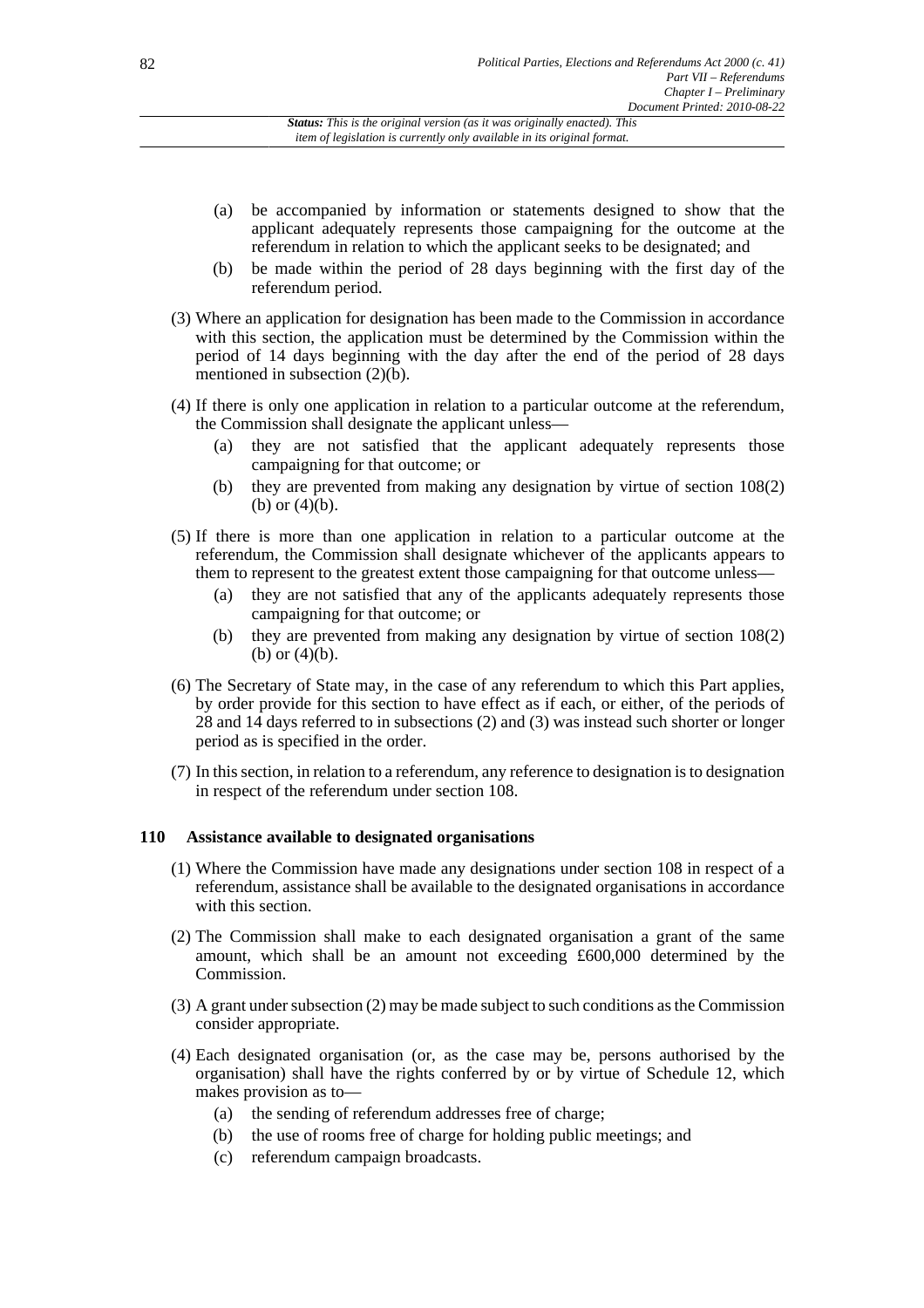(5) In this section and Schedule 12 "designated organisation", in relation to a referendum, means a person or body designated by the Commission under section 108 in respect of that referendum.

# **CHAPTER II**

#### FINANCIAL CONTROLS

#### *Referendum expenses*

# **111 Referendum expenses**

- (1) The following provisions have effect for the purposes of this Part.
- (2) "Referendum expenses", in relation to a referendum to which this Part applies, means expenses incurred by or on behalf of any individual or body which are expenses falling within Part I of Schedule 13 and incurred for referendum purposes.
- (3) "For referendum purposes" means—
	- (a) in connection with the conduct or management of any campaign conducted with a view to promoting or procuring a particular outcome in relation to any question asked in the referendum, or
	- (b) otherwise in connection with promoting or procuring any such outcome.
- (4) "Referendum campaign" means a campaign such as is mentioned in subsection (3)(a); and "campaign organiser", in relation to referendum expenses, means the individual or body by whom or on whose behalf the expenses are incurred.

# **112 Notional referendum expenses**

- (1) This section applies where, in the case of any individual or body—
	- (a) either—
		- (i) property is transferred to the individual or body free of charge or at a discount of more than 10 per cent. of its market value, or
		- (ii) property, services or facilities is or are provided for the use or benefit of the individual or body free of charge or at a discount of more than 10 per cent. of the commercial rate for the use of the property or for the provision of the services or facilities, and
	- (b) the property, services or facilities is or are made use of by or on behalf of the individual or body in circumstances such that, if any expenses were to be (or are) actually incurred by or on behalf of the individual or body in respect of that use, they would be (or are) referendum expenses incurred by or on behalf of the individual or body.
- (2) Where this section applies, an amount of referendum expenses determined in accordance with this section ("the appropriate amount") shall be treated, for the purposes of this Part, as incurred by the individual or body during the period for which the property, services or facilities is or are made use of as mentioned in subsection (1) (b).

This subsection has effect subject to subsection (9).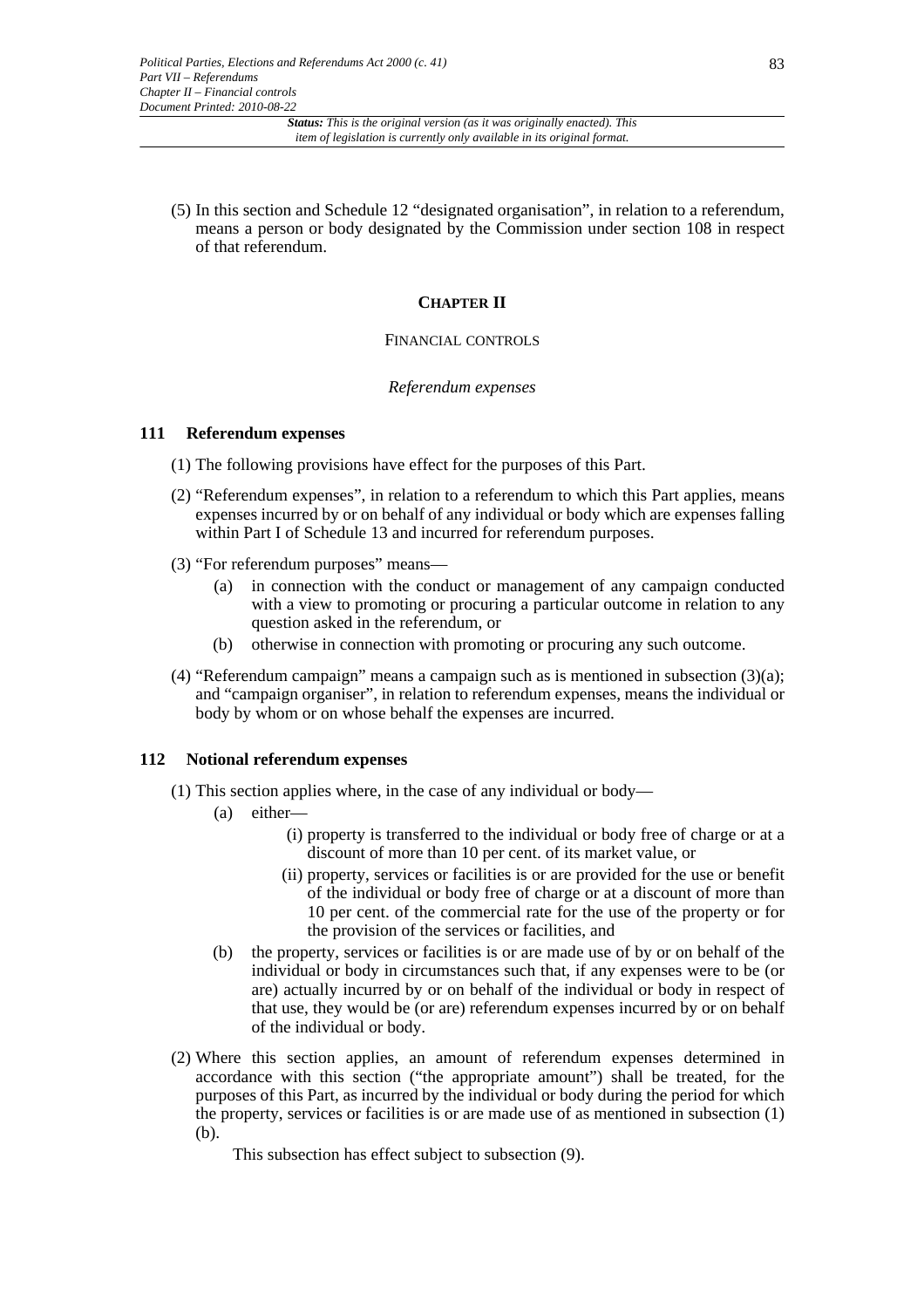- (3) Where subsection  $(1)(a)(i)$  applies, the appropriate amount is such proportion of either
	- (a) the market value of the property (where the property is transferred free of charge), or
	- (b) the difference between the market value of the property and the amount of expenses actually incurred by or on behalf of the individual or body in respect of the property (where the property is transferred at a discount),

as is reasonably attributable to the use made of the property as mentioned in subsection (1)(b).

- (4) Where subsection  $(1)(a)(ii)$  applies, the appropriate amount is such proportion of either
	- (a) the commercial rate for the use of the property or the provision of the services or facilities (where the property, services or facilities is or are provided free of charge), or
	- (b) the difference between that commercial rate and the amount of expenses actually incurred by or on behalf of the individual or body in respect of the use of the property or the provision of the services or facilities (where the property, services or facilities is or are provided at a discount),

as is reasonably attributable to the use made of the property, services or facilities as mentioned in subsection (1)(b).

- (5) Where the services of an employee are made available by his employer for the use or benefit of an individual or body, then for the purposes of this section the amount which is to be taken as constituting the commercial rate for the provision of those services shall be the amount of the remuneration or allowances payable to the employee by his employer in respect of the period for which his services are made available (but shall not include any amount in respect of contributions or other payments for which the employer is liable irespect of the employee).
- (6) Where an amount of referendum expenses is treated, by virtue of subsection (2), as incurred by or on behalf of an individual or body during any period the whole or part of which falls within the period which is, in relation to the referendum to which the expenses relate, the referendum period then—
	- (a) the amount mentioned in subsection (7) shall be treated as incurred by or on behalf of the individual or body during the referendum period, and
	- (b) if a return falls to be prepared under section 120 in respect of referendum expenses incurred by or on behalf of the individual or body during that period, the responsible person shall make a declaration of that amount,

unless that amount is not more than £200.

- (7) The amount referred to in subsection (6) is such proportion of the appropriate amount (determined in accordance with subsection (3) or (4)) as reasonably represents the use made of the property, services or facilities as mentioned in subsection  $(1)(b)$  during the referendum period.
- (8) A person commits an offence if he knowingly or recklessly makes a false declaration under subsection (6).
- (9) No amount of referendum expenses shall be regarded as incurred by virtue of subsection (2) in respect of—

—

—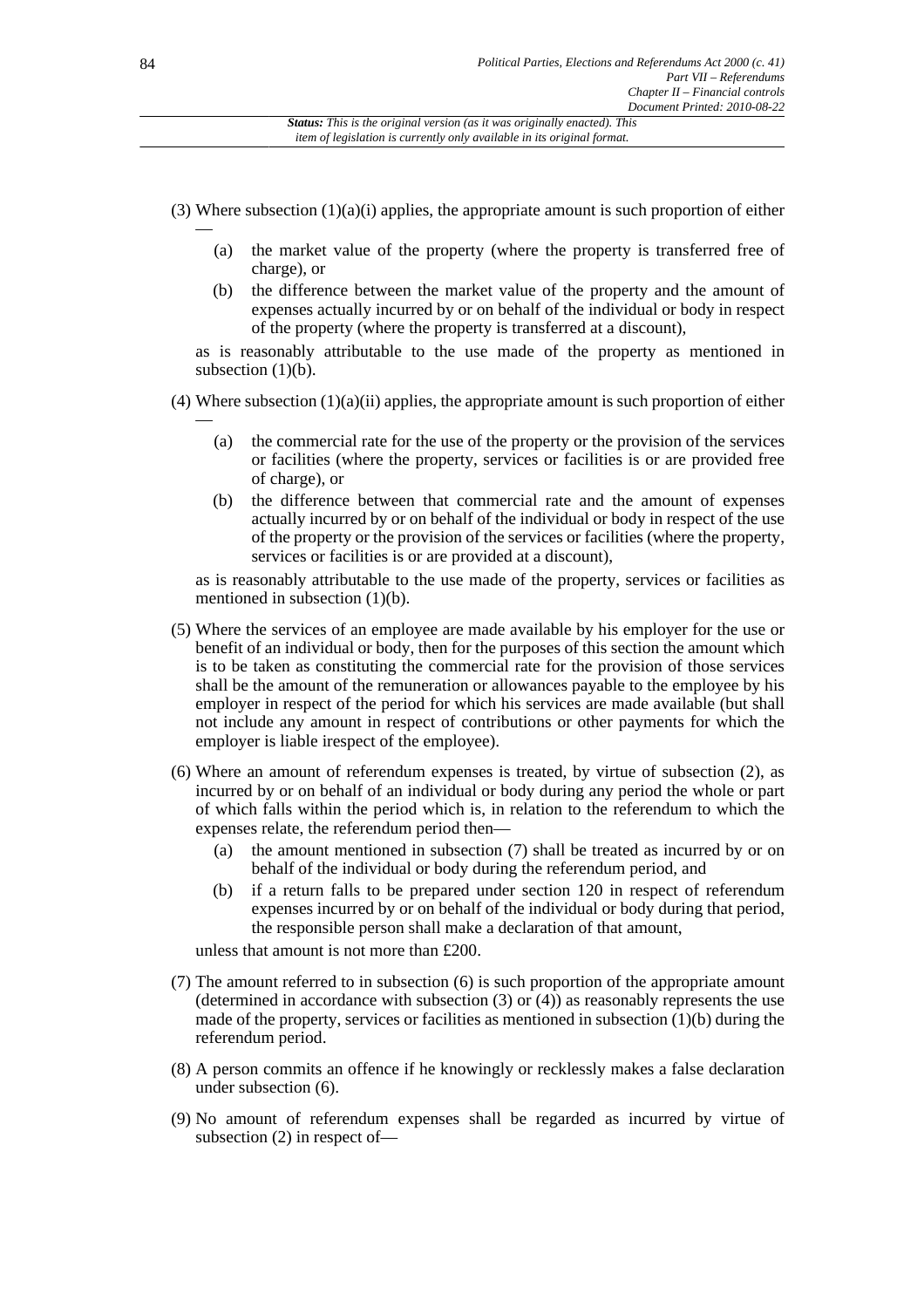- (a) the transmission by a broadcaster of a referendum campaign broadcast (within the meaning of section 127);
- (b) the provision of any rights conferred on a designated organisation (or persons authorised by such an organisation) by virtue of section 110(4) and Schedule 12; or
- (c) the provision by any individual of his own services which he provides voluntarily in his own time and free of charge.
- (10) Paragraph 2(5) and (6)(a) of Schedule 15 shall apply with any necessary modifications for the purpose of determining, for the purposes of subsection (1), whether property is transferred to an individual or body.

*General restrictions relating to referendum expenses incurred by permitted participants*

# **113 Restriction on incurring referendum expenses**

- (1) No amount of referendum expenses shall be incurred by or on behalf of a permitted participant unless it is incurred with the authority of—
	- (a) the responsible person; or
	- (b) a person authorised in writing by the responsible person.
- (2) A person commits an offence if, without reasonable excuse, he incurs any expenses in contravention of subsection (1).
- (3) Where, in the case of a permitted participant that is a registered party, any expenses are incurred in contravention of subsection (1), the expenses shall not count for the purposes of sections 117 to 123 or Schedule 14 as referendum expenses incurred by or on behalf of the permitted participant.

# **114 Restriction on payments in respect of referendum expenses**

- (1) No payment (of whatever nature) may be made in respect of any referendum expenses incurred or to be incurred by or on behalf of a permitted participant unless it is made  $by-$ 
	- (a) the responsible person, or
	- (b) a person authorised in writing by the responsible person.
- (2) Any payment made in respect of any such expenses by a person within paragraph (a) or (b) of subsection (1) must be supported by an invoice or a receipt unless it is not more than £200.
- (3) Where a person within paragraph (b) of subsection (1) makes a payment to which subsection (2) applies, he must deliver to the responsible person—
	- (a) notification that he has made the payment, and
	- (b) the supporting invoice or receipt,

as soon as possible after making the payment.

- (4) A person commits an offence if, without reasonable excuse—
	- (a) he makes any payment in contravention of subsection (1), or
	- (b) he contravenes subsection (3).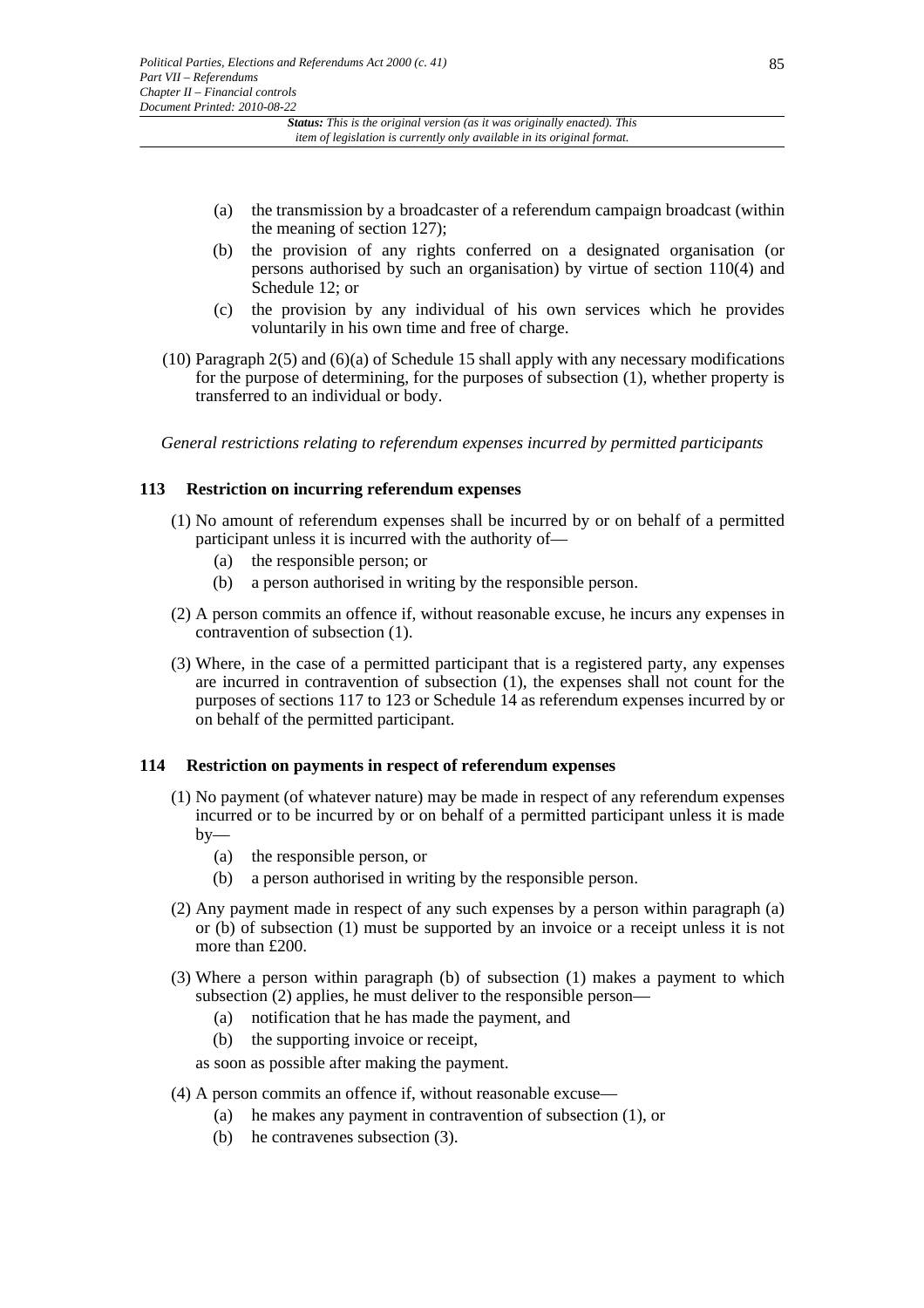# **115 Restriction on making claims in respect of referendum expenses**

- (1) A claim for payment in respect of referendum expenses incurred by or on behalf of a permitted participant during a referendum period shall not be payable if the claim is not sent to—
	- (a) the responsible person, or
	- (b) any other person authorised under section 113 to incur the expenses,

not later than 21 days after the end of the referendum period.

- (2) Any claim sent in accordance with subsection (1) shall be paid not later than 42 days after the end of the referendum period.
- (3) A person commits an offence if, without reasonable excuse—
	- (a) he pays any claim which by virtue of subsection (1) is not payable, or
	- (b) he makes any payment in respect of a claim after the end of the period allowed under subsection (2).
- (4) In the case of any claim to which subsection (1) applies—
	- (a) the person making the claim, or
	- (b) the person with whose authority the expenses in question were incurred,

may apply to the High Court or a county court or, in Scotland, to the Court of Session or the sheriff for leave for the claim to be paid although sent in after the end of the period mentioned in that subsection; and the court, if satisfied that for any special reason it is appropriate to do so, may by order grant the leave.

- (5) Nothing in subsection (1) or (2) shall apply in relation to any sum paid in pursuance of the order of leave.
- (6) Subsection (2) is without prejudice to any rights of a creditor of a permitted participant to obtain payment before the end of the period allowed under that subsection.
- (7) Subsections (7) to (10) of section 77 shall apply for the purposes of this section as if—
	- (a) any reference to subsection  $(1)$ ,  $(2)$  or  $(4)$  of that section were a reference to subsection  $(1)$ ,  $(2)$  or  $(4)$  above; and
	- (b) any reference to campaign expenditure were a reference to referendum expenses; and
	- (c) any reference to the treasurer or deputy treasurer of the registered party were a reference to the responsible person in relation to the permitted participant.

# **116 Disputed claims**

- (1) This section applies where—
	- (a) a claim for payment in respect of referendum expenses incurred by or on behalf of a permitted participant as mentioned in section 115(1) is sent to—
		- (i) the responsible person, or
		- (ii) any other person with whose authority it is alleged that the expenditure was incurred,

within the period allowed under that provision; and

(b) the responsible person or other person to whom the claim is sent fails or refuses to pay the claim within the period allowed under section 115(2);

and the claim is referred to in this section as "the disputed claim".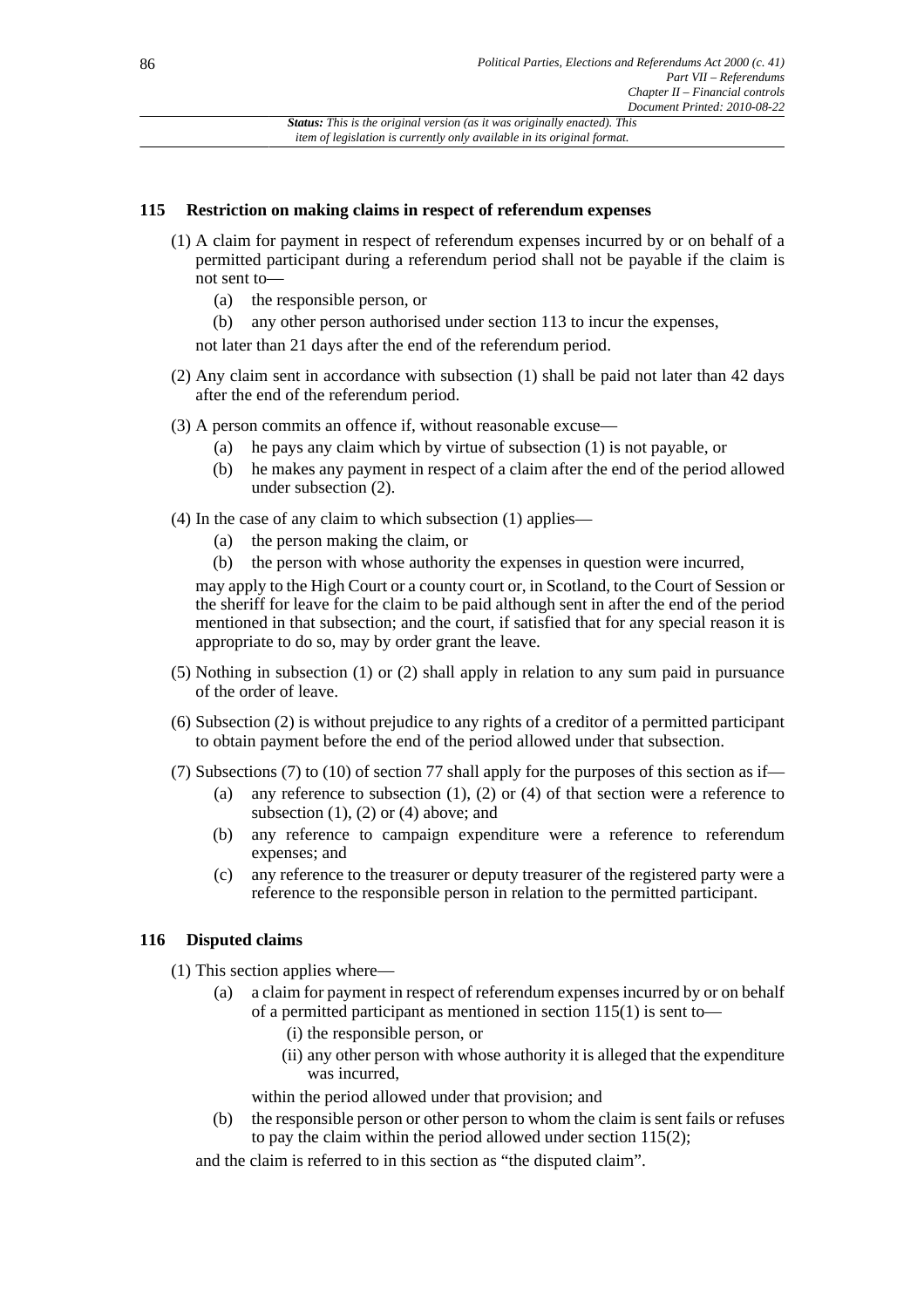- (2) The person by whom the disputed claim is made may bring an action for the disputed claim, and nothing in section 115(2) shall apply in relation to any sum paid in pursuance of any judgment or order made by a court in the proceedings.
- (3) For the purposes of this section—
	- (a) subsections (4) and (5) of section 115 shall apply in relation to an application made by the person mentioned in subsection  $(1)(b)$  above for leave to pay the disputed claim as they apply in relation to an application for leave to pay a claim (whether it is disputed or otherwise) which is sent in after the period allowed under section 115(1); and
	- (b) subsections (7) and (8) of section 77 shall apply as if any reference to subsection (4) of that section were a reference to section 115(4) as applied by paragraph (a) above.

# *Financial limits*

# **117 General restriction on referendum expenses**

- (1) The total referendum expenses incurred by or on behalf of any individual or body during the referendum period in the case of a particular referendum to which this Part applies must not exceed £10,000 unless the individual or body is a permitted participant.
- (2) Where—
	- (a) during the referendum period any referendum expenses are incurred by or on behalf of any individual in excess of the limit imposed by subsection (1), and
	- (b) he is not a permitted participant,

he is guilty of an offence if he knew, or ought reasonably to have known, that the expenses were being incurred in excess of that limit.

- (3) Where—
	- (a) during the referendum period any referendum expenses are incurred by or on behalf of any body in excess of the limit imposed by subsection (1), and
	- (b) the body is not a permitted participant,

any person who authorised the expenses to be incurred by or on behalf of the body is guilty of an offence if he knew, or ought reasonably to have known, that the expenses would be incurred in excess of that limit.

- (4) Where subsection (3)(a) and (b) apply, the body in question is also guilty of an offence.
- (5) Where—
	- (a) at any time before the beginning of any referendum period, any expenses within section 111(2) are incurred by or on behalf of an individual or body in respect of any property, services or facilities, but
	- (b) the property, services or facilities is or are made use of by or on behalf of the individual or body during the referendum period in circumstances such that, had any expenses been incurred in respect of that use during that period, they would by virtue of section 111(2) have constituted referendum expenses incurred by or on behalf of the individual or body during that period,

the appropriate proportion of the expenses mentioned in paragraph (a) shall be treated for the purposes of this section as referendum expenses incurred by or on behalf of the individual or body during that period.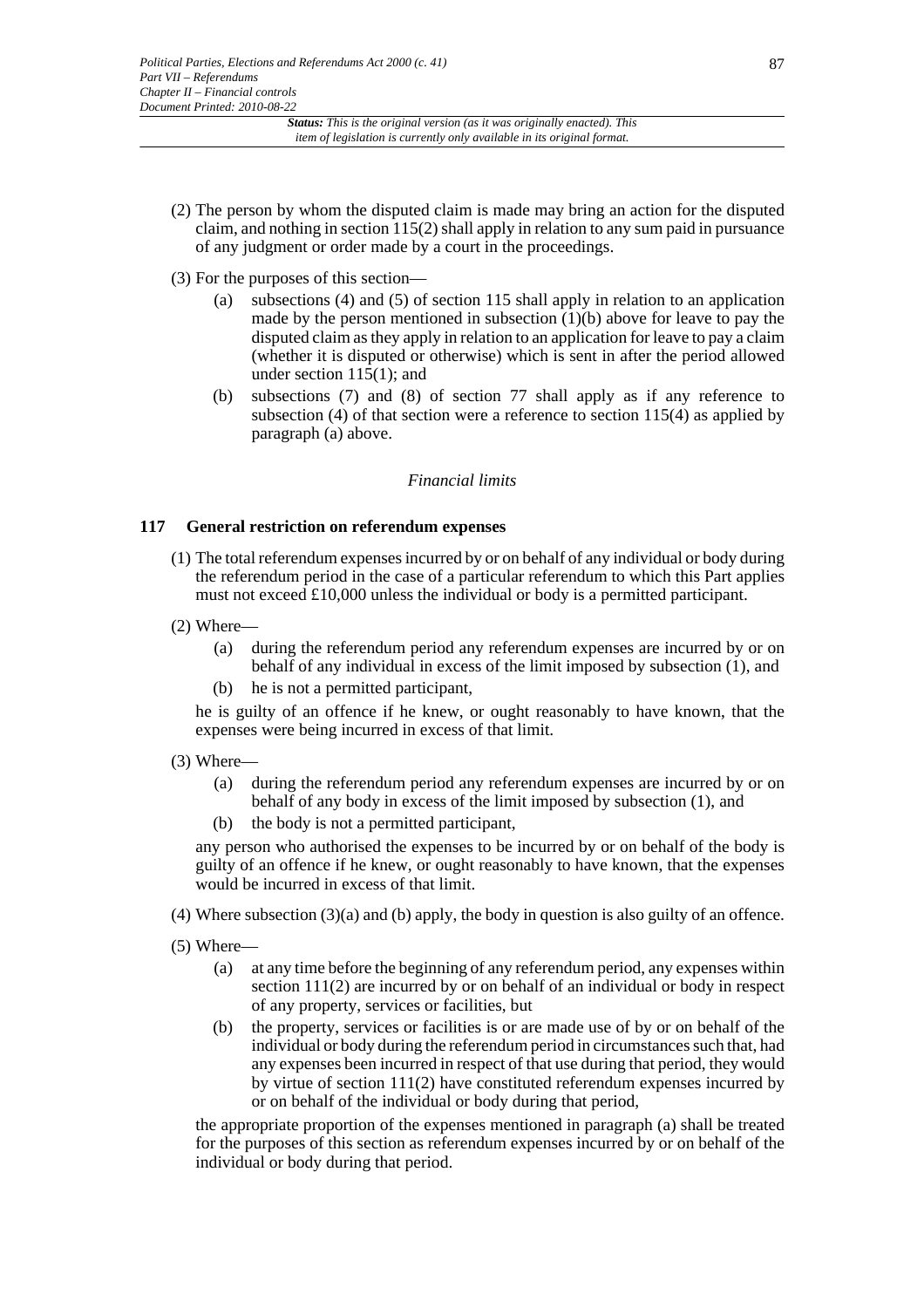(6) For the purposes of subsection (5) the appropriate proportion of the expenses mentioned in paragraph (a) of that subsection is such proportion of those expenses as is reasonably attributable to the use made of the property, services or facilities as mentioned in paragraph (b).

# **118 Special restrictions on referendum expenses by permitted participants**

- (1) Schedule 14 has effect for imposing, in connection with a referendum to which this Part applies, limits on referendum expenses incurred by or on behalf of permitted participants during the referendum period in the case of that referendum.
- (2) Where any referendum expenses are incurred by or on behalf of a permitted participant during any such period in excess of any limit imposed by Schedule 14, then—
	- (a) if the permitted participant is a registered party falling within section 105(1)  $(a)$ —
		- (i) the responsible person or any deputy treasurer of the party is guilty of an offence if he authorised the expenses to be incurred by or on behalf of the party and he knew or ought reasonably to have known that the expenses would be incurred in excess of that limit, and
		- (ii) the party is also guilty of an offence;
	- (b) if the permitted participant is an individual falling within section  $105(1)(b)$ , that individual is guilty of an offence if he knew or ought reasonably to have known that the expenses would be incurred in excess of that limit;
	- (c) if the permitted participant is a body falling within section  $105(1)(b)$ 
		- (i) the responsible person is guilty of an offence if he authorised the expenses to be incurred by or on behalf of the body and he knew or ought reasonably to have known that the expenses would be incurred in excess of that limit, and
		- (ii) the body is also guilty of an offence.
- (3) It shall be a defence for a permitted participant or other person charged with an offence under subsection (2) to show—
	- (a) that any code of practice for the time being issued under paragraph 3 of Schedule 13 was complied with in determining the items and amounts of referendum expenses to be entered in the relevant return under section 120, and
	- (b) that the limit would not have been exceeded on the basis of the items and amounts entered in that return.
- (4) Section 117(5) and (6) shall apply, for the purposes of this section, sections 120 to 123 and Schedule 14, in relation to an individual or body that has become a permitted participant as they apply for the purposes of section 117 in relation to an individual or body that is not a permitted participant.
- (5) For the purposes of this section and sections 120 to 123 and Schedule 14, any reference to referendum expenses incurred by or on behalf of a permitted participant during the referendum period includes any referendum expenses so incurred at any time before the individual or body became a permitted participant.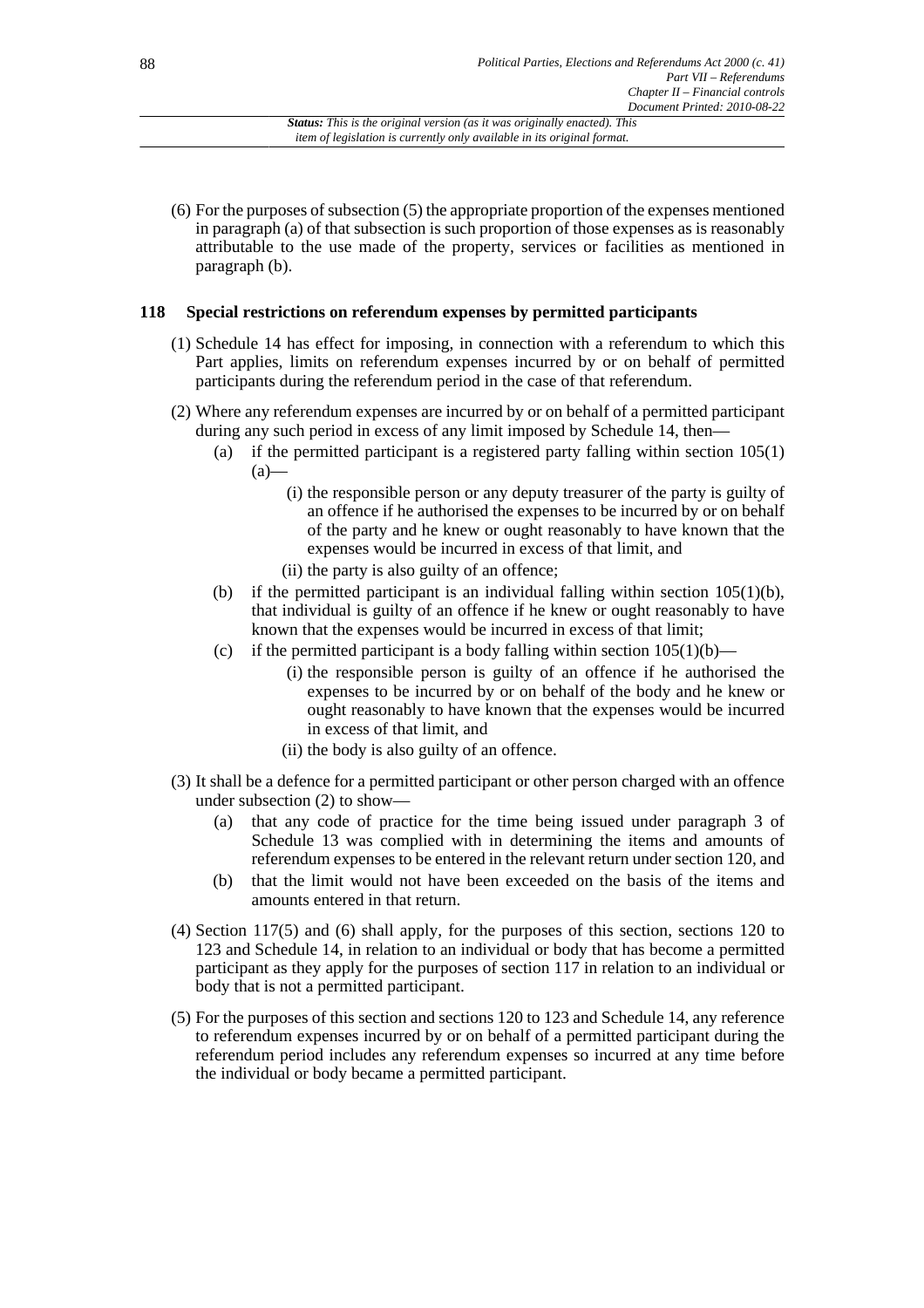#### *Donations to permitted participants*

#### **119 Control of donations to permitted participants**

Schedule 15 has effect for controlling donations to permitted participants that either are not registered parties or are minor parties.

#### *Returns*

#### **120 Returns as to referendum expenses**

- (1) Where—
	- (a) any referendum expenses are incurred by or on behalf of a permitted participant during any referendum period (within the meaning of section 102), and
	- (b) that period ends,

the responsible person shall make a return under this section in respect of the referendum expenses incurred by or on behalf of the permitted participant during that period.

- (2) A return under this section must specify the referendum to which the expenditure relates and must contain—
	- (a) a statement of all payments made in respect of referendum expenses incurred by or on behalf of the permitted participant during the referendum period in question;
	- (b) a statement of all disputed claims (within the meaning of section 116);
	- (c) a statement of all the unpaid claims (if any) of which the responsible person is aware in respect of which an application has been made, or is about to be made, to a court under section  $115(4)$ ; and
	- (d) in a case where the permitted participant either is not a registered party or is a minor party, a statement of relevant donations received in respect of the referendum which complies with the requirements of paragraphs 10 and 11 of Schedule 15.
- (3) A return under this section must be accompanied by—
	- (a) all invoices or receipts relating to the payments mentioned in subsection (2) (a); and
	- (b) in the case of any referendum expenses treated as incurred by virtue of section 112, any declaration falling to be made with respect to those expenses in accordance with section 112(6).
- (4) Subsections (2) and (3) do not apply to any referendum expenses incurred at any time before the individual or body became a permitted participant, but the return must be accompanied by a declaration made by the responsible person of the total amount of such expenses incurred at any such time.
- (5) The Commission may by regulations prescribe a form of return which may be used for the purposes of this section.
- (6) In this section "relevant donation" has the same meaning as in Schedule 15.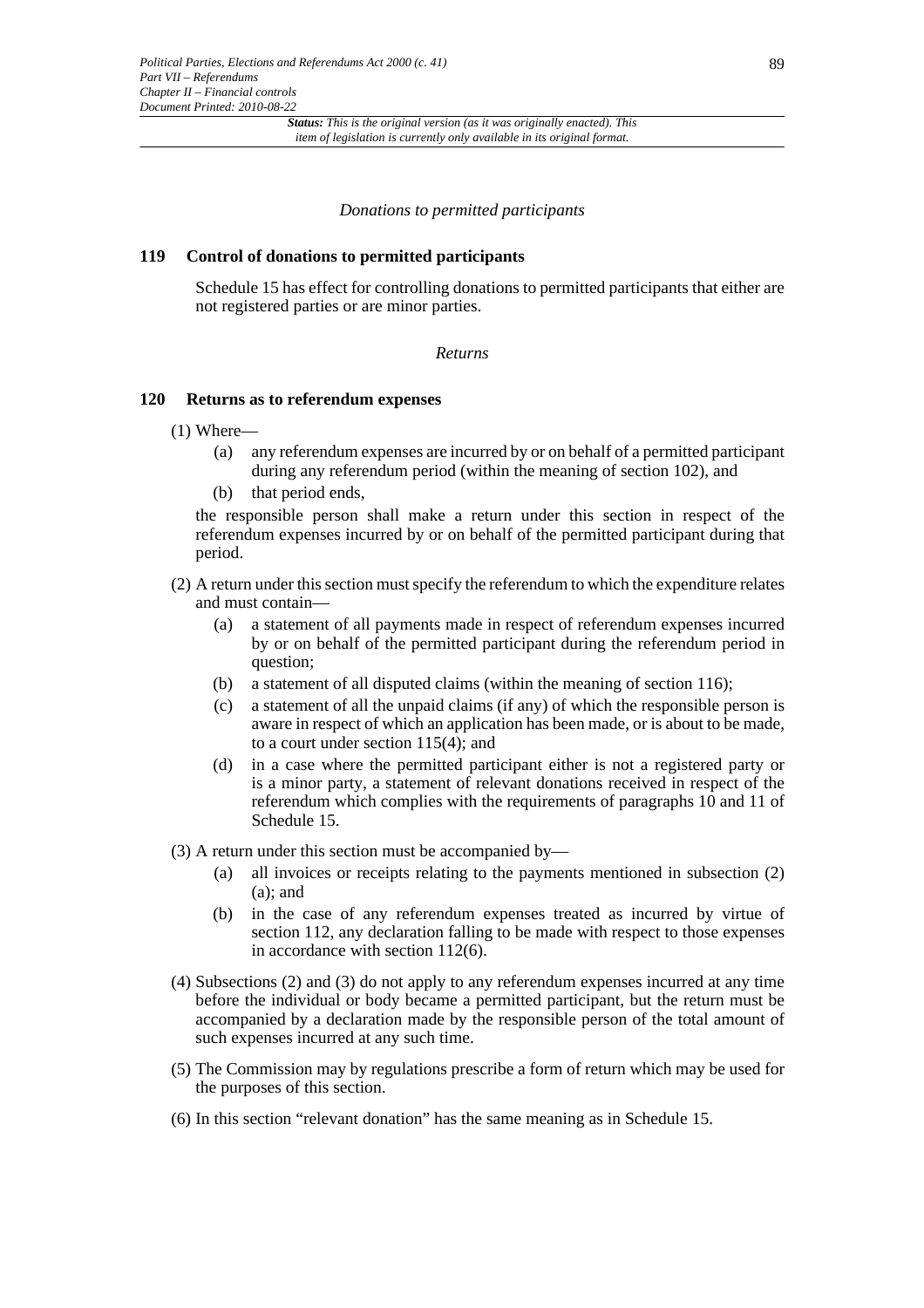# **121 Auditor's report on return**

- (1) Where during any referendum period the referendum expenses incurred by or on behalf of a permitted participant exceed £250,000, a report must be prepared by a qualified auditor on the return prepared under section 120 in respect of those expenses.
- (2) The following provisions, namely—
	- (a) section  $43(6)$  and  $(7)$ , and
	- (b) section 44,

shall apply in relation to the appointment of an auditor to prepare a report under subsection (1) or (as the case may be) an auditor so appointed as they apply in relation to the appointment of an auditor to carry out an audit under section 43 or (as the case may be) an auditor so appointed.

# **122 Delivery of returns to Commission**

- (1) Where—
	- (a) any return falls to be prepared under section 120 in respect of referendum expenses incurred by or on behalf of a permitted participant, and
	- (b) an auditor's report on it falls to be prepared under section 121(1),

the responsible person shall deliver the return to the Commission, together with a copy of the auditor's report, within six months of the end of the relevant referendum period.

- (2) In the case of any other return falling to be prepared under section 120, the responsible person shall deliver the return to the Commission within three months of the end of the relevant referendum period.
- (3) Where after the date on which a return is delivered to the Commission under this section, leave is given by a court under section 115(4) for any claim to be paid, the responsible person shall, within seven days after the payment, deliver to the Commission a return of any sums paid in pursuance of the leave accompanied by a copy of the court order giving the leave.
- (4) The responsible person commits an offence if, without reasonable excuse, he—
	- (a) fails to comply with the requirements of subsection (1) or (2) in relation to a return under section 120;
	- (b) delivers a return which does not comply with the requirements of section 120(2) or (3); or
	- (c) fails to comply with the requirements of subsection (3) in relation to a return under that subsection.

# **123 Declaration of responsible person as to return under section 120**

- (1) Each return prepared under section 120 in respect of referendum expenses incurred by or on behalf of a permitted participant must be accompanied by a declaration which complies with subsection (2) and is signed by the responsible person.
- (2) The declaration must state—
	- (a) that the responsible person has examined the return in question;
	- (b) that to the best of his knowledge and belief—
		- (i) it is a complete and correct return as required by law, and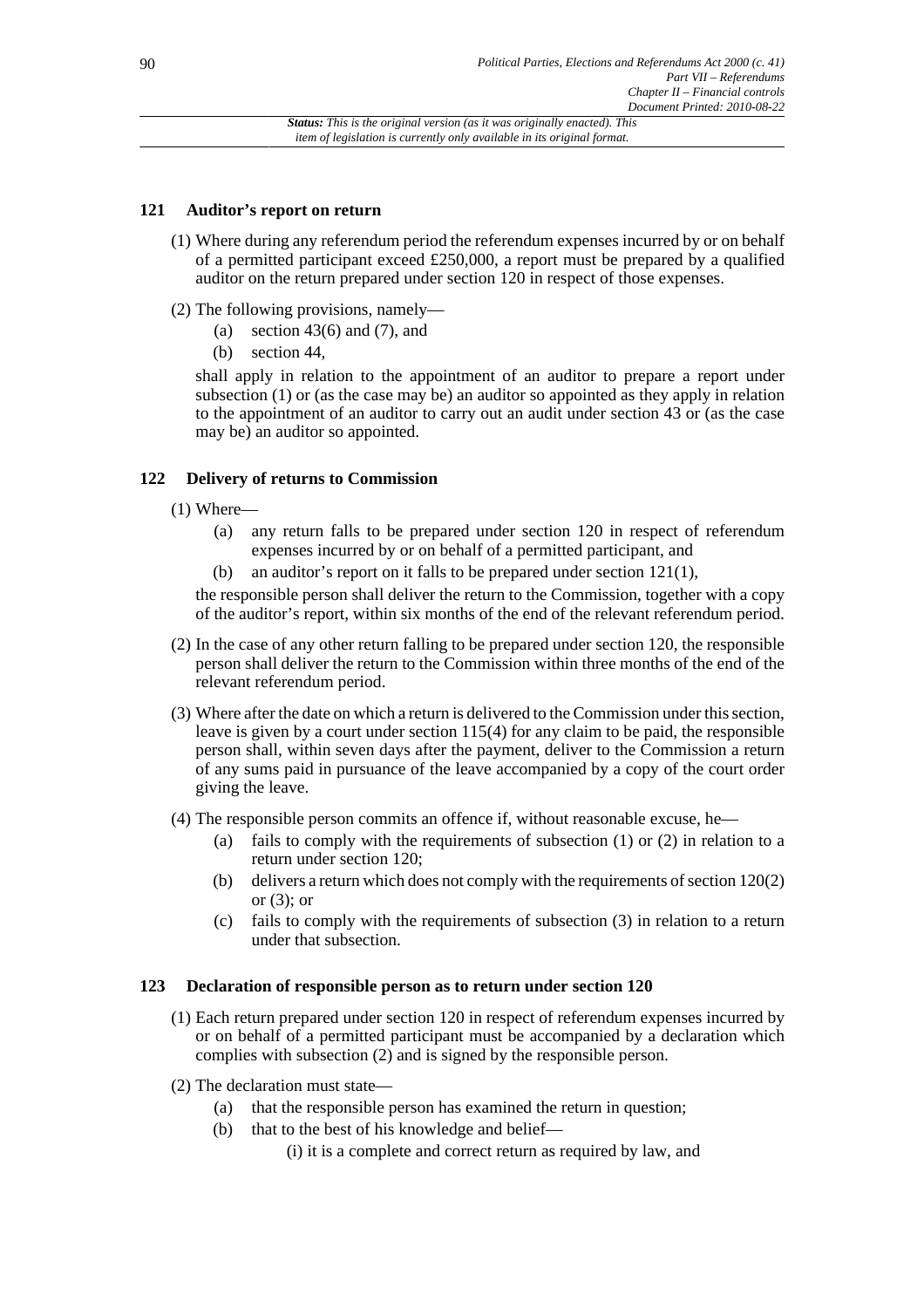- (ii) all expenses shown in it as paid have been paid by him or a person authorised by him.
- (3) The declaration must also state, in a case where the permitted participant either is not a registered party or is a minor party, that—
	- (a) all relevant donations recorded in the return as having been accepted by the permitted participant are from permissible donors, and
	- (b) no other relevant donations have been accepted by the permitted participant.
- (4) A person commits an offence if—
	- (a) he knowingly or recklessly makes a false declaration under this section; or
	- (b) subsection (1) is contravened at a time when he is the responsible person in the case of the permitted participant to which the return relates.
- (5) In this section "relevant donation" has the same meaning as in Schedule 15.

# **124 Public inspection of returns under section 120**

- (1) Where the Commission receive any return under section 120 they shall—
	- (a) as soon as reasonably practicable after receiving the return, make a copy of the return and of the documents accompanying it available for public inspection; and
	- (b) keep any such copy available for public inspection for the period for which the return or other document is kept by them.
- (2) If the return contains a statement of relevant donations in accordance with section 120(2)(d), the Commission shall secure that the copy of the statement made available for public inspection does not include, in the case of any donation by an individual, the donor's address.
- (3) At the end of the period of two years beginning with the date when any return or other document mentioned in subsection (1) is received by the Commission—
	- (a) they may cause the return or other document to be destroyed; but
	- (b) if requested to do so by the responsible person in the case of the permitted participant concerned, they shall arrange for the return or other document to be returned to that person.

# **CHAPTER III**

#### CONTROLS ON PUBLICATIONS

# **125 Restriction on publication etc. of promotional material by central and local government etc**

- (1) This section applies to any material which—
	- (a) provides general information about a referendum to which this Part applies;
	- (b) deals with any of the issues raised by any question on which such a referendum is being held;
	- (c) puts any arguments for or against any particular answer to any such question; or
	- (d) is designed to encourage voting at such a referendum.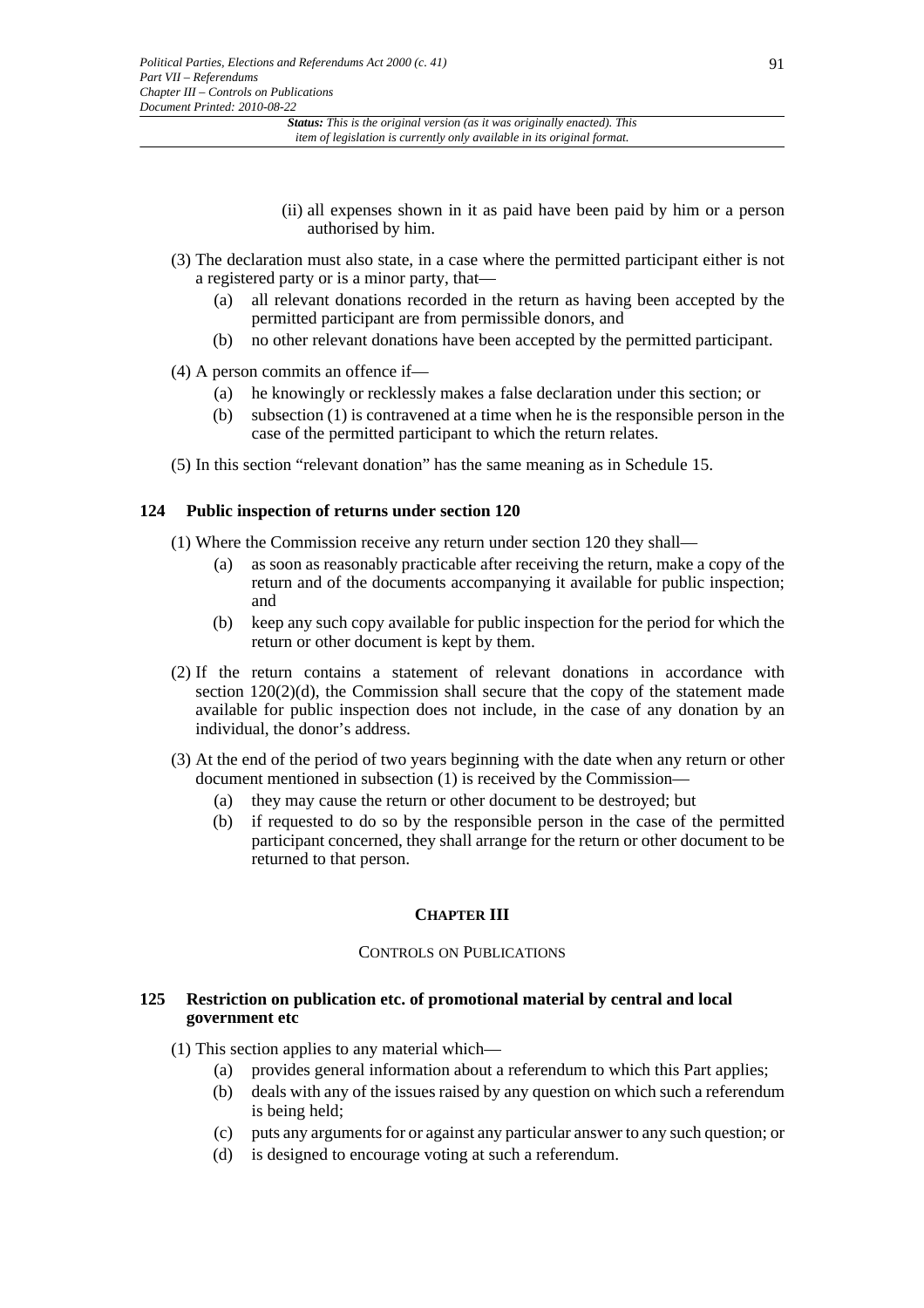- (2) Subject to subsection (3), no material to which this section applies shall be published during the relevant period by or on behalf of—
	- (a) any Minister of the Crown, government department or local authority; or
	- (b) any other person or body whose expenses are defrayed wholly or mainly out of public funds or by any local authority.

(3) Subsection (2) does not apply to—

- (a) material made available to persons in response to specific requests for information or to persons specifically seeking access to it;
- (b) anything done by or on behalf of the Commission or a person or body designated under section 108 (designation of organisations to whom assistance is available);
- (c) the publication of information relating to the holding of the poll; or
- (d) the issue of press notices;

and subsection  $(2)(b)$  shall not be taken as applying to the British Broadcasting Corporation or Sianel Pedwar Cymru.

- (4) In this section—
	- (a) "publish" means make available to the public at large, or any section of the public, in whatever form and by whatever means (and "publication" shall be construed accordingly);
	- (b) "the relevant period", in relation to a referendum, means the period of 28 days ending with the date of the poll.

# **126 Details to appear on referendum material**

- (1) No material wholly or mainly relating to a referendum to which this Part applies shall be published during the referendum period unless—
	- (a) in the case of material which is, or is contained in, such a printed document as is mentioned in subsection  $(3)$ ,  $(4)$  or  $(5)$ , the requirements of that subsection are complied with; or
	- (b) in the case of any other material, any requirements falling to be complied with in relation to the material by virtue of regulations under subsection (6) are complied with.
- (2) For the purposes of subsections (3) to (5) the following details are "the relevant details" in the case of any material falling within subsection  $(1)(a)$ , namely—
	- (a) the name and address of the printer of the document;
	- (b) the name and address of the promoter of the material; and
	- (c) the name and address of any person on behalf of whom the material is being published (and who is not the promoter).
- (3) Where the material is a document consisting (or consisting principally) of a single side of printed matter, the relevant details must appear on the face of the document.
- (4) Where the material is a printed document other than one to which subsection (3) applies, the relevant details must appear either on the first or the last page of the document.
- (5) Where the material is an advertisement contained in a newspaper or periodical—
	- (a) the name and address of the printer of the newspaper or periodical must appear either on its first or last page; and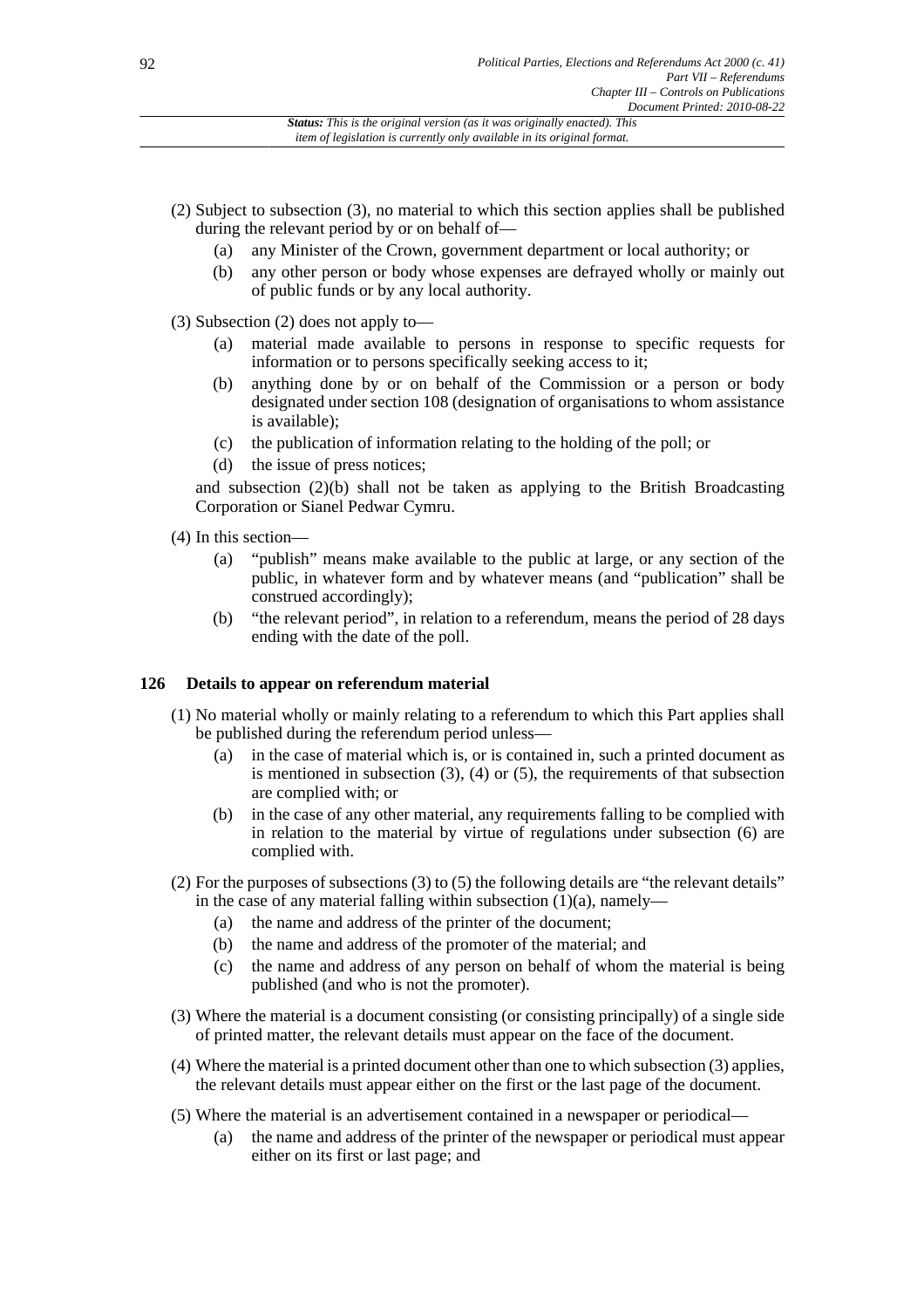- (b) the relevant details specified in subsection  $(2)(b)$  and  $(c)$  must be included in the advertisement.
- (6) The Secretary of State may, after consulting the Commission, by regulations make provision for and in connection with the imposition of requirements as to the inclusion in material falling within subsection  $(1)(b)$  of the following details, namely—
	- (a) the name and address of the promoter of the material; and
	- (b) the name and address of any person on behalf of whom the material is being published (and who is not the promoter).

(7) Regulations under subsection (6) may in particular specify—

- (a) the manner and form in which such details must be included in any such material for the purpose of complying with any such requirement;
- (b) circumstances in which—
	- (i) any such requirement does not have to be complied with by a person of any description specified in the regulations, or
	- (ii) a breach of any such requirement by a person of any description so specified is not to result in the commission of an offence under this section by that person or by a person of any other such description;
- (c) circumstances in which material is, or is not, to be taken for the purposes of the regulations to be published or (as the case may be) published by a person of any description so specified.
- (8) Where during the referendum period any material falling within subsection (1)(a) is published in contravention of subsection (1), then (subject to subsection (10))—
	- (a) the promoter of the material,
	- (b) any other person by whom the material is so published, and
	- (c) the printer of the document,

shall be guilty of an offence.

- (9) Where during the referendum period any material falling within subsection (1)(b) is published in contravention of subsection (1), then (subject to regulations made by virtue of subsection  $(7)(b)$  and to subsection  $(10)$ )–
	- (a) the promoter of the material, and
	- (b) any other person by whom the material is so published,

shall be guilty of an offence.

- (10) It shall be a defence for a person charged with an offence under this section to prove—
	- (a) that the contravention of subsection (1) arose from circumstances beyond his control; and
	- (b) that he took all reasonable steps, and exercised all due diligence, to ensure that that contravention would not arise.
- (11) In this section—

"print" means print by whatever means, and "printer" shall be construed accordingly;

"the promoter", in relation to any material falling within subsection (1), means the person causing the material to be published;

"publish" means make available to the public at large, or any section of the public, in whatever form and by whatever means.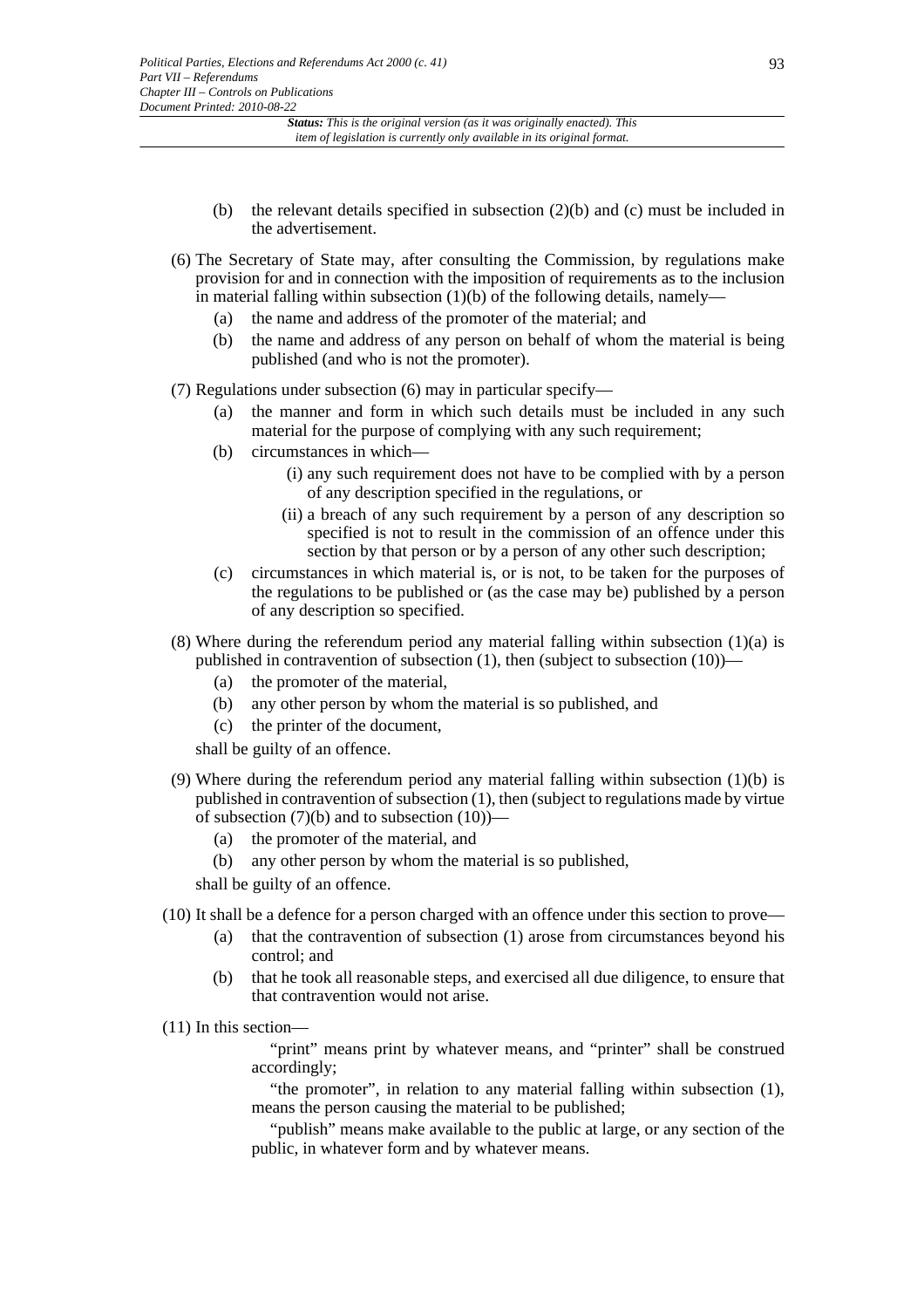# **127 Referendum campaign broadcasts**

- (1) A broadcaster shall not include in its broadcasting services any referendum campaign broadcast made on behalf of any person or body other than one designated in respect of the referendum in question under section 108.
- (2) In this section "referendum campaign broadcast" means any broadcast whose purpose (or main purpose) is or may reasonably be assumed to be—
	- (a) to further any campaign conducted with a view to promoting or procuring a particular outcome in relation to any question asked in a referendum to which this Part applies, or
	- (b) otherwise to promote or procure any such outcome.

# **CHAPTER IV**

#### CONDUCT OF REFERENDUMS

# **128 Chief Counting Officers, and counting officers, for referendums**

- (1) This section has effect in relation to any referendum to which this Part applies.
- (2) There shall be a Chief Counting Officer for the referendum, who (subject to subsection (8)) shall be—
	- (a) the chairman of the Commission, or
	- (b) if the chairman of the Commission appoints some other person to act as Chief Counting Officer for the referendum, the person so appointed.
- (3) The Chief Counting Officer for the referendum shall appoint a counting officer for each relevant area in Great Britain.
- (4) The local authority in the case of each such area shall place the services of their officers at the disposal of the counting officer for the area for the purpose of assisting him in the discharge of his functions.
- (5) Each counting officer shall, as respects the votes cast in the area for which he is appointed, certify—
	- (a) the number of ballot papers counted by him, and
	- (b) the number of votes cast in favour of each answer to a question asked in the referendum.
- (6) The Chief Counting Officer shall certify—
	- (a) the total number of ballot papers counted, and
	- (b) the total number of votes cast in favour of each answer to a question asked in the referendum,

in the whole of the referendum area.

- (7) Where two or more forms of ballot paper are used in the referendum, a separate number shall be certified under subsection  $(5)(a)$  or  $(6)(a)$  in relation to each form of ballot paper so used.
- (8) Where the referendum is held in Northern Ireland, the Chief Electoral Officer for Northern Ireland—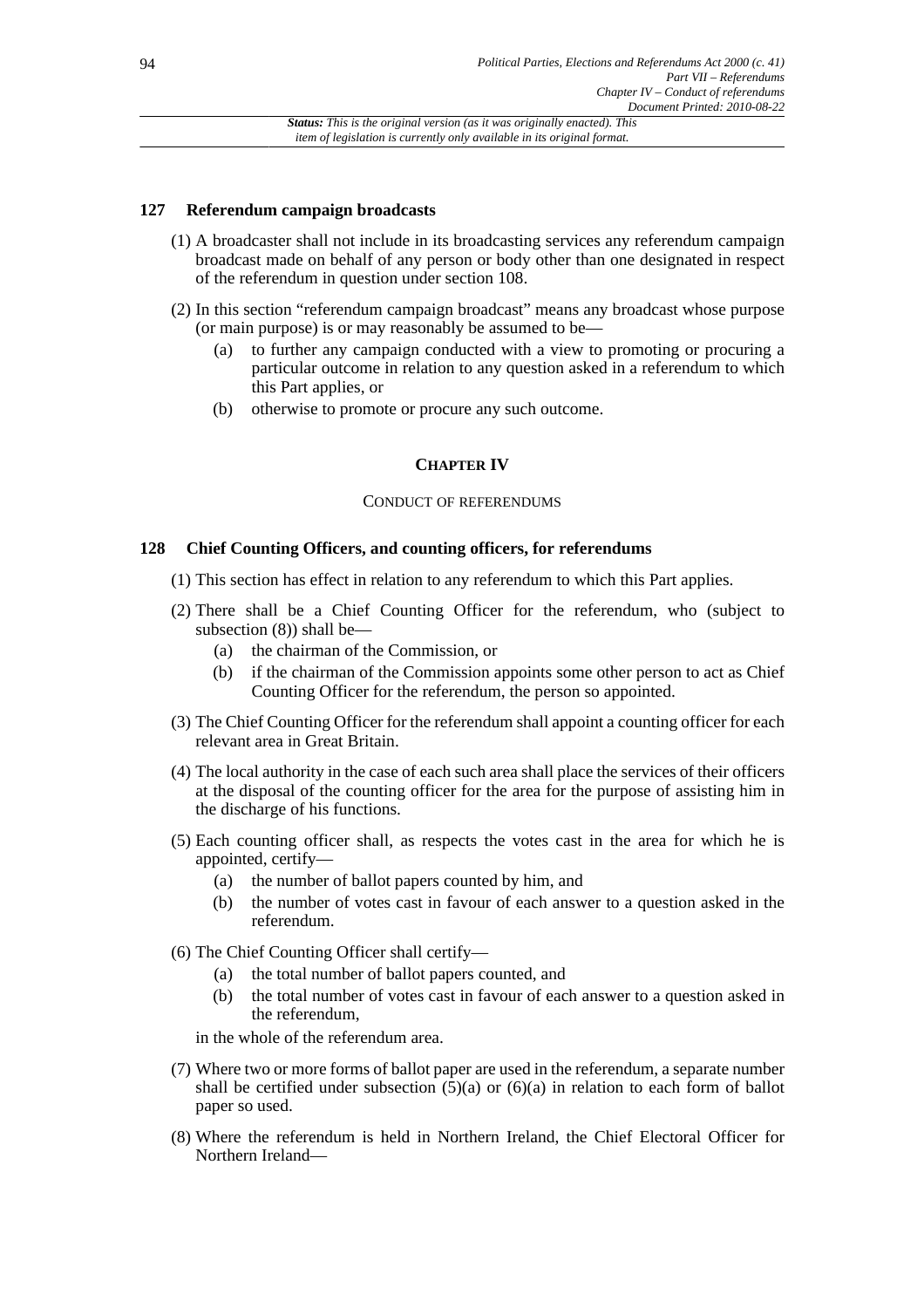- (a) shall be the Chief Counting Officer for the referendum if it is held only in Northern Ireland, and
- (b) in any other case shall be treated, for the purposes of subsection (5), as if he were a counting officer appointed under this section for the whole of Northern Ireland.

(9) In this section—

- (a) "relevant area in Great Britain" means any of the following—
	- (i) a district in England or a London borough,
	- (ii) the City of London (including the Inner and Middle Temples), the Isle of Wight or the Isles of Scilly,
	- (iii) a local government area in Scotland, or
	- (iv) a county or county borough in Wales,

where it is comprised in the referendum area;

- (b) "the local authority"—
	- (i) in the case of an area falling within paragraph  $(a)(i)$ ,  $(iii)$  or  $(iv)$ , means the council for that area, and
	- (ii) in the case of an area falling within paragraph (a)(ii), means the Common Council of the City of London, the Council of the Isle of Wight or the Council of the Isles of Scilly, as the case may be;
- (c) "the referendum area" means the parts or part of the United Kingdom, or (as the case may be) the region in England, throughout which the referendum is held as mentioned in section 101(1).

# **129 Orders regulating conduct of referendums**

- (1) The Secretary of State may by order make such provision as he considers expedient for or in connection with regulating the conduct of referendums to which this Part applies.
- (2) An order under this section may, in particular—
	- (a) make provision for the creation of offences;
	- (b) apply (with or without modification) any provision of any enactment;

and different provision may be made under this section in relation to different parts of the United Kingdom.

- (3) An order under this section shall not apply in relation to any referendum in relation to which specific provision is made by any other enactment for or in connection with regulating any matters relating to the conduct of the referendum, except to such extent (if any) as may be provided by that enactment.
- (4) Before making an order under this section the Secretary of State shall consult the Commission.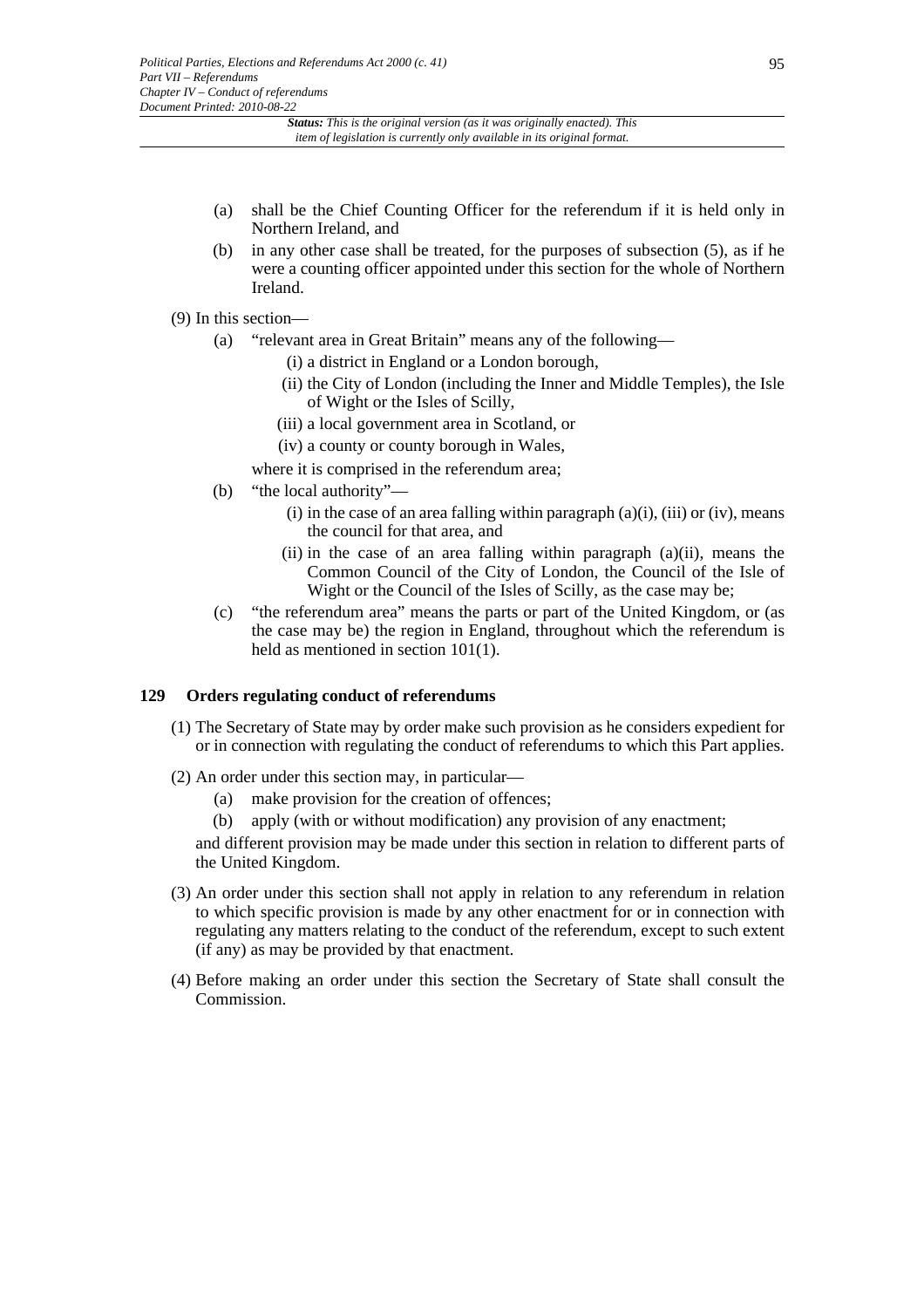# **PART VIII**

# ELECTION CAMPAIGNS AND PROCEEDINGS

*Control of donations to candidates*

# **130 Control of donations to candidates**

- (1) The Representation of the People Act 1983 shall be amended as follows.
- (2) After section 71 there shall be inserted—

# *"Donations to candidates*

# **71A Control of donations to candidates**

- (1) In the case of any candidate at an election, any money or other property provided (whether as a gift or loan)—
	- (a) by any person other than the candidate or his election agent, and
	- (b) for the purpose of meeting election expenses incurred by or on behalf of the candidate,

must be provided to the candidate or his election agent.

- (2) Subsection (1) above does not apply to any money or other property so provided for the purpose of meeting any such expenses which may be lawfully paid by a person other than the candidate, his election agent or any sub-agent (in the case of an election where sub-agents may be appointed).
- (3) A person who provides any money or other property in contravention of subsection (1) above shall be guilty of an illegal practice.
- (4) Schedule 2A to this Act shall have effect for the purpose of controlling donations to candidates.
- (5) In this section and that Schedule "property" includes any description of property, and references to the provision of property accordingly include the supply of goods."
- (3) The provisions set out in Schedule 16 shall be inserted as Schedule 2A to that Act.
- (4) The amendments made by this section do not have effect in relation to local government elections in Scotland.

# *Control of election expenses*

# **131 Election expenses incurred otherwise than by candidate**

- (1) Section 75 of the Representation of the People Act 1983 (no election expenses to be incurred by persons other than candidate, election agent or persons authorised by him) shall be amended as follows.
- (2) In subsection  $(1)(ii)$  (exception for expenses not exceeding £5 in aggregate incurred by individual backer or disparager), for "not exceeding in the aggregate the sum of £5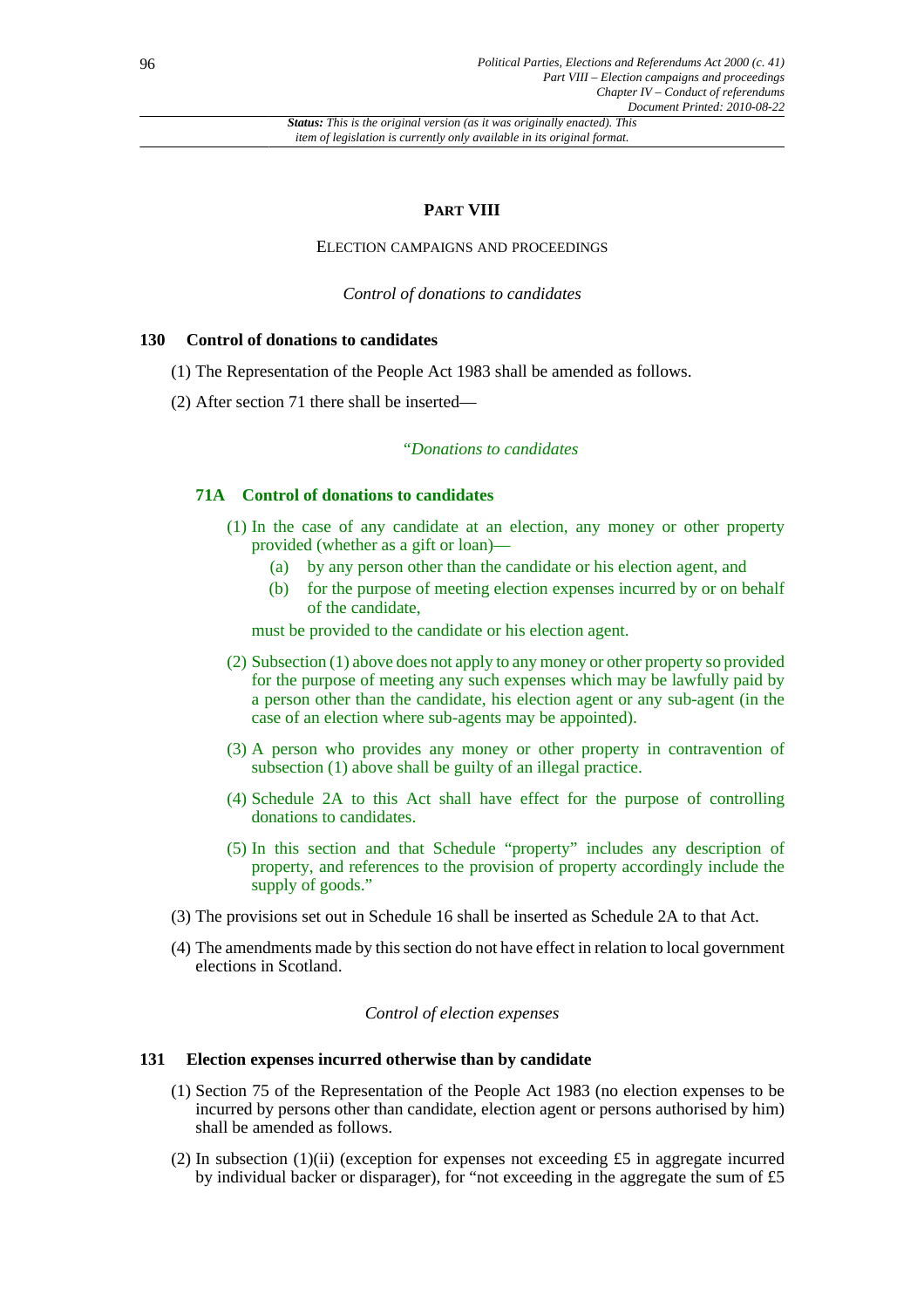which may be incurred by an individual and are not incurred in pursuance of a plan suggested by or concerted with others," there shall be substituted "incurred by any person which do not exceed in the aggregate the permitted sum (and are not incurred by that person as part of a concerted plan of action),".

(3) After subsection (1) there shall be inserted—

"(1ZA) For the purposes of subsection (1)(ii) above, "the permitted sum" means—

- (a) in respect of a candidate at a parliamentary election, £500;
- (b) in respect of a candidate at a local government election, £50 together with an additional 0.5p for every entry in the register of local government electors for the electoral area in question as it has effect on the last day for publication of notice of the election;

and expenses shall be regarded as incurred by a person "as part of a concerted plan of action" if they are incurred by that person in pursuance of any plan or other arrangement whereby that person and one or more other persons are to incur, with a view to promoting or procuring the election of the same candidate, expenses which (disregarding subsection  $(1)(ii)$ ) fall within subsection  $(1)$ above."

- (4) At the end of subsection (1A) there shall be added "; and in the application of subsection (1ZA) above in relation to such an election the reference to the same candidate includes a reference to all or any of the candidates of the same registered political party."
- (5) Subsections (1B) and (1C) (special provision for Greater London Authority elections) shall be omitted.

# **132 Financial limits applying to candidates' election expenses**

- (1) Section 76 of the Representation of the People Act 1983 (limitation of election expenses) shall be amended as follows.
- (2) For subsection (1) there shall be substituted—
	- "(1) The election expenses incurred by or on behalf of a candidate at an election must not in the aggregate exceed the maximum amount specified in subsection (2) below or, in the case of any of the Authority elections mentioned in subsection (2A)(a) to (c) below, the maximum amount prescribed by order under that subsection."
- (3) In subsection (1A) for the words from "subsection" onwards there shall be substituted "any election expenses incurred by or on behalf of any of those candidates must not in the aggregate exceed the maximum amount prescribed by order under subsection (2A)  $(d)$ ."
- (4) After subsection (1A) there shall be inserted—
	- "(1B) Where any election expenses are incurred in excess of a maximum amount specified in subsection (2) above or prescribed by order under subsection (2A) above, any candidate or election agent who—
		- (a) incurred, or authorised the incurring of, the election expenses, and
		- (b) knew or ought reasonably to have known that the expenses would be incurred in excess of that maximum amount,

shall be guilty of an illegal practice."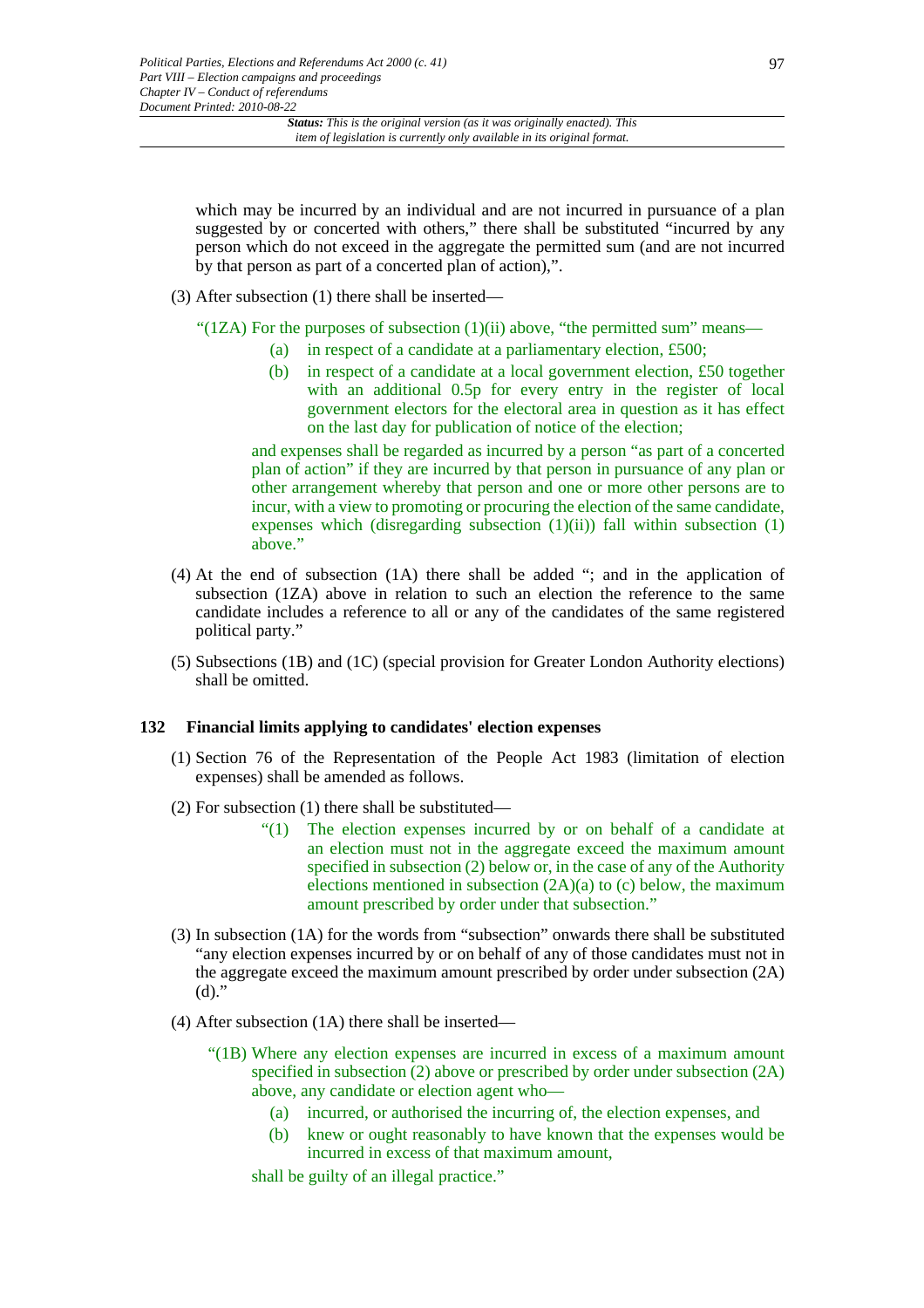(5) In subsection (2), for paragraph (aa) (maximum amount in case of candidate at parliamentary by-election) there shall be substituted—

"(aa) for a candidate at a parliamentary by-election, £100,000;"

(6) The amendments made by this section do not have effect in relation to local government elections in Scotland.

# **133 Power to vary provisions about election expenses**

(1) For section 76A of the Representation of the People Act 1983 there shall be substituted

# "**76A Power to vary provisions about election expenses**

- (1) The Secretary of State may by order made by statutory instrument vary any of the sums to which this section applies—
	- (a) where he considers that the variation is expedient in consequence of changes in the value of money, or
	- (b) in order to give effect to a recommendation of the Electoral Commission.
- (2) This section applies to any of the sums for the time being specified in—
	- (a) section 73(2) above;
	- (b) section  $74(1)(a)$ , (b), (c) or (d) above;
	- (c) section 75(1ZA) above; or
	- (d) section 76(2) above.
- (3) An order under subsection (1)(b) above shall be subject to annulment in pursuance of a resolution of either House of Parliament."
- (2) Section 76A of that Act, as substituted by subsection (1) above, shall be taken to be a pre-commencement enactment for the purposes of the Scotland Act 1998.

# **134 Meaning of "election expenses"**

(1) After section 90 of the Representation of the People Act 1983 there shall be inserted—

# "**90A Meaning of "election expenses"**

- (1) In this Part of this Act "election expenses", in relation to a candidate at an election, means (subject to subsections (2) and (3) and sections 90B and 90C below) any expenses incurred in respect of—
	- (a) the acquisition or use of any property, or
	- (b) the provision by any person of any goods, services or facilities,

which is or are used for the purposes of the candidate's election after the date when he becomes a candidate at the election.

- (2) Subsection (1) above applies whether the expenses are incurred before or after that date.
- (3) No election expenses shall be regarded as incurred, by virtue of subsection (1) or (2) above or sections 90B and 90C below, in respect of—

—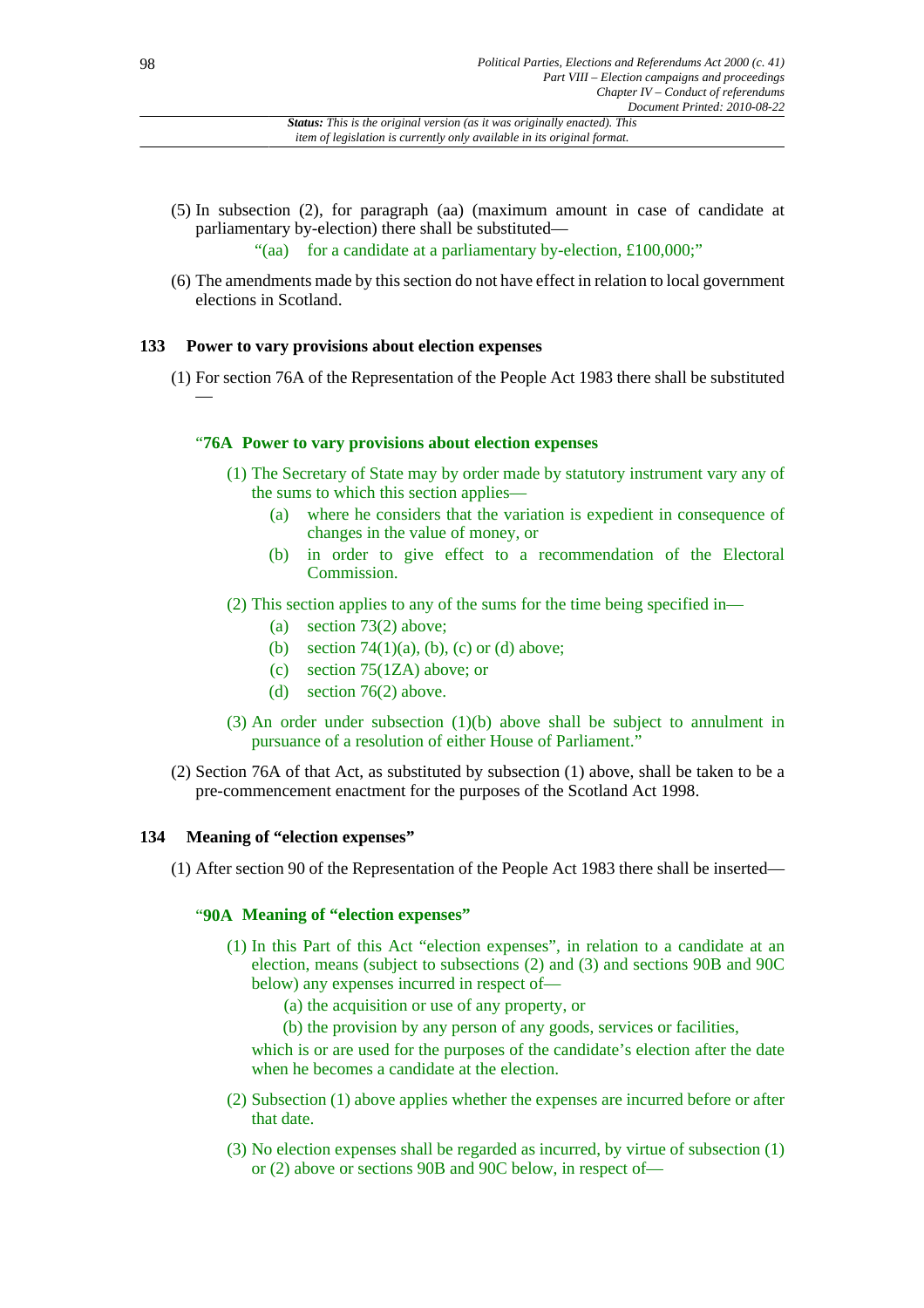- (a) the payment of any deposit required by rule 9 of Schedule 1 to this Act;
- (b) the publication of any matter, other than an advertisement, relating to the election in—
	- (i) a newspaper or periodical,
	- (ii) a broadcast made by the British Broadcasting Corporation or by Sianel Pedwar Cymru, or
	- (iii) a programme included in any service licensed under Part I or III of the Broadcasting Act 1990 or Part I or II of the Broadcasting Act 1996;
- (c) the provision of any facilities provided in pursuance of any right conferred on candidates at an election by this Act other than facilities in respect of which expenses fall to be defrayed by virtue of sections 95(4) and 96(4) below;
- (d) the provision by any individual of his own services which he provides voluntarily in his own time and free of charge.
- (4) In this section and in sections 90B and 90C below "for the purposes of the candidate's election" means with a view to, or otherwise in connection with, promoting or procuring the candidate's election at the election.
- (5) For the purposes of this Part of this Act—
	- (a) election expenses are incurred by or on behalf of a candidate at an election if they are incurred—
		- (i) by the candidate or his election agent, or
		- (ii) by any person authorised by the candidate or his election agent to incur the expenses; and
	- (b) any reference to election expenses incurred by or on behalf of a candidate at an election includes expenses which are incurred as mentioned in paragraph (a)(i) or (ii) above before the date when he becomes a candidate at the election but which by virtue of subsection (1) and (2) above fall to be regarded as election expenses.
- (6) In this Part, and in Part III of this Act, any reference (in whatever terms) to promoting or procuring a candidate's election at an election includes doing so by prejudicing the electoral prospects of another candidate at the election.

#### **90B Incurring of election expenses for purposes of section 90A**

- (1) The election expenses which are to be regarded as incurred for the purposes of section 90A(1) above shall (subject to subsection (2) and section 90C below) be the actual expenses incurred in respect of the acquisition or use of the property, or (as the case may be) the provision of the goods, services or facilities mentioned in section 90A(1).
- (2) Where the property, goods, services or facilities mentioned in subsection (1) above is or are not used exclusively for the purposes of the candidate's election, the election expenses to be regarded as incurred for the purposes of section 90A(1) shall be such proportion of the expenses incurred in respect of their acquisition, use or provision (as the case may be) as is reasonably attributable to the use of the property or (as the case may be) the goods, services or facilities for the purposes of the candidate's election.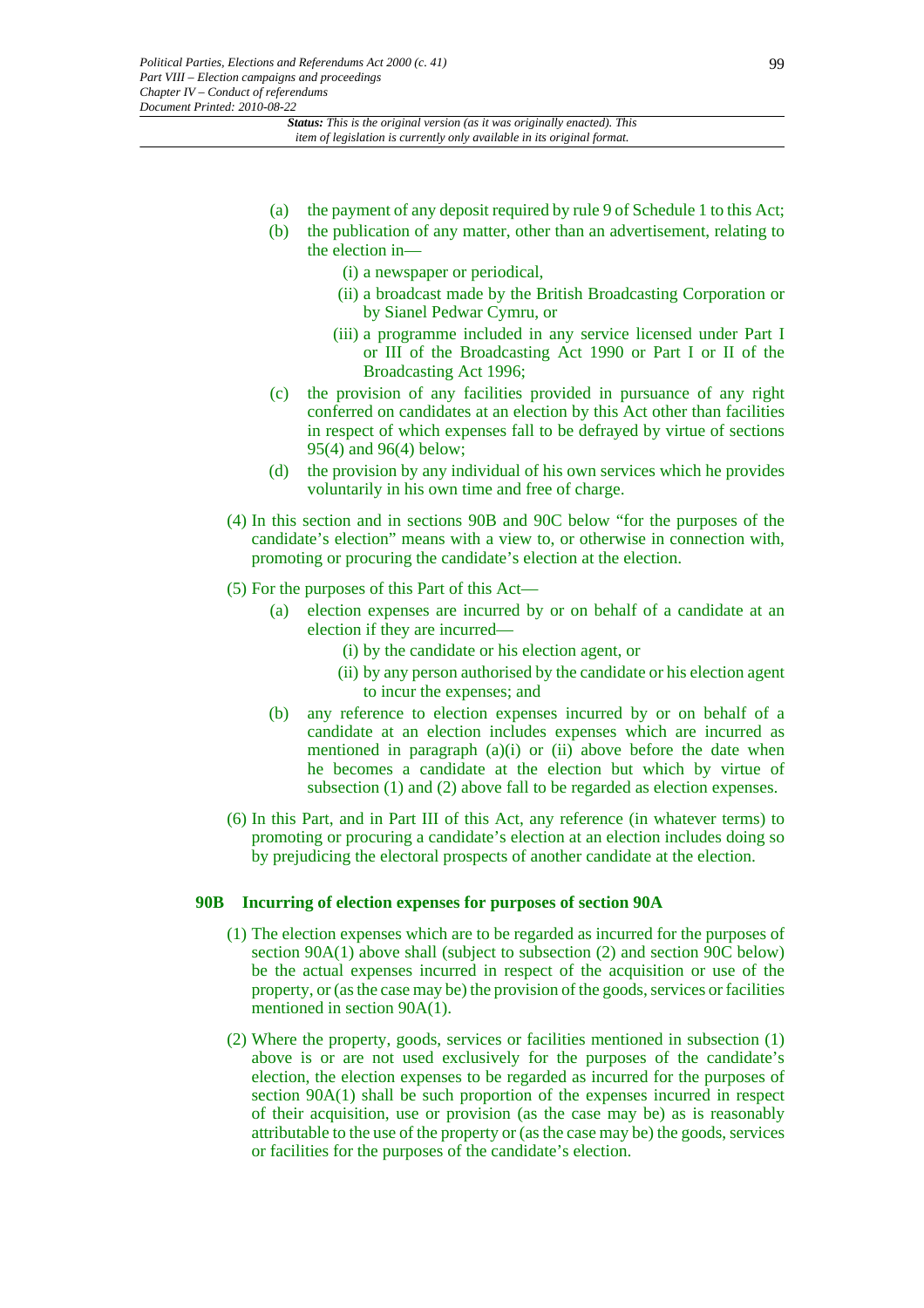### **90C Property, goods, services etc. provided free of charge or at a discount**

- (1) This section applies where, in the case of a candidate at an election—
	- (a) either—
		- (i) property or goods is or are transferred to the candidate or his election agent free of charge or at a discount of more than 10 per cent. of the market value of the property or goods, or
		- (ii) property, goods, services or facilities is or are provided for the use or benefit of the candidate free of charge or at a discount of more than 10 per cent. of the commercial rate for the use of the property or for the provision of the goods, services or facilities, and
	- (b) the property, goods, services or facilities is or are made use of by or on behalf of the candidate in circumstances such that, if any expenses were to be (or are) actually incurred by or on behalf of the candidate in respect of that use, they would be (or are) election expenses incurred by or on behalf of the candidate.
- (2) Where this section applies—
	- (a) an amount of election expenses determined in accordance with this section ("the appropriate amount") shall be treated, for the purposes of this Part of this Act, as incurred by the candidate, and
	- (b) the candidate's election agent shall make a declaration of that amount,
	- unless that amount is not more than £50.

This subsection has effect subject to section 90A(3) above.

- (3) Where subsection  $(1)(a)(i)$  above applies, the appropriate amount is such proportion of either—
	- (a) the market value of the property or goods (where the property or goods is or are transferred free of charge), or
	- (b) the difference between the market value of the property or goods and the amount of expenses actually incurred by or on behalf of the candidate in respect of the property or goods (where the property or goods is or are transferred at a discount),

as is reasonably attributable to the use made of the property or goods as mentioned in subsection (1)(b) above.

- (4) Where subsection  $(1)(a)(ii)$  above applies, the appropriate amount is such proportion of either—
	- (a) the commercial rate for the use of the property or the provision of the goods, services or facilities (where the property, goods, services or facilities is or are provided free of charge), or
	- (b) the difference between that commercial rate and the amount of expenses actually incurred by or on behalf of the candidate in respect of the use of the property or the provision of the services or facilities (where the property, goods, services or facilities is or are provided at a discount),

as is reasonably attributable to the use made of the property, goods, services or facilities as mentioned in subsection (1)(b) above.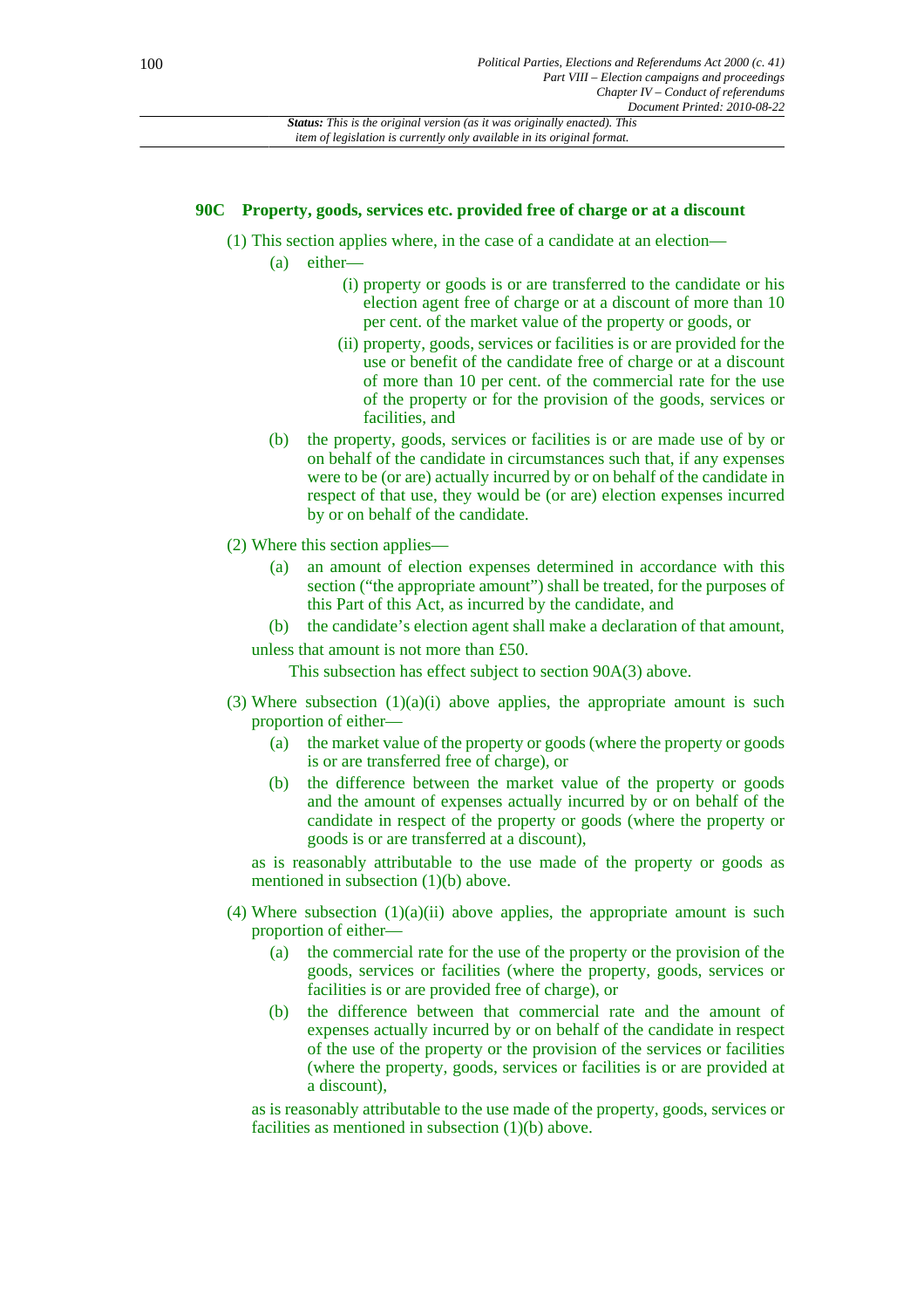- (5) Where the services of an employee are made available by his employer for the use or benefit of a candidate, then for the purposes of this section the commercial rate for the provision of those services shall be the amount of the remuneration and allowances payable to the employee by his employer in respect of the period for which his services are so made available (but shall not include any amount in respect of any contributions or other payments for which the employer is liable in respect of the employee).
- (6) In this section "market value", in relation to any property or goods, means the price which might reasonably be expected to be paid for the property or goods on a sale in the open market; and paragraph 2(6)(a) of Schedule 2A to this Act shall apply with any necessary modifications for the purpose of determining, for the purposes of subsection (1) above, whether property or goods is or are transferred to a candidate or his election agent.

# **90D Modification of sections 90A to 90C in relation to election of London members of the London Assembly**

- (1) Sections 90A to 90C above shall have effect, in their application in relation to candidates at an election of London members of the London Assembly at an ordinary election, subject to the following modifications.
- (2) In relation to any such candidates included in a list of candidates submitted by a registered political party in connection with the election—
	- (a) references to anything done by or on behalf of, or in relation to, a candidate at the election shall be construed as a reference to any such thing done by or on behalf of, or in relation to, all or any of the candidates on the list; and
	- (b) "for the purposes of the candidate's election" shall (instead of having the meaning given by section 90A(4) above) be construed as meaning with a view to, or otherwise in connection with promoting or procuring electoral success for the party, that is to say, the return at the election of all or any of the candidates on the list.
- (3) Section 90A above shall have effect with the substitution of the following subsection for subsection (5)—
- "(5) In this Part, and in Part III of this Act, any reference (in whatever form) to promoting or procuring a candidate's election at an election, or to promoting or procuring electoral success for a party, includes doing so by prejudicing the electoral prospects of other candidates or parties at the election.""
- (2) The amendment made by this section does not have effect in relation to local government elections in Scotland.

# **135 Meaning of "candidate"**

(1) In section 118 of the Representation of the People Act 1983 (interpretation of Part II), for the definition of "candidate" there shall be substituted—

""candidate" shall be construed in accordance with section 118A below;"

(2) After section 118 of that Act there shall be inserted—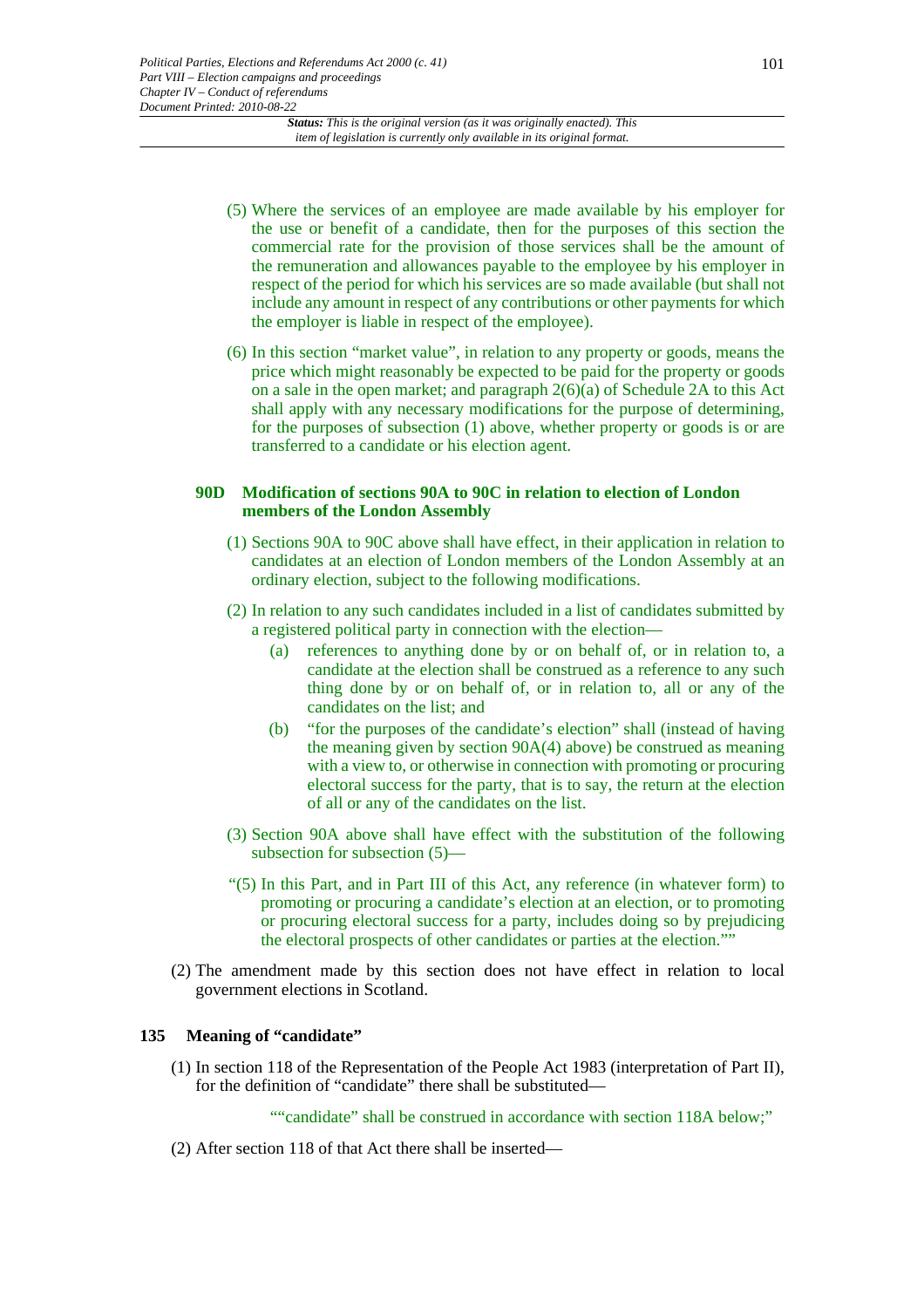# "**118A Meaning of candidate**

- (1) References to a candidate in this Part of this Act shall be construed in accordance with this section (except where the context otherwise requires).
- (2) A person becomes a candidate at a parliamentary election—
	- (a) on the date of—
		- (i) the dissolution of Parliament, or
		- (ii) in the case of a by-election, the occurrence of the vacancy,

in consequence of which the writ for the election is issued if on or before that date he is declared by himself or by others to be a candidate at the election, and

- (b) otherwise, on the day on which he is so declared by himself or by others or on which he is nominated as a candidate at the election (whichever is the earlier).
- (3) A person becomes a candidate at an election under the local government Act—
	- (a) on the last day for publication of notice of the election if on or before that day he is declared by himself or by others to be a candidate at the election, and
	- (b) otherwise, on the day on which he is so declared by himself or by others or on which he is nominated as a candidate at the election (whichever is the earlier),

or, in the case of a person included in a list of candidates submitted by a registered political party in connection with an election of the London members of the London Assembly at an ordinary election, on the day on which the list is submitted by the party."

(3) The amendments made by this section do not have effect in relation to local government elections in Scotland.

#### *Corrupt and illegal practices*

# **136 Corrupt and illegal practices: consequences for persons convicted of such practices**

For section 173 of the Representation of the People Act 1983 there shall be substituted —

# "**173 Incapacities on conviction of corrupt or illegal practice**

—

- (1) Subject to subsection (2) below, a person convicted of a corrupt or illegal practice
	- (a) shall, during the relevant period specified in subsection (3) below, be incapable of—
		- (i) being registered as an elector or voting at any parliamentary election in the United Kingdom or at any local government election in Great Britain, or
		- (ii) being elected to the House of Commons, or
		- (iii) holding any elective office; and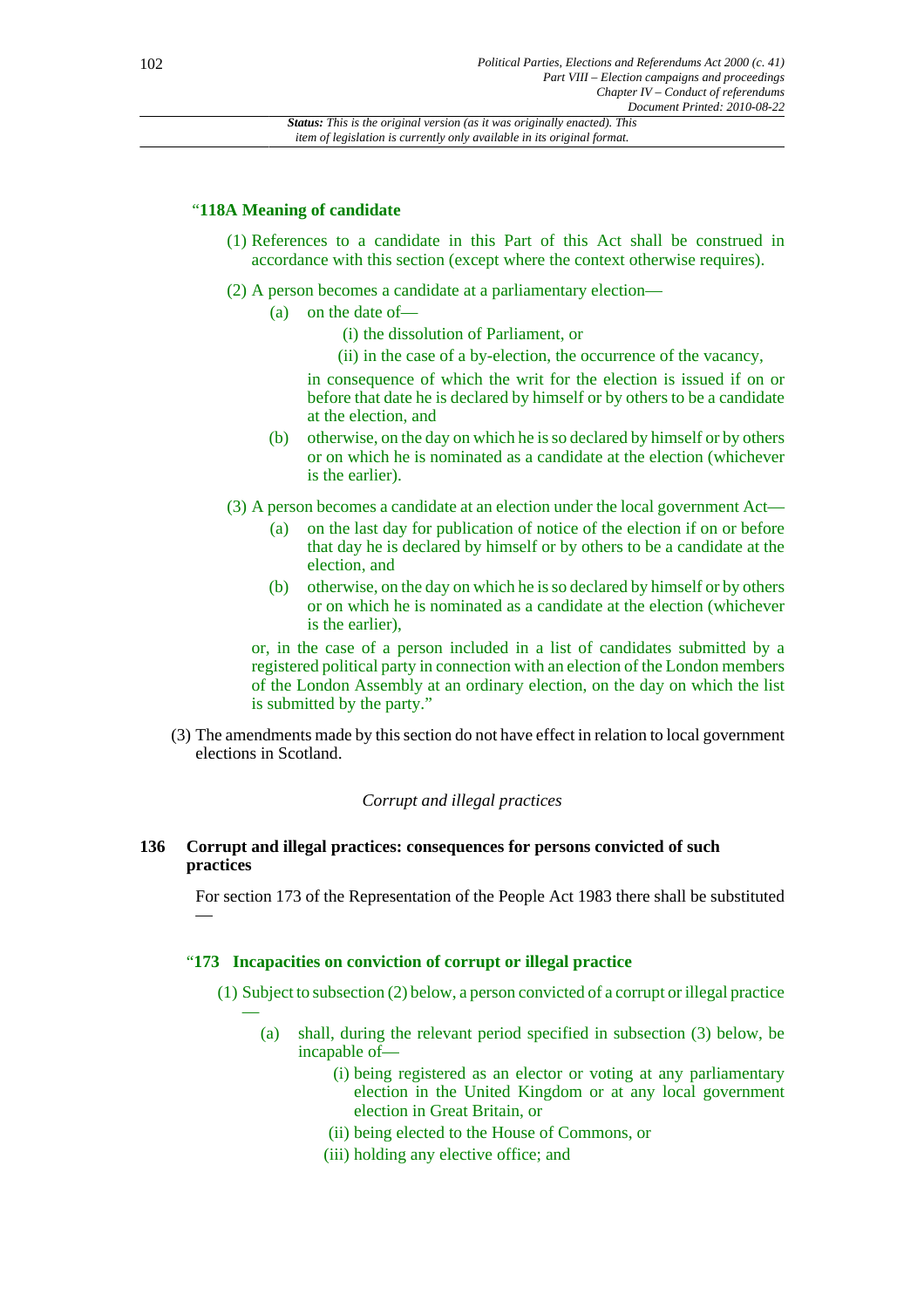- (b) if already elected to a seat in the House of Commons or holding any such office, shall vacate the seat or office subject to and in accordance with subsections (4) and (5) below.
- (2) The incapacity imposed by subsection  $(1)(a)(i)$  above applies only to a person convicted of a corrupt practice under section 60 above or of an illegal practice under section 61 above.
- (3) For the purposes of subsection  $(1)(a)$  above the relevant period is the period beginning with the date of the conviction and ending—
	- (a) in the case of a person convicted of a corrupt practice, five years after that date, or
	- (b) in the case of a person convicted of an illegal practice, three years after that date,

except that if (at any time within that period of five or three years) a court determines on an appeal by that person against the conviction that it should not be upheld, the relevant period shall end at that time instead.

- (4) Where subsection (1)(b) applies to any person, he shall (subject to subsection (5) below) vacate the seat or office in question at the appropriate time for the purposes of this section, namely—
	- (a) the end of the period which is the period prescribed by law within which notice of appeal may be given, or an application for leave to appeal may be made, by him in respect of the conviction, or
	- (b) if (at any time within that period) that period is extended—
		- (i) the end of the period as so extended, or
		- (ii) the end of the period of three months beginning with the date of the conviction,

whichever is the earlier.

- (5) If (before the appropriate time mentioned in subsection (4) above) notice of appeal is given, or an application for leave to appeal is made, by such a person in respect of the conviction, he shall vacate the seat or office in question at the end of the period of three months beginning with the date of the conviction unless—
	- (a) such an appeal is dismissed or abandoned at any earlier time (in which case he shall vacate the seat or office at that time), or
	- (b) at any time within that period of three months the court determines on such an appeal that the conviction should not be upheld (in which case the seat or office shall not be vacated by him).
- (6) Where such a person vacates a seat or office in accordance with subsection (4) or (5) above, no subsequent determination of a court that his conviction should not be upheld shall entitle him to resume the seat or office.
- (7) If a person convicted of a corrupt or illegal practice has already been elected to a seat in the House of Commons or to any elective office, he shall (in addition to being subject to the incapacities mentioned in subsection  $(1)(a)$  above) be suspended from performing any of his functions as a Member of Parliament, or (as the case may be) any of the functions of that office, during the period of suspension specified in subsection (8) below.
- (8) For the purposes of subsection (7) above the period of suspension is the period beginning with the date of the conviction and ending with—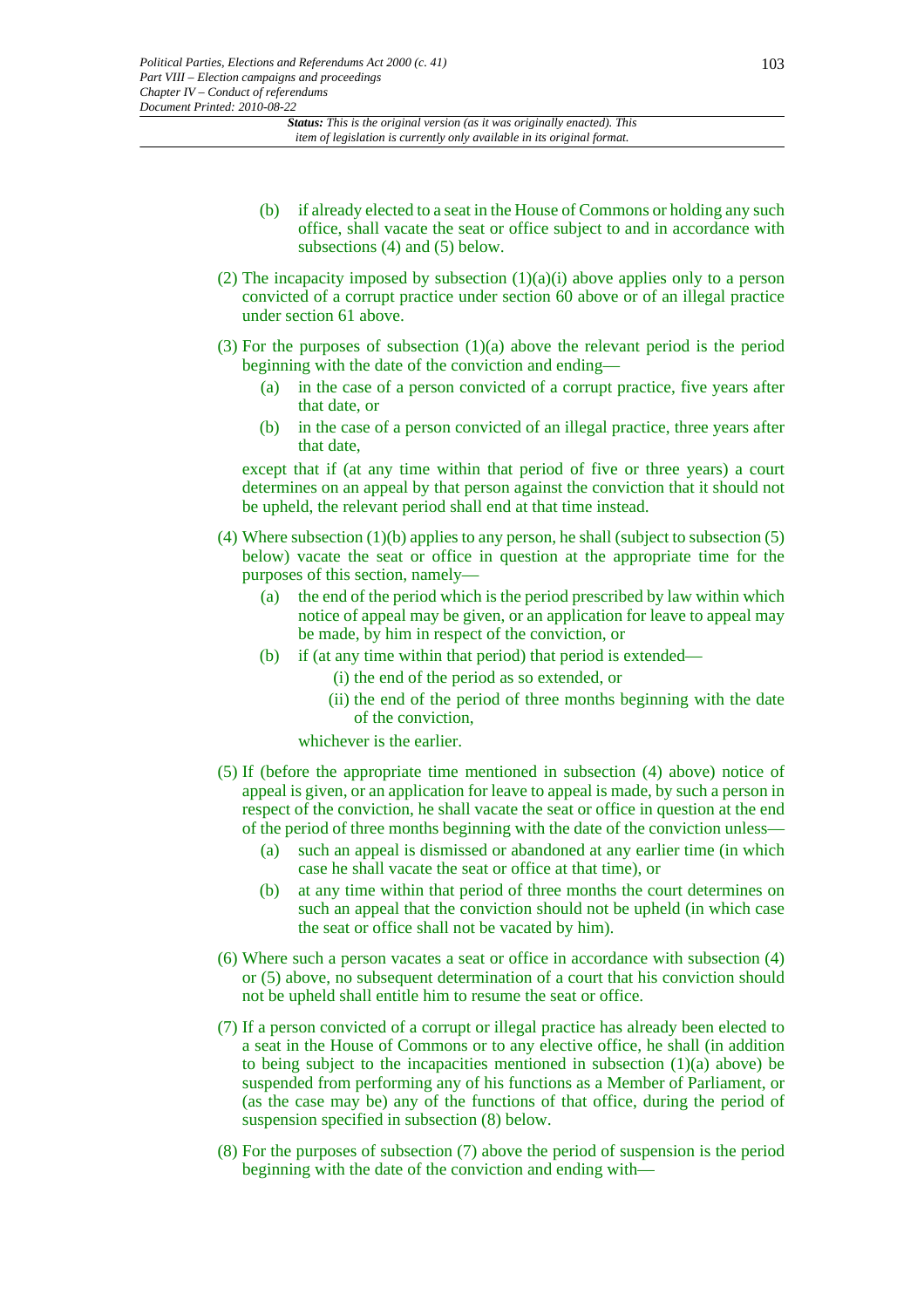- (a) the date on which the seat or office is vacated in accordance with subsection (4) or (5) above, or
- (b) where subsection (5)(b) above applies, the date on which the court determines that the conviction should not be upheld.
- (9) Any incapacities or other requirement applying to a person by virtue of subsection (1) or (7) above applies in addition to any punishment imposed under section 168 or 169 above; but each of those subsections has effect subject to section 174 below.
- (10) Without prejudice to the generality of section 205(2) below, nothing in this section affects matters relating to the Northern Ireland Assembly or local elections or holding office in Northern Ireland.

# **173A Incapacity to hold public or judicial office in Scotland**

- (1) Subject to section 174 below, a person convicted of a corrupt practice—
	- (a) shall for the period of five years beginning with the date of his conviction, be incapable of holding any public or judicial office in Scotland, and
	- (b) if already holding such an office, shall vacate it as from that date.
- (2) Subsection (1) above applies in addition to—
	- (a) any incapacity or other requirement applying to the person by virtue of section 173 above, and
	- (b) any punishment imposed on him under section 168 above."

# **137 Corrupt and illegal practices: election petitions etc**

The Representation of the People Act 1983 shall have effect subject to the amendments specified in Schedule 17, which in particular modifies the provisions relating to—

- (a) the procedure on election petitions; and
- (b) the consequences of reports by election courts.

# *Miscellaneous amendments*

# **138 Election campaigns and proceedings: miscellaneous amendments**

- (1) The Representation of the People Act 1983 shall have effect subject to the amendments specified in Schedule 18, which makes changes to Part II of that Act (the election campaign) and related provisions of Part III of that Act (legal proceedings).
- (2) The amendments made by Schedule 18 do not have effect in relation to local government elections in Scotland.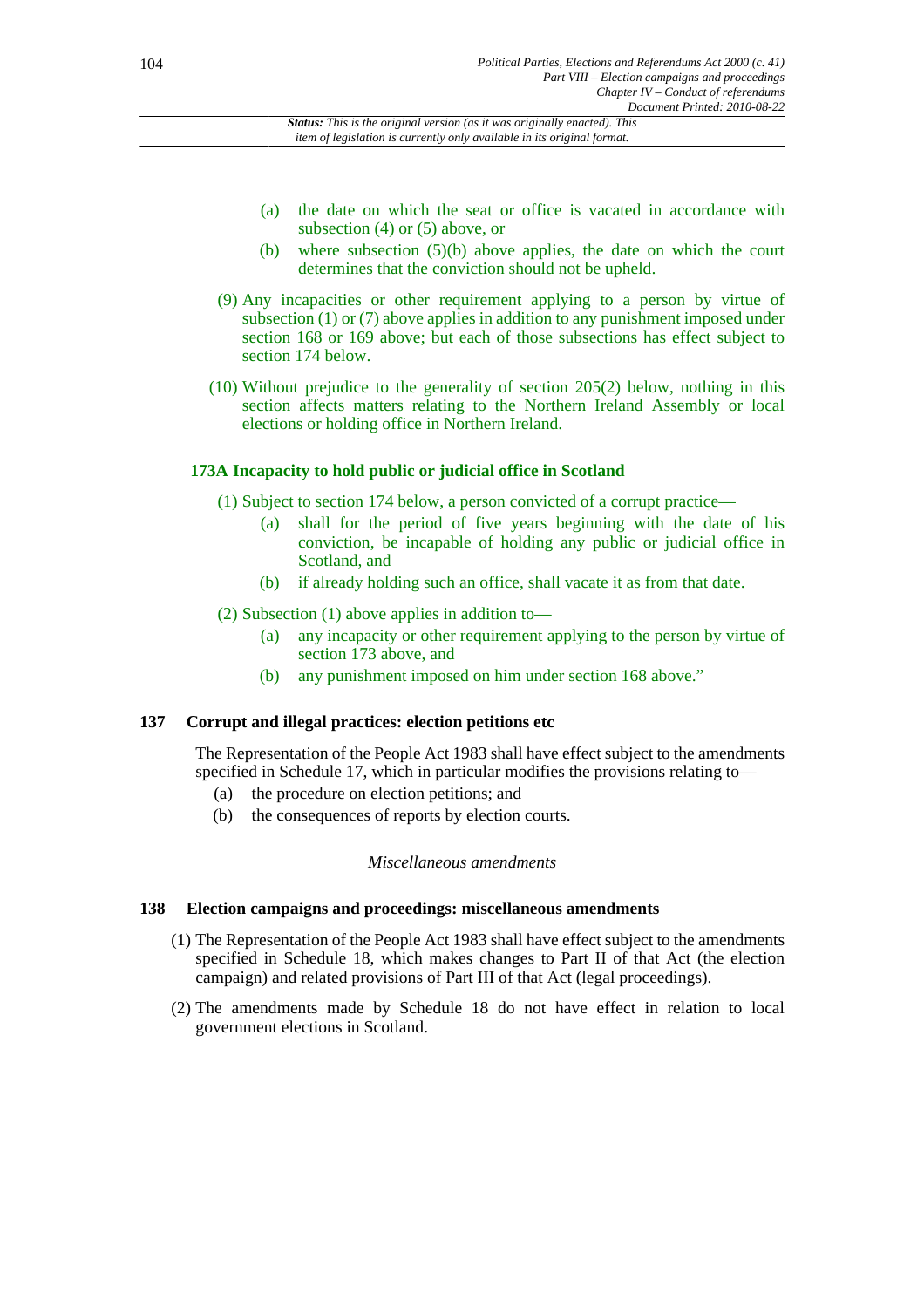# **PART IX**

#### POLITICAL DONATIONS AND EXPENDITURE BY COMPANIES

### *Control of political donations*

#### **139 Control of political donations by companies**

- (1) The provisions set out in Schedule 19 shall be inserted in the Companies Act 1985 as Part XA of that Act.
- (2) In Schedule 22 to that Act (provisions applying to unregistered companies), after the entry relating to Part X there shall be inserted—

"Part XA Control of political donations by companies Subject to section 718(3)."

*Disclosure of political donations and expenditure*

#### **140 Disclosure of political donations and expenditure in directors' report**

In Part I of Schedule 7 to the Companies Act 1985 (matters of a general nature to be dealt with in directors' report), for paragraphs 3 to 5 (political and charitable gifts) there shall be substituted—

#### *"Political donations and expenditure*

- $3$  (1) If—
	- (a) the company (not being the wholly-owned subsidiary of a company incorporated in Great Britain) has in the financial year—
		- (i) made any donation to any registered party or to any other EU political organisation, or
		- (ii) incurred any EU political expenditure, and
	- (b) the amount of the donation or expenditure, or (as the case may be) the aggregate amount of all donations and expenditure falling within paragraph (a), exceeded £200,

the directors' report for the year shall contain the particulars specified in subparagraph (2).

- (2) Those particulars are—
	- (a) as respects donations falling within sub-paragraph  $(1)(a)(i)$ 
		- (i) the name of each registered party or other organisation to whom any such donation has been made, and
		- (ii) the total amount given to that party or organisation by way of such donations in the financial year; and
	- (b) as respects expenditure falling within sub-paragraph  $(1)(a)(ii)$ , the total amount incurred by way of such expenditure in the financial year.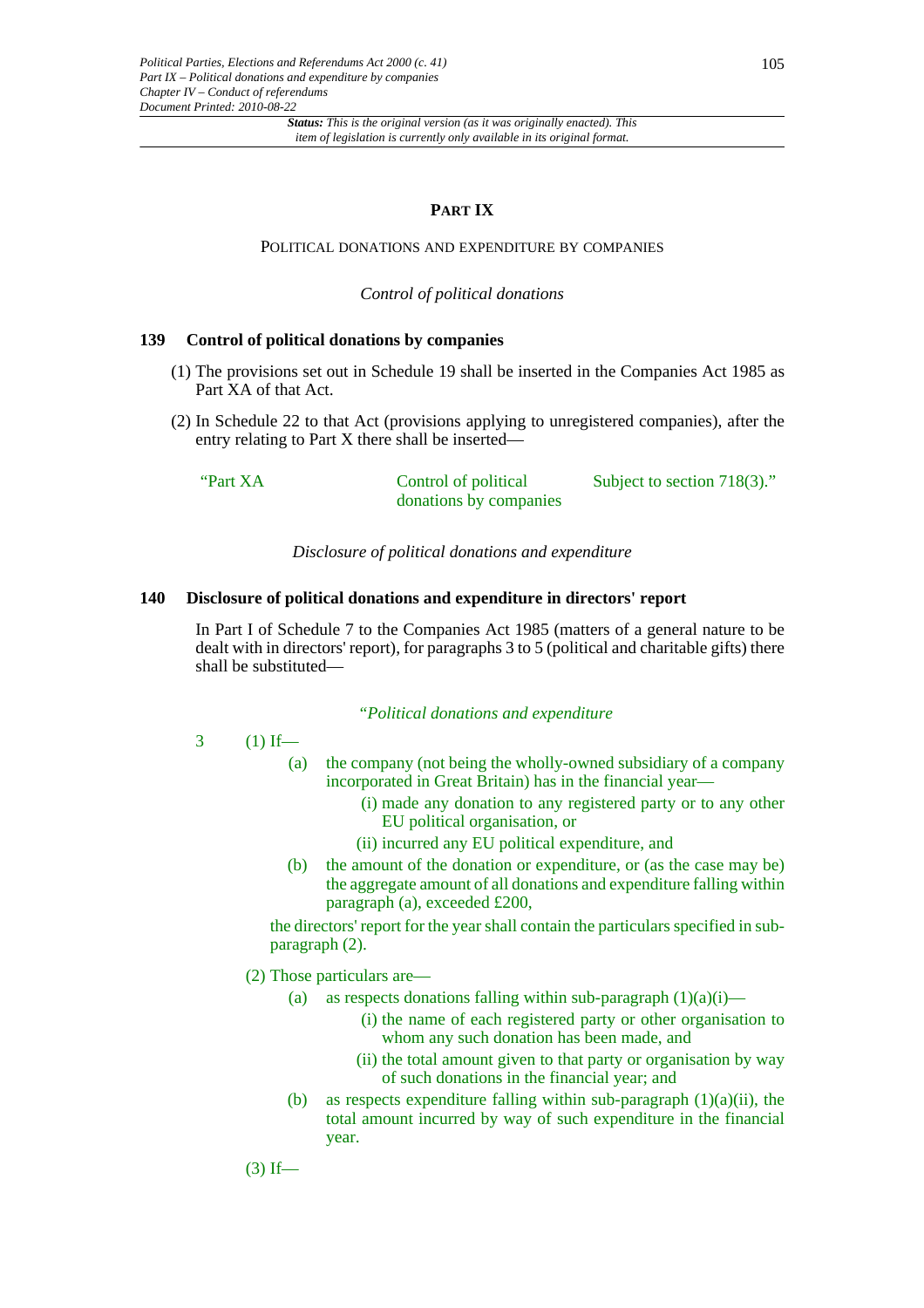- (a) at the end of the financial year the company has subsidiaries which have, in that year, made any donations or incurred any such expenditure as is mentioned in sub-paragraph  $(1)(a)$ , and
- (b) it is not itself the wholly-owned subsidiary of a company incorporated in Great Britain,

the directors' report for the year is not, by virtue of sub-paragraph (1), required to contain the particulars specified in sub-paragraph (2); but, if the total amount of any such donations or expenditure (or both) made or incurred in that year by the company and the subsidiaries between them exceeds £200, the directors' report for the year shall contain those particulars in relation to each body by whom any such donation or expenditure has been made or incurred.

- (4) Any expression used in this paragraph which is also used in Part XA of this Act has the same meaning as in that Part.
- 4 (1) If the company (not being the wholly-owned subsidiary of a company incorporated in Great Britain) has in the financial year made any contribution to a non-EU political party, the directors' report for the year shall contain—
	- (a) a statement of the amount of the contribution, or
	- (b) (if it has made two or more such contributions in the year) a statement of the total amount of the contributions.
	- $(2)$  If—
		- (a) at the end of the financial year the company has subsidiaries which have, in that year, made any such contributions as are mentioned in sub-paragraph (1), and
		- (b) it is not itself the wholly-owned subsidiary of a company incorporated in Great Britain,

the directors' report for the year is not, by virtue of sub-paragraph (1), required to contain any such statement as is there mentioned, but it shall instead contain a statement of the total amount of the contributions made in the year by the company and the subsidiaries between them.

- (3) In this paragraph "contribution", in relation to an organisation, means—
	- (a) any gift of money to the organisation (whether made directly or indirectly);
	- (b) any subscription or other fee paid for affiliation to, or membership of, the organisation; or
	- (c) any money spent (otherwise than by the organisation or a person acting on its behalf) in paying any expenses incurred directly or indirectly by the organisation.
- (4) In this paragraph "non-EU political party" means any political party which carries on, or proposes to carry on, its activities wholly outside the member States.

# *Charitable donations*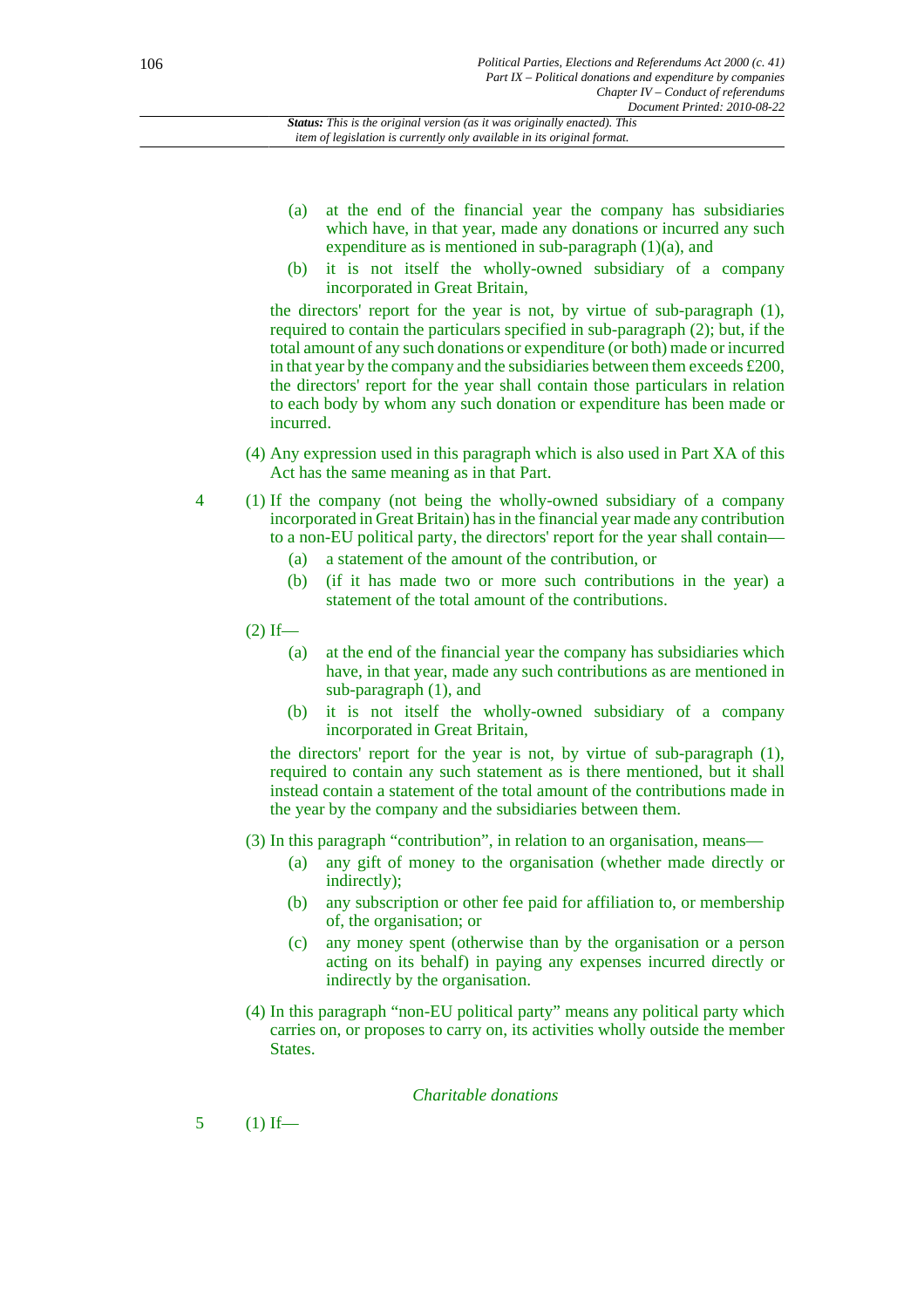- (a) the company (not being the wholly-owned subsidiary of a company incorporated in Great Britain) has in the financial year given money for charitable purposes, and
- (b) the money given exceeded £200 in amount,

the directors' report for the year shall contain, in the case of each of the purposes for which money has been given, a statement of the amount of money given for that purpose.

- $(2)$  If—
	- (a) at the end of the financial year the company has subsidiaries which have, in that year, given money for charitable purposes, and
	- (b) it is not itself the wholly-owned subsidiary of a company incorporated in Great Britain,

sub-paragraph (1) does not apply to the company; but, if the amount given in that year for charitable purposes by the company and the subsidiaries between them exceeds £200, the directors' report for the year shall contain, in the case of each of the purposes for which money has been given by the company and the subsidiaries between them, a statement of the amount of money given for that purpose.

- (3) Money given for charitable purposes to a person who, when it was given, was ordinarily resident outside the United Kingdom is to be left out of account for the purposes of this paragraph.
- (4) For the purposes of this paragraph "charitable purposes" means purposes which are exclusively charitable, and as respects Scotland "charitable" is to be construed as if it were contained in the Income Tax Acts."

# **PART X**

# MISCELLANEOUS AND GENERAL

# *Overseas electors*

# **141 Reduction of qualifying period for overseas electors**

In each of the following provisions of the Representation of the People Act 1985 (as amended by the Representation of the People Act 2000), namely—

- (a) section 1(3) and (4) (conditions to be satisfied by British citizen in order to qualify as overseas elector in relation to parliamentary election), and
- (b) section 3(3) and (4) (conditions to be satisfied by peer in order to qualify as overseas elector in relation to European Parliamentary election),

for "20 years" there shall be substituted "15 years".

### *Pre-consolidation amendments*

# **142 Pre-consolidation amendments**

(1) Schedule 1 to the European Parliamentary Elections Act 1978 (system of election etc.) shall be amended as follows.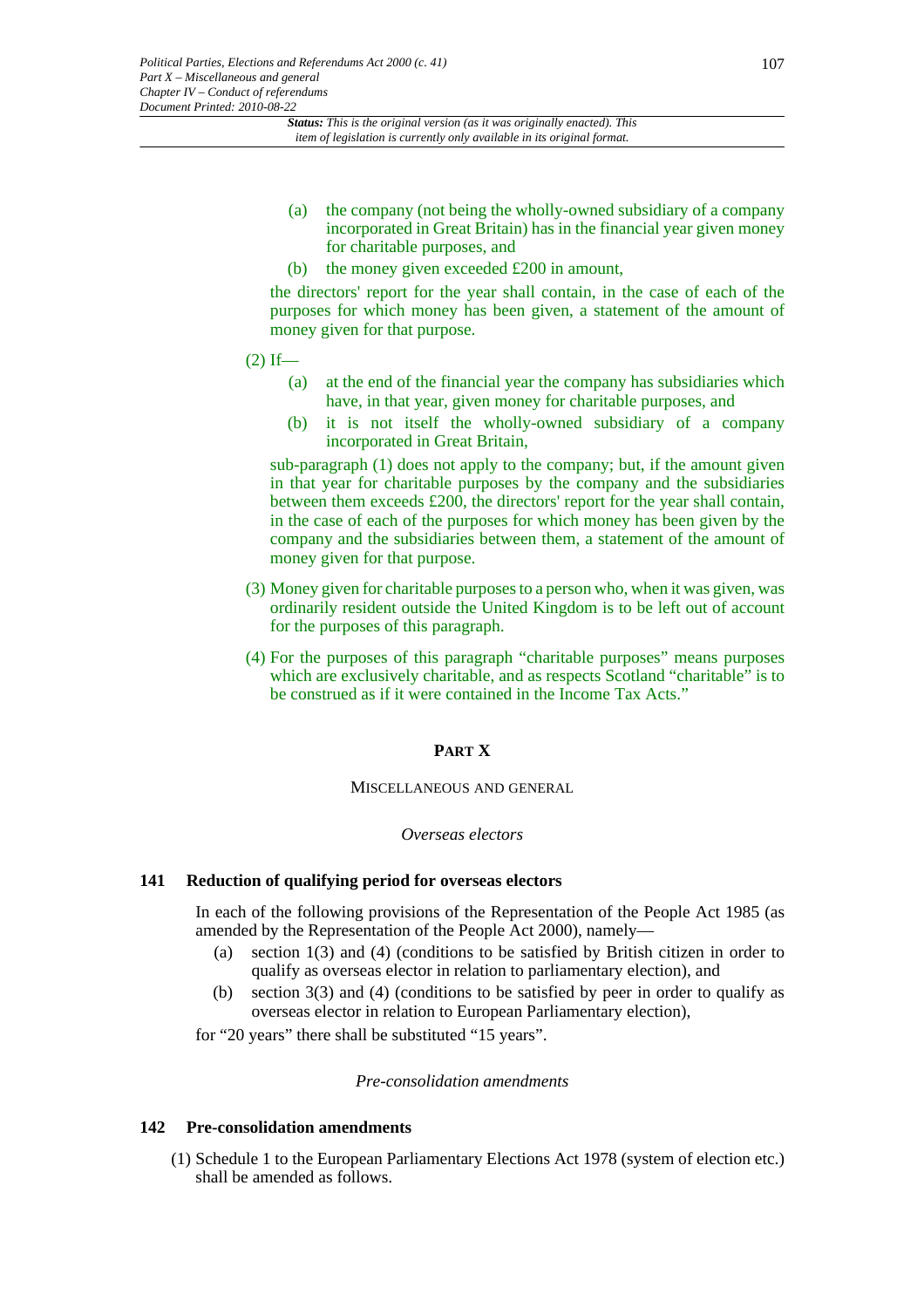- (2) In paragraph 5 (disqualification for office of Member of the European Parliament), in sub-paragraphs  $(4)(a)$  and  $(4A)(a)$ , after "section 3" there shall be inserted "or 3A".
- (3) In paragraph 6 (judicial proceedings as to disqualification under paragraph 5), in subparagraph (1)(b), after "section 3" there shall be inserted "or 3A".

# *Election material*

# **143 Details to appear on election material**

- (1) No election material shall be published unless—
	- (a) in the case of material which is, or is contained in, such a printed document as is mentioned in subsection  $(3)$ ,  $(4)$  or  $(5)$ , the requirements of that subsection are complied with; or
	- (b) in the case of any other material, any requirements falling to be complied with in relation to the material by virtue of regulations under subsection (6) are complied with.
- (2) For the purposes of subsections (3) to (5) the following details are "the relevant details" in the case of any material falling within subsection  $(1)(a)$ , namely—
	- (a) the name and address of the printer of the document;
	- (b) the name and address of the promoter of the material; and
	- (c) the name and address of any person on behalf of whom the material is being published (and who is not the promoter).
- (3) Where the material is a document consisting (or consisting principally) of a single side of printed matter, the relevant details must appear on the face of the document.
- (4) Where the material is a printed document other than one to which subsection (3) applies, the relevant details must appear either on the first or the last page of the document.
- (5) Where the material is an advertisement contained in a newspaper or periodical—
	- (a) the name and address of the printer of the newspaper or periodical must appear either on its first or last page; and
	- (b) the relevant details specified in subsection (2)(b) and (c) must be included in the advertisement.
- (6) The Secretary of State may, after consulting the Commission, by regulations make provision for and in connection with the imposition of requirements as to the inclusion in material falling within subsection  $(1)(b)$  of the following details, namely—
	- (a) the name and address of the promoter of the material; and
	- (b) the name and address of any person on behalf of whom the material is being published (and who is not the promoter).
- (7) Regulations under subsection (6) may in particular specify—
	- (a) the manner and form in which such details must be included in any such material for the purpose of complying with any such requirement;
	- (b) circumstances in which—
		- (i) any such requirement does not have to be complied with by a person of any description specified in the regulations, or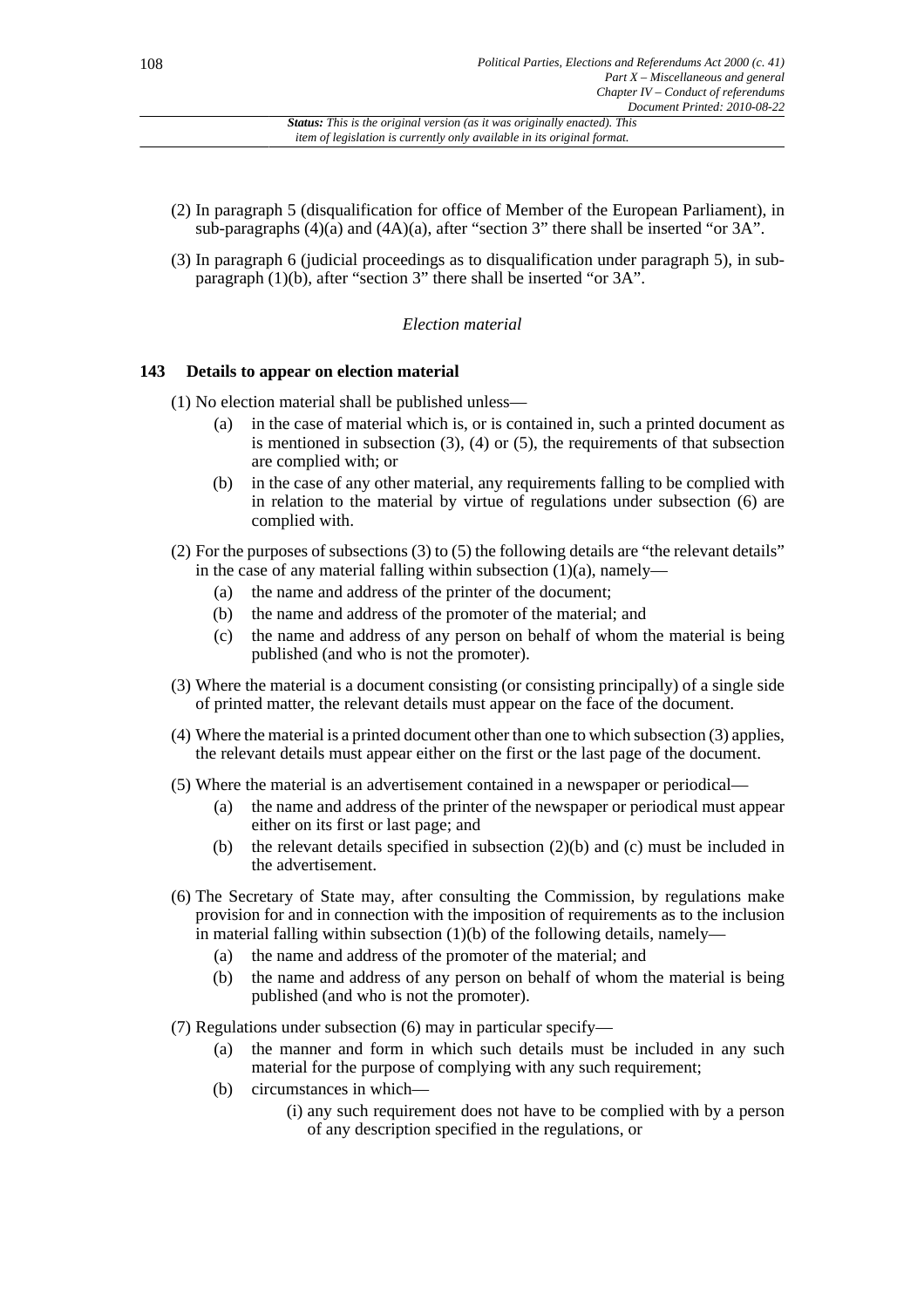- (ii) a breach of any such requirement by a person of any description so specified is not to result in the commission of an offence under this section by that person or by a person of any other such description;
- (c) circumstances in which material is, or is not, to be taken for the purposes of the regulations to be published or (as the case may be) published by a person of any description so specified.
- (8) Where any material falling within subsection (1)(a) is published in contravention of subsection (1), then (subject to subsection  $(10)$ )—
	- (a) the promoter of the material,
	- (b) any other person by whom the material is so published, and
	- (c) the printer of the document,

shall be guilty of an offence.

- (9) Where any material falling within subsection  $(1)(b)$  is published in contravention of subsection  $(1)$ , then (subject to regulations made by virtue of subsection  $(7)(b)$  and to subsection (10))—
	- (a) the promoter of the material, and
	- (b) any other person by whom the material is so published,

shall be guilty of an offence.

- (10) It shall be a defence for a person charged with an offence under this section to prove—
	- (a) that the contravention of subsection (1) arose from circumstances beyond his control; and
	- (b) that he took all reasonable steps, and exercised all due diligence, to ensure that that contravention would not arise.
- (11) In this section—

"election material" has the meaning given by section 85(3);

"print" means print by whatever means, and "printer" shall be construed accordingly;

"the promoter", in relation to any election material, means the person causing the material to be published;

"publish" means make available to the public at large, or any section of the public, in whatever form and by whatever means.

*Broadcasting during election period*

### **144 Broadcasting of local items during election period**

For section 93 of the Representation of the People Act 1983 there shall be substituted—

### "**93 Broadcasting of local items during election period**

- (1) Each broadcasting authority shall adopt a code of practice with respect to the participation of candidates at a parliamentary or local government election in items about the constituency or electoral area in question which are included in relevant services during the election period.
- (2) The code for the time being adopted by a broadcasting authority under this section shall be either—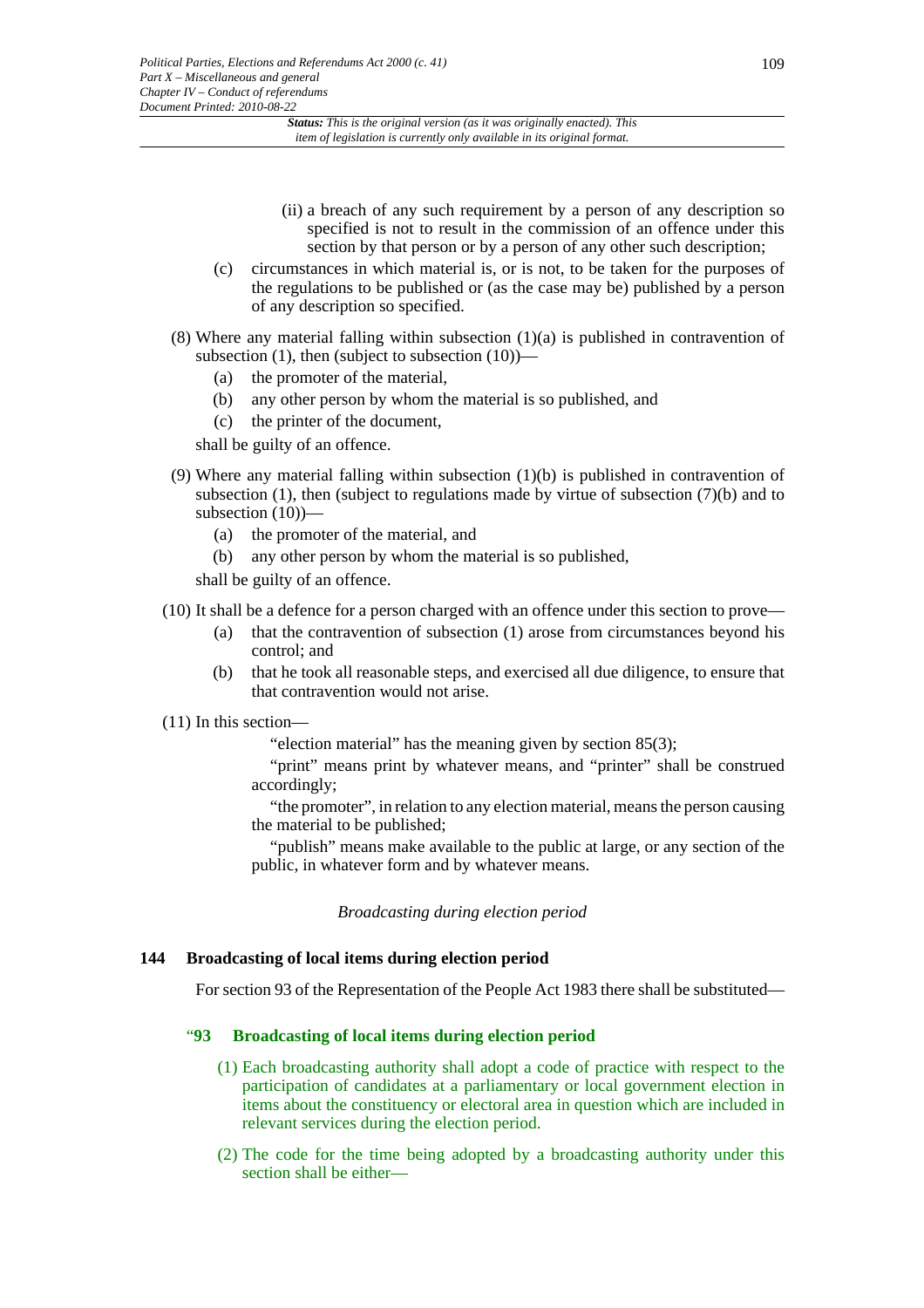- (a) a code drawn up by that authority, whether on their own or jointly with one or more other broadcasting authorities, or
- (b) a code drawn up by one or more other such authorities;

and a broadcasting authority shall from time to time consider whether the code for the time being so adopted by them should be replaced by a further code falling within paragraph (a) or (b).

- (3) Before drawing up a code under this section a broadcasting authority shall have regard to any views expressed by the Electoral Commission for the purposes of this subsection; and any such code may make different provision for different cases.
- (4) The Independent Television Commission and the Radio Authority shall each do all that they can to secure that the code for the time being adopted by them under this section is observed in the provision of relevant services; and the British Broadcasting Corporation and Sianel Pedwar Cymru shall each observe in the provision of relevant services the code so adopted by them.
- (5) For the purposes of subsection (1) "the election period", in relation to an election, means the period beginning—
	- (a) (if a parliamentary general election) with the date of the dissolution of Parliament or any earlier time at which Her Majesty's intention to dissolve Parliament is announced,
	- (b) (if a parliamentary by-election) with the date of the issue of the writ for the election or any earlier date on which a certificate of the vacancy is notified in the London Gazette in accordance with the Recess Elections Act 1975, or
	- (c) (if a local government election) with the last date for publication of notice of the election,

and ending with the close of the poll.

(6) In this section—

"broadcasting authority" means the British Broadcasting Corporation, the Independent Television Commission, the Radio Authority or Sianel Pedwar Cymru;

"candidate", in relation to an election, means a candidate standing nominated at the election or included in a list of candidates submitted in connection with it;

"relevant services"—

- (a) in relation to the British Broadcasting Corporation or Sianel Pedwar Cymru, means services broadcast by that body;
- (b) in relation to the Independent Television Commission, means services licensed under Part I of the Broadcasting Act 1990 or Part I of the Broadcasting Act 1996; and
- (c) in relation to the Radio Authority, means services licensed under Part III of the Broadcasting Act 1990 or Part II of the Broadcasting Act 1996."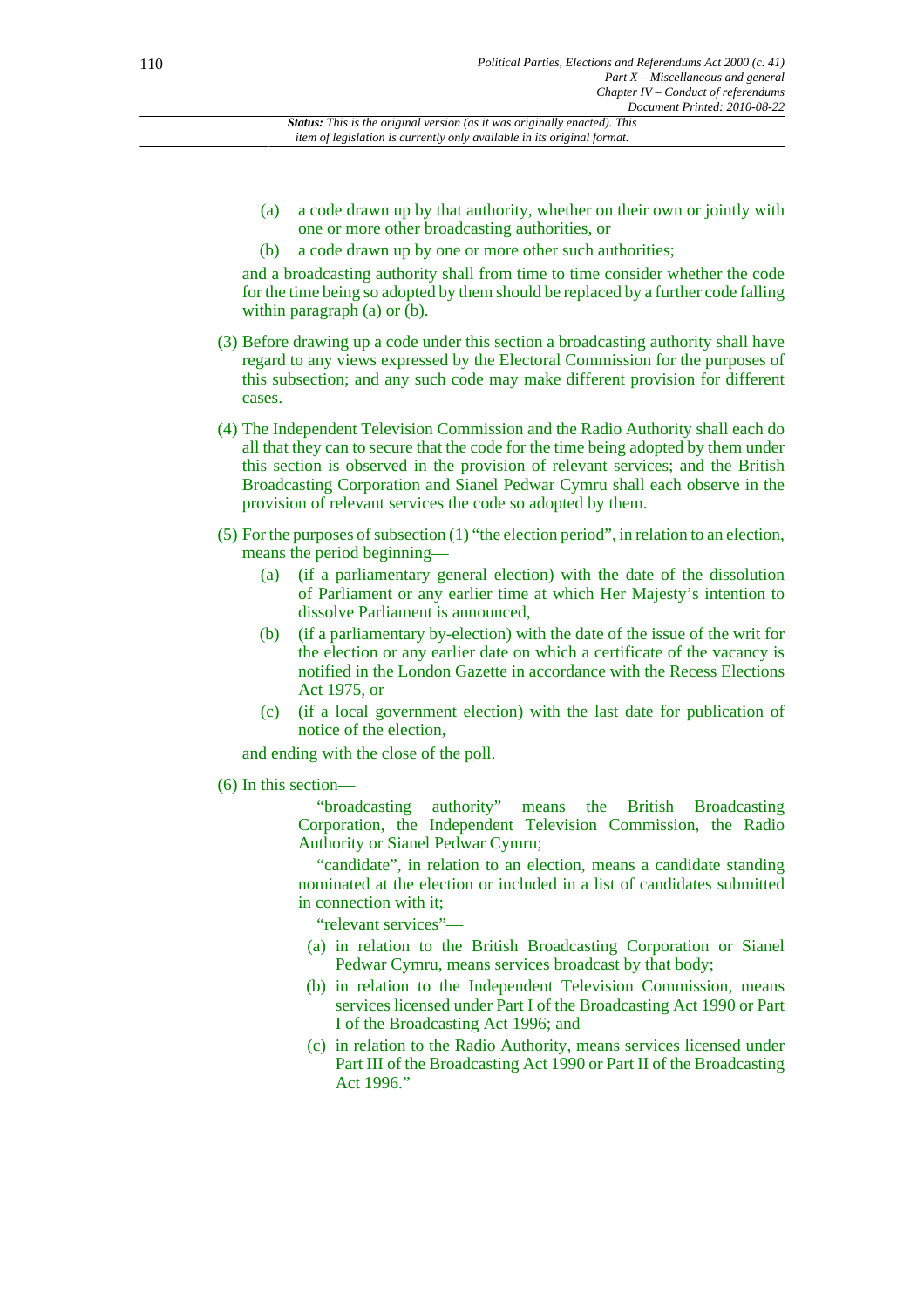*Enforcement of Act*

# **145 General function of Commission with respect to monitoring compliance with controls imposed by the Act etc**

- (1) The Commission shall have the general function of monitoring compliance with—
	- (a) the restrictions and other requirements imposed by or by virtue of Parts III to VII; and
	- (b) the restrictions and other requirements imposed by other enactments in relation to—
		- (i) election expenses incurred by or on behalf of candidates at elections, or
		- (ii) donations to such candidates or their election agents.
- (2) Subsection (1)(b) does not apply in relation to local government elections in Scotland unless and to the extent that the Scottish Ministers by order so provide.
- (3) For the purposes of subsection (2), the reference in subsection  $(1)(b)$  to any enactment shall include a reference to any enactment comprised in or in an instrument made under an Act of the Scottish Parliament.
- (4) Section 156(5) shall apply to an order made by the Scottish Ministers under subsection (2) as it applies to an order made by the Secretary of State under this Act and the reference in that section to enactments shall include a reference to any enactment comprised in or in an instrument made under an Act of the Scottish Parliament.
- (5) The power of the Scottish Ministers to make an order under subsection (2) shall be exercisable by statutory instrument subject to annulment in pursuance of a resolution of the Scottish Parliament.
- (6) The Scottish Ministers shall reimburse the Commission for any expenditure incurred by them which is attributable to the exercise of any function conferred by virtue of an order made under subsection (2).
- (7) In this section and sections 146 and 148—

"election" means a relevant election for the purposes of Part II; "election agent" includes a sub-agent.

# **146 Supervisory powers of Commission**

- (1) The Commission may by notice require the relevant person in the case of any supervised organisation or individual (or former supervised organisation or individual)—
	- (a) to produce, for inspection by the Commission or a person authorised by the Commission, any such books, documents or other records relating to the income and expenditure of the organisation or individual as the Commission may reasonably require for the purposes of the carrying out by them of their functions, or
	- (b) to furnish the Commission, or a person authorised by the Commission, with such information or explanation relating to the income and expenditure of the organisation or individual as the Commission may reasonably so require,

and to do so within such reasonable time as is specified in the notice.

(2) The Commission, or a person authorised by the Commission, may—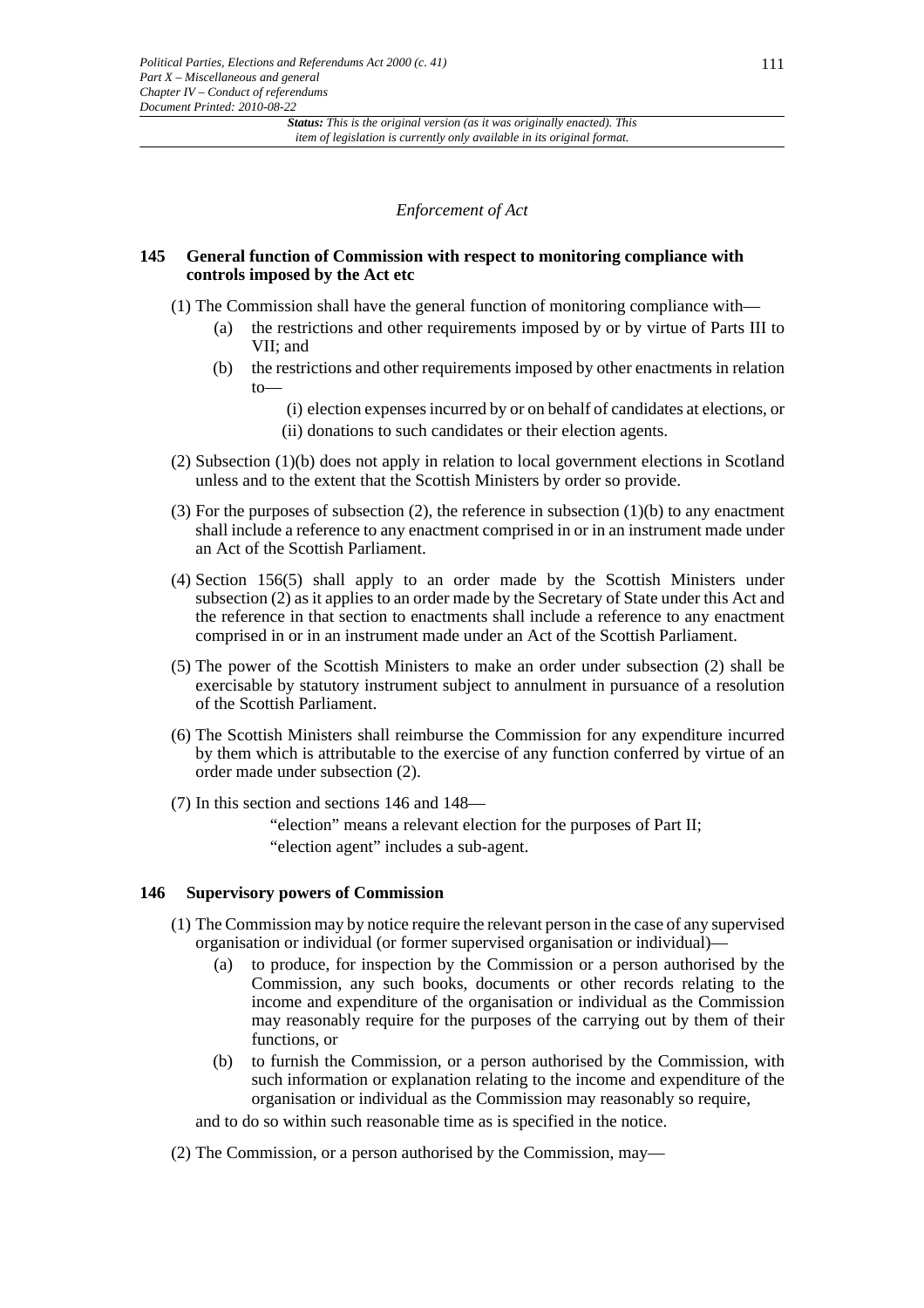- (a) make copies of, or records of any information contained in, any books, documents or other records produced under subsection (1)(a);
- (b) make copies or records of any information or explanation furnished under subsection  $(1)(b)$ .
- (3) A person authorised in writing by the Commission may, for the purposes of the carrying out by the Commission of their functions, enter at any reasonable time premises occupied by a supervised organisation or individual and having entered any such premises may—
	- (a) inspect any books, documents or other records relating to the income and expenditure of the organisation or individual, and
	- (b) make copies of, or records of any information contained in, any such books, documents or other records.
- (4) Where any such records as are mentioned in subsection (1) or (3) are kept in electronic form, then—
	- (a) the power of the Commission under subsection (1) to require any such records to be produced for inspection includes power to require a copy of the records to be made available for inspection in legible form (and subsection (2)(a) shall accordingly apply in relation to any copy so made available); and
	- (b) the power of any person ("the inspector") under subsection (3) to inspect any such records includes power to require any person on the premises in question to give the inspector such assistance as he may reasonably require to enable him—
		- (i) to inspect and make copies of the records in legible form or to make records of information contained in them, or
		- (ii) to inspect and check the operation of any computer, and any associated apparatus or material, that is or has been in use in connection with the keeping of the records.
- (5) A person commits an offence if he fails, without reasonable excuse, to comply with any requirement imposed under this section.
- (6) A person commits an offence if he intentionally obstructs a person authorised as mentioned in subsection (3) in the carrying out of that person's functions under that subsection.
- (7) Subject to subsection (8), subsection (1) shall apply in relation to—
	- (a) a regulated donee (or former regulated donee), or
	- (b) a person who is (or has been) a candidate at an election (other than a local government election in Scotland) or the election agent for such a candidate,

as it applies to a supervised organisation or individual (or former supervised organisation or individual); and subsections (2), (4) and (5) apply accordingly.

- (8) The powers conferred by virtue of subsection (7) may only be exercised by the Commission (or, as the case may be, by a person authorised by them) for or in connection with obtaining—
	- (a) such information or explanations relating to the income and expenditure of regulated donees in connection with their political activities as the Commission reasonably require for the purpose of monitoring compliance on the part of regulated donees with the requirements imposed by or by virtue of Schedule 7, or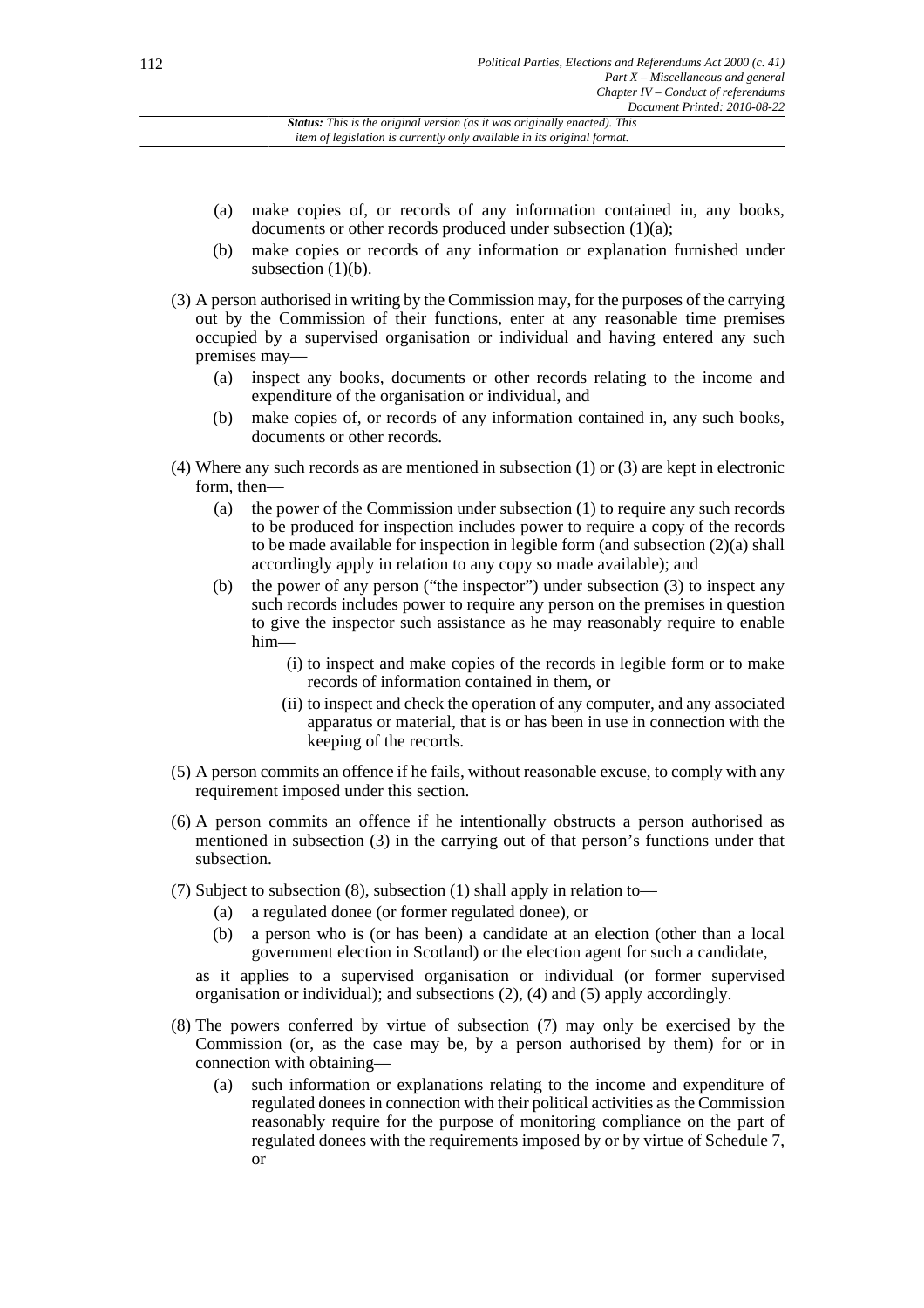(b) such information or explanations relating to the income and expenditure of candidates within paragraph (b) of that subsection and their election agents as the Commission reasonably require for the purpose of monitoring compliance on the part of such candidates and their agents with restrictions and other requirements falling within section 145(1)(b),

as the case may be.

(9) In this section—

"regulated donee" and "political activities", in relation to a regulated donee, each have the same meaning as in Schedule 7;

"relevant person", in relation to a supervised organisation or individual, means—

- (a) in the case of an organisation, any person who is or has been the treasurer or another officer of the organisation, and
- (b) in the case of an individual, that individual;

"supervised organisation or individual" means—

- (a) a registered party or (in the case of such a party with accounting units) the central organisation of the party or any of its accounting units,
- (b) a recognised third party (within the meaning of Part VI), or
- (c) a permitted participant (within the meaning of Part VII).

### **147 Civil penalty for failure to deliver documents etc**

(1) This section applies where—

- (a) the requirements of section  $31(4)$  or  $34(3)$  are not complied with in relation to any notification required to be given by the treasurer or (as the case may be) registered leader of a registered party;
- (b) the requirements of section  $45(1)$  or (2) are not complied with in relation to any statement of accounts, notification or auditor's report relating to a registered party or any accounting unit of such a party;
- (c) the requirements of section  $65(1)$  or (2) are not complied with in relation to any donation report relating to a registered party;
- (d) the requirements of section 74(6) are not complied with in relation to any notification required to be given by the treasurer of a registered party;
- (e) the requirements of section  $82(1)$ ,  $(2)$  or  $(3)$  are not complied with in relation to any return or auditor's report relating to a registered party;
- (f) the requirements of section 98(1), (2) or (3) are not complied with in relation to any return or auditor's report relating to a recognised third party (within the meaning of Part VI); or
- (g) the requirements of section 122(1), (2) or (3) are not complied with in relation to any return or auditor's report relating to a permitted participant (within the meaning of Part VII).
- (2) In a case where this section applies, the relevant organisation is liable to a civil penalty under this section.

This is in addition to any criminal liability of any person under any other provision of this Act.

(3) The amount of the penalty shall be determined by reference to the length of the period between—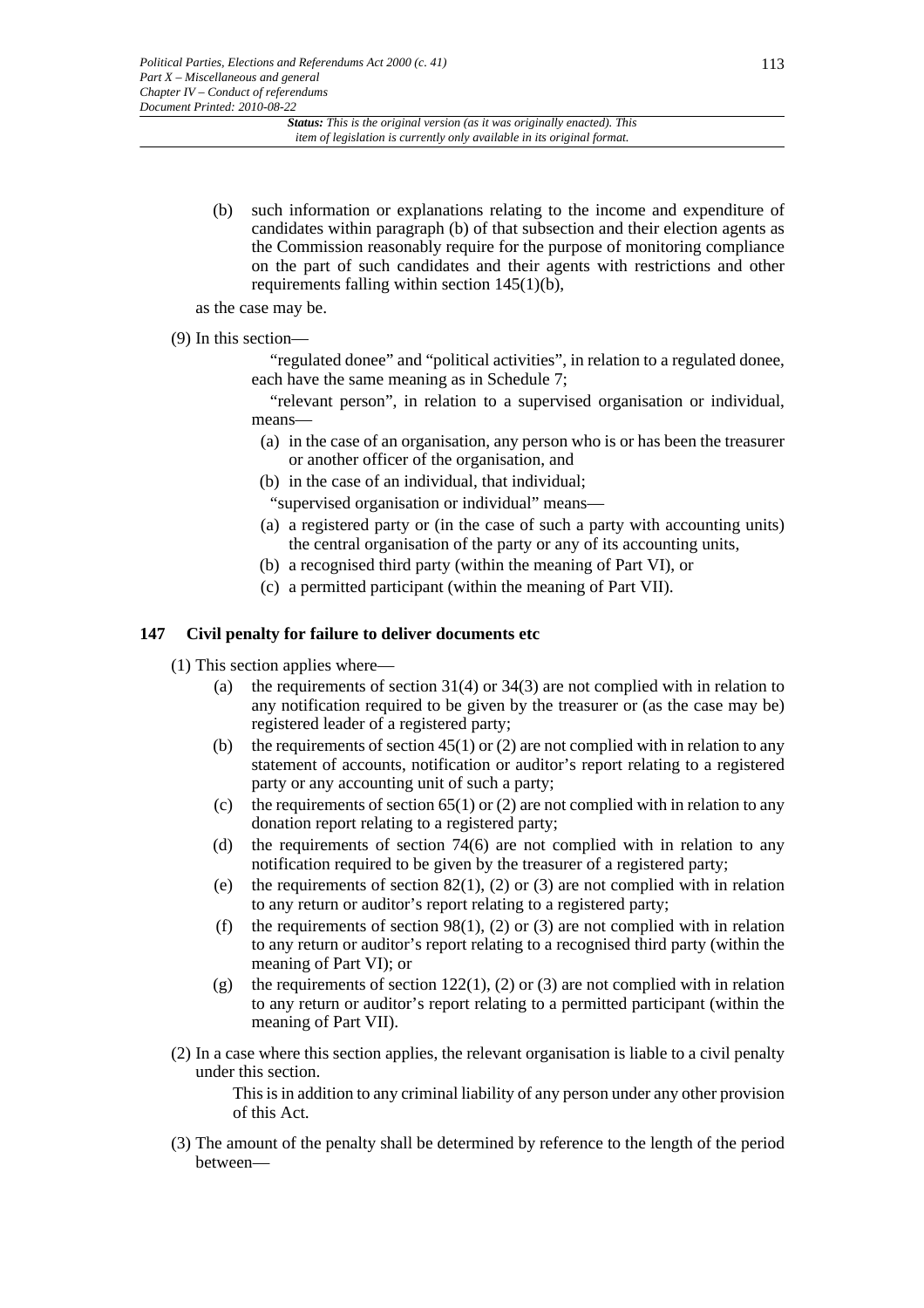| <b>Status:</b> This is the original version (as it was originally enacted). This |  |
|----------------------------------------------------------------------------------|--|
| item of legislation is currently only available in its original format.          |  |

- (a) the end of the period within which—
	- (i) the notification mentioned in subsection  $(1)(a)$  or  $(d)$  was required to be given to the Commission, or
	- (ii) the document mentioned in subsection  $(1)(b)$ ,  $(c)$ ,  $(e)$ ,  $(f)$  or  $(g)$  was required to be delivered to them,

as the case may be, and

(b) the day on which the requirements are complied with,

and shall be so determined as follows:—

| Length of period                                                              |        | Penalty |
|-------------------------------------------------------------------------------|--------|---------|
| Not more than 3 months.                                                       | £500   |         |
| More than 3 months but not more than $6 \quad \text{\pounds}1,000$<br>months. |        |         |
| More than 6 months but less than 12<br>months.                                | £2,000 |         |

- (4) If the requirements are not complied with by the end of the period of 12 months after the end of the period referred to in subsection  $(3)(a)$ , a penalty of £5,000 is payable—
	- (a) in respect of that period of 12 months, and
	- (b) in respect of each subsequent period of 12 months during any part of which the requirements are not complied with.

(5) Any penalty imposed by this section—

- (a) shall be recoverable in proceedings brought by the Commission as a debt due to them; and
- (b) once so recovered, shall be paid by them into the Consolidated Fund.
- (6) Where the relevant organisation is an unincorporated association, any such penalty shall be paid out of the funds of the organisation.
- (7) In the application of this section in relation to any such document as is mentioned in subsection  $(1)(b)$ —
	- (a) subsection (3)(a) shall be read as referring to the end of the relevant period within the meaning of section 47 or the period specified in paragraph  $8(2)(b)$ of Schedule 5 (as the case may be); and
	- (b) in the case of a document relating to an accounting unit of a registered party—
		- (i) subsection (3) shall have effect as if the sums specified in the second column of the table were instead £100, £250 and £500, and
		- (ii) subsection (4) shall have effect as if the sum there specified were instead £1,000.
- (8) For the purposes of this section "the relevant organisation" is—
	- (a) in a case falling within subsection  $(1)(a)$  to (e), the registered party concerned;
	- (b) in a case falling within subsection  $(1)(f)$ , the recognised third party concerned; and
	- (c) in a case falling within subsection  $(1)(g)$ , the permitted participant concerned.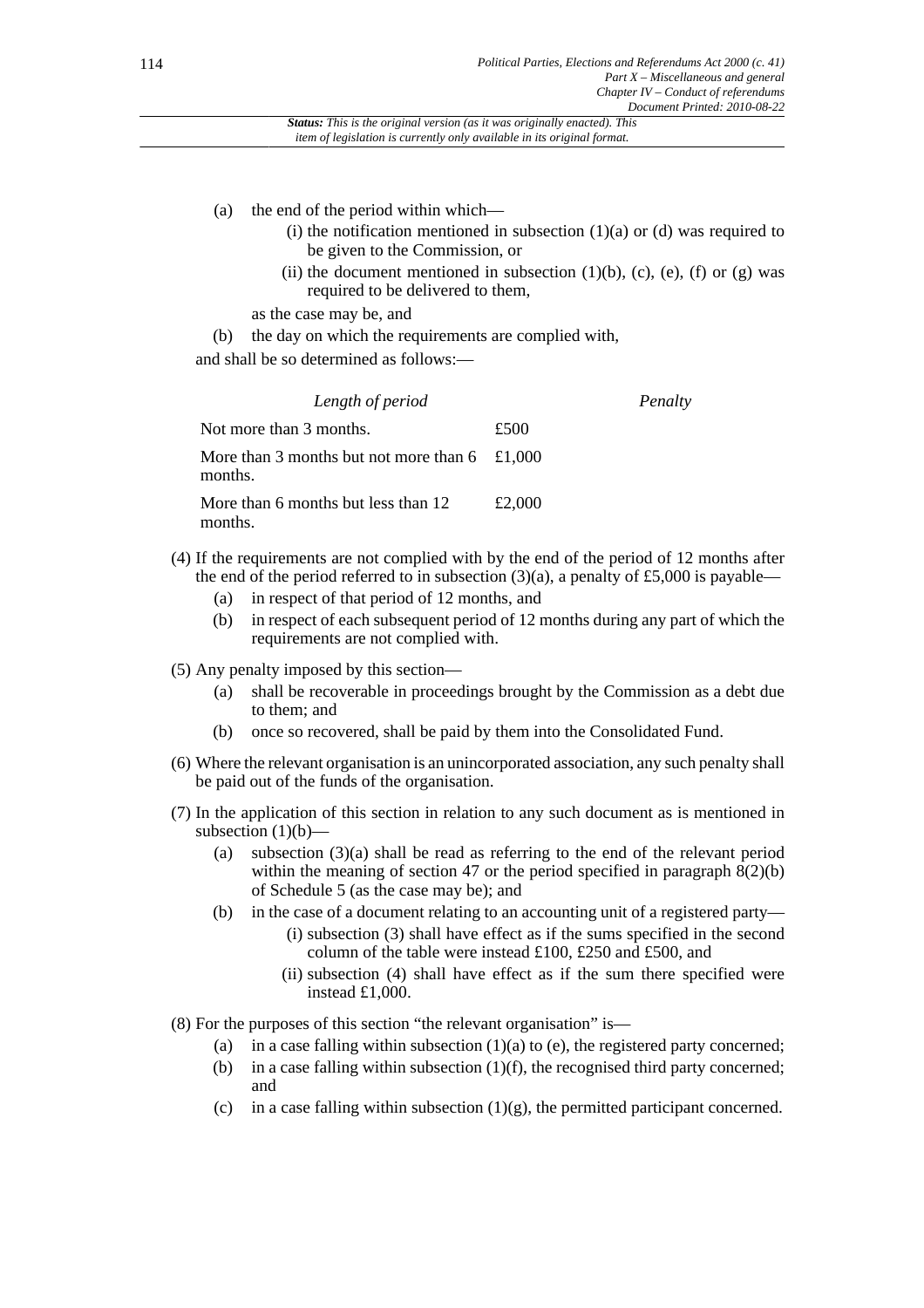#### **148 General offences**

(1) A person commits an offence if he—

- (a) alters, suppresses, conceals or destroys, or
- (b) causes or permits the alteration, suppression, concealment or destruction of,

any document or other record relating to the financial affairs or transactions of a supervised organisation or individual which is or is liable to be required to be produced for inspection under section  $146(1)$ , and does so with the intention of falsifying the document or record or enabling that organisation or individual to evade any of the provisions of this Act.

- (2) Where the relevant person in the case of a supervised organisation, or a person acting on his behalf, requests a person holding an office in any such organisation ("the officeholder") to supply the relevant person with any information which he reasonably requires for the purposes of any of the provisions of this Act, the office-holder commits an offence if—
	- (a) without reasonable excuse, he fails to supply the relevant person with that information as soon as is reasonably practicable, or
	- (b) in purporting to comply with the request, he knowingly supplies the relevant person with any information which is false in a material particular.
- (3) A person commits an offence if, with intent to deceive, he withholds—
	- (a) from the relevant person in the case of a supervised organisation, or
	- (b) from a supervised individual,

any information required by the relevant person or that individual for the purposes of any of the provisions of this Act.

- (4) In subsections (1) to (3) any reference to a supervised organisation or individual includes a reference to a former supervised organisation or individual.
- (5) Subsections (1) and (3) shall apply in relation to a person who is (or has been)—
	- (a) a candidate at an election (other than a local government election in Scotland), or
	- (b) the election agent for such a candidate,

as they apply in relation to a supervised individual (or a former supervised individual), except that in their application in relation to any such person any reference to any of the provisions of this Act includes a reference to any other enactment imposing any restriction or other requirement falling within section 145(1)(b).

- (6) In this section—
	- (a) "supervised individual" means an individual who is a regulated donee, a recognised third party or a permitted participant;
	- (b) "supervised organisation" means—
		- (i) a registered party or (in the case of such a party with accounting units) the central organisation of the party or any of its accounting units,
		- (ii) a regulated donee which is a members association,
		- (iii) a recognised third party other than an individual, or
		- (iv) a permitted participant other than an individual;
	- (c) "relevant person" means a person who is (or has been)—
		- (i) in relation to a registered party (other than a minor party) or the central organisation of such a party, the treasurer of the party,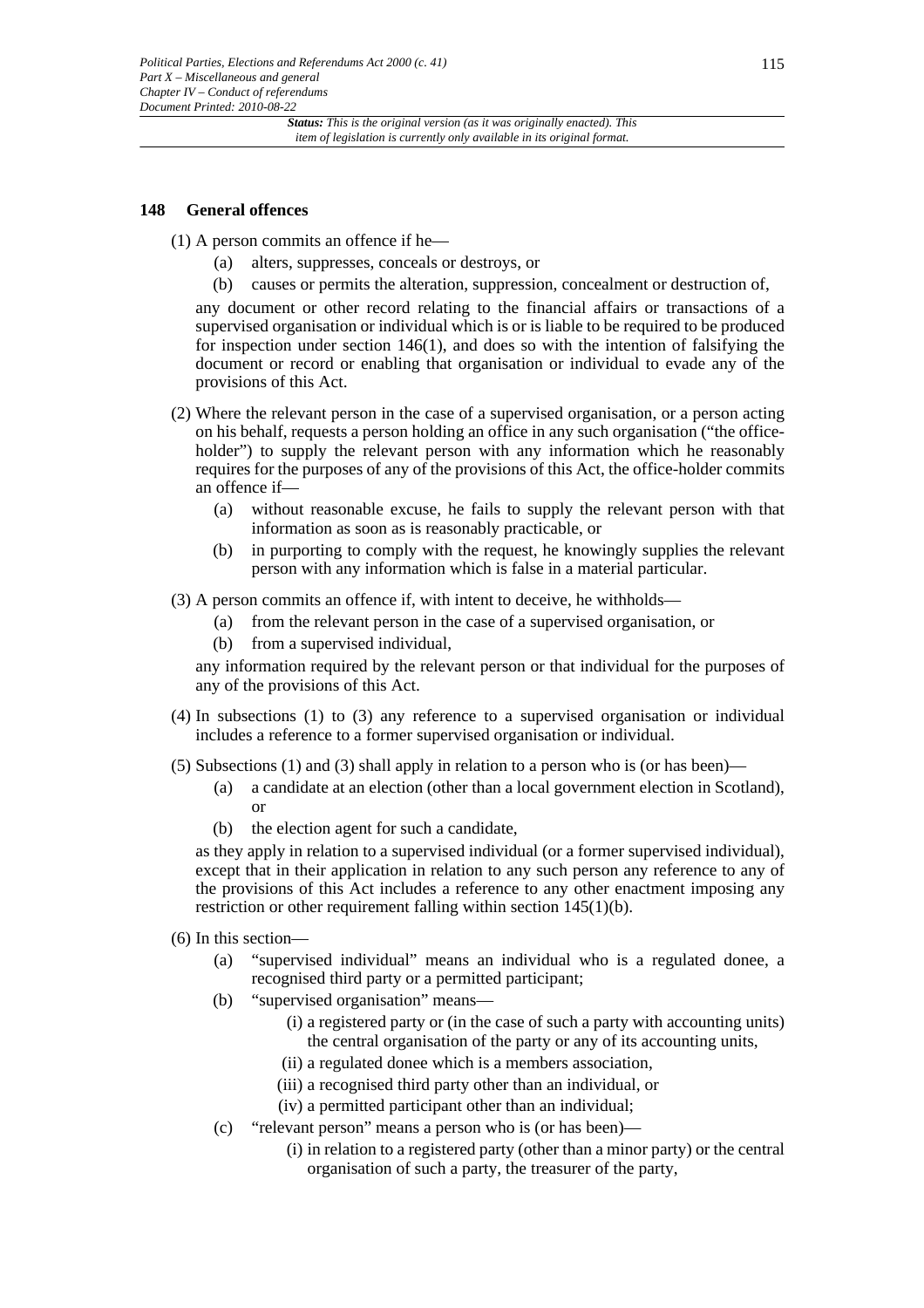- (ii) in relation to any accounting unit of such a party, the registered treasurer of the unit,
- (iii) in relation to a regulated donee which is a members association, the responsible person for the purposes of Schedule 7,
- (iv) in relation to a recognised third party, the responsible person for the purposes of Part VI,
- (v) in relation to a permitted participant, the responsible person for the purposes of Part VII;
- (d) "regulated donee" and "members association" have the same meaning as in Schedule 7;
- (e) "recognised third party" and "permitted participant" have the same meaning as in Parts VI and VII respectively.

*Inspection of registers etc.*

### **149 Inspection of Commission's registers etc**

- (1) This section applies to any register kept by the Commission under—
	- (a) section 23;
	- (b) section 69;
	- (c) section 89; or
	- (d) section 107.
- (2) The Commission shall make a copy of the register available for public inspection during ordinary office hours, either at the Commission's offices or at some convenient place appointed by them.
- (3) The Commission may make other arrangements for members of the public to have access to the contents of the register.
- (4) If requested to do so by any person, the Commission shall supply him with a copy of the register or any part of it.
- (5) The Commission may charge such reasonable fee as they may determine in respect of—
	- (a) any inspection or access allowed under subsection (2) or (3); or
	- (b) any copy supplied under subsection (4).
- (6) Subsections (2) to (5) shall apply in relation to any document a copy of which the Commission are for the time being required to make available for public inspection by virtue of—
	- (a) section 46,
	- (b) section 84,
	- (c) section 100, or
	- (d) section 124,

as they apply in relation to any register falling within subsection (1).

- (7) Where any register falling within subsection (1) or any document falling within subsection (6) is held by the Commission in electronic form, any copy—
	- (a) made available for public inspection under subsection (2), or
	- (b) supplied under subsection (4),

must be made available, or (as the case may be) supplied, in a legible form.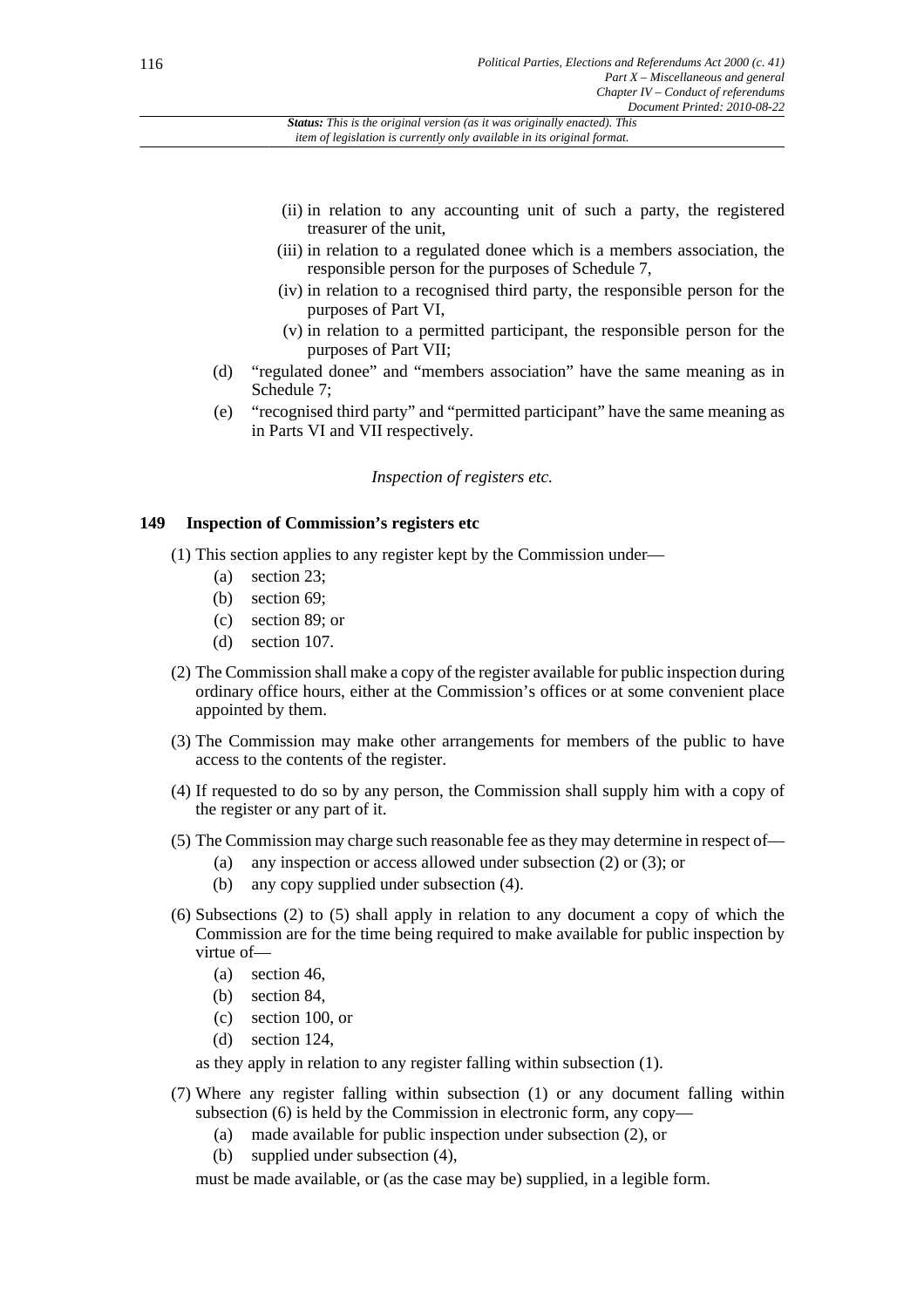#### *Provisions relating to offences*

#### **150 Punishment of offences**

- (1) Schedule 20 makes provision for the punishment of offences under this Act.
- (2) In relation to an offence under any provision specified in the first column of that Schedule, the second column shows—
	- (a) whether the offence is punishable on summary conviction only or is punishable either on summary conviction or on conviction on indictment; and
	- (b) the maximum punishment (or, in the case of a fine on a conviction on indictment, the punishment) which may be imposed by way of fine or imprisonment on a person convicted of the offence in the way specified;

and, where that column shows two alternative penalties that may be imposed on a person convicted in the way specified, as a further alternative both of those penalties may be imposed on him.

- (3) In the second column of that Schedule—
	- (a) "Level 5" means a fine not exceeding level 5 on the standard scale;
	- (b) "statutory maximum" means a fine not exceeding the statutory maximum; and
	- (c) any reference to 1 year or 6 months is a reference to a term of imprisonment not exceeding 1 year or 6 months (as the case may be).

#### **151 Summary proceedings**

- (1) Summary proceedings for any offence under this Act may, without prejudice to any jurisdiction exercisable apart from this subsection, be taken against any body, including an unincorporated association, at any place at which it has a place of business, and against an individual at any place at which he is for the time being.
- (2) Despite anything in section 127(1) of the Magistrates' Courts Act 1980, any information relating to an offence under this Act which is triable by a magistrates' court in England and Wales may be so tried if it is laid at any time within three years after the commission of the offence and within six months after the relevant date.
- (3) Despite anything in section 136 of the Criminal Procedure (Scotland) Act 1995, summary proceedings for such an offence may be commenced in Scotland at any time within three years after the commission of the offence and within six months after the relevant date; and subsection (3) of that section shall apply for the purposes of this subsection as it applies for the purposes of that section.
- (4) Despite anything in Article 19(1) of the Magistrates' Courts (Northern Ireland) Order 1981, a complaint relating to such an offence which is triable by a court of summary jurisdiction in Northern Ireland may be so tried if it is made at any time within three years after the commission of the offence and within six months after the relevant date.
- (5) In this section "the relevant date" means the date on which evidence sufficient in the opinion of the prosecutor to justify proceedings comes to his knowledge.
- (6) For the purposes of subsection (5) a certificate of any prosecutor as to the date on which such evidence as is there mentioned came to his knowledge shall be conclusive evidence of that fact.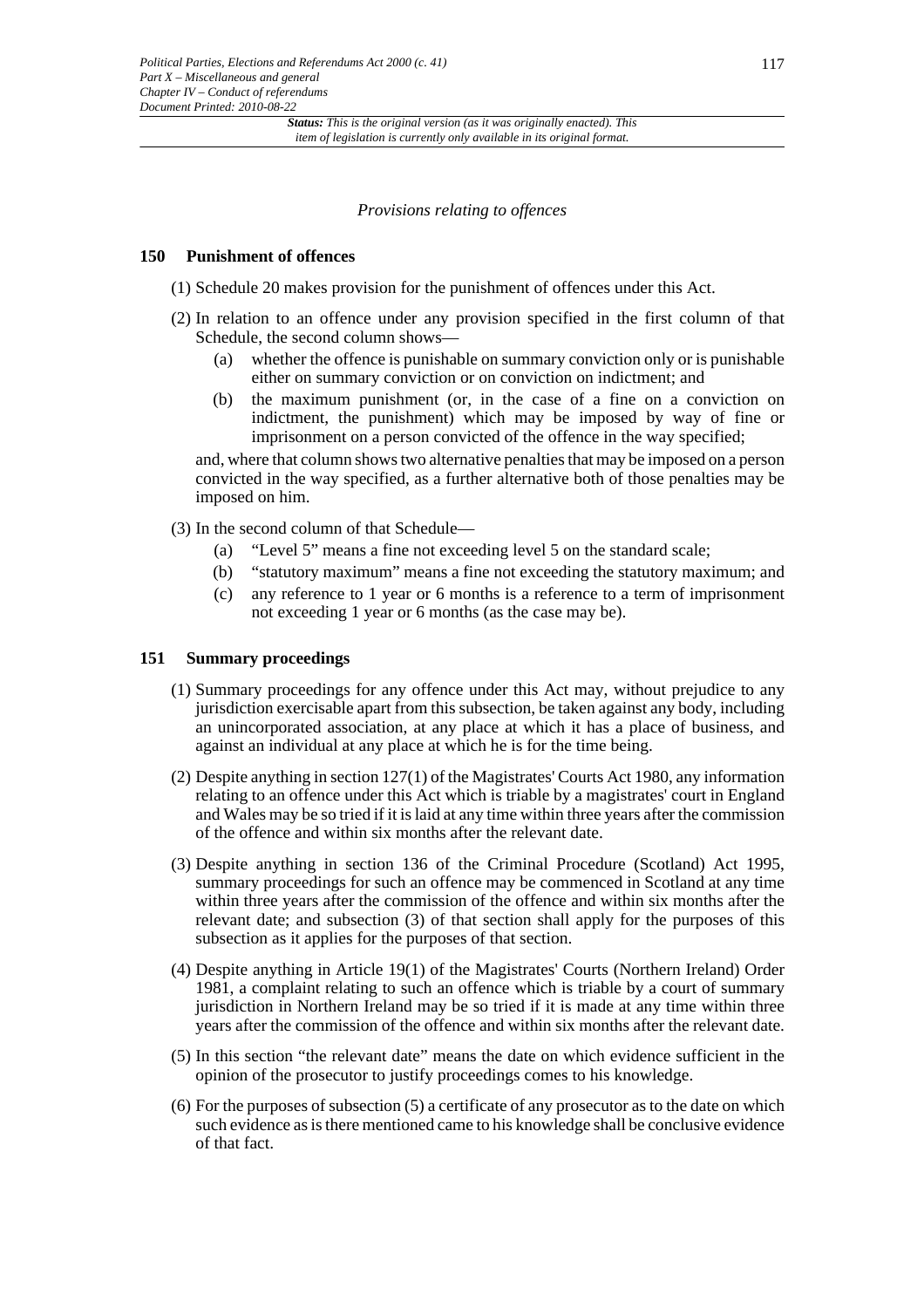# **152 Offences committed by bodies corporate**

- (1) Where an offence under this Act committed by a body corporate is proved to have been committed with the consent or connivance of, or to be attributable to any neglect on the part of—
	- (a) any director, manager, secretary or other similar officer of the body corporate, or
	- (b) any person who was purporting to act in any such capacity,

he, as well as the body corporate, shall be guilty of that offence and be liable to be proceeded against and punished accordingly.

(2) Where the affairs of a body corporate are managed by its members, subsection (1) shall apply in relation to the acts and defaults of a member in connection with his functions of management as if he were a director of the body corporate.

### **153 Offences committed by unincorporated associations**

- (1) Proceedings for an offence alleged to have been committed under this Act by an unincorporated association shall be brought against the association in its own name (and not in that of any of its members) and, for the purposes of any such proceedings, any rules of court relating to the service of documents shall have effect as if the association were a corporation.
- (2) A fine imposed on an unincorporated association on its conviction of an offence under this Act shall be paid out of the funds of the association.
- (3) Section 33 of the Criminal Justice Act 1925 and Schedule 3 to the Magistrates' Courts Act 1980 (procedure on charge of offence against a corporation) shall have effect in a case in which an unincorporated association is charged in England or Wales with an offence under this Act in like manner as they have effect in the case of a corporation so charged.
- (4) In relation to any proceedings on indictment in Scotland for an offence alleged to have been committed under this Act by an unincorporated association, section 70 of the Criminal Procedure (Scotland) Act 1995 (proceedings on indictment against bodies corporate) shall have effect as if the association were a body corporate.
- (5) Section 18 of the Criminal Justice Act (Northern Ireland) 1945 and Schedule 4 to the Magistrates'Courts (Northern Ireland) Order 1981 (procedure on charge of offence against a corporation) shall have effect in a case in which an unincorporated association is charged in Northern Ireland with an offence under this Act in like manner as they have effect in the case of a corporation so charged.
- (6) Where a partnership is guilty of an offence under this Act and the offence is proved to have been committed with the consent or connivance of, or to be attributable to any neglect on the part of, any partner, he as well as the partnership shall be guilty of that offence and be liable to be proceeded against and punished accordingly.
- (7) Where any other unincorporated association is guilty of an offence under this Act and the offence is proved to have been committed with the consent or connivance of, or to be attributable to any neglect on the part of—
	- (a) any officer of the association, or
	- (b) any member of the committee or other similar governing body of the association,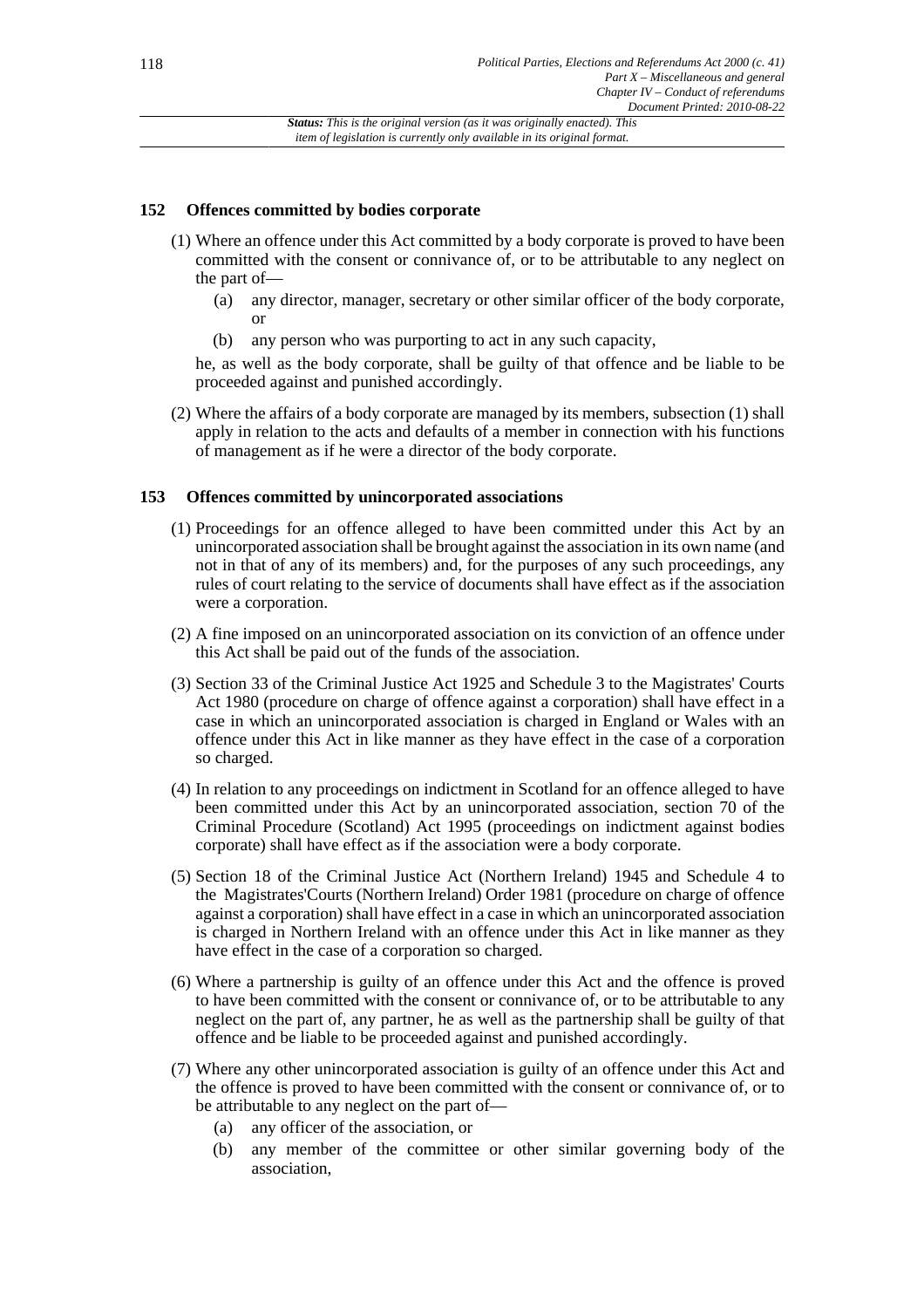he, as well as the association, shall be guilty of that offence and be liable to be proceeded against and punished accordingly.

### **154 Duty of court to report convictions to Commission**

The court by or before which a person is convicted of—

- (a) an offence under this Act, or
- (b) an offence committed in connection with a relevant election (within the meaning of Part II),

shall notify the Commission of his conviction as soon as is practicable.

# *Variation of specified sums*

# **155 Power to vary specified sums**

- (1) The Secretary of State may by order vary any sum for the time being specified in any provision of this Act (other than the sum specified in section 12(8) or 36(5)).
- (2) The Secretary of State may make such an order either—
	- (a) where he considers it expedient to do so in consequence of changes in the value of money, or
	- (b) where the order gives effect to a recommendation of the Commission.

*Supplementary*

# **156 Orders and regulations**

- (1) Any power of the Secretary of State to make any order or regulations under this Act shall be exercised by statutory instrument.
- (2) Subject to subsections (3) and (4), a statutory instrument containing any order or regulations made under this Act by the Secretary of State shall be subject to annulment in pursuance of a resolution of either House of Parliament.
- (3) Subsection (2) does not apply to—
	- (a) any order under section 16(3) or 163(2) or paragraph 14(7) of Schedule 1; or
	- (b) any order made in pursuance of section 155(2)(a).
- (4) Subsection (2) also does not apply to any order under—
	- (a) section 18(1),
	- (b) section 51(4),
	- (c) section  $67(1)$ ,
	- (d) section 70(1),
	- (e) section 101(4),
	- (f) section 108(3),
	- (g) section 109(6),
	- (h) section 129,
	- (i) paragraph 3(4) of Schedule 7,
	- (j) paragraph 4 of Schedule 8,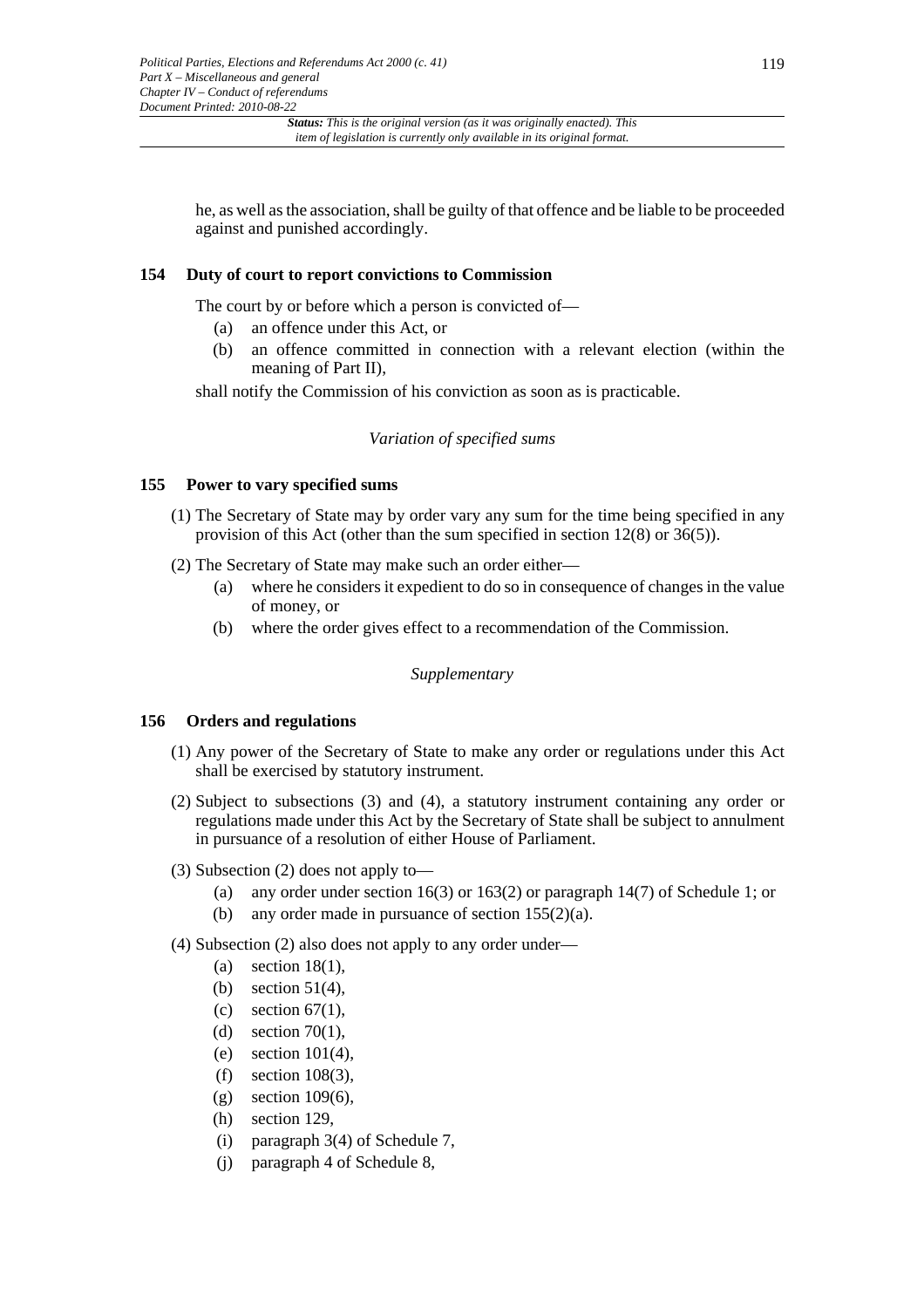- (k) paragraph 3(4) of Schedule 11,
- (l) paragraph 4 of Schedule 13,
- (m) paragraph 2 of Schedule 14, or
- (n) paragraph 3(4) of Schedule 15;

and no such order shall be made (whether alone or with other provisions) unless a draft of the statutory instrument containing the order has been laid before, and approved by a resolution of, each House of Parliament.

- (5) Any order or regulations made by the Secretary of State under this Act may—
	- (a) contain such consequential, incidental, supplementary or transitional provisions or savings (including provisions amending, repealing or revoking enactments) as the Secretary of State considers appropriate; and
	- (b) make different provision for different cases.
- (6) Nothing in this Act shall be read as affecting the generality of subsection (5) (including that subsection as applied by section 19(9)).
- (7) Paragraphs 21 to 23 of Schedule 1 contain provisions relating to regulations made by the Commission.

# **157 Documents for purposes of the Act**

- (1) Any application, notice or notification required or authorised to be made or given under this Act must be in writing.
- (2) Any document required or authorised to be given or sent under this Act may be sent by post.

### **158 Minor and consequential amendments and repeals**

- (1) The minor and consequential amendments specified in Schedule 21 shall have effect.
- (2) The enactments specified in Schedule 22 are repealed to the extent specified.
- (3) However, none of the repeals—
	- (a) of provisions of Part II or III of the Representation of the People Act 1983 (election campaigns and legal proceedings in respect of elections), or
	- (b) of provisions amending any of those provisions,

have effect in relation to local government elections in Scotland.

# **159 Financial provisions**

- (1) There shall be paid out of money provided by Parliament—
	- (a) any expenses incurred by the Secretary of State in consequence of this Act; and
	- (b) any increase attributable to this Act in the sums which under any other Act are payable out of money so provided.
- (2) There shall be charged on and paid out of the Consolidated Fund any increase attributable to this Act in the sums to be charged on and paid out of that Fund under any other Act.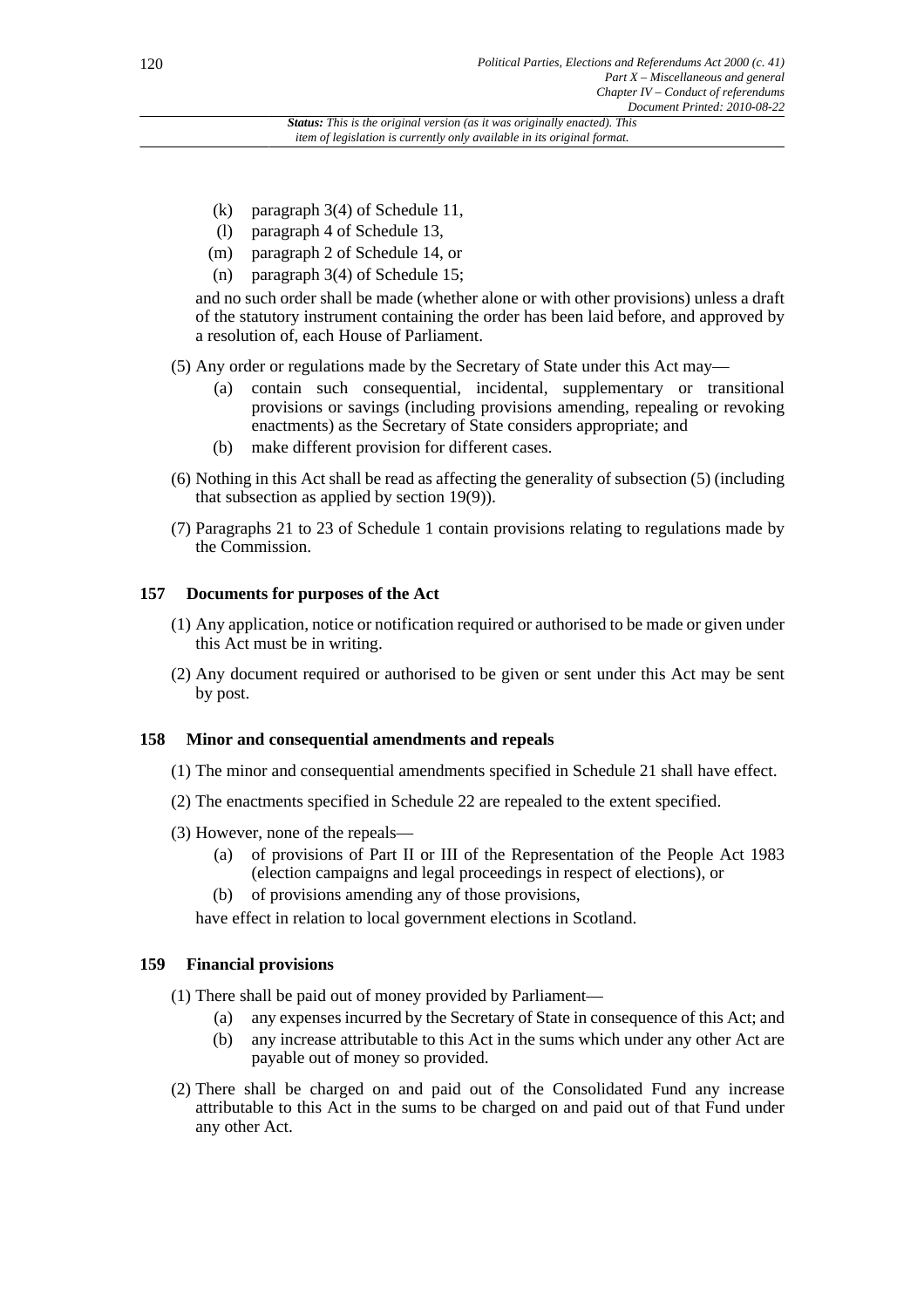#### **160 General interpretation**

(1) In this Act—

"accounting unit" and "party with accounting units" shall be construed in accordance with section  $26(11)$ :

"bequest" includes any form of testamentary disposition;

"body", without more, means a body corporate or any combination of persons or other unincorporated association;

"broadcaster" has the meaning given by section 37(2);

"business" includes every trade, profession and occupation;

"central organisation", in relation to a registered party, shall be construed in accordance with section 26(11);

"the Commission" means the Electoral Commission;

"document" means a document in whatever form it is kept;

"enactment" includes—

- (a) any provision of an Act (including this Act),
- (b) any provision of or of any instrument made under Northern Ireland legislation, and
- (c) any provision of subordinate legislation (within the meaning of the Interpretation Act 1978);

"exempt trust donation" has the meaning given by section 162;

"functions" includes powers and duties;

"the Great Britain register" and "the Northern Ireland register" mean the registers of political parties referred to in section 23(2)(a) and (b) respectively;

"local election", in relation to Northern Ireland, means a local election within the meaning of the Electoral Law Act (Northern Ireland) 1962;

"local government election" means a local government election within the meaning of section 191, 203 or 204 of the Representation of the People Act 1983 or an election under Part II of the Local Government Act 2000 for the return of an elected mayor;

"market value", in relation to any property, means the price which might reasonably be expected to be paid for the property on a sale in the open market;

"minor party" means (in accordance with section 34(1)) a party registered in the Great Britain register in pursuance of a declaration falling within section 28(2)(d);

"modifications" includes additions, omissions and amendments, and "modify" shall be construed accordingly;

"organisation" includes any body corporate and any combination of persons or other unincorporated association;

"property" includes any description of property, and references to the provision of property accordingly include the supply of goods;

"qualified auditor" means (subject to subsection (2)) a person who is, in accordance with section 25 of the Companies Act 1989 or Article 28 of the Companies (Northern Ireland) Order 1990 (eligibility for appointment), eligible for appointment as a company auditor;

"record" means a record in whatever form it is kept;

"registered party" means a party registered under Part II of this Act;

"treasurer", in relation to a registered party, means registered treasurer.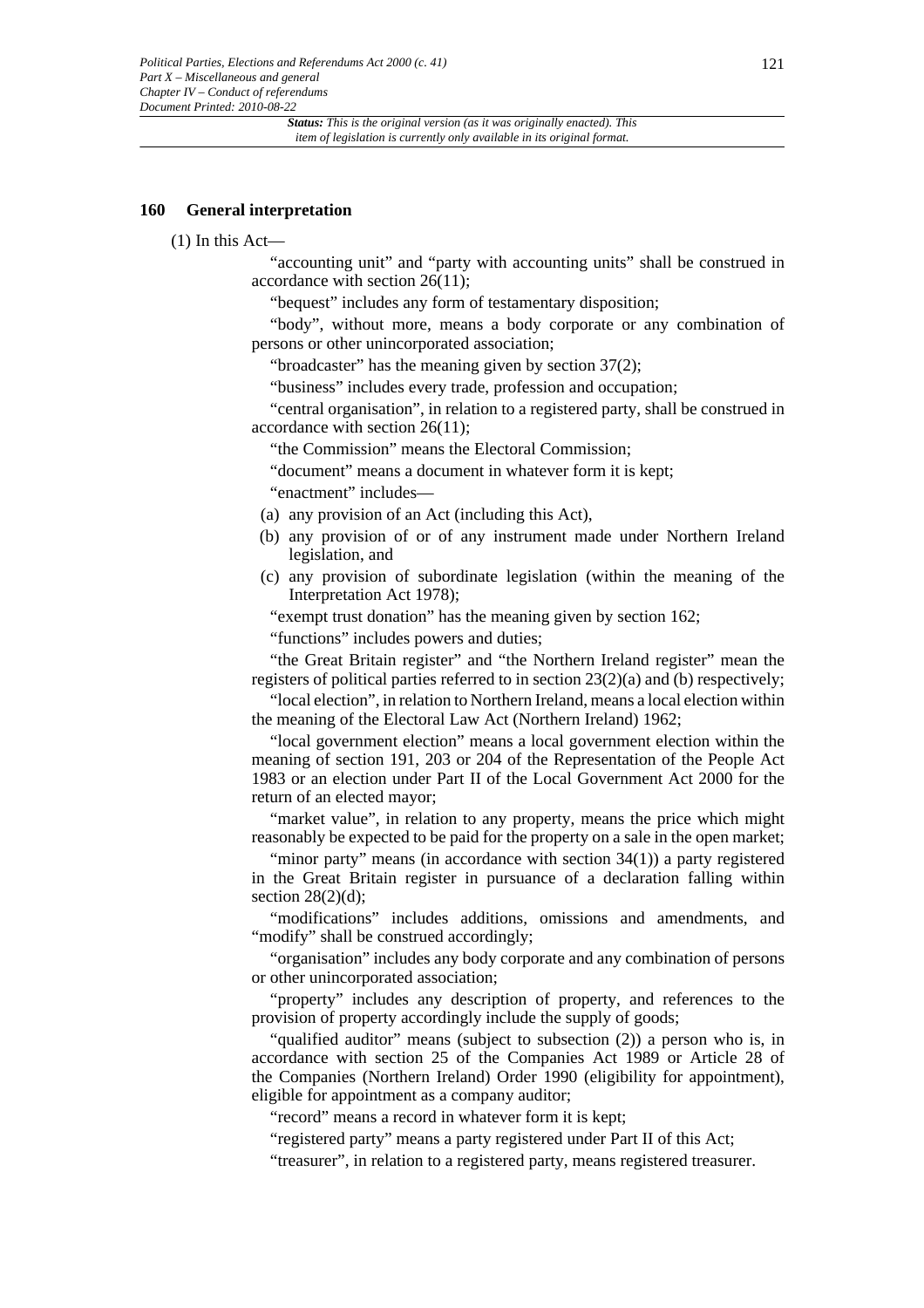- (2) A person is not a qualified auditor in relation to any registered party or any other body or individual if he is—
	- (a) a member of the party or body or the individual himself, or
	- (b) an officer or employee of the party, body or individual.
		- For this purpose "officer or employee" does not include an auditor.
- (3) References in this Act to a person standing for election in the name of a registered party shall be construed in accordance with section 22(6).
- (4) References in this Act (in whatever terms) to payments out of public funds are references to any of the following, namely—
	- (a) payments out of—
		- (i) the Consolidated Fund of the United Kingdom, the Scottish Consolidated Fund or the Consolidated Fund of Northern Ireland, or
		- (ii) money provided by Parliament or appropriated by Act of the Northern Ireland Assembly;
	- (b) payments by—
		- (i) any Minister of the Crown, the Scottish Ministers or any Minister within the meaning of the Northern Ireland Act 1998,
		- (ii) any government department (including a Northern Ireland department) or any part of the Scottish Administration, or
		- (iii) the National Assembly for Wales;
	- (c) payments by the Scottish Parliamentary Corporate Body or the Northern Ireland Assembly Commission; and
	- (d) payments by the Electoral Commission;

and references in this Act (in whatever terms) to expenses met, or things provided, out of public funds are references to expenses met, or things provided, by means of any such payments.

(5) References in this Act to conditions, in the context of grants being made subject to conditions, include conditions requiring repayment of the grants in specified circumstances.

# **161 Interpretation: donations**

- (1) This section has effect for the purposes of the provisions of this Act relating to donations.
- (2) Where any provision of this Act refers to a donation for the purpose of meeting a particular kind of expenses incurred by or on behalf of a person of a particular description—
	- (a) the reference includes a reference to a donation for the purpose of securing that any such expenses are not so incurred; and
	- (b) a donation shall be taken to be a donation for either of those purposes if, having regard to all the circumstances, it must be reasonably assumed to be such a donation.
- (3) Subsections (4) and (5) apply to any provision of this Act which provides, in relation to a person of a particular description ("the donee"), that money spent (otherwise than by or on behalf of the donee) in paying any expenses incurred directly or indirectly by the donee is to constitute a donation to the donee.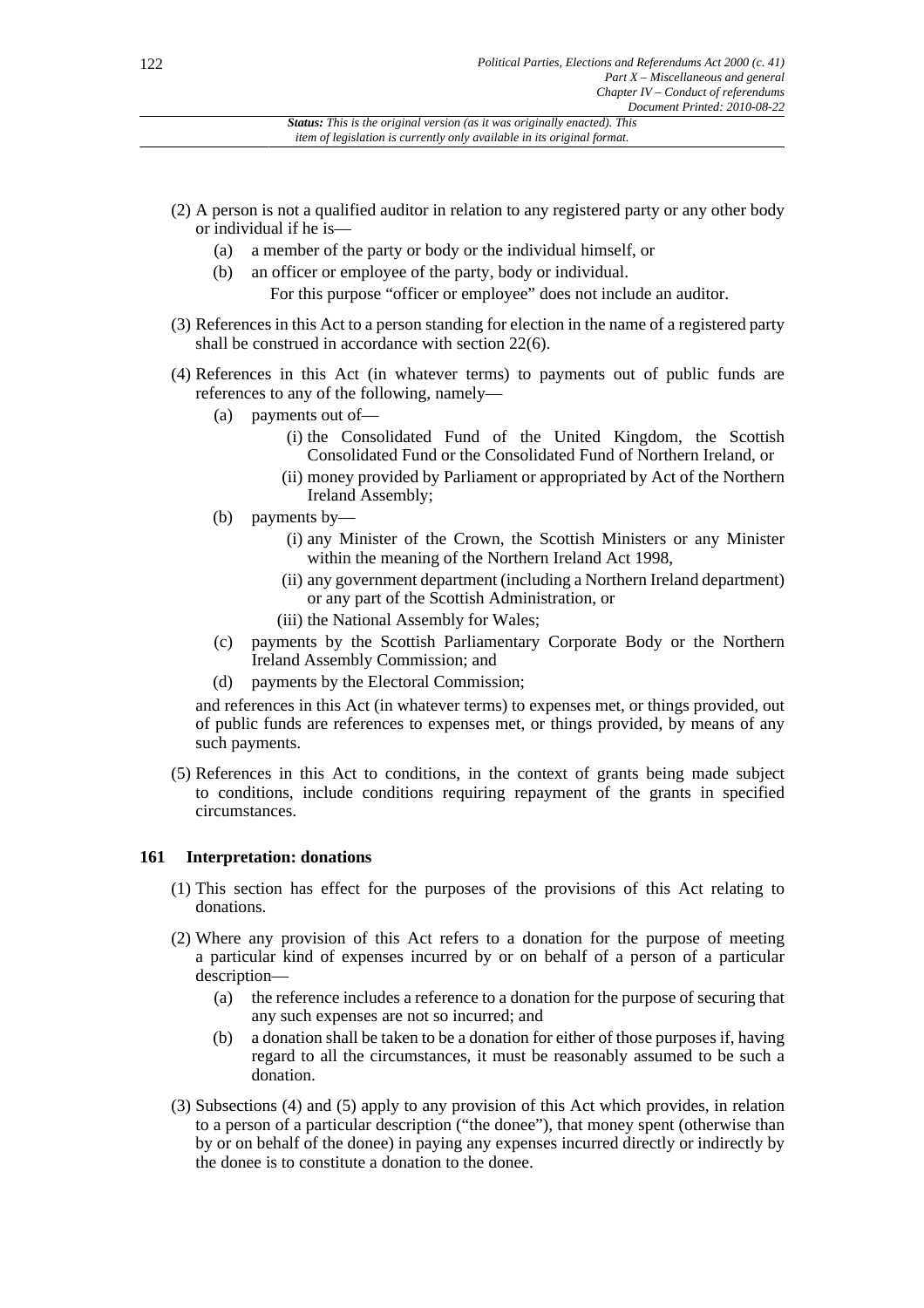- (4) The reference in any such provision to money so spent is a reference to money so spent by a person, other than the donee, out of his own resources (with no right to reimbursement out of the resources of the donee).
- (5) Where by virtue of any such provision any amount of money so spent constitutes a donation to the donee, the donee shall be treated as receiving an equivalent amount on the date on which the money is paid to the creditor in respect of the expenses in question.
- (6) For the purposes of this Act it is immaterial whether a donation received by a registered party or a person of any other description is so received in the United Kingdom or elsewhere.

### **162 Interpretation: exempt trust donations**

- (1) For the purposes of this Act "exempt trust donation" means a donation to which subsection (2) or (3) applies, other than one falling within subsection (5).
- (2) This subsection applies to any donation received from a trustee of any property in accordance with the terms of a trust—
	- (a) which was created before 27th July 1999,
	- (b) to which no property has been transferred on or after that date, and
	- (c) whose terms have not been varied on or after that date,

provided that, at or before the time of the receipt of the donation, the trustee gives the recipient of the donation the full name of the person who created the trust and of every other person by whom, or under whose will, property was transferred to the trust before that date.

- (3) This subsection applies to any donation received from a trustee of any property in accordance with the terms of a trust—
	- (a) which was created by—
		- (i) a person who was a permissible donor falling within section 54(2) at the time when the trust was created, or
		- (ii) the will of a person falling within section  $54(3)$ , and
	- (b) to which no property has been transferred otherwise than—
		- (i) by a person who was a permissible donor falling within section 54(2) at the time of the transfer, or
		- (ii) under the will of a person falling within section 54(3),

provided that, at or before the time of the receipt of the donation, the trustee gives the recipient of the donation the relevant information.

- (4) For the purposes of subsection (3) "the relevant information" means the information which is required by virtue of paragraph 2 of Schedule 6 to be given in respect of a recordable donation to which that subsection applies.
- (5) A donation falls within this subsection if it is received from a trustee of any property pursuant to the exercise of any discretion vested by a trust in him or any other person.
- (6) In this section—
	- (a) "donation" means a donation for the purposes of the provisions of this Act in which the relevant reference to an exempt trust donation occurs;
	- (b) "property", in the context of the transfer of property to a trust, does not include any income of the trust;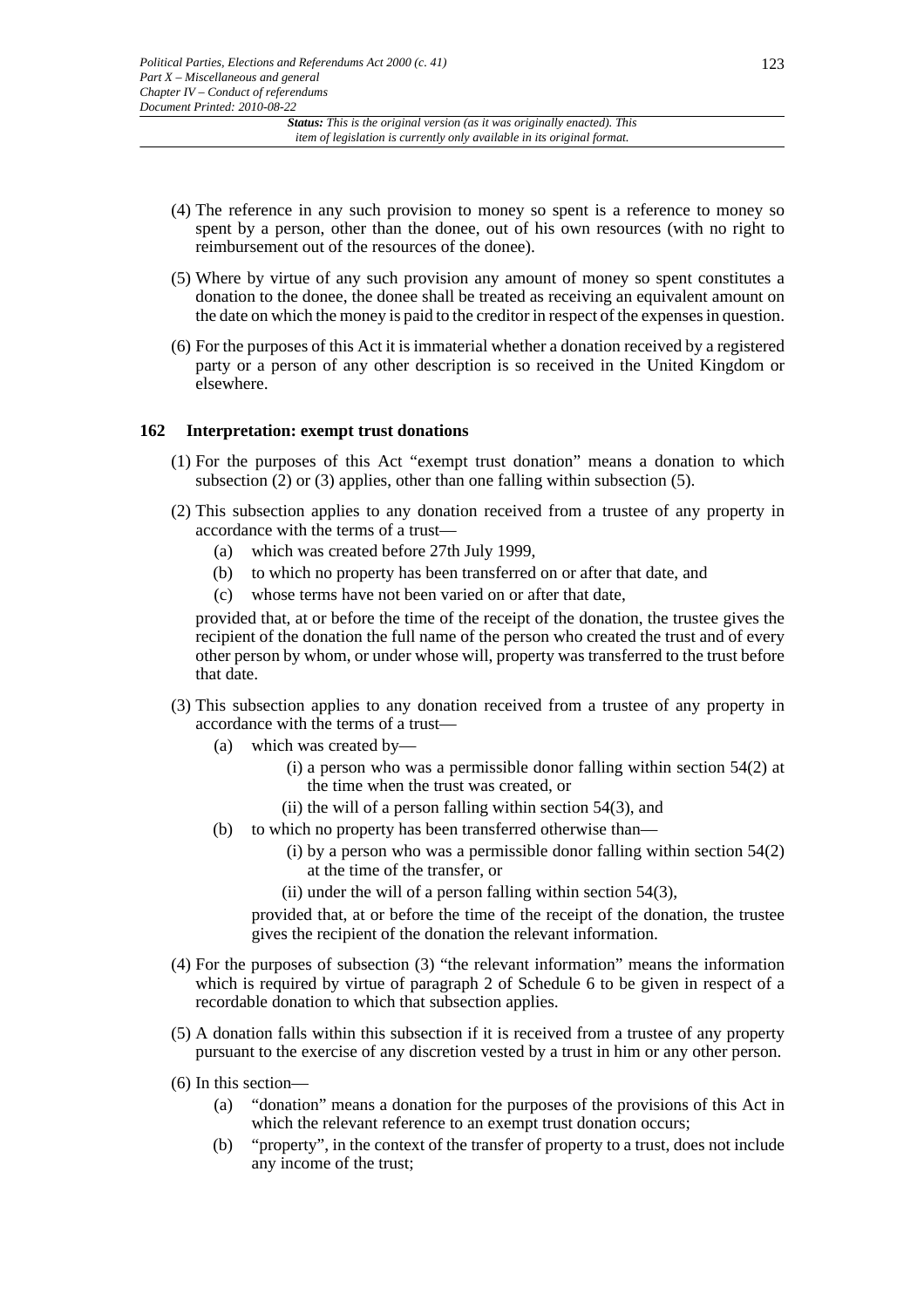- (c) "trust" includes a trust created by a will; and
- (d) any reference to a donation received from a trustee is a reference to a donation received from a trustee in his capacity as such, other than a donation transmitted on behalf of a beneficiary under a trust.

### **163 Short title, commencement, transitional provisions and extent**

- (1) This Act may be cited as the Political Parties, Elections and Referendums Act 2000.
- (2) Subject to subsections (3) and (4), this Act does not come into force until such day as the Secretary of State may by order appoint; and different days may be so appointed for different purposes.
- (3) The following provisions come into force on the day on which this Act is passed—
	- (a) sections 1 to 3 and Schedules 1 and 2,
	- (b) sections 156, 159 and 160, and paragraph  $12(1)$  and (4) of Schedule 21,
	- (c) this section, and Part II of Schedule 23, and
	- (d) any other provision so far as it confers power to make an order or regulations.
- (4) The following provisions come into force at the end of the period of two weeks beginning with the day on which this Act is passed—
	- (a) section 36,
	- (b) Part I of Schedule 23, and
	- (c) any provision of Part II of this Act so far as necessary for the purposes of the operation of any provision of Part I of that Schedule.
- (5) An order under subsection (2) may contain such transitional provisions and savings (including provisions modifying enactments) as the Secretary of State considers appropriate.
- (6) Such an order may, in particular, make provision as respects the operation of any financial limit imposed by any provision of this Act in cases where a period in relation to which any such limit is imposed would otherwise begin at a time before the commencement of that provision of this Act.
- (7) The transitional provisions contained in Schedule 23 shall have effect.
- (8) Subject to subsections (9) and (10), this Act extends to the whole of the United Kingdom.
- (9) Part IX and paragraphs 2 and 3 of Schedule 12 and paragraphs 12 and 13 of Schedule 23 extend to England, Wales and Scotland.
- (10) Subject to any express limitation contained in this Act, the extent of any amendment or repeal made by this Act is the same as that of the enactment amended or repealed.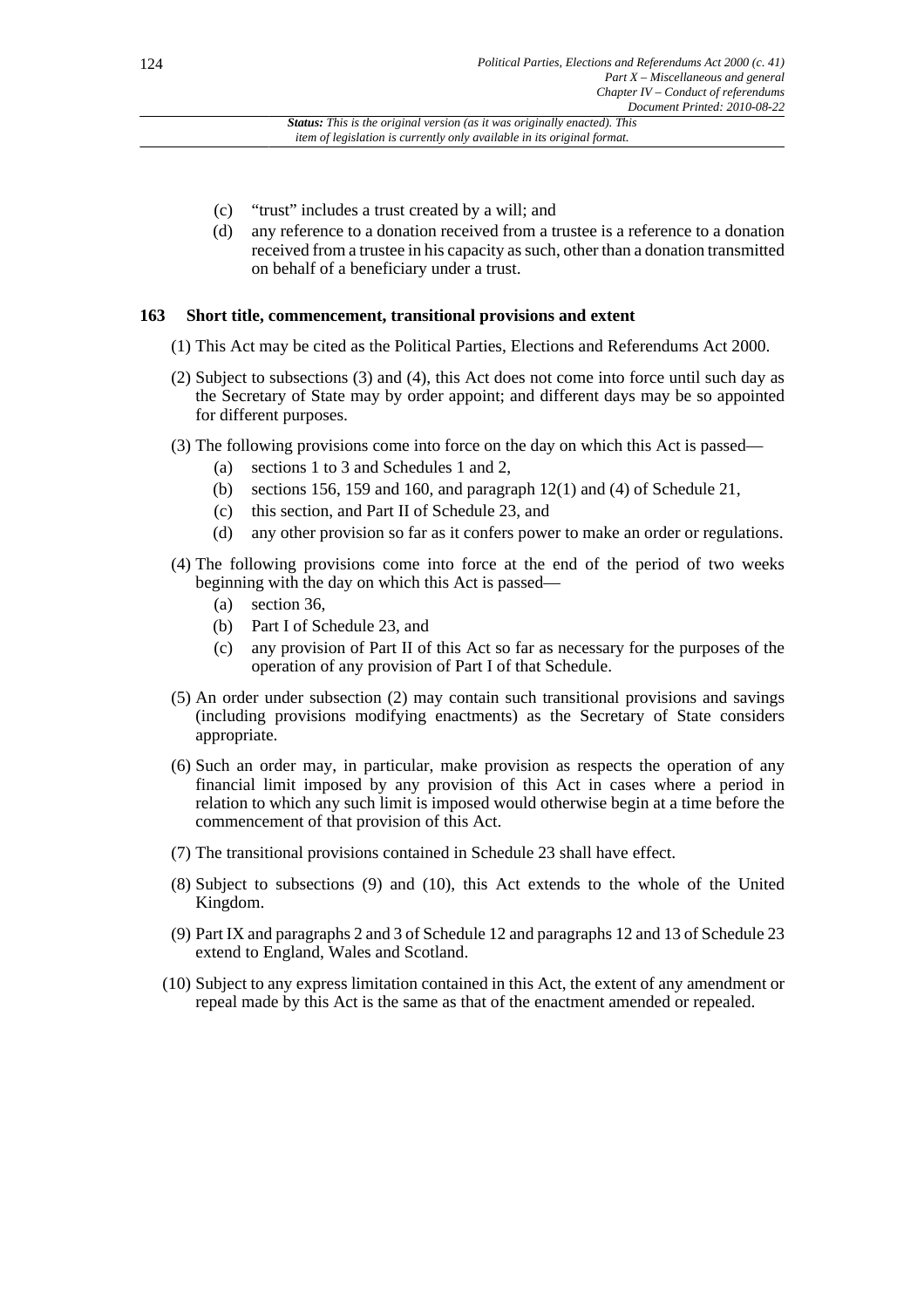# **SCHEDULES**

# SCHEDULE 1 Section 1.

### THE ELECTORAL COMMISSION

#### *Status of Commission and their property*

- **1** (1) The Commission shall not be regarded—
	- (a) as the servant or agent of the Crown, or
	- (b) as enjoying any status, immunity or privilege of the Crown.
	- (2) The property of the Commission shall not be regarded as property of, or property held on behalf of, the Crown.

#### *Powers*

**2** The Commission may do anything (except borrow money) which is calculated to facilitate, or is incidental or conducive to, the carrying out of any of their functions.

#### *Term of office etc. of Electoral Commissioners*

- **3** (1) Subject to the provisions of this paragraph, an Electoral Commissioner shall hold office as such Commissioner—
	- (a) for the period for which he is appointed, and
	- (b) otherwise in accordance with the terms of his appointment.
	- (2) The period for which an Electoral Commissioner is appointed shall be the period specified in relation to him in the address pursuant to which he is appointed.
	- (3) An Electoral Commissioner shall cease to hold office on the occurrence of any of the following events—
		- (a) he consents to being nominated as a candidate at a relevant election (within the meaning of Part II) or to being included in a registered party's list of candidates at such an election;
		- (b) he takes up any office or employment in or with—
			- (i) a registered party or any accounting unit of such a party,
			- (ii) a recognised third party (within the meaning of Part VI), or
			- (iii) a permitted participant (within the meaning of Part VII);
		- (c) he is named as a donor in the register of donations reported under Chapter III or V of Part IV or in any statement of donations included in a return delivered to the Commission under section 98 or 122;
		- (d) he becomes a member of a registered party.
	- (4) An Electoral Commissioner may be removed from office by Her Majesty in pursuance of an Address from the House of Commons.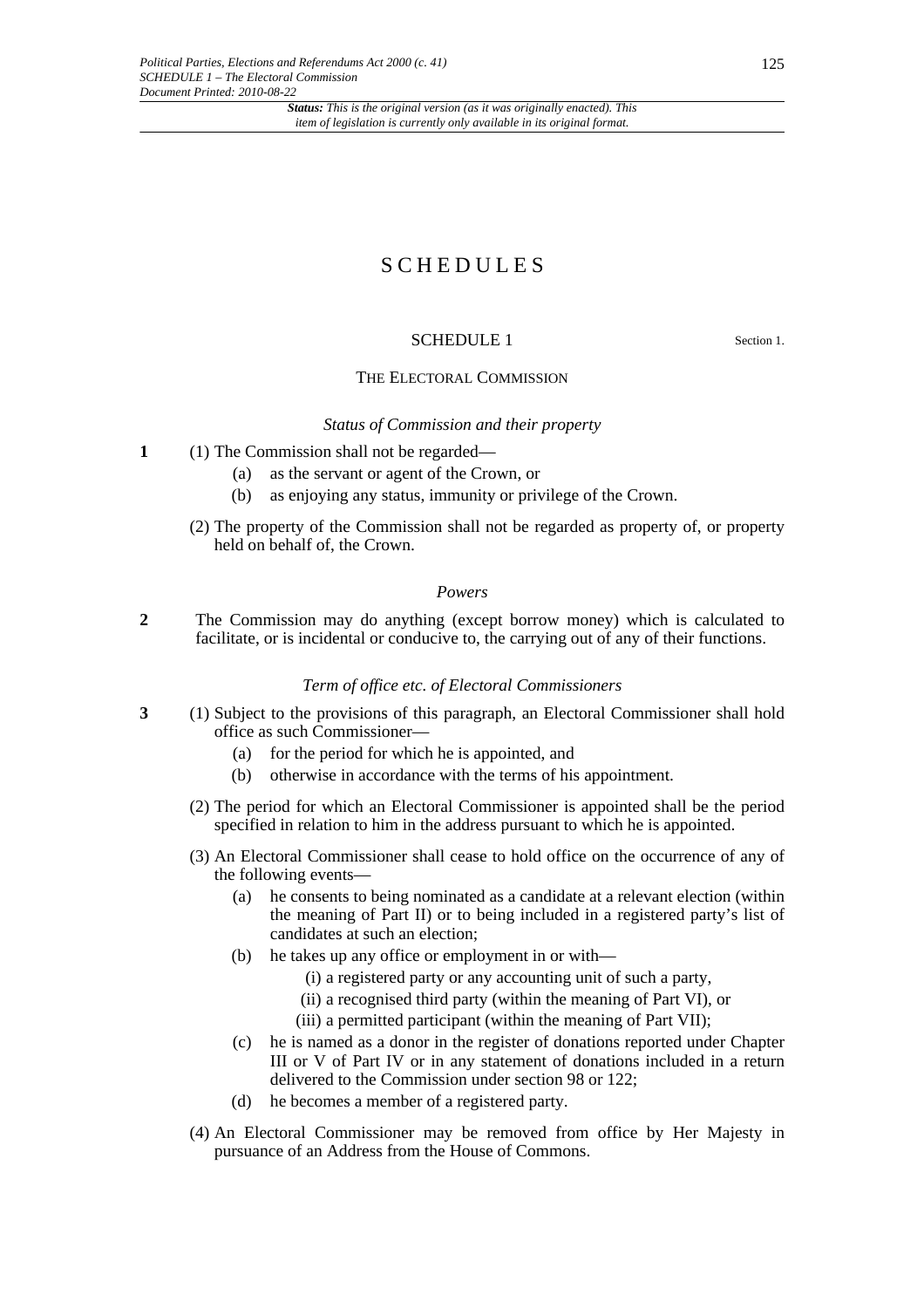- (5) No motion shall be made for such an Address unless the Speaker's Committee have presented a report to the House of Commons stating that the Committee are satisfied that one or more of the following grounds is made out in the case of the Electoral Commissioner in question—
	- (a) he has failed to discharge the functions of his office for a continuous period of at least 3 months;
	- (b) he has failed to comply with the terms of his appointment;
	- (c) he has been convicted of a criminal offence;
	- (d) he is an undischarged bankrupt or his estate has been sequestrated in Scotland and he has not been discharged;
	- (e) he has made an arrangement or composition contract with, or has granted a trust deed for, his creditors;
	- (f) he is otherwise unfit to hold his office or unable to carry out its functions.
- (6) A motion for such an Address shall not be made on the ground mentioned in subparagraph (5)(a) if more than 3 months have elapsed since the end of the period in question.
- (7) An Electoral Commissioner may be relieved of his office by Her Majesty at his own request.
- (8) In this paragraph "registered party" includes, in relation to times before the appointed day for the purposes of Part II of this Act, a party registered under the Registration of Political Parties Act 1998.

### *Term of office etc. of Commission chairman*

- **4** (1) Subject to the provisions of this paragraph, the chairman of the Commission shall hold office as such chairman—
	- (a) for the period for which he is appointed, and
	- (b) otherwise in accordance with the terms of his appointment.
	- (2) The period for which a person is appointed as chairman of the Commission shall be the period specified in relation to him in the address pursuant to which he is appointed.
	- (3) The chairman of the Commission may be relieved of his office of chairman by Her Majesty at his own request.
	- (4) If the chairman of the Commission ceases to be an Electoral Commissioner, he also ceases to be chairman.

### *Electoral Commissioners: salary etc.*

- **5** (1) There shall be paid to an Electoral Commissioner such remuneration, and any such allowances or expenses, as may be specified in a resolution of the House of Commons.
	- (2) If a resolution of the House of Commons so provides in the case of any person who is an Electoral Commissioner or former Electoral Commissioner—
		- (a) such amounts shall be paid towards the provision of superannuation benefits for or in respect of him as may be specified in the resolution;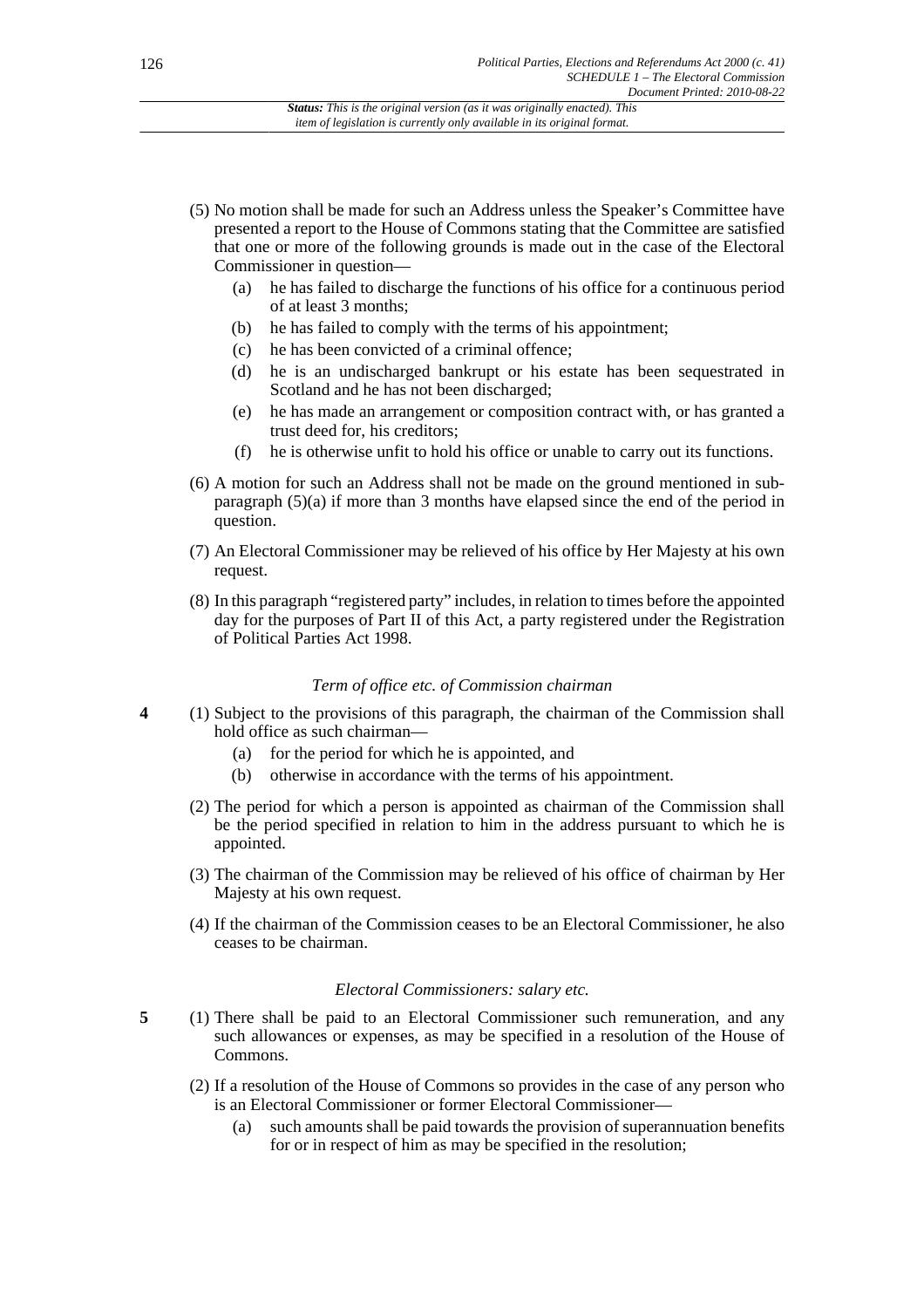- (b) (in the case of a former Electoral Commissioner) such pension shall be paid to or in respect of him as may be so specified.
- (3) A resolution for the purposes of this paragraph may—
	- (a) specify the amounts to be paid;
	- (b) provide that the amounts to be paid shall be the same as, or calculated on the same basis as, those payable to or in respect of a person employed in a specified office under, or in a specified capacity in the service of, the Crown;
	- (c) specify the amounts to be paid and provide for them to be increased by reference to such variables as may be specified in the resolution;
	- (d) have the effect of making different provision for different Electoral Commissioners or former Electoral Commissioners.
- (4) A resolution for the purposes of this paragraph may take effect from the date on which it is passed or from any earlier or later date specified in the resolution.
- (5) Any amount payable under this paragraph (other than by way of expenses) shall be charged on and issued out of the Consolidated Fund.
- (6) Any amount payable under this paragraph by way of expenses shall be paid by the Commission.
- (7) In this paragraph "pension" includes allowance and gratuity.

#### *Deputy Electoral Commissioners: term of office etc.*

- **6** (1) Subject to sub-paragraphs (2) and (3) a Deputy Electoral Commissioner shall hold and vacate his office in accordance with the terms of his appointment.
	- (2) A Deputy Electoral Commissioner shall cease to hold office on the occurrence of such an event as is mentioned in any of paragraphs (a) to (d) of paragraph 3(3).
	- (3) A Deputy Electoral Commissioner may be removed from office by the Commission, but only if they are satisfied that one or more of the following grounds is made out in his case—
		- (a) he has failed to discharge the functions of his office for a continuous period of at least 3 months;
		- (b) he has failed to comply with the terms of his appointment;
		- (c) he has been convicted of a criminal offence;
		- (d) he is an undischarged bankrupt or his estate has been sequestrated in Scotland and he has not been discharged;
		- (e) he has made an arrangement or composition contract with, or has granted a trust deed for, his creditors;
		- (f) he is otherwise unfit to hold his office or unable to carry out its functions.
	- (4) The Commission shall pay to a Deputy Electoral Commissioner such remuneration, and any such allowances or expenses, as may be provided for by or under the terms of his appointment.
	- (5) If the terms of his appointment as Deputy Electoral Commissioner so provide, the Commission shall—
		- (a) pay towards the provision of superannuation benefits for or in respect of a Deputy Electoral Commissioner or former Deputy Electoral Commissioner such amounts as may be provided for by or under those terms;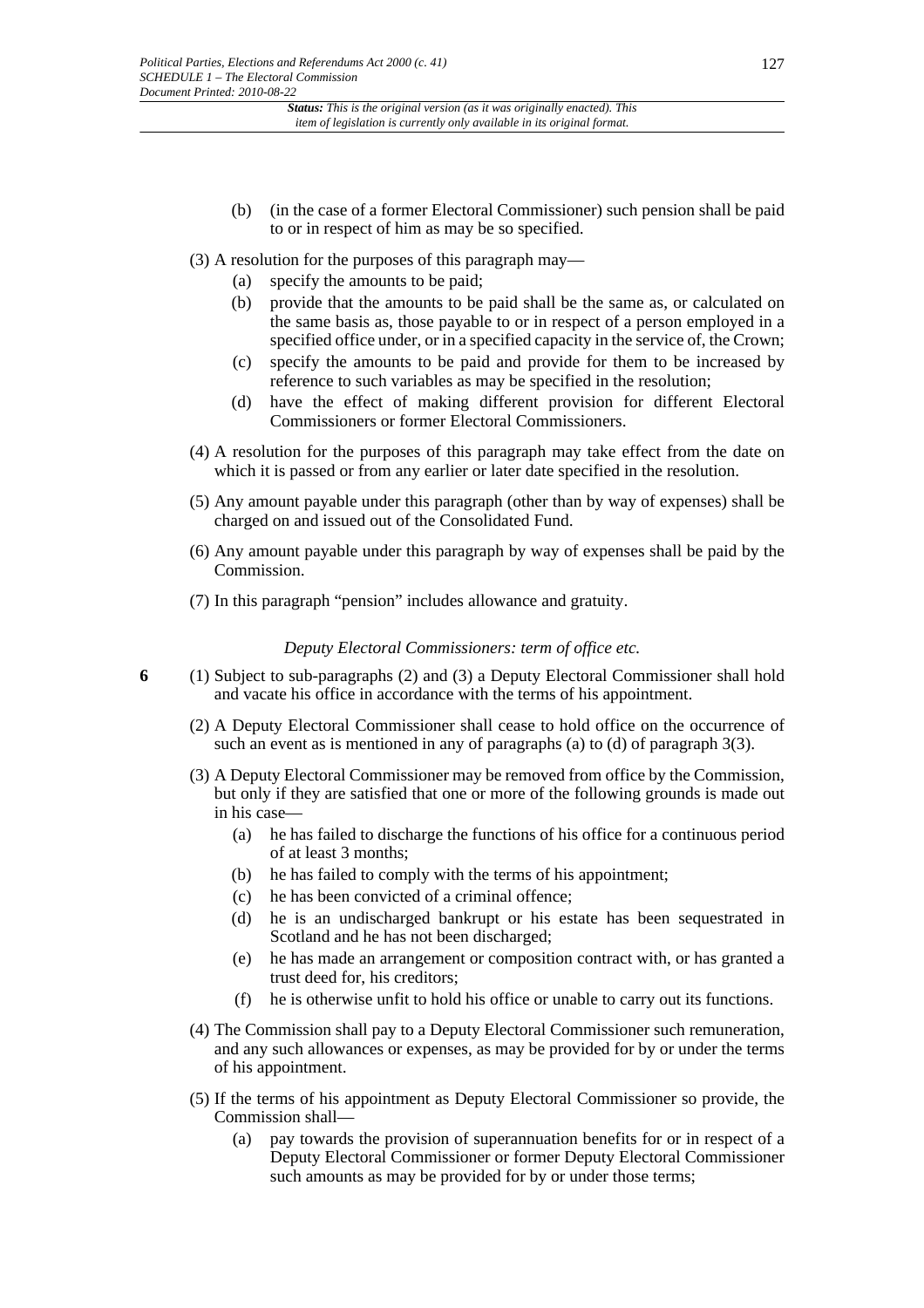- (b) pay such pension to or in respect of a former Deputy Electoral Commissioner as may be so provided.
- (6) In sub-paragraph (5) "pension" includes allowance and gratuity.

#### *Assistant Electoral Commissioners*

- **7** (1) The Commission may appoint one or more Assistant Electoral Commissioners to inquire into, and report to the Commission or a Boundary Committee on, such matters as the Commission or a Boundary Committee think fit.
	- (2) A person may not be appointed as an Assistant Electoral Commissioner if he is a person who (by virtue of section 3(4)) may not be appointed as an Electoral Commissioner.
	- (3) An Assistant Electoral Commissioner shall—
		- (a) be appointed either for a fixed term or for the purposes of a particular inquiry; and
		- (b) (subject to sub-paragraph (4)) hold and vacate office in accordance with the terms of his appointment.
	- (4) An Assistant Electoral Commissioner shall cease to hold office on the occurrence of such an event as is mentioned in any of paragraphs (a) to (d) of paragraph 3(3).
	- (5) The Commission shall pay an Assistant Electoral Commissioner such remuneration, and any such allowances or expenses, as may be provided for by or under the terms of his appointment.

## *Committees*

- **8** (1) The Commission may establish (in addition to the Boundary Committees) any committees which the Commission consider appropriate.
	- (2) Any committee of the Commission established under sub-paragraph (1) may establish one or more sub-committees.
	- (3) A person shall not be a member of a committee or sub-committee established under this paragraph unless he is an Electoral Commissioner.

### *Delegation to committees*

- **9** (1) The Commission may delegate functions of the Commission (to such extent as the Commission may determine) to any committee of the Commission established under paragraph 8(1).
	- (2) Sub-paragraph (1) does not apply to any function transferred to the Commission by virtue of section  $16(1)$  or by an order under section  $18(1)$ ,  $19(1)$  or  $20(1)$ .
	- (3) A committee of the Commission established under paragraph 8(1) may delegate functions of the committee (to such extent as the committee may determine) to any sub-committee of the committee.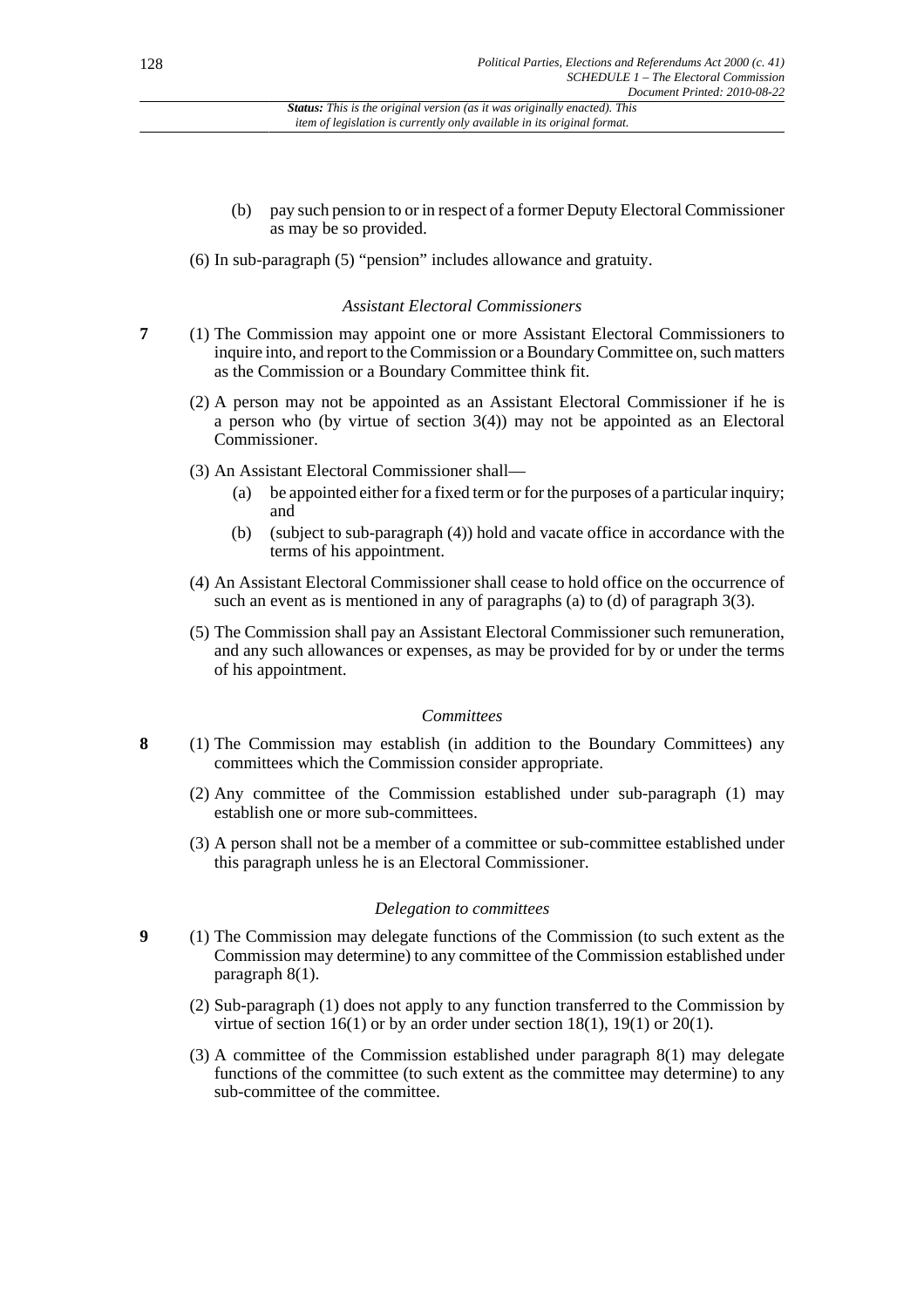# *Procedure and proceedings*

- **10** (1) The Commission shall regulate their own procedure, and the procedure of their committees and sub-committees (whether established under paragraph 8 or section 14), including the quorum for meetings.
	- (2) The validity of any proceedings of the Commission, or of any of their committees or sub-committees, shall not be affected by—
		- (a) any vacancy among the members of the Commission, or of the committee or sub-committee, or
		- (b) any defect in the appointments of any such member.

#### *Staff*

- **11** (1) The Commission—
	- (a) shall appoint a chief executive, and
	- (b) may appoint such other staff as the Commission consider necessary to assist them and their committees in the performance of their functions.
	- (2) A person may not be appointed—
		- (a) as chief executive of the Commission if he is a person who (by virtue of section 3(4)(a) to (d)) may not be appointed as an Electoral Commissioner, or
		- (b) as any other member of the staff of the Commission if he is a person who (by virtue of section 3(4)(b) to (d)) may not be appointed as an Electoral Commissioner.
	- (3) Subject to sub-paragraph (4), the staff of the Commission shall be appointed on such terms and conditions as the Commission may determine; and the Commission shall pay their staff such remuneration as may be provided for by or under their terms of appointment.
	- (4) The appointment of any member of the staff of the Commission shall terminate—
		- (a) if he is their chief executive, on the occurrence of such an event as is mentioned in any of paragraphs (a) to (d) of paragraph 3(3), and
		- (b) in any other case, on the occurrence of such an event as is mentioned in any of paragraphs (a) to (c) of paragraph 3(3).
	- (5) In determining the terms and conditions of staff under sub-paragraph (3) above, the Commission shall have regard to the desirability of keeping the remuneration and other terms and conditions of employment of its staff broadly in line with those applying to persons employed in the civil service of the State.
	- (6) Service as an officer or employee of the Commission shall be included in the kinds of employment to which a scheme under section 1 of the Superannuation Act 1972 can apply; and, accordingly, in Schedule 1 to that Act (which lists the kinds of employment to which a scheme can apply), the following entry shall be inserted at the end of the list of "Royal Commissions and other Commissions"—

### "Electoral Commission"

(7) The Commission shall pay to the Minister for the Civil Service, at such times as he may direct, such sums as he may determine in respect of any increase attributable to sub-paragraph (6) in the sums payable out of money provided by Parliament under the Superannuation Act 1972.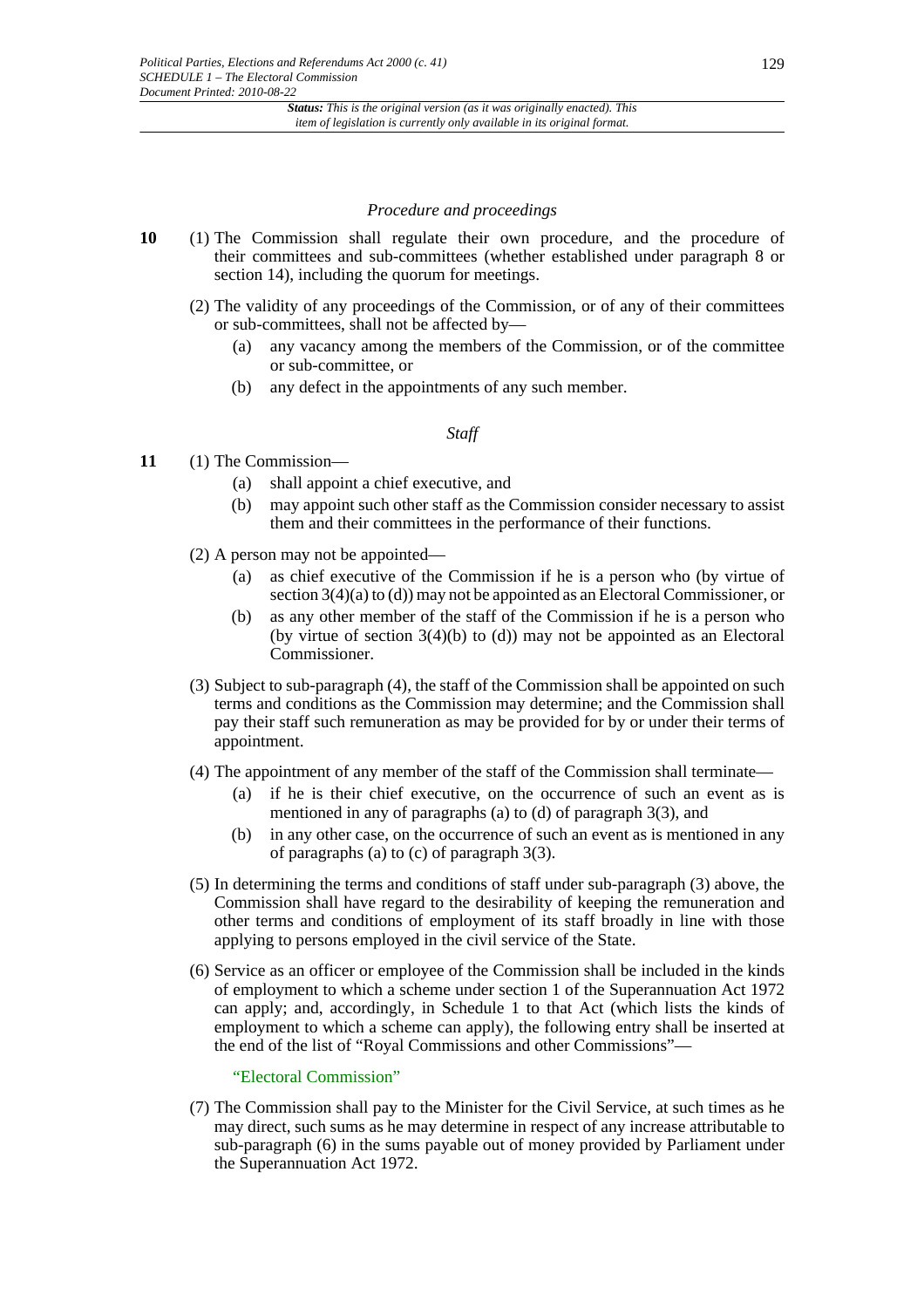- (8) No member of the staff of the Commission shall be regarded—
	- (a) as the servant or agent of the Crown, or
	- (b) as enjoying any status, immunity or privilege of the Crown.
- (9) The Secretary of State may appoint a person to be the Commission's chief executive until such time as the first person to be appointed by the Commission as their chief executive takes up office; and until such time as the Commission have appointed their own staff the Secretary of State may appoint persons to serve as members of the Commission's staff.
- (10) Until such time as the Commission may determine, the Commission's chief executive appointed under sub-paragraph (9) may incur expenditure and do other things in the name and on behalf of the Commission, whether or not the membership of the Commission has yet to be constituted in accordance with section 1.
- (11) The power conferred by sub-paragraph (10) shall be exercisable by that person subject to and in accordance with any directions given to him by the Secretary of State.

### *Delegation to staff*

- **12** Each of the following—
	- (a) the Commission,
	- (b) any committee of the Commission (whether established under paragraph 8 or section 14),
	- (c) any sub-committee of such a committee, and
	- (d) the Commission's chief executive,

may delegate functions of theirs or his (to such extent as they or he may determine) to the Commission's staff (either generally or otherwise).

#### *Delegation and contracting-out of superannuation functions*

- **13** (1) Section 1(2) of the Superannuation Act 1972 (delegation of functions relating to civil service superannuation schemes by Minister for the Civil Service to another officer of the Crown etc.) shall have effect as if the reference to an officer of the Crown other than a Minister included the Commission's chief executive.
	- (2) Any administration function conferred on the Commission's chief executive under section 1(2) of the Superannuation Act 1972 (as it has effect in accordance with subparagraph (1)) may be exercised by (or by employees of) such person as may be authorised in that behalf by the Commission's chief executive.
	- (3) For the purposes of this paragraph an "administration function" is a function of administering schemes—
		- (a) made under section 1 of the Superannuation Act 1972, and
		- (b) from time to time in force.
	- (4) An authorisation given by virtue of sub-paragraph (2) may authorise the exercise of an administration function—
		- (a) either wholly or to such extent as may be specified in the authorisation;
		- (b) either generally or in such cases as may be so specified; and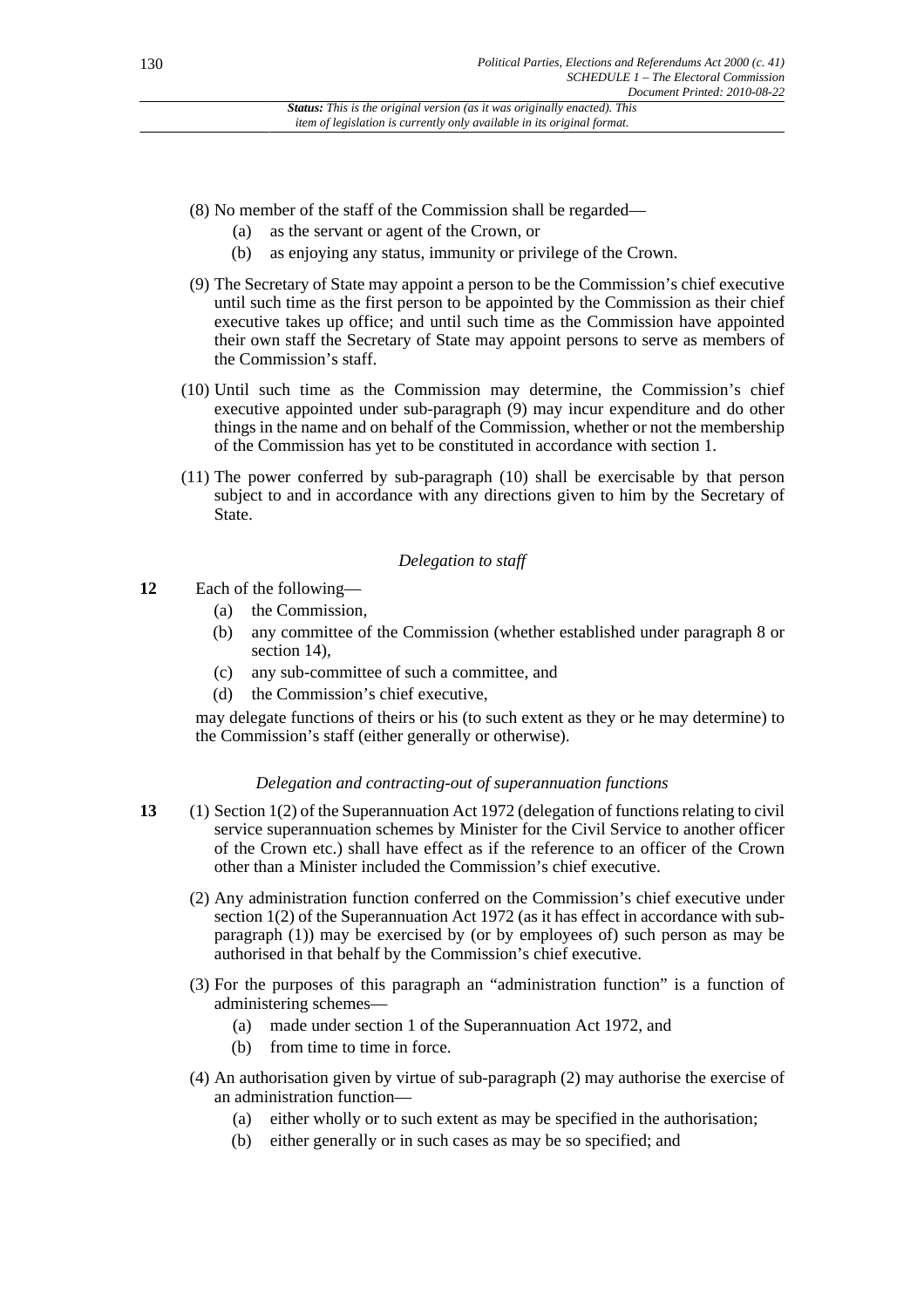- (c) either unconditionally or subject to the fulfilment of such conditions as may be so specified.
- (5) An authorisation given by virtue of sub-paragraph (2)—
	- (a) shall be treated for all purposes as if it were given by virtue of an order under section 69 of the Deregulation and Contracting Out Act 1994 (contracting out of functions of Ministers and office-holders);
	- (b) may be revoked at any time by the Commission (as well as by the chief executive).

### *Financing of Commission*

- **14** (1) The expenditure of the Commission, so far as it cannot be met out of income received by the Commission, shall be met, in accordance with this paragraph, out of money provided by Parliament (except so far as it is—
	- (a) reimbursed by the Secretary of State under section 18(9) or the Scottish Ministers in pursuance of section 13(9), 19(11) or 145(6); or
	- (b) met by the National Assembly for Wales in pursuance of section 5(3) or  $20(12)$ ).
	- (2) For each financial year (other than the Commission's first financial year) the Commission shall prepare, and submit to the Speaker's Committee, an estimate of the Commission's income and expenditure.
	- (3) The Speaker's Committee shall—

—

- (a) examine each such estimate submitted to them; and
- (b) decide whether they are satisfied that the estimated level of income and expenditure is consistent with the economical, efficient and effective discharge by the Commission of their functions; and
- (c) if they are not so satisfied, shall make such modifications to the estimate as they consider appropriate for the purpose of achieving such consistency.
- (4) Before deciding whether they are so satisfied or making any such modifications, the Speaker's Committee shall—
	- (a) have regard to the most recent report made to them by the Comptroller and Auditor General under paragraph 16 and to any recommendations contained in that report; and
	- (b) consult the Treasury and have regard to any advice which the Treasury may give.
- (5) The Speaker's Committee shall, after concluding their examination and making their modifications (if any) to the estimate, lay the estimate before the House of Commons.
- (6) If the Speaker's Committee, in the discharge of their functions under this paragraph
	- (a) do not follow any recommendation contained in the report of the Comptroller and Auditor General,
	- (b) do not follow any advice given to them by the Treasury, or
	- (c) make any modification to the estimate,

they shall include in the next report which they make to the House of Commons under paragraph 1 of Schedule 2 a statement of their reasons for so doing.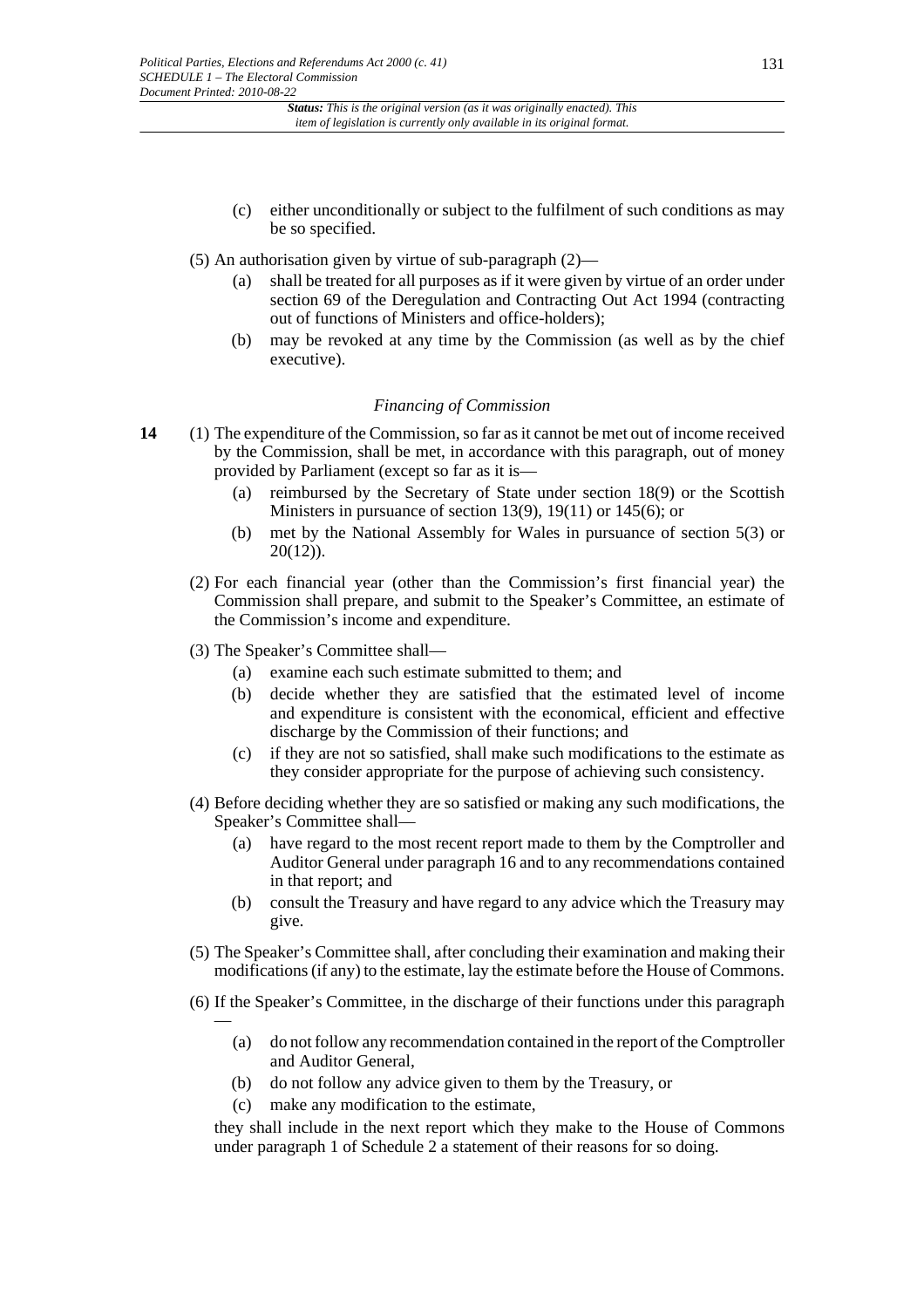- (7) The Secretary of State may by order provide for the transfer to the Commission of such property, rights and liabilities—
	- (a) to which he is entitled or subject, and
	- (b) which are specified in the order,

as he considers appropriate in connection with the establishment of the Commission.

(8) Such an order may in particular provide for the order to have effect despite any provision (of whatever nature) which would prevent or restrict the transfer of any such property, rights or liabilities otherwise than by the order.

### *Five-year plan*

- **15** (1) When the Commission submit to the Speaker's Committee such an estimate as is mentioned in paragraph 14 the Commission shall also submit to the Committee a plan prepared by the Commission setting out the Commission's—
	- (a) aims and objectives for the period of five years beginning with the financial year to which the estimate relates, and
	- (b) estimated requirements for resources during that five-year period.
	- (2) The Speaker's Committee shall—
		- (a) examine each plan submitted to them;
		- (b) decide whether they are satisfied that the plan is consistent with the economical, efficient and effective discharge by the Commission of their functions; and
		- (c) if they are not so satisfied, shall make such modifications to the plan as they consider appropriate for the purpose of achieving such consistency.
	- (3) Before deciding whether they are so satisfied or making any such modifications, the Speaker's Committee shall—
		- (a) have regard to the most recent report made to them by the Comptroller and Auditor General under paragraph 16 and to any recommendations contained in that report; and
		- (b) consult the Treasury and have regard to any advice which the Treasury may give.
	- (4) The Speaker's Committee shall, after concluding their examination and making their modifications (if any) to the plan, lay the plan before the House of Commons.
	- (5) If the Speaker's Committee, in the discharge of their functions under this paragraph
		- (a) do not follow any recommendation contained in the report of the Comptroller and Auditor General,
		- (b) do not follow any advice given to them by the Treasury, or
		- (c) make any modification to the plan,

—

they shall include in the next report which they make to the House of Commons under paragraph 1 of Schedule 2 a statement of their reasons for so doing.

### *Annual examination of Commission by Comptroller and Auditor General*

**16** (1) For the purpose of assisting the Speaker's Committee to discharge their functions under paragraphs 14 and 15 the Comptroller and Auditor General shall in each year—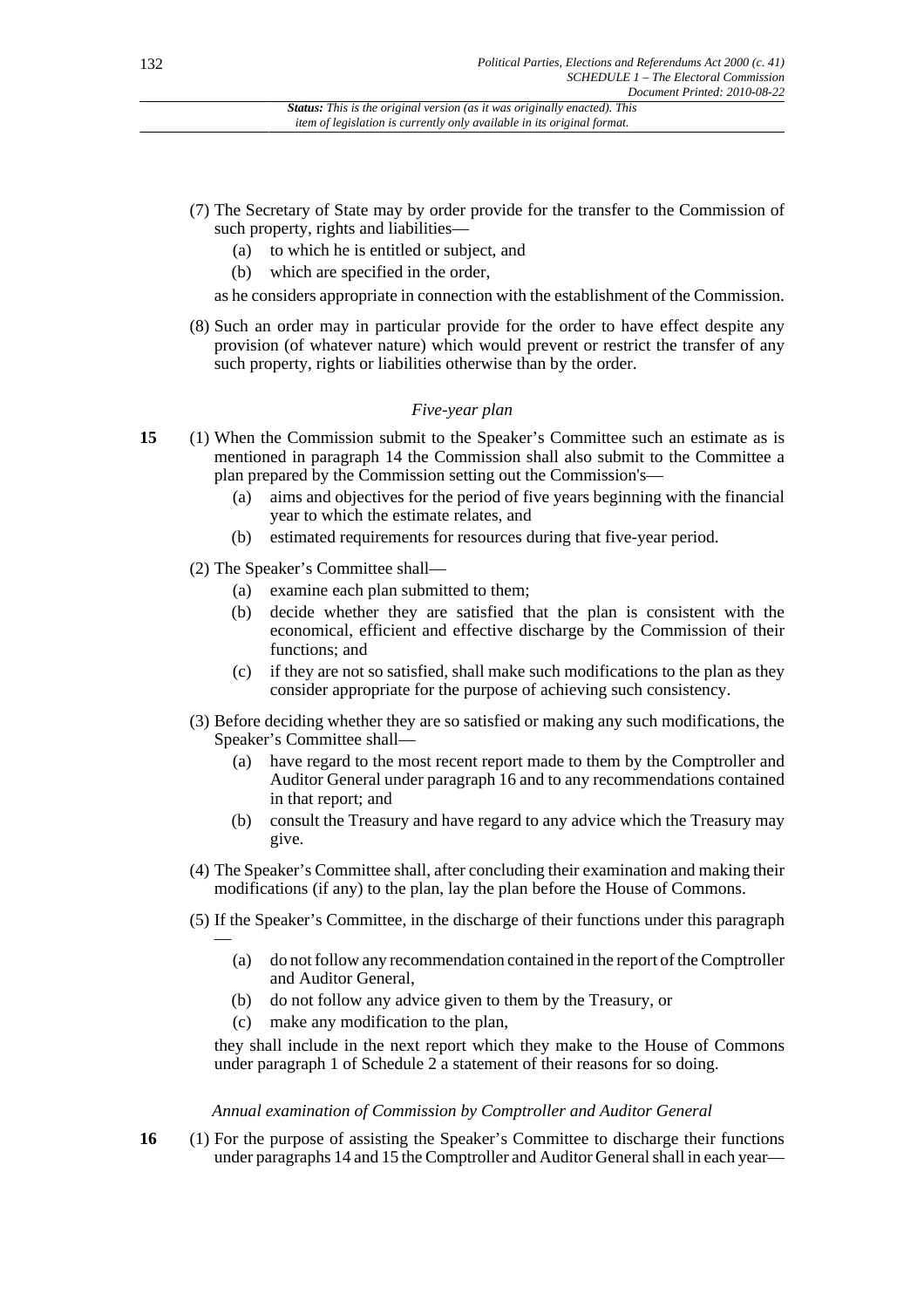- (a) carry out an examination into the economy, efficiency or effectiveness (or, if he so determines, any combination thereof) with which the Commission have used their resources in discharging their functions (or, if he so determines, any particular functions of theirs);
- (b) report to the Speaker's Committee the results of the examination; and
- (c) include in his report such recommendations as he considers appropriate in the light of the examination.
- (2) Section 8 of the National Audit Act 1983 (right to obtain documents and information) shall apply in relation to any examination under this paragraph as it applies in relation to an examination under section 6 of that Act.

#### *Accounts*

- **17** (1) The Commission shall keep proper accounting records.
	- (2) The Commission shall, for each financial year, prepare accounts in accordance with directions given to the Commission by the Treasury.
	- (3) The directions which the Treasury may give under sub-paragraph (2) include, in particular, directions as to—
		- (a) the information to be contained in the accounts and the manner in which it is to be presented,
		- (b) the methods and principles in accordance with which the accounts are to be prepared, and
		- (c) the additional information (if any) that is to accompany the accounts.

# *Audit*

- **18** (1) The accounts prepared by the Commission for any financial year shall be submitted by the Commission to—
	- (a) the Comptroller and Auditor General, and
	- (b) the Speaker's Committee,

as soon after the end of the financial year as may be practicable.

(2) The Comptroller and Auditor General shall—

- (a) examine and certify any accounts submitted to him under this paragraph, and
- (b) lay before each House of Parliament a copy of the accounts as certified by him together with his report on them.

### *Accounting officer*

- **19** (1) The Speaker's Committee shall designate a member of the Commission's staff to be the Commission's accounting officer.
	- (2) The Commission's accounting officer shall have, in relation to the Commission's accounts and finances, the responsibilities that are from time to time specified by the Speaker's Committee.
	- (3) In this paragraph references to responsibilities include in particular—
		- (a) responsibilities in relation to the signing of accounts;
		- (b) responsibilities for the propriety and regularity of the Commission's finances; and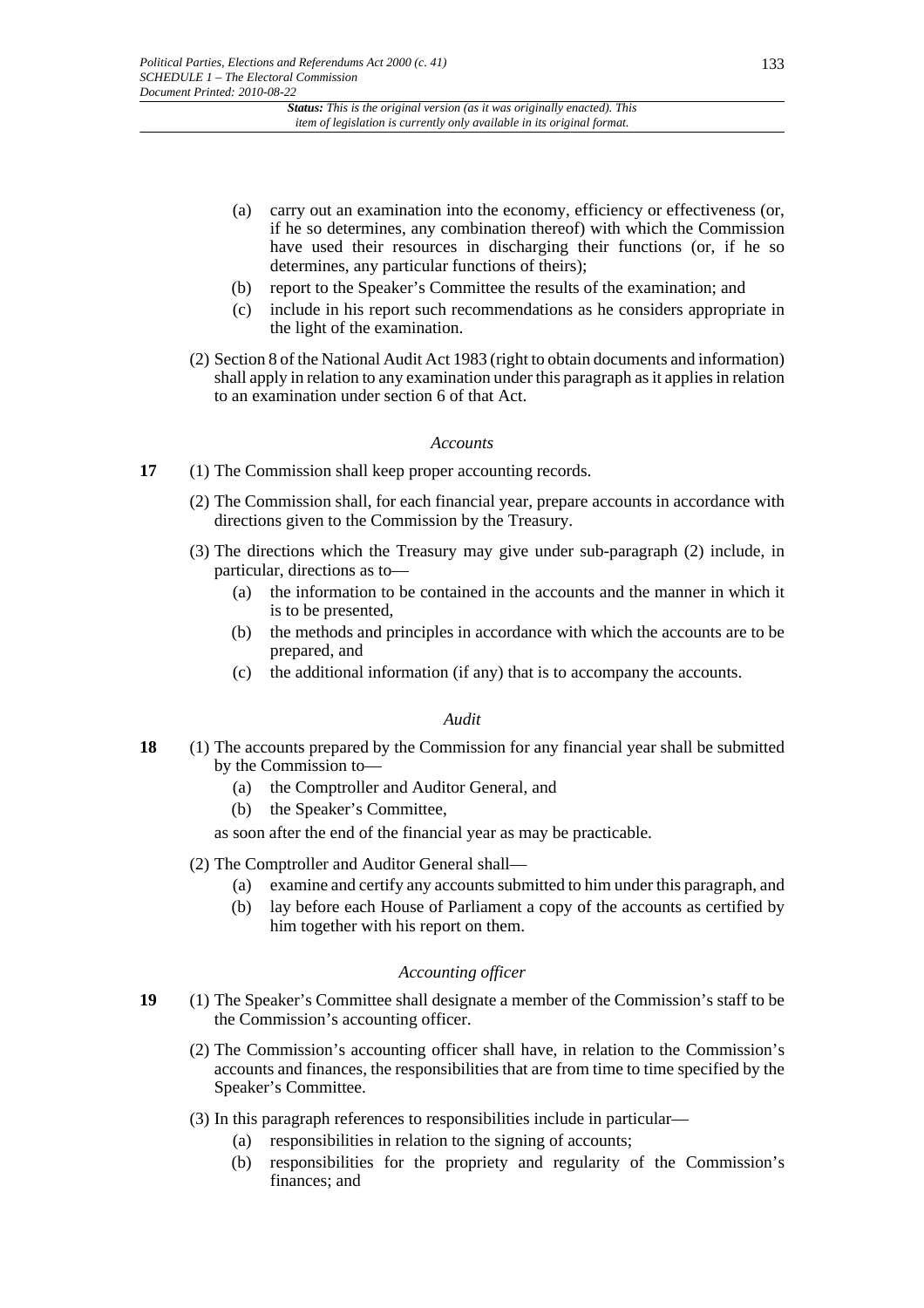- (c) responsibilities for the economy, efficiency and effectiveness with which the Commission's resources are used.
- (4) The responsibilities which may be specified under this paragraph include responsibilities owed to the Commission, the Speaker's Committee or the House of Commons or its Committee of Public Accounts.
- (5) In this paragraph any reference to the Public Accounts Committee of the House of Commons shall, if—
	- (a) the name of the Committee is changed, or
	- (b) the functions of the Committee at the passing of this Act (or functions substantially corresponding thereto) become functions of a different committee of the House of Commons,

be taken to be references to the Committee by its new name or (as the case may be) to the committee by whom the functions are for the time being exercisable.

(6) The Secretary of State may designate any member of the Commission's staff or other person to be the Commission's accounting officer until such time as the first designation made under sub-paragraph (1) takes effect.

### *Reports*

- **20** (1) The Commission shall, as soon after the end of each financial year as may be practicable, prepare and lay before each House of Parliament a report about the performance of the Commission's functions during that financial year.
	- (2) The Commission shall, on so laying such a report, publish the report in such manner as they determine.

### *Notification of Commission regulations*

- **21** (1) If the Commission make any regulations, they must give a copy to the Secretary of State without delay.
	- (2) If the Commission alter or revoke any regulations, they must give notice to the Secretary of State without delay.
	- (3) Notice of an alteration must include details of the alteration.

### *Regulation-making instruments*

- **22** (1) Any power conferred on the Commission to make regulations is exercisable in writing.
	- (2) An instrument by which regulations are made by the Commission ("a regulationmaking instrument") must specify the provision under which the regulations are made.
	- (3) To the extent to which a regulation-making instrument does not comply with subparagraph (2), it is void.
	- (4) Immediately after a regulation-making instrument is made, it must be printed and made available to the public.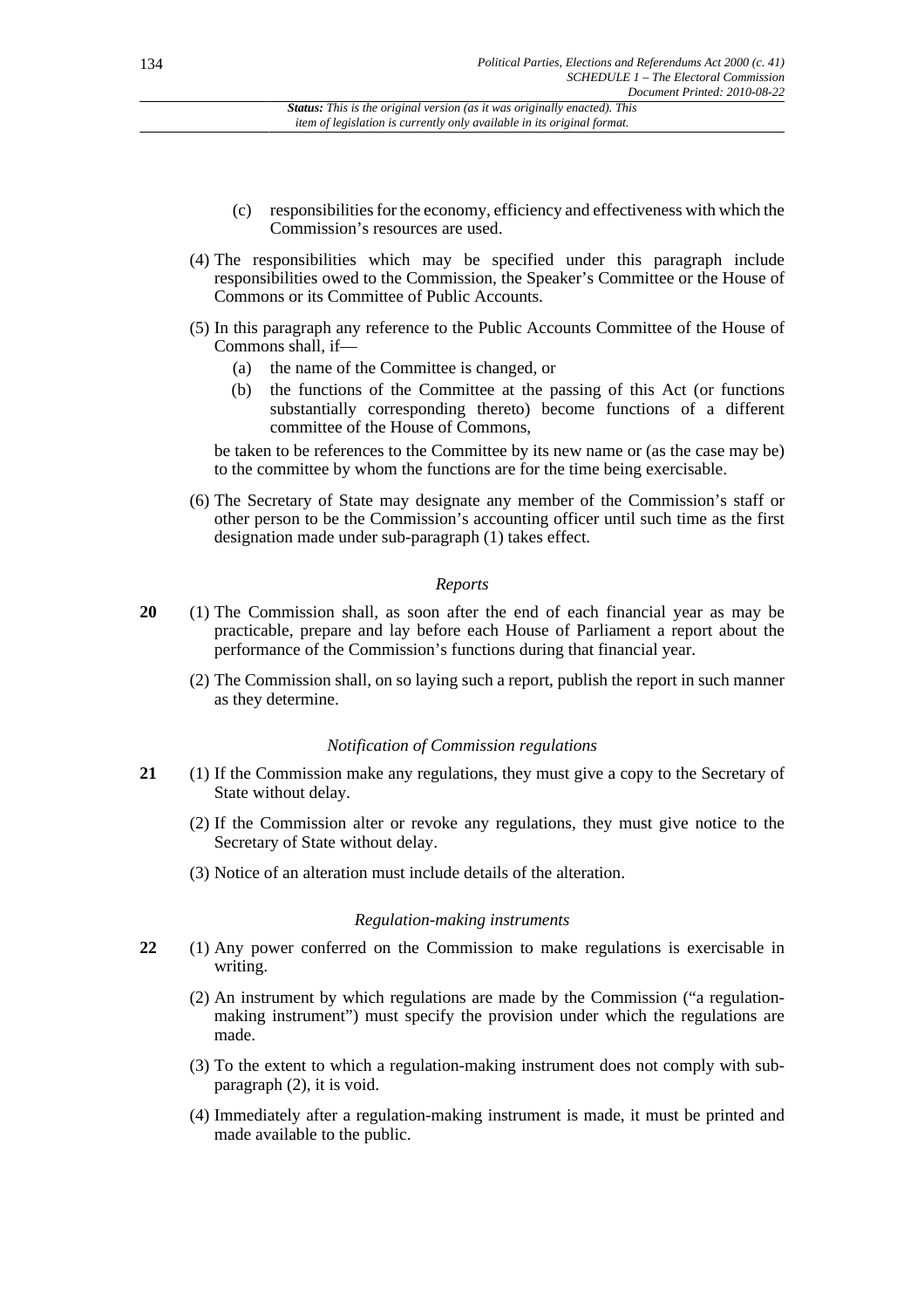- (5) The Commission may charge a reasonable fee for providing a person with a copy of a regulation-making instrument.
- (6) A person is not to be taken to have contravened any regulation made by the Commission if he shows that at the time of the alleged contravention the regulationmaking instrument concerned had not been made available in accordance with this paragraph.
- (7) Any power of the Commission to make regulations includes power to make different provision for different cases.

# *Verification of regulations*

- **23** (1) The production of a printed copy of a regulation-making instrument purporting to be made by the Commission—
	- (a) on which is endorsed a certificate signed by a member of the Commission's staff authorised by the Commission for that purpose, and
	- (b) which contains the required statements,

is evidence (or in Scotland sufficient evidence) of the facts stated in the certificate.

- (2) The required statements are—
	- (a) that the instrument was made by the Commission;
	- (b) that the copy is a true copy of the instrument; and
	- (c) that on a specified date the instrument was made available to the public in accordance with paragraph 22(4).
- (3) A certificate purporting to be signed as mentioned in sub-paragraph (1) is to be taken to have been properly signed unless the contrary is shown.
- (4) A person who wishes in any legal proceedings to rely on a regulation-making instrument may require the Commission to endorse a copy of the instrument with a certificate of the kind mentioned in sub-paragraph (1).

### *Documentary evidence*

- **24** A document purporting to be—
	- (a) duly executed under the seal of the Commission, or
	- (b) signed on behalf of the Commission or a Boundary Committee,

shall be received in evidence and shall, unless the contrary is proved, be taken to be so executed or signed.

### *Interpretation*

**25** In this Schedule "delegate" includes further delegate.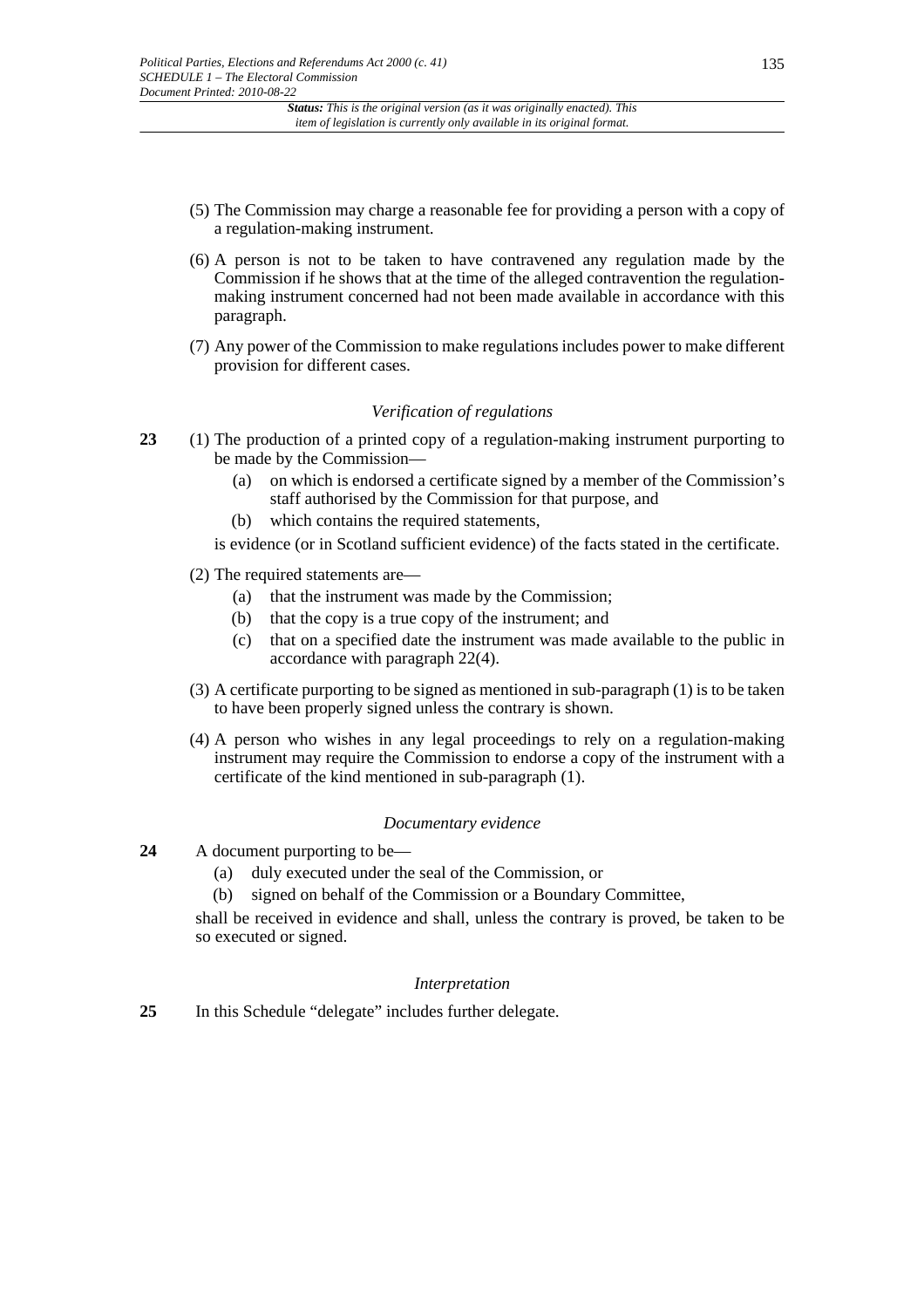#### SCHEDULE 2 Section 2.

# THE SPEAKER'S COMMITTEE

#### *Reports*

- **1** (1) The Speaker's Committee shall, at least once in each year, make to the House of Commons a report on the exercise by the Committee of their functions.
	- (2) For the purposes of the law of defamation the publication of any matter by the Speaker's Committee in making such a report shall be absolutely privileged.

# *Term of office of Committee members*

- **2** (1) In this paragraph "appointed member" means a member of the Speaker's Committee other than—
	- (a) the Speaker of the House of Commons;
	- (b) the member who is the Chairman of the Home Affairs Committee of the House of Commons; or
	- (c) the member who is the Secretary of State for the Home Department.

### (2) An appointed member shall cease to be a member of the Speaker's Committee if—

- (a) he ceases to be a Member of the House of Commons; or
- (b) another person is appointed to be a member of the Committee in his place.
- (3) An appointed member may resign from the Committee at any time by giving notice to the Speaker.
- (4) Subject to sub-paragraphs (2) and (3), an appointed member shall be a member of the Committee for the duration of the Parliament in which he is appointed.
- (5) An appointed member may be re-appointed (or further re-appointed) to membership of the Committee.

#### *Committee proceedings*

- **3** (1) The Speaker's Committee may determine their own procedure.
	- (2) The validity of any proceedings of the Committee shall not be affected by—
		- (a) any vacancy among, or
		- (b) any defect in the appointment of any of,

the members of the Committee.

(3) The Committee may appoint a member of the Committee to act as chairman at any meeting of the Committee in the absence of the Speaker.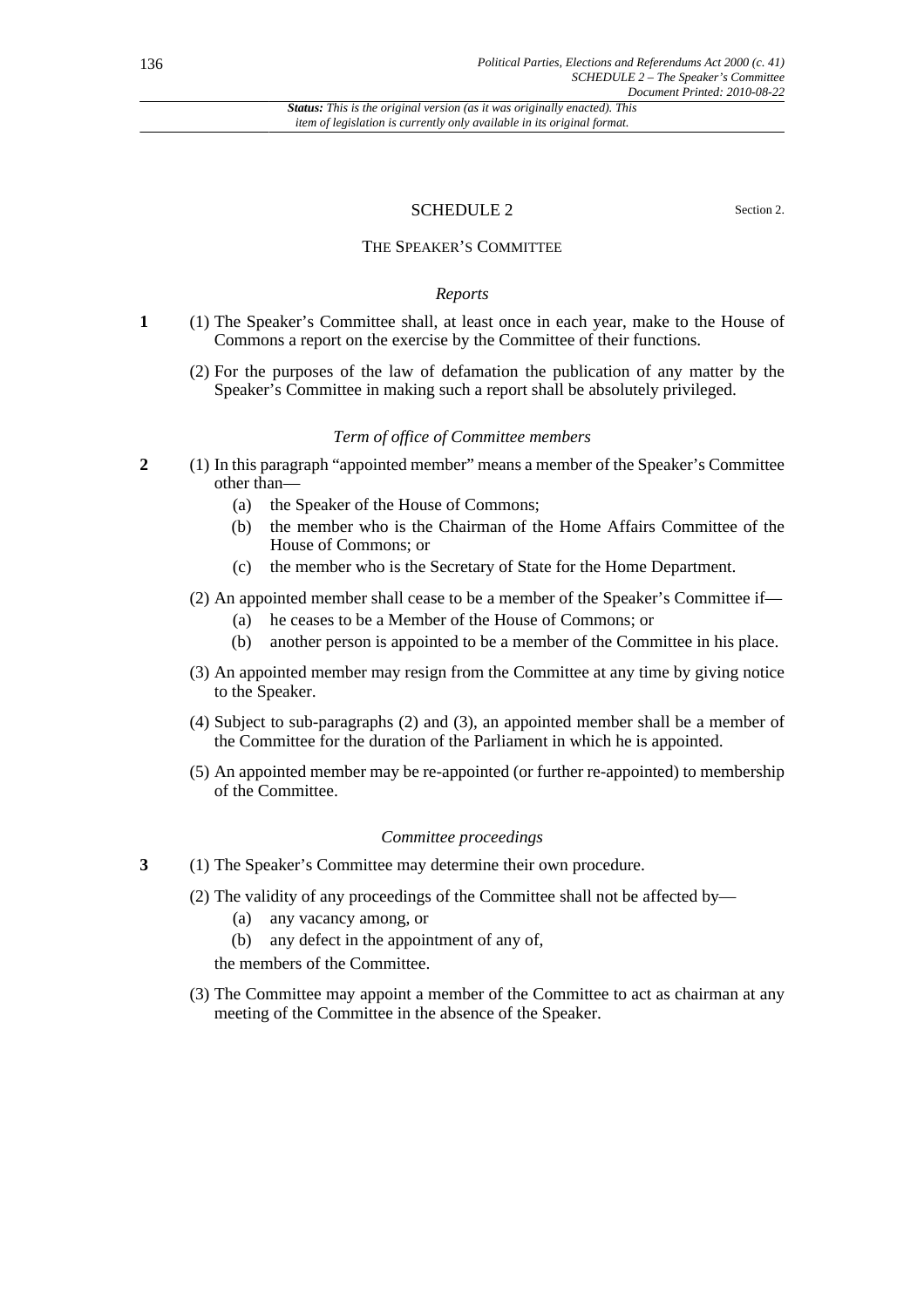# SCHEDULE 3 Section 16.

#### TRANSFER OF FUNCTIONS OF BOUNDARY COMMISSIONS

## **PART I**

#### AMENDMENTS OF PARLIAMENTARY CONSTITUENCIES ACT 1986

#### *Preliminary*

**1** The Parliamentary Constituencies Act 1986 shall be amended as follows.

*Duty to keep under review, and report on, parliamentary representation*

- **2** (1) Section 3 (reports of the Commissions) shall be amended as follows.
	- (2) In subsection (1), for the words from "Each Boundary Commission" to "the whole of that part" there shall be substituted "The Electoral Commission shall keep under review the representation in the House of Commons of each of England, Scotland, Wales and Northern Ireland and shall, in accordance with subsection (2) below, submit to the Secretary of State separate reports with respect to the whole of each of those parts".
	- (3) For subsection (2) there shall be substituted—
		- "(2) Reports under subsection (1) with respect to a particular part of the United Kingdom shall be submitted by the Electoral Commission not less than eight nor more than twelve years from the date of the last report under that subsection with respect to that part of the United Kingdom."
	- (4) In subsection (2A), for "a Boundary Commission" there shall be substituted "the Electoral Commission".
	- $(5)$  In subsection  $(3)$ 
		- (a) for "Any Boundary Commission" there shall be substituted "The Electoral Commission"; and
		- (b) for "the part of the United Kingdom with which they are concerned" there shall be substituted "any part of the United Kingdom".
	- (6) In subsection (4), for "a Boundary Commission" there shall be substituted "the Electoral Commission".
	- (7) For subsection (5) there shall be substituted—
		- "(5) As soon as practicable after the Electoral Commission have submitted a report to the Secretary of State under this Act, he shall lay before Parliament —
			- (a) the report; and
			- (b) (except where the report states that no alteration is required to be made in respect of the part of the United Kingdom to which it relates) the draft of an Order in Council for giving effect to the recommendations contained in the report."
	- (8) In subsection (7)—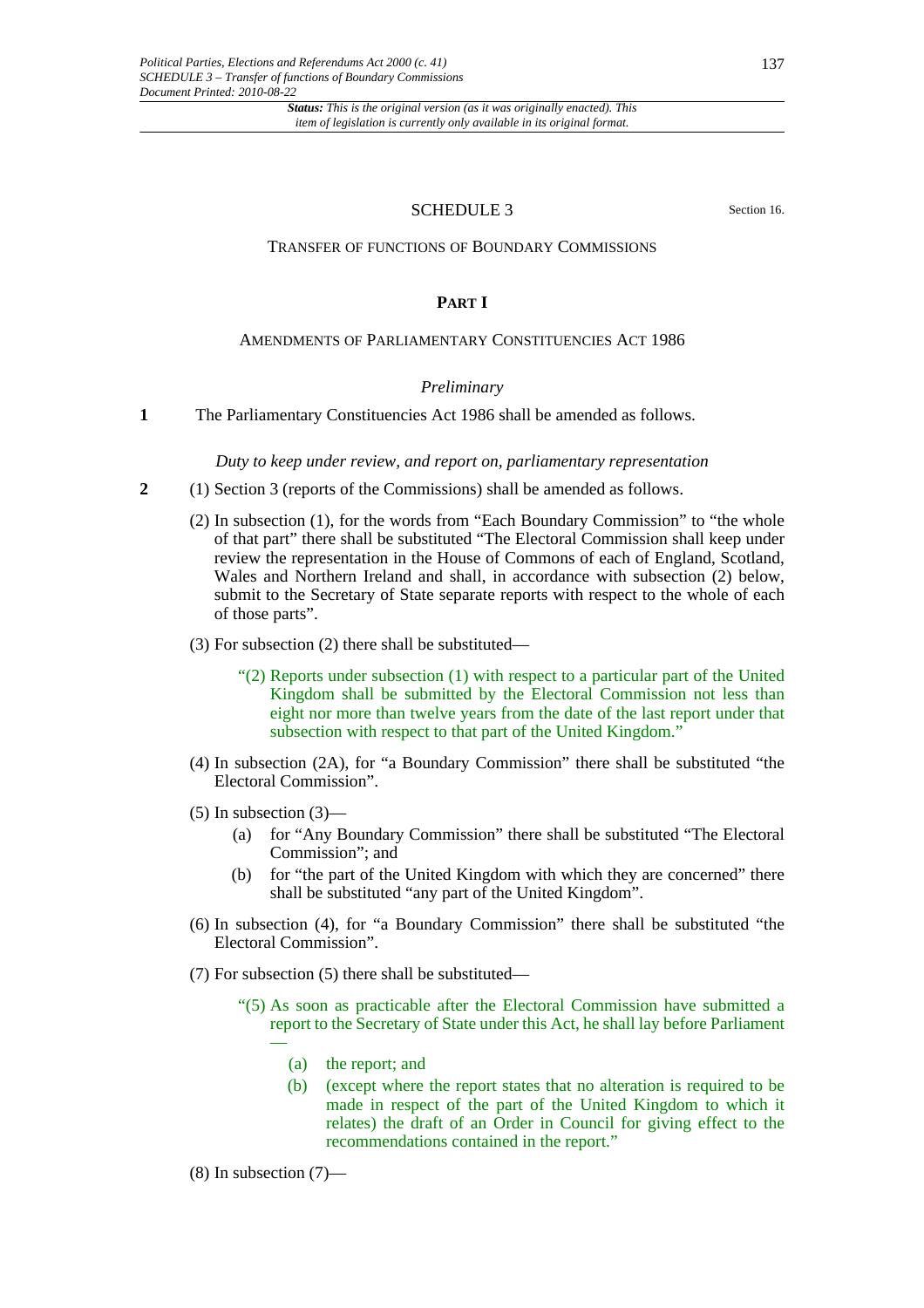- (a) for "a Boundary Commission under subsection (1) above" there shall be substituted "the Electoral Commission under subsection (1) above with respect to a particular part of the United Kingdom";
- (b) for "of the Commission under subsection (1) above" there shall be substituted "under subsection (1) above with respect to that part of the United Kingdom"; and
- (c) for "a Boundary Commission publishing" there shall be substituted "a Boundary Committee publishing under section 5 below".
- (9) For the sidenote for section 3 there shall be substituted "Reports of the Electoral Commission."
- (10) In section 3(2) and (7), as amended by this paragraph, any reference to a previous report under section 3(1) with respect to a particular part of the United Kingdom includes a reference to such a report which, at any time before the coming into force of this paragraph in relation to that part, was made with respect to that part by one of the Boundary Commissions constituted under the Act.

### *Functions of Boundary Committees*

**3** After section 3 there shall be inserted—

# "**3A Reviews and proposed recommendations by Boundary Committees**

- (1) Where the Electoral Commission intend to consider making a report under this Act ("the section 3 report") with respect to—
	- (a) a particular part of the United Kingdom, or
	- (b) any area comprised in a particular part of the United Kingdom,

the Boundary Committee for that part of the United Kingdom shall (subject to subsection (4) below) carry out a review in accordance with this Act for the purpose of enabling them to submit to the Electoral Commission proposals as to the recommendations to be included in the section 3 report.

- (2) Once the Boundary Committee have carried out a review under subsection (1) above, they shall accordingly submit to the Electoral Commission a report containing the recommendations which the Committee propose should be included in the section 3 report in the light of the review.
- (3) Where the Electoral Commission have received a report of a Boundary Committee under subsection (2) above, the Commission may—
	- (a) accept in full the proposed recommendations contained in that report and include them in the section 3 report;
	- (b) accept those proposed recommendations subject to modifications agreed with the Committee and include them, as so modified, in the section 3 report;
	- (c) reject those proposed recommendations and either—
		- (i) require the Committee to reconsider their proposed recommendations with a view to deciding whether to submit a further report under subsection (2) above containing different proposed recommendations,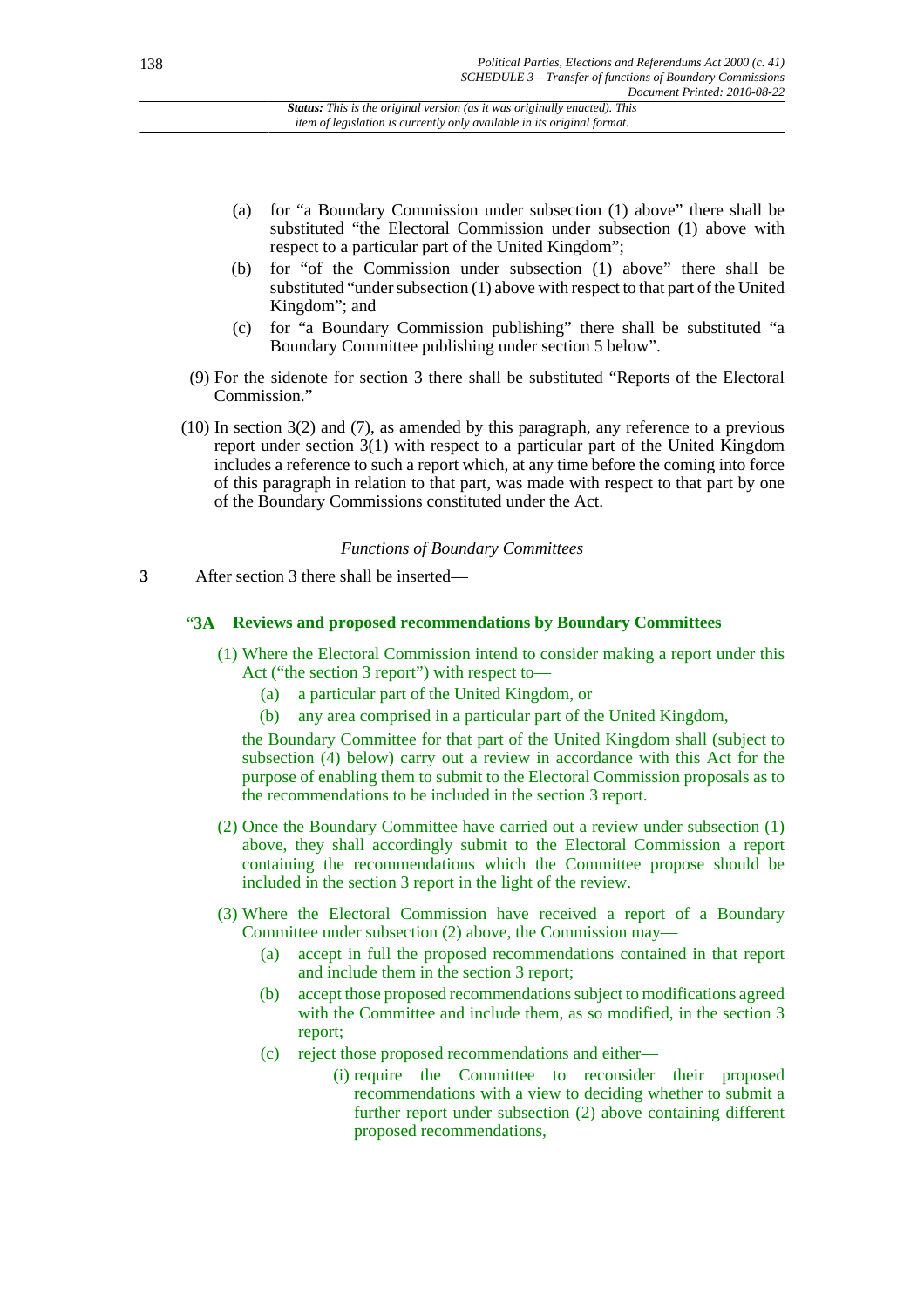- (ii) require the Committee to carry out a fresh review under subsection (1) above with respect to the whole, or any specified part, of the area which was the subject of the original review, or
- (iii) (in the case only of a review carried out for the purposes of a report under section 3(3) above) take no further action.
- (4) A Boundary Committee shall, in or in connection with the exercise or performance of their powers or duties under this Act, comply with any directions given to them by the Commission (so far as consistent with the rules set out in paragraphs 1 to 6 of Schedule 2 to this Act (read with paragraph 7)).
- (5) In this Act—
	- (a) "Boundary Committee" means a Boundary Committee established by the Electoral Commission under section 14 of the Political Parties, Elections and Referendums Act 2000; and
	- (b) "recommendations" includes (unless the context otherwise requires) a recommendation that no alteration is required."

## *Implementation of Commission's reports*

- **4** (1) Section 4 (Orders in Council) shall be amended as follows.
	- (2) In subsection (1), for the words from ", whether with or without modifications," to "Boundary Commission" there shall be substituted "to the recommendations contained in a report of the Electoral Commission under this Act".
	- (3) Subsection (2) (draft Order implementing recommendations with modifications) shall be omitted.

### *Notices relating to proposed reports or recommendations*

**5** For section 5 there shall be substituted—

# "**5 Notices relating to proposed reports or recommendations**

- (1) Where the Electoral Commission intend to consider making a report under this Act, they shall inform the Secretary of State accordingly by notice in writing; and a copy of the notice shall be published—
	- (a) in the London Gazette, if the report would be with respect to England or Wales (or an area comprised therein);
	- (b) in the Edinburgh Gazette, if the report would be with respect to Scotland (or an area comprised therein); and
	- (c) in the Belfast Gazette, if the report would be with respect to Northern Ireland (or an area comprised therein).
- (2) Where a Boundary Committee have provisionally determined proposed recommendations affecting any constituency which they are minded to include in a report under section 3A(2) above, they shall publish in at least one newspaper circulating in the constituency a notice stating—
	- (a) the effect of the proposed recommendations and (except where their effect is that no alteration should be made in respect of the constituency) that a copy of the recommendations is open to inspection at a specified place in the constituency; and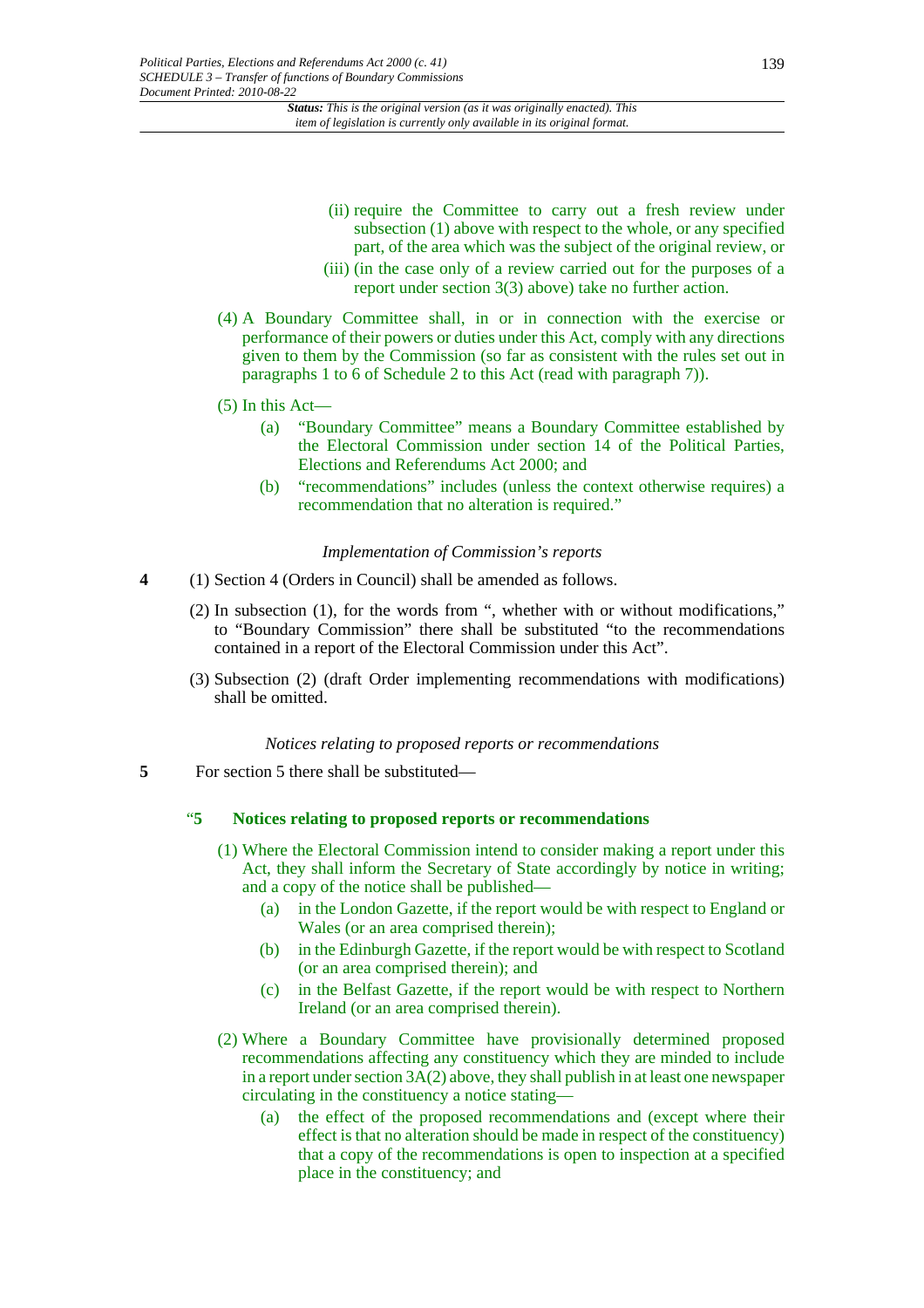(b) that representations with respect to the proposed recommendations may be made to the Boundary Committee within one month after publication of the notice;

and the Boundary Committee shall take into consideration any representations duly made in accordance with any such notice.

- (3) Where a Boundary Committee revise any proposed recommendations after publishing a notice of them under subsection (2) above, the Committee shall comply again with that subsection in relation to the revised recommendations, as if no earlier notice had been published.
- (4) Where the Electoral Commission are minded to exercise in relation to a Boundary Committee's proposed recommendations any of the powers conferred by section  $3A(3)(b)$  or (c) above, they shall have regard to—
	- (a) any representations duly made with respect to the recommendations in accordance with a notice published under subsection (2) above; or
	- (b) (where they are minded to exercise any of those powers in relation to part only of the area subject to the Committee's review) any representations so made with respect to the recommendations so far as relating to that part of that area.
- (5) Where a Boundary Committee's proposed recommendations affecting any constituency have been modified by the Electoral Commission under section  $3A(3)(b)$  above, the Boundary Committee shall publish in at least one newspaper circulating in the constituency a notice stating the effect of those recommendations as so modified."

### *Local inquiries*

- **6** (1) Section 6 (local inquiries) shall be amended as follows.
	- (2) In subsection (1), for "A Boundary Commission" there shall be substituted "In connection with carrying out any review under section 3A(1) above a Boundary Committee".
	- (3) In subsection (2)—
		- (a) for "recommendation of a Boundary Commission" there shall be substituted "proposed recommendation of a Boundary Committee";
		- (b) for "the Commission", in both places, there shall be substituted "the Committee"; and
		- (c) for "make the recommendation" there shall be substituted "proceed with the proposed recommendation".
	- (4) In subsection (3), for "Commission" there shall be substituted "Committee".
	- (5) After subsection (4) there shall be inserted—
		- "(4A) Where a Boundary Committee have caused a local inquiry to be held in pursuance of this Act, the Committee shall take into consideration the findings of the inquiry.
		- (4B) Where a Boundary Committee have caused a local inquiry to be held in pursuance of this Act and the Electoral Commission are minded to exercise in relation to the Committee's proposed recommendations any of the powers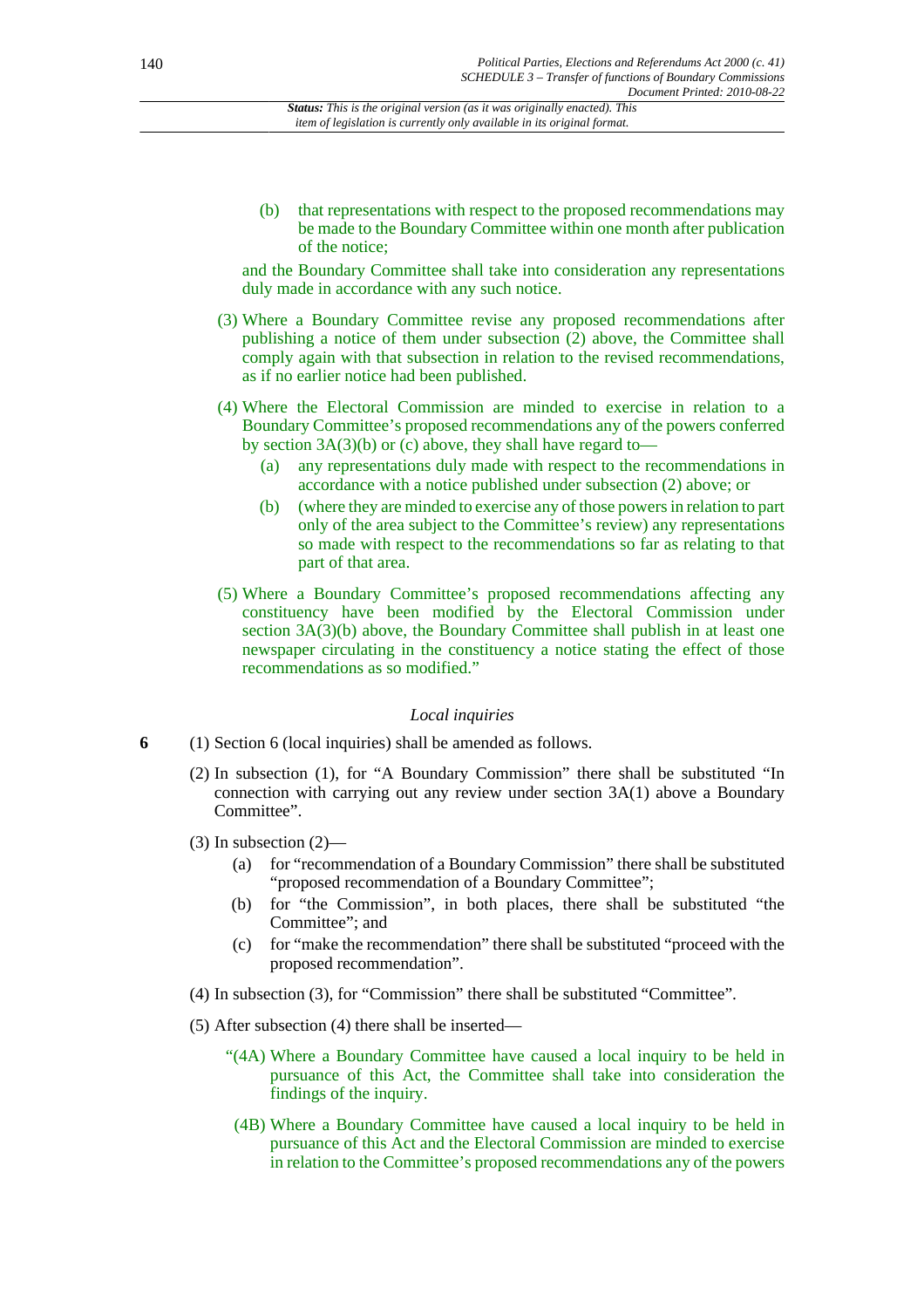conferred by section 3A(3)(b) or (c) above, the Electoral Commission shall have regard to—

- (a) the findings of the inquiry; or
- (b) (where they are minded to exercise any of those powers in relation to part only of the area which was the subject of the Committee's review) the findings of the inquiry so far as relating to that part of that area."
- (6) In subsections (5) to (7), for "Commission", wherever occurring, there shall be substituted "Committee".

#### *Rules for redistribution of seats*

- **7** (1) Schedule 2 (rules for redistribution of seats) shall be amended as follows.
	- (2) In paragraph 1(4), for "the Boundary Commission" there shall be substituted "the Electoral Commission or (as the case may be) the Boundary Committee".
	- (3) In paragraph 5, for "a Boundary Commission" there shall be substituted "the Electoral Commission or (as the case may be) a Boundary Committee".
	- (4) In paragraph 6, for "A Boundary Commission" there shall be substituted "The Electoral Commission or (as the case may be) a Boundary Committee".
	- (5) In paragraph 7, for "a Boundary Commission" there shall be substituted "the Electoral Commission or (as the case may be) a Boundary Committee".
	- (6) In paragraph 8—
		- (a) the words "for which there is a Boundary Commission" shall be omitted; and
		- (b) for "report of a Boundary Commission" there shall be substituted "report of the Electoral Commission (or one made by a Boundary Committee for the purposes of it)".

#### **PART II**

# AMENDMENTS OF OTHER ACTS

#### *Government of Wales Act [1998 \(c. 38\)](http://www.legislation.gov.uk/id/ukpga/1998/38)*

- **8** Schedule 1 to the Government of Wales Act 1998 (Assembly constituencies and Assembly regions) shall be amended as follows.
- **9** For paragraph 4 there shall be substituted—
	- "4 (1) When the Boundary Committee for Wales ("the Committee") provisionally determine (in pursuance of the 1986 Act) proposed recommendations which they are minded to include in a report under section 3A(2) of that Act and which would involve any alterations in any parliamentary constituencies in Wales, the Committee shall consider whether any alteration—
		- (a) in the Assembly electoral regions, or
		- (b) in the allocation of seats to the Assembly electoral regions,

would be required in order to give effect to the rules set out in paragraph 8.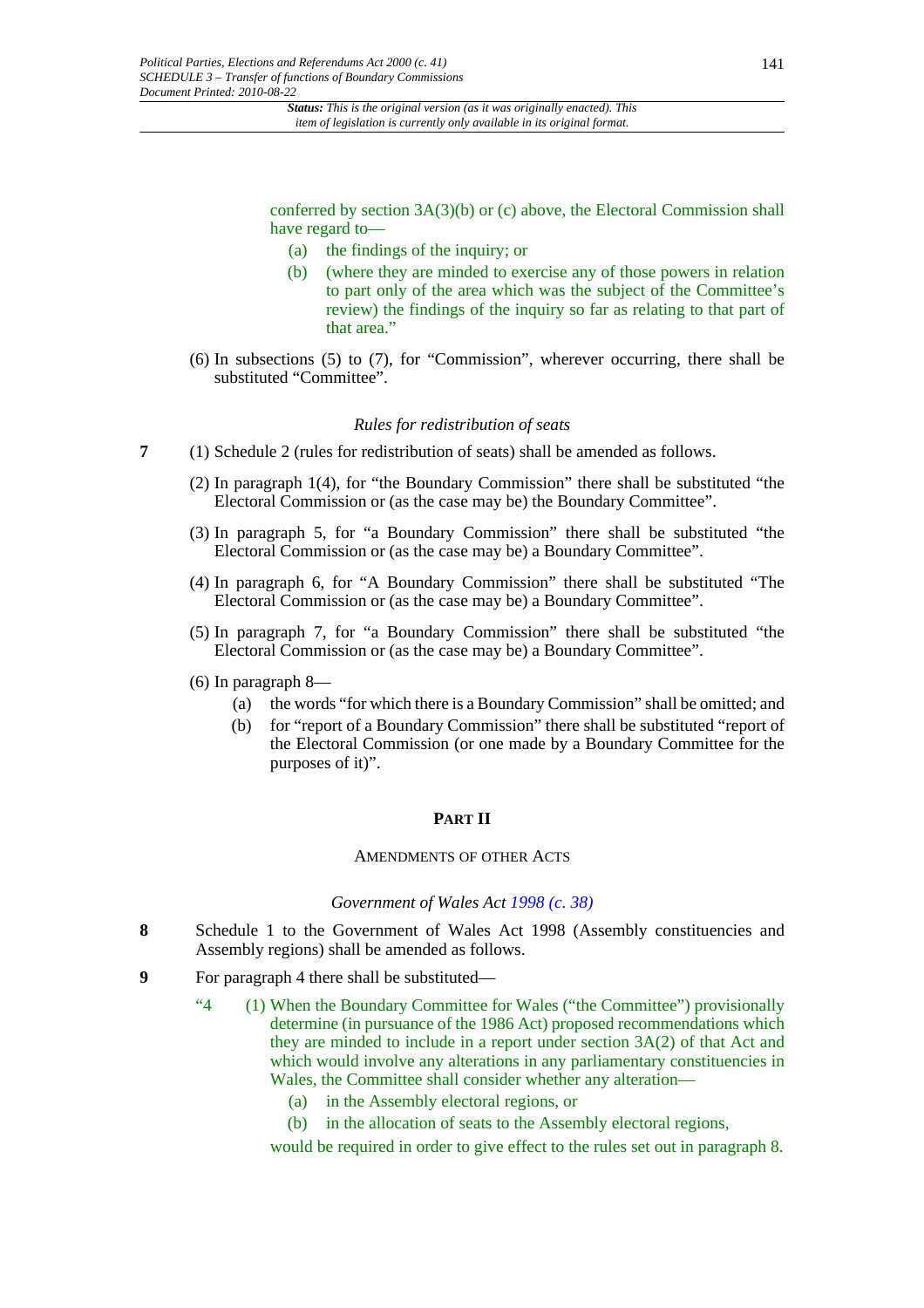- (2) Any such report by the Committee as is mentioned in sub-paragraph (1) shall contain, in addition, the recommendations which, in the light of their consideration of the question mentioned in that sub-paragraph, the Committee propose should be included in the Electoral Commission's section 3 report in pursuance of paragraph 7.
- (3) In section 3A of the 1986 Act—
	- (a) subsection (3) shall apply with any necessary modifications in relation to any such proposed recommendations as they apply in relation to any proposed recommendations of a Boundary Committee under section 3A(2) of that Act; and
	- (b) in subsection (4), the first reference to that Act shall include a reference to this Schedule, and the reference to the rules set out as there mentioned shall include a reference to the rules set out in paragraph 8.
- (4) In this paragraph—

"the Boundary Committee for Wales" means the Committee of that name established by the Electoral Commission under section 14 of the Political Parties, Elections and Referendums Act 2000;

"the Electoral Commission's section 3 report" means the report of the Electoral Commission under section 3 of the 1986 Act for the purposes of which the proposed recommendations mentioned in sub-paragraph (1) would be made."

- **10** (1) Paragraph 5 (notices of proposed recommendations) shall be amended as follows.
	- (2) In sub-paragraph (1), for "paragraph 4, the Commission have provisionally determined to make" there shall be substituted "paragraph 4(1), the Committee have provisionally determined to propose (in pursuance of paragraph 4(2))".
	- (3) In sub-paragraph (2)—
		- (a) for "the Commission propose to recommend" there shall be substituted "their effect is"; and
		- (b) for "to the Commission" there shall be substituted "to the Committee".
	- (4) In sub-paragraphs (3) to (5), for "the Commission", wherever occurring, there shall be substituted "the Committee".
	- (5) After sub-paragraph (5) there shall be inserted—
		- "(5A) Where the Electoral Commission are minded to exercise in relation to the Committee's proposed recommendations any of the powers conferred by section  $3A(3)(b)$  or (c) of the 1986 Act (as applied by paragraph 4(3) above) they shall have regard to—
			- (a) any representations duly made with respect to the recommendations in accordance with any notice published under sub-paragraph (1); or
			- (b) (where they are minded to exercise any of those powers in relation to part only of the Assembly electoral region) any representations so made with respect to the recommendations so far as relating to that part of the region.
			- (5B) Where the Committee's proposed recommendations have been modified by the Electoral Commission under section 3A(3)(b) of the 1986 Act (as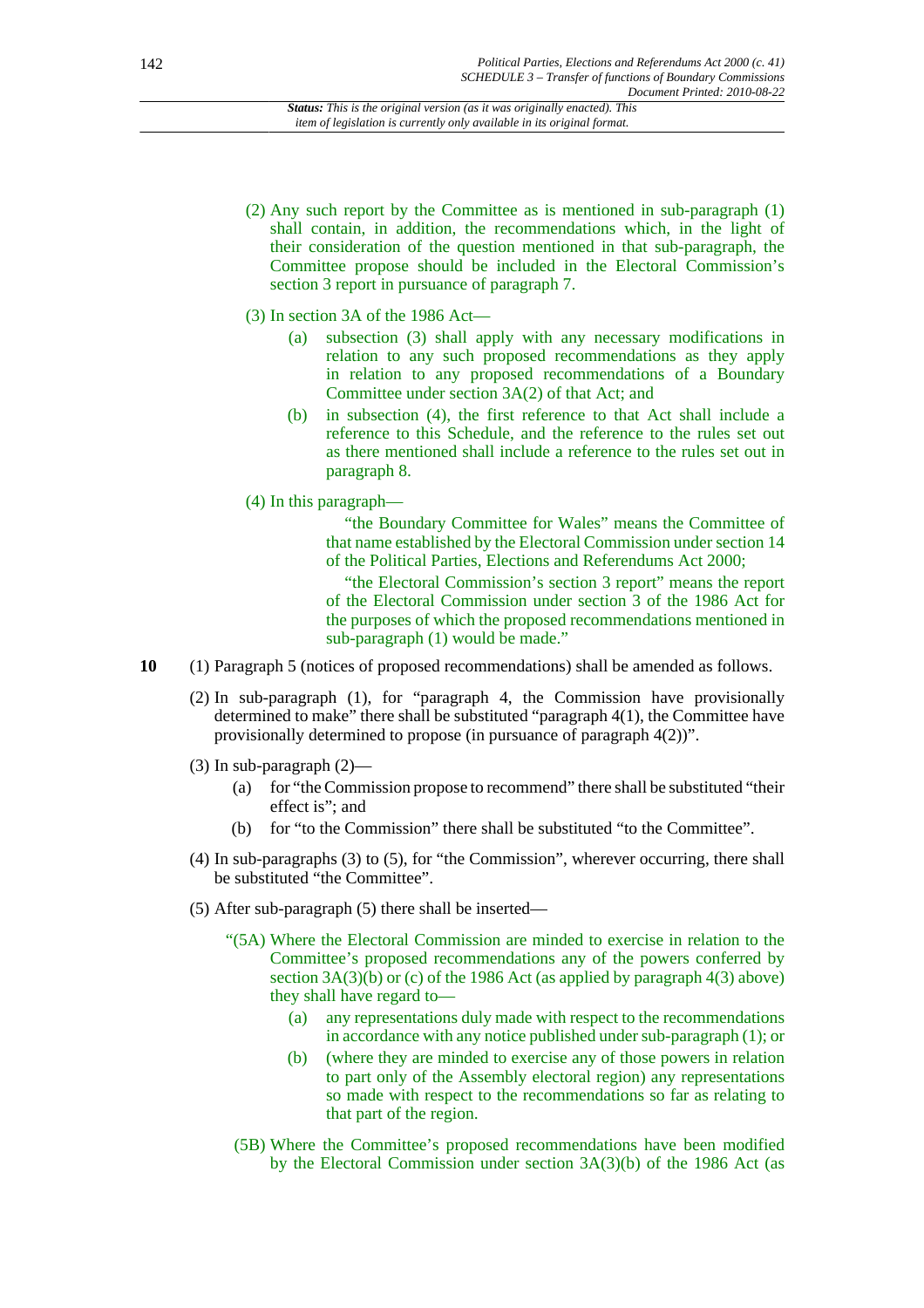applied by paragraph 4(3) above), the Committee shall publish in at least one newspaper circulating in the Assembly electoral region a notice stating the effect of those recommendations as so modified."

- **11** (1) Paragraph 6 (local inquiries) shall be amended as follows.
	- (2) In sub-paragraph (1) for "The Commission" there shall be substituted "For the purposes of this Schedule the Committee".
	- (3) In sub-paragraph (2)—
		- (a) for "the Commission", wherever occurring, there shall be substituted "the Committee"; and
		- (b) for "make the recommendation" there shall be substituted "proceed with the proposed recommendation".
	- (4) In sub-paragraphs (3) and (5), for "the Commission", wherever occurring, there shall be substituted "the Committee".
	- (5) After sub-paragraph (5) there shall be added—
		- "(6) Where the Committee have caused a local inquiry to be held in pursuance of this paragraph, the Committee shall take into consideration the findings of the inquiry.
		- (7) Where the Committee have caused a local inquiry to be held in pursuance of this paragraph and the Electoral Commission are minded to exercise in relation to the Committee's proposed recommendations any of the powers conferred by section  $3A(3)(b)$  or (c) of the 1986 Act (as applied by paragraph 4(3) above), the Electoral Commission shall have regard to—
			- (a) the findings of the inquiry; or
			- (b) (where, in the case of any Assembly electoral region in respect of which the inquiry was held, they are minded to exercise any of those powers in relation to part only of the region) the findings of the inquiry so far as relating to that part of the region."
- **12** In paragraph 7 (reports)—
	- (a) for "the Commission", wherever occurring, there shall be substituted "the Electoral Commission";
	- (b) in sub-paragraph (1)(a), after "constituencies" there shall be inserted "in Wales"; and
	- (c) in sub-paragraph  $(1)(b)$ , at the end there shall be added "relating to any constituency or constituencies in Wales."
- **13** In paragraph 8 (the rules), for "Commission", wherever occurring, there shall be substituted "Electoral Commission or (as the case may be) the Committee".
- **14** In paragraph 9(1) (Orders in Council), for the words from ", with or without modifications," to "the Commission" there shall be substituted "to the recommendations contained in a report of the Electoral Commission".
- **15** In paragraph 10 (interpretation)—
	- (a) for "the Commission", wherever occurring, there shall be substituted "the Electoral Commission"; and
	- (b) at the end there shall be added—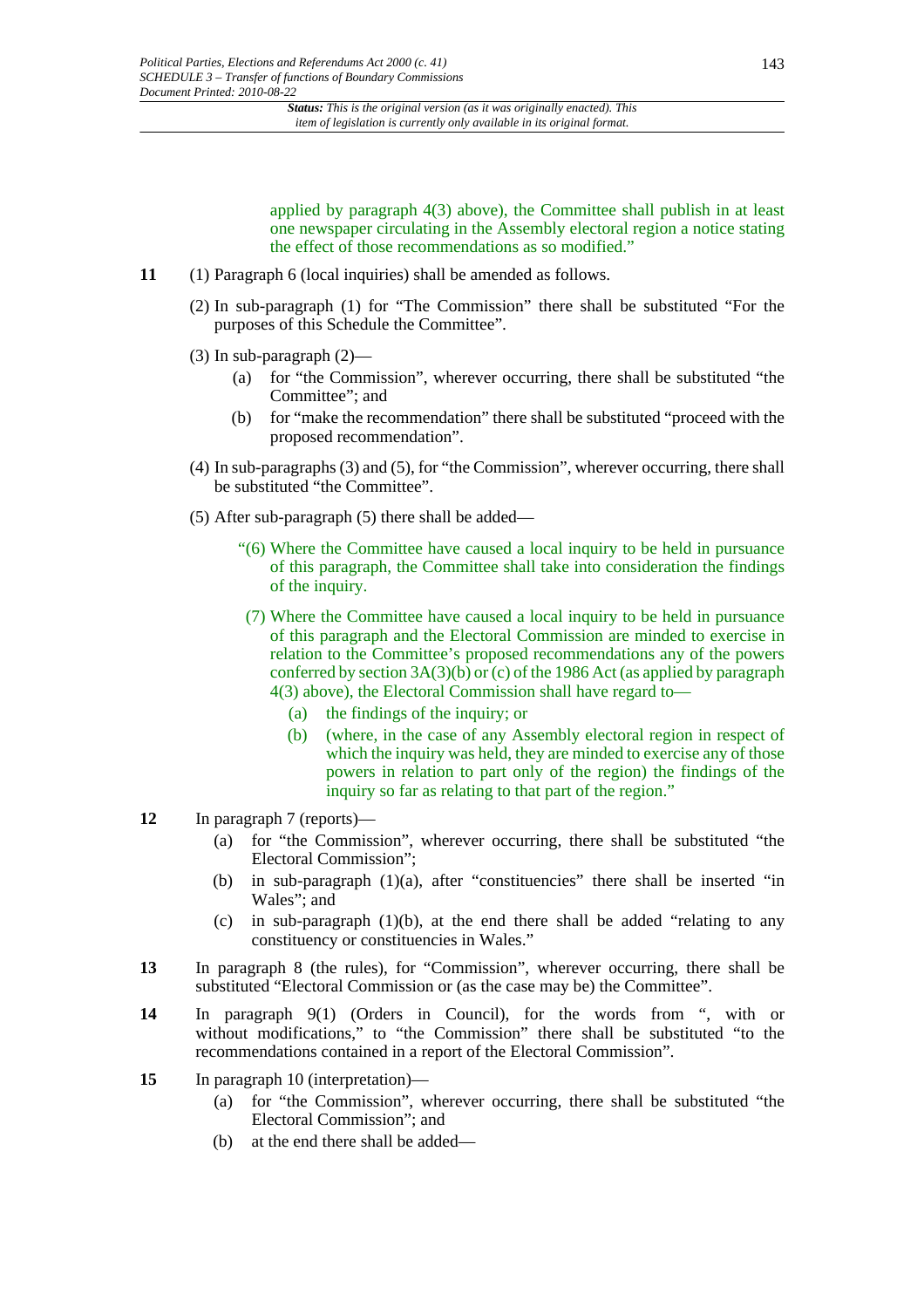- "(3) Sub-paragraphs (1) and (2) also apply for construing references to the regional electorate for an Assembly electoral region in relation to any report of the Committee made for the purposes of any such report of the Electoral Commission."
- **16** In paragraph 11 (definitions)—
	- (a) for the definition of "the Commission" there shall be substituted—

""the Committee" means the Boundary Committee for Wales (as defined by paragraph  $4(4)$ ;"

(b) after that definition there shall be added—

""recommendations" includes (unless the context otherwise requires) a recommendation that no alteration is required."

# *Scotland Act [1998 \(c. 46\)](http://www.legislation.gov.uk/id/ukpga/1998/46)*

- **17** Schedule 1 to the Scotland Act 1998 (constituencies, regions and regional members) shall be amended as follows.
- **18** In paragraph 3 (reports of Boundary Commission for Scotland), for sub-paragraph (1) and the cross-heading preceding it there shall be substituted—

# *"Reports of Electoral Commission*

- 3 (1) This paragraph applies where the Electoral Commission ("the Commission") submit a report to the Secretary of State under section 3(1) or (3) of the 1986 Act recommending any alteration in any parliamentary constituencies in Scotland."
- **19** After paragraph 4 there shall be inserted—

### *"Proposed recommendations by Boundary Committee for Scotland*

- 4A (1) When the Boundary Committee for Scotland provisionally determine (in pursuance of the 1986 Act) proposed recommendations which they are minded to include in a report under section 3A(2) of that Act and which would involve any alteration in any parliamentary constituencies in Scotland, the Committee shall consider whether any alteration within paragraph 3(2) would be required to be made in order to give effect to the rules in paragraph 7.
	- (2) Any such report by the Committee as is mentioned in sub-paragraph (1) shall contain, in addition, the recommendations which the Committee propose should be included in the Electoral Commission's section 3 report in the light of the Committee's consideration of the question mentioned in that subparagraph.
	- (3) In section 3A of the 1986 Act—
		- (a) subsection (3) shall apply with any necessary modifications in relation to any such proposed recommendations as they apply in relation to any proposed recommendations of a Boundary Committee under section 3A(2) of that Act; and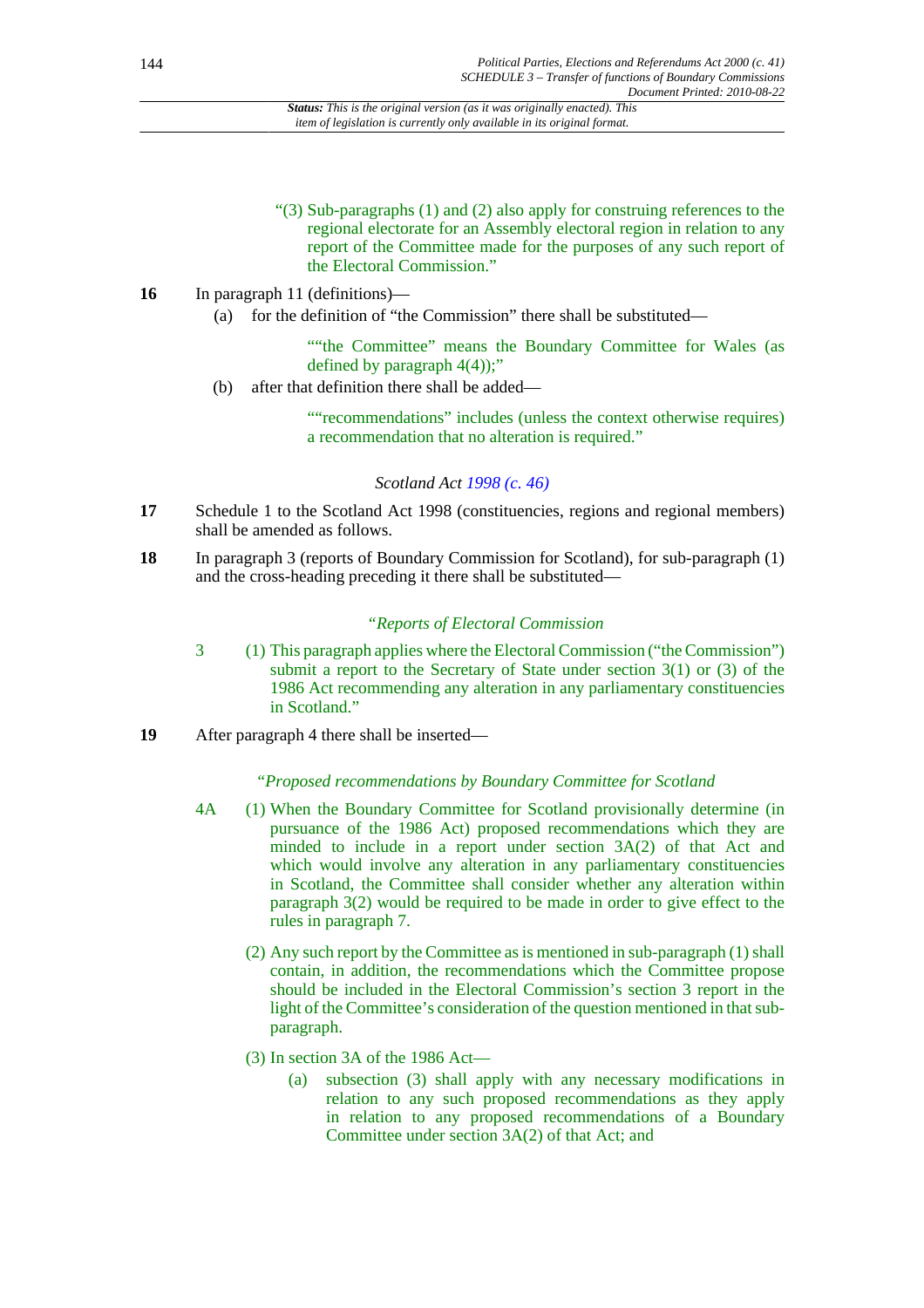- (b) in subsection (4), the first reference to that Act shall include a reference to this Schedule, and the reference to the rules set out as there mentioned shall include a reference to the rules set out in paragraph 7.
- (4) In this paragraph—

"the Boundary Committee for Scotland" means the Committee of that name established by the Electoral Commission under section 14 of the Political Parties, Elections and Referendums Act 2000;

"the Electoral Commission's section 3 report" means the report of the Electoral Commission under section 3 of the 1986 Act for the purposes of which the proposed recommendations mentioned in sub-paragraph (1) would be made."

- **20** (1) Paragraph 5 (notices of proposed recommendations) shall be amended as follows.
	- $(2)$  In sub-paragraph  $(1)$ 
		- (a) for "the Commission have provisionally determined to make" there shall be substituted "the Committee have provisionally determined to propose (in pursuance of paragraph 4A(2))";
		- (b) for "they propose to recommend" there shall be substituted "their effect is"; and
		- (c) for "to the Commission" and "the Commission shall" there shall be substituted "to the Committee" and "the Committee shall" respectively.
	- (3) In sub-paragraph (2), for "the Commission", wherever occurring, there shall be substituted "the Committee".
	- (4) After sub-paragraph (2) there shall be inserted—
		- "(3) Where the Electoral Commission are minded to exercise in relation to the Committee's proposed recommendations any of the powers conferred by section  $3A(3)(b)$  or (c) of the 1986 Act (as applied by paragraph  $4A(3)$ above) they shall have regard to—
			- (a) any representations duly made with respect to the recommendations in accordance with any notice published under sub-paragraph (1); or
			- (b) (where they are minded to exercise any of those powers in relation to part only of the region) any representations so made with respect to the recommendations so far as relating to that part of the region.
		- (4) Where the Committee's proposed recommendations have been modified by the Electoral Commission under section 3A(3)(b) of the 1986 Act (as applied by paragraph 4A(3) above), the Committee shall publish in at least one newspaper circulating in the region a notice stating the effect of those recommendations as so modified."
- **21** (1) Paragraph 6 (local inquiries) shall be amended as follows.
	- (2) In sub-paragraph (1) for "The Commission" there shall be substituted "For the purposes of this Schedule the Committee".
	- (3) In sub-paragraph  $(2)$ 
		- (a) for "the Commission", wherever occurring, there shall be substituted "the Committee"; and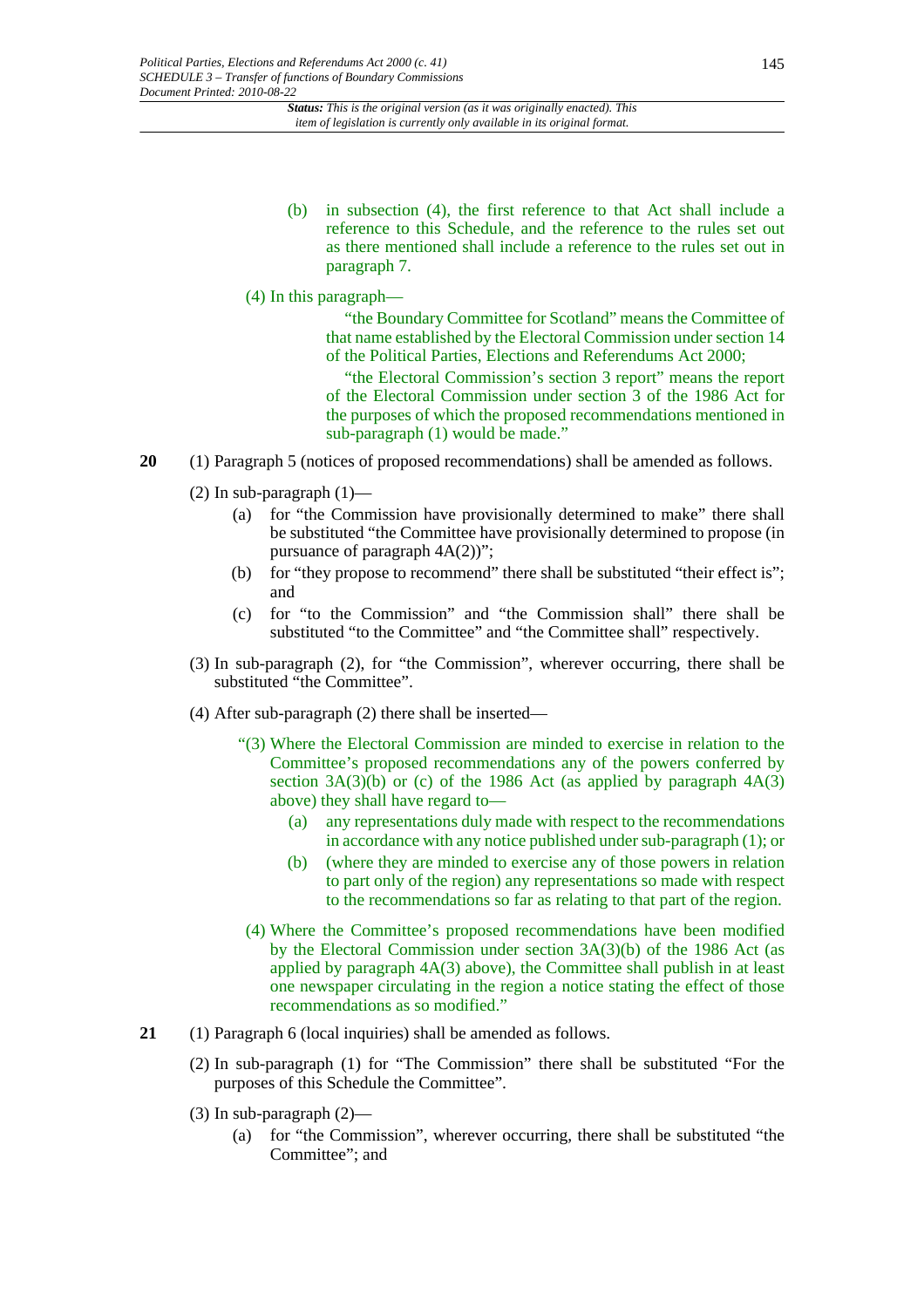- (b) for "make the recommendation" there shall be substituted "proceed with the proposed recommendation".
- (4) In sub-paragraph (3), for "the Commission" there shall be substituted "the Committee".
- (5) After sub-paragraph (5) there shall be added—
	- "(6) Where the Committee have caused a local inquiry to be held in pursuance of this paragraph, the Committee shall take into consideration the findings of the inquiry.
	- (7) Where the Committee have caused a local inquiry to be held in pursuance of this paragraph and the Electoral Commission are minded to exercise in relation to the Committee's proposed recommendations any of the powers conferred by section 3A(3)(b) or (c) of the 1986 Act (as applied by paragraph 4(3) above), the Electoral Commission shall have regard to—
		- (a) the findings of the inquiry; or
		- (b) (where, in the case of any region in respect of which the inquiry was held, they are minded to exercise any of those powers in relation to part only of the region) the findings of the inquiry so far as relating to that part of the region."
- **22** In paragraph 7 (the rules), for "Commission", wherever occurring, there shall be substituted "Electoral Commission or (as the case may be) the Committee".
- **23** In paragraph 8 (meaning of regional electorate)—
	- (a) in sub-paragraph (1), for "the Commission" there shall be substituted "the Electoral Commission"; and
	- (b) at the end there shall be added—
		- "(3) Sub-paragraphs (1) and (2) also apply for construing references to the regional electorate in relation to any report of the Committee made for the purposes of any such report of the Electoral Commission."
- **24** After paragraph 8 there shall be added—

#### *"Interpretation*

9 In this Schedule—

"the 1986 Act" means the Parliamentary Constituencies Act 1986;

"the Committee" means the Boundary Committee for Scotland (as defined by paragraph  $4A(4)$ );

"recommendations" includes (unless the context otherwise requires) a recommendation that no alteration is required."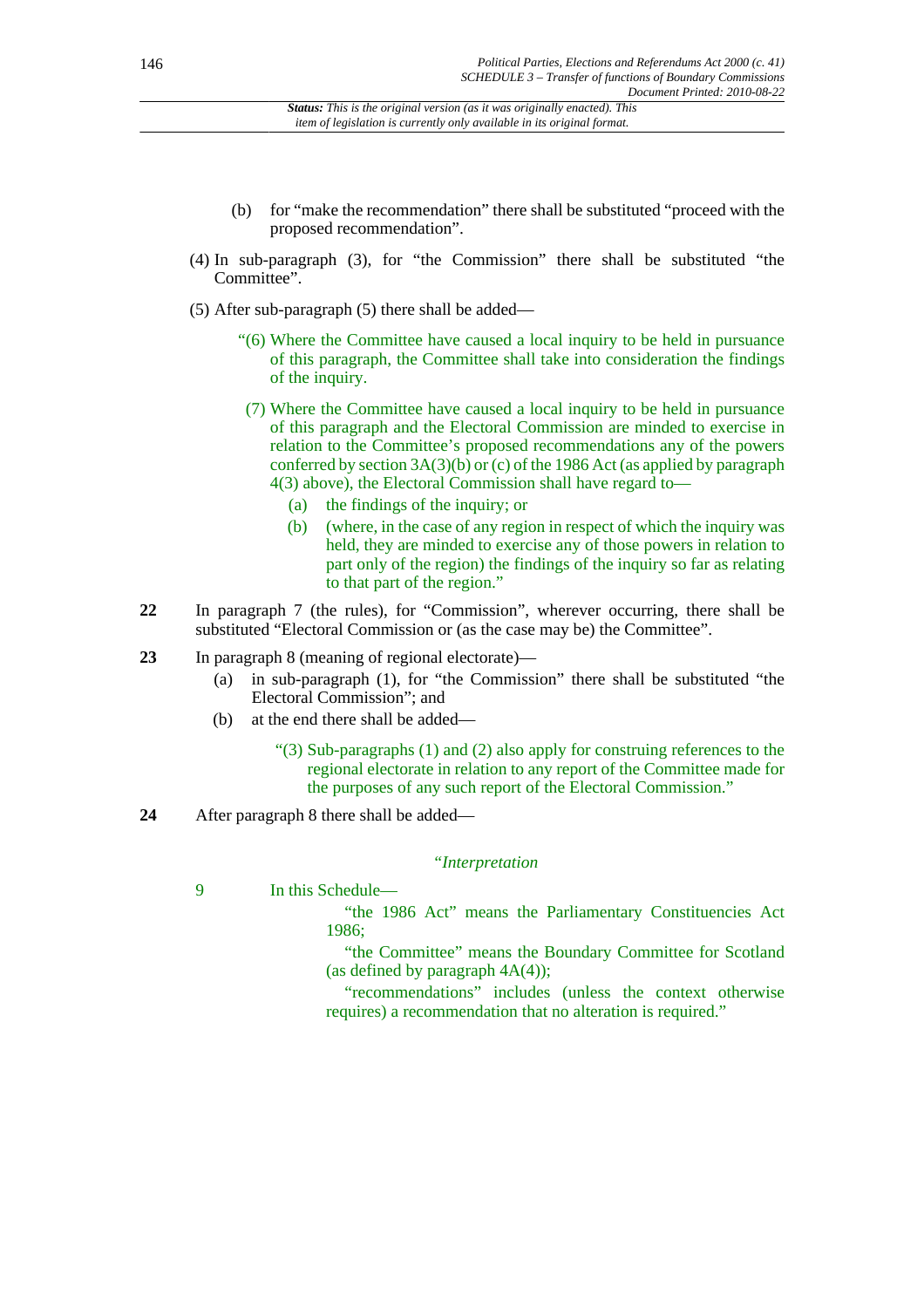SCHEDULE 4 Sections 28, 30, 31 and 33.

#### APPLICATIONS UNDER PART II

# **PART I**

#### APPLICATION FOR REGISTRATION

#### *Introductory*

- **1** (1) Paragraphs 2 to 7 must be complied with in relation to an application under section 28.
	- (2) Such an application must be accompanied by any fee prescribed by order made by the Secretary of State.
	- (3) In the following provisions of this Part of this Schedule "an application" means an application under section 28.

#### *Names*

- **2** (1) An application for registration in the Great Britain register must specify either—
	- (a) a name to be the party's registered name, or
	- (b) a name in Welsh and a name in English to be the party's registered names.
	- (2) If a name to be registered in that register is in a language other than English or Welsh, the application must include an English translation.
	- (3) An application for registration in the Northern Ireland register must specify either—
		- (a) a name to be the party's registered name, or
			- (b) a name in Irish and a name in English to be the party's registered names.
	- (4) If a name to be registered in that register is in a language other than English or Irish, the application must include an English translation.

#### *Headquarters*

- **3** (1) An application must specify—
	- (a) the address of the party's headquarters, or
	- (b) if the party has no headquarters, an address to which communications to the party may be sent.
	- (2) Where the party is a party with accounting units, any reference to the party in subparagraph (1) above is to be read as a reference to the central organisation.

#### *Registered officers*

- **4** (1) An application must give the name and home address of each of the following—
	- (a) a person to be registered as the party's leader;
	- (b) a person to be registered as the party's nominating officer;
	- (c) a person to be registered as the party's treasurer.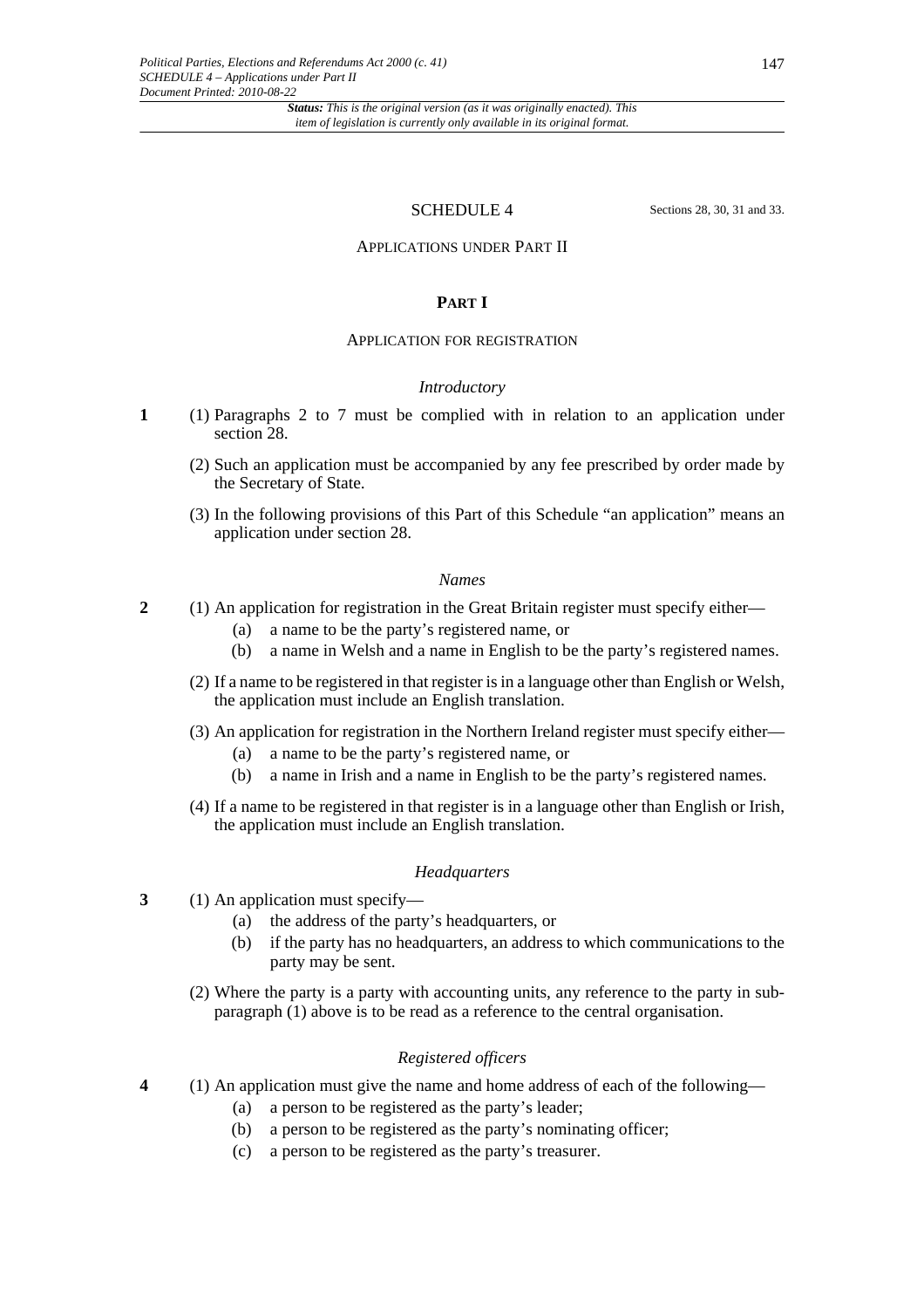- (2) If the application is for the party to be registered as a party with a campaigns officer, the application must also give the name and home address of a person to be registered as the party's campaigns officer.
- (3) If the person to be registered as the party's leader is (as mentioned in section 24(2)) the leader of the party for some particular purpose, the application must specify that purpose.
- (4) If one person is named in an application as leader, nominating officer and treasurer, the application must also give the name and home address of the holder of some other specified office in the party.

# *Party organisation*

- **5** (1) An application must be accompanied by—
	- (a) a copy of the party's constitution (within the meaning of section 26); and
	- (b) a draft of the scheme which the party proposes to adopt for the purposes of section 26 if approved by the Commission under that section.
	- (2) Where the party is a party with accounting units, the application must state in relation to each accounting unit—
		- (a) the name of the accounting unit and of its treasurer and of the officer to be registered for the purposes of section 27(3), and
		- (b) the address of its headquarters or, if it has no headquarters, an address to which communications to the accounting unit may be sent.

# *Additional information*

**6** An application must include any other information prescribed by regulations made by the Commission.

# *Signature*

- **7** (1) An application must be signed—
	- (a) by the proposed registered leader or registered nominating officer,
	- (b) by the proposed registered treasurer, and
	- (c) (if the application is for the party to be registered as a party with a campaigns officer) by the proposed registered campaigns officer,

and must include a declaration by each person signing the application that he is authorised to sign it on behalf of the party.

(2) An application may be signed by the same person in his capacity as proposed registered leader or registered nominating officer and in his capacity as proposed registered treasurer or as proposed registered campaigns officer, but in that case it must be apparent from the application that he is signing it in both of those capacities.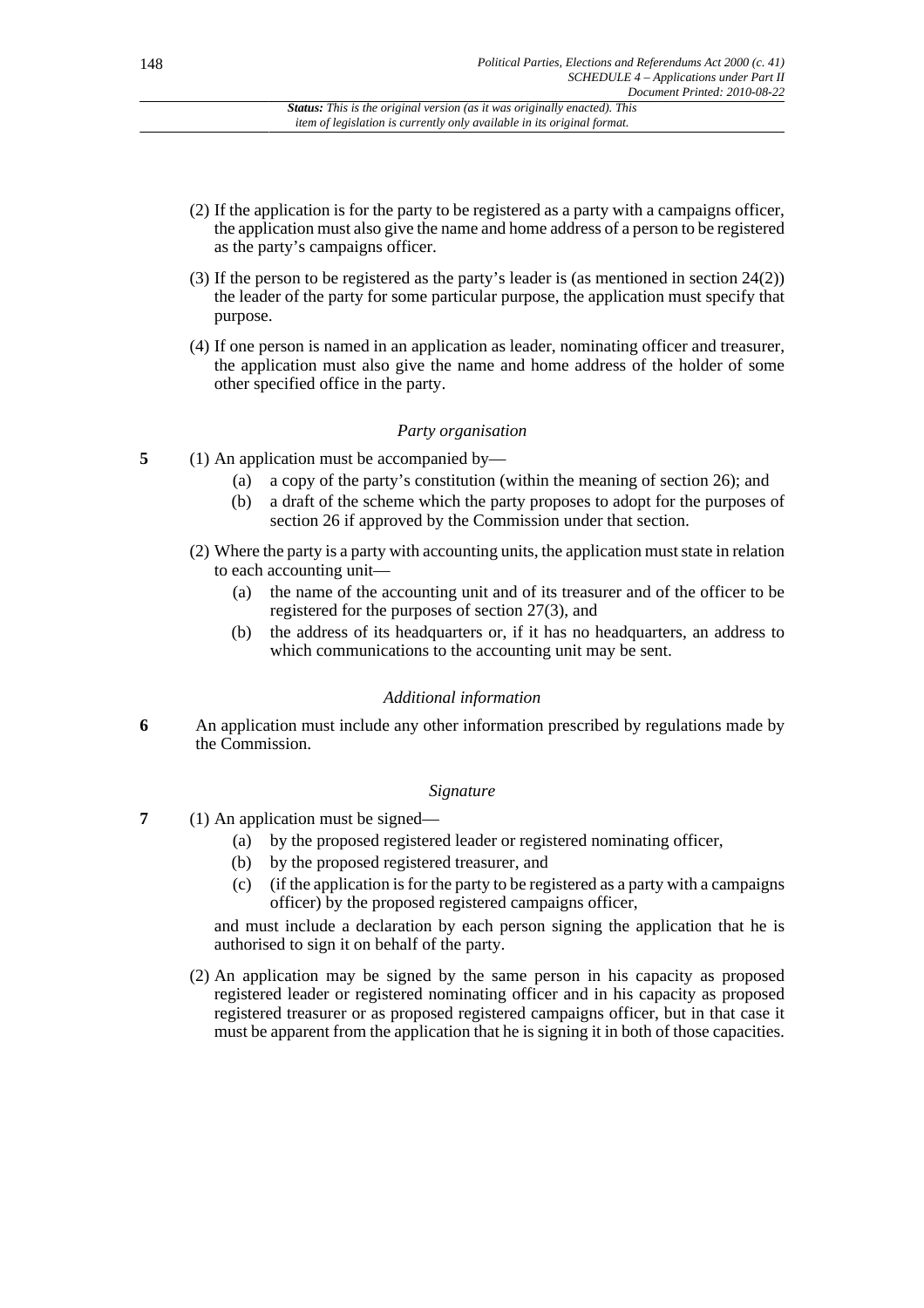# **PART II**

# APPLICATION FOR ALTERATION OF ENTRY

## *Introductory*

- **8** (1) Paragraph 9 and (if applicable) paragraph 10 must be complied with in relation to an application under section 30.
	- (2) Such an application must be accompanied by any fee prescribed by order made by the Secretary of State.
	- (3) In paragraphs 9 and 10 "an application" means an application under section 30.

# *Signature*

- **9** (1) Subject to sub-paragraph (3), an application must be signed by the responsible officers of the party.
	- (2) For the purposes of this paragraph "the responsible officers" are—
		- (a) the registered leader;
		- (b) the registered nominating officer;
		- (c) the registered treasurer;
		- (d) where the leader, the nominating officer and the treasurer are the same person, any other registered officer.
	- (3) If any responsible officer is unable to sign an application—
		- (a) the holder of some other office in the party may sign in his place, and
		- (b) the application must include a statement of the reason why the responsible officer is unable to sign and a declaration that the holder of the other office is authorised to sign in his place.

# *Details of campaigns officer*

- **10** If an application is for the addition of a statement that the party is registered as a party with a campaigns officer, the application must—
	- (a) give the name and home address of the person who is to be registered as the party's campaigns officer; and
	- (b) be accompanied by a declaration of acceptance of office signed by that person.

## **PART III**

## APPLICATION FOR REGISTRATION OF REPLACEMENT OFFICER

## *Introductory*

- **11** (1) Paragraphs 12 and 13 must be complied with in relation to an application under section  $31(3)(a)$ .
	- (2) In paragraphs 12 and 13 "an application" means an application under section  $31(3)$ (a).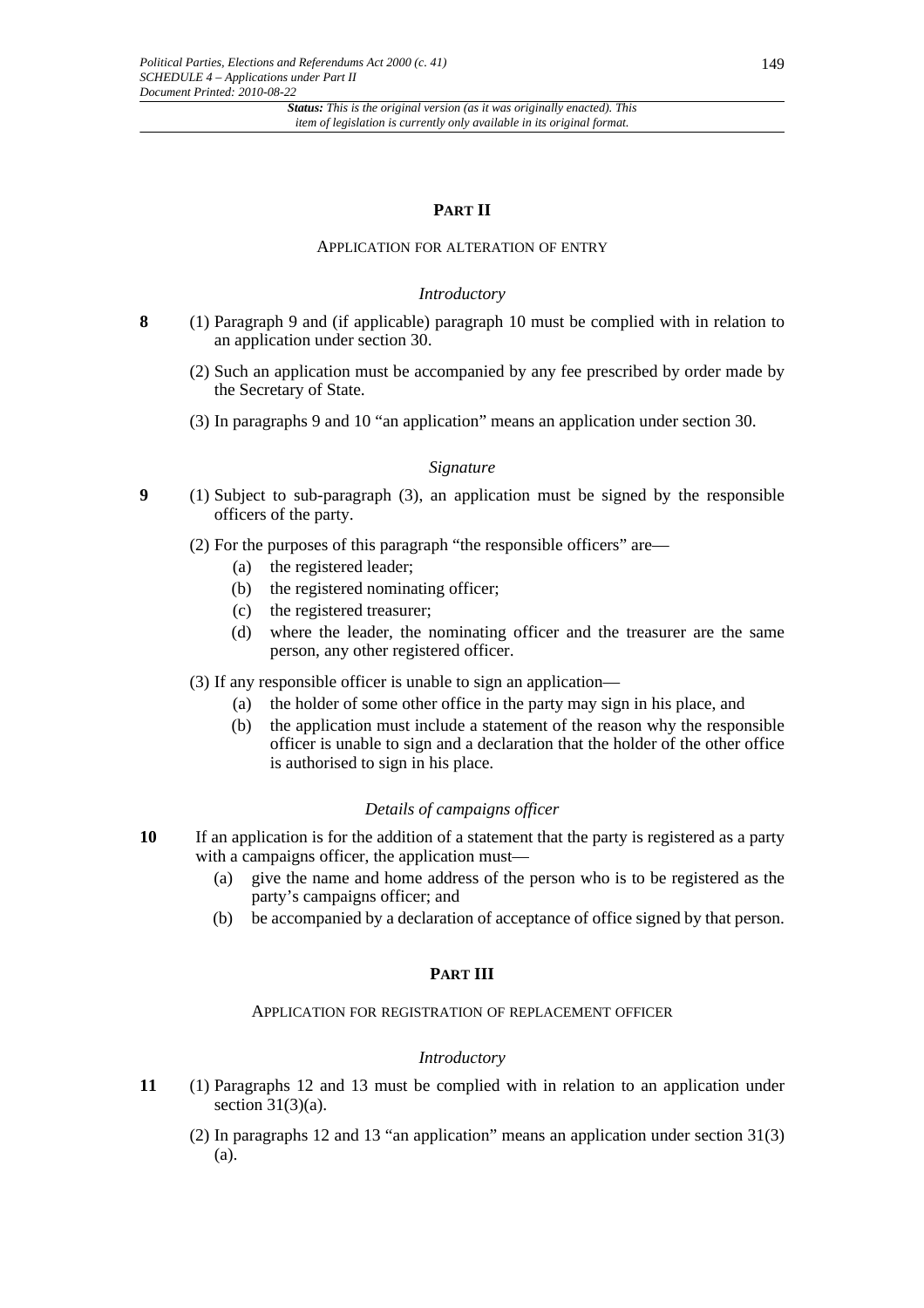# *Details of replacement etc. officers*

- **12** (1) If as a result of an application one person will be registered as leader, nominating officer and treasurer, the application must request the addition of the name of the holder of some other specified office in the party.
	- (2) If an application requests—
		- (a) the substitution of the name of a leader, nominating officer, treasurer or other officer, or
		- (b) an addition in accordance with sub-paragraph (1),

the application must give the home address of the person whose name is to be substituted or added.

## *Signature*

- **13** (1) Subject to sub-paragraph (3), an application must be signed by—
	- (a) each person (other than the person to be registered in pursuance of the application) who is one of the responsible officers of the party; and
	- (b) the person who is to be so registered.
	- (2) For the purposes of this paragraph "the responsible officers" has the same meaning as in paragraph 9.
	- (3) If any such person as is mentioned in sub-paragraph  $(1)(a)$  is unable to sign an application—
		- (a) the holder of some other office in the party may sign in his place, and
		- (b) the application must include a statement of the reason why the person in question is unable to sign and a declaration that the holder of the other office is authorised to sign in his place.

## **PART IV**

## APPLICATION FOR REMOVAL OF ENTRY

## *Signature*

**14** Paragraph 9 above shall apply in relation to an application under section 33 as it applies in relation to an application under section 30.

## SCHEDULE 5 Section 49.

#### ACCOUNTING UNITS: APPLICATION OF ACCOUNTING REQUIREMENTS

## *Introductory*

- **1** (1) This Schedule provides for the application of sections 41 to 48 in a case where a registered party is a party with accounting units.
	- (2) For the purposes of this Schedule all or any of the following are financial matters relating to a party or (as the case may be) an accounting unit, namely—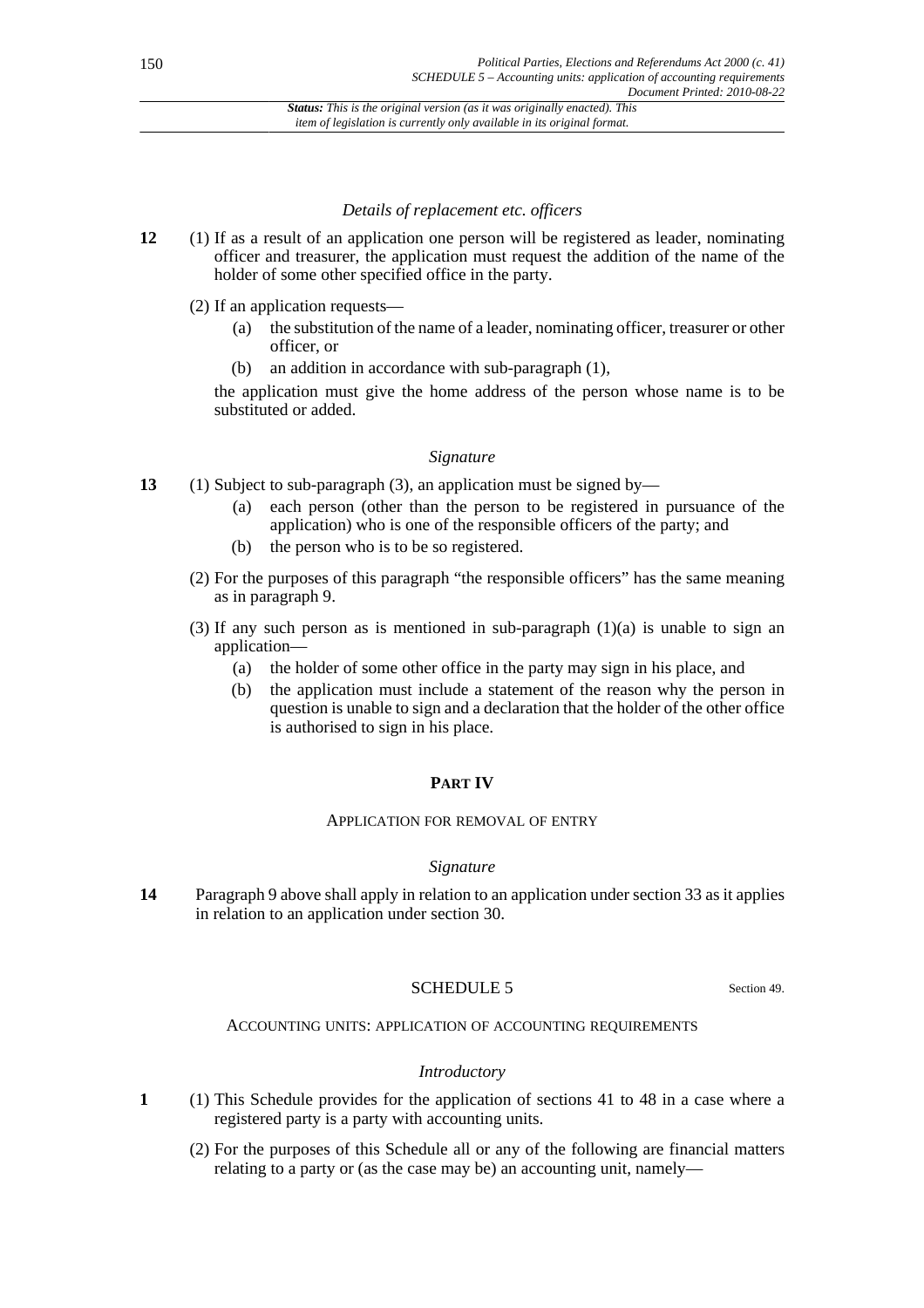- (a) its transactions and financial position; and
- (b) its assets and liabilities.
- (3) For the purposes of this Schedule, and any provision as applied by this Schedule, an accounting unit's financial year is the same as that of the party.
- (4) In this Schedule "treasurer", in relation to an accounting unit, means the person specified in the Great Britain or Northern Ireland register as the unit's treasurer.
- (5) If any question arises under this Schedule as to whether, in relation to any matter, anything falls to be done by the treasurer of a party or by the treasurer of an accounting unit, it shall be determined by the Commission.

#### *Accounting records*

- **2** (1) Section 41—
	- (a) shall not impose any duty on the treasurer of the party in relation to any financial matters relating to any accounting unit; but
	- (b) shall apply with any necessary modifications to the treasurer of each such unit so as to make provision for or in connection with requiring the keeping and preservation of proper accounting records with respect to financial matters relating to the unit.
	- (2) In its application in relation to an accounting unit, section 41(5) shall be read as if the reference to the last treasurer of the party were to the last treasurer of the unit.

#### *Annual statements of accounts*

- **3** (1) Section 42—
	- (a) shall not impose any duty on the treasurer of the party in relation to any financial matter relating to any accounting unit; but
	- (b) shall apply with any necessary modifications to the treasurer of each such unit so as to make provision for or in connection with requiring the preparation, in respect of each financial year, of a statement of accounts relating to financial matters relating to the unit.
	- (2) In its application in relation to any such statement of accounts, section  $42(2)(b)$  shall be read as requiring approval—
		- (a) by the management committee of the unit, if there is one; and
		- (b) otherwise by an officer of the unit other than its treasurer.
	- (3) In its application in relation to a party with accounting units or (as the case may be) to any accounting unit, section  $42(4)(a)$  shall be read as if the reference to the gross income or total expenditure of the party were—
		- (a) to the gross income or total expenditure of the party exclusive of any income or expenditure of any accounting unit, or
		- (b) to the gross income or total expenditure of the unit,

as the case may be.

## *Annual audits*

**4** (1) Section 43 shall apply in relation to any accounting unit and its treasurer as it applies in relation to the party and its treasurer.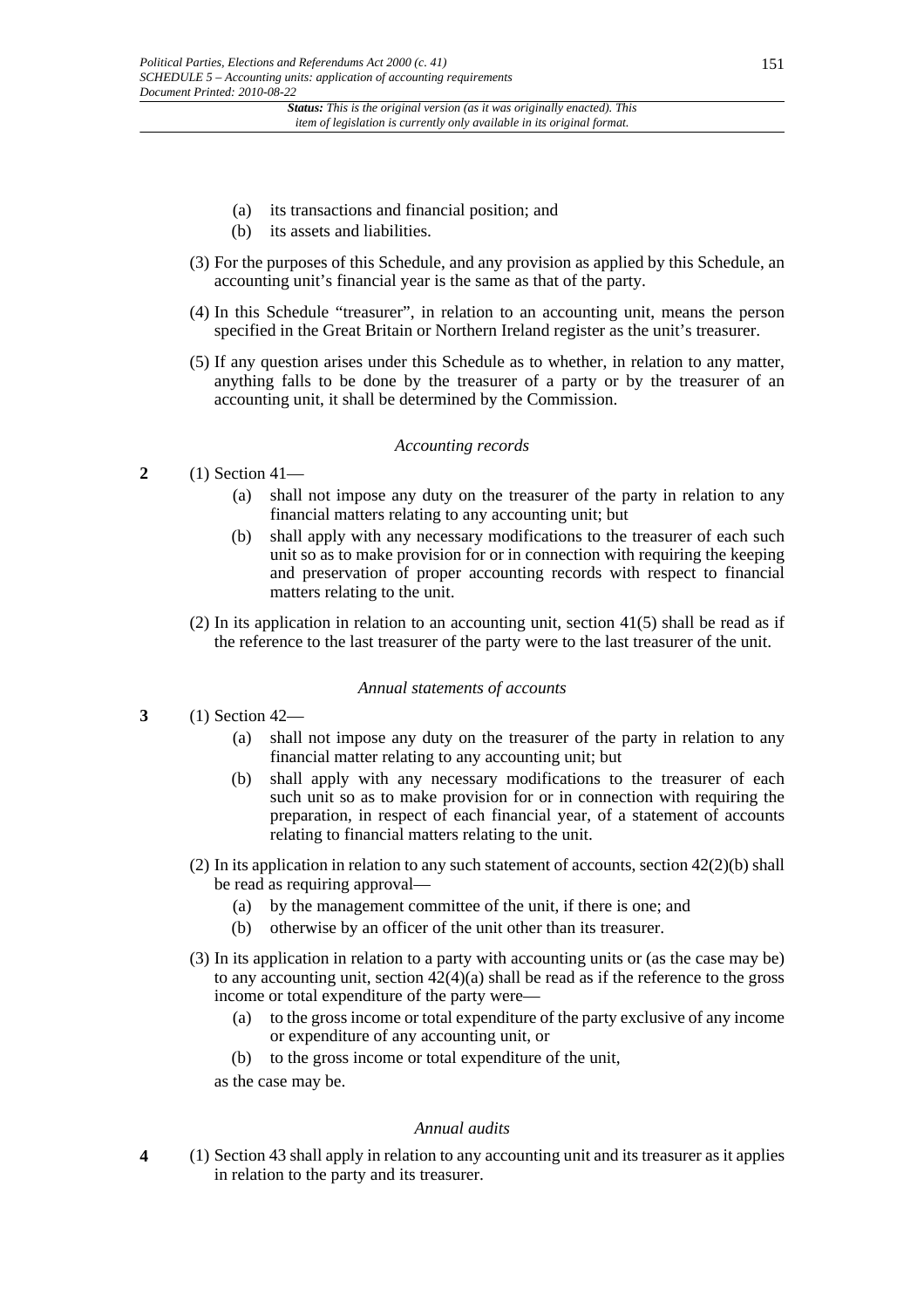- (2) In its application in relation to the party or (as the case may be) to any accounting unit, section 43(1) or (2) shall be read as if the reference to the gross income or total expenditure of the party were—
	- (a) to the gross income or total expenditure of the party exclusive of any income or expenditure of any accounting unit, or
	- (b) to the gross income or total expenditure of the unit,

as the case may be.

#### *Supplementary provisions about auditors*

- **5** (1) Section 44 shall apply in relation to any accounting unit and the treasurer, or any other officer, of any such unit as it applies in relation to the party and the treasurer, or any other officer, of the party.
	- (2) In sub-paragraph (1) any reference to a treasurer or other officer includes a former treasurer or other officer.

#### *Submission of statements of accounts etc. to Commission*

- **6** (1) In the case of any accounting unit whose gross income or total expenditure in a financial year exceeds £25,000, section 45 shall (except so far as it relates to any notification under section 32) apply in relation to the accounting unit and the treasurer of the unit as it applies in relation to the party and the treasurer of the party.
	- (2) If the Commission in the case of any other accounting unit at any time so require by notice in relation to any financial year, the treasurer of the unit shall no later than the relevant date send the Commission—
		- (a) the statement of accounts prepared for that year in accordance with paragraph 3, and
		- (b) if the unit's accounts for that year have been audited in accordance with paragraph 4, a copy of the auditor's report.
	- (3) In sub-paragraph (2) "the relevant date" means—
		- (a) if the unit's accounts for the financial year are not required to be audited in accordance with paragraph 4, the end of the period of three months from the end of that year or (if later) the end of the period of 30 days beginning with the day when the requirement under sub-paragraph (2) is imposed;
		- (b) if the unit's accounts for that year are required to be so audited, the end of the period of six months from the end of that year or (if later) the end of the period of three months beginning with the date when the requirement under sub-paragraph (2) is imposed.
	- (4) If for any special reason the Commission think it fit to do so they may, on an application made to them before the end of the period otherwise allowed under this paragraph for sending a unit's documents within sub-paragraph (2) for any financial year, by notice extend that period by a further period specified in the notice.
	- (5) Any reference to section 45 in any of sections 46 to 48 (as they apply in accordance with this Schedule) shall be read as including a reference to sub-paragraph (2) above.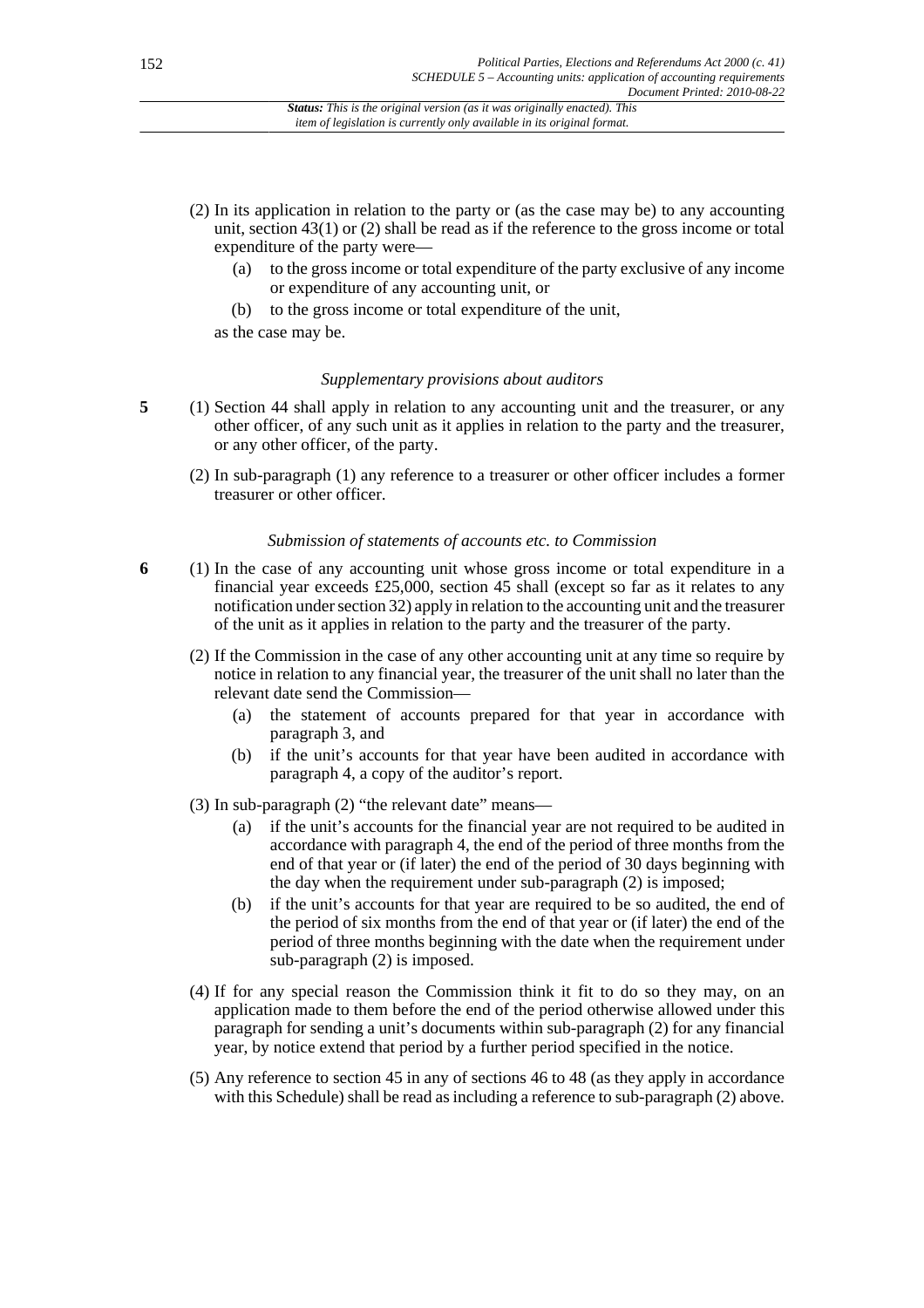#### *Public inspection of parties' statements of accounts*

**7** Section 46 shall apply in relation to any statement of accounts received by the Commission from an accounting unit as it applies in relation to a statement of accounts received by them from the party.

*Criminal penalty for failure to submit proper statement of accounts etc.*

- **8** (1) Subject to sub-paragraph (2), section 47 shall apply in relation to any accounting unit and the treasurer of any such unit as it applies in relation to the party and the treasurer of the party.
	- (2) In a case where paragraph  $6(2)$  applies—
		- (a) subsection (4) of section 47 shall not apply, and
		- (b) the relevant period for the purposes of that section (as it applies in accordance with sub-paragraph (1) above) shall instead be the period allowed by paragraph 6(2) and (3) for sending the statement of accounts or auditor's report to the Commission or, if that period has been extended under paragraph 6(4), that period as so extended.

#### *Revision of statement of accounts*

- **9** (1) Subject to sub-paragraph (2), section 48 shall apply in relation to any accounting unit and the treasurer of any such unit as it applies in relation to the party and the treasurer of the party.
	- (2) In its application in relation to any such unit—
		- (a) section 48(7) shall have effect with the omission of the reference to the registered leader of the party; and
		- (b) section 48(8) shall accordingly have effect with the omission of paragraphs (a) and (b) and all references to the registered leader of the party.

## SCHEDULE 6 Sections 62 and 63.

## DETAILS TO BE GIVEN IN DONATION REPORTS

## *Preliminary*

- **1** (1) In this Schedule—
	- (a) "quarterly report" means a report required to be prepared by virtue of section 62;
	- (b) "weekly report" means a report required to be prepared by virtue of section 63:

and "recordable donation", in relation to a quarterly or weekly report, means a donation required to be recorded in that report.

(2) References in this Schedule to a registered party shall, in the case of a party with accounting units, be read as references to the central organisation of the party.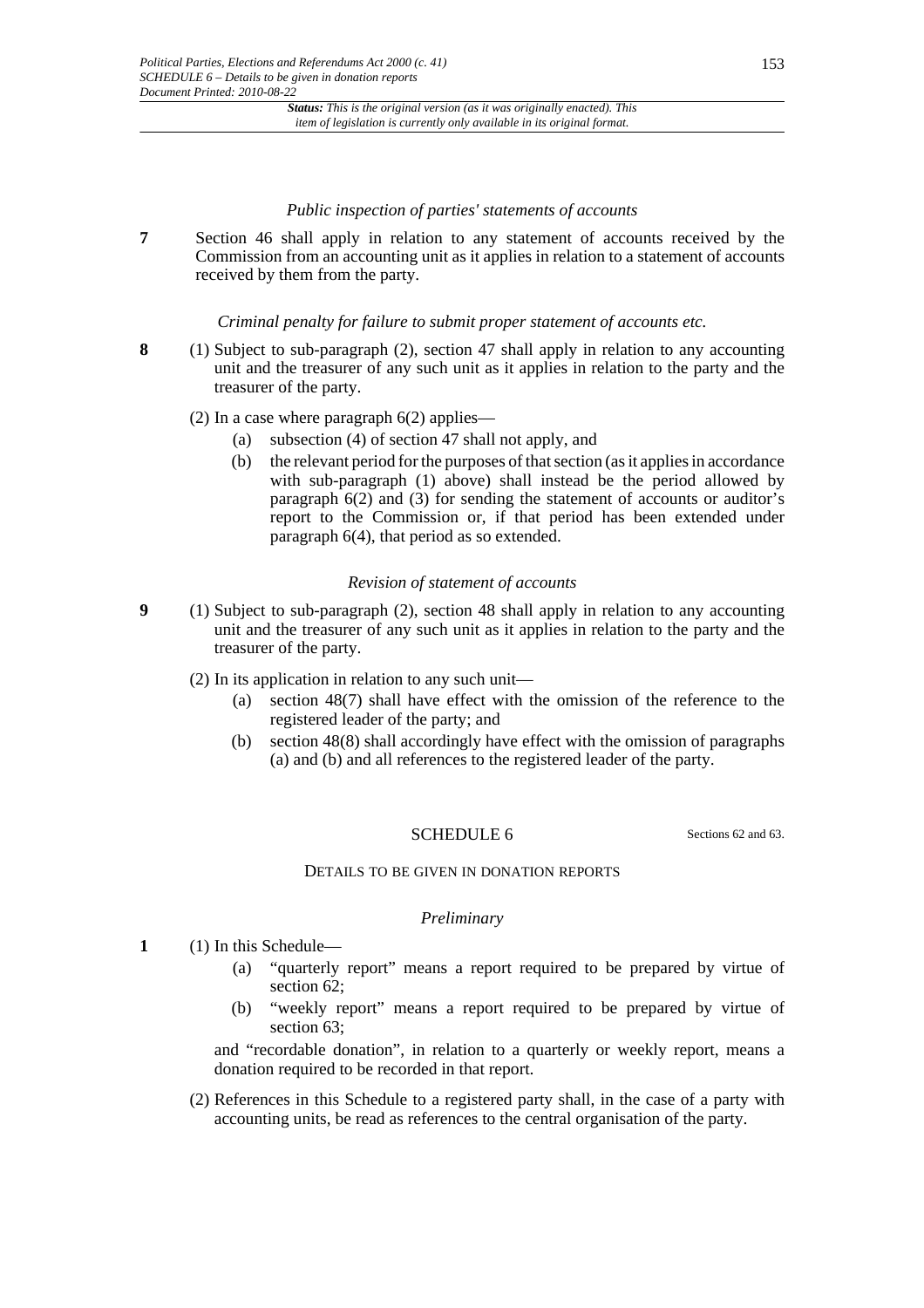## *Identity of donors: quarterly reports*

- **2** (1) In relation to each recordable donation (other than one to which paragraph 6 or 7 applies) a quarterly report must give the following information about the donor—
	- (a) the information required by any of sub-paragraphs  $(2)$  to  $(10)$ ,  $(12)$  and  $(13)$ below; and
	- (b) such other information as may be required by regulations made by the Secretary of State after consulting the Commission;

or, in the case of a donation falling within sub-paragraph (11) below, the information required by that sub-paragraph.

- (2) In the case of an individual the report must give his full name and—
	- (a) if his address is, at the date of receipt of the donation, shown in an electoral register (within the meaning of section 54), that address; and
	- (b) otherwise, his home address (whether in the United Kingdom or elsewhere).
- (3) Sub-paragraph (2) does not apply in the case of a donation in the form of a bequest, and in such a case the report must state that the donation was received in pursuance of a bequest and give—
	- (a) the full name of the person who made the bequest; and
	- (b) his address at the time of his death or, if he was not then registered in an electoral register (within the meaning of section 54) at that address, the last address at which he was so registered during the period of five years ending with the date of his death.
- (4) In the case of a company falling within section  $54(2)(b)$  the report must give—
	- (a) the company's registered name;
	- (b) the address of its registered office; and
	- (c) the number with which it is registered.
- (5) In the case of a registered party the report must give—
	- (a) the party's registered name; and
	- (b) the address of its registered headquarters.
- (6) In the case of a trade union falling within section  $54(2)(d)$  the report must give—
	- (a) the name of the union, and
	- (b) the address of its head or main office,

as shown in the list kept under the Trade Union and Labour Relations (Consolidation) Act 1992 or the Industrial Relations (Northern Ireland) Order 1992.

- (7) In the case of a building society within the meaning of the Building Societies Act 1986, the report must give—
	- (a) the name of the society; and
	- (b) the address of its principal office.
- (8) In the case of a limited liability partnership falling within section  $54(2)(f)$ , the report must give—
	- (a) the partnership's registered name; and
	- (b) the address of its registered office.
- (9) In the case of a friendly or other registered society falling within section  $54(2)(g)$ the report must give—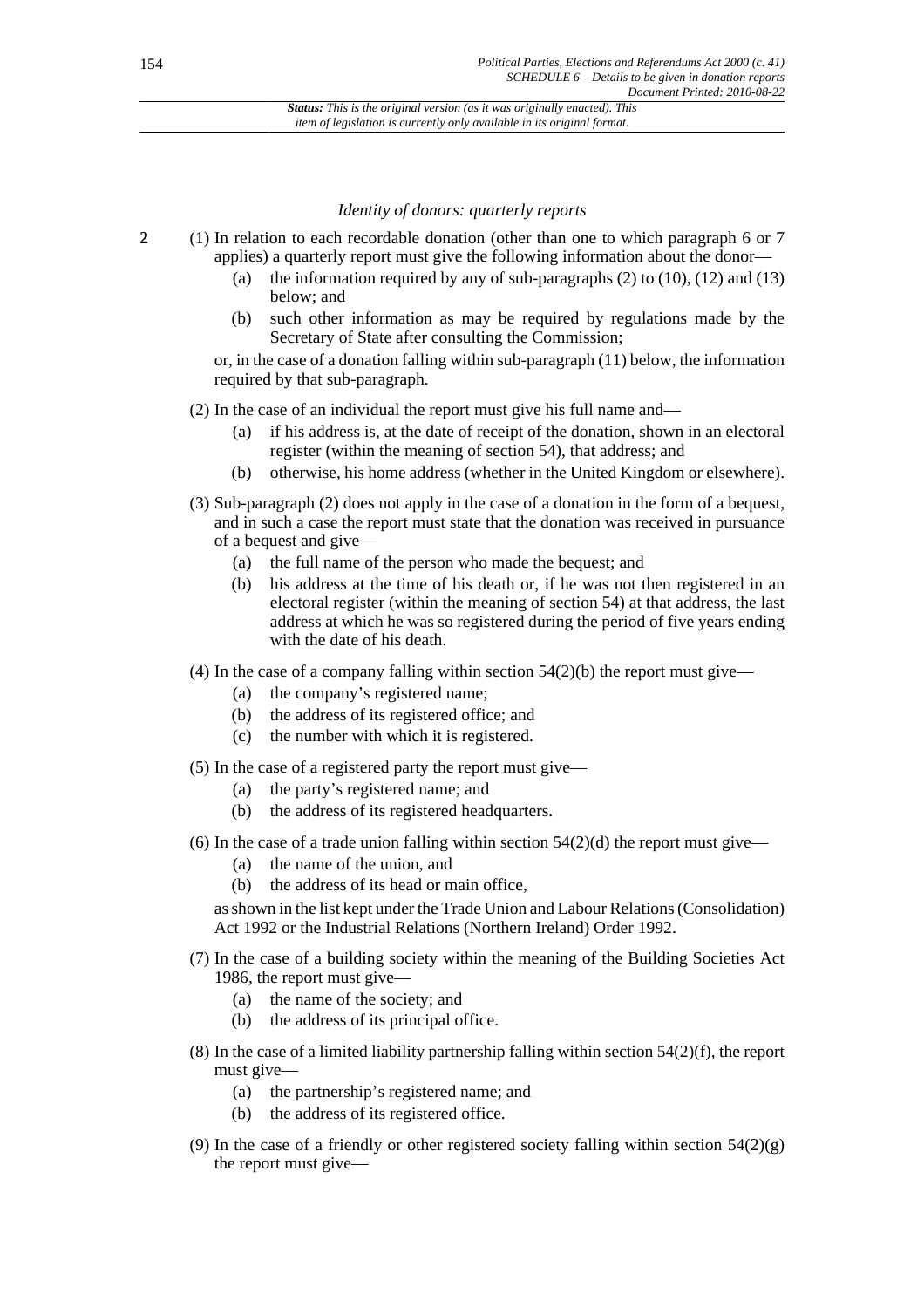- (a) the name of the society, and
- (b) the address of its registered office.
- (10) In the case of an unincorporated association falling within section 54(2)(h) the report must give—
	- (a) the name of the association; and
	- (b) the address of its main office in the United Kingdom.
- (11) In the case of a payment to which section 55(2) applies the report must give the statutory or other provision under which it was made.
- (12) In the case of a donation to which section 55(3) applies, the report must give the full name and address of the donor.
- (13) In the case of a donation to which section 55(5) applies, the report must state that the donation was received from a trustee, and—
	- (a) in the case of a donation falling within section  $162(2)$ , give—
		- (i) the date on which the trust was created, and
		- (ii) the full name of the person who created the trust and of every other person by whom, or under whose will, property was transferred to the trust before 27th July 1999, and
	- (b) in the case of a donation falling within section 162(3), give in respect of—
		- (i) the person who created the trust, and,
		- (ii) every other person by whom, or under whose will, property has been transferred to the trust,

the information which is required by any of sub-paragraphs (2) to (10) to be given in respect of the donor of a recordable donation.

(14) In this Act or the Representation of the People Act 1983 any reference (however expressed) to information about the donor of a donation which is framed by reference to this paragraph is, in relation to such a donation as is mentioned in paragraph (a) or (b) of sub-paragraph (13), a reference to information about every person specified in paragraph  $(a)$  or  $(b)$  of that sub-paragraph.

## *Identity of donors: weekly reports*

**3** In relation to each recordable donation a weekly report must give all such details of the name and address of the donor as are for the time being known to the party.

## *Value of donation*

- **4** (1) In relation to each recordable donation a quarterly or weekly report must give the following details about the donation.
	- (2) If the donation was a donation of money (in cash or otherwise) the report must give the amount of the donation.
	- (3) Otherwise the report must give details of the nature of the donation and its value as determined in accordance with section 53.

## *Circumstances in which donation made*

**5** (1) In relation to each recordable donation a quarterly or weekly report must—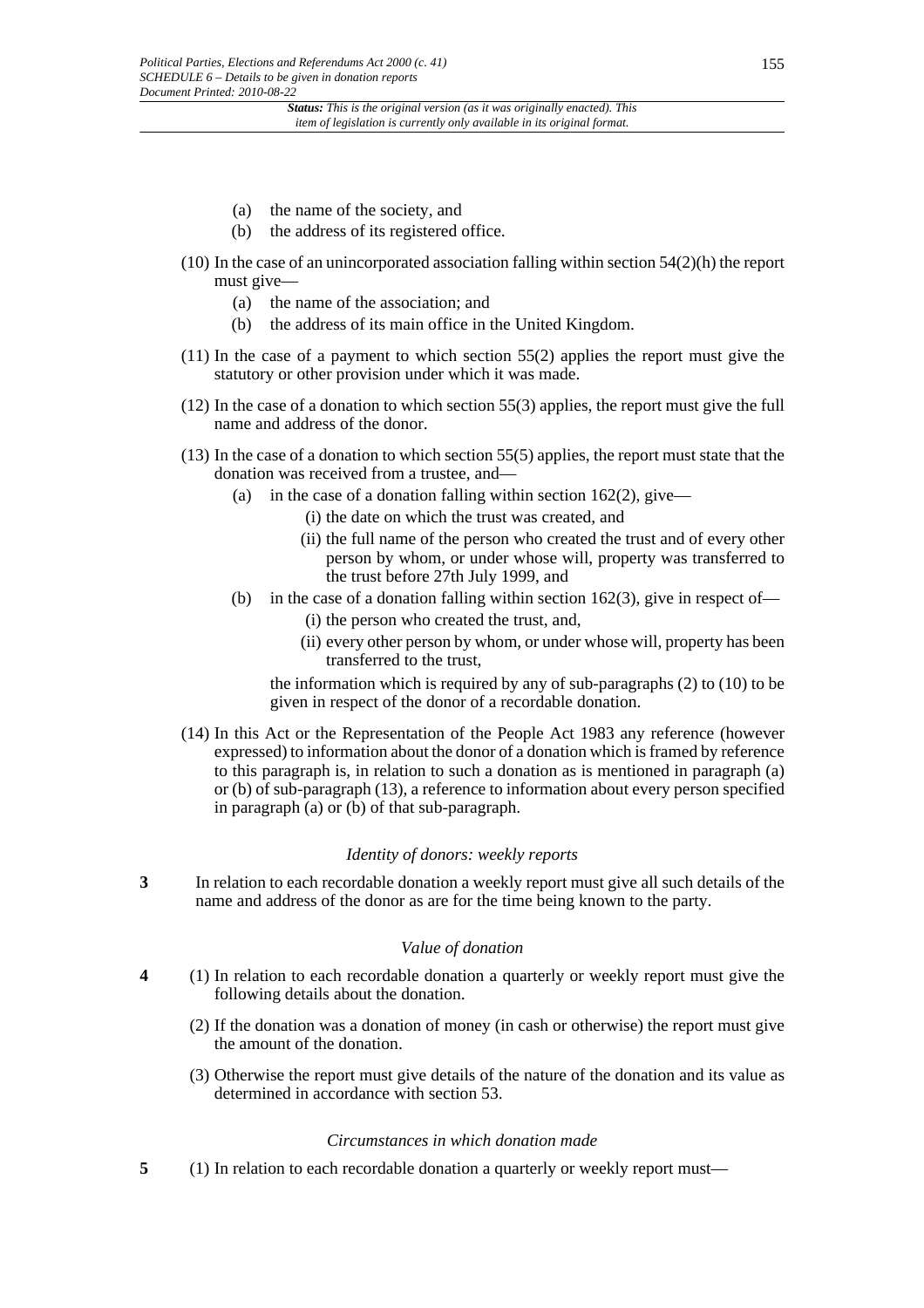- (a) give the relevant date for the donation; and
- (b) (in the case of a quarterly report)—
	- (i) state whether the donation was made to the registered party or any accounting unit of the party; or
	- (ii) in the case of a donation to which section  $62(12)$  applies, indicate that it is a donation which falls to be treated as made to the party by virtue of that provision.
- (2) In the case of a donation to which section 55(3) applies, the report must in addition give—
	- (a) the date or dates on or between which the visit to which the donation relates took place, and
	- (b) the destination and purpose of the visit.
- (3) For the purposes of this paragraph as it applies to a quarterly report, the relevant date for a donation is—
	- (a) (if within section  $62(4)(a)$  or  $(7)(a)$ ) the date when the donation was accepted by the party or the accounting unit;
	- (b) (if within section  $62(4)(b)$  or  $(7)(b)$ ) the date when the donation was accepted by the party or the accounting unit which caused the aggregate amount in question to be more than the limit specified in that provision;
	- (c) (if within section  $62(9)$ ) the date when the donation was received.
- (4) For the purposes of this paragraph as it applies to a weekly report, the relevant date for a donation is the date when the donation was received by the party or its central organisation as mentioned in section 63(3).

# *Donations from impermissible donors*

- **6** In relation to each recordable donation to which section 54(1)(a) applies a quarterly report must—
	- (a) give the name and address of the donor; and
	- (b) give the date when, and the manner in which, the donation was dealt with in accordance with section 56(2)(a).

## *Donations from unidentifiable donors*

- **7** In relation to each recordable donation to which section 54(1)(b) applies a quarterly report must give—
	- (a) details of the manner in which it was made,
	- (b) details of any element of deception or concealment employed by the donor of which the registered party or any accounting unit of the party became aware and the means by which it was revealed; and
	- (c) the date when, and the manner in which, the donation was dealt with in accordance with section 56(2)(b).

# *Other details*

**8** A quarterly or weekly report must give such other information (if any) as is required by regulations made by the Commission.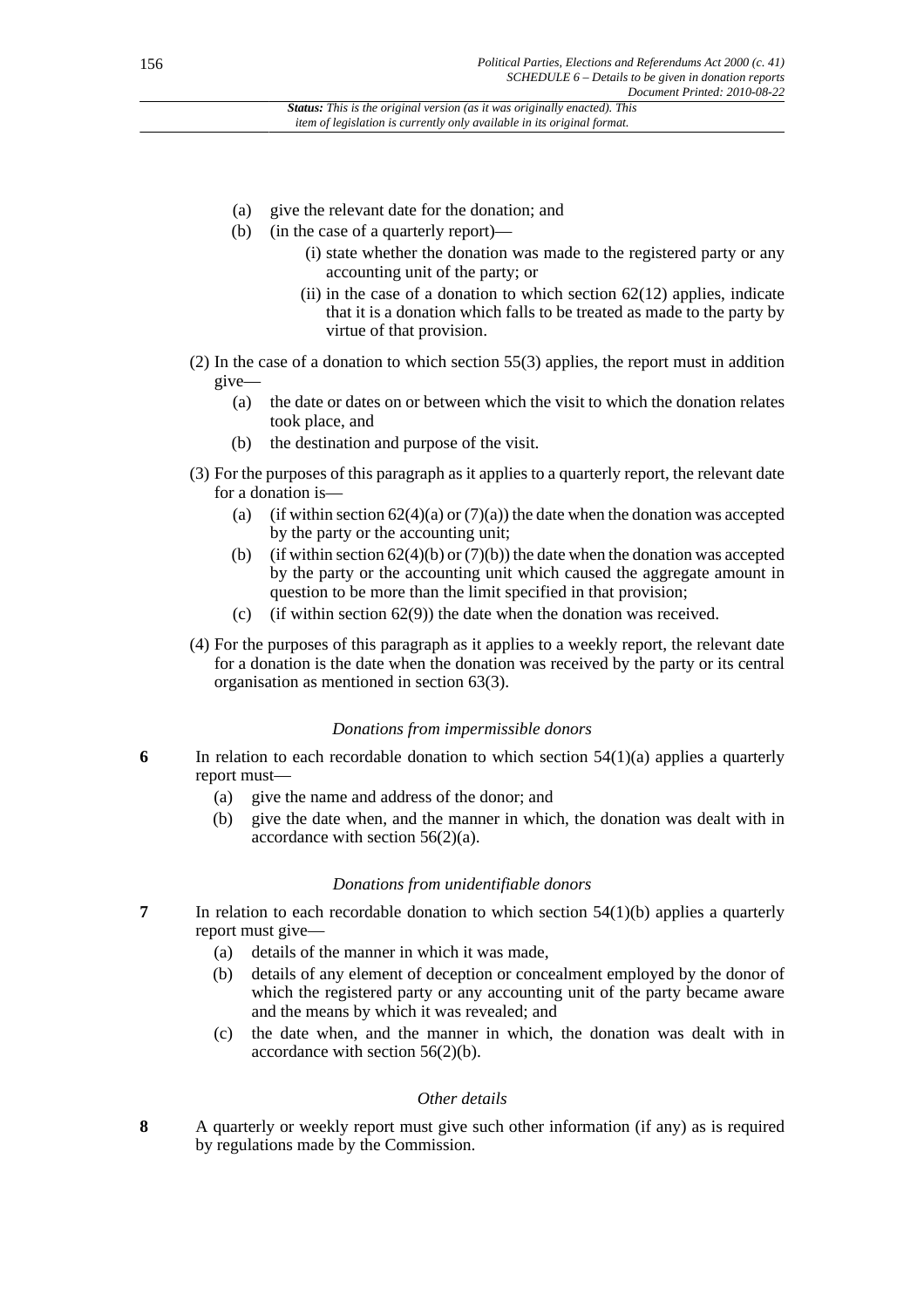# SCHEDULE 7 Section 71.

#### CONTROL OF DONATIONS TO INDIVIDUALS AND MEMBERS ASSOCIATIONS

# **PART I**

## **INTRODUCTORY**

#### *Operation and interpretation of Schedule*

- **1** (1) This Schedule has effect for controlling donations to—
	- (a) members of registered parties;
	- (b) members associations; and
	- (c) holders of relevant elective offices.

(2) The following provisions have effect for the purposes of this Schedule.

- (3) "Controlled donation"—
	- (a) in relation to a member of a registered party, means a donation received by that person which is—
		- (i) offered to him, or
		- (ii) where it has been accepted, retained by him,

for his use or benefit in connection with any of his political activities as a member of the party;

- (b) in relation to a members association, means a donation received by the association which is—
	- (i) offered to the association, or
	- (ii) where it has been accepted, retained by the association,

for its use or benefit in connection with any of its political activities;

- (c) in relation to a holder of a relevant elective office, means a donation received by that person which is—
	- (i) offered to him, or
	- (ii) where it has been accepted, retained by him,

for his use or benefit (as the holder of such an office) in connection with any of his political activities.

- (4) For the purposes of this Schedule the political activities of a party member or (as the case may be) of a members association include, in particular—
	- (a) promoting or procuring the election of any person to any position in, or to any committee of, the party in question;
	- (b) promoting or procuring the selection of any person as the party's candidate for election to a relevant elective office; and

(c) promoting or developing policies with a view to their adoption by the party; and in the application of paragraph (a) or (b) to a party member the reference to any person includes that member.

(5) "Donation" shall be construed in accordance with paragraphs 2 to 4; and (in the absence of any express indication) a donation shall be taken to have been offered to, or retained by, a person or organisation as mentioned in sub-paragraph (1)(a), (b) or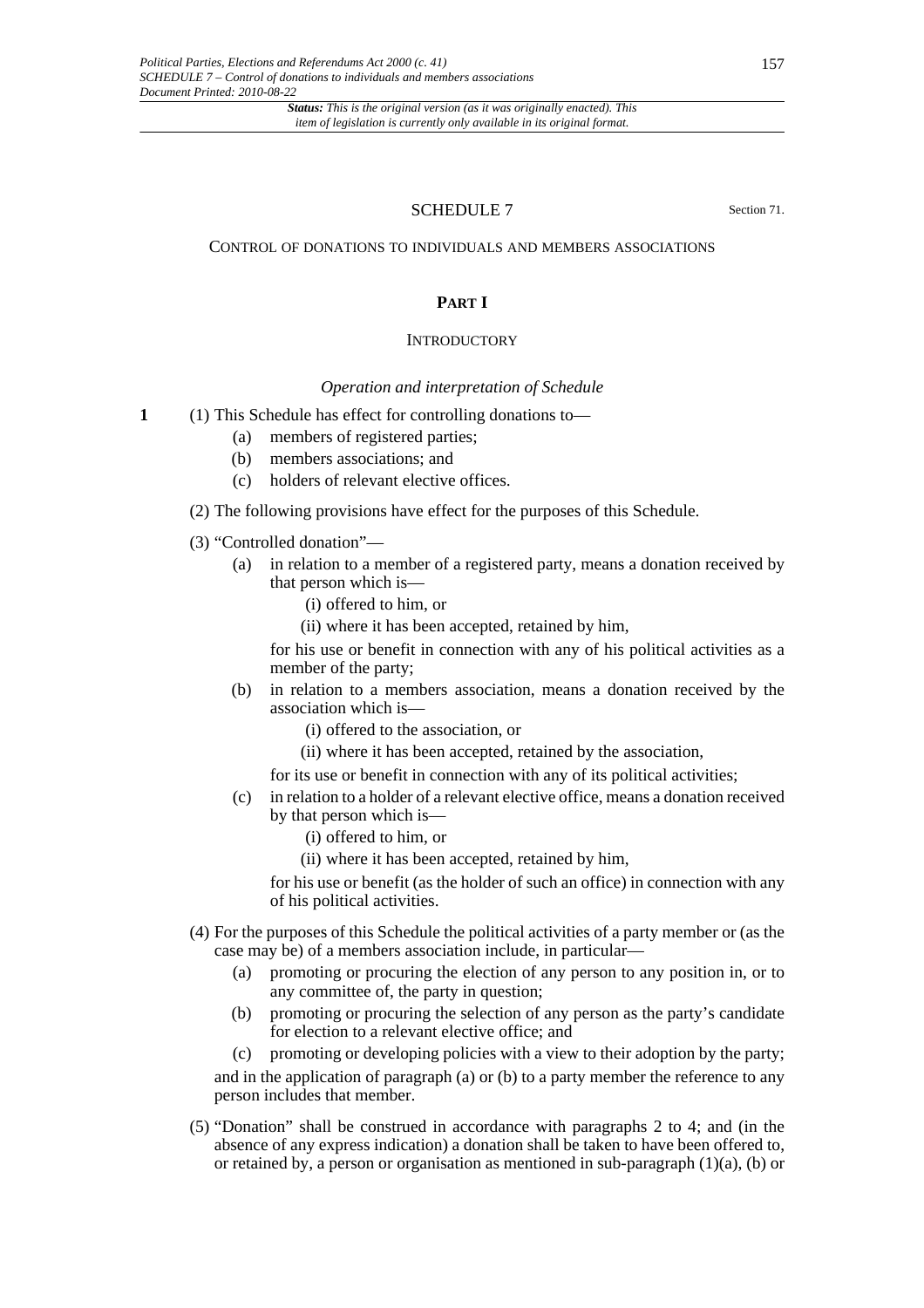(c) if, having regard to all the circumstances, it must reasonably be assumed to have been so offered or retained.

- (6) "Members association" means any organisation whose membership consists wholly or mainly of members of a registered party, other than—
	- (a) a registered party falling within section  $26(2)(a)$ ; or
	- (b) an organisation falling within section 26(2)(b) (that is, the central organisation of a registered party or an accounting unit of such a party).
- (7) "Regulated donee" means—
	- (a) a member of a registered party;
	- (b) a members association; or
	- (c) the holder of a relevant elective office, whether or not he is a member of a registered party.
- (8) "Relevant elective office" means the office of—
	- (a) member of the House of Commons;
	- (b) member of the European Parliament elected in the United Kingdom;
	- (c) member of the Scottish Parliament;
	- (d) member of the National Assembly for Wales;
	- (e) member of the Northern Ireland Assembly;
	- (f) member of—
		- (i) any local authority in any part of the United Kingdom, including the Common Council of the City of London but excluding a parish or community council, or
		- (ii) the Greater London Assembly; or
	- (g) Mayor of London or elected mayor within the meaning of Part II of the Local Government Act 2000.
- (9) "The responsible person", in relation to a members association, means—
	- (a) the treasurer, if there is one, and
	- (b) otherwise any person responsible for dealing with donations to the association.
- (10) Where—
	- (a) at a time when any order is in force under section  $70(1)$  a donation is received by a regulated donee resident or carrying on activities in Great Britain, and
	- (b) the order provides for this sub-paragraph to apply to any such donation,

section 54(2)(c) shall have effect in relation to the donation as if it referred only to a registered party which is registered in the Great Britain register.

# *Donations: general rules*

- **2** (1) "Donation", in relation to a regulated donee, means (subject to paragraph 4)—
	- (a) any gift to the donee of money or other property;
	- (b) any sponsorship provided in relation to the donee (as defined by paragraph 3);
	- (c) any money spent (otherwise than by or on behalf of the donee) in paying any expenses incurred directly or indirectly by the donee;
	- (d) any money lent to the donee otherwise than on commercial terms;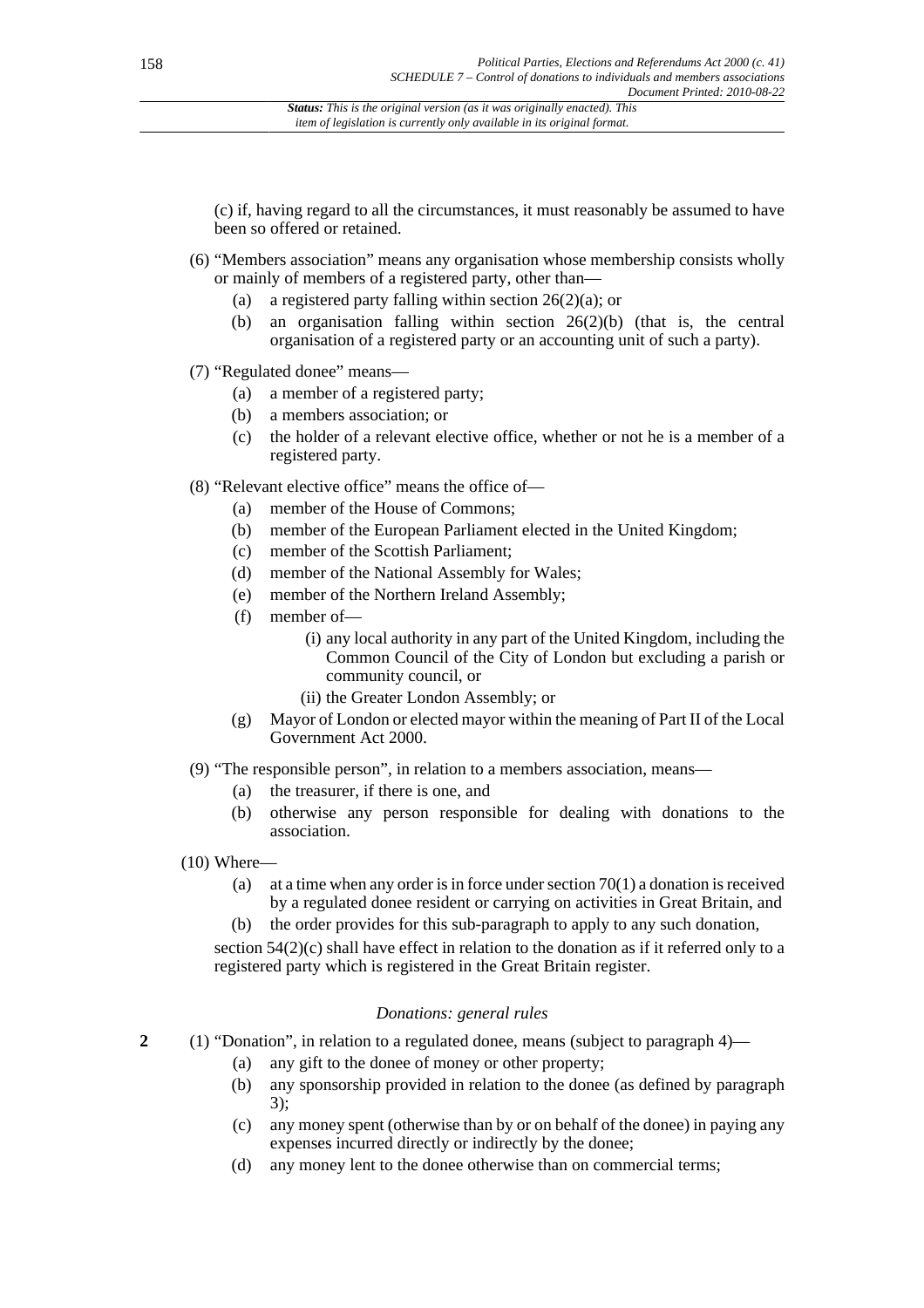- (e) the provision otherwise than on commercial terms of any property, services or facilities for the use or benefit of the donee (including the services of any person);
- (f) (where the donee is a members association) any subscription or other fee paid for affiliation to, or membership of, the donee.
- (2) Where—
	- (a) any money or other property is transferred to a regulated donee pursuant to any transaction or arrangement involving the provision by or on behalf of the donee of any property, services or facilities or other consideration of monetary value, and
	- (b) the total value in monetary terms of the consideration so provided by or on behalf of the donee is less than the value of the money or (as the case may be) the market value of the property transferred,

the transfer of the money or property shall (subject to sub-paragraph (4)) constitute a gift to the donee for the purposes of sub-paragraph  $(1)(a)$ .

(3) In determining—

- (a) for the purposes of sub-paragraph  $(1)(d)$  whether any money lent to a regulated donee is so lent otherwise than on commercial terms, or
- (b) for the purposes of sub-paragraph (1)(e) whether any property, services or facilities provided for the use or benefit of a regulated donee is or are so provided otherwise than on such terms,

regard shall be had to the total value in monetary terms of the consideration provided by or on behalf of the donee in respect of the loan or the provision of the property, services or facilities.

- (4) Where (apart from this sub-paragraph) anything would be a donation both by virtue of sub-paragraph  $(1)(b)$  and by virtue of any other provision of this paragraph, sub-paragraph (1)(b) (together with paragraph 3) shall apply in relation to it to the exclusion of the other provision of this paragraph.
- (5) Anything given or transferred to any officer, member, trustee or agent of a members association in his capacity as such (and not for his own use or benefit) is to be regarded as given or transferred to the association (and references to donations received by a regulated donee accordingly include, in the case of a members association, donations so given or transferred).
- (6) In this paragraph—
	- (a) any reference to anything being given or transferred to a regulated donee or any other person is a reference to its being so given or transferred either directly or indirectly through any third person;
	- (b) "gift" includes bequest.

# *Sponsorship*

- **3** (1) For the purposes of this Schedule sponsorship is provided in relation to a regulated donee if—
	- (a) any money or other property is transferred to the donee or to any person for the benefit of the donee, and
	- (b) the purpose (or one of the purposes) of the transfer is (or must, having regard to all the circumstances, reasonably be assumed to be)—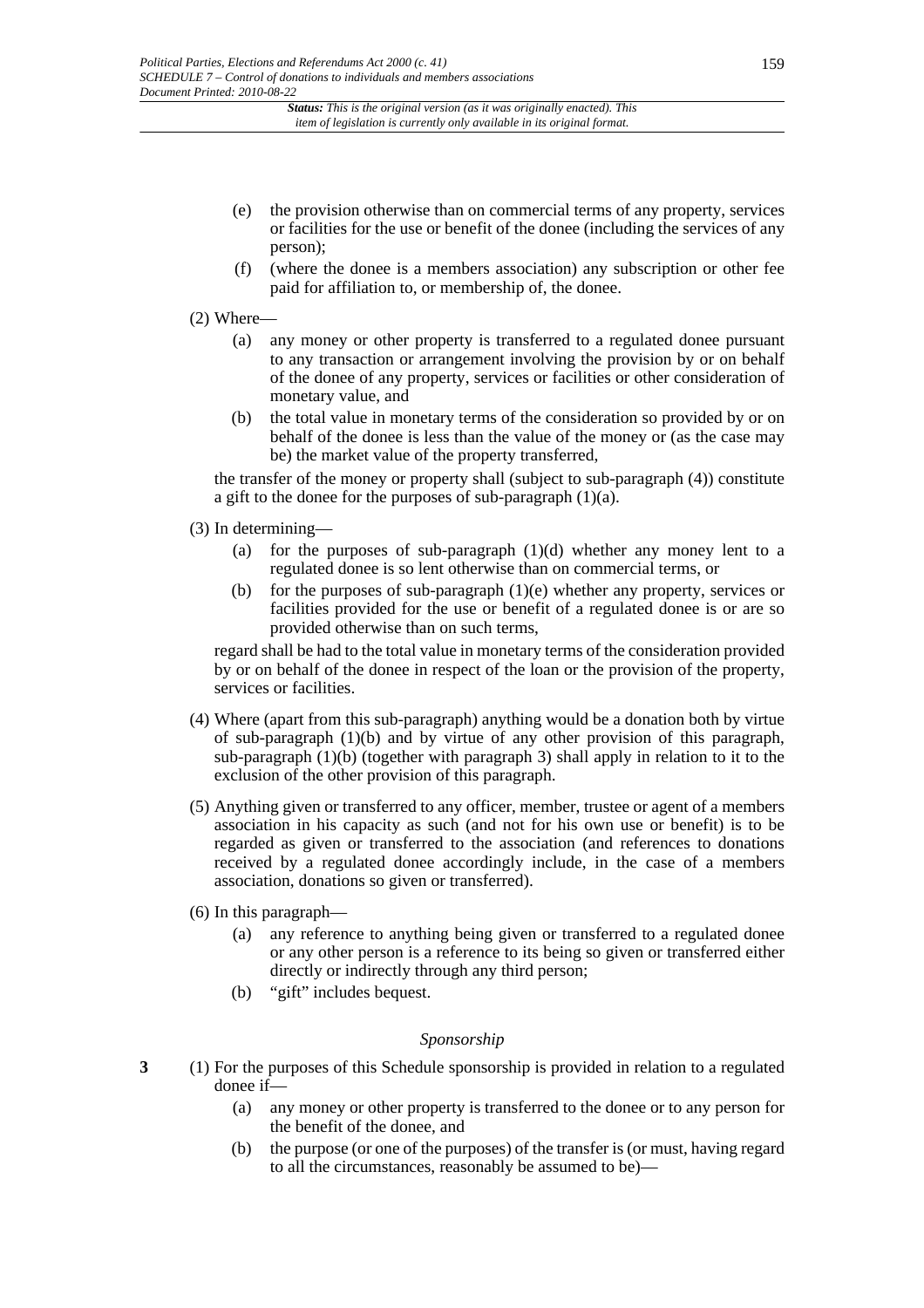- (i) to help the donee with meeting, or to meet, to any extent any defined expenses incurred or to be incurred by or on behalf of the donee, or
- (ii) to secure that to any extent any such expenses are not so incurred.

(2) In sub-paragraph (1) "defined expenses" means expenses in connection with—

- (a) any conference, meeting or other event organised by or on behalf of the donee,
- (b) the preparation, production or dissemination of any publication by or on behalf of the donee, or
- (c) any study or research organised by or on behalf of the donee.
- (3) The following do not, however, constitute sponsorship by virtue of sub-paragraph (1)
	- (a) the making of any payment in respect of—
		- (i) any charge for admission to any conference, meeting or other event, or
		- (ii) the purchase price of, or any other charge for access to, any publication;
	- (b) the making of any payment in respect of the inclusion of an advertisement in any publication where the payment is made at the commercial rate payable for the inclusion of such an advertisement in any such publication.
- (4) The Secretary of State may by order made on the recommendation of the Commission amend sub-paragraph (2) or (3).
- (5) In this paragraph "publication" means a publication made available in whatever form and by whatever means (whether or not to the public at large or any section of the public).

## *Payments etc. not to be regarded as donations*

- **4** (1) None of the following shall be regarded as a donation—
	- (a) any facility provided in pursuance of any right conferred on candidates at an election by any enactment;
	- (b) the provision of assistance by a person appointed under section 9 of the Local Government and Housing Act 1989;
	- (c) the provision by any individual of his own services which he provides voluntarily and in his own time;
	- (d) any interest accruing to a regulated donee in respect of any donation which is dealt with by the donee in accordance with section  $56(2)(a)$  or (b) (as applied by paragraph 8);
	- (e) any money or other property, or any services or facilities, provided out of public funds for the personal security of a regulated donee who is an individual.
	- (2) For the avoidance of doubt no remuneration or allowances paid to the holder of a relevant elective office in his capacity as such shall be regarded as a donation.
	- (3) There shall also be disregarded—
		- (a) any donation which (in accordance with any enactment) falls to be included in a return as to election expenses in respect of a candidate or candidates at a particular election; and

—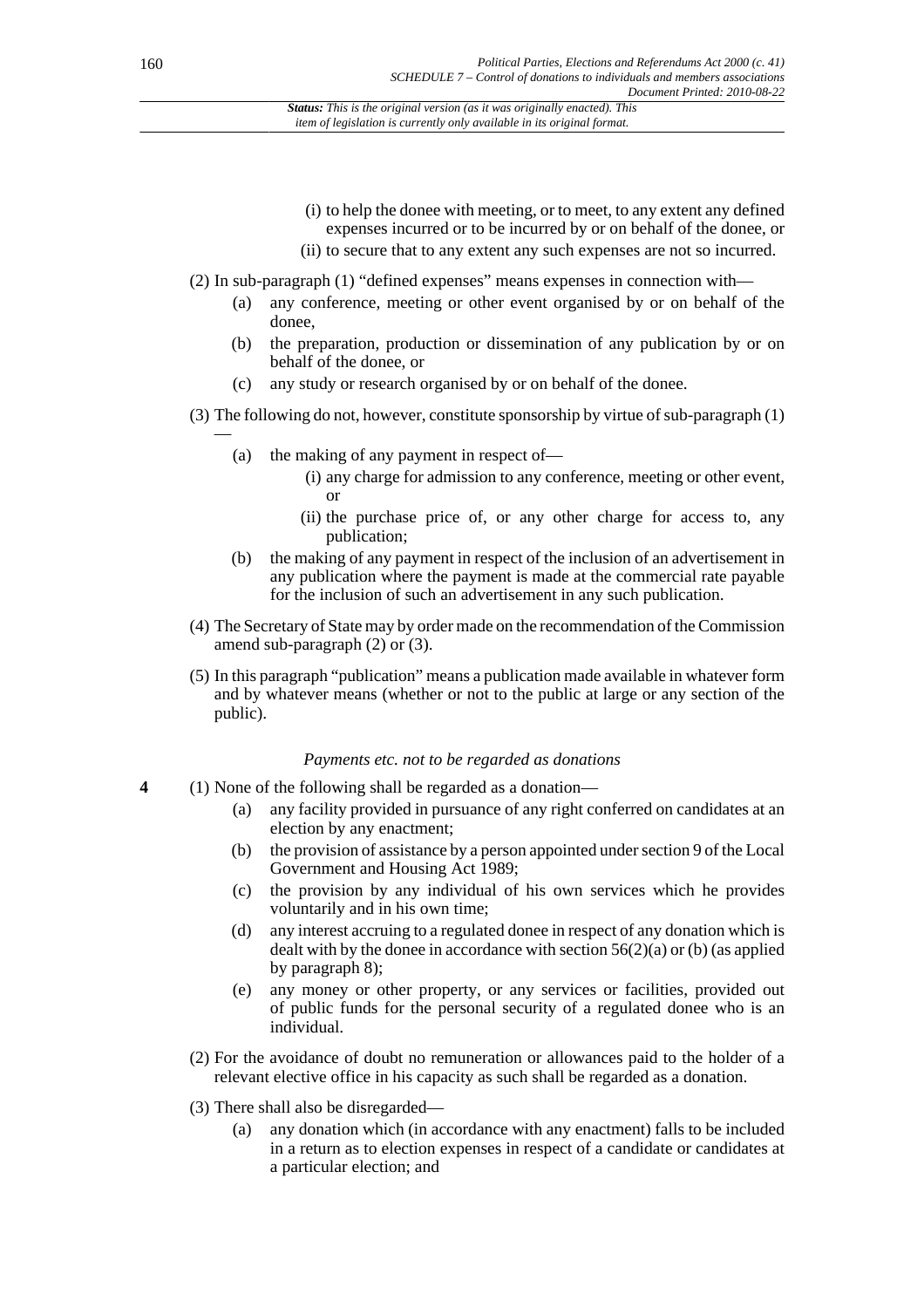(b) except for the purposes of paragraph 14, any donation whose value (as determined in accordance with paragraph 5) is not more than £200.

## *Value of donations*

- **5** (1) The value of any donation falling within paragraph 2(1)(a) (other than money) shall be taken to be the market value of the property in question.
	- (2) Where, however, paragraph  $2(1)(a)$  applies by virtue of paragraph  $2(2)$  the value of the donation shall be taken to be the difference between—
		- (a) the value of the money, or the market value of the property, in question, and
		- (b) the total value in monetary terms of the consideration provided by or on behalf of the donee.
	- (3) The value of any donation falling within paragraph 2(1)(b) shall be taken to be the value of the money, or (as the case may be) the market value of the property, transferred as mentioned in paragraph 3(1); and accordingly any value in monetary terms of any benefit conferred on the person providing the sponsorship in question shall be disregarded.
	- (4) The value of any donation falling within paragraph  $2(1)(d)$  or (e) shall be taken to be the amount representing the difference between—
		- (a) the total value in monetary terms of the consideration that would have had to be provided by or on behalf of the donee in respect of the loan or the provision of the property, services or facilities if—
			- (i) the loan had been made, or
			- (ii) the property, services or facilities had been provided,
			- on commercial terms, and
		- (b) the total value in monetary terms of the consideration (if any) actually so provided by or on behalf of the donee
	- (5) Where a donation such as is mentioned in sub-paragraph (4) confers an enduring benefit on the donee over a particular period, the value of the donation—
		- (a) shall be determined at the time when it is made, but
		- (b) shall be so determined by reference to the total benefit accruing to the donee over that period.

## **PART II**

# CONTROLS ON DONATIONS

#### *Prohibition on accepting donations from impermissible donors*

- **6** (1) A controlled donation received by a regulated donee must not be accepted by the donee if—
	- (a) the person by whom the donation would be made is not, at the time of its receipt by the donee, a permissible donor, or
	- (b) the donee is (whether because the donation is given anonymously or by reason of any deception or concealment or otherwise) unable to ascertain the identity of that person.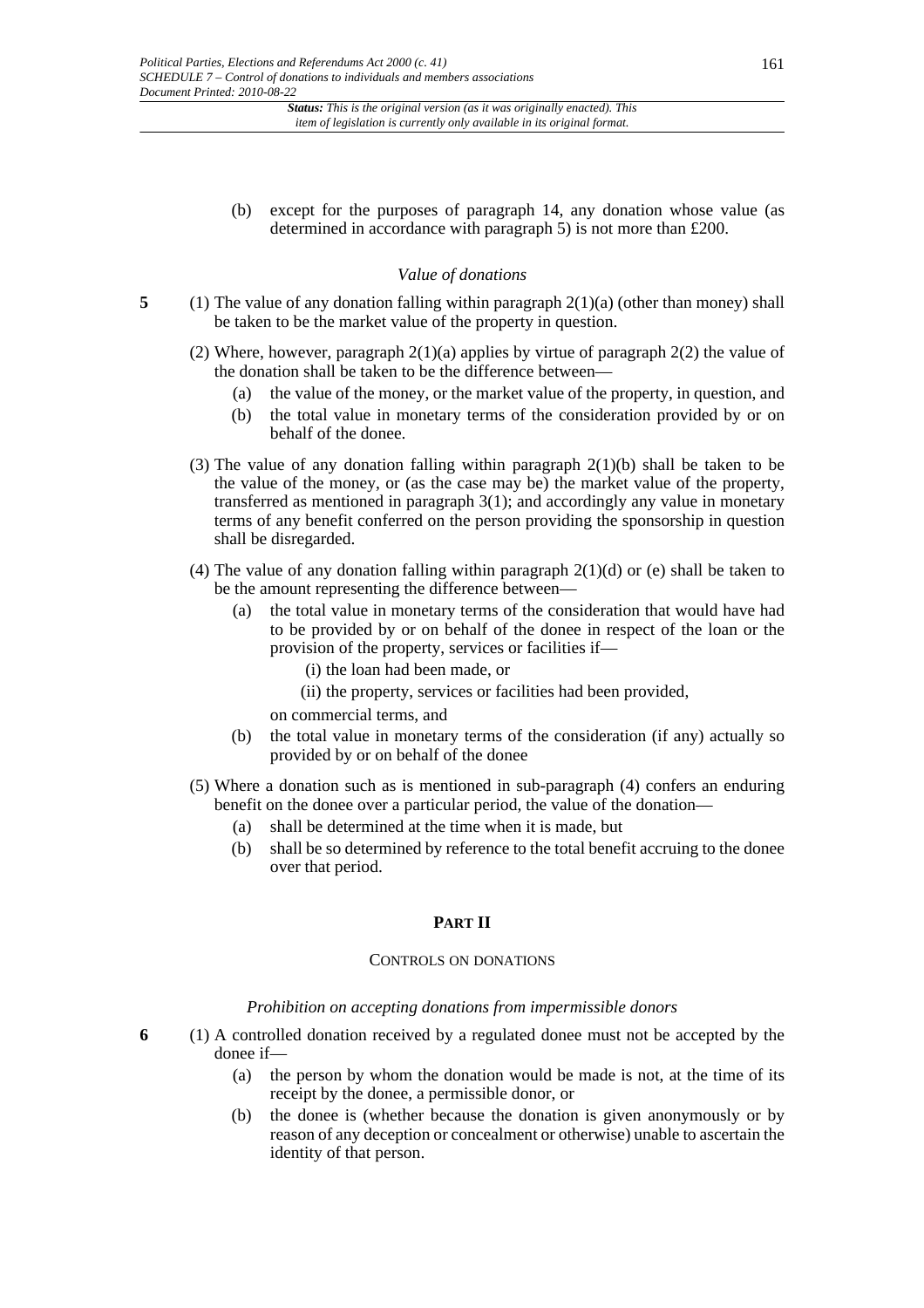- (2) Where any person ("the principal donor") causes an amount ("the principal donation") to be received by a regulated donee by way of a donation—
	- (a) on behalf of himself and one or more other persons, or
	- (b) on behalf of two or more other persons,

then for the purposes of this Schedule each individual contribution by a person falling within paragraph (a) or (b) of more than £200 shall be treated as if it were a separate donation received from that person.

- (3) In relation to each such separate donation, the principal donor must ensure that, at the time when the principal donation is received by the regulated donee, the responsible person is given—
	- (a) (except in the case of a donation which the principal donor is treated as making) all such details in respect of the person treated as making the donation as are required by virtue of paragraph 2 of Schedule 6 to be given in respect of the donor of a recordable donation to a registered party; and
	- (b) (in any case) all such details in respect of the donation as are required by virtue of paragraph 4 of Schedule  $\vec{6}$  to be given in respect of a recordable donation to a registered party.
- (4) Where—
	- (a) any person ("the agent") causes an amount to be received by a regulated donee by way of a donation on behalf of another person ("the donor"), and (b) the amount of the donation is more than £200,
	- the agent must ensure that, at the time when the donation is received by the regulated donee, the responsible person is given all such details in respect of the donor as are required by virtue of paragraph 2 of Schedule 6 to be given in respect of the donor of a recordable donation to a registered party.
- (5) A person commits an offence if, without reasonable excuse, he fails to comply with sub-paragraph (3) or (4).

*Payments etc. which are (or are not) to be treated as donations by permissible donors*

- **7** (1) The following provisions have effect for the purposes of this Schedule.
	- (2) Any payment out of public funds received by a regulated donee which is a members association, for its use and benefit in connection with any of its political activities, shall be regarded as a controlled donation received by the association from a permissible donor.
	- (3) Any donation received by a regulated donee shall (if it would not otherwise fall to be so regarded) be regarded as a controlled donation received by the donee from a permissible donor if and to the extent that—
		- (a) the purpose of the donation is to meet qualifying costs incurred or to be incurred in connection with any visit—
			- (i) by the donee in connection with any of the donee's political activities, or
			- (ii) in the case of a members association, by any member or officer of the association in connection with any of its political activities,

to a country or territory outside the United Kingdom, and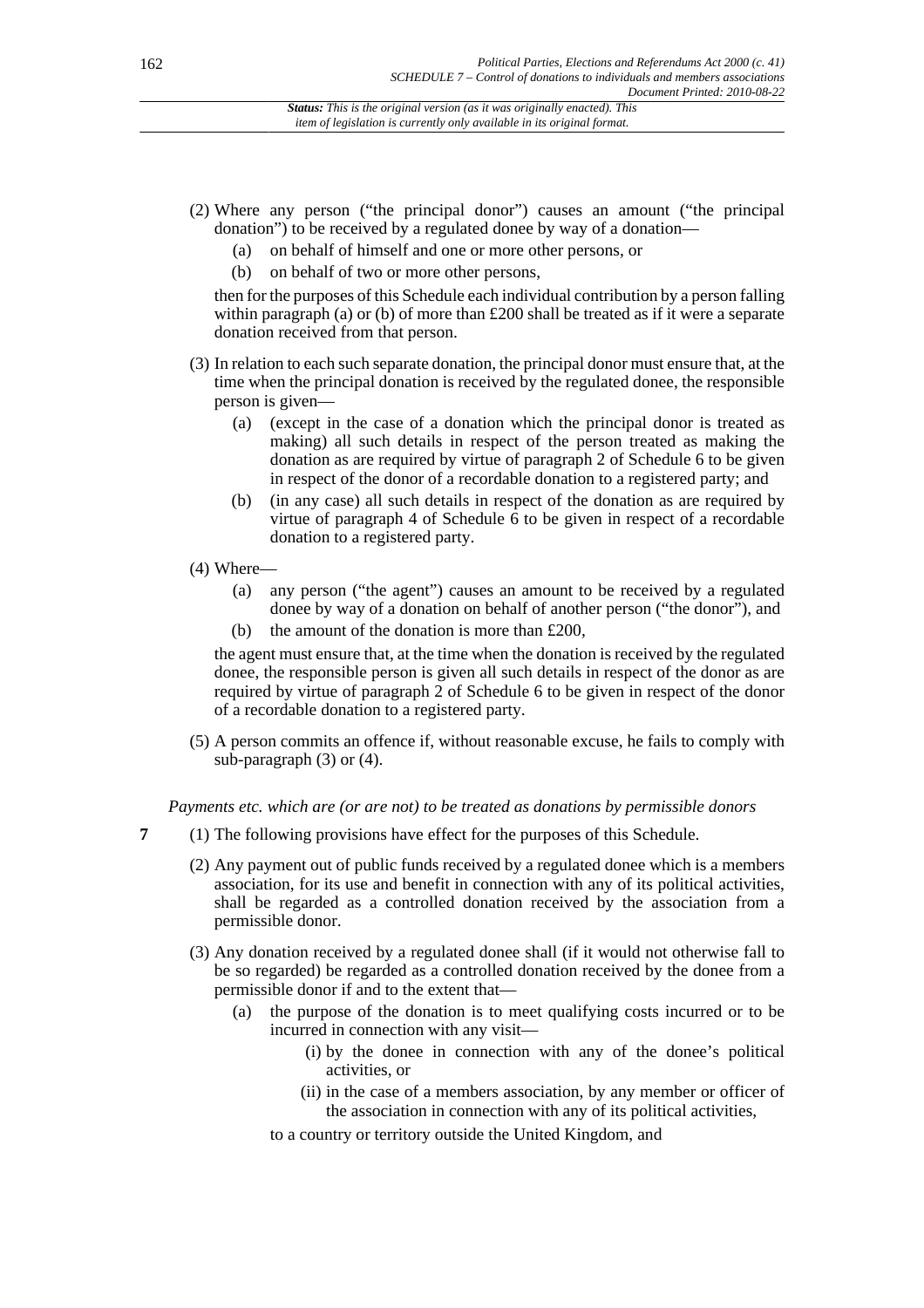- (b) the amount of the donation does not exceed a reasonable amount in respect of such costs.
- (4) In sub-paragraph (3) "qualifying costs", in relation to the donee or (as the case may be) any member or officer of the donee, means costs relating to that person in respect of—
	- (a) travelling between the United Kingdom and the country or territory in question; or
	- (b) travelling, accommodation or subsistence while within that country or territory.
- (5) Any controlled donation received by a regulated donee which is an exempt trust donation shall be regarded as a controlled donation received by the donee from a permissible donor.
- (6) But any controlled donation received by a regulated donee from a trustee of any property (in his capacity as such) which is not—
	- (a) an exempt trust donation, or
	- (b) a controlled donation transmitted by the trustee to the donee on behalf of beneficiaries under the trust who are—
		- (i) persons who at the time of its receipt by the donee are permissible donors falling within section 54(2), or
		- (ii) the members of an unincorporated association which at that time is a permissible donor,

shall be regarded as a controlled donation received by the donee from a person who is not a permissible donor.

## *Acceptance or return of donations*

- **8** (1) Sections 56 to 60 shall apply for the purposes of this Schedule in relation to a regulated donee and any controlled donation received by a regulated donee as they apply for the purposes of this Part in relation to a registered party and any donation received by a registered party.
	- (2) In its application in accordance with sub-paragraph (1), section 56(3) and (4) shall each have effect as if the reference to the treasurer of the party were construed—
		- (a) in relation to a regulated donee other than a members association, as a reference to the donee; and
		- (b) in relation to a members association, as a reference to the responsible person.

## *Evasion of restrictions on donations*

- **9** Section 61 shall apply for the purposes of this Schedule as if—
	- (a) any reference to donations were to controlled donations;
	- (b) any reference to a registered party were to a regulated donee; and
	- (c) any reference to the treasurer of such a party were construed as mentioned in paragraph  $8(2)(a)$  or (b).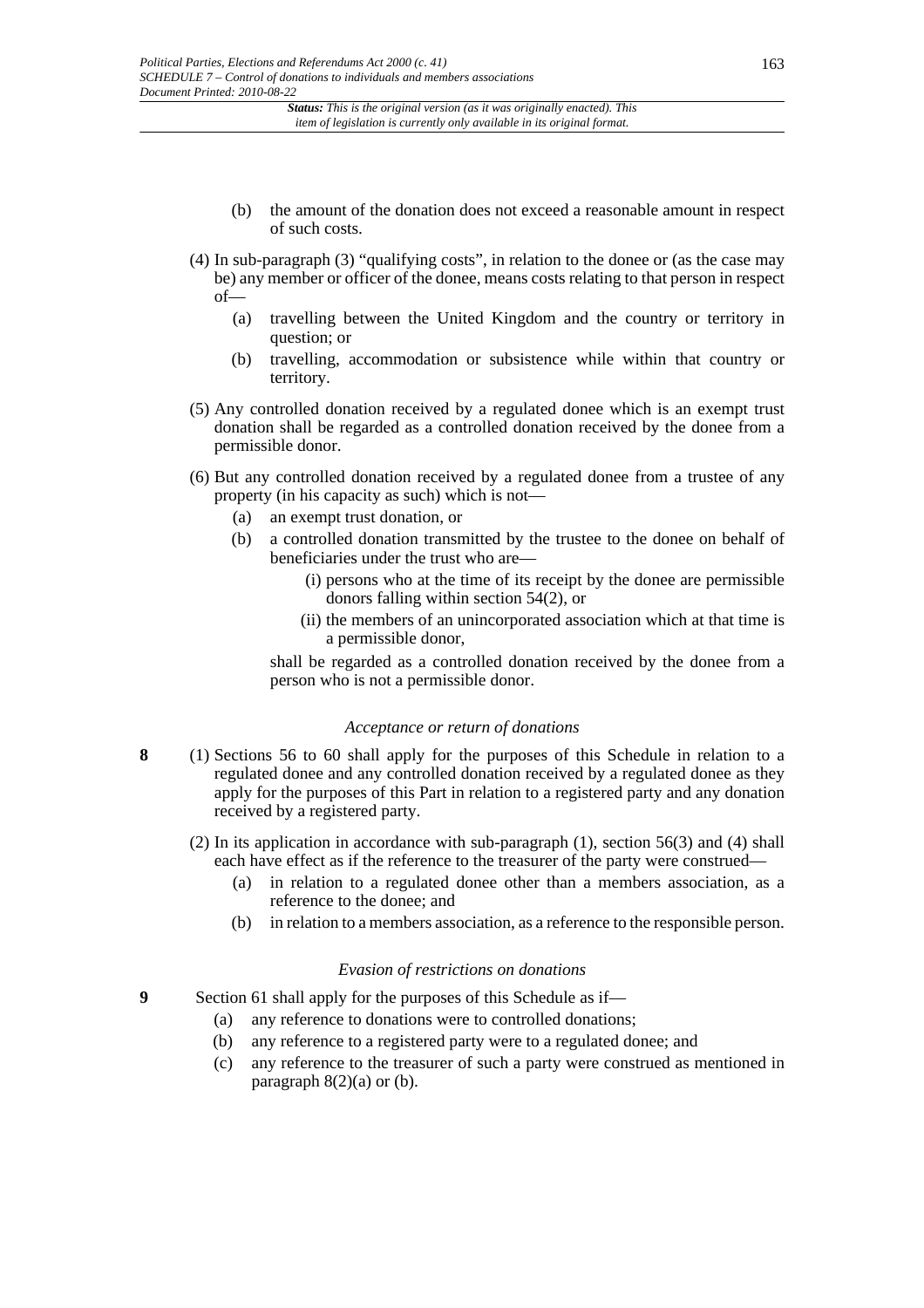# **PART III**

# REPORTING OF DONATIONS BY REGULATED DONEES

# *Donation reports: donations from permissible donors*

- **10** (1) A regulated donee shall—
	- (a) prepare a report under this paragraph in respect of each controlled donation accepted by the donee which is a recordable donation; and
	- (b) deliver the report to the Commission within the period of 30 days beginning with the date of acceptance of the donation.

(2) For the purposes of this paragraph a controlled donation is a recordable donation—

- (a) if it is a donation of more than  $£5,000$  (where the donee is a members association) or £1,000 (in any other case); or
- (b) if, when it is added to any other controlled donation or donations accepted by the donee—
	- (i) which have been made by the same permissible donor and in the same calendar year, and
	- (ii) in respect of which no report has been previously made under this paragraph,

the aggregate amount of the donations is more than £5,000 (where the donee is a members association) or £1,000 (in any other case).

(3) Each report prepared by virtue of sub-paragraph (1) must—

- (a) give the name and address of the donee; and
- (b) if he is the holder of a relevant elective office, specify the office in question.

(4) Each such report must also give—

- (a) such information as is required to be given, in the case of a report prepared by virtue of section 62 by virtue of paragraphs 2 and 4 of Schedule 6;
- (b) the date when the donation was accepted by the donee, and
- (c) such other information as is required by regulations made by the Commission.
- (5) In the application of paragraphs 2 and 4 of Schedule 6 in accordance with subparagraph (4) above—
	- (a) any reference to a recordable donation within the meaning of that Schedule shall be construed as a reference to a recordable donation within the meaning of this paragraph;
	- (b) any reference to section  $55(2)$  or to section  $55(3)$  shall be construed as a reference to paragraph 7(2) above or to paragraph 7(3) above respectively; and
	- (c) any reference to section 53 shall be construed as a reference to paragraph 5 above.
- (6) In the case of a donation to which paragraph  $7(2)$  applies, sub-paragraph  $(2)(b)$  above shall have effect as if for "by the same permissible donor" there were substituted "in circumstances falling within paragraph 7(2)".
- (7) In the case of a donation to which paragraph 7(3) applies—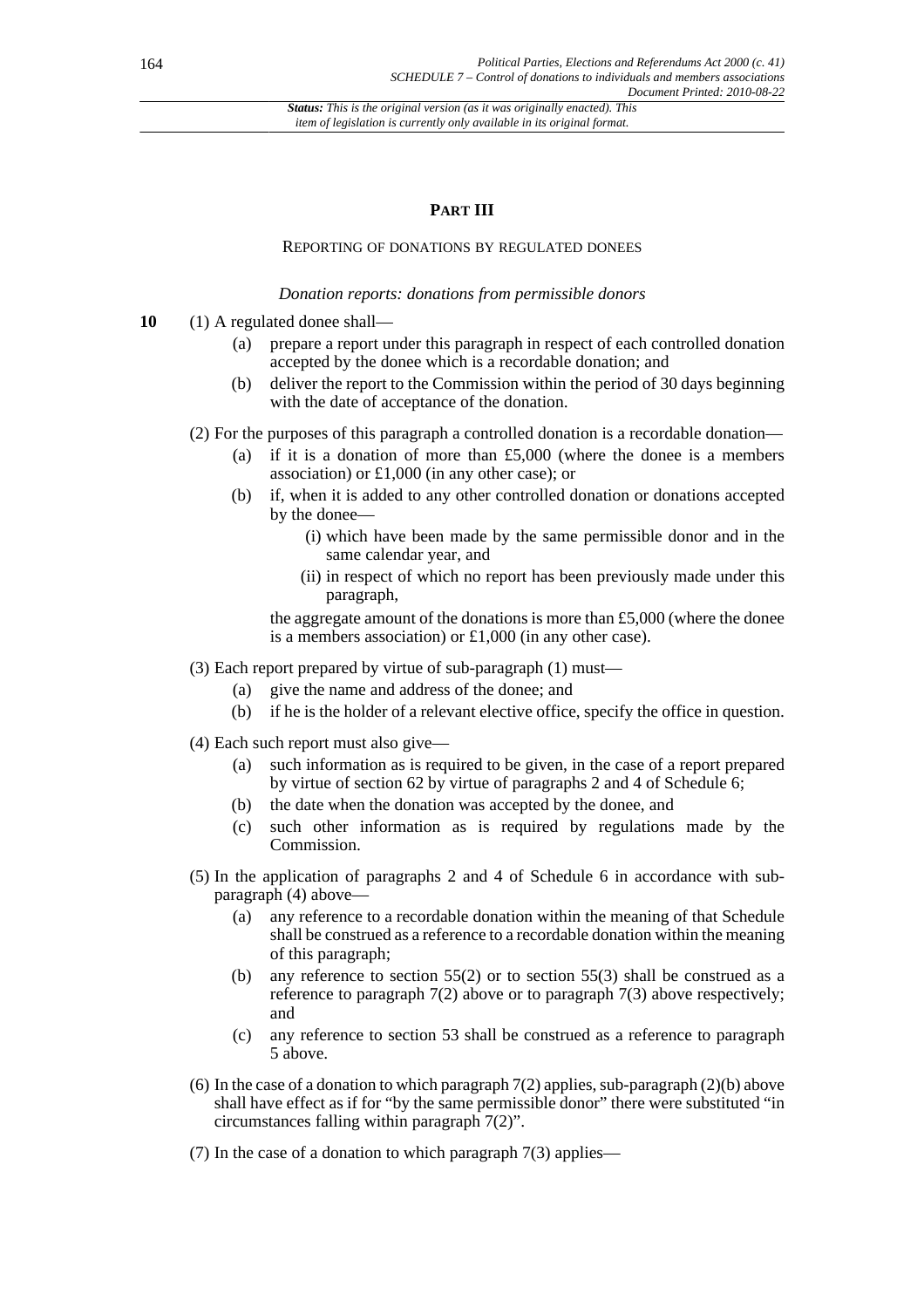- (a) sub-paragraph (2)(b) above shall have effect as if for "by the same permissible donor" there were substituted "in circumstances falling within paragraph 7(3) by the same donor"; and
- (b) any report prepared by virtue of sub-paragraph (1) above in respect of the donation must give—
	- (i) the date or dates on or between which the visit to which the donation relates took place, and
	- (ii) the destination and purpose of the visit.

# *Donation reports: donations from impermissible or unidentifiable donors*

- **11** (1) A regulated donee shall—
	- (a) prepare a report under this paragraph in respect of each controlled donation received by the donee and falling within paragraph  $6(1)(a)$  or (b); and
	- (b) deliver the report to the Commission within the period of 30 days beginning with the date when the donation was dealt with in accordance with section  $56(2)(a)$  or (b).
	- (2) Each such report must—
		- (a) give the name and address of the donee; and
		- (b) if he is the holder of a relevant elective office, specify the office in question.
	- (3) Each such report in respect of a donation falling within paragraph 6(1)(a) must also give—
		- (a) the name and address of the donor;
		- (b) the amount of the donation (if a donation of money, in cash or otherwise) or (in any other case) the nature of the donation and its value as determined in accordance with paragraph 5;
		- (c) the date when the donation was received and the date when, and the manner in which, it was dealt with in accordance with section  $56(2)(a)$ ; and
		- (d) such other information as is required by regulations made by the Commission.
	- (4) Each such report in respect of a donation falling within paragraph  $6(1)(b)$  must also give—
		- (a) details of the manner in which it was made;
		- (b) the amount of the donation (if a donation of money, in cash or otherwise) or (in any other case) the nature of the donation and its value as determined in accordance with paragraph 5;
		- (c) the date when the donation was received, and the date when, and the manner in which, it was dealt with in accordance with section 56(2)(b); and
		- (d) such other information as is required by regulations made by the Commission.
	- (5) In this paragraph any reference to any provision of section 56 is a reference to that provision as applied by paragraph 8.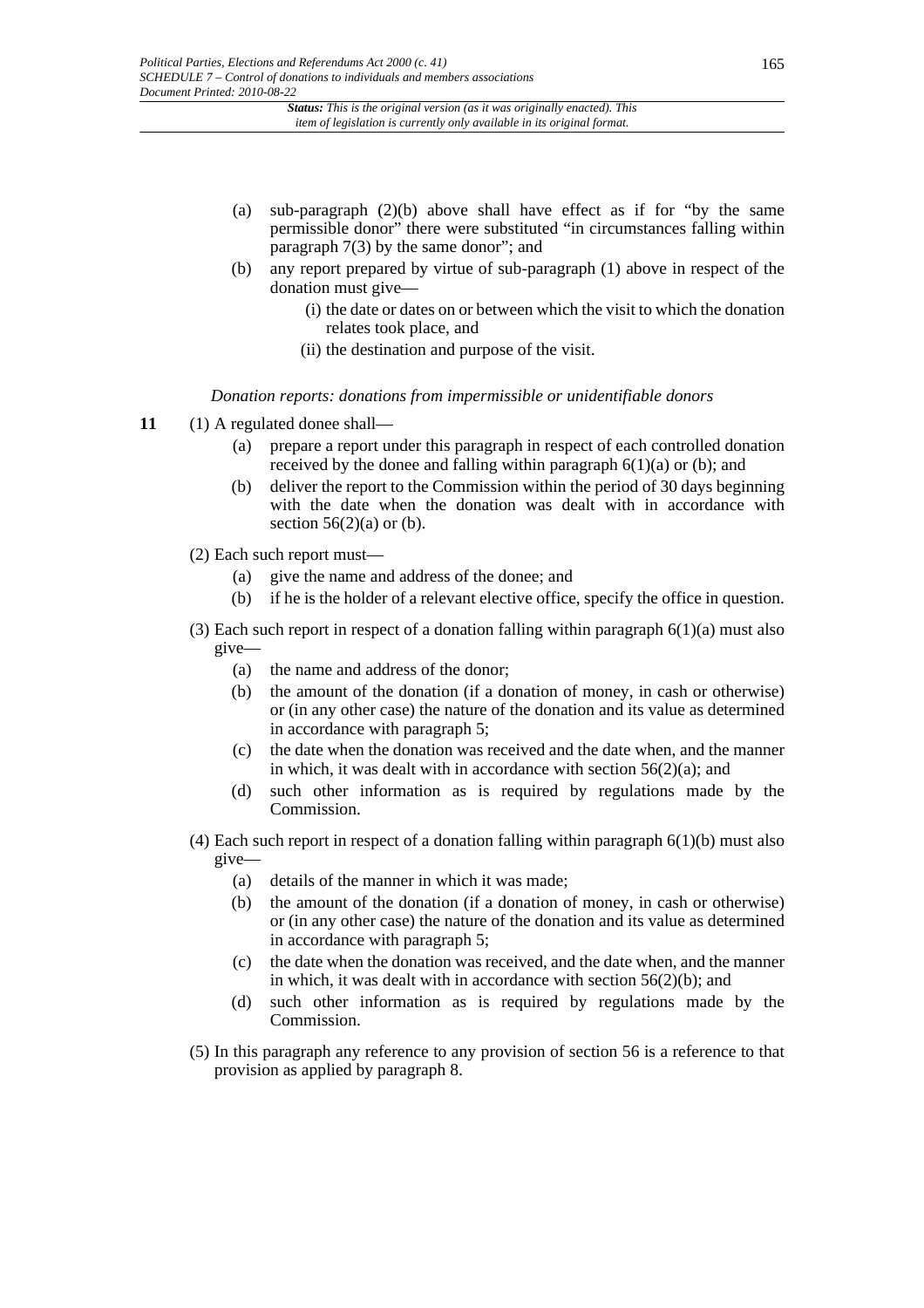# *Offence of failing to deliver donation report*

- **12** (1) Where a report required to be delivered to the Commission under paragraph 10(1) or 11(1) is not delivered by the end of the period of 30 days mentioned in that provision
	- (a) the regulated donee, or
	- (b) (if a members association) the responsible person,

is guilty of an offence.

—

- (2) If such a report is delivered to the Commission which does not comply with any requirements of paragraph 10 or 11 as regards the information to be given in such a report—
	- (a) the regulated donee, or
	- (b) (if a members association) the responsible person,

is guilty of an offence.

- (3) Where a person is charged with an offence under this paragraph, it shall be a defence to prove that he took all reasonable steps, and exercised all due diligence, to ensure that any requirements—
	- (a) as regards the preparation and delivery of a report in respect of the donation in question, or
	- (b) as regards the information to be given in the report in question,

as the case may be, were complied with in relation to that donation or report.

- (4) Where the court is satisfied, on an application made by the Commission, that any failure to comply with any such requirements in relation to any donation to the regulated donee was attributable to an intention on the part of any person to conceal the existence or true amount of the donation, the court may order the forfeiture by the donee of an amount equal to the value of the donation.
- (5) The following provisions, namely—
	- (a) subsections (3) to (5) of section 58, and
	- (b) sections 59 and 60,

shall apply for the purposes, or in connection with the operation, of sub-paragraph (4) in relation to a regulated donee as they apply for the purposes, or in connection with the operation, of section 58 in relation to a registered party.

#### *Declaration in donation report*

- **13** (1) Each report under paragraph 10 or 11 must, when delivered to the Commission, be accompanied by a declaration made by—
	- (a) the regulated donee, or
	- (b) (if a members association) the responsible person,

which complies with sub-paragraph (2) or (3).

- (2) In the case of a report under paragraph 10, the declaration must state that, to the best of the declarant's knowledge and belief, any donation recorded in the report as having been accepted by the donee was from a permissible donor.
- (3) In the case of a report under paragraph 11, the declaration must state that, to the best of the declarant's knowledge and belief, the donation recorded in the report as having been received by the donee, or a payment of an equivalent amount, has been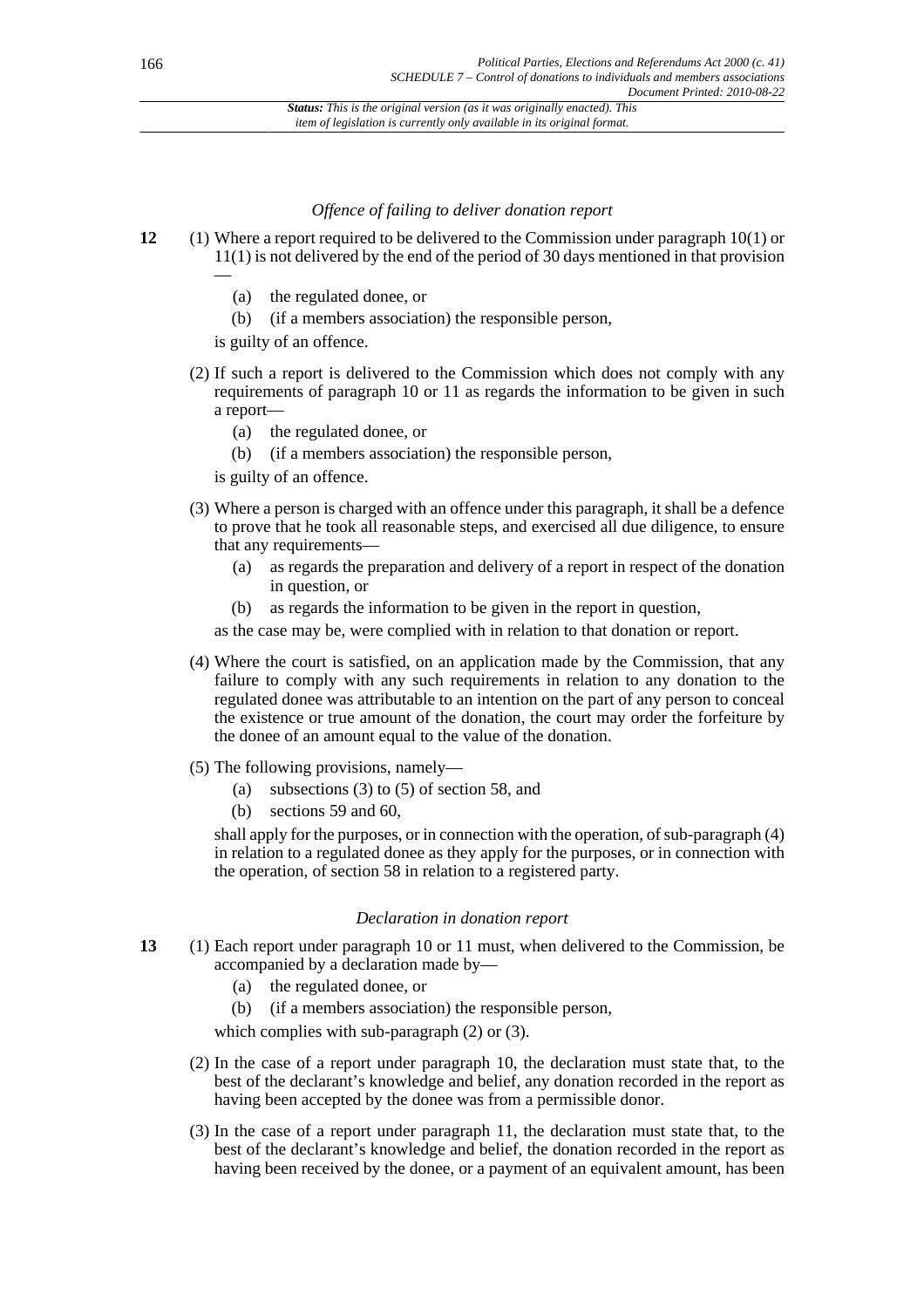returned to the donor or otherwise dealt with in accordance with the provisions of Chapter II of Part IV of this Act.

(4) A person commits an offence if he knowingly or recklessly makes a false declaration under this paragraph.

# **PART IV**

#### REPORTING OF DONATIONS BY DONORS

- **14** (1) This paragraph applies where a person ("the donor") has during the course of a calendar year made small donations to a regulated donee whose aggregate value is more than £5,000 (where the donee is a members association) or £1,000 (in any other case).
	- (2) The donor must make a report to the Commission in respect of the donations which gives the following details—
		- (a) the aggregate value of the donations and the year in which they were made;
		- (b) the name of the regulated donee to whom they were made; and
		- (c) the full name and address of the donor (if an individual) and (in any other case) the details required by virtue of paragraph 2 of Schedule 6 in respect of the donor of a recordable donation.
	- (3) The report must be delivered to the Commission by 31st January in the year following that in which the donations were made.
	- (4) The report must, when delivered to the Commission, be accompanied by a declaration by the donor stating—
		- (a) that small donations whose aggregate value was that specified in the report were made by him to the specified regulated donee during the specified year, and
		- (b) that no other small donations were made by him to that regulated donee during that year.
	- (5) A person commits an offence if—
		- (a) he delivers a report under this paragraph which does not comply with subparagraph (2);
		- (b) he fails to deliver such a report in accordance with sub-paragraph (3) or such a report, when delivered by him, is not accompanied by a declaration under sub-paragraph (4); or
		- (c) he knowingly or recklessly makes a false declaration under that subparagraph.
	- (6) In this paragraph—
		- (a) "small donation" means a controlled donation whose value is not more than £200; and
		- (b) "specified" means specified in the report in question.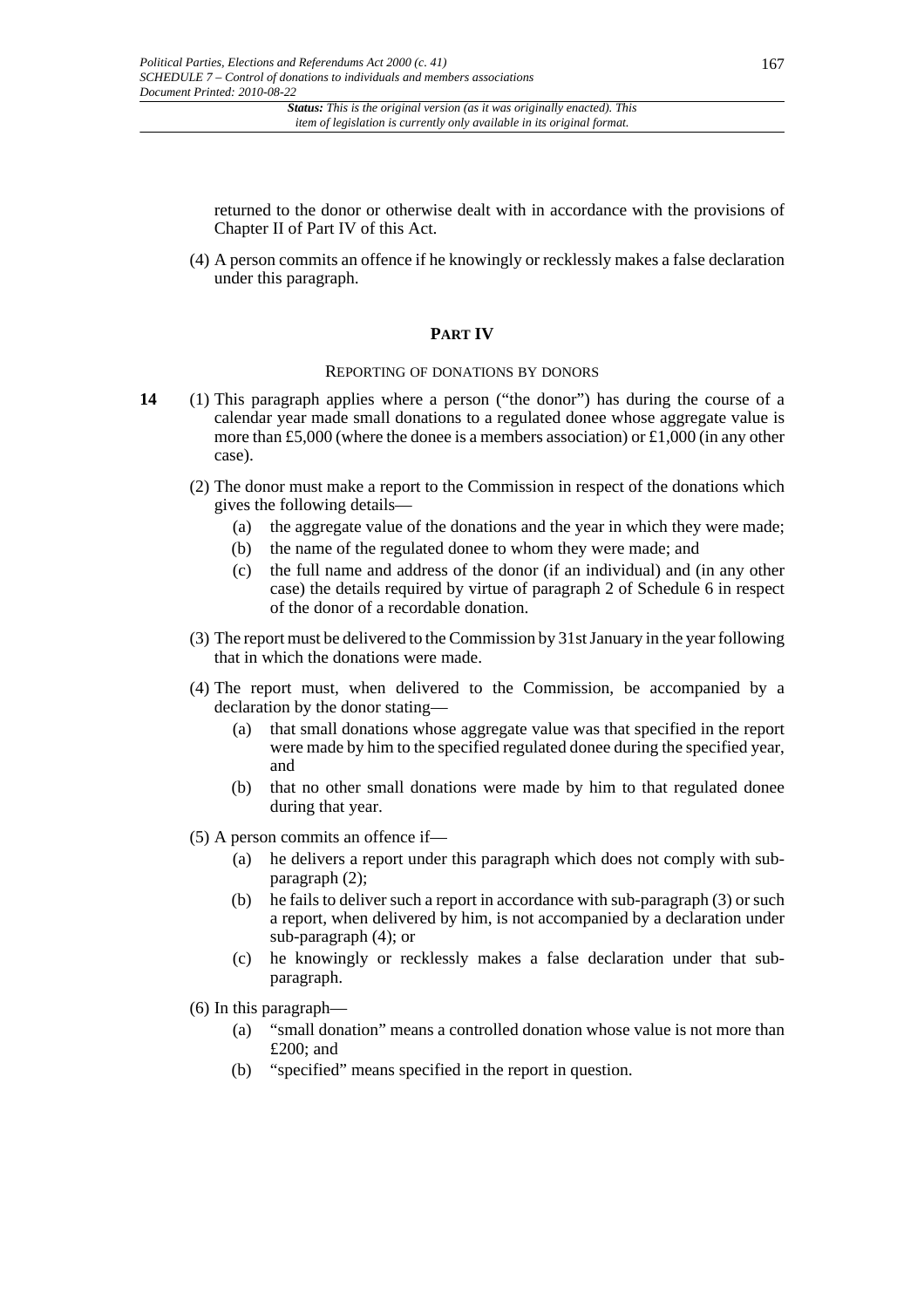## **PART V**

## REGISTER OF DONATIONS

# *Register of recordable donations*

- **15** (1) Section 69 shall apply in relation to donations reported to the Commission under this Schedule ("relevant donations") as it applies to donations reported to them under Chapter III of Part IV of this Act.
	- (2) But in its application in accordance with sub-paragraph (1), section 69 shall have effect with the modifications set out in sub-paragraph (3).
	- (3) Those modifications are as follows—
		- (a) subsection (2) shall have effect in relation to a relevant donation as if (instead of requiring the register to contain the details mentioned in paragraphs (a) to (c) of that subsection) it required the register to contain such details as have been given in relation to the donation in pursuance of paragraph 10(3), 10(4), 11(2), 11(3) or 11(4); and
		- (b) subsection (3) shall be read as referring to paragraph 14 and subparagraph (2) of that paragraph instead of to section 68 and subsection (2) of that section.

# **PART VI**

## POWER TO MAKE SPECIAL PROVISION

## *Exemption from disclosure*

- **16** (1) The power conferred by section 70(1)(b) shall include power to make provision for disapplying any specified provisions of Part IV of this Act, for such period as is specified, in relation to regulated donees who are—
	- (a) individuals ordinarily resident in Northern Ireland; or
	- (b) members associations wholly or mainly consisting of members of a Northern Ireland party.
	- (2) Each order under section  $70(1)(b)$  (as applied by sub-paragraph (1)) shall be so made as to—
		- (a) apply to every person or members association falling within subparagraph  $(1)(a)$  or  $(b)$ , and
		- (b) make the same provision with respect to every such person or members association.
	- (3) In this paragraph "specified" and "Northern Ireland party" have the same meaning as in section 70.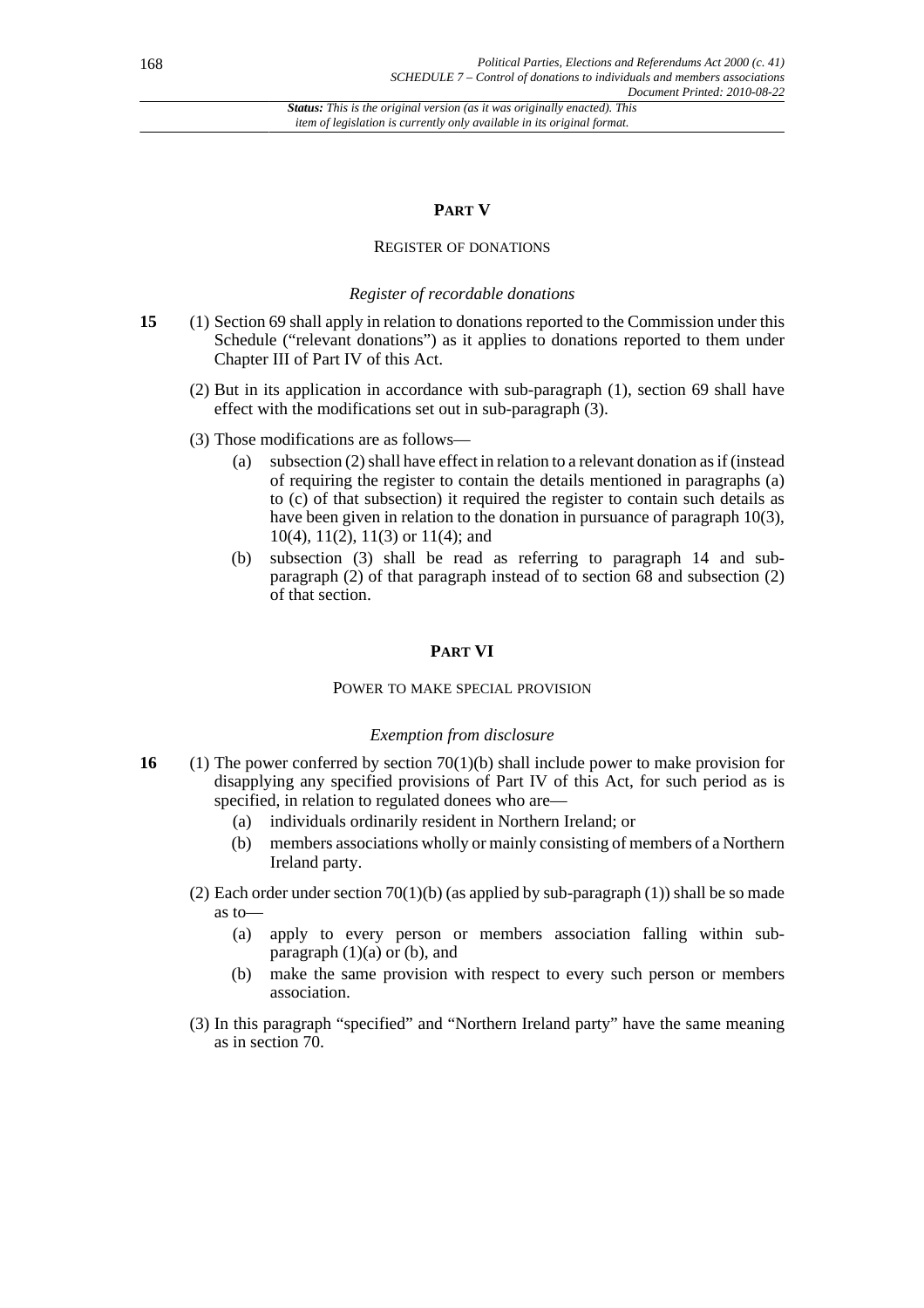## SCHEDULE 8 Section 72.

#### CAMPAIGN EXPENDITURE: QUALIFYING EXPENSES

## **PART I**

# QUALIFYING EXPENSES

#### *Expenses qualifying where incurred for election purposes*

**1** For the purposes of section 72(2) the expenses falling within this Part of this Schedule are expenses incurred in respect of any of the matters set out in the following list.

#### *List of matters*

(1) Party political broadcasts.

Expenses in respect of such broadcasts include agency fees, design costs and other costs in connection with preparing or producing such broadcasts.

(2) Advertising of any nature (whatever the medium used).

Expenses in respect of such advertising include agency fees, design costs and other costs in connection with preparing, producing, distributing or otherwise disseminating such advertising or anything incorporating such advertising and intended to be distributed for the purpose of disseminating it.

(3) Unsolicited material addressed to electors (whether addressed to them by name or intended for delivery to households within any particular area or areas).

Expenses in respect of such material include design costs and other costs in connection with preparing, producing or distributing such material (including the cost of postage).

(4) Any manifesto or other document setting out the party's policies.

Expenses in respect of such a document include design costs and other costs in connection with preparing or producing or distributing or otherwise disseminating any such document.

- (5) Market research or canvassing conducted for the purpose of ascertaining polling intentions.
- (6) The provision of any services or facilities in connection with press conferences or other dealings with the media.
- (7) Transport (by any means) of persons to any place or places with a view to obtaining publicity in connection with an election campaign.

Expenses in respect of the transport of such persons include the costs of hiring a particular means of transport for the whole or part of the period during which the election campaign is being conducted.

(8) Rallies and other events, including public meetings (but not annual or other party conferences) organised so as to obtain publicity in connection with an election campaign or for other purposes connected with an election campaign.

Expenses in respect of such events include costs incurred in connection with the attendance of persons at such events, the hire of premises for the purposes of such events or the provision of goods, services or facilities at them.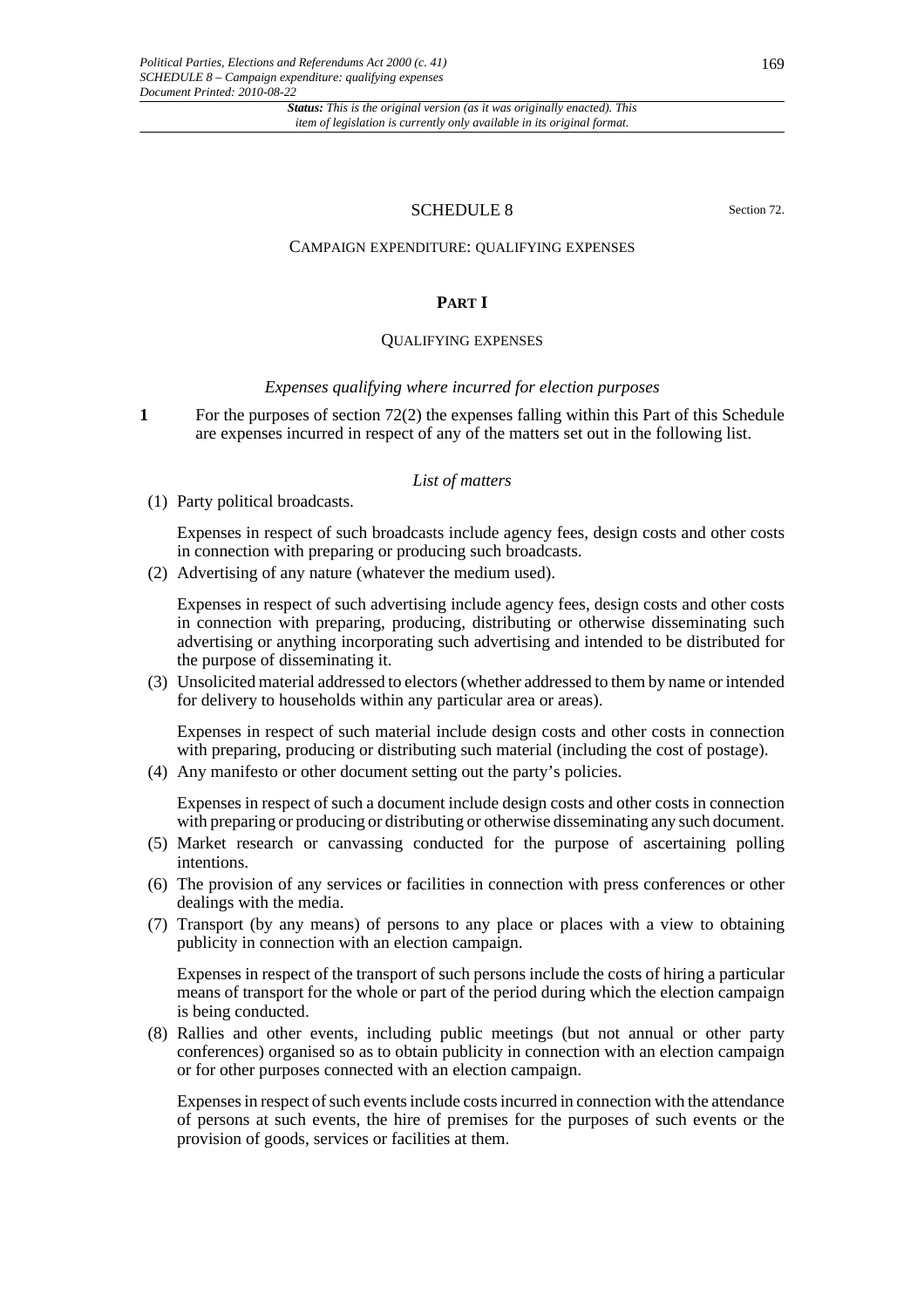#### *Exclusions*

**2** Nothing in paragraph 1 shall be taken as extending to—

- (a) any expenses in respect of newsletters or similar publications issued by or on behalf of the party with a view to giving electors in a particular electoral area information about the opinions or activities of, or other personal information relating to, their elected representatives or existing or prospective candidates;
- (b) any expenses incurred in respect of unsolicited material addressed to party members;
- (c) any expenses in respect of any property, services or facilities so far as those expenses fall to be met out of public funds;
- (d) any expenses incurred in respect of the remuneration or allowances payable to any member of the staff (whether permanent or otherwise) of the party; or
- (e) any expenses incurred in respect of an individual by way of travelling expenses (by any means of transport) or in providing for his accommodation or other personal needs to the extent that the expenses are paid by the individual from his own resources and are not reimbursed to him.

# **PART II**

# SUPPLEMENTAL

#### *Guidance by Commission*

- **3** (1) The Commission may prepare, and from time to time revise, a code of practice giving guidance as to the kinds of expenses which do, or do not, fall within Part I of this Schedule.
	- (2) Once the Commission have prepared a draft code under this paragraph, they shall submit it to the Secretary of State for his approval.
	- (3) The Secretary of State may approve a draft code either without modification or with such modifications as he may determine.
	- (4) Once the Secretary of State has approved a draft code he shall lay a copy of the draft, whether—
		- (a) in its original form, or
		- (b) in a form which incorporates any modifications determined under subparagraph (3),

before each House of Parliament.

- (5) If the draft incorporates any such modifications, the Secretary of State shall at the same time lay before each House a statement of his reasons for making them.
- (6) If, within the 40-day period, either House resolves not to approve the draft, the Secretary of State shall take no further steps in relation to the draft code.
- (7) If no such resolution is made within the 40-day period—
	- (a) the Secretary of State shall issue the code in the form of the draft laid before Parliament, and
	- (b) the code shall come into force on such date as the Secretary of State may by order appoint;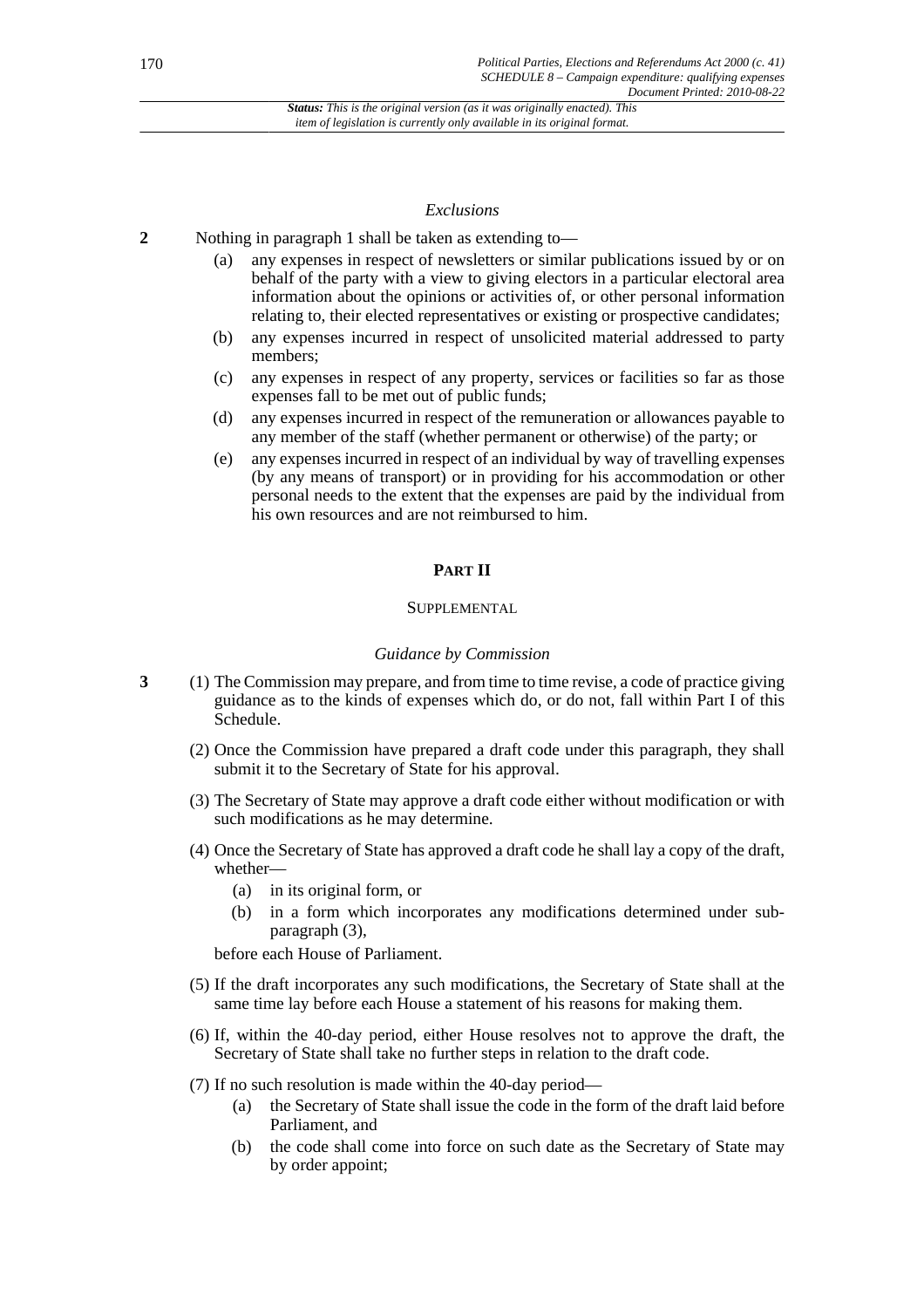and the Commission shall arrange for it to be published in such manner as they consider appropriate.

- (8) Sub-paragraph (6) does not prevent a new draft code from being laid before Parliament.
- (9) In this paragraph "40-day period", in relation to a draft code, means—
	- (a) if the draft is laid before one House on a day later than the day on which it is laid before the other House, the period of 40 days beginning with the later of the two days, and
	- (b) in any other case, the period of 40 days beginning with the day on which the draft is laid before each House,

no account being taken of any period during which Parliament is dissolved or prorogued or during which both Houses are adjourned for more than four days.

(10) In this paragraph references to a draft code include a draft revised code.

#### *Power to amend Part I*

- **4** (1) The Secretary of State may by order make such amendments of Part I of this Schedule as he considers appropriate.
	- (2) The Secretary of State may make such an order either—
		- (a) where the order gives effect to a recommendation of the Commission; or
		- (b) after consultation with the Commission.

## SCHEDULE 9 Section 79.

#### LIMITS ON CAMPAIGN EXPENDITURE

# **PART I**

#### **INTRODUCTORY**

#### *Interpretation*

- **1** (1) In this Schedule—
	- (a) "an ordinary general election to the Scottish Parliament" means an election held under section 2 of the Scotland Act 1998;
	- (b) "an extraordinary general election to the Scottish Parliament" means an election held under section 3 of the Scotland Act 1998;
	- (c) "an ordinary election to the Welsh Assembly" means an election held under section 3 of the Government of Wales Act 1998;
	- (d) "an ordinary general election to the Northern Ireland Assembly" means an election held under section 31 of the Northern Ireland Act 1998; and
	- (e) "an extraordinary general election to the Northern Ireland Assembly" means an election held under section 32 of the Northern Ireland Act 1998.

(2) For the purposes of this Schedule a registered party—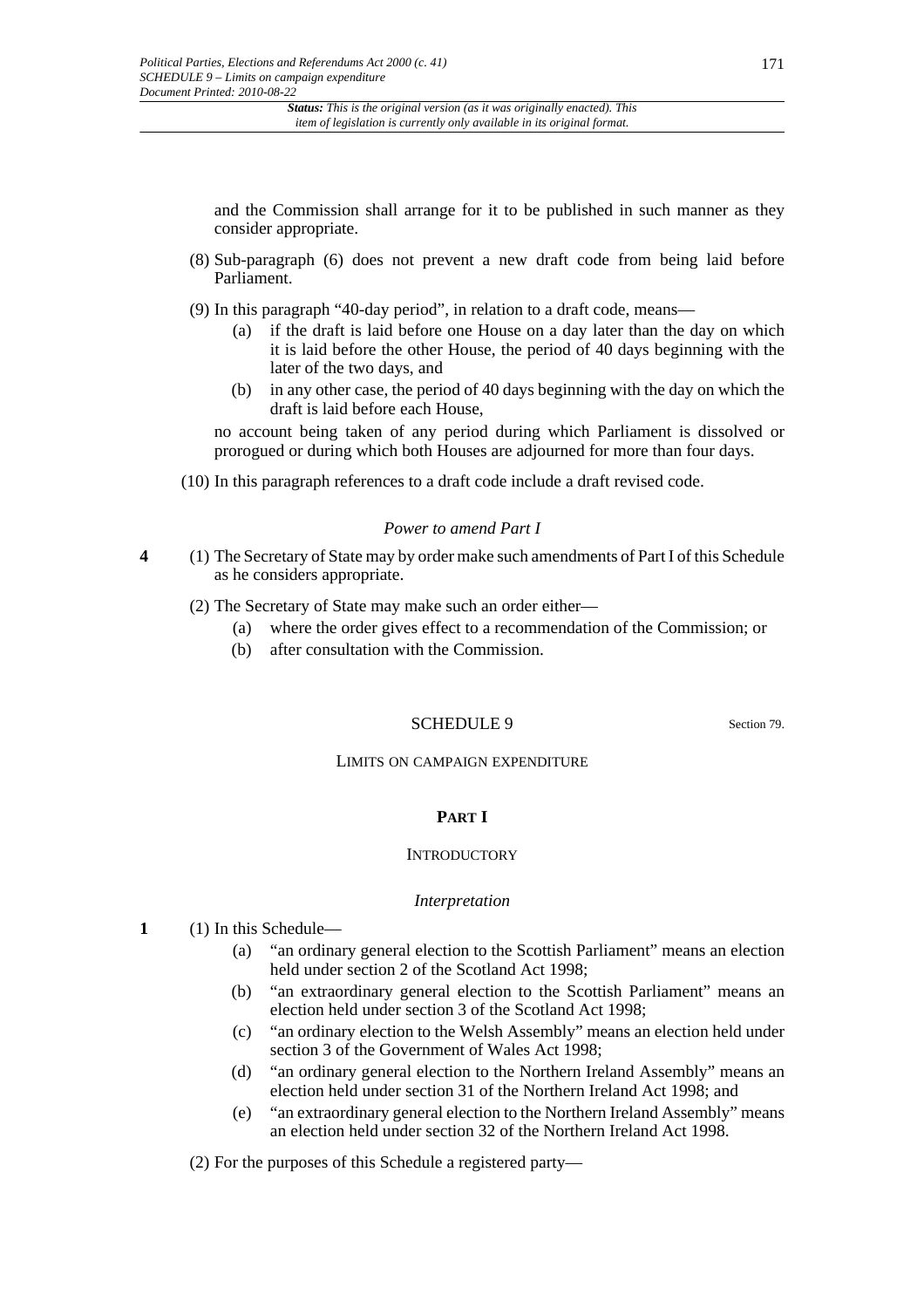- (a) contests a constituency if any candidate stands for election for that constituency in the name of the party; and
- (b) contests any region if the party is included in the statement of parties and candidates nominated for that region.
- (3) For the purposes of this Schedule a parliamentary general election is pending during the period—
	- (a) beginning with the date on which Her Majesty's intention to dissolve Parliament is announced in connection with a forthcoming parliamentary general election, and
	- (b) ending with the date of the poll for that election.

#### *Attribution of expenditure to different parts of the United Kingdom*

- **2** (1) For the purposes of this Schedule—
	- (a) campaign expenditure incurred by or on behalf of a party registered in the Great Britain register shall (subject to the following provisions of this paragraph) be attributed to each of England, Scotland and Wales in proportion to the number of parliamentary constituencies for the time being situated in that part of Great Britain; and
	- (b) campaign expenditure incurred by or on behalf of a party registered in the Northern Ireland register shall be attributed solely to Northern Ireland.
	- (2) Campaign expenditure whose effects are wholly or substantially confined to any particular parts or part of Great Britain—
		- (a) shall be attributed to those parts in proportion to the number of parliamentary constituencies for the time being situated in those parts, or
		- (b) shall be attributed solely to that part,

as the case may be.

- (3) For the purposes of sub-paragraph (2) the effects of campaign expenditure are wholly or substantially confined to any particular parts or part of Great Britain if they have no significant effects in any other part or parts (so that, for example, expenditure on an advertisement in a newspaper circulating in Wales is to be attributed solely to Wales if the newspaper does not circulate to any significant extent in any other part of Great Britain).
- (4) References in this Schedule to campaign expenditure "in" a particular part of the United Kingdom are accordingly to campaign expenditure which is to be attributed to that part in accordance with this paragraph.

#### **PART II**

## GENERAL LIMITS

#### *Parliamentary general elections*

**3** (1) This paragraph imposes limits in relation to campaign expenditure incurred by or on behalf of a registered party which contests one or more constituencies at a parliamentary general election.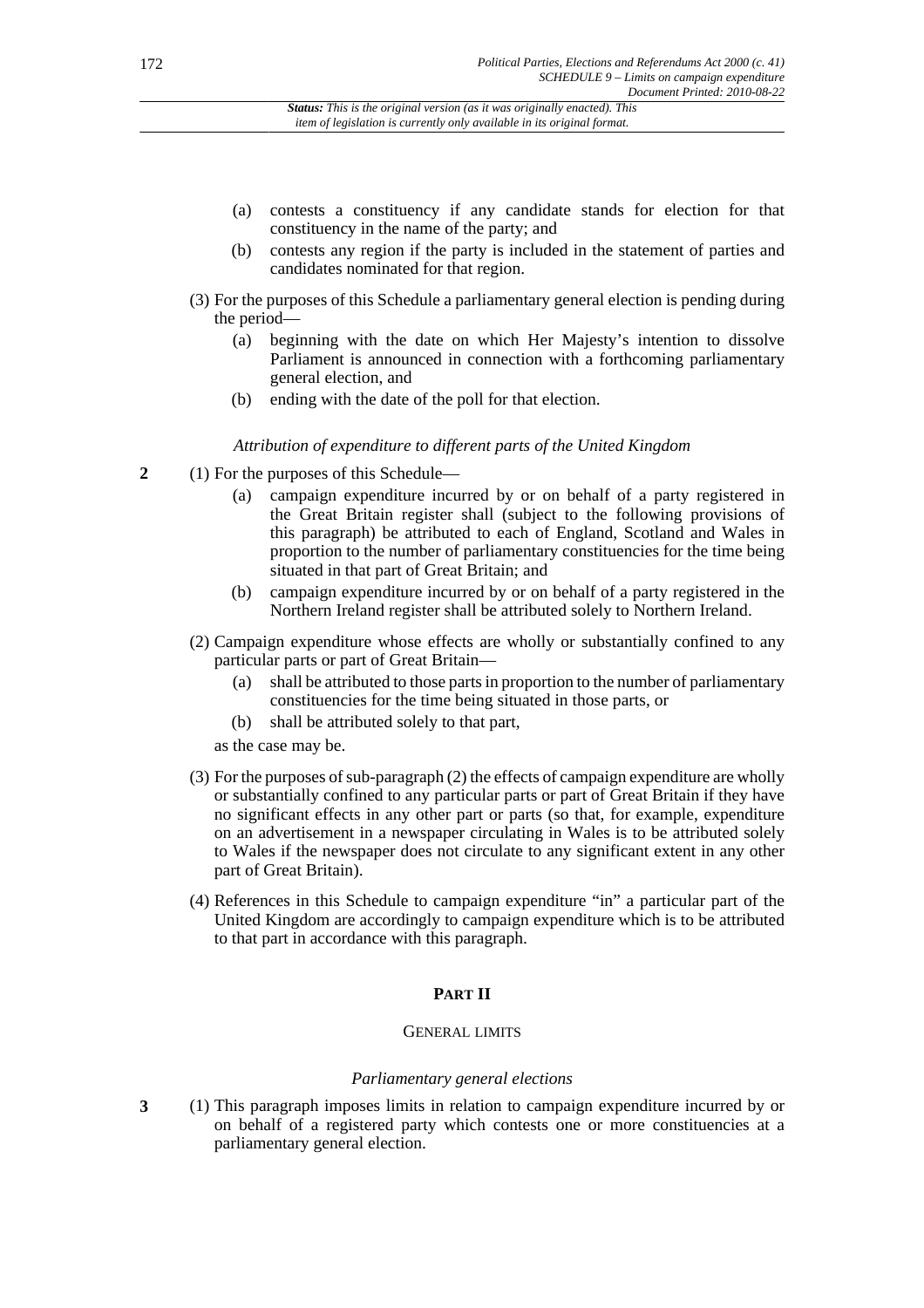- (2) Where a registered party contests one or more constituencies in England, Scotland or Wales, the limit applying to campaign expenditure which is incurred by or on behalf of the party in the relevant period in that part of Great Britain is—
	- (a) £30,000 multiplied by the number of constituencies contested by the party in that part of Great Britain; or
	- (b) if greater, the appropriate amount specified in sub-paragraph (3).
- (3) The appropriate amount is—
	- (a) in relation to England, £810,000;
	- (b) in relation to Scotland, £120,000; and
	- (c) in relation to Wales, £60,000.
- (4) Where a registered party contests one or more constituencies in Northern Ireland, the limit applying to campaign expenditure which is incurred by or on behalf of the party in the relevant period in Northern Ireland is £30,000 multiplied by the number of constituencies contested by the party there.
- (5) Sub-paragraph (6) applies to a registered party in a case where at the election a candidate stands for election in any constituency in the name of that party and one or more other registered parties.
- (6) In such a case, the amount applying to the party in respect of the constituency under sub-paragraph  $(2)(a)$  or  $(4)$  (as the case may be) shall, instead of being the amount specified in that provision, be that amount divided by the number of registered parties in whose name the candidate stands for election as mentioned in sub-paragraph (5).
- (7) For the purposes of this paragraph the relevant period is—
	- (a) (subject to paragraph (b)) the period of 365 days ending with the date of the poll for the election;
	- (b) where the election ("the election in question") follows another parliamentary general election held less than 365 days previously, the period—
		- (i) beginning with the day after the date of the poll for the earlier election, and
		- (ii) ending with the date of the poll for the election in question.

# *General elections to European Parliament*

- **4** (1) This paragraph imposes limits in relation to campaign expenditure incurred by or on behalf of a registered party which stands for election or (as the case may be) in whose name candidates stand for election at a general election to the European Parliament.
	- (2) Where at the election a registered party stands for election in only one electoral region in England, the limit applying to campaign expenditure which is incurred by or on behalf of the party in the relevant period in England is £45,000 multiplied by the number of MEPs to be returned for that region at the election.
	- (3) Where at the election a registered party stands for election in two or more electoral regions in England, the limit applying to campaign expenditure incurred by or on behalf of the party in the relevant period in England is £45,000 multiplied by the total number of MEPs to be returned for those regions, taken together.
	- (4) Where at the election—
		- (a) a registered party stands for election in Scotland or Wales, or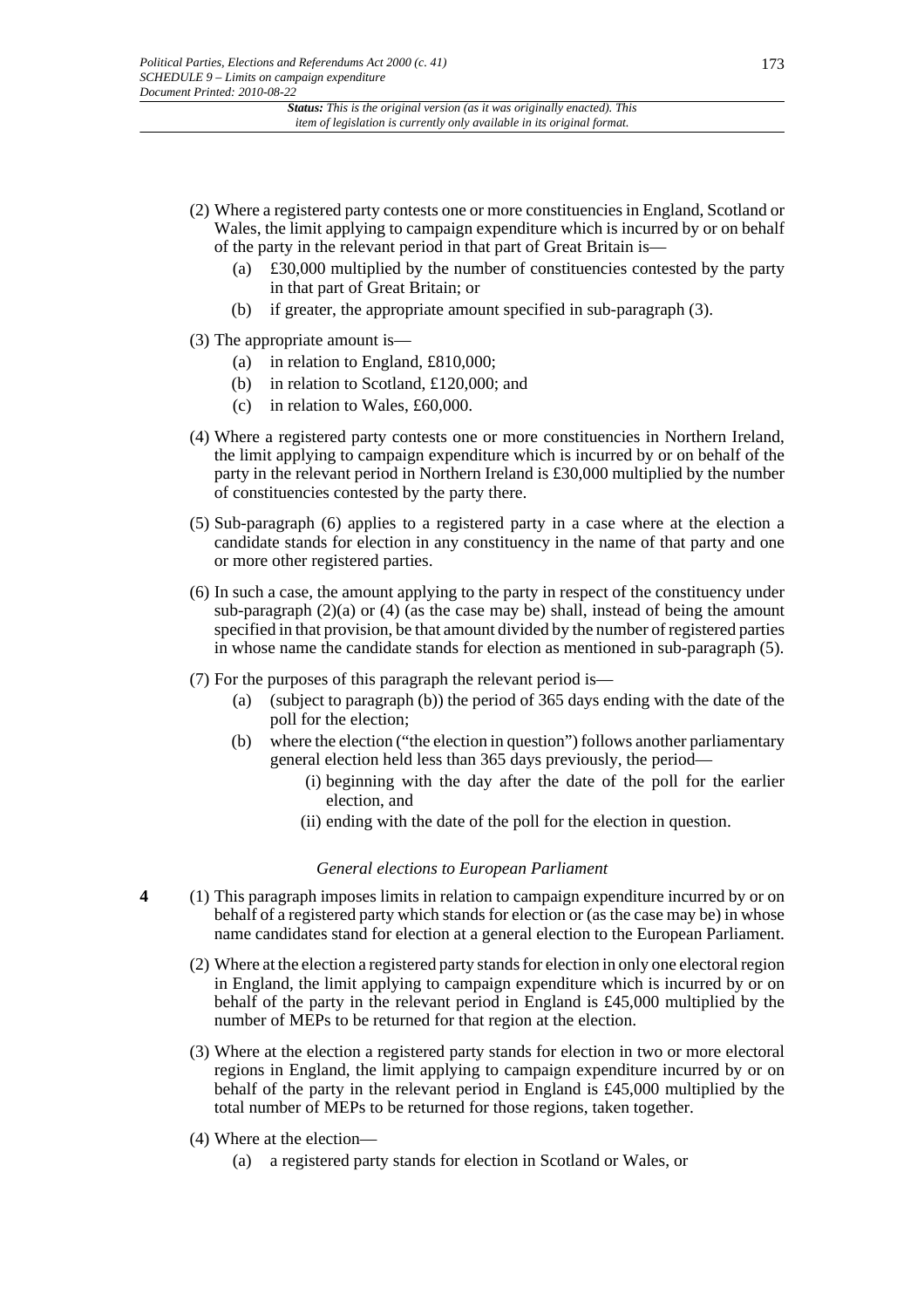(b) one or more candidates stand for election in Northern Ireland in the name of a registered party,

the limit applying to campaign expenditure which is incurred by or on behalf of the party in the relevant period in that part of the United Kingdom is £45,000 multiplied by the number of MEPs to be returned for that part of the United Kingdom at the election.

(5) For the purposes of this paragraph the relevant period is the period of four months ending with the date of the poll for the election.

# *General elections to Scottish Parliament*

- **5** (1) This paragraph imposes limits in relation to campaign expenditure incurred by or on behalf of a registered party which contests one or more constituencies or regions at an ordinary or extraordinary general election to the Scottish Parliament.
	- (2) The limit applying to campaign expenditure which is incurred by or on behalf of a registered party in the relevant period in Scotland is—
		- (a) £12,000 for each constituency contested by the party; plus
		- (b) £80,000 for each region contested by the party.
	- (3) In the case of an ordinary general election, "the relevant period" for the purposes of this paragraph is the period beginning with the appropriate date (as defined by subparagraph (4)) and ending with the date of the poll.
	- (4) In sub-paragraph (3) "the appropriate date" means the date which falls four months before the date of the poll where—
		- (a) the date of the poll is that determined by section 2(2) of the Scotland Act 1998; or
		- (b) no less than five months before the day on which the poll would have taken place under section 2(2) of that Act, the date of the poll is brought forward under section 2(5) of that Act; or
		- (c) no less than four months before the day on which the poll would have taken place under section 2(2) of that Act, the date of the poll is postponed under section 2(5) of that Act;

but where the date of the poll is brought forward or postponed otherwise than as mentioned in paragraph (b) or (c) above "the appropriate date" means the date which falls four months before the date when the poll would have taken place under section 2(2) of the Act.

(5) In the case of an extraordinary general election, "the relevant period" for the purposes of this paragraph is the period beginning with the date when the Presiding Officer proposes a day for the poll for the election under section 3(1) of the Scotland Act 1998 and ending with the date of the poll for the election.

## *Ordinary elections to Welsh Assembly*

**6** (1) This paragraph imposes limits in relation to campaign expenditure incurred by or on behalf of a registered party which contests one or more constituencies or regions at an ordinary election to the Welsh Assembly.

(2) The limit applying to campaign expenditure which is incurred by or on behalf of a registered party in the relevant period in Wales is—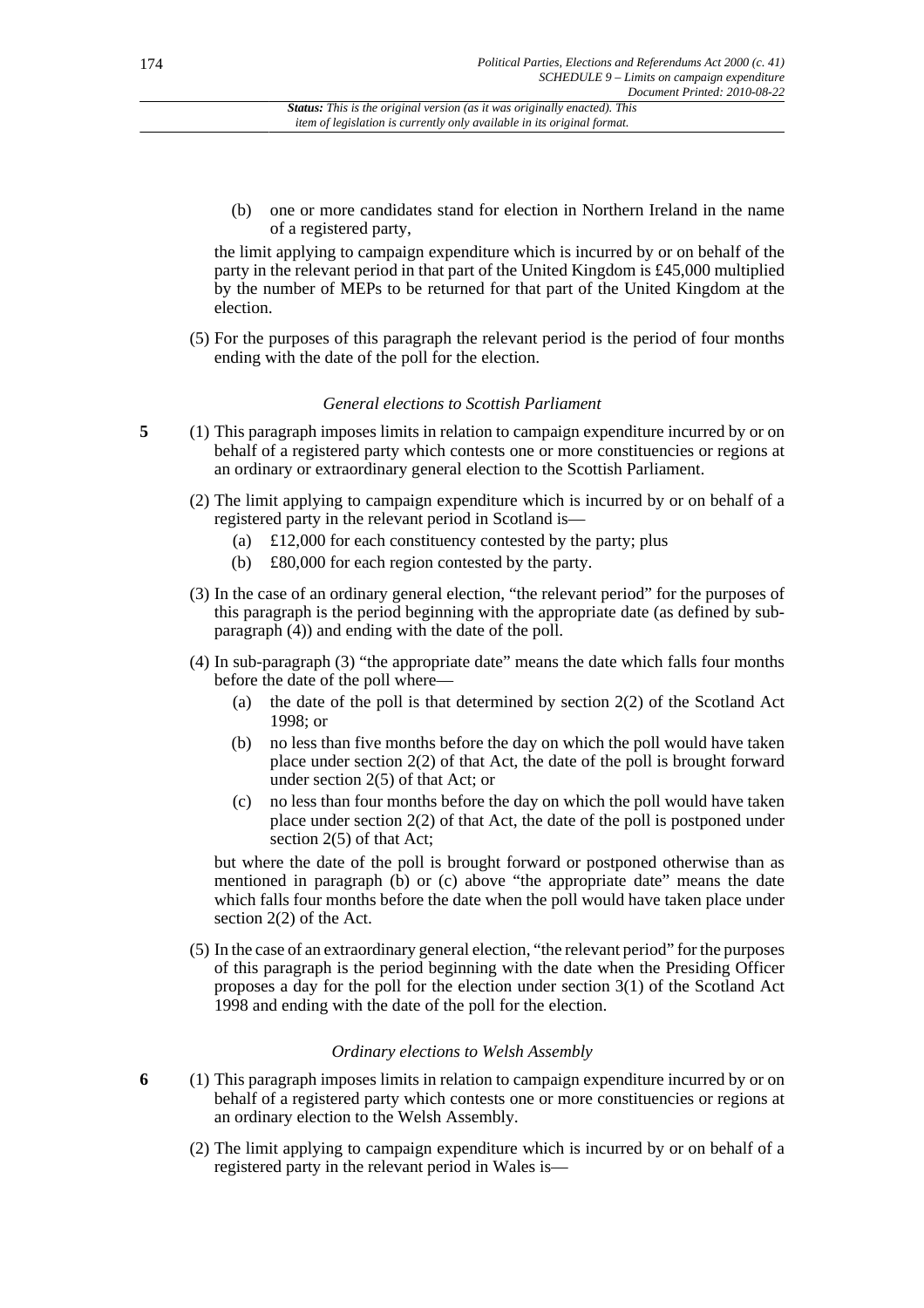- (a) £10,000 for each constituency contested by the party; plus
- (b) £40,000 for each region contested by the party.
- (3) For the purposes of this paragraph "the relevant period" is the period beginning with the appropriate date (as defined by sub-paragraph (4)) and ending with the date of the poll.
- (4) In sub-paragraph (3) "the appropriate date" is the date which falls four months before the date of the poll where—
	- (a) the date of the poll is that determined by section 3(2) of the Government of Wales Act 1998;
	- (b) no less than five months before the day on which the poll would have taken place under section 3(2) of that Act, the date of the poll is brought forward under section 3(3) of that Act; or
	- (c) no less than four months before the day on which the poll would have taken place under section 3(2) of the Act, the date of the poll is postponed under section 3(3) of that Act;

but where the date of the poll is brought forward or postponed otherwise than as mentioned in paragraph (b) or (c) above "the appropriate date" means the date which falls four months before the date when the poll would have taken place under section 3(2) of that Act.

# *General elections to Northern Ireland Assembly*

- **7** (1) This paragraph imposes limits in relation to campaign expenditure incurred by or on behalf of a registered party which contests one or more constituencies at an ordinary or extraordinary general election to the Northern Ireland Assembly.
	- (2) The limit applying to campaign expenditure which is incurred by or on behalf of a registered party in the relevant period in Northern Ireland is £17,000 for each constituency contested by the party.
	- (3) In the case of an ordinary general election, "the relevant period" for the purposes of this paragraph is the period beginning with the appropriate date (as defined by subparagraph (4)) and ending with the date of the poll.
	- (4) In sub-paragraph (3) "the appropriate date" means the date which falls four months before the date of the poll where—
		- (a) the date of the poll is that determined by section  $31(1)$  and (2) of the Northern Ireland Act 1998;
		- (b) no less than five months before the day on which the poll would have taken place under section 31(1) and (2) of that Act, the date of the poll is brought forward under section 31(3) of that Act; or
		- (c) no less than four months before the day on which the poll would have taken place under section 31(1) and (2) of that Act, the date of the poll is postponed under section 31(3) of that Act;

but where the date of the poll is brought forward or postponed otherwise than as mentioned in paragraph (b) or (c) above "the appropriate date" means the date which falls four months before the date when the poll would have taken place under section 31(1) and (2) of that Act.

(5) In the case of an extraordinary general election, "the relevant period" for the purposes of this paragraph is the period beginning with the date when the Secretary of State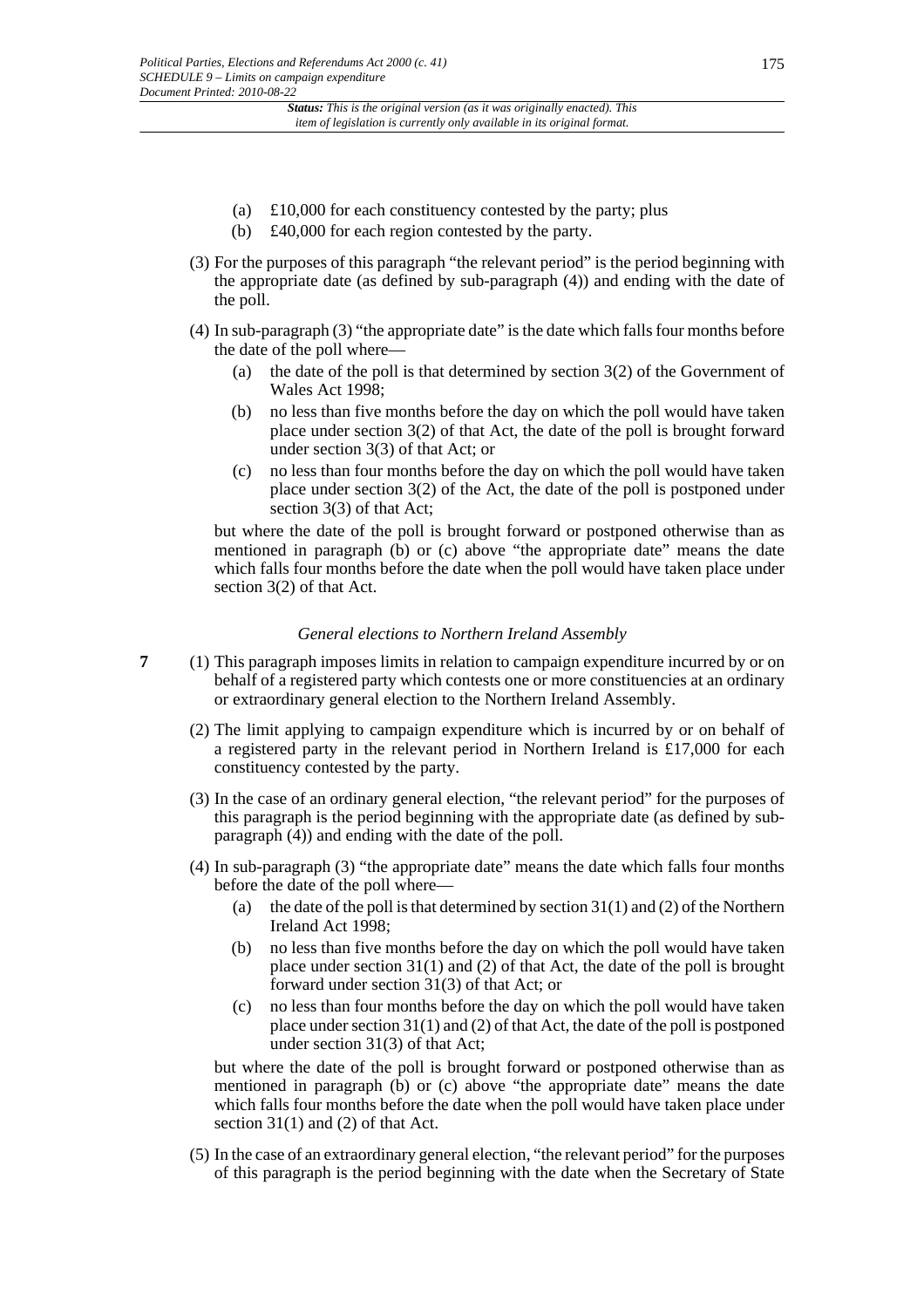proposes a date for the poll for the election under section 32(1) or (3) of the Northern Ireland Act 1998 and ending with the date of the poll for the election.

# **PART III**

#### LIMITS APPLYING IN SPECIAL CIRCUMSTANCES

*Combination of elections to European Parliament and to devolved legislature*

- **8** (1) This paragraph applies where (apart from this paragraph)—
	- (a) separate limits would apply as follows to campaign expenditure incurred by or on behalf of a registered party in Scotland, Wales or Northern Ireland (as the case may be), namely—
		- (i) under paragraph 4 in relation to a general election to the European Parliament; and
		- (ii) under paragraph 5, 6 or 7 in relation to an election within that paragraph; and
	- (b) any part of the period which would be the relevant period for the purposes of paragraph 4 falls within any part of the period which would be the relevant period for the purposes of paragraph 5, 6 or 7.
	- (2) In such a case—
		- (a) neither paragraph 4 nor paragraph 5, 6 or 7 (as the case may be) shall apply, in connection with either of those elections, to campaign expenditure incurred by or on behalf of the party in Scotland, Wales or Northern Ireland (as the case may be); and
		- (b) the limit imposed by this paragraph shall apply to it instead.
	- (3) The limit applying to campaign expenditure which is incurred by or on behalf of the party in the relevant period for the purposes of this paragraph in Scotland, Wales or Northern Ireland (as the case may be) is the aggregate of—
		- (a) the limit which by virtue of paragraph 4 would (apart from this paragraph) apply to such expenditure incurred in that part of the United Kingdom during the relevant period for the purposes of that paragraph; and
		- (b) the limit which by virtue of paragraph 5, 6 or 7 would (apart from this paragraph) apply to such expenditure incurred in that part of the United Kingdom during the relevant period for the purposes of that paragraph.
	- (4) For the purposes of this paragraph "the relevant period" is the period which—
		- (a) begins with whichever is the earlier of the dates on which the periods mentioned in sub-paragraph (1) begin, and
		- (b) ends with whichever is the later of the dates on which those periods end.

## *Combined limits where parliamentary election pending*

- **9** (1) This paragraph applies where—
	- (a) separate limits would (apart from this paragraph) apply as follows to campaign expenditure incurred by or on behalf of a registered party in England, Scotland, Wales or Northern Ireland (as the case may be), namely —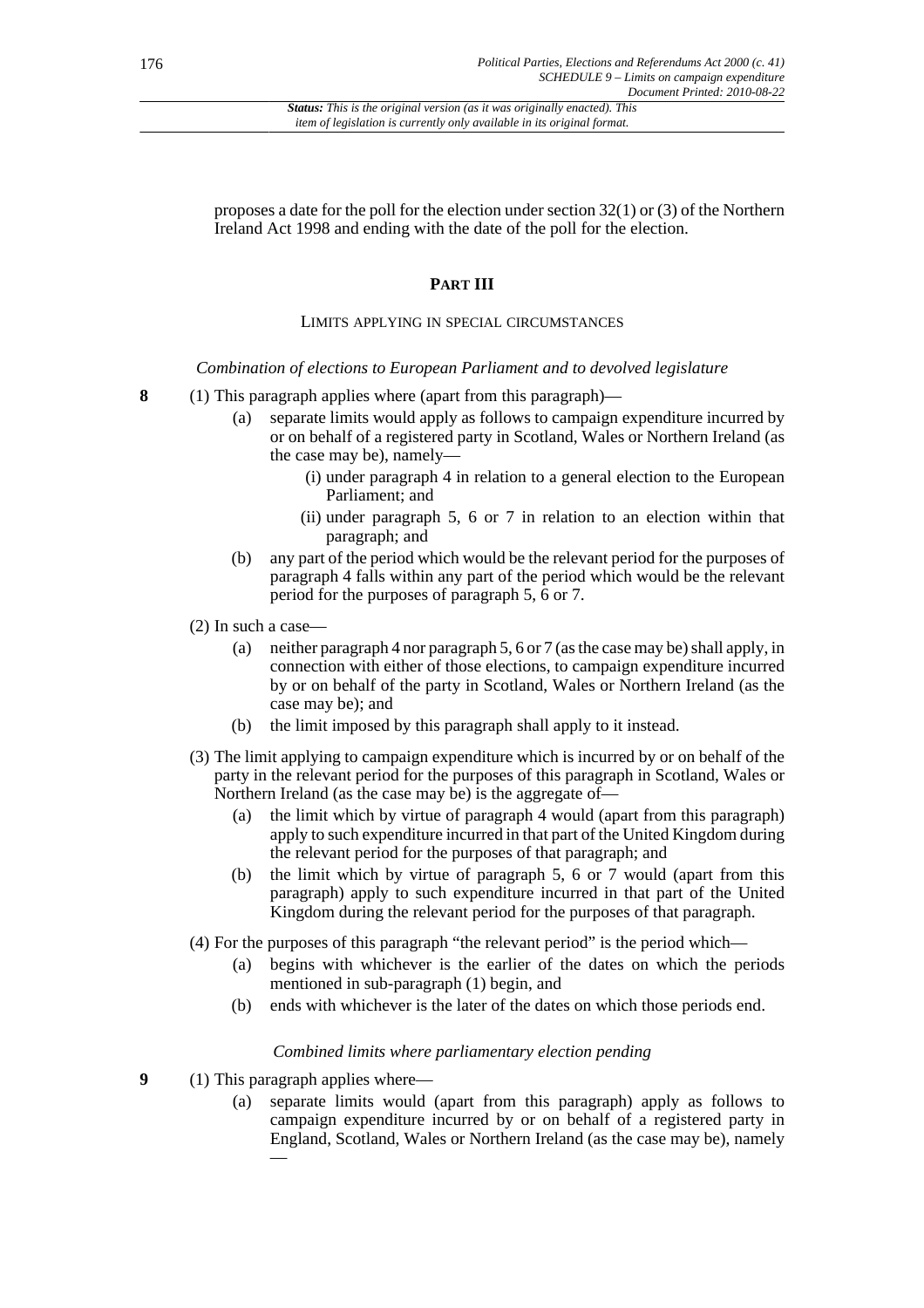- (i) under paragraph 3 in relation to a parliamentary general election; and
- (ii) under paragraph 4, 5, 6, 7 or 8 in relation to an election or elections within that paragraph; and
- (b) the parliamentary general election is pending during any part of the period in relation to which the limit imposed by paragraph 4, 5, 6, 7 or 8 would (apart from this paragraph) apply.
- (2) In such a case—
	- (a) neither paragraph 3, nor paragraph 4, 5, 6, 7 or 8 (as the case may be) shall apply to the expenditure mentioned in sub-paragraph  $(1)(a)$ ; and
	- (b) the limit or limits imposed by this paragraph shall apply to it instead.
- (3) Subject to sub-paragraphs (5) to (7), the limit applying to campaign expenditure which is incurred by or on behalf of the registered party in the relevant period for the purposes of this sub-paragraph in England, Scotland, Wales or Northern Ireland (as the case may be) is the aggregate of—
	- (a) the limit which by virtue of paragraph 3 would (apart from this paragraph) apply to such expenditure incurred in that part of the United Kingdom during the relevant period for the purposes of that paragraph; and
	- (b) the limit which by virtue of paragraph 4, 5, 6, 7 or 8 would (apart from this paragraph) apply to such expenditure incurred in that part of the United Kingdom during the relevant period for the purposes of that paragraph.

(4) For the purposes of sub-paragraph (3) "the relevant period" is—

- (a) where the parliamentary general election takes place at the same time as, or later than—
	- (i) the election in relation to which paragraph 4, 5, 6 or 7 would otherwise apply, or
	- (ii) (as the case may be) the later of the elections in relation to which paragraph 8 would otherwise apply,

the period which for the purposes of paragraph 3 is the relevant period in relation to the parliamentary general election;

- (b) where the parliamentary general election takes place earlier than the election mentioned in paragraph  $(a)(i)$  or  $(ii)$ , the period which—
	- (i) begins at the beginning of the period mentioned in paragraph (a), and
	- (ii) ends with the date of the poll for the later, or (where paragraph 8 would otherwise apply) the last, of the elections.
- (5) Where sub-paragraph  $(1)(a)(i)$  is applicable in the case of each of two parliamentary general elections which are pending during different parts of any such period as is mentioned in sub-paragraph (1)(b), the limits applying to campaign expenditure which is incurred by or on behalf of the registered party in the relevant periods in England, Scotland, Wales or Northern Ireland (as the case may be) are as follows—
	- (a) in the case of expenditure incurred in the first relevant period, the limit is the aggregate of—
		- (i) the limit which by virtue of paragraph 3 would (apart from this paragraph) apply, in connection with the first of the parliamentary general elections to take place, to such expenditure incurred in that part of the United Kingdom during the relevant period for the purposes of that paragraph, and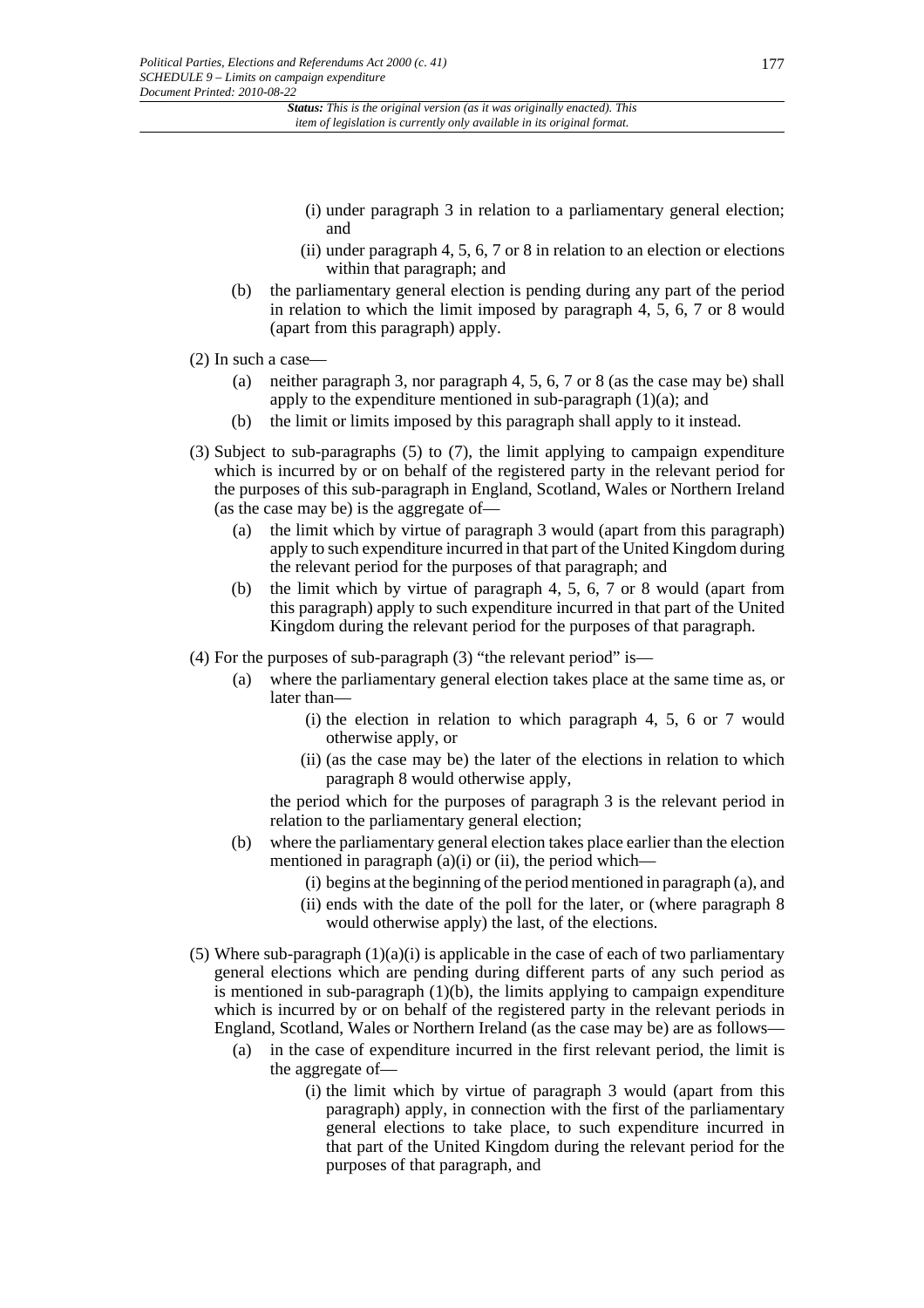(ii) the limit mentioned in sub-paragraph  $(3)(b)$  above; and

- (b) in the case of expenditure incurred in the second relevant period, the limit is the limit which by virtue of paragraph 3 would (apart from this paragraph) apply, in connection with the second parliamentary general election to take place, to such expenditure incurred in that part of the United Kingdom during the relevant period for the purposes of that paragraph.
- (6) For the purposes of sub-paragraph (5) "the first relevant period" is the period which
	- (a) begins at the beginning of the period which would, apart from this paragraph, apply for the purposes of paragraph 3 to the first of the parliamentary general elections to take place; and
	- (b) ends with the date on which Her Majesty's intention to dissolve Parliament is announced in connection with the second of the parliamentary general elections to take place.
- (7) For the purposes of sub-paragraph (5) "the second relevant period" is the period which—
	- (a) begins on the day after the date mentioned in sub-paragraph  $(6)(b)$  above; and
	- (b) ends with whichever is the later of the following, namely—
		- (i) the date of the poll for the second parliamentary general election to take place; and
		- (ii) the date of the poll for the election in relation to which paragraph 4, 5, 6 or 7 would otherwise apply or, as the case may be, the date of the poll for the later of the elections in relation to which paragraph 8 would otherwise apply.

# *Combination of limit under paragraph 9 and other limit*

- **10** (1) This paragraph applies where—
	- (a) a limit under paragraph 9 would (apart from this paragraph) apply to campaign expenditure incurred by or on behalf of a registered party in England, Scotland, Wales or Northern Ireland (as the case may be) in relation to a period that would either be—
		- (i) a relevant period for the purposes of paragraph 9(3), or
		- (ii) a first relevant period for the purposes of paragraph 9(5); and
	- (b) another limit under paragraph 4, 5, 6, 7 or 8 applies to campaign expenditure incurred by or on behalf of the party in that part of the United Kingdom in relation to a period ("the other campaign period") which is not a period during which the parliamentary general election is pending but which either  $\overline{\phantom{a}}$ 
		- (i) falls wholly within, or
		- (ii) ends at any time falling within,

the period mentioned in paragraph (a).

- (2) In such a case—
	- (a) the limit imposed by paragraph 9 shall not apply in relation to the period mentioned in sub-paragraph  $(1)(a)$ ; and
	- (b) instead the limit imposed by this paragraph shall apply in relation to the period which is the combined period for the purposes of this paragraph.

 $\overline{\phantom{a}}$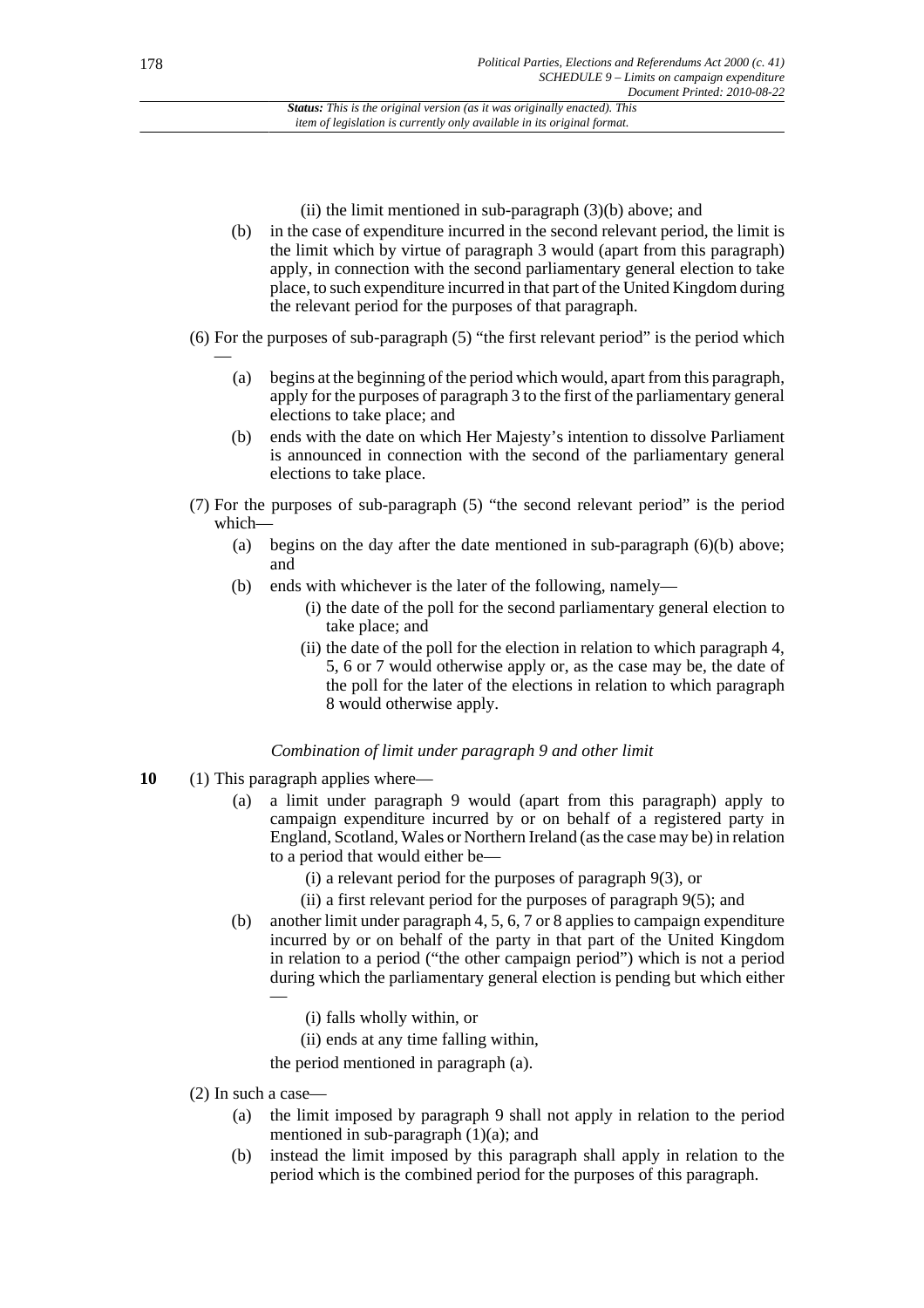- (3) The limit applying to campaign expenditure which is incurred by or on behalf of the party during the combined period in England, Scotland, Wales or Northern Ireland (as the case may be) is the aggregate of—
	- (a) the limit which by virtue of paragraph 9 would (apart from this paragraph) apply to such expenditure incurred in that part of the United Kingdom during the period mentioned in sub-paragraph  $(1)(a)$ ; and
	- (b) the limit applying, by virtue of paragraph 4, 5, 6, 7 or 8 (as the case may be), to such expenditure incurred in that part of the United Kingdom during the relevant period for the purposes of that paragraph.
- (4) For the purposes of this paragraph "the combined period" is the period which begins with whichever is the earlier of the following, namely—
	- (a) the beginning of the period which is the relevant period for the purposes of paragraph 4, 5, 6, 7 or 8 (as the case may be), and
	- (b) the beginning of the period mentioned in sub-paragraph  $(1)(a)$ ,

and ends at the end of the period mentioned in sub-paragraph  $(1)(a)$ .

(5) Nothing in this paragraph affects the application of any limit imposed by virtue of paragraph 4, 5, 6, 7 or 8 in relation to any period which is a relevant period for the purposes of that paragraph.

# *Combination of parliamentary general election and other election, or elections, falling within paragraphs 4 to 8*

- **11** (1) This paragraph applies where—
	- (a) a limit under paragraph 3 would (apart from this paragraph) apply to campaign expenditure incurred by or on behalf of a registered party in England, Scotland, Wales or Northern Ireland (as the case may be);
	- (b) another limit under paragraph 4, 5, 6, 7 or 8 applies to campaign expenditure incurred by or on behalf of the party in that part of the United Kingdom in relation to any period ("the other campaign period") which either—
		- (i) falls wholly within, or
		- (ii) ends at any time falling within,

the period which would (apart from this paragraph) be the relevant period for the purposes of paragraph 3 in relation to the parliamentary general election; and

(c) paragraph 9 does not apply in connection with that expenditure.

(2) In such a case—

- (a) the limit imposed by paragraph 3 shall not apply in relation to the relevant period for the purposes of that paragraph, and
- (b) instead the limit imposed by this paragraph shall apply in relation to the period which is the combined period for the purposes of this paragraph.
- (3) The limit applying to campaign expenditure which is incurred by or on behalf of the party in the combined period in England, Scotland, Wales or Northern Ireland, as the case may be, is the aggregate of—
	- (a) the limit which by virtue of paragraph 3 would (apart from this paragraph) apply to such expenditure incurred in that part of the United Kingdom during the relevant period for the purposes of that paragraph; and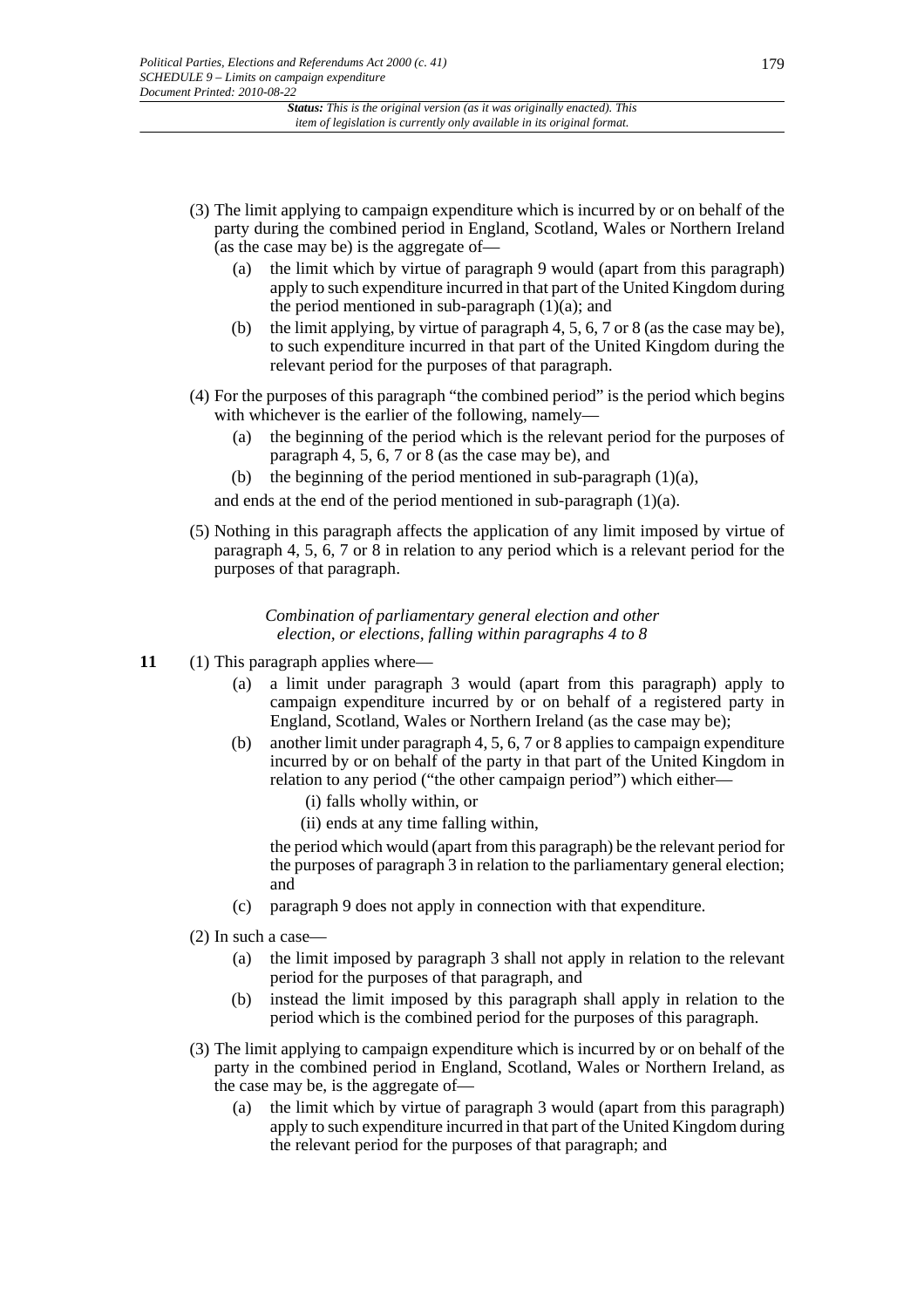- (b) the limit applying by virtue of paragraph 4, 5, 6, 7 or 8 (as the case may be) to such expenditure incurred in that part of the United Kingdom during the relevant period for the purposes of that paragraph.
- (4) Where two or more periods ("the other campaign periods") which are relevant periods for the purposes of any of paragraphs 4, 5, 7 or 8—
	- (a) fall wholly within, or
	- (b) end at any time falling within,

the period which would (apart from this paragraph) be the relevant period for the purposes of paragraph 3 in relation to the parliamentary general election, subparagraph (3)(b) shall operate in relation to each of the limits applying in relation to those periods so as to produce two or more amounts to be added to the amount referred to in sub-paragraph (3)(a).

- (5) For the purposes of this paragraph "the combined period" is the period which begins with whichever is the earlier of the following, namely—
	- (a) the beginning of—
		- (i) the period which is the relevant period for the purposes of paragraph 4, 5, 6, 7 or 8 (as the case may be), or
		- (ii) where sub-paragraph (4) applies, whichever of the relevant periods for the purposes of any of paragraphs 4, 5, 7 or 8 is the first to begin, and
	- (b) the beginning of the period which would (apart from this paragraph) be the relevant period for the purposes of paragraph 3 in relation to the parliamentary general election,

and ends with the date of the poll for the parliamentary general election.

(6) Nothing in this paragraph affects the application of any limit imposed by virtue of paragraph 4, 5, 6, 7 or 8 in relation to any period which is a relevant period for the purposes of that paragraph.

## SCHEDULE 10 Section 94.

## LIMITS ON CONTROLLED EXPENDITURE

# **PART I**

## **INTRODUCTORY**

#### *Interpretation*

- **1** (1) In this Schedule—
	- (a) "an ordinary general election to the Scottish Parliament" means an election held under section 2 of the Scotland Act 1998;
	- (b) "an extraordinary general election to the Scottish Parliament" means an election held under section 3 of the Scotland Act 1998;
	- (c) "an ordinary election to the Welsh Assembly" means an election held under section 3 of the Government of Wales Act 1998;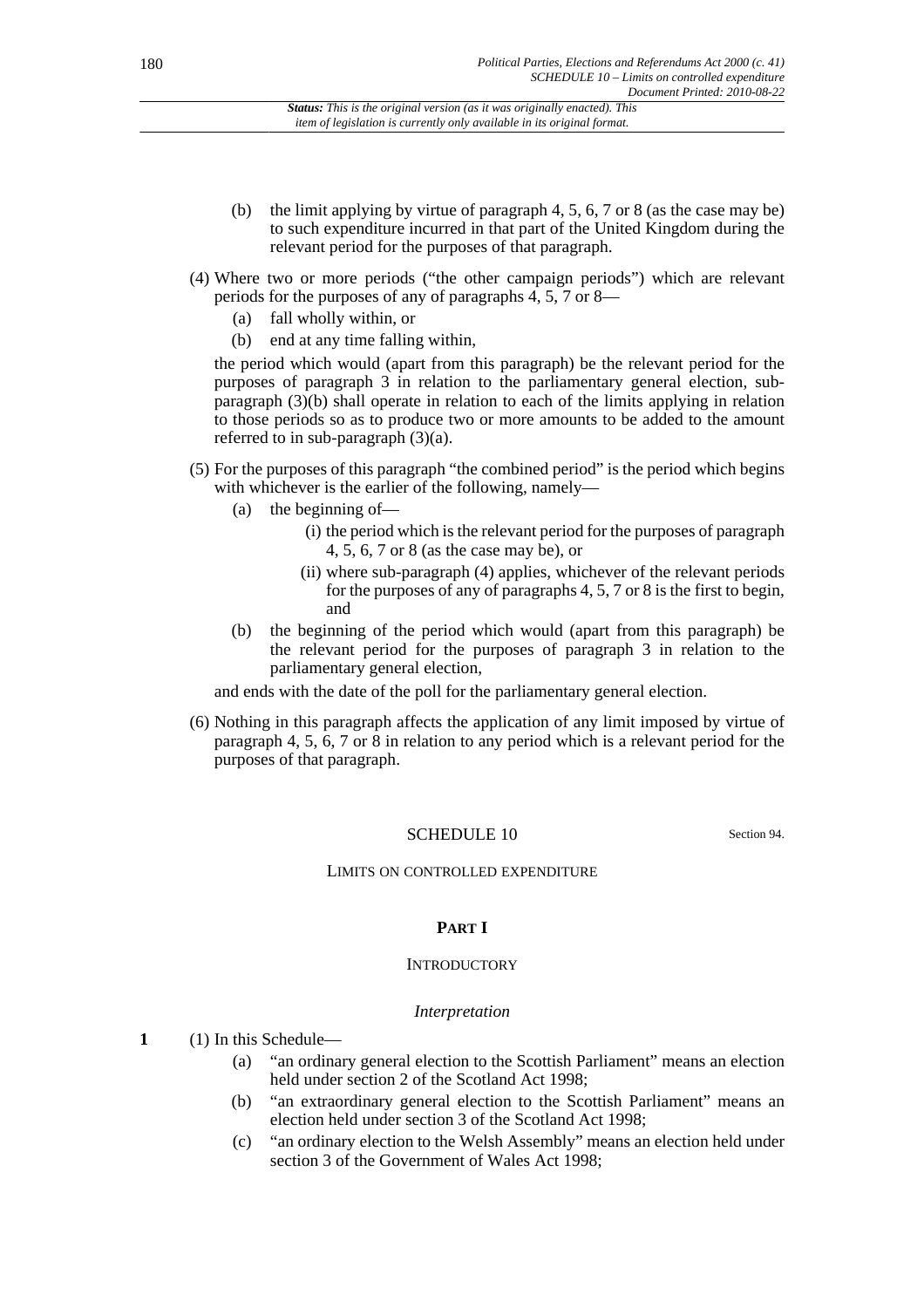- (d) "an ordinary general election to the Northern Ireland Assembly" means an election held under section 31 of the Northern Ireland Act 1998; and
- (e) "an extraordinary general election to the Northern Ireland Assembly" means an election held under section 32 of the Northern Ireland Act 1998.
- (2) For the purposes of this Schedule a parliamentary general election is pending during the period—
	- (a) beginning with the date on which Her Majesty's intention to dissolve Parliament is announced in connection with a forthcoming parliamentary general election, and
	- (b) ending with the date of the poll for that election.

#### *Attribution of expenditure to different parts of the United Kingdom*

- **2** (1) For the purposes of this Schedule controlled expenditure incurred by or on behalf of any recognised third party shall (subject to the following provisions of this paragraph) be attributed to each of England, Scotland, Wales and Northern Ireland in proportion to the number of parliamentary constituencies for the time being situated in that part of the United Kingdom.
	- (2) Controlled expenditure whose effects are wholly or substantially confined to any particular parts or part of the United Kingdom—
		- (a) shall be attributed to those parts in proportion to the number of parliamentary constituencies for the time being situated in those parts, or
		- (b) shall be attributed solely to that part,

as the case may be.

- (3) For the purposes of sub-paragraph (2) the effects of controlled expenditure are wholly or substantially confined to any particular parts or part of the United Kingdom if they have no significant effects in any other part or parts (so that, for example, expenditure on an advertisement in a newspaper circulating in Wales is to be attributed solely to Wales if the newspaper does not circulate to any significant extent in any other part of the United Kingdom).
- (4) References in this Schedule to controlled expenditure "in" a particular part of the United Kingdom are accordingly to controlled expenditure which is to be attributed to that part in accordance with this paragraph.

# **PART II**

#### GENERAL LIMITS

# *Parliamentary general elections*

- **3** (1) This paragraph imposes limits in relation to a parliamentary general election.
	- (2) The limit applying to controlled expenditure which is incurred by or on behalf of a recognised third party in the relevant period in each of England, Scotland, Wales and Northern Ireland is—
		- (a) in relation to England, £793,500;
		- (b) in relation to Scotland, £108,000;
		- (c) in relation to Wales, £60,000; and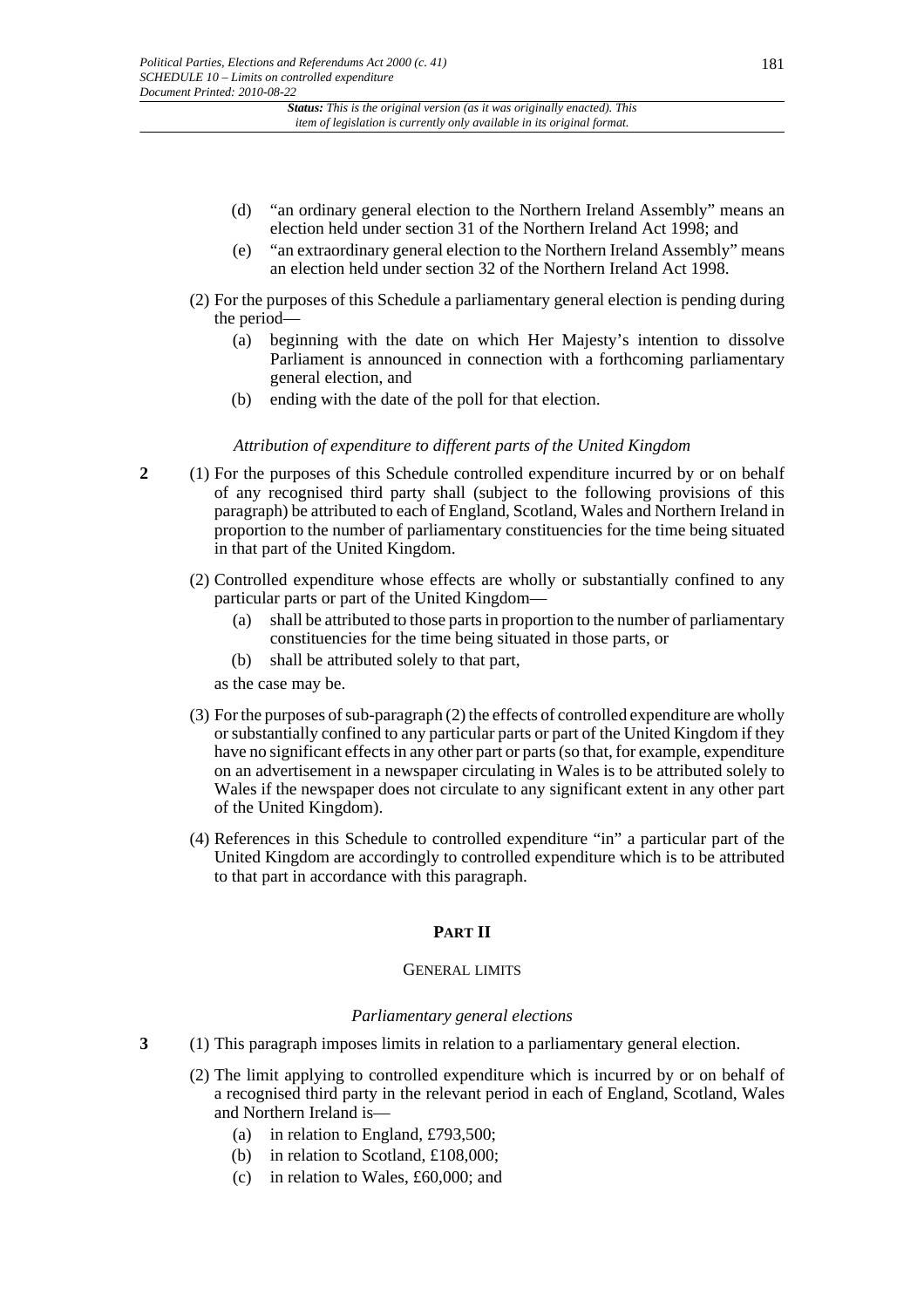- (d) in relation to Northern Ireland, £27,000.
- (3) For the purposes of this paragraph the relevant period is—
	- (a) (subject to paragraph (b)) the period of 365 days ending with the date of the poll for the election;
	- (b) where the election ("the election in question") follows another parliamentary general election held less than 365 days previously, the period—
		- (i) beginning with the day after the date of the poll for the earlier election, and
		- (ii) ending with the date of the poll for the election in question.

# *General elections to European Parliament*

- **4** (1) This paragraph imposes limits in relation to a general election to the European Parliament.
	- (2) The limit applying to controlled expenditure which is incurred by or on behalf of a recognised third party in the relevant period in each of England, Scotland, Wales and Northern Ireland is—
		- (a) in relation to England, £159,750;
		- (b) in relation to Scotland, £18,000;
		- (c) in relation to Wales, £11,259; and
		- (d) in relation to Northern Ireland, £6,750.
	- (3) For the purposes of this paragraph the relevant period is the period of four months ending with the date of the poll for the election.

# *General elections to Scottish Parliament*

- **5** (1) This paragraph imposes limits in relation to an ordinary or extraordinary general election to the Scottish Parliament.
	- (2) The limit applying to controlled expenditure which is incurred by or on behalf of a recognised third party in the relevant period in Scotland is £75,800.
	- (3) In the case of an ordinary general election, "the relevant period" for the purposes of this paragraph is the period beginning with the appropriate date (as defined by subparagraph (4)) and ending with the date of the poll.
	- (4) In sub-paragraph (3) "the appropriate date" means the date which falls four months before the date of the poll where—
		- (a) the date of the poll is that determined by section 2(2) of the Scotland Act 1998; or
		- (b) no less than five months before the day on which the poll would have taken place under section 2(2) of that Act, the date of the poll is brought forward under section 2(5) of that Act; or
		- (c) no less than four months before the day on which the poll would have taken place under section 2(2) of that Act, the date of the poll is postponed under section 2(5) of that Act;

but where the date of the poll is brought forward or postponed otherwise than as mentioned in paragraph (b) or (c) above "the appropriate date" means the date which falls four months before the date when the poll would have taken place under section 2(2) of the Act.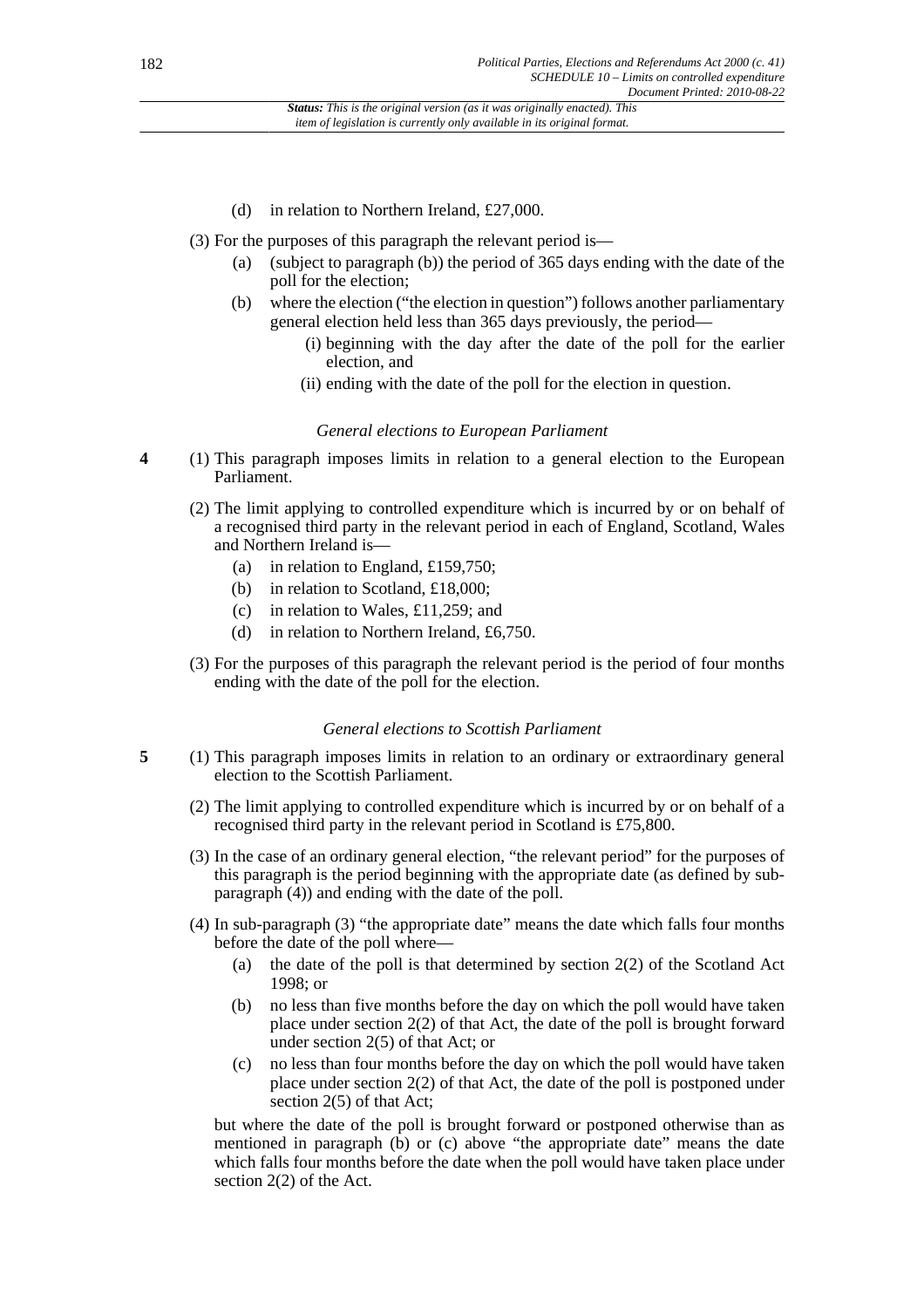(5) In the case of an extraordinary general election, "the relevant period" for the purposes of this paragraph is the period beginning with the date when the Presiding Officer proposes a day for the poll for the election under section 3(1) of the Scotland Act 1998 and ending with the date of the poll for the election.

### *Ordinary elections to Welsh Assembly*

- **6** (1) This paragraph imposes limits in relation to an ordinary election to the Welsh Assembly.
	- (2) The limit applying to controlled expenditure which is incurred by or on behalf of a recognised third party in the relevant period in Wales is £30,000.
	- (3) For the purposes of this paragraph "the relevant period" is the period beginning with the appropriate date (as defined by sub-paragraph (4)) and ending with the date of the poll.
	- (4) In sub-paragraph (3) "the appropriate date" is the date which falls four months before the date of the poll where—
		- (a) the date of the poll is that determined by section  $3(2)$  of the Government of Wales Act 1998;
		- (b) no less than five months before the day on which the poll would have taken place under section 3(2) of that Act, the date of the poll is brought forward under section 3(3) of that Act; or
		- (c) no less than four months before the day on which the poll would have taken place under section 3(2) of the Act, the date of the poll is postponed under section 3(3) of that Act;

but where the date of the poll is brought forward or postponed otherwise than as mentioned in paragraph (b) or (c) above "the appropriate date" means the date which falls four months before the date when the poll would have taken place under section 3(2) of that Act.

### *General elections to Northern Ireland Assembly*

- **7** (1) This paragraph imposes limits in relation to an ordinary or extraordinary general election to the Northern Ireland Assembly.
	- (2) The limit applying to controlled expenditure which is incurred by or on behalf of a recognised third party in the relevant period in Northern Ireland is £15,300.
	- (3) In the case of an ordinary general election, "the relevant period" for the purposes of this paragraph is the period beginning with the appropriate date (as defined by subparagraph (4)) and ending with the date of the poll.
	- (4) In sub-paragraph (3) "the appropriate date" means the date which falls four months before the date of the poll where—
		- (a) the date of the poll is that determined by section  $31(1)$  and (2) of the Northern Ireland Act 1998; or
		- (b) no less than five months before the day on which the poll would have taken place under section 31(1) and (2) of that Act, the date of the poll is brought forward under section 31(3) of that Act; or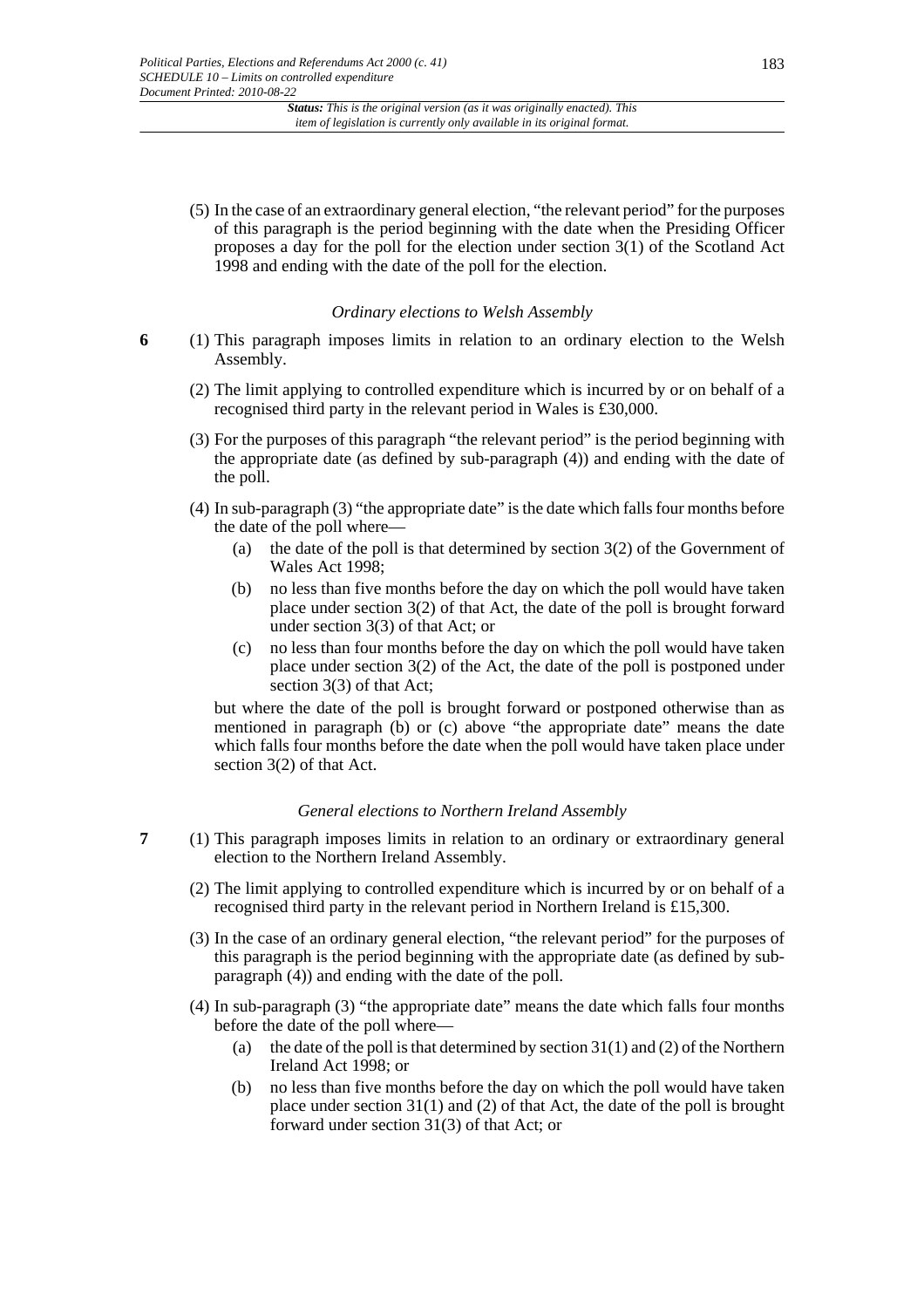(c) no less than four months before the day on which the poll would have taken place under section 31(1) and (2) of that Act, the date of the poll is postponed under section 31(3) of that Act;

but where the date of the poll is brought forward or postponed otherwise than as mentioned in paragraph (b) or (c) above "the appropriate date" means the date which falls four months before the date when the poll would have taken place under section 31(1) and (2) of that Act.

(5) In the case of an extraordinary general election, "the relevant period" for the purposes of this paragraph is the period beginning with the date when the Secretary of State proposes a date for the poll for the election under section 32(1) or (3) of the Northern Ireland Act 1998 and ending with the date of the poll for the election.

# **PART III**

# LIMITS APPLYING IN SPECIAL CIRCUMSTANCES

# *Combination of elections to European Parliament and to devolved legislature*

- **8** (1) This paragraph imposes, in the circumstances mentioned in sub-paragraph (2), a limit in relation to—
	- (a) a general election to the European Parliament; and
	- (b) an election to which paragraph 5, 6 or 7 would (apart from this paragraph) apply.
	- (2) Where any part of the period which is the relevant period for the purposes of paragraph 4 in relation to a general election to the European Parliament falls within any period which is the relevant period for the purposes of any of paragraphs 5 to 7 in relation to an election to the legislature mentioned in that paragraph—
		- (a) neither paragraph 4 nor paragraph 5, 6 or 7 (as the case may be) shall apply, in connection with either of those elections, to controlled expenditure incurred by or on behalf of a recognised third party in the part of the United Kingdom mentioned in paragraph  $5(2)$ ,  $6(2)$  or  $7(2)$  (as the case may be); and
		- (b) the limit imposed by this paragraph shall apply to it instead.
	- (3) The limit applying to controlled expenditure which is incurred by or on behalf of a recognised third party in the relevant period for the purposes of this paragraph in Scotland, Wales or Northern Ireland (as the case may be) is the aggregate of—
		- (a) the limit which by virtue of paragraph 4 would (apart from this paragraph) apply to such expenditure incurred in that part of the United Kingdom during the relevant period for the purposes of that paragraph; and
		- (b) the limit which by virtue of paragraph 5, 6 or 7 would (apart from this paragraph) apply to such expenditure incurred in that part of the United Kingdom during the relevant period for the purposes of that paragraph.
	- (4) For the purposes of this paragraph "the relevant period" is the period which—
		- (a) begins with whichever is the earlier of the dates on which the periods mentioned in sub-paragraph (2) begin, and
		- (b) ends with whichever is the later of the dates on which those periods end.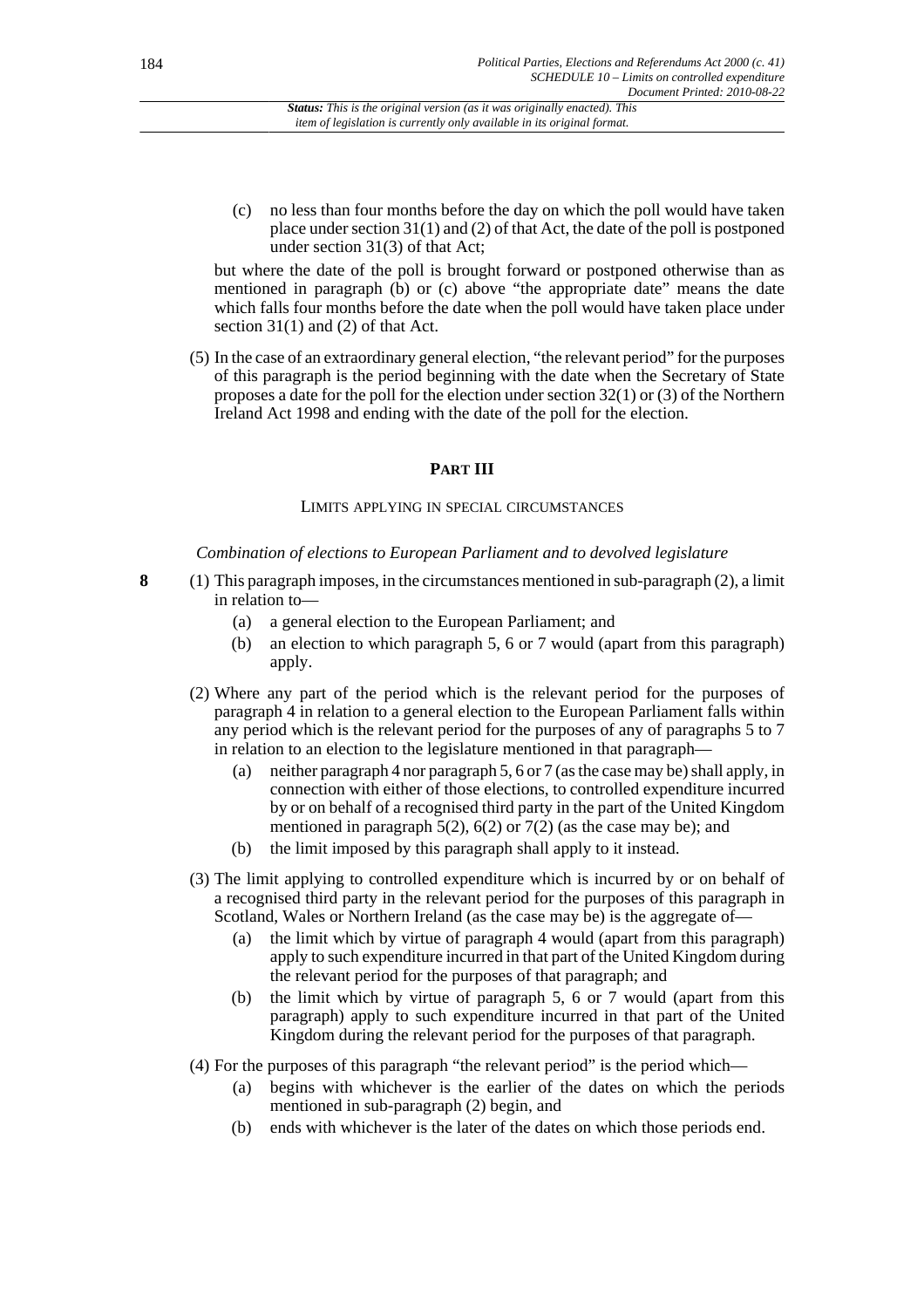#### *Combined limits where parliamentary election pending*

# **9** (1) This paragraph imposes—

- (a) in the circumstances mentioned in sub-paragraph (2), a limit in relation to—
	- (i) such a pending parliamentary general election as is mentioned in that sub-paragraph, and
	- (ii) an election, or elections, in relation to which the limit imposed by any of paragraphs 4 to 8 would otherwise apply as mentioned in that sub-paragraph; and
- (b) in the circumstances mentioned in sub-paragraph (5), limits in relation to—
	- (i) two such pending parliamentary elections as are mentioned in that sub-paragraph, and
	- (ii) an election, or elections, in relation to which the limit imposed by any of paragraphs 4 to 8 would otherwise apply as mentioned in subparagraph (2).
- (2) Where a parliamentary general election is pending during any part of the period in relation to which a limit imposed by any of paragraphs 4 to 8 would otherwise apply to controlled expenditure incurred by or on behalf of a recognised third party in a particular part of the United Kingdom—
	- (a) neither that paragraph, nor paragraph 3, shall apply in relation to such expenditure; and
	- (b) the limit imposed by this paragraph shall apply to it instead.
- (3) Subject to sub-paragraphs (5) to (7), the limit applying to controlled expenditure which is incurred by or on behalf of the recognised third party in the relevant period for the purposes of this sub-paragraph in England, Scotland, Wales or Northern Ireland (as the case may be) is the aggregate of—
	- (a) the limit which by virtue of paragraph 3 would (apart from this paragraph) apply to such expenditure incurred in that part of the United Kingdom during the relevant period for the purposes of that paragraph; and
	- (b) the limit which by virtue of paragraph 4, 5, 6, 7 or 8 would (apart from this paragraph) apply to such expenditure incurred in that part of the United Kingdom during the relevant period for the purposes of that paragraph.
- (4) For the purposes of sub-paragraph  $(3)$  "the relevant period" is—
	- (a) where the parliamentary general election takes place at the same time as, or later than—
		- (i) the election in relation to which paragraph 4, 5, 6 or 7 would otherwise apply, or
		- (ii) (as the case may be) the later of the elections in relation to which paragraph 8 would otherwise apply,

the period which for the purposes of paragraph 3 is the relevant period in relation to the parliamentary general election;

- (b) where the parliamentary general election takes place earlier than the election mentioned in paragraph  $(a)(i)$  or  $(ii)$ , the period which—
	- (i) begins at the beginning of the period mentioned in paragraph (a), and
	- (ii) ends with the date of the poll for the later, or (where paragraph 8 would otherwise apply) the last, of the elections.
- (5) Where two parliamentary general elections are pending during different parts of any such period as is mentioned in sub-paragraph (2), the limits applying to controlled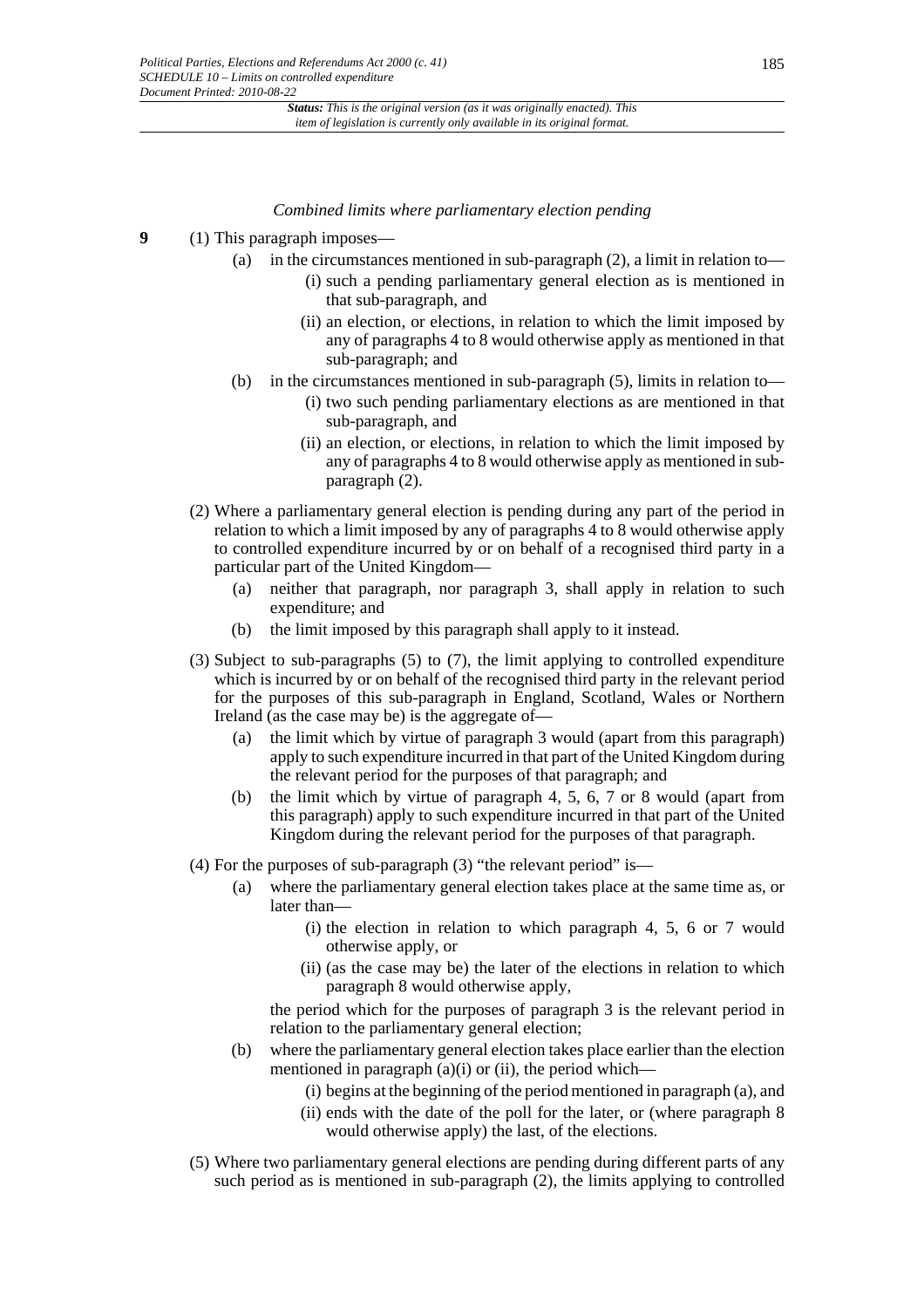expenditure which is incurred by or on behalf of the recognised third party in the relevant periods in England, Scotland, Wales or Northern Ireland (as the case may be) are as follows—

- (a) in the case of expenditure incurred in the first relevant period, the limit is the aggregate of—
	- (i) the limit which by virtue of paragraph 3 would (apart from this paragraph) apply, in connection with the first of the parliamentary general elections to take place, to such expenditure incurred in that part of the United Kingdom during the relevant period for the purposes of that paragraph, and
	- (ii) the limit mentioned in sub-paragraph (3)(b) above; and
- (b) in the case of expenditure incurred in the second relevant period, the limit is the limit which by virtue of paragraph 3 would (apart from this paragraph) apply, in connection with the second parliamentary general election to take place, to such expenditure incurred in that part of the United Kingdom during the relevant period for the purposes of that paragraph.
- (6) For the purposes of sub-paragraph (5) "the first relevant period" is the period which
	- (a) begins at the beginning of the period which would, apart from this paragraph, apply for the purposes of paragraph 3 to the first of the parliamentary general elections to take place; and
	- (b) ends with the date on which Her Majesty's intention to dissolve Parliament is announced in connection with the second of the parliamentary general elections to take place.
- (7) For the purposes of sub-paragraph (5) "the second relevant period" is the period which—
	- (a) begins on the day after the date mentioned in sub-paragraph  $(6)(b)$  above; and
	- (b) ends with whichever is the later of the following, namely—
		- (i) the date of the poll for the second parliamentary general election to take place; and
		- (ii) the date of the poll for the election in relation to which paragraph 4, 5, 6 or 7 would otherwise apply or, as the case may be, the date of the poll for the later of the elections in relation to which paragraph 8 would otherwise apply.

# *Combination of limit under paragraph 9 and other limit*

- **10** (1) This paragraph imposes a limit where—
	- (a) paragraph 9 would (apart from this paragraph) impose a limit on controlled expenditure in relation to a period that would either be—
		- (i) a relevant period for the purposes of paragraph 9(3), or
		- (ii) a first relevant period for the purposes of paragraph 9(5); and
	- (b) any period ("the other controlled period") which is the relevant period for the purposes of any of paragraphs 4 to 8, but is not a period during which the parliamentary general election is pending, either—
		- (i) falls wholly within, or
		- (ii) ends at any time falling within,
		- the period mentioned in paragraph (a).

 $\overline{\phantom{a}}$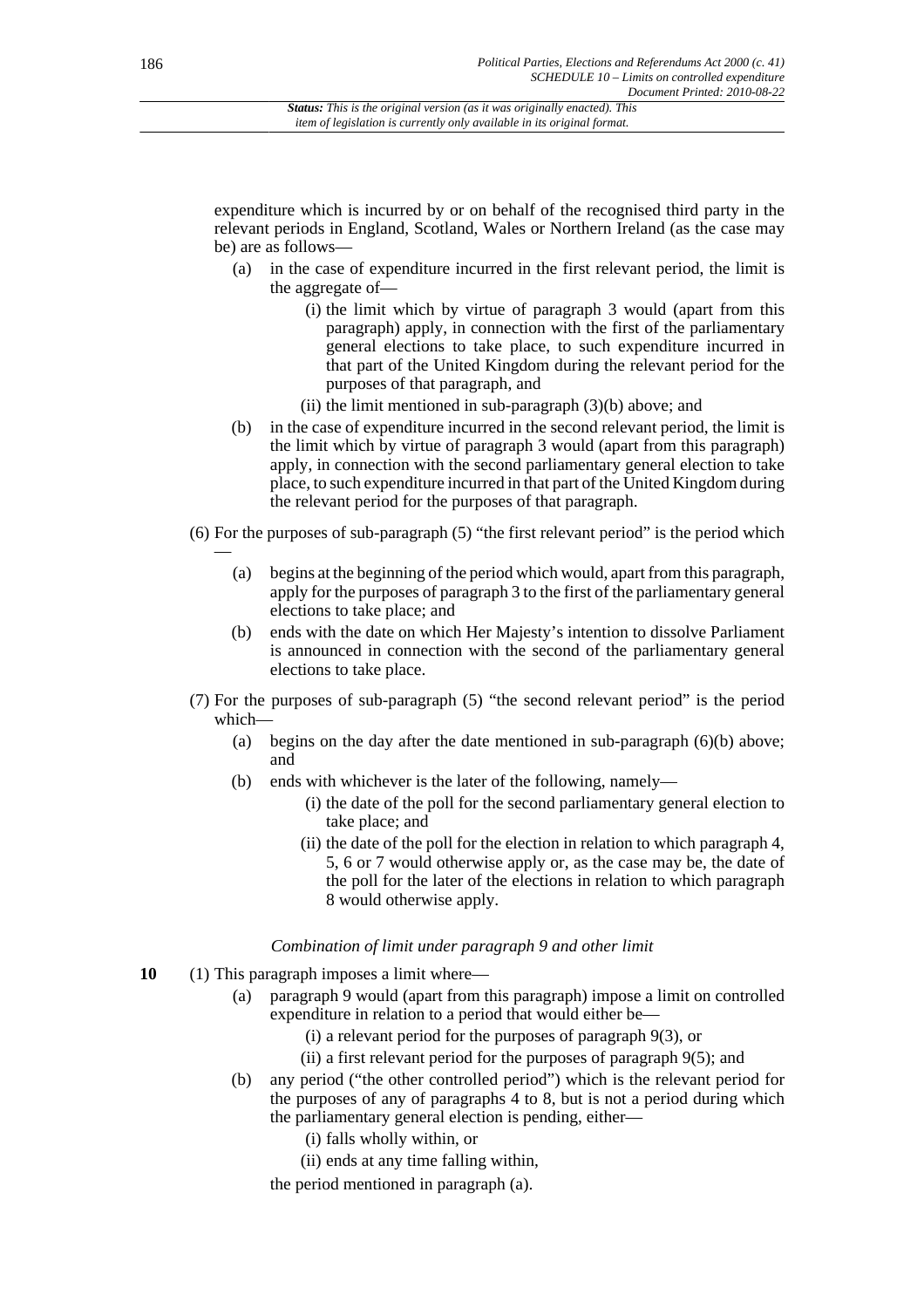(2) In such a case—

- (a) the limit imposed by paragraph 9 shall not apply in relation to the period mentioned in sub-paragraph (1)(a); and
- (b) instead the limit imposed by this paragraph shall apply in relation to the period which is the combined period for the purposes of this paragraph.
- (3) The limit applying to controlled expenditure which is incurred by or on behalf of a recognised third party during the combined period in England, Scotland, Wales or Northern Ireland (as the case may be) is the aggregate of—
	- (a) the limit which by virtue of paragraph 9 would (apart from this paragraph) apply to such expenditure incurred in that part of the United Kingdom during the period mentioned in sub-paragraph  $(1)(a)$ ; and
	- (b) the limit applying, by virtue of paragraph 4, 5, 6, 7 or 8 (as the case may be), to such expenditure incurred in that part of the United Kingdom during the relevant period for the purposes of that paragraph.
- (4) For the purposes of this paragraph "the combined period" is the period which begins with whichever is the earlier of the following, namely—
	- (a) the beginning of the period which is the relevant period for the purposes of paragraph 4, 5, 6, 7 or 8 (as the case may be), and
	- (b) the beginning of the period mentioned in sub-paragraph  $(1)(a)$ ,

and ends at the end of the period mentioned in sub-paragraph (1)(a).

- (5) Nothing in this paragraph affects the application of any limit imposed by virtue of paragraph 4, 5, 6, 7 or 8 in relation to any period which is a relevant period for the purposes of that paragraph.Combination of parliamentary general election and other election, or elections, falling within paragraphs 4 to 8
- **11** (1) This paragraph imposes a limit where—
	- (a) any period ("the other controlled period") which is the relevant period for the purposes of any of paragraphs 4 to 8 either—
		- (i) falls wholly within, or
		- (ii) ends at any time falling within,

the period which would (apart from this paragraph) be the relevant period for the purposes of paragraph 3 in relation to a parliamentary general election; and

- (b) paragraph 9 does not apply in connection with those elections.
- (2) In such a case—
	- (a) the limit imposed by paragraph 3 shall not apply in relation to the relevant period for the purposes of that paragraph, and
	- (b) instead the limit imposed by this paragraph shall apply in relation to the period which is the combined period for the purposes of this paragraph.
- (3) The limit applying to controlled expenditure which is incurred by or on behalf of a recognised third party in the combined period in England, Scotland, Wales or Northern Ireland, as the case may be, is the aggregate of—
	- (a) the limit which by virtue of paragraph 3 would (apart from this paragraph) apply to such expenditure incurred in that part of the United Kingdom during the relevant period for the purposes of that paragraph; and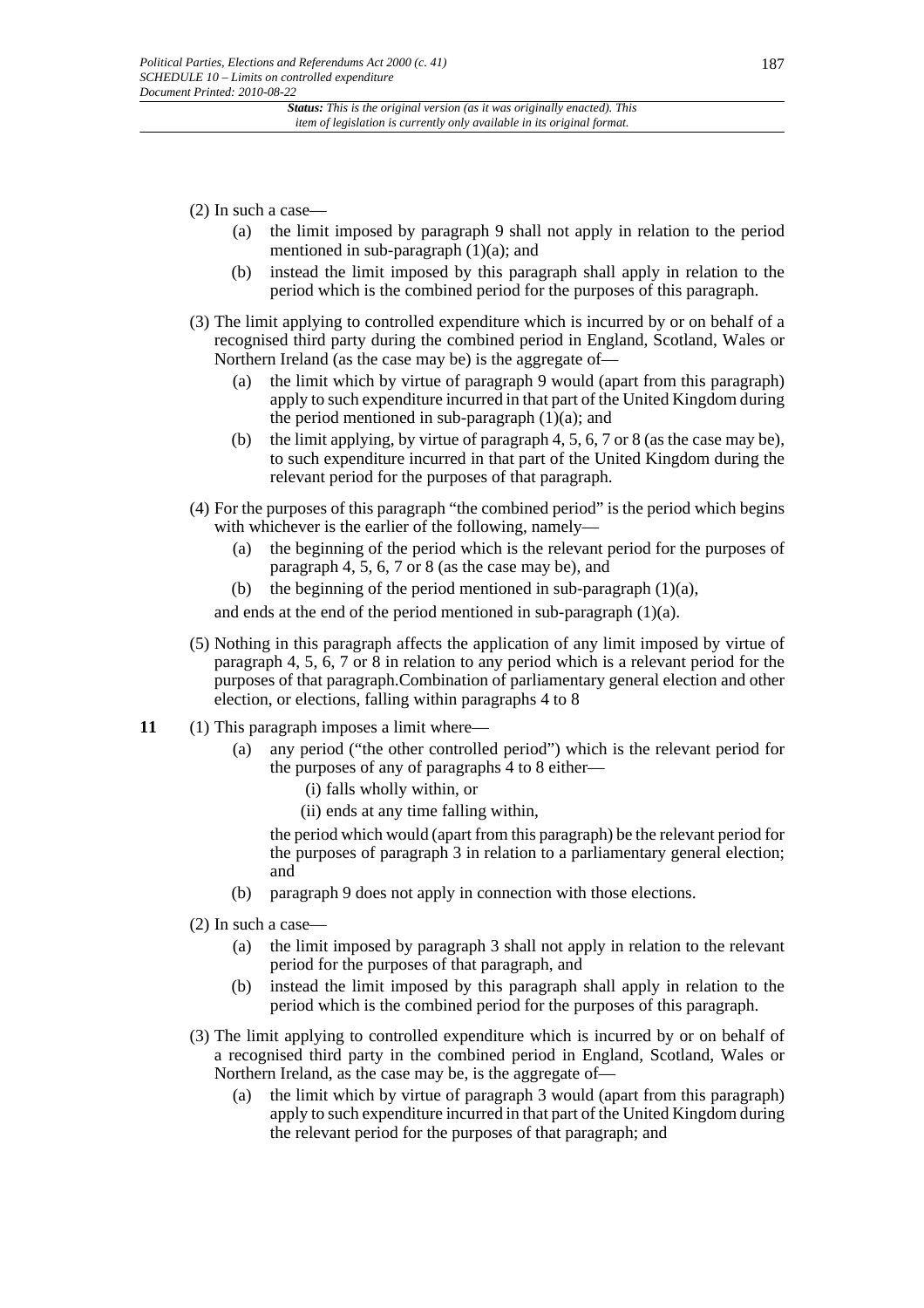- (b) the limit applying by virtue of paragraph 4, 5, 6, 7 or 8 (as the case may be) to such expenditure incurred in that part of the United Kingdom during the relevant period for the purposes of that paragraph.
- (4) Where two or more periods ("the other controlled periods") which are relevant periods for the purposes of any of paragraphs 4, 5, 7 or 8—
	- (a) fall wholly within, or
	- (b) end at any time falling within,

the period which would (apart from this paragraph) be the relevant period for the purposes of paragraph 3 in relation to the parliamentary general election, subparagraph (3)(b) shall operate in relation to each of the limits applying in relation to those periods so as to produce two or more amounts to be added to the amount referred to in sub-paragraph (3)(a).

- (5) For the purposes of this paragraph "the combined period" is the period which begins with whichever is the earlier of the following, namely—
	- (a) the beginning of—
		- (i) the period which is the relevant period for the purposes of paragraph 4, 5, 6, 7 or 8 (as the case may be), or
		- (ii) where sub-paragraph (4) applies, whichever of the relevant periods for the purposes of paragraph 4, 5, 7 or 8 is the first to begin, and
	- (b) the beginning of the period which would (apart from this paragraph) be the relevant period for the purposes of paragraph 3 in relation to the parliamentary general election,

and ends with the date of the poll for the parliamentary general election.

(6) Nothing in this paragraph affects the application of any limit imposed by virtue of paragraph 4, 5, 6, 7 or 8 in relation to any period which is a relevant period for the purposes of that paragraph.

# SCHEDULE 11 Section 95.

# CONTROL OF DONATIONS TO RECOGNISED THIRD PARTIES

# **PART I**

# **INTRODUCTORY**

### *Operation and interpretation of Schedule*

- **1** (1) This Schedule has effect for controlling donations to recognised third parties which either are not registered parties or are minor parties.
	- (2) The following provisions have effect for the purposes of this Schedule.
	- (3) In accordance with sub-paragraph (1), "recognised third party" does not include a recognised third party which is a registered party other than a minor party.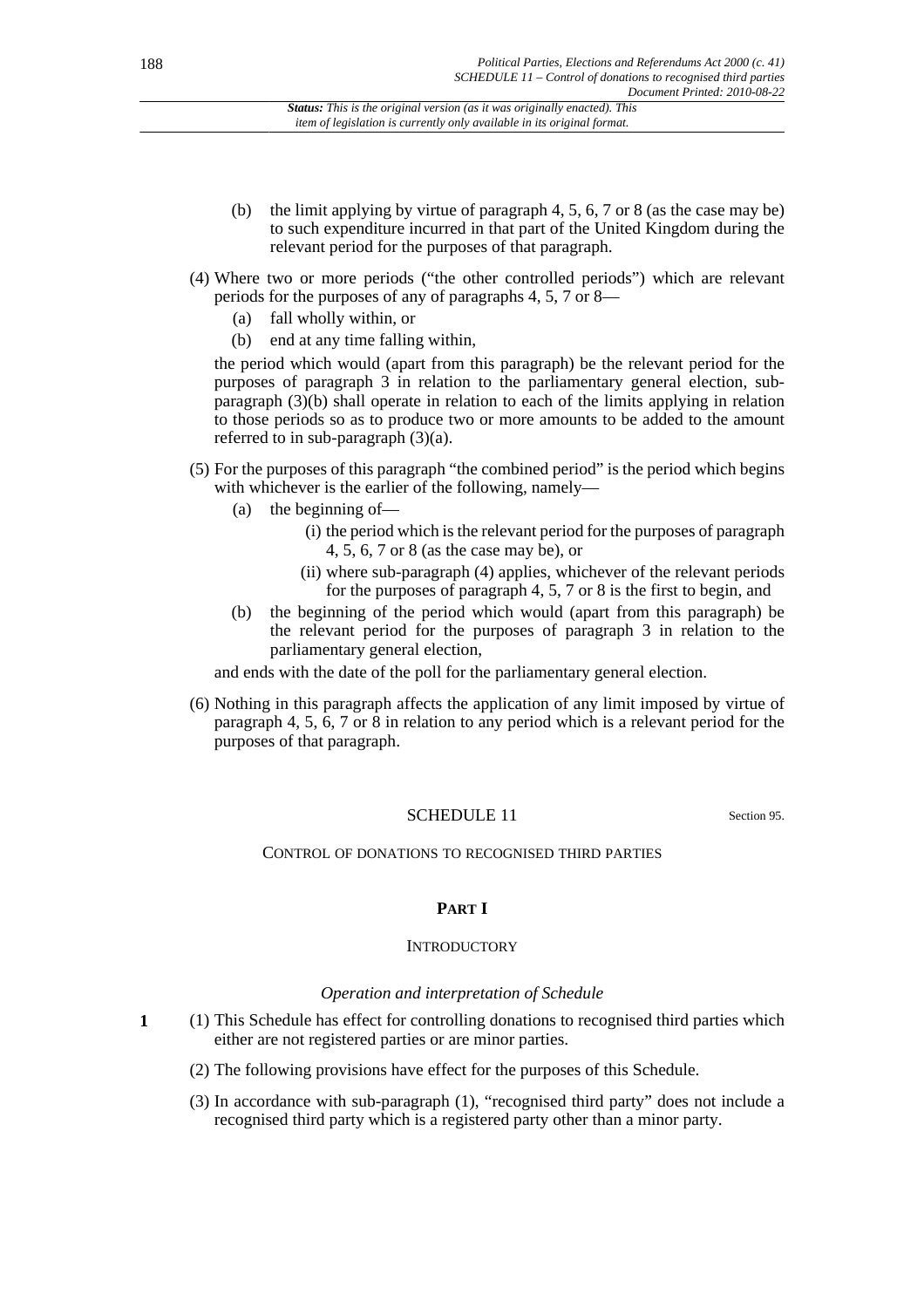- (4) "Relevant donation", in relation to a recognised third party, means a donation to the recognised third party for the purpose of meeting controlled expenditure incurred by or on behalf of that third party.
- (5) "Donation" shall be construed in accordance with paragraphs 2 to 4.
- (6) References to a permissible donor falling within section 54(2) do not include a registered party.

# *Donations: general rules*

- **2** (1) "Donation", in relation to a recognised third party, means (subject to paragraph 4)—
	- (a) any gift to the recognised third party of money or other property;
	- (b) any sponsorship provided in relation to the recognised third party (as defined by paragraph 3);
	- (c) any money spent (otherwise than by or on behalf of the recognised third party) in paying any controlled expenditure incurred by or on behalf of the recognised third party;
	- (d) any money lent to the recognised third party otherwise than on commercial terms;
	- (e) the provision otherwise than on commercial terms of any property, services or facilities for the use or benefit of the recognised third party (including the services of any person); and
	- (f) in the case of a recognised third party, other than an individual, any subscription or other fee paid for affiliation to, or membership of, the third party.
	- (2) Where—
		- (a) any money or other property is transferred to a recognised third party pursuant to any transaction or arrangement involving the provision by or on behalf of the recognised third party of any property, services or facilities or other consideration of monetary value, and
		- (b) the total value in monetary terms of the consideration so provided by or on behalf of the recognised third party is less than the value of the money or (as the case may be) the market value of the property transferred,

the transfer of the money or property shall (subject to sub-paragraph (4)) constitute a gift to the recognised third party for the purposes of sub-paragraph  $(1)(a)$ .

- (3) In determining—
	- (a) for the purposes of sub-paragraph  $(1)(d)$  whether any money lent to a recognised third party is so lent otherwise than on commercial terms, or
	- (b) for the purposes of sub-paragraph (1)(e) whether any property, services or facilities provided for the use or benefit of a recognised third party is or are so provided otherwise than on such terms,

regard shall be had to the total value in monetary terms of the consideration provided by or on behalf of the recognised third party in respect of the loan or the provision of the property, services or facilities.

(4) Where (apart from this sub-paragraph) anything would be a donation both by virtue of sub-paragraph (1)(b) and by virtue of any other provision of this paragraph, sub-paragraph (1)(b) (together with paragraph 3) shall apply in relation to it to the exclusion of the other provision of this paragraph.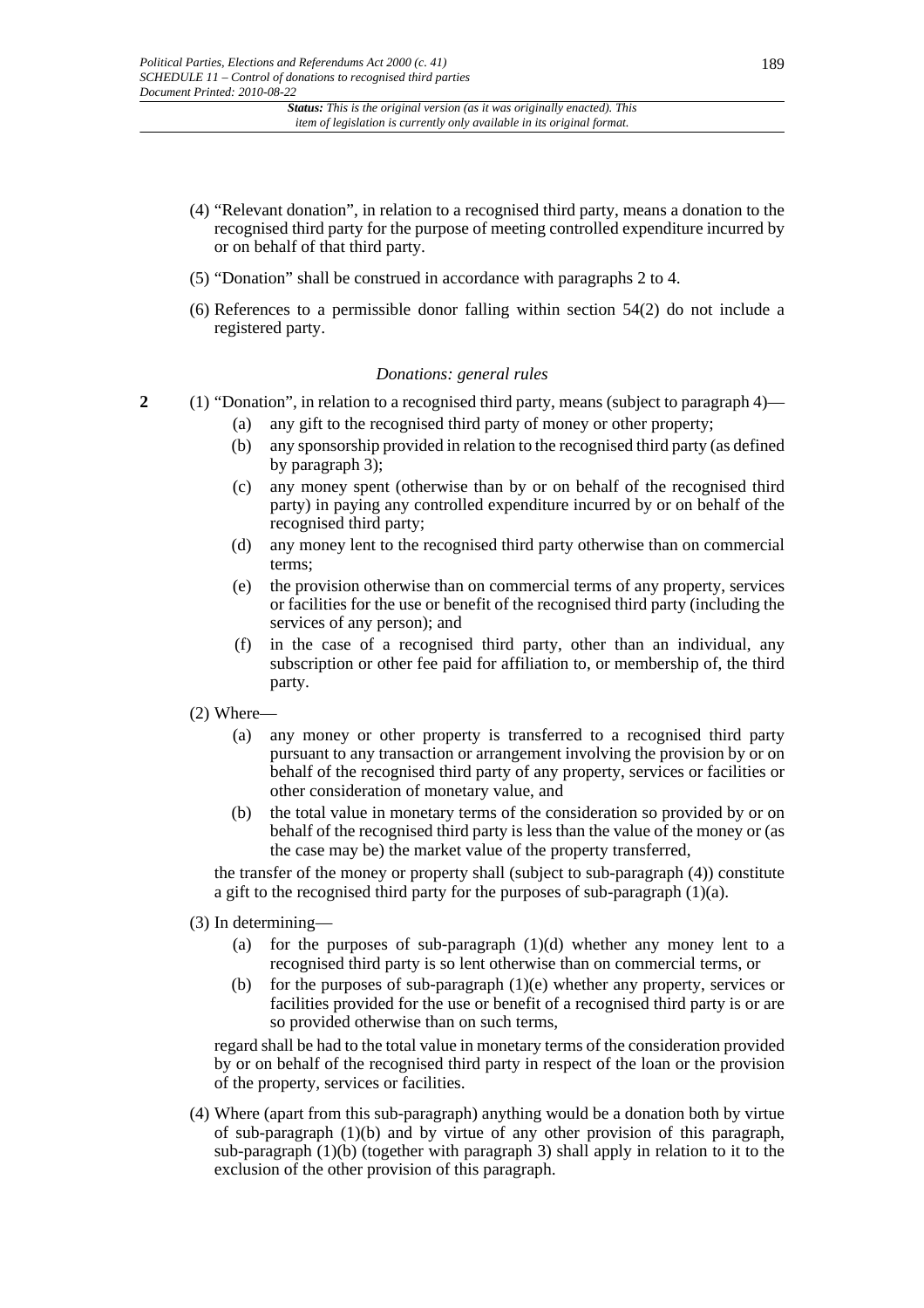(5) Anything given or transferred to any officer, member, trustee or agent of a recognised third party in his capacity as such (and not for his own use or benefit) is to be regarded as given or transferred to the recognised third party (and references to donations received by a recognised third party accordingly include donations so given or transferred).

(6) In this paragraph—

—

- (a) any reference to anything being given or transferred to a recognised third party includes a reference to its being given or transferred either directly or indirectly through any third person;
- (b) "gift" includes bequest.

# *Sponsorship*

- **3** (1) For the purposes of this Schedule sponsorship is provided in relation to a recognised third party if—
	- (a) any money or other property is transferred to the recognised third party or to any person for the benefit of the recognised third party, and
	- (b) the purpose (or one of the purposes) of the transfer is (or must, having regard to all the circumstances, reasonably be assumed to be)—
		- (i) to help the recognised third party with meeting, or to meet, to any extent any defined expenses incurred or to be incurred by or on behalf of the recognised third party, or
		- (ii) to secure that to any extent any such expenses are not so incurred.
	- (2) In sub-paragraph (1) "defined expenses" means expenses in connection with—
		- (a) any conference, meeting or other event organised by or on behalf of the recognised third party,
		- (b) the preparation, production or dissemination of any publication by or on behalf of the recognised third party, or
		- (c) any study or research organised by or on behalf of the recognised third party.
	- (3) The following do not, however, constitute sponsorship by virtue of sub-paragraph (1)
		- (a) the making of any payment in respect of—
			- (i) any charge for admission to any conference, meeting or other event, or
			- (ii) the purchase price of, or any other charge for access to, any publication;
		- (b) the making of any payment in respect of the inclusion of an advertisement in any publication where the payment is made at the commercial rate payable for the inclusion of such an advertisement in any such publication.
	- (4) The Secretary of State may by order made on the recommendation of the Commission amend sub-paragraph (2) or (3).
	- (5) In this paragraph "publication" means a publication made available in whatever form and by whatever means (whether or not to the public at large or any section of the public).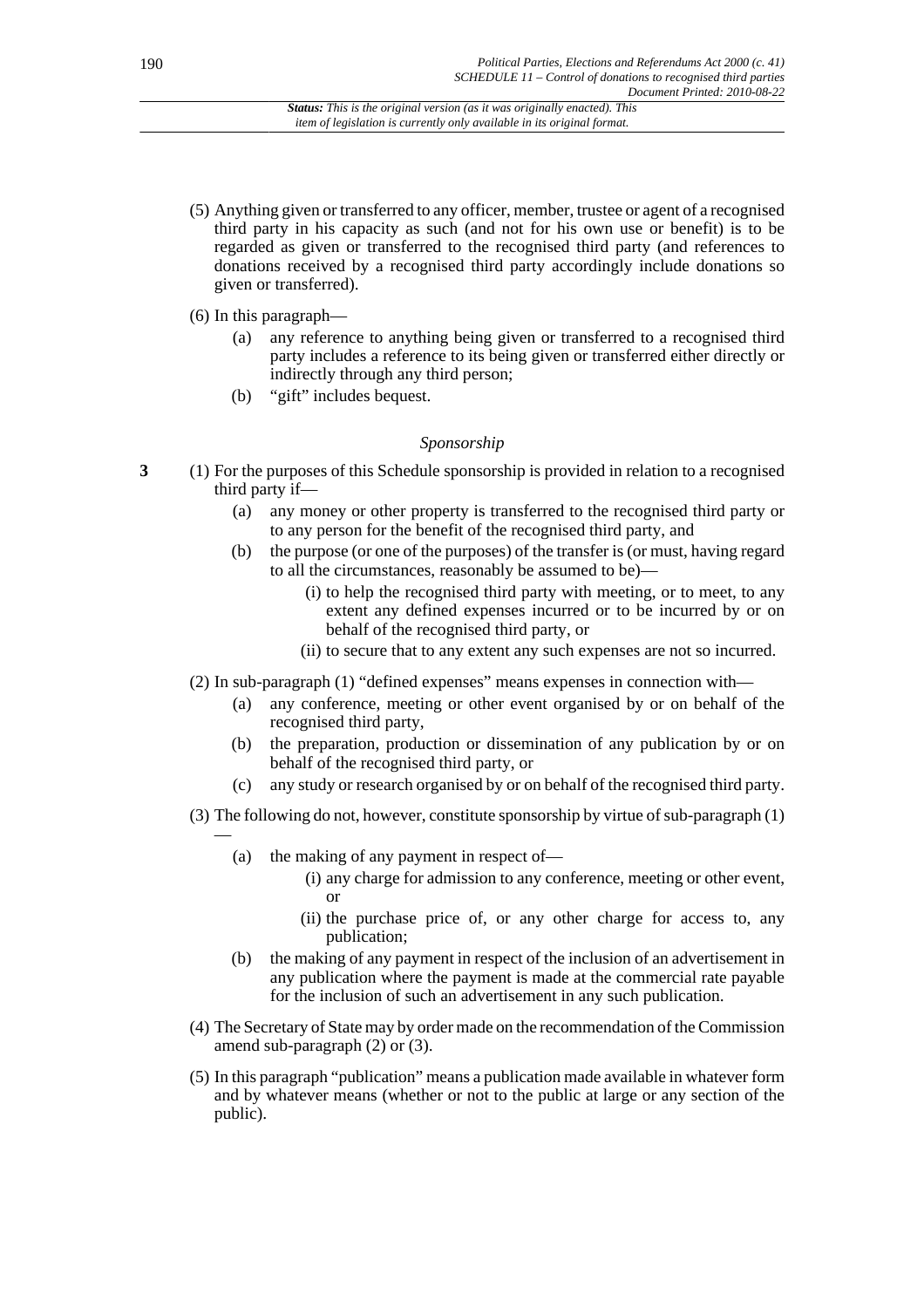### *Payments etc not to be regarded as donations*

- **4** (1) None of the following shall be regarded as a donation—
	- (a) the provision by an individual of his own services which he provides voluntarily in his own time and free of charge;
	- (b) any interest accruing to a recognised third party in respect of any donation which is dealt with by the responsible person in accordance with section 56(2)(a) or (b) (as applied by paragraph  $\overline{7}$ ).
	- (2) Any donation whose value (as determined in accordance with paragraph 5) is not more than £200 shall be disregarded.

### *Value of donations*

- **5** (1) The value of any donation falling within paragraph 2(1)(a) (other than money) shall be taken to be the market value of the property in question.
	- (2) Where, however, paragraph  $2(1)(a)$  applies by virtue of paragraph  $2(2)$ , the value of the donation shall be taken to be the difference between—
		- (a) the value of the money, or the market value of the property, in question, and
		- (b) the total value in monetary terms of the consideration provided by or on behalf of the recognised third party.
	- (3) The value of any donation falling within paragraph 2(1)(b) shall be taken to be the value of the money, or (as the case may be) the market value of the property, transferred as mentioned in paragraph 3(1); and accordingly any value in monetary terms of any benefit conferred on the person providing the sponsorship in question shall be disregarded.
	- (4) The value of any donation falling within paragraph  $2(1)(d)$  or (e) shall be taken to be the amount representing the difference between-
		- (a) the total value in monetary terms of the consideration that would have had to be provided by or on behalf of the recognised third party in respect of the loan or the provision of the property, services or facilities if—
			- (i) the loan had been made, or
			- (ii) the property, services or facilities had been provided,

on commercial terms, and

- (b) the total value in monetary terms of the consideration (if any) actually so provided by or on behalf of the recognised third party.
- (5) Where a donation such as is mentioned in sub-paragraph (4) confers an enduring benefit on the donee over a particular period, the value of the donation—
	- (a) shall be determined at the time when it is made, but
	- (b) shall be so determined by reference to the total benefit accruing to the donee over that period.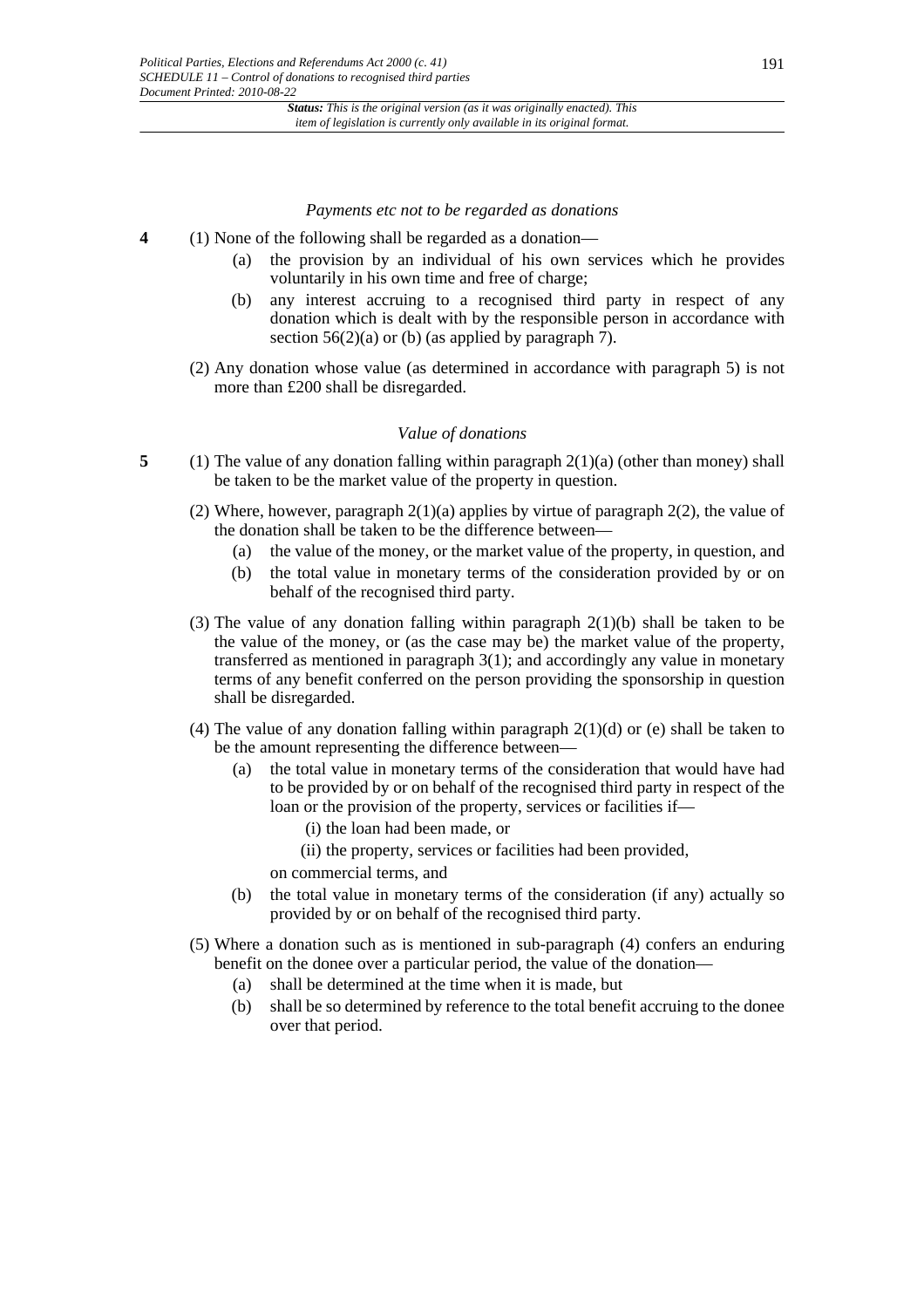# **PART II**

# CONTROLS ON DONATIONS

### *Prohibition on accepting donations from impermissible donors*

- **6** (1) A relevant donation received by a recognised third party must not be accepted if—
	- (a) the person by whom the donation would be made is not, at the time of its receipt by the recognised third party, a permissible donor falling within section  $\overline{54(2)}$ ; or
	- (b) the recognised third party is (whether because the donation is given anonymously or by reason of any deception or concealment or otherwise) unable to ascertain the identity of the person offering the donation.
	- (2) For the purposes of this Schedule, any relevant donation received by a recognised third party which is an exempt trust donation shall be regarded as a relevant donation received by the recognised third party from a permissible donor.
	- (3) But, for the purposes of this Schedule, any relevant donation received by a recognised third party from a trustee of any property (in his capacity as such) which is not—
		- (a) an exempt trust donation, or
		- (b) a relevant donation transmitted by the trustee to the recognised third party on behalf of beneficiaries under the trust who are—
			- (i) persons who at the time of its receipt by the recognised third party are permissible donors falling within section 54(2), or
			- (ii) the members of an unincorporated association which at that time is such a permissible donor,

shall be regarded as a relevant donation received by the recognised third party from a person who is not such a permissible donor.

- (4) Where any person ("the principal donor") causes an amount ("the principal donation") to be received by a recognised third party by way of a relevant donation—
	- (a) on behalf of himself and one or more other persons, or
	- (b) on behalf of two or more other persons,

then for the purposes of this Schedule each individual contribution by a person falling within paragraph (a) or (b) of more than £200 shall be treated as if it were a separate donation received from that person.

- (5) In relation to each such separate donation, the principal donor must ensure that, at the time when the principal donation is received by the recognised third party, the responsible person is given—
	- (a) (except in the case of a donation which the principal donor is treated as making) all such details in respect of the person treated as making the donation as are required by virtue of paragraph  $10(1)(c)$  to be given in respect of the donor of a donation to which that paragraph applies; and
	- (b) (in any case) all such details in respect of the donation as are required by virtue of paragraph 10(1)(a).
- (6) Where—
	- (a) any person ("the agent") causes an amount to be received by a recognised third party by way of a donation on behalf of another person ("the donor"), and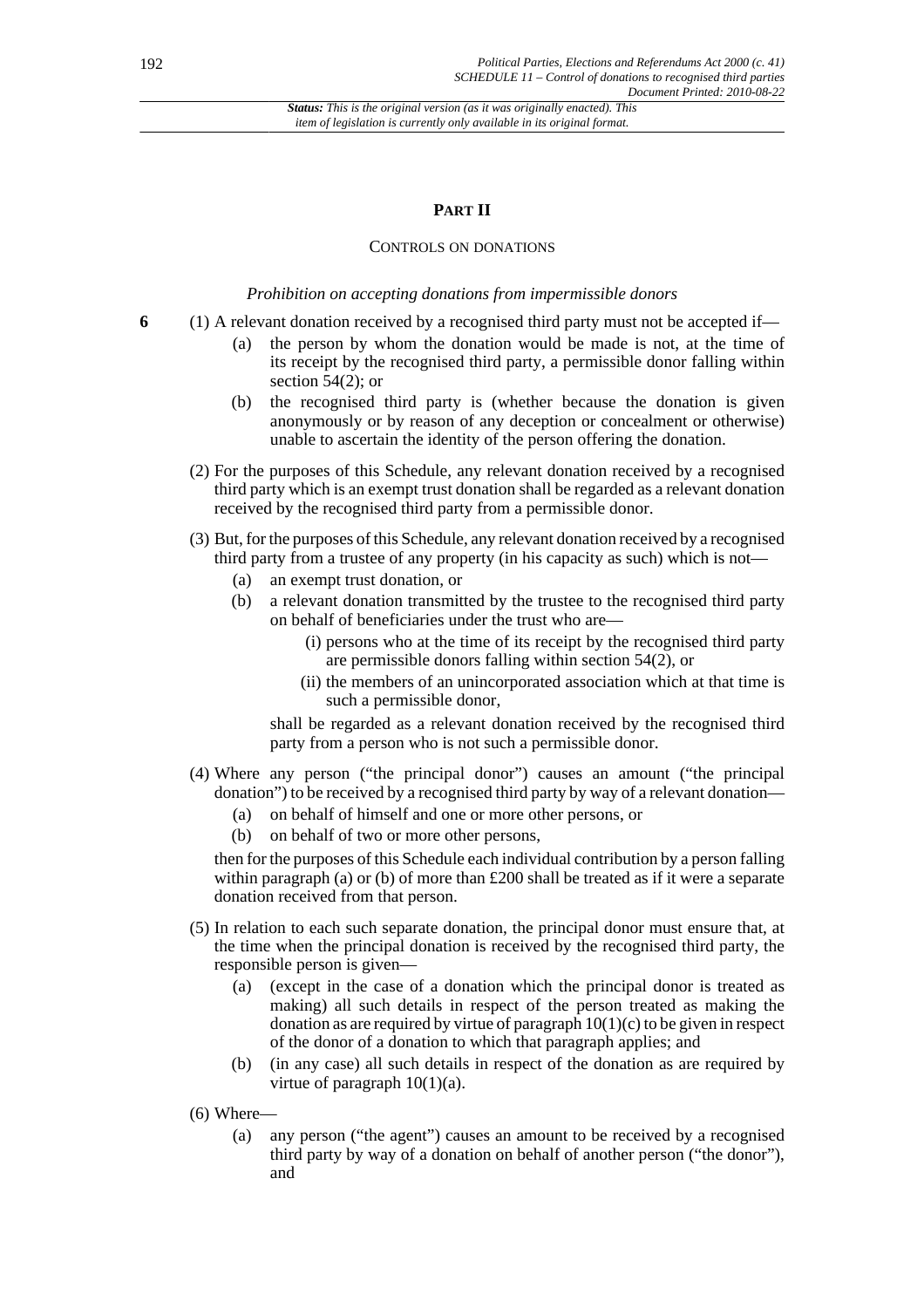(b) the amount of the donation is more than £200,

the agent must ensure that, at the time when the donation is received by the recognised third party, the responsible person is given all such details in respect of the donor as are required by virtue of paragraph  $10(1)(c)$  to be given in respect of the donor of a donation to which that paragraph applies.

(7) A person commits an offence if, without reasonable excuse, he fails to comply with sub-paragraph  $(5)$  or  $(6)$ .

### *Acceptance or return of donations*

- **7** (1) Sections 56 to 60 shall apply for the purposes of this Schedule in relation to a recognised third party and any relevant donation received by a recognised third party as they apply in relation to a registered party and any donation received by a registered party.
	- (2) In the application of sections 56 to 60 in accordance with sub-paragraph  $(1)$ 
		- (a) section 56(1) shall have effect as if the reference to the particulars relating to a donor which would be required to be included in a donation report by virtue of paragraph 2 of Schedule 6 (if the donation were a recordable donation within the meaning of that Schedule) were construed as a reference to the particulars which are required to be included in a return by virtue of paragraph  $10(1)(c)$  (in relation to a donation to which that paragraph applies); and
		- (b) section 56(3) and (4) shall each have effect as if any reference to the treasurer of the party were construed as a reference to the responsible person.

### *Evasion of restrictions on donations*

- **8** Section 61 shall apply for the purposes of this Schedule as if—
	- (a) any reference to donations were to relevant donations;
	- (b) any reference to a registered party were a reference to a recognised third party; and
	- (c) any reference to the treasurer of a registered party were, in relation to a recognised third party, a reference to the responsible person.

# **PART III**

#### REPORTING OF DONATIONS

#### *Statement of relevant donations*

**9** The recognised third party must include in any return required to be prepared under section 96 a statement of relevant donations received in respect of the relevant election or elections (within the meaning of that section) which complies with paragraphs 10 and 11.

#### *Donations from permissible donors*

**10** (1) The statement must record, in relation to each relevant donation falling within subparagraph (2) which is accepted by the recognised third party—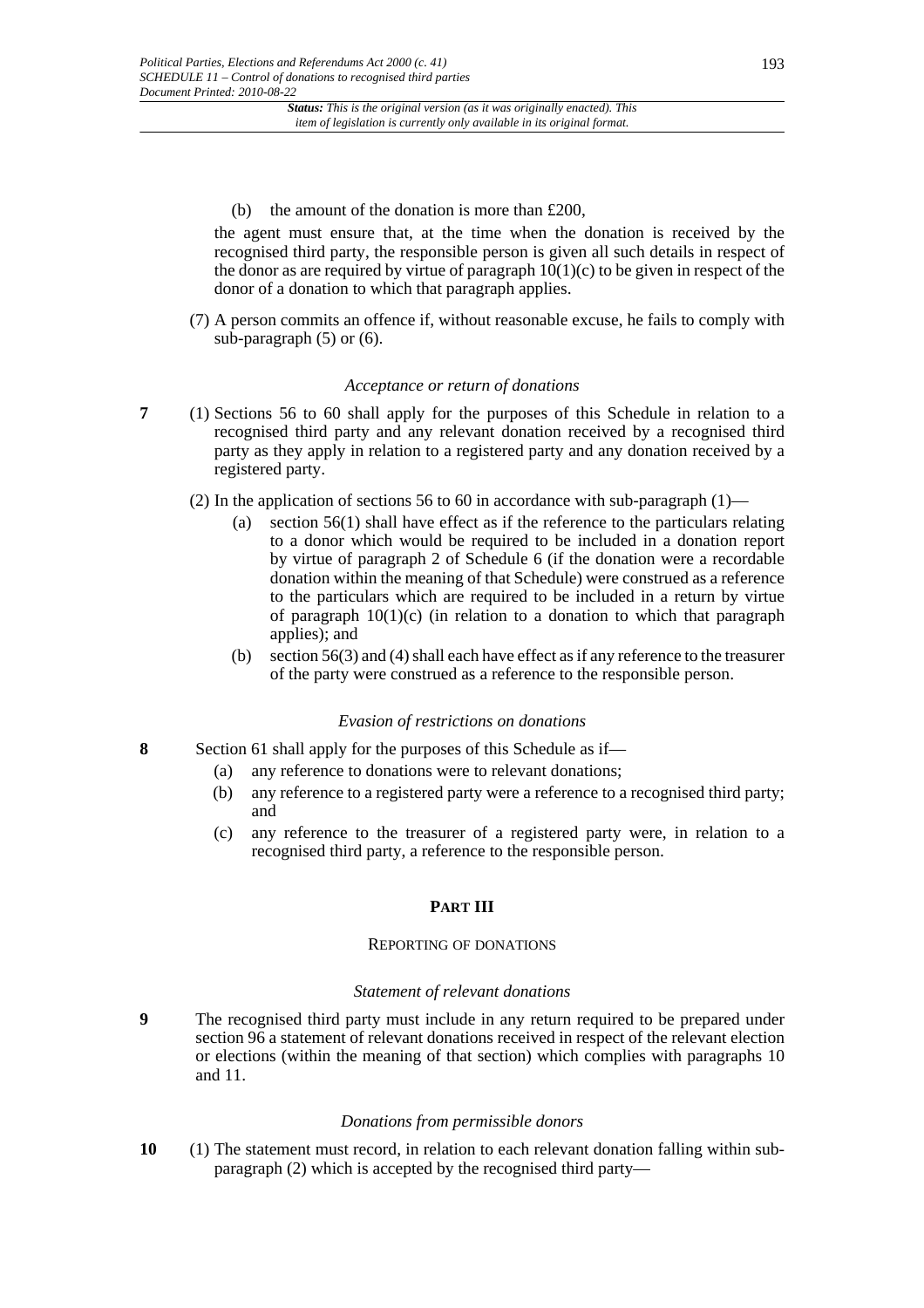- (a) the amount of the donation (if a donation of money, in cash or otherwise) or (in any other case) the nature of the donation and its value as determined in accordance with paragraph 5;
- (b) the date when the donation was accepted by the recognised third party; and
- (c) the information about the donor which is, in connection with recordable donations to registered parties, required to be recorded in donation reports by virtue of paragraph 2 of Schedule 6.

(2) Sub-paragraph (1) applies to a relevant donation where—

- (a) the value of the donation is more than £5,000, or
- (b) the value of the donation, when added to the value of any other donation or donations made by the same donor (whether or not falling within paragraph (a)), is more than that amount.
- (3) The statement must also record—
	- (a) the total value of any relevant donations, other than those falling within subparagraph (2), which are accepted by the recognised third party; and
	- (b) such other information as may be required by regulations made by the Commission.

# *Donations from impermissible donors*

**11** (1) This paragraph applies to relevant donations falling within paragraph 6(1)(a) or (b).

(2) Where paragraph  $6(1)(a)$  applies, the statement must record—

- (a) the name and address of the donor;
- (b) the amount of the donation (if a donation of money, in cash or otherwise) or (in any other case) the nature of the donation and its value as determined in accordance with paragraph 5;
- (c) the date when the donation was received, and the date when, and the manner in which, it was dealt with in accordance with section  $56(2)(a)$ ; and
- (d) such other information as is required by regulations made by the Commission.
- (3) Where paragraph 6(1)(b) applies, the statement must record—
	- (a) details of the manner in which the donation was made;
	- (b) the amount of the donation (if a donation of money, in cash or otherwise) or (in any other case) the nature of the donation and its value as determined in accordance with paragraph 5;
	- (c) the date when the donation was received, and the date when, and the manner in which, it was dealt with in accordance with section  $56(2)(b)$ ; and
	- (d) such other information as is required by regulations made by the Commission.
- (4) In this paragraph any reference to any provision of section 56 is a reference to that provision as applied by paragraph 7.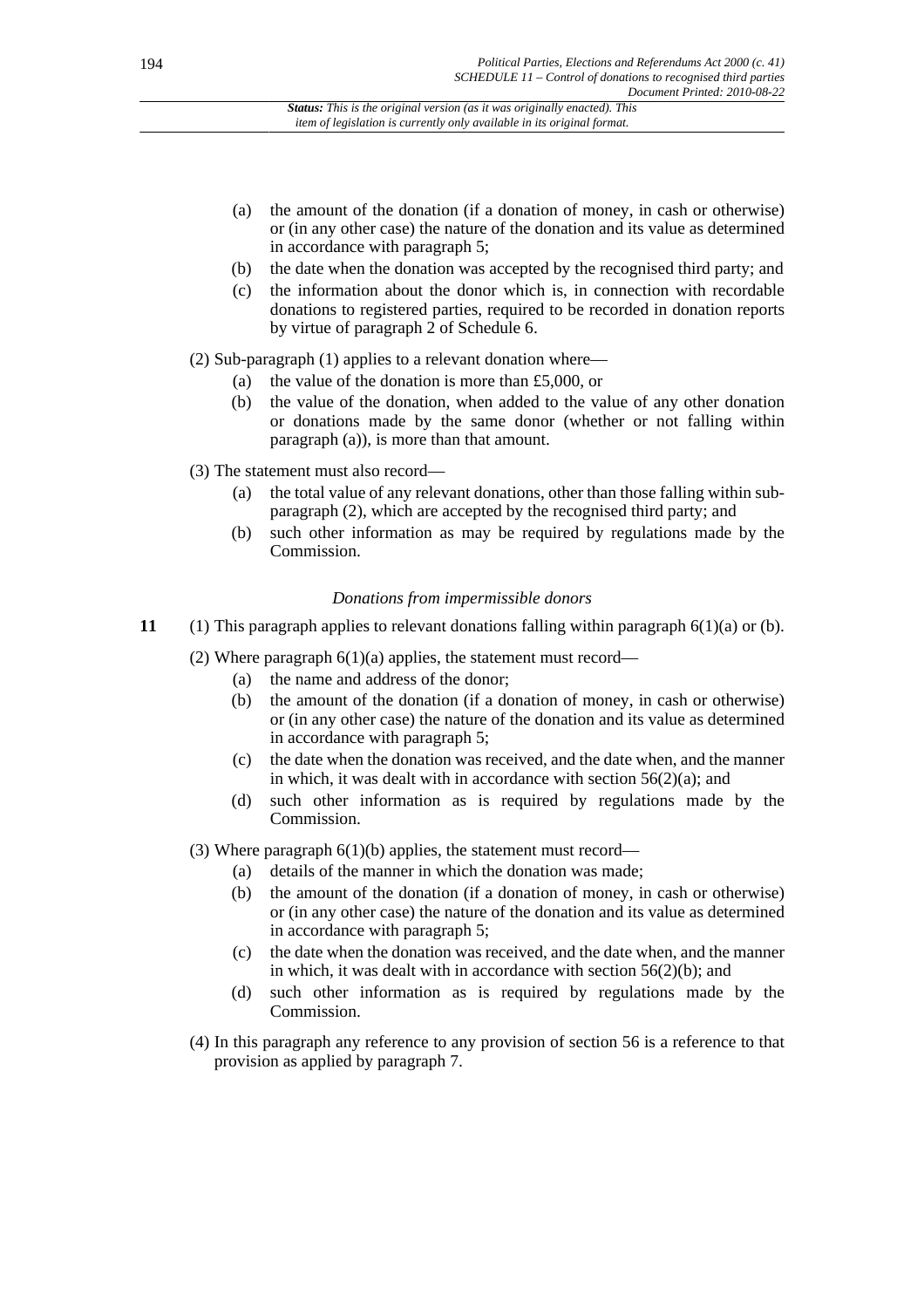# SCHEDULE 12 Section 110.

#### ASSISTANCE AVAILABLE TO DESIGNATED ORGANISATIONS

### *Right to send referendum address post free*

- **1** (1) A designated organisation is, subject to such reasonable terms and conditions as the universal service provider concerned may specify, entitled to send free of any charge for postage which would otherwise be made by a universal service provider either—
	- (a) one unaddressed postal communication, containing matter relating to the referendum only and not exceeding 60 grammes in weight, to each place in the referendum area which, in accordance with those terms and conditions, constitutes a delivery point for the purposes of this sub-paragraph; or
	- (b) one such postal communication addressed to each person entitled to vote at the referendum.
	- (2) A designated organisation is also, subject to any such terms and conditions, entitled to send free of any such charge for postage to each person entered in the list of proxies for the referendum one such postal communication for each appointment in respect of which that person is so entered.
	- (3) Section 200A of the Representation of the People Act 1983 (remuneration of universal service provider for free postal services rendered in relation to parliamentary elections) shall apply in relation to a postal service rendered by a universal service provider in pursuance of this paragraph as it applies in relation to a postal service rendered by such a provider in pursuance of that Act.
	- (4) In this paragraph—

"the referendum area" means the area throughout which the referendum is being held;

"universal service provider" has the same meaning as in the Postal Services Act 2000.

(5) If this paragraph comes into force at a time when the amendments made to section 91 of the Representation of the People Act 1983 by the Postal Services Act 2000 have not come into force, then until such time as those amendments come into force, this paragraph shall have effect subject to such modifications as may be specified in the order under section 163 of this Act which brings this paragraph into force.

# *Right to use rooms for holding public meetings*

- **2** (1) Subject to the provisions of this paragraph, persons authorised by a designated organisation are entitled for the purpose of holding public meetings in furtherance of the organisation's referendum campaign to the use free of charge, at reasonable times during the relevant period, of—
	- (a) a suitable room in the premises of a school to which this paragraph applies in accordance with sub-paragraph (2);
	- (b) any meeting room to which this paragraph applies in accordance with subparagraph (3).

For this purpose "the relevant period" means the period of 28 days ending with the day before the date of the poll.

(2) This paragraph applies—

195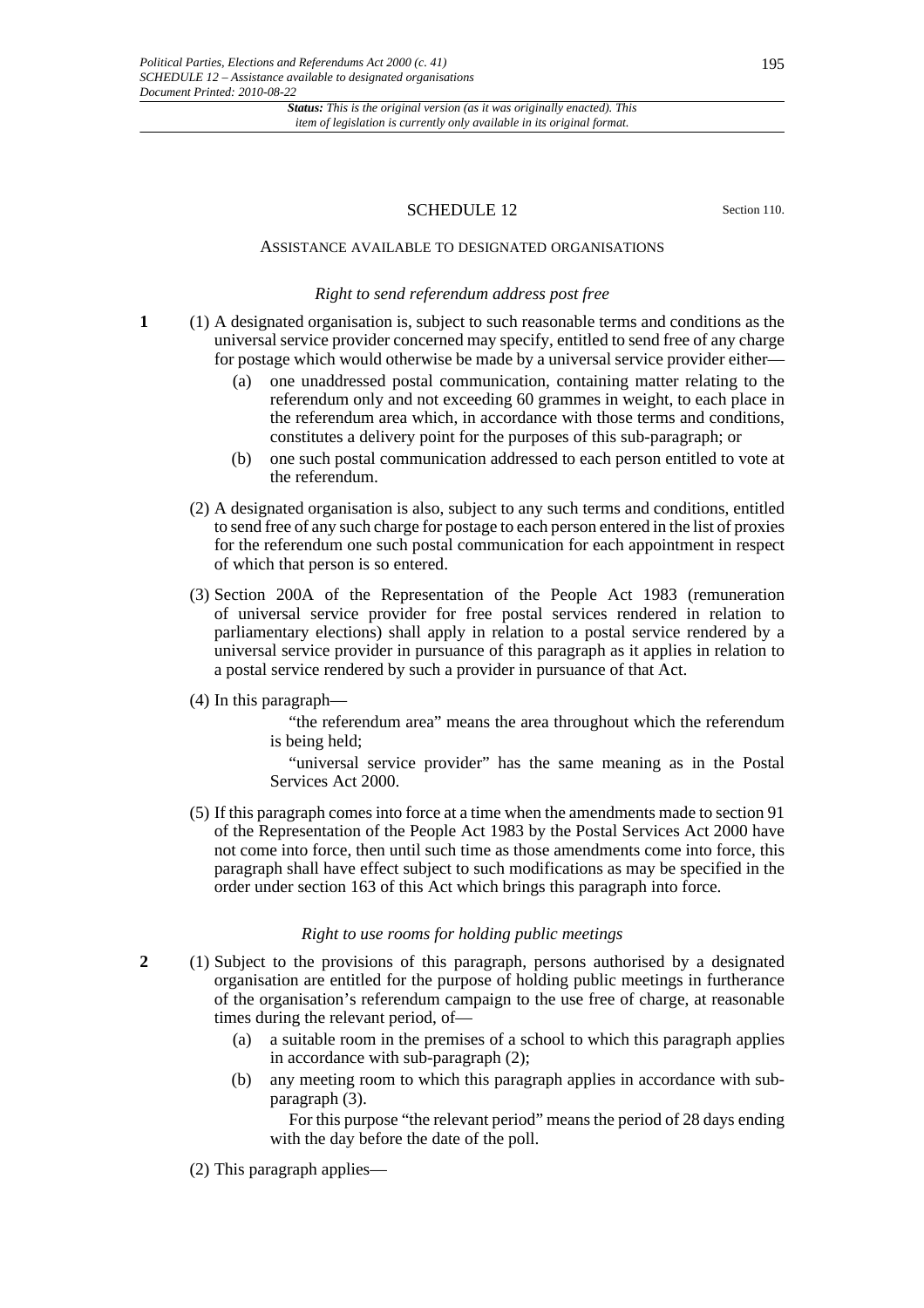- (a) in England and Wales, to community, foundation and voluntary schools whose premises are situated in the referendum area, and
- (b) in Scotland, to any school whose premises are so situated, other than an independent school within the meaning of the Education (Scotland) Act 1980.
- (3) This paragraph applies to meeting rooms situated in the referendum area the expense of maintaining which is payable wholly or mainly out of public funds or by any local authority, or by a body whose expenses are so payable.
- (4) Where a room is used for a meeting in pursuance of the rights conferred by this paragraph, the person by whom or on whose behalf the meeting is convened—
	- (a) shall defray any expenses incurred in preparing, warming, lighting and cleaning the room and providing attendance for the meeting and restoring the room to its usual condition after the meeting; and
	- (b) shall defray any damage done to the room or the premises in which it is situated, or to the furniture, fittings or apparatus in the room or premises.
- (5) A person is not entitled to exercise the rights conferred by this paragraph except on reasonable notice; and this paragraph does not authorise any interference with the hours during which a room in school premises is used for educational purposes, or any interference with the use of a meeting room either for the purposes of the person maintaining it or under a prior agreement for its letting for any purpose.
- (6) For the purposes of this paragraph (except those of paragraph (b) of subparagraph (4)), the premises of a school shall not be taken to include any private dwelling, and in this paragraph—

"dwelling" includes any part of a building where that part is occupied separately as a dwelling;

"meeting room" means any room which it is the practice to let for public meetings; and

"room" includes a hall, gallery or gymnasium.

- (7) In this paragraph "the referendum area" means the area throughout which the referendum is being held.
- (8) Neither this paragraph, nor paragraph 3, applies to Northern Ireland.

*Supplementary provisions about use of rooms for public meetings*

- **3** (1) This paragraph has effect with respect to the rights conferred by paragraph 2 and the arrangements to be made for their exercise.
	- (2) Any arrangements for the use of a room in school premises shall be made—
		- (a) with the local education authority (or, in Scotland, education authority) maintaining the school, or
		- (b) in the case of a room in the premises of a foundation or voluntary aided school, with the governing body of the school.
	- (3) Any question as to the rooms in school premises which a person authorised by a designated organisation is entitled to use, or as to the times at which he is entitled to use them, or as to the notice which is reasonable, shall be determined by the Secretary of State.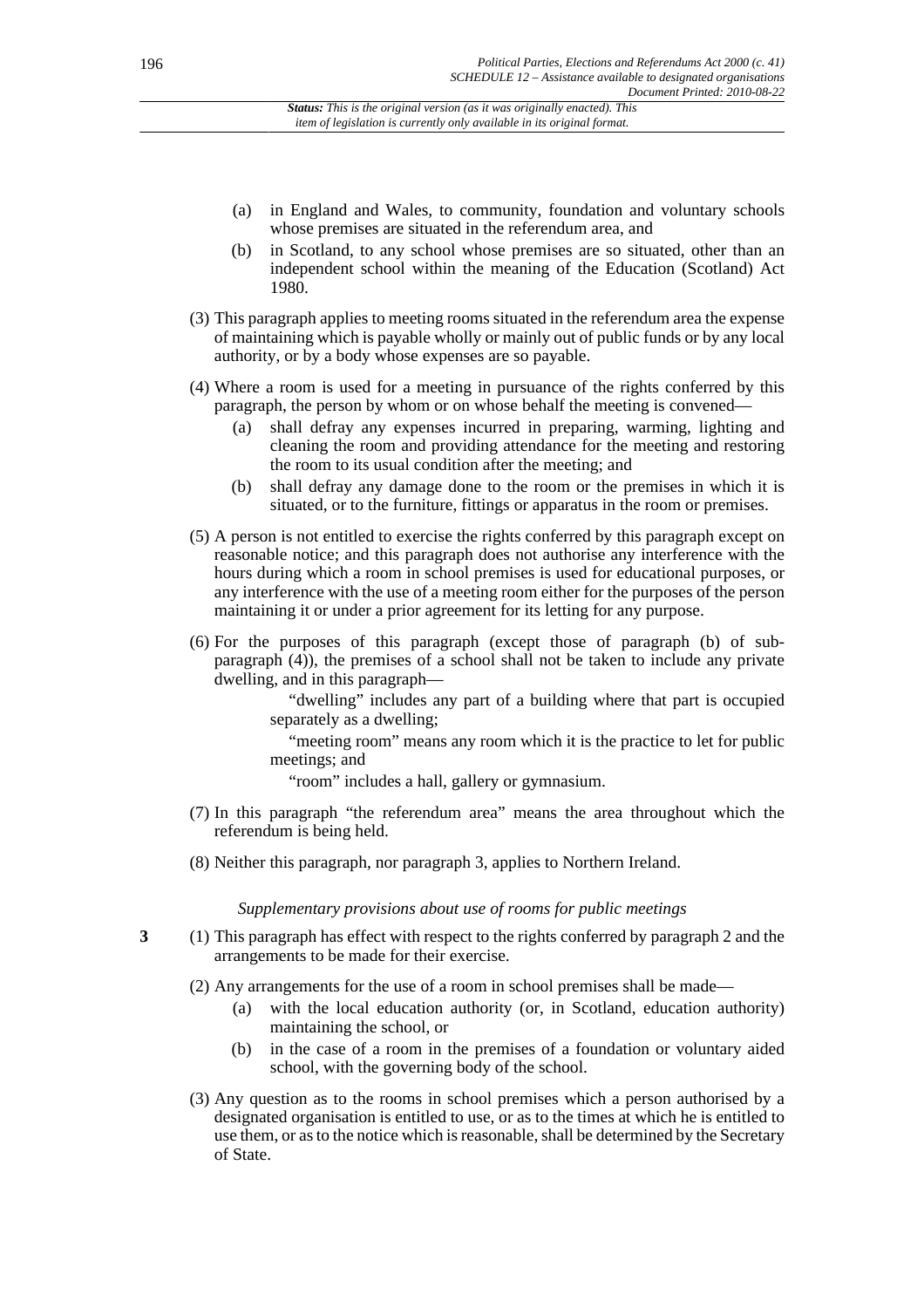- (4) Any person authorised by a designated organisation is entitled at all reasonable hours to inspect—
	- (a) any lists prepared in pursuance of paragraph 4 or 6 of Schedule 5 to the Representation of the People Act 1983 (use of rooms for parliamentary election meetings), or
	- (b) a copy of any such lists,

in connection with exercising the rights conferred by paragraph 2.

#### *Referendum campaign broadcasts*

- **4** (1) Sections 36(1) and (2) and 107(1) of the Broadcasting Act 1990 (party political broadcasts) shall apply in relation to referendum campaign broadcasts by designated organisations as they apply in relation to party political broadcasts.
	- (2) Without prejudice to section  $36(1)(b)$  or  $107(1)(b)$  of the 1990 Act, as it applies in accordance with sub-paragraph (1), the licensing body may determine the length and frequency of the broadcasts which are to be included in a licensed service by virtue of conditions included in a licence by virtue of sub-paragraph (1).
	- (3) Any rules made by the licensing body for the purposes of section 36 or 107 of the 1990 Act, as it applies in accordance with sub-paragraph (1), may make different provision for different cases or circumstances.
	- (4) Before making any such rules the licensing body shall have regard to any views expressed by the Electoral Commission for the purposes of this sub-paragraph.
	- (5) As soon as practicable after the commencement of this paragraph the licensing body shall, in the case of each licence in force at that commencement in which conditions are to be included by virtue of sub-paragraph (1)—
		- (a) determine the conditions which are to be so included;
		- (b) notify the licence holder of those conditions; and
		- (c) send the licence holder a revised licence which includes those conditions.
	- (6) The British Broadcasting Corporation and Sianel Pedwar Cymru shall each, in determining its policy with respect to referendum campaign broadcasts by designated organisations, have regard to any views expressed by the Electoral Commission for the purposes of this sub-paragraph.
	- (7) In this paragraph—
		- "the 1990 Act" means the Broadcasting Act 1990; "licence" means—
		- (a) in the context of section 36 of the 1990 Act, a regional Channel 3 licence or a licence to provide Channel 4 or 5 (each within the meaning of Part I of that Act), or
		- (b) in the context of section 107 of the 1990 Act, a national licence (within the meaning of Part III of that Act),

and "licensed" shall be construed accordingly;

"the licensing body" means the Independent Television Commission or (as the case may be) the Radio Authority;

"referendum campaign broadcast" has the same meaning as in section 127.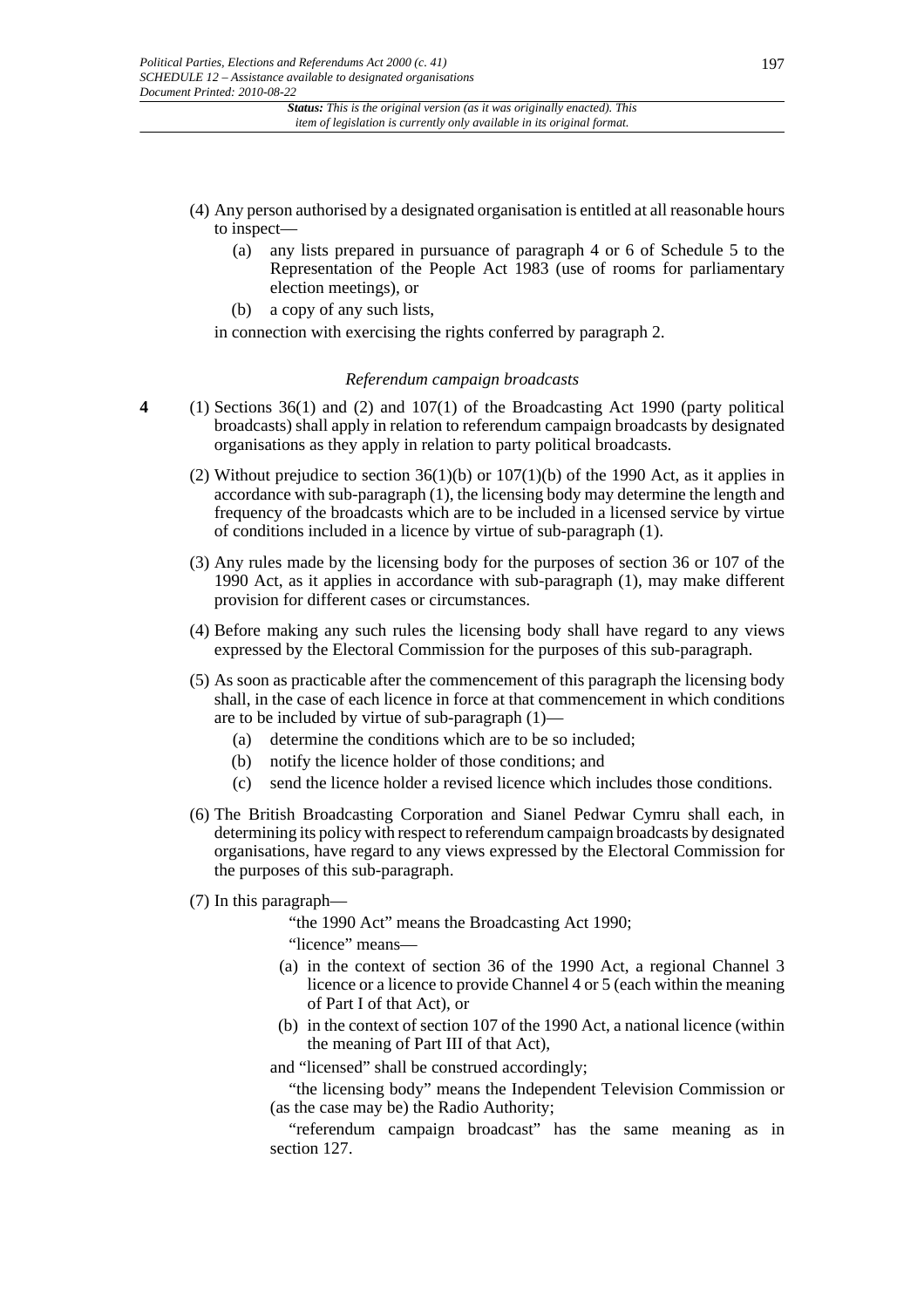# SCHEDULE 13 Section 111.

### REFERENDUM EXPENSES: QUALIFYING EXPENSES

# **PART I**

# QUALIFYING EXPENSES

### *Expenses qualifying where incurred for referendum purposes*

**1** For the purposes of section 111(2) the expenses falling within this Part of this Schedule are expenses incurred in respect of any of the matters set out in the following list.

### *List of matters*

(1) Referendum campaign broadcasts.

Expenses in respect of such broadcasts include agency fees, design costs and other costs in connection with preparing or producing such broadcasts.

(2) Advertising of any nature (whatever the medium used).

Expenses in respect of such advertising include agency fees, design costs and other costs in connection with preparing, producing, distributing or otherwise disseminating such advertising or anything incorporating such advertising and intended to be distributed for the purpose of disseminating it.

(3) Unsolicited material addressed to electors (whether addressed to them by name or intended for delivery to households within any particular area or areas).

> Expenses in respect of such material include design costs and other costs in connection with preparing, producing or distributing such material (including the cost of postage).

(4) Any material to which section 125 applies.

Expenses in respect of such material include design costs and other costs in connection with preparing or producing or distributing or otherwise disseminating such material.

- (5) Market research or canvassing conducted for the purpose of ascertaining polling intentions.
- (6) The provision of any services or facilities in connection with press conferences or other dealings with the media.
- (7) Transport (by any means) of persons to any place or places with a view to obtaining publicity in connection with a referendum campaign.

Expenses in respect of the transport of such persons include the costs of hiring a particular means of transport for the whole or part of the period during which the campaign is being conducted.

(8) Rallies and other events, including public meetings (but not annual or other party conferences) organised so as to obtain publicity in connection with a referendum campaign or for other purposes connected with a referendum campaign.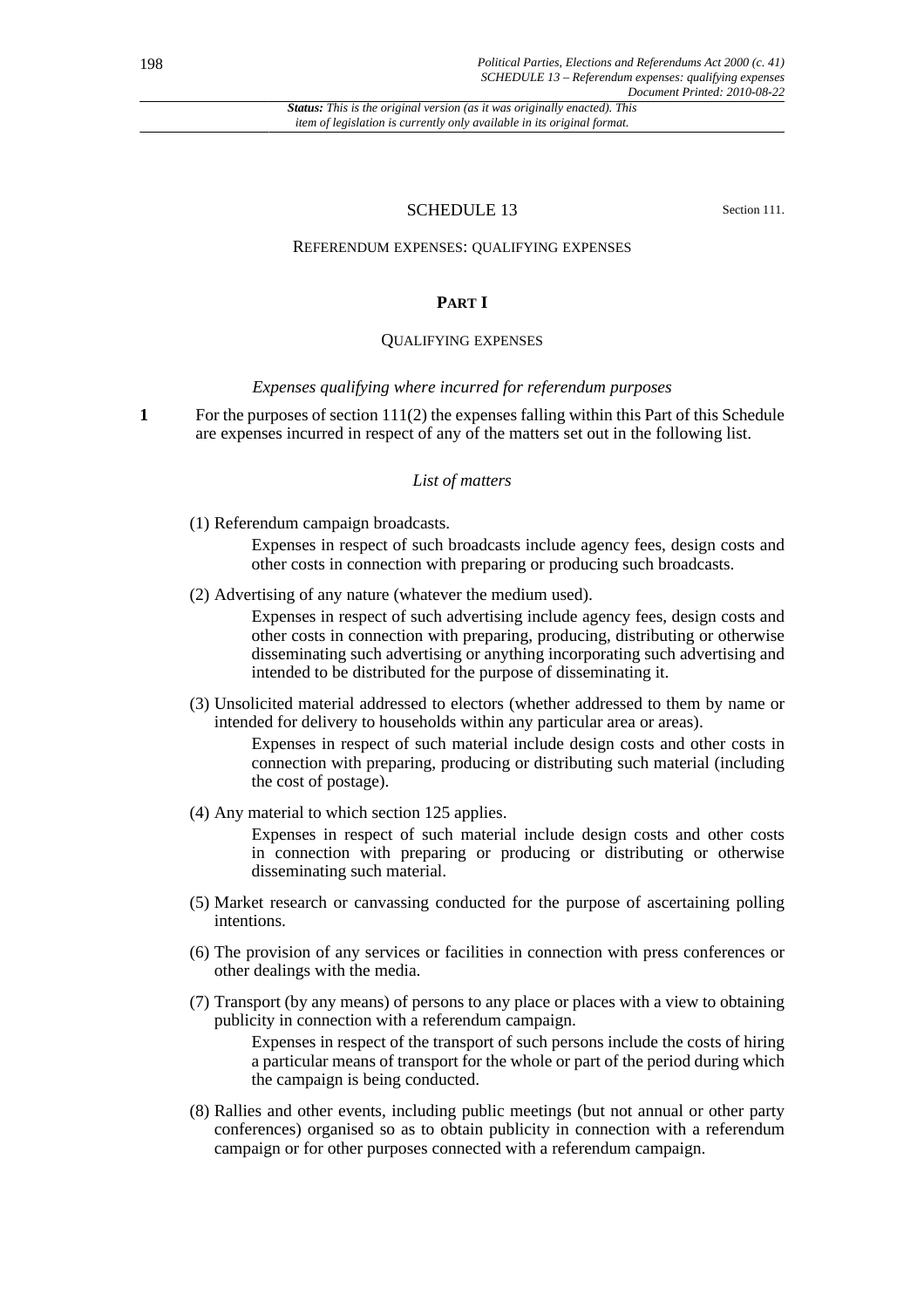Expenses in respect of such events include costs incurred in connection with the attendance of persons at such events, the hire of premises for the purposes of such events or the provision of goods, services or facilities at them.

### *Exclusions*

**2** Nothing in paragraph 1 shall be taken as extending to—

- (a) any expenses in respect of any property, services or facilities so far as those expenses fall to be met out of public funds;
- (b) any expenses incurred in respect of the remuneration or allowances payable to any member of the staff (whether permanent or otherwise) of the campaign organiser; or
- (c) any expenses incurred in respect of an individual by way of travelling expenses (by any means of transport) or in providing for his accommodation or other personal needs to the extent that the expenses are paid by the individual from his own resources and are not reimbursed to him.

# **PART II**

#### SUPPLEMENTAL

### *Guidance by Commission*

- **3** (1) The Commission may prepare, and from time to time revise, a code of practice giving guidance as to the kinds of expenses which do, or do not, fall within Part I of this Schedule.
	- (2) Once the Commission have prepared a draft code under this paragraph, they shall submit it to the Secretary of State for his approval.
	- (3) The Secretary of State may approve a draft code either without modification or with such modifications as he may determine.
	- (4) Once the Secretary of State has approved a draft code he shall lay a copy of the draft, whether—
		- (a) in its original form, or
		- (b) in a form which incorporates any modifications determined under subparagraph (3),

before each House of Parliament.

- (5) If the draft incorporates any such modifications, the Secretary of State shall at the same time lay before each House a statement of his reasons for making them.
- (6) If, within the 40-day period, either House resolves not to approve the draft, the Secretary of State shall take no further steps in relation to the draft code.
- (7) If no such resolution is made within the 40-day period—
	- (a) the Secretary of State shall issue the code in the form of the draft laid before Parliament, and
	- (b) the code shall come into force on such date as the Secretary of State may by order appoint;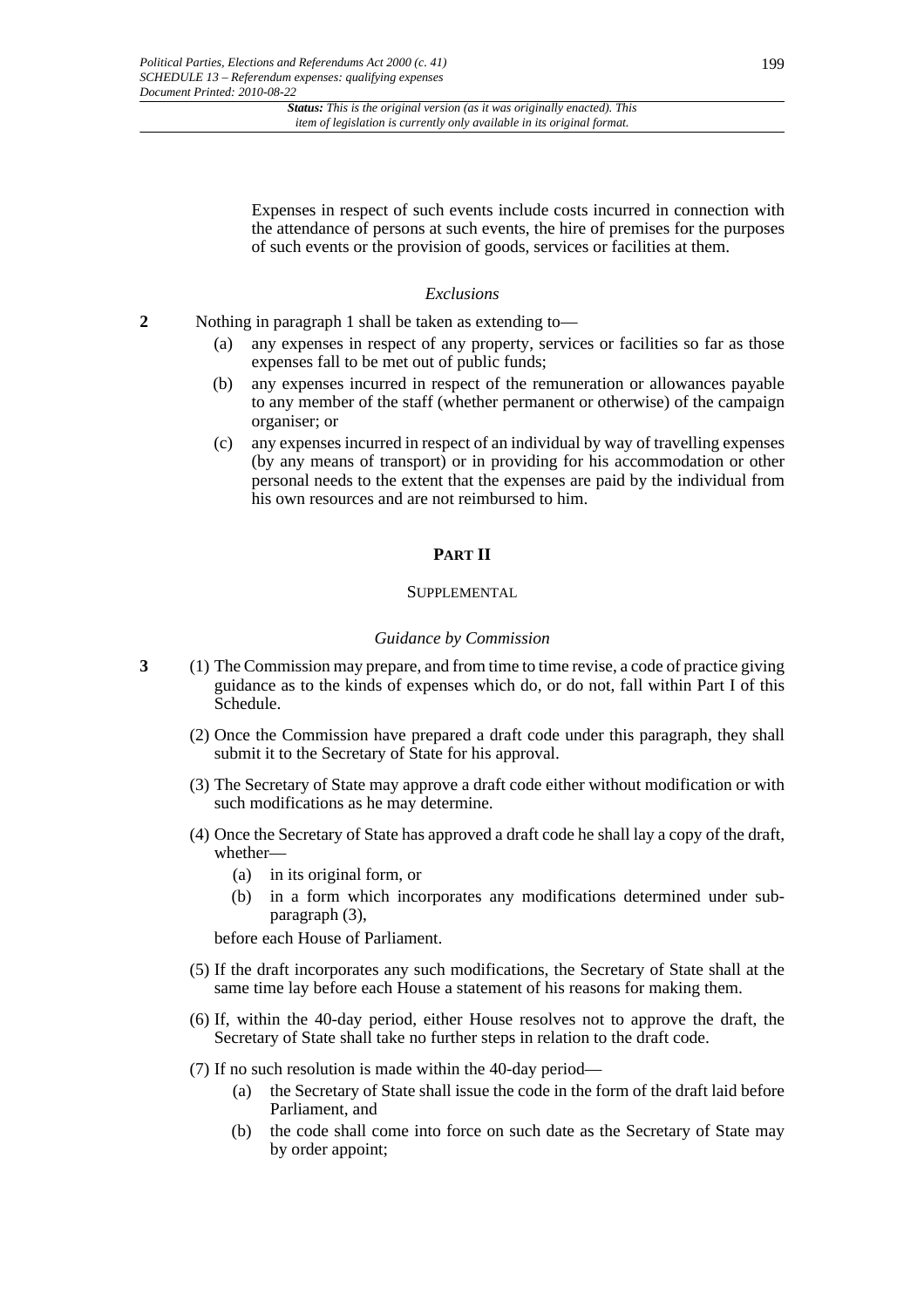and the Commission shall arrange for it to be published in such manner as they consider appropriate.

- (8) Sub-paragraph (6) does not prevent a new draft code from being laid before Parliament.
- (9) In this paragraph "40-day period", in relation to a draft code, means—
	- (a) if the draft is laid before one House on a day later than the day on which it is laid before the other House, the period of 40 days beginning with the later of the two days, and
	- (b) in any other case, the period of 40 days beginning with the day on which the draft is laid before each House,

no account being taken of any period during which Parliament is dissolved or prorogued or during which both Houses are adjourned for more than four days.

(10) In this paragraph references to a draft code include a draft revised code.

# *Power to amend Part I*

- **4** (1) The Secretary of State may by order make such amendments of Part I of this Schedule as he considers appropriate.
	- (2) The Secretary of State may make such an order either—
		- (a) where the order gives effect to a recommendation of the Commission; or
		- (b) after consultation with the Commission.

# SCHEDULE 14 Section 118.

# **LIMITS ON REFERENDUM EXPENSES BY PERMITTED PARTICIPANTS**

*Limits in relation to referendums held throughout United Kingdom*

- **1** (1) This paragraph imposes limits in relation to a referendum falling within section  $101(1)(a)$ .
	- (2) The limit on referendum expenses incurred by or on behalf of a permitted participant during the referendum period in the case of such a referendum is—
		- (a) £5 million in the case of a person or body designated under section 108;
		- (b) in the case of a registered party falling within section 105(1)(a) but not designated under section 108—
			- (i) £5 million, if the party's relevant percentage exceeds 30 per cent,
			- (ii) £4 million, if the party's relevant percentage is more than 20 per cent. but not more than 30 per cent,
			- (iii) £3 million, if the party's relevant percentage is more than 10 per cent. but not more than 20 per cent,
			- (iv) £2 million, if the party's relevant percentage is more than 5 per cent. but not more than 10 per cent,
			- (v) £500,000, if the party's relevant percentage is not more than 5 per cent. or if it has no relevant percentage; and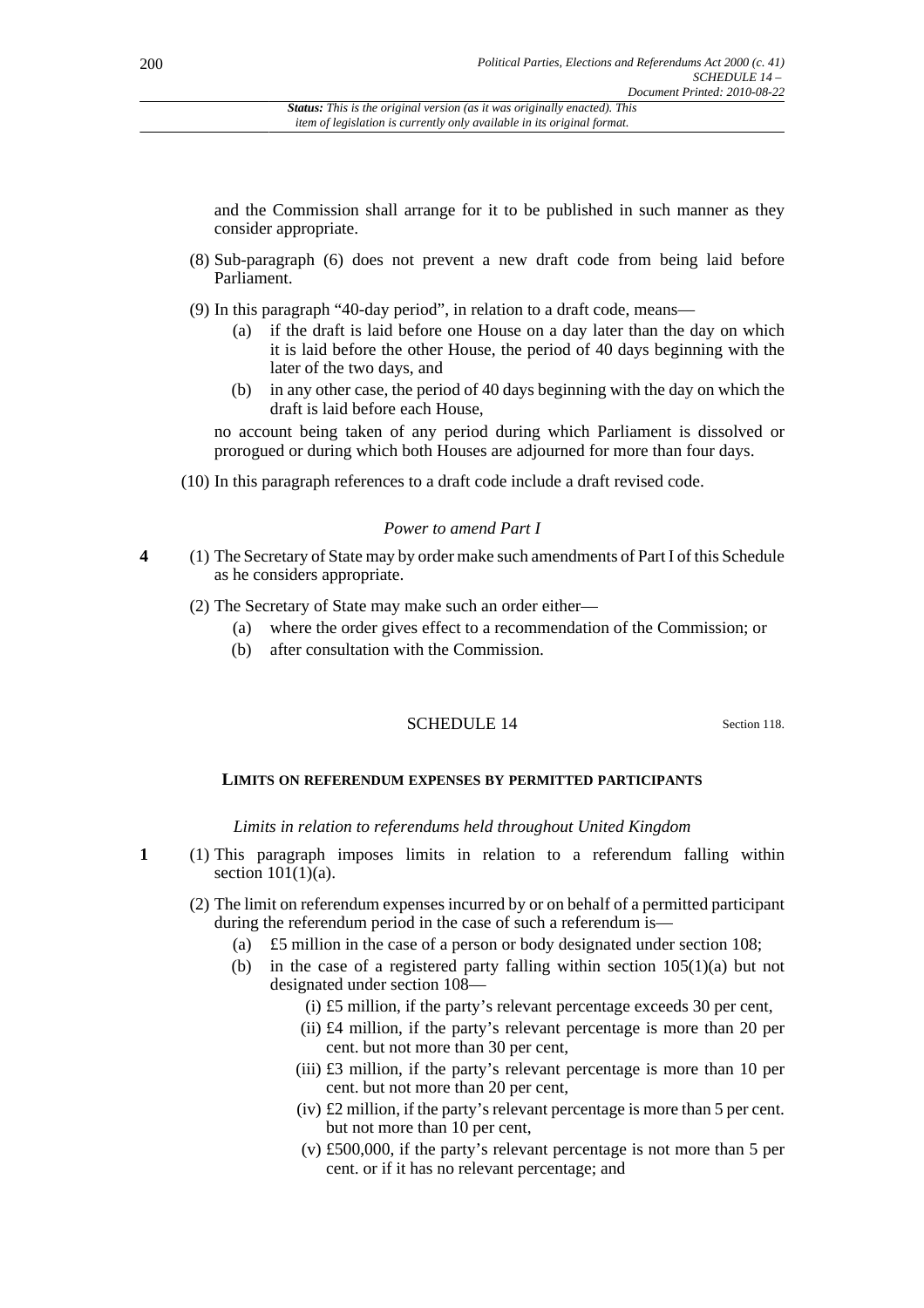- (c) £500,000 in the case of a person or body falling within section  $105(1)(b)$  but not designated under section 108.
- (3) For the purposes of this paragraph—
	- (a) a registered party has a relevant percentage in relation to a referendum to which this paragraph applies if, at the last parliamentary general election taking place before the referendum, votes were cast for one or more candidates at the election authorised to use the party's registered name; and
	- (b) the amount of its relevant percentage is equal to the percentage of the total number of votes cast for all candidates at that election which is represented by the total number of votes cast for the candidate or candidates mentioned in paragraph (a).
- (4) Where at any such general election a candidate was authorised to use the registered name of more than one registered party, then for the purposes of sub-paragraph (3) (b) as it applies in relation to each of those parties, the number of votes cast for the candidate shall be taken to be the total number cast for him divided by the number of parties.
- (5) In this paragraph any reference to a parliamentary general election is to one taking place after the passing of this Act.

# *Limits in relation to referendums held in particular parts of United Kingdom*

- **2** (1) This paragraph imposes limits in relation to a referendum to which this Part applies, other than one falling within section 101(1)(a).
	- (2) The limit on referendum expenses incurred by or on behalf of a permitted participant during the referendum period in the case of such a referendum is such amount as the Secretary of State may by order prescribe.
	- (3) Different amounts may be so prescribed for different referendums or different categories of permitted participants.
	- (4) Before making an order under this paragraph the Secretary of State shall seek, and have regard to, the views of the Commission.
	- (5) Where the Secretary of State proposes to make such an order otherwise than in accordance with the views of the Commission, he shall on laying a draft of a statutory instrument containing the order before each House of Parliament also lay before each House a statement of his reasons for departing from the views of the Commission.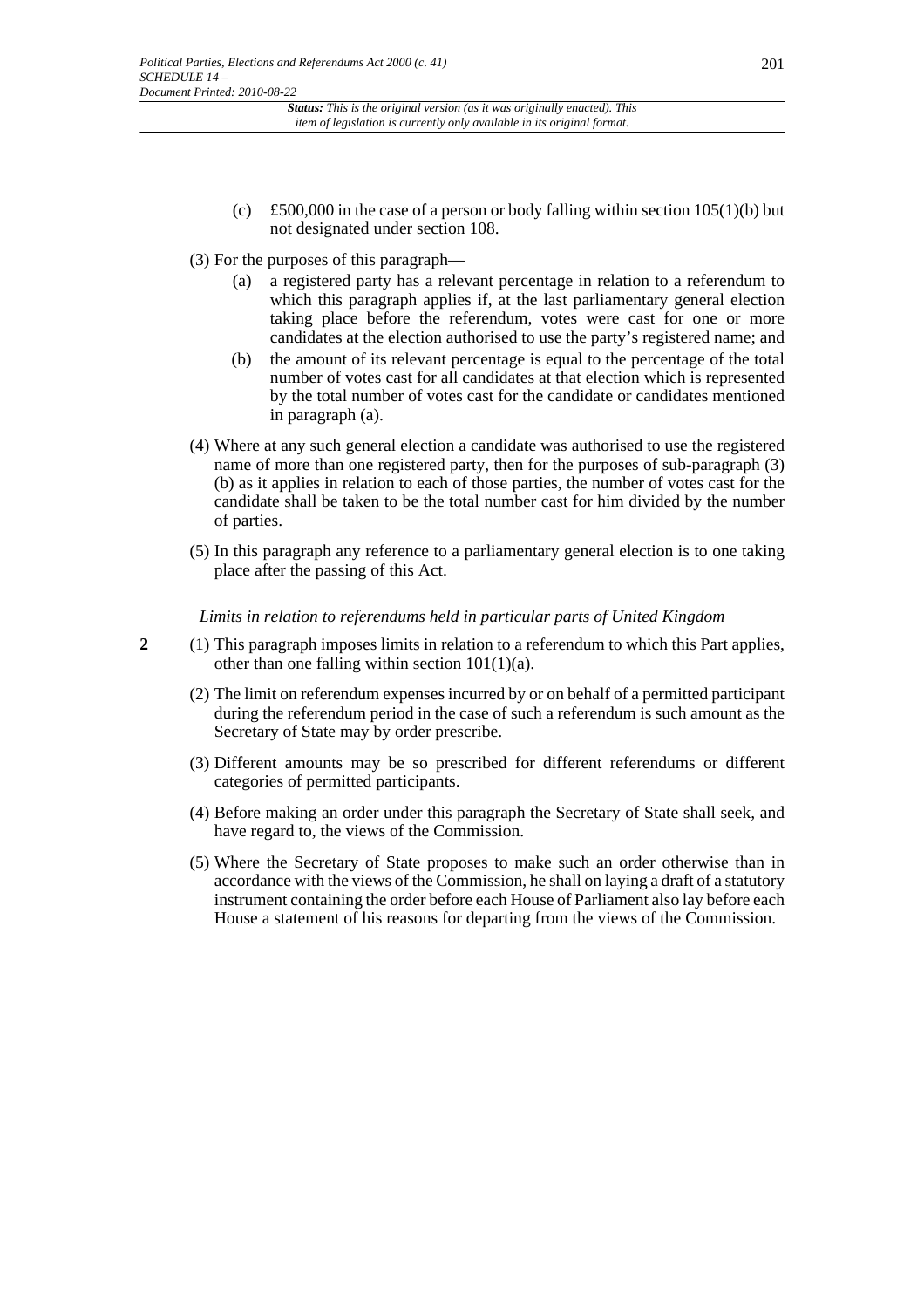# SCHEDULE 15 Section 119.

### CONTROL OF DONATIONS TO PERMITTED PARTICIPANTS

# **PART I**

# **INTRODUCTORY**

#### *Operation and interpretation of Schedule*

- **1** (1) This Schedule has effect for controlling donations to permitted participants that either are not registered parties or are minor parties.
	- (2) The following provisions have effect for the purposes of this Schedule.
	- (3) In accordance with sub-paragraph (1) "permitted participant" does not include a permitted participant which is a registered party other than a minor party.
	- (4) "Relevant donation", in relation to a permitted participant at a referendum, means a donation to the permitted participant for the purpose of meeting referendum expenses incurred by or on behalf of the permitted participant.
	- (5) "Donation" shall be construed in accordance with paragraphs 2 to 4.
	- (6) In relation to donations received by a permitted participant other than a designated organisation, references to a permissible donor falling within section 54(2) do not include a registered party.

In this sub-paragraph "designated organisation" has the meaning given by section  $110(5)$ .

# *Donations: general rules*

- **2** (1) "Donation", in relation to a permitted participant, means (subject to paragraph 4)—
	- (a) any gift to the permitted participant of money or other property;
	- (b) any sponsorship provided in relation to the permitted participant (as defined by paragraph 3);
	- (c) any money spent (otherwise than by or on behalf of the permitted participant) in paying any referendum expenses incurred by or on behalf of the permitted participant;
	- (d) any money lent to the permitted participant otherwise than on commercial terms;
	- (e) the provision otherwise than on commercial terms of any property, services or facilities for the use or benefit of the permitted participant (including the services of any person);
	- (f) in the case of a permitted participant other than an individual, any subscription or other fee paid for affiliation to, or membership of, the permitted participant.

(2) Where—

(a) any money or other property is transferred to a permitted participant pursuant to any transaction or arrangement involving the provision by or on behalf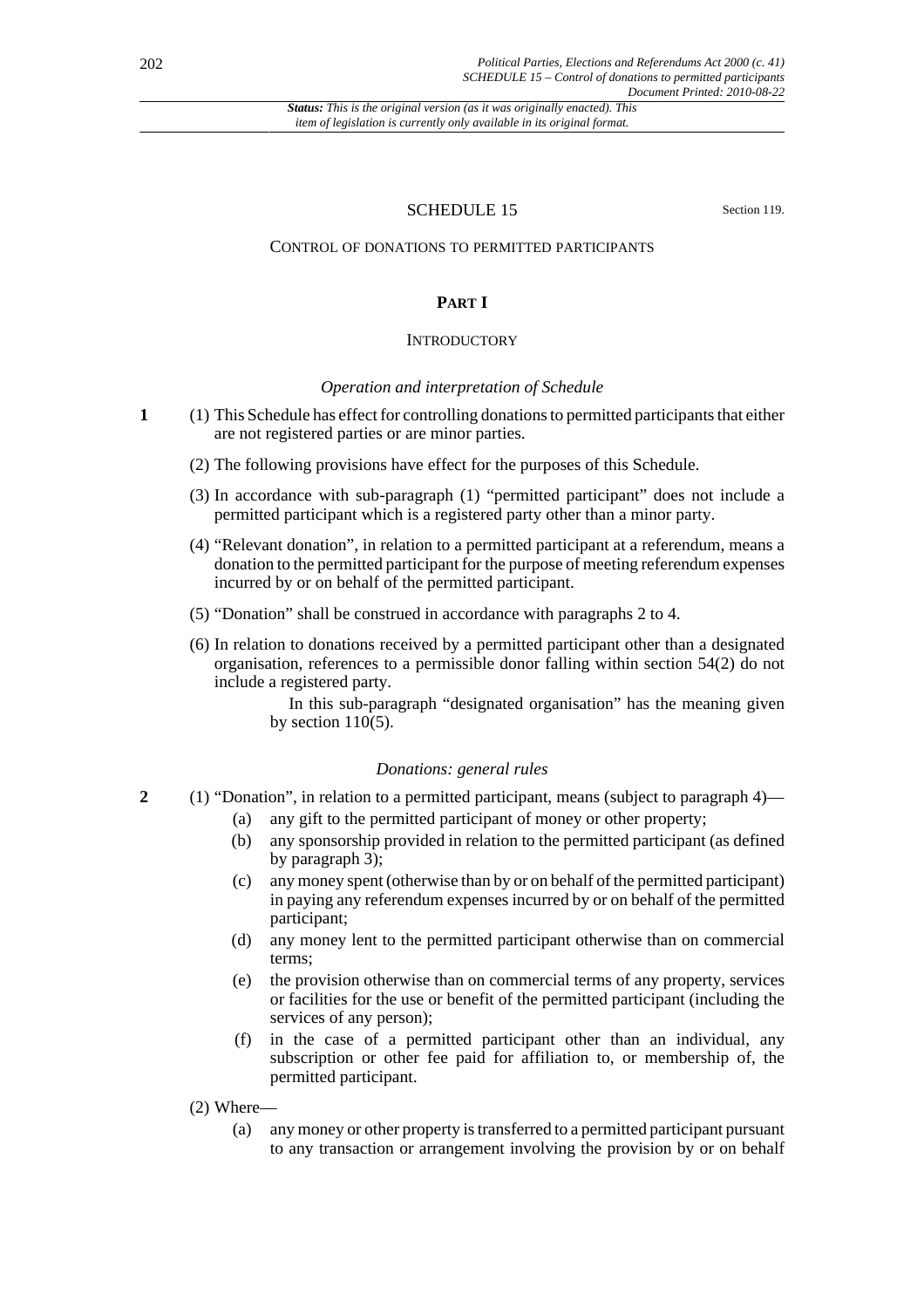of the permitted participant of any property, services or facilities or other consideration of monetary value, and

(b) the total value in monetary terms of the consideration so provided by or on behalf of the permitted participant is less than the value of the money or (as the case may be) the market value of the property transferred,

the transfer of the money or property shall (subject to sub-paragraph (4)) constitute a gift to the permitted participant for the purposes of sub-paragraph (1)(a).

### (3) In determining—

- (a) for the purposes of sub-paragraph  $(1)(d)$  whether any money lent to a permitted participant is so lent otherwise than on commercial terms, or
- (b) for the purposes of sub-paragraph (1)(e) whether any property, services or facilities provided for the use or benefit of a permitted participant is or are so provided otherwise than on such terms,

regard shall be had to the total value in monetary terms of the consideration provided by or on behalf of the permitted participant in respect of the loan or the provision of the property, services or facilities.

- (4) Where (apart from this sub-paragraph) anything would be a donation both by virtue of sub-paragraph (1)(b) and by virtue of any other provision of this paragraph, sub-paragraph  $(1)(b)$  (together with paragraph 3) shall apply in relation to it to the exclusion of the other provision of this paragraph.
- (5) Anything given or transferred to any officer, member, trustee or agent of a permitted participant in his capacity as such (and not for his own use or benefit) is to be regarded as given or transferred to the permitted participant (and references to donations received by a permitted participant accordingly include donations so given or transferred).
- (6) In this paragraph—
	- (a) any reference to anything being given or transferred to a permitted participant or any other person is a reference to its being given or transferred either directly or indirectly through any third person;
	- (b) "gift" includes bequest.

#### *Sponsorship*

- **3** (1) For the purposes of this Schedule sponsorship is provided in relation to a permitted participant if—
	- (a) any money or other property is transferred to the permitted participant or to any person for the benefit of the permitted participant, and
	- (b) the purpose (or one of the purposes) of the transfer is (or must, having regard to all the circumstances, reasonably be assumed to be)—
		- (i) to help the permitted participant with meeting, or to meet, to any extent any defined expenses incurred or to be incurred by or on behalf of the permitted participant, or
		- (ii) to secure that to any extent any such expenses are not so incurred.
	- (2) In sub-paragraph (1) "defined expenses" means expenses in connection with—
		- (a) any conference, meeting or other event organised by or on behalf of the permitted participant,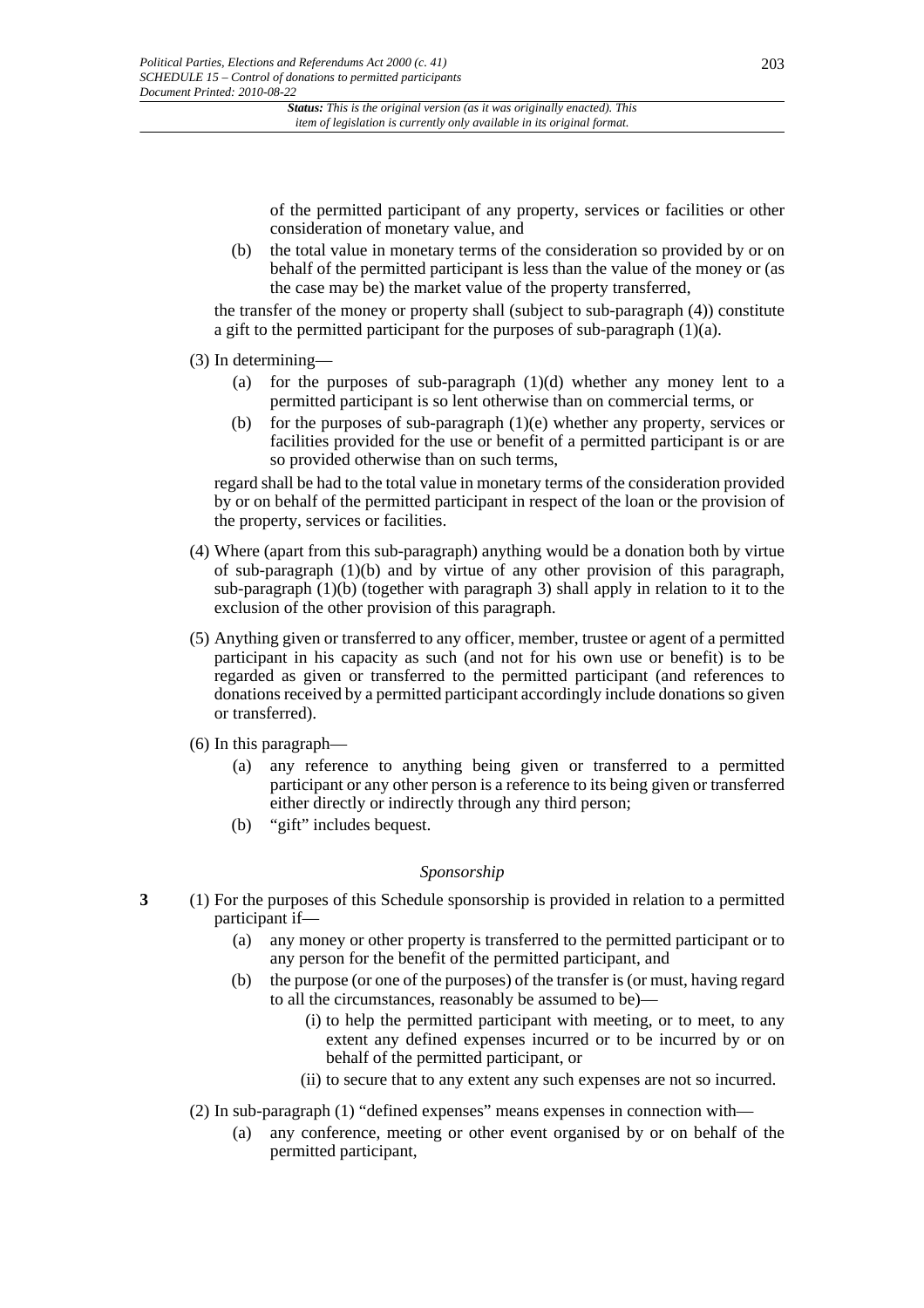- (b) the preparation, production or dissemination of any publication by or on behalf of the permitted participant, or
- (c) any study or research organised by or on behalf of the permitted participant.
- (3) The following do not, however, constitute sponsorship by virtue of sub-paragraph (1)
	- (a) the making of any payment in respect of—
		- (i) any charge for admission to any conference, meeting or other event, or
		- (ii) the purchase price of, or any other charge for access to, any publication;
	- (b) the making of any payment in respect of the inclusion of an advertisement in any publication where the payment is made at the commercial rate payable for the inclusion of such an advertisement in any such publication.
- (4) The Secretary of State may by order made on the recommendation of the Commission amend sub-paragraph (2) or (3).
- (5) In this paragraph "publication" means a publication made available in whatever form and by whatever means (whether or not to the public at large or any section of the public).

### *Payments etc. not to be regarded as donations*

- **4** (1) None of the following shall be regarded as a donation—
	- (a) any grant provided out of public funds, other than a grant provided to a designated organisation by virtue of section 110(2);
	- (b) the provision of any rights conferred on a designated organisation (or persons authorised by a designated organisation) by virtue of section 110(4) and Schedule 12;
	- (c) the provision by an individual of his own services which he provides voluntarily in his own time and free of charge; or
	- (d) any interest accruing to a permitted participant in respect of any donation which is dealt with by the permitted participant in accordance with section  $56(2)(a)$  or (b) (as applied by paragraph 7).
	- (2) Any donation whose value (as determined in accordance with paragraph 5) is not more than £200 shall be disregarded.

#### *Value of donations*

- **5** (1) The value of any donation falling within paragraph 2(1)(a) (other than money) shall be taken to be the market value of the property in question.
	- (2) Where, however, paragraph  $2(1)(a)$  applies by virtue of paragraph  $2(2)$ , the value of the donation shall be taken to be the difference between—
		- (a) the value of the money, or the market value of the property, in question, and
		- (b) the total value in monetary terms of the consideration provided by or on behalf of the permitted participant.
	- (3) The value of any donation falling within paragraph  $2(1)(b)$  shall be taken to be the value of the money, or (as the case may be) the market value of the property, transferred as mentioned in paragraph 3(1); and accordingly any value in monetary

 $\overline{\phantom{a}}$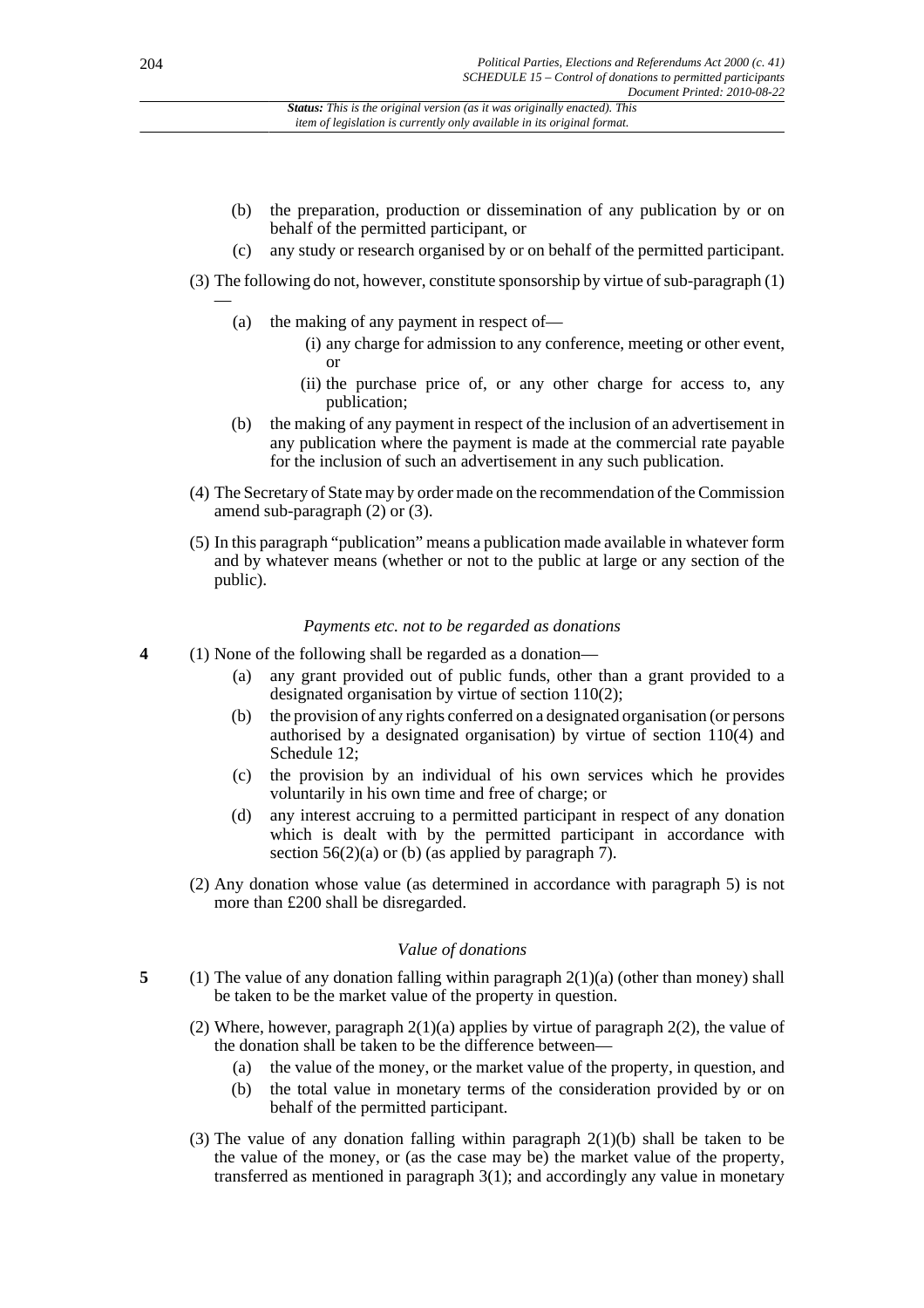terms of any benefit conferred on the person providing the sponsorship in question shall be disregarded.

- (4) The value of any donation falling within paragraph  $2(1)(d)$  or (e) shall be taken to be the amount representing the difference between—
	- (a) the total value in monetary terms of the consideration that would have had to be provided by or on behalf of the permitted participant in respect of the loan or the provision of the property, services or facilities if—
		- (i) the loan had been made, or
		- (ii) the property, services or facilities had been provided,
		- on commercial terms, and
	- (b) the total value in monetary terms of the consideration (if any) actually so provided by or on behalf of the permitted participant.
- (5) Where a donation such as is mentioned in sub-paragraph (4) confers an enduring benefit on the donee over a particular period, the value of the donation—
	- (a) shall be determined at the time when it is made, but
	- (b) shall be so determined by reference to the total benefit accruing to the donee over that period.

# **PART II**

#### CONTROLS ON DONATIONS

#### *Prohibition on accepting donations from impermissible donors*

- **6** (1) A relevant donation received by a permitted participant must not be accepted by the permitted participant if—
	- (a) the person by whom the donation would be made is not, at the time of its receipt by the permitted participant, a permissible donor falling within section 54(2), or
	- (b) the permitted participant is (whether because the donation is given anonymously or by reason of any deception or concealment or otherwise) unable to ascertain the identity of the person offering the donation.
	- (2) For the purposes of this Schedule any payment received by a designated organisation by virtue of section 110(2) shall be regarded as a donation received by the organisation from a permissible donor falling within section 54(2).
	- (3) For the purposes of this Schedule, any relevant donation received by a permitted participant which is an exempt trust donation shall be regarded as a relevant donation received by the permitted participant from a permissible donor.
	- (4) But, for the purposes of this Schedule, any relevant donation received by a permitted participant from a trustee of any property (in his capacity as such) which is not—
		- (a) an exempt trust donation, or
		- (b) a relevant donation transmitted by the trustee to the permitted participant on behalf of beneficiaries under the trust who are—
			- (i) persons who at the time of its receipt by the permitted participant are permissible donors falling within section 54(2), or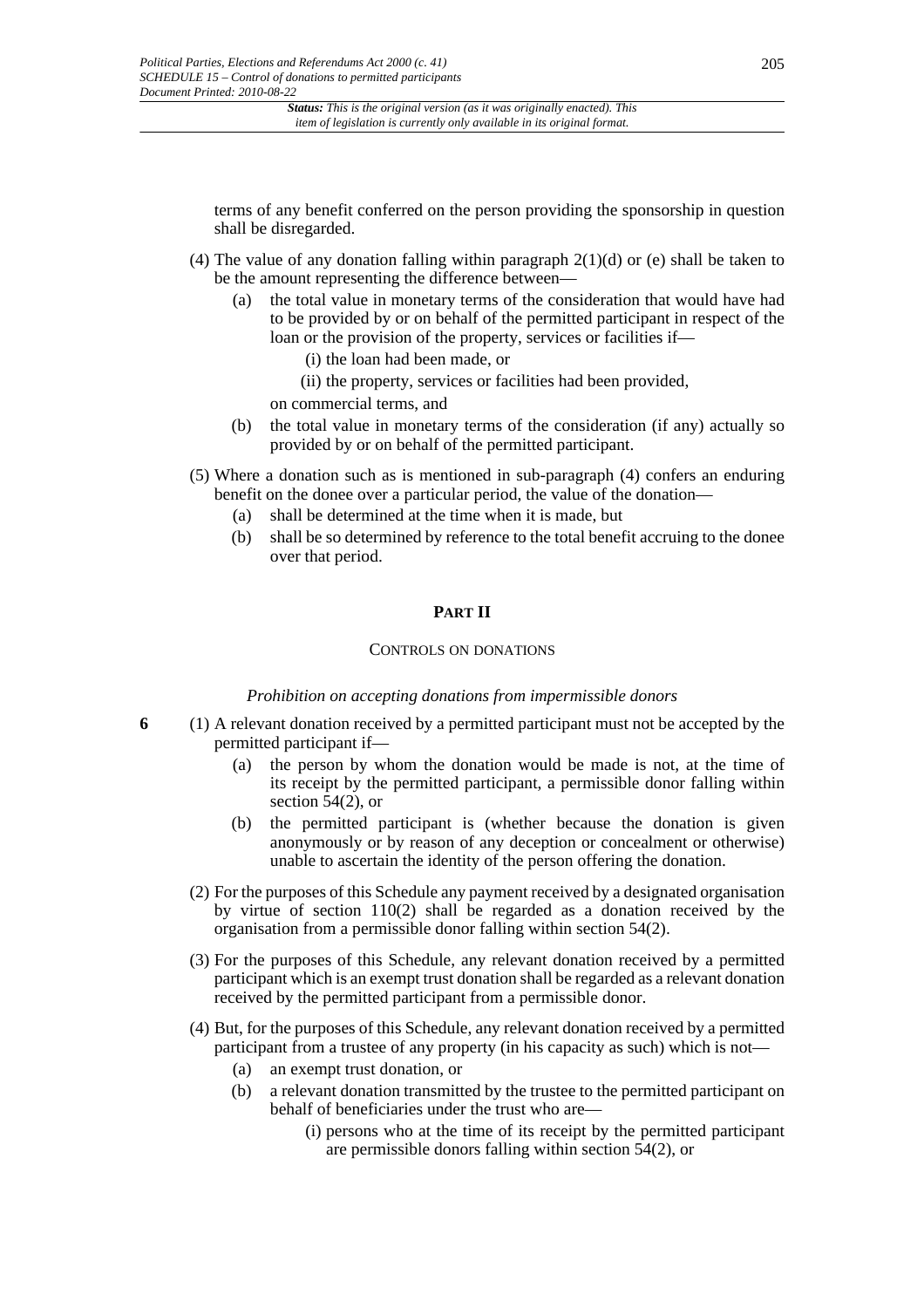(ii) the members of an unincorporated association which at that time is such a permissible donor,

shall be regarded as a relevant donation received by the permitted participant from a person who is not such a permissible donor.

- (5) Where any person ("the principal donor") causes an amount ("the principal donation") to be received by a permitted participant by way of a relevant donation—
	- (a) on behalf of himself and one or more other persons, or
	- (b) on behalf of two or more other persons,

then for the purposes of this Schedule each individual contribution by a person falling within paragraph (a) or (b) of more than £200 shall be treated as if it were a separate donation received from that person.

- (6) In relation to each such separate donation, the principal donor must ensure that, at the time when the principal donation is received by the permitted participant, the responsible person is given—
	- (a) (except in the case of a donation which the principal donor is treated as making) all such details in respect of the person treated as making the donation as are required by virtue of paragraph  $10(1)(c)$  to be given in respect of the donor of a donation to which that paragraph applies; and
	- (b) (in any case) all such details in respect of the donation as are required by virtue of paragraph  $10(1)(a)$ .

(7) Where—

- (a) any person ("the agent") causes an amount to be received by a permitted participant by way of a donation on behalf of another person ("the donor"), and
- (b) the amount of the donation is more than £200,

the agent must ensure that, at the time when the donation is received by the permitted participant, the responsible person is given all such details in respect of the donor as are required by virtue of paragraph  $10(1)(c)$  to be given in respect of the donor of a donation to which that paragraph applies.

(8) A person commits an offence if, without reasonable excuse, he fails to comply with sub-paragraph (6) or (7).

# *Acceptance or return of donations*

- **7** (1) Sections 56 to 60 shall apply for the purposes of this Schedule in relation to a permitted participant and any relevant donation received by a permitted participant as they apply in relation to a registered party and a donation received by a registered party.
	- (2) In the application of sections 56 to 60 in accordance with sub-paragraph  $(1)$ 
		- (a) section 56(1) shall have effect as if the reference to the particulars relating to a donor which would be required to be included in a donation report by virtue of paragraph 2 of Schedule 6 (if the donation were a recordable donation within the meaning of that Schedule) were construed as a reference to the particulars which are required to be included in a return by virtue of paragraph  $10(1)(c)$  (in relation to a donation to which that paragraph applies); and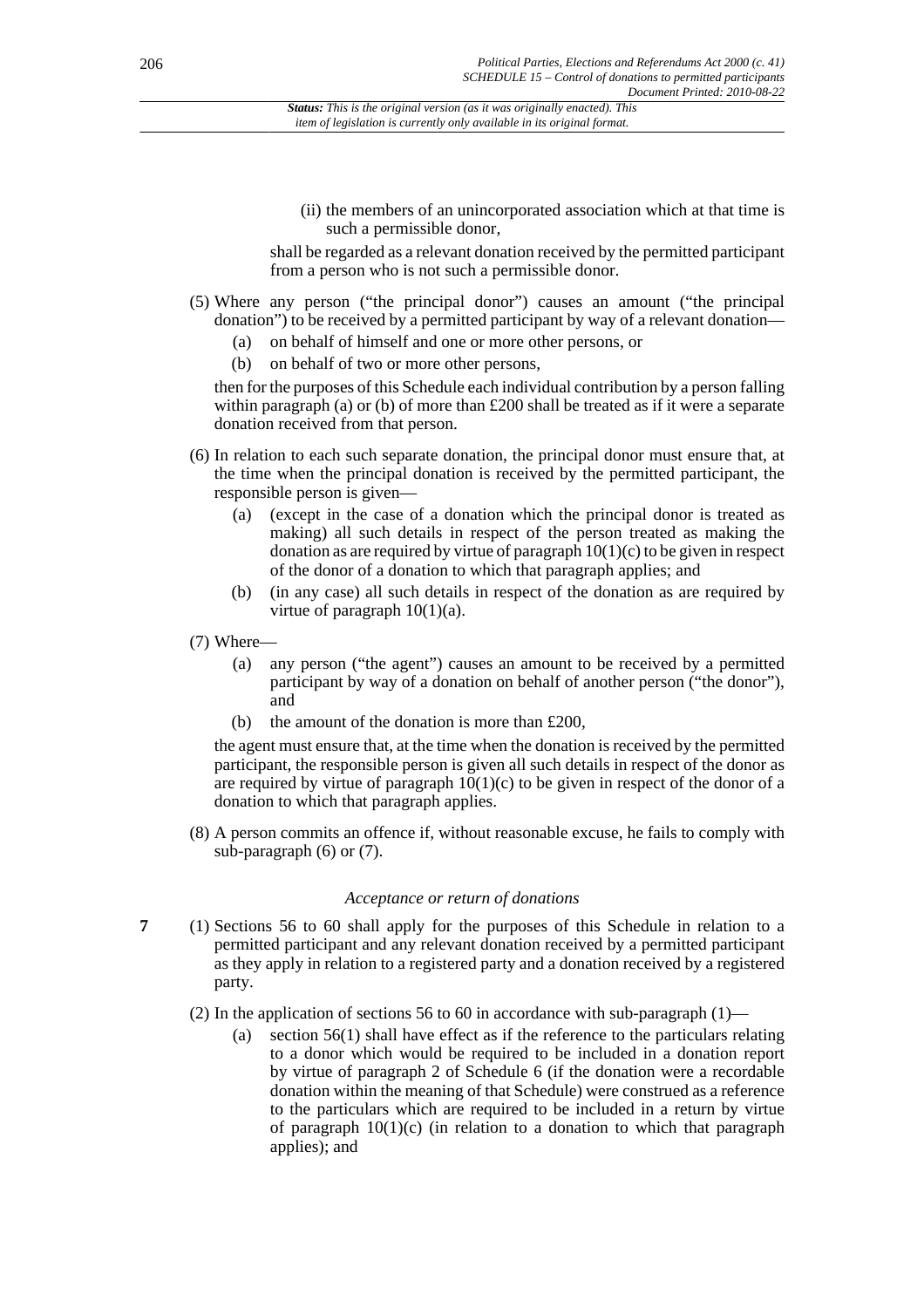(b) section 56(3) and (4) shall each have effect as if any reference to the treasurer of a registered party were construed as a reference to the responsible person in relation to the permitted participant.

# *Evasion of restrictions on donations*

- **8** Section 61 shall apply for the purposes of this Schedule as if—
	- (a) any reference to donations were to relevant donations;
	- (b) any reference to a registered party were a reference to a permitted participant; and
	- (c) any reference to the treasurer of such a party were, in relation to a permitted participant, a reference to the responsible person.

# **PART III**

# REPORTING OF DONATIONS

# *Statement of relevant donations*

**9** The responsible person in relation to a permitted participant must include in any return required to be prepared under section 120 a statement of relevant donations which complies with paragraphs 10 and 11.

# *Donations from permissible donors*

- **10** (1) The statement must record, in relation to each relevant donation falling within subparagraph (2) which is accepted by the permitted participant—
	- (a) the amount of the donation (if a donation of money, in cash or otherwise) or (in any other case) the nature of the donation and its value as determined in accordance with paragraph 5;
	- (b) the date when the donation was accepted by the permitted participant; and
	- (c) the information about the donor which is, in connection with recordable donations to registered parties, required to be recorded in donation reports by virtue of paragraph 2 of Schedule 6.

(2) Sub-paragraph (1) applies to a relevant donation where—

- (a) the value of the donation is more than  $£5,000$ , or
- (b) the value of the donation, when added to the value of any other donation or donations made by the same donor (whether or not falling within paragraph (a)), is more than that amount.
- (3) The statement must also record—
	- (a) the total value of any relevant donations, other than those falling within subparagraph (2), which are accepted by the permitted participant; and
	- (b) such other information as may be required by regulations made by the Commission.

# *Donations from impermissible or unidentifiable donors*

**11** (1) This paragraph applies to relevant donations falling within paragraph 6(1)(a) or (b).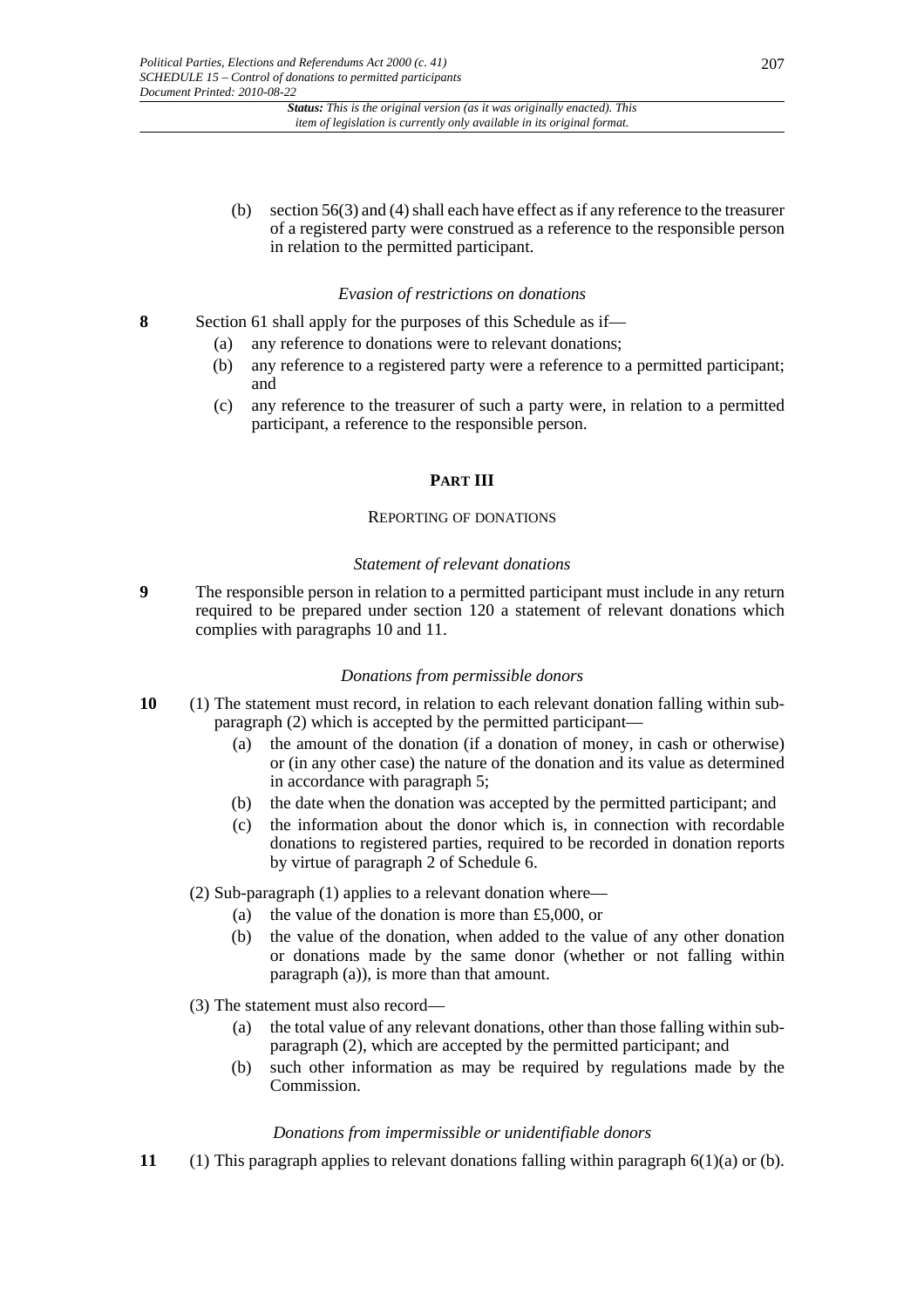(2) Where paragraph  $6(1)(a)$  applies, the statement must record—

- (a) the name and address of the donor;
- (b) the amount of the donation (if a donation of money, in cash or otherwise) or (in any other case) the nature of the donation and its value as determined in accordance with paragraph 5;
- (c) the date when the donation was received, and the date when, and the manner in which, it was dealt with in accordance with section  $56(2)(a)$ ; and
- (d) such other information as is required by regulations made by the Commission.

(3) Where paragraph 6(1)(b) applies the statement must record—

- (a) details of the manner in which the donation was made;
- (b) the amount of the donation (if a donation of money, in cash or otherwise) or (in any other case) the nature of the donation and its value as determined in accordance with paragraph 5;
- (c) the date when the donation was received, and the date when, and the manner in which, it was dealt with in accordance with section 56(2)(b); and
- (d) such other information as is required by regulations made by the Commission.
- (4) In this paragraph any reference to any provision of section 56 is a reference to that provision as applied by paragraph 7.

# SCHEDULE 16 Section 130.

CONTROL OF DONATIONS TO CANDIDATES: NEW SCHEDULE 2A TO THE REPRESENTATION OF THE PEOPLE ACT 1983

# "SCHEDULE 2A

# CONTROL OF DONATIONS TO CANDIDATES

# **PART I**

### **INTRODUCTORY**

# *Operation and interpretation of Schedule*

- 1 (1) This Schedule has effect for controlling donations to candidates at an election.
	- (2) The following provisions have effect for the purposes of this Schedule.
	- (3) "Relevant donation", in relation to a candidate at an election, means a donation to the candidate or his election agent for the purpose of meeting election expenses incurred by or on behalf of the candidate.
	- (4) In sub-paragraph (3) above the reference to a donation for the purpose of meeting election expenses incurred by or on behalf of a candidate includes a reference to a donation for the purpose of securing that any such expenses are not so incurred;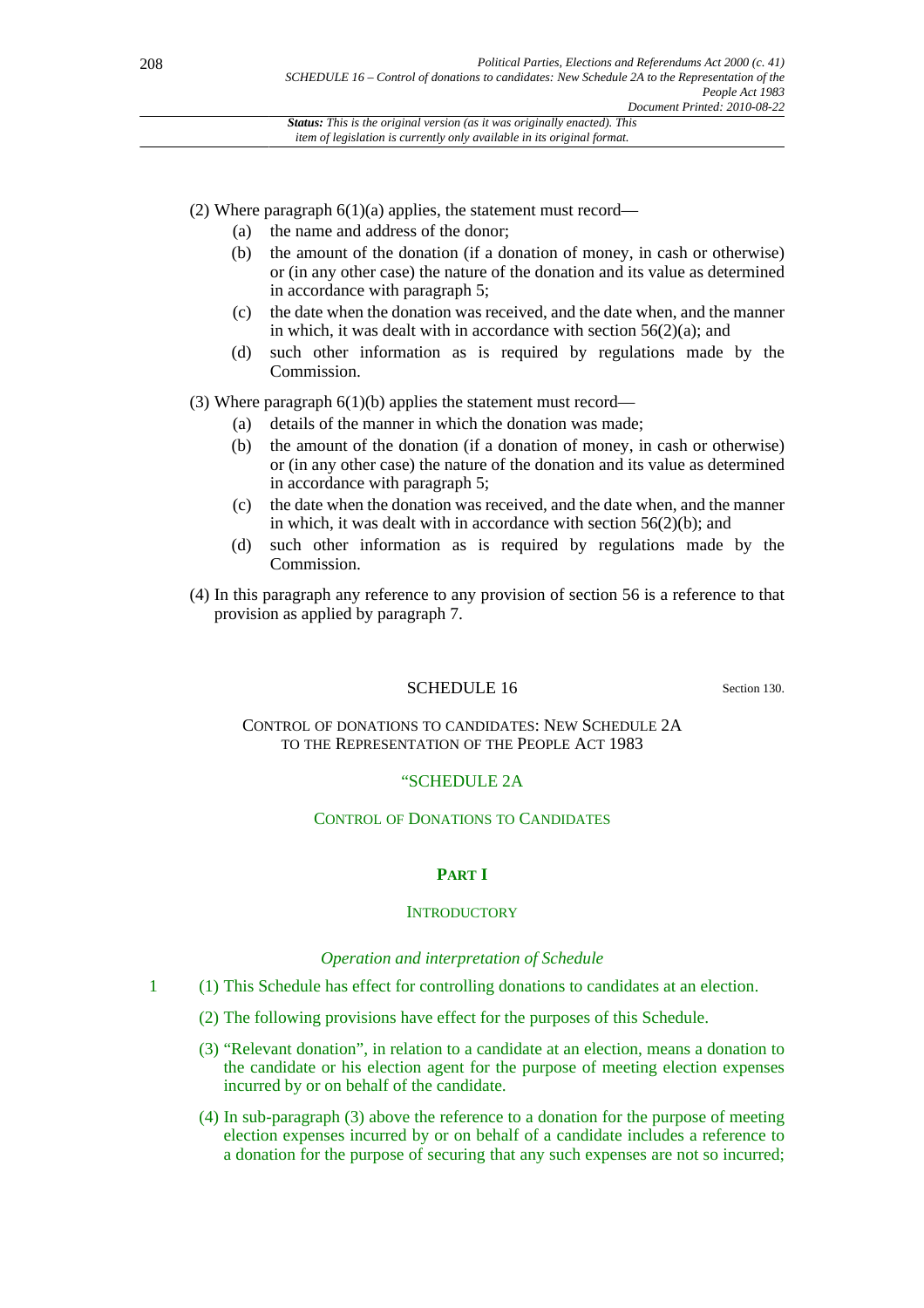and a donation shall be taken to be a donation for either of those purposes if, having regard to all the circumstances, it must be reasonably assumed to be such a donation.

- (5) "Donation" shall be construed in accordance with paragraphs 2 to 4 below.
- (6) "The 2000 Act" means the Political Parties, Elections and Referendums Act 2000.
- (7) Where—
	- (a) at a time when any order is in force under section  $70(1)$  of the 2000 Act a donation is received by a candidate at an election in Great Britain, and
	- (b) the order provides for this sub-paragraph to apply to any such donation,

references to a permissible donor falling within section 54(2) of that Act shall be construed, in relation to the donation, as not including a registered party which is registered in the Northern Ireland register maintained by the Commission under Part II of that Act.

- (8) "The Commission" means the Electoral Commission established by section 1 of that Act.
- (9) Any reference to a donation received by a candidate when he is (or is deemed to be) his own election agent includes a reference to a donation received by a candidate on a list of candidates to be London members of the London Assembly at an ordinary election who is, or is deemed to be, the election agent of all the candidates on the list.
- (10) Any donation which is received by a candidate as mentioned in sub-paragraph (9) above shall be regarded as received by him in his capacity as election agent.

#### *Donations: general rules*

- 2 (1) "Donation", in relation to a candidate at an election, means (subject to paragraph 4 below)—
	- (a) any gift to the candidate or his election agent of money or other property;
	- (b) any sponsorship provided in relation to the candidate (as defined by paragraph 3 below);
	- (c) any money spent (otherwise than by the candidate, his election agent or any sub-agent) in paying any election expenses incurred by or on behalf of the candidate;
	- (d) any money lent to the candidate or his election agent otherwise than on commercial terms;
	- (e) the provision otherwise than on commercial terms of any property, services or facilities for the use or benefit of the candidate (including the services of any person).
	- (2) Where—
		- (a) any money or other property is transferred to a candidate or his election agent pursuant to any transaction or arrangement involving the provision by or on behalf of the candidate of any property, services or facilities or other consideration of monetary value, and
		- (b) the total value in monetary terms of the consideration so provided by or on behalf of the candidate is less than the value of the money or (as the case may be) the market value of the property transferred,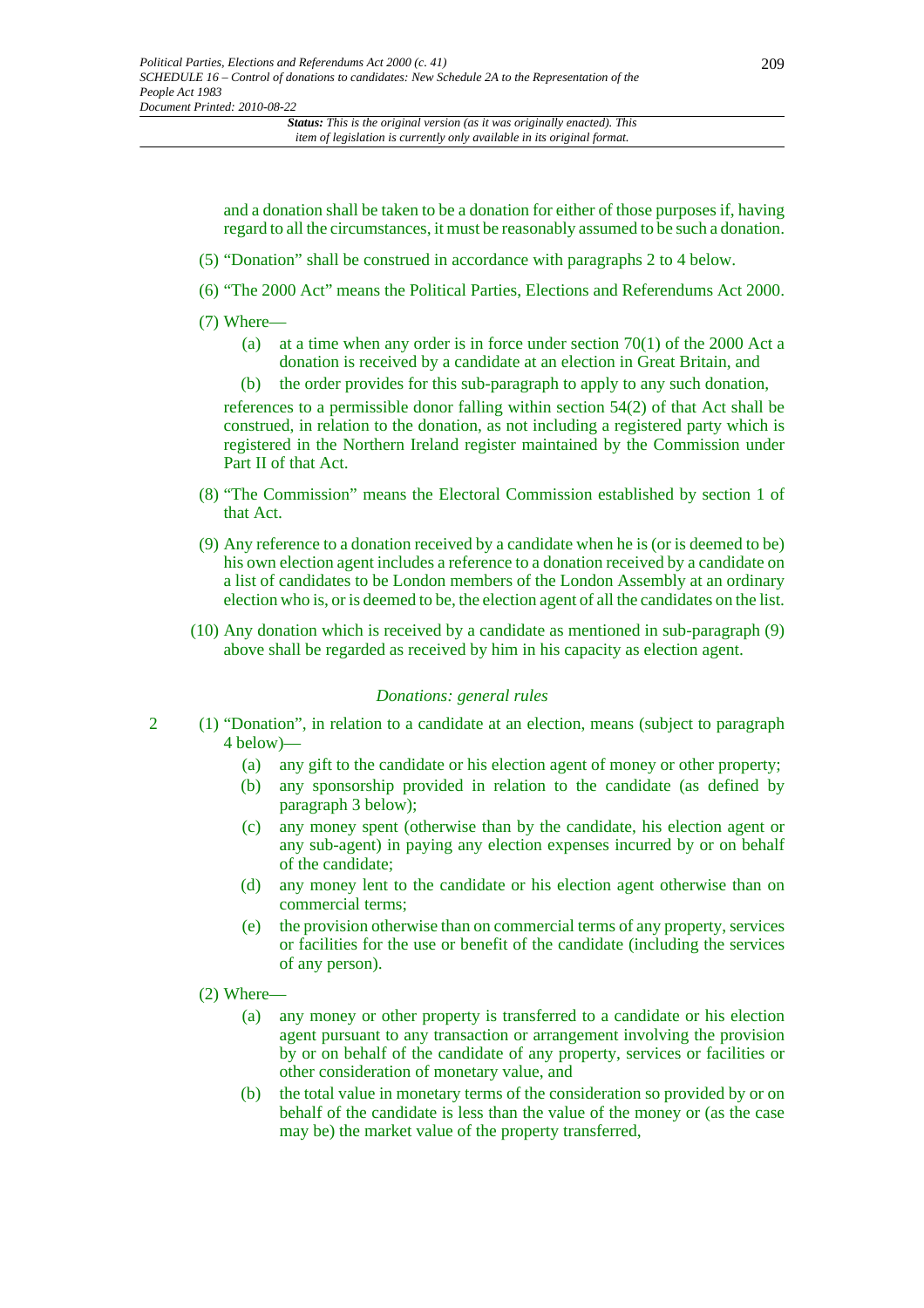the transfer of the money or property shall (subject to sub-paragraph (4) below) constitute a gift to the candidate or (as the case may be) his election agent for the purposes of sub-paragraph  $(1)(a)$  above.

(3) In determining—

- (a) for the purposes of sub-paragraph  $(1)(d)$  above, whether any money lent to a candidate or his election agent is so lent otherwise than on commercial terms, or
- (b) for the purposes of sub-paragraph (1)(e) above, whether any property, services or facilities provided for the use or benefit of a candidate is or are so provided otherwise than on such terms,

regard shall be had to the total value in monetary terms of the consideration provided by or on behalf of the candidate in respect of the loan or the provision of the property, services or facilities.

- (4) Where (apart from this sub-paragraph) anything would be a donation both by virtue of sub-paragraph  $(1)(b)$  above and by virtue of any other provision of this paragraph, sub-paragraph (1)(b) (together with paragraph 3 below) shall apply in relation to it to the exclusion of the other provision of this paragraph.
- (5) The reference in sub-paragraph  $(1)(c)$  above to money spent as mentioned in that provision is a reference to money so spent by a person, other than the candidate, his election agent or any sub-agent, out of his own resources (with no right to reimbursement out of the resources of any such other person); and where, by virtue of sub-paragraph (1)(c) above, money so spent constitutes a donation to the candidate, the candidate shall be treated as receiving an equivalent amount on the date on which the money is paid to the creditor irespect of the expenses in question.
- (6) In this paragraph—

—

- (a) any reference to anything being given or transferred to a candidate or his election agent includes a reference to its being given or transferred either directly or indirectly through any third person;
- (b) "gift" includes a bequest or any other form of testamentary disposition.

# *Sponsorship*

- 3 (1) For the purposes of this Schedule sponsorship is provided in relation to a candidate if—
	- (a) any money or other property is transferred to the candidate or to any person for the benefit of the candidate, and
	- (b) the purpose (or one of the purposes) of the transfer is (or must, having regard to all the circumstances, reasonably be assumed to be)—
		- (i) to help the candidate with meeting, or to meet, to any extent any defined expenses incurred or to be incurred by or on behalf of the candidate, or
		- (ii) to secure that to any extent any such expenses are not so incurred.
	- (2) In sub-paragraph (1) above "defined expenses" means expenses in connection with
		- (a) any conference, meeting or other event organised by or on behalf of the candidate,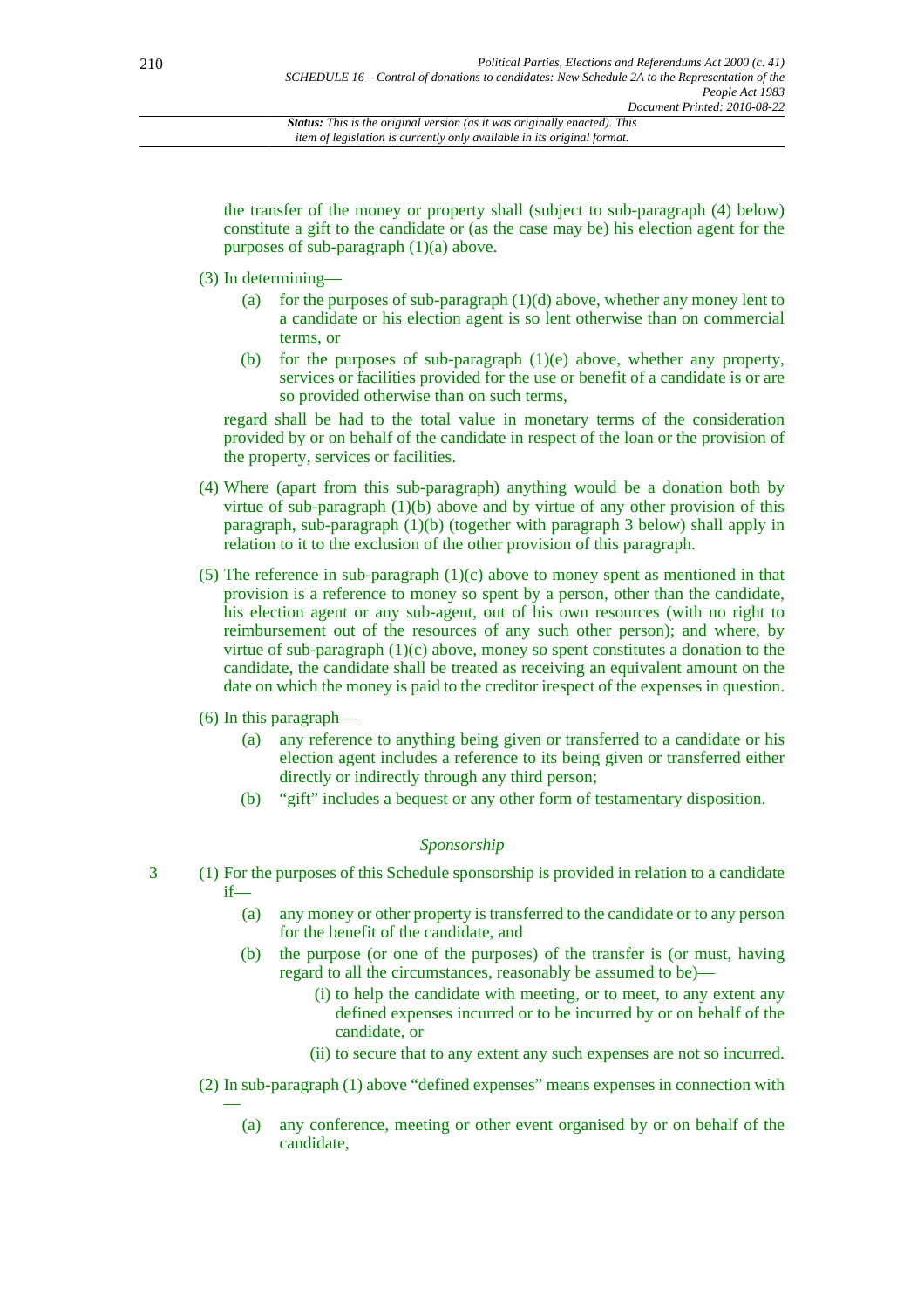- (b) the preparation, production or dissemination of any publication by or on behalf of the candidate, or
- (c) any study or research organised by or on behalf of the candidate.
- (3) The following do not, however, constitute sponsorship by virtue of subparagraph (1) above—
	- (a) the making of any payment in respect of—
		- (i) any charge for admission to any conference, meeting or other event, or
		- (ii) the purchase price of, or any other charge for access to, any publication;
	- (b) the making of any payment in respect of the inclusion of an advertisement in any publication where the payment is made at the commercial rate payable for the inclusion of such an advertisement in any such publication.
- (4) The Secretary of State may by order made on the recommendation of the Commission amend sub-paragraph (2) or (3) above.
- (5) Any order under sub-paragraph (4) above shall be made by statutory instrument; but no such order shall be made unless a draft of the order has been laid before and approved by a resolution of each House of Parliament.
- (6) In this paragraph "publication" means a publication made available in whatever form and by whatever means (whether or not to the public at large or any section of the public).

# *Payments etc. not to be regarded as donations*

- 4 (1) None of the following shall be regarded as a donation—
	- (a) the provision of any facilities provided in pursuance of any right conferred on a candidate at an election by this Act;
	- (b) the provision by an individual of his own services which he provides voluntarily in his own time and free of charge;
	- (c) any interest accruing to a candidate or his election agent in respect of any donation which is dealt with by the candidate or (as the case may be) his election agent in accordance with section  $56(2)(a)$  or (b) of the 2000 Act (as applied by paragraph 7 below).
	- (2) There shall also be disregarded any donation whose value (determined in accordance with paragraph 5 below) is not more than £50.

# *Value of donations*

- 5 (1) The value of any donation falling within paragraph  $2(1)(a)$  above (other than money) shall be taken to be the market value of the property in question.
	- (2) Where, however, paragraph  $2(1)(a)$  above applies by virtue of paragraph  $2(2)$ above, the value of the donation shall be taken to be the difference between—
		- (a) the value of the money, or the market value of the property, in question, and
		- (b) the total value in monetary terms of the consideration provided by or on behalf of the candidate or his election agent.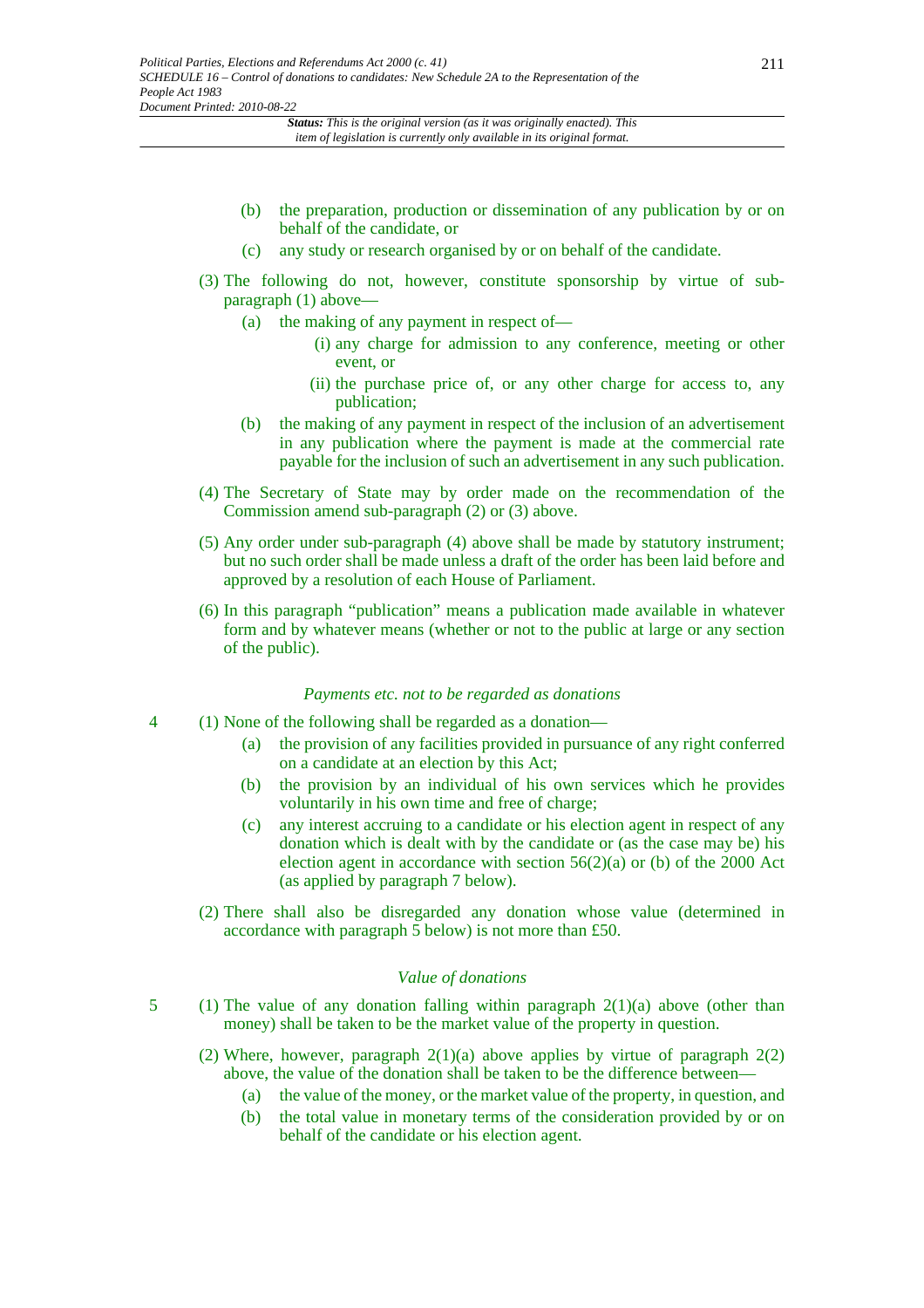- (3) The value of any donation falling within paragraph  $2(1)(b)$  above shall be taken to be the value of the money, or (as the case may be) the market value of the property, transferred as mentioned in paragraph 3(1) above; and accordingly any value in monetary terms of any benefit conferred on the person providing the sponsorship in question shall be disregarded.
- (4) The value of any donation falling within paragraph  $2(1)(d)$  or (e) above shall be taken to be the amount representing the difference between—
	- (a) the total value in monetary terms of the consideration that would have had to be provided by or on behalf of the candidate or his election agent in respect of the loan or the provision of the property, services or facilities if—
		- (i) the loan had been made, or
		- (ii) the property, services or facilities had been provided,
		- on commercial terms, and
	- (b) the total value in monetary terms of the consideration (if any) actually so provided by or on behalf of the candidate or his election agent.
- (5) Where a donation such as is mentioned in sub-paragraph (4) above confers an enduring benefit on the donee over a particular period, the value of the donation—
	- (a) shall be determined at the time when it is made, but
	- (b) shall be so determined by reference to the total benefit accruing to the donee over that period.
- (6) In this paragraph "market value" in relation to any property, means the price which might reasonably be expected to be paid for the property on a sale in the open market.

# **PART II**

# CONTROLS ON DONATIONS

*Prohibition on accepting donations from impermissible donors*

- 6 (1) A relevant donation received by a candidate or his election agent must not be accepted if—
	- (a) the person by whom the donation would be made is not, at the time of its receipt by the candidate or (as the case may be) his election agent, a permissible donor falling within section 54(2) of the 2000 Act; or
	- (b) the candidate or (as the case may be) his election agent is (whether because the donation is given anonymously or by reason of any deception or concealment or otherwise) unable to ascertain the identity of the person offering the donation.
	- (2) For the purposes of this Schedule any relevant donation received by a candidate or his election agent which is an exempt trust donation shall be regarded as a relevant donation received by the candidate or his election agent from a permissible donor; and section 162 of the 2000 Act (interpretation: exempt trust donations) shall apply for the purposes of this Schedule as it applies for the purposes of that Act.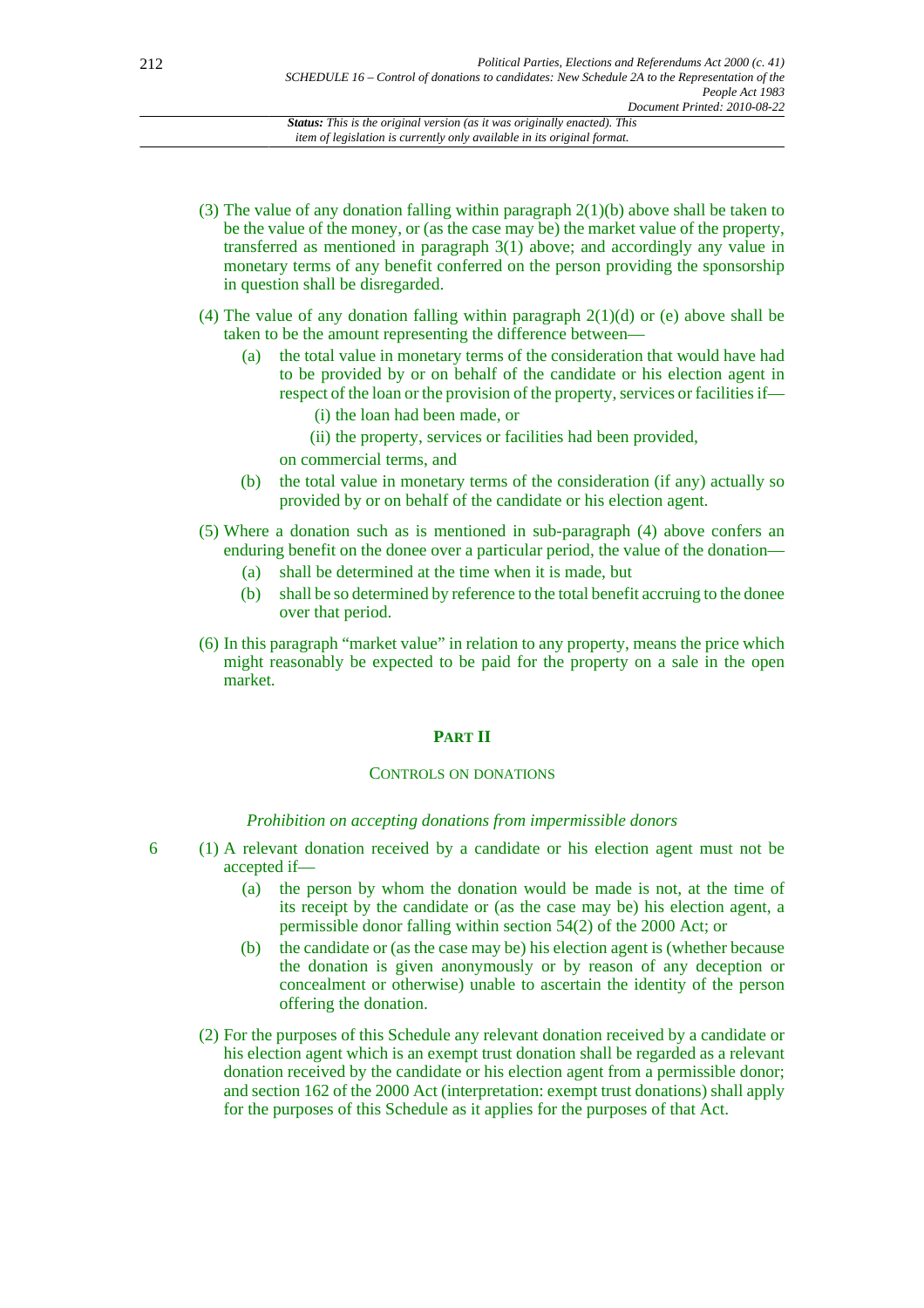- (3) But, for the purposes of this Schedule, any relevant donation received by a candidate or his election agent from a trustee of any property (in his capacity as such) which is not—
	- (a) an exempt trust donation, or
	- (b) a relevant donation transmitted by the trustee to the candidate or his election agent on behalf of beneficiaries under the trust who are—
		- (i) persons who at the time of its receipt by the candidate or his election agent are permissible donors falling within section 54(2) of the 2000 Act, or
		- (ii) the members of an unincorporated association which at that time is such a permissible donor,

shall be regarded as a relevant donation received by the candidate or his election agent from a person who is not such a permissible donor.

- (4) Where any person ("the principal donor") causes an amount ("the principal donation") to be received by a candidate or his election agent by way of a relevant donation—
	- (a) on behalf of himself and one or more other persons, or
	- (b) on behalf of two or more other persons,

then for the purposes of this Part each individual contribution by a person falling within paragraph (a) or (b) of more than  $£50$  shall be treated as if it were a separate donation received from that person.

- (5) In relation to each such separate donation, the principal donor must ensure that, at the time when the principal donation is received by the candidate or his election agent, the candidate or (as the case may be) his election agent is given—
	- (a) (except in the case of a donation which the principal donor is treated as making) all such details in respect of the person treated as making the donation as are required by virtue of paragraph 11(c) below; and
	- (b) (in any case) all such details in respect of the donation as are required by virtue of paragraph 11(a) below.
- (6) Where—
	- (a) any person ("the agent") causes an amount to be received by a candidate or his election agent by way of a donation on behalf of another person ("the donor"), and
	- (b) the amount of the donation is more than  $£50$ ,

the agent must ensure that, at the time when the donation is received by the candidate or his election agent, the candidate or (as the case may be) his election agent is given all such details in respect of the donor as are required by virtue of paragraph 11(c) below.

- (7) A person commits an offence if, without reasonable excuse, he fails to comply with sub-paragraph (5) or (6) above.
- (8) A person guilty of an offence under sub-paragraph (7) shall be liable—
	- (a) on summary conviction, to a fine not exceeding the statutory maximum or to a term of imprisonment not exceeding 6 months (or both);
	- (b) on conviction on indictment, to a fine or to a term of imprisonment not exceeding one year (or both).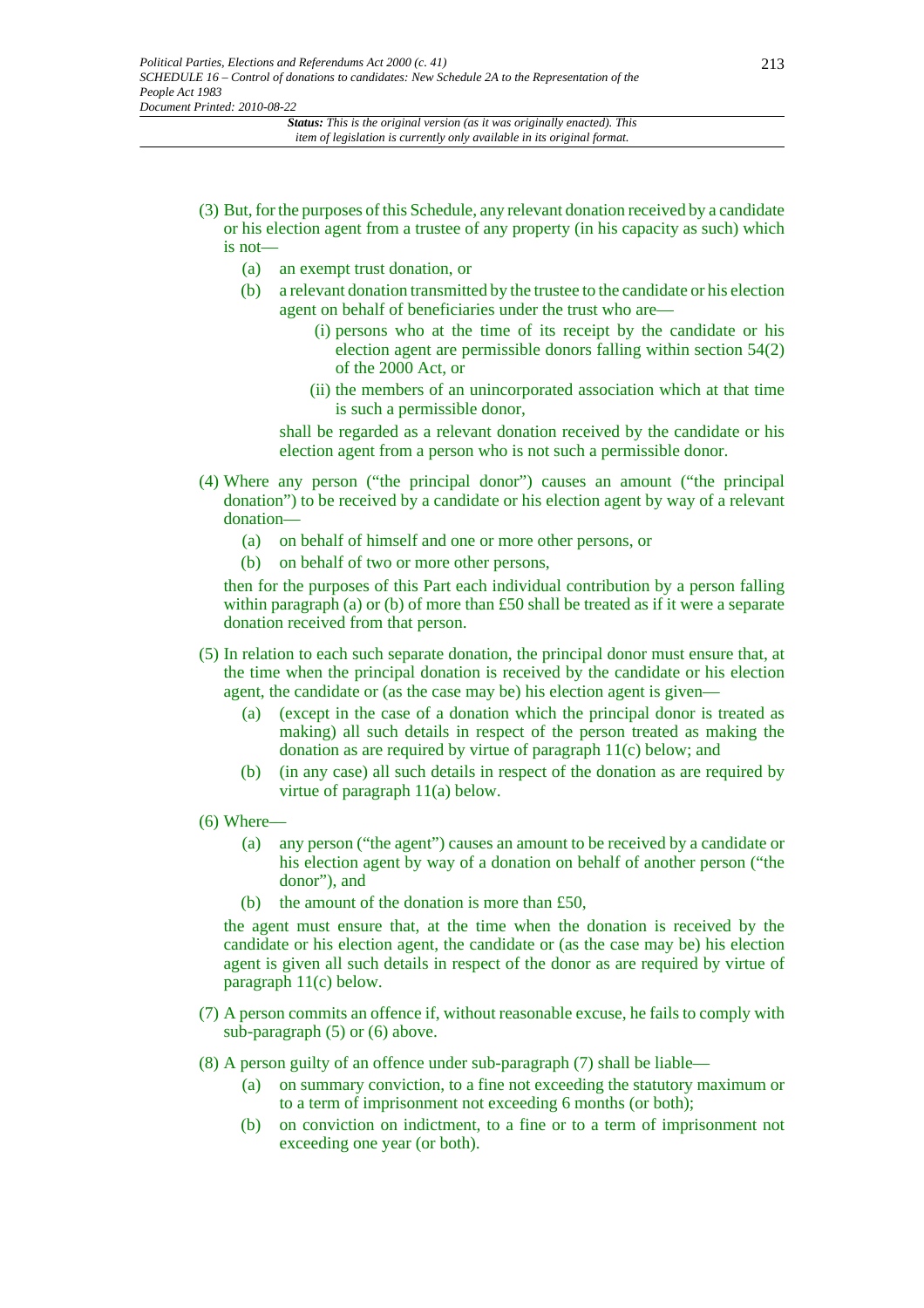#### *Acceptance or return of donations*

- 7 (1) Sections 56 to 60 of the 2000 Act shall apply for the purposes of this Schedule in relation to—
	- (a) a relevant donation received by a candidate or his election agent, and
	- (b) the candidate or (as the case may be) the election agent,

as they apply in relation to a donation received by a registered party and the registered party.

- (2) In the application of sections 56 to 60 of that Act in accordance with subparagraph (1)—
	- (a) section 56(1) shall have effect as if the reference to the particulars relating to a donor which would be required to be included in a donation report by virtue of paragraph 2 of Schedule 6 (if the donation were a recordable donation within the meaning of that Schedule) were construed as a reference to the particulars which are required to be included in a return by virtue of paragraph 11(c) below;
	- (b) section 56(3) shall have effect as if the reference to the party were omitted and the reference to the treasurer of the party were construed as a reference to the candidate or (as the case may be) his election agent; and
	- (c) section 56(4) shall have effect as if the reference to the treasurer of the party were construed as a reference to the candidate or (as the case may be) his election agent.

### *Transfer of donations received by candidate to election agent*

- 8 (1) Sub-paragraph (2) below applies in relation to any relevant donation received by a candidate after the deadline for appointing an election agent (unless the candidate is, or is deemed to be, his own election agent at the time of receipt of the donation).
	- (2) The candidate shall, on receipt of any such donation as is mentioned in subparagraph (1) above, forthwith deliver to his election agent—
		- (a) the donation,
		- (b) where paragraph 6(5) or (6) above applies in relation to the donation, the information provided to the candidate in pursuance of that provision, and
		- (c) any other information which the candidate has about the donation and its donor which might reasonably be expected to assist the election agent in the discharge of any duties imposed on him, in relation to the donation, under this Part or Part III of this Schedule.
	- (3) Where a donation is delivered to an election agent in accordance with subparagraph (2) above, the donation shall be treated for the purposes of paragraph 6(1) to (4) above and the provisions applied by paragraph 7 above as if it had been—
		- (a) originally received by the election agent, and
		- (b) so received by him on the date on which it was received by the candidate.
	- (4) Where a candidate receives a relevant donation before the deadline for appointing an election agent but at a time when an appointment of a person (other than the candidate himself) as election agent is in force he shall either—
		- (a) forthwith deliver the donation and the information mentioned in subparagraph (2)(b) and (c) above to the agent, or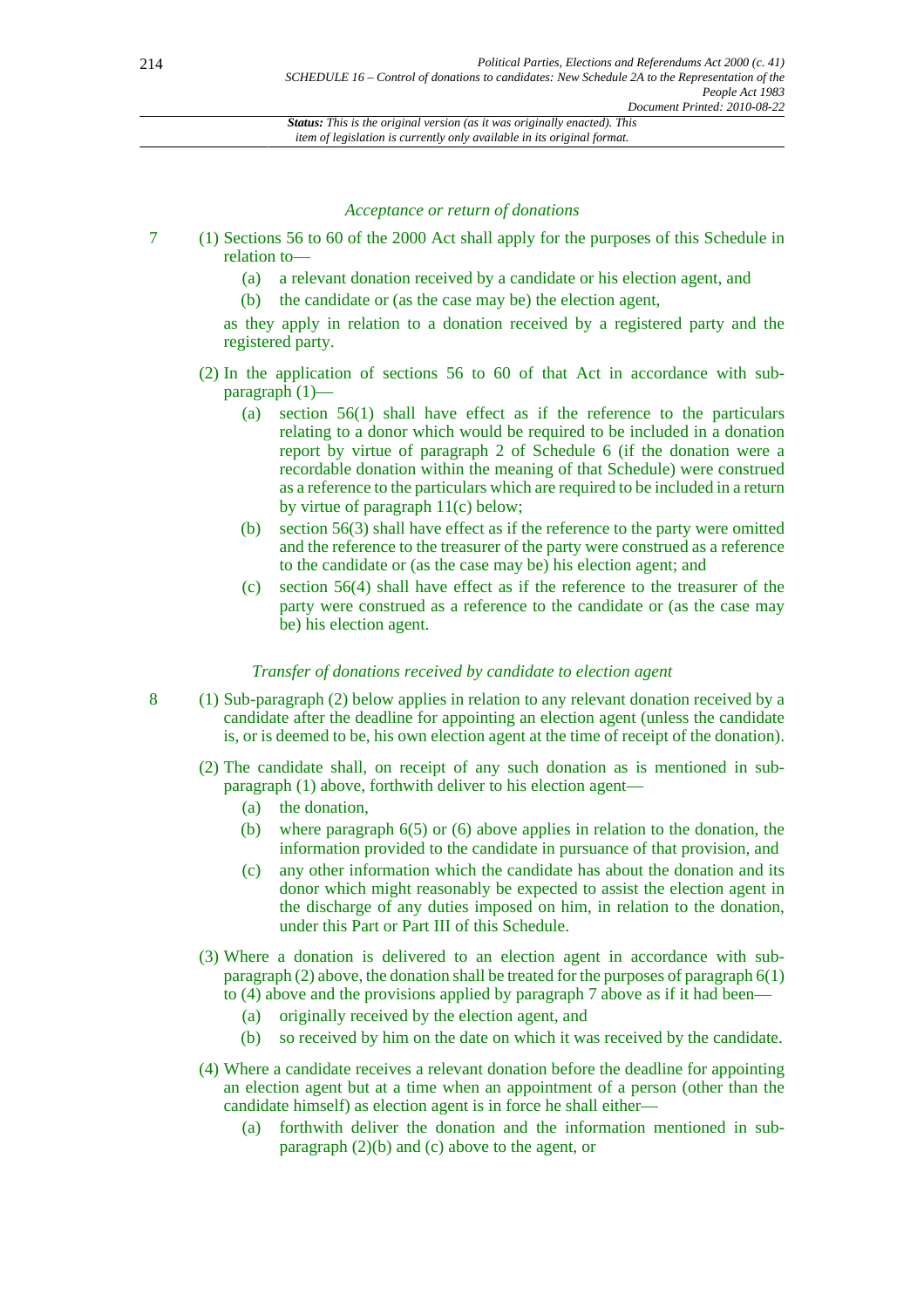- (b) (if he fails to do so) deal with the donation in accordance with section 56 of the 2000 Act.
- (5) Sub-paragraph (3) above shall have effect in relation to any relevant donation delivered to an election agent in accordance with sub-paragraph (4)(a) above as it has effect in relation to a donation delivered to him in accordance with subparagraph (2) above.
- (6) Sub-paragraph (7) below applies where—
	- (a) a relevant donation received by a candidate before the deadline for appointing an election agent has been dealt with by the candidate in accordance with section 56 of the 2000 Act either because—
		- (i) it was received by him at a time when no appointment of another person as his election agent was in force, or
		- (ii) although such an appointment was in force, he was by virtue of sub-paragraph (4)(b) required to deal with the donation; and
	- (b) an appointment of a person (other than the candidate himself) as election agent is in force at, or at any time after—
		- (i) the deadline for appointing an election agent, or
		- (ii) if later, the time when the candidate has dealt with the donation in accordance with section 56 of the 2000 Act.
- (7) Subject to sub-paragraph (9) below, the candidate shall, as soon as reasonably practicable after the relevant time, deliver to the election agent—
	- (a) the donation (if it has been accepted by him), and
	- (b) any information which he has about the donation and the donor which might reasonably be expected to assist the election agent in the discharge of any duties imposed on him, in relation to the donation, under Part III of this Schedule.
- (8) The relevant time for the purposes of sub-paragraph (7) above is—
	- (a) the time mentioned in sub-paragraph  $(6)(b)(i)$  or (ii) (as the case may be) if the appointment of another person as election agent is in force at that time, or
	- (b) otherwise, the time when any such appointment subsequently comes into force.
- (9) The duty imposed on a candidate by sub-paragraph  $(7)(a)$  above does not apply to any relevant donation to the extent to which it has been lawfully used by the candidate for the purpose of paying election expenses.
- (10) In this paragraph—
	- (a) any reference to the deadline for appointing an election agent is a reference to the latest time by which an election agent may in accordance with section  $67(1)$  or  $(1)$  of this Act be named as election agent-
		- (i) by the candidate, or
		- (ii) in the case of a candidate on a list of candidates submitted by a registered political party to be London members of the London Assembly at an ordinary election, by the party; and
	- (b) any reference to any provision of section 56 of the 2000 Act is a reference to that provision as applied by paragraph 7 above.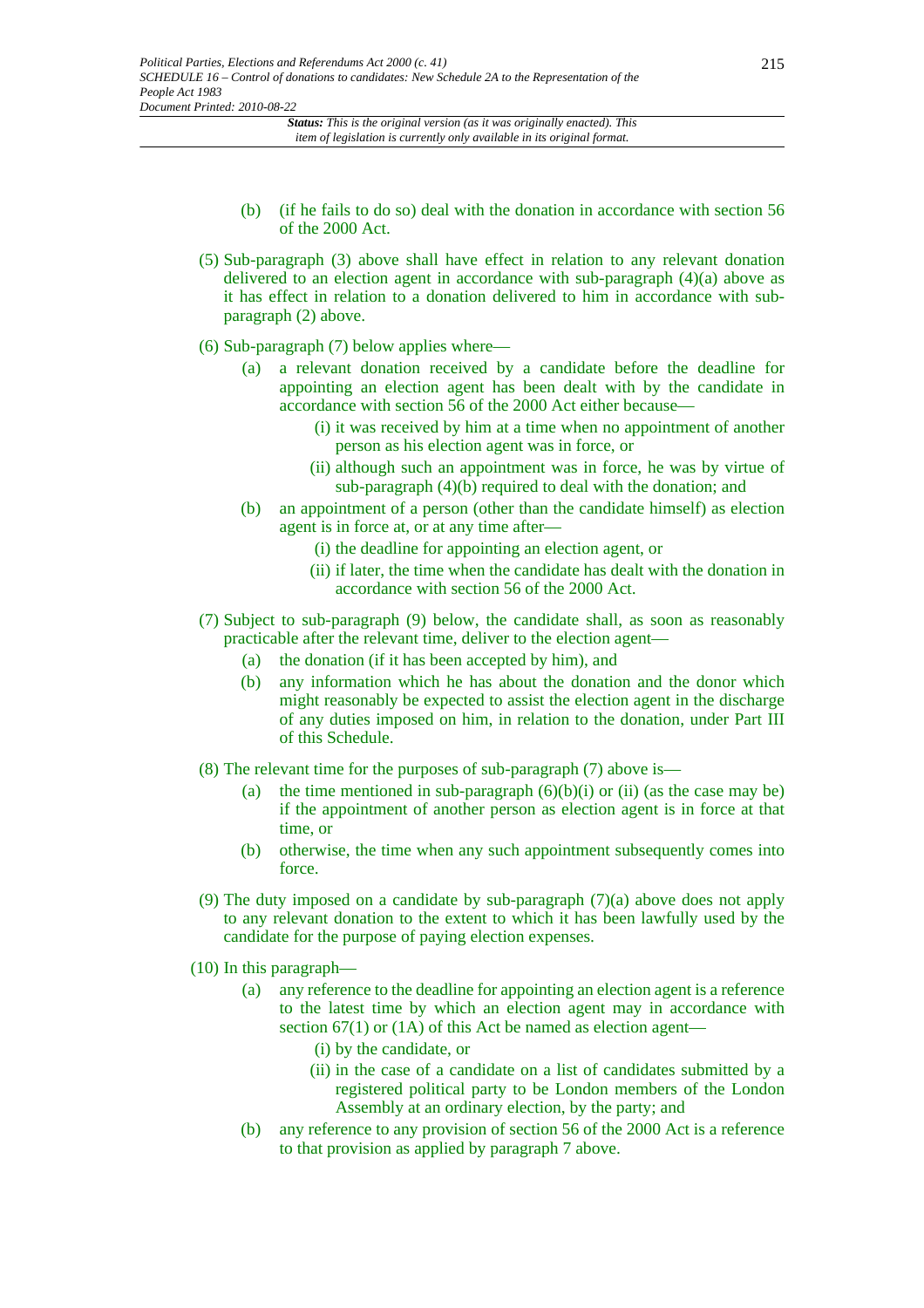# *Evasion of restrictions on donations*

- 9 Section 61 of the 2000 Act shall apply for the purposes of this Schedule as if—
	- (a) any reference to donations were to relevant donations;
	- (b) any reference to a registered party were, in relation to a relevant donation, a reference to a candidate or (as the case may be) his election agent; and
	- (c) any reference in subsection (2) to the treasurer of a registered party were, in relation to a relevant donation, a reference to either the candidate or his election agent (or both).

# **PART III**

### REPORTING OF DONATIONS

### *Statement of relevant donations*

10 The candidate's election agent must include in any return required to be delivered under section 81 of this Act a statement of relevant donations which complies with paragraphs 11 and 12 below.

### *Donations from permissible donors*

- 11 The statement must record, in relation to each relevant donation accepted by the candidate or his election agent—
	- (a) the amount of the donation (if a donation of money, in cash or otherwise) or (in any other case) the nature of the donation and its value as determined in accordance with paragraph 5 above;
	- (b) the date when the donation was accepted by the candidate or his election agent;
	- (c) the information about the donor which is, in connection with recordable donations to registered parties, required to be recorded in donation reports by virtue of paragraph 2 of Schedule 6 to the 2000 Act; and
	- (d) such other information as may be required by regulations made by the Commission.

### *Donations from impermissible donors*

- 12 (1) This paragraph applies to relevant donations falling within paragraph  $6(1)(a)$  or (b) above.
	- (2) Where paragraph  $6(1)(a)$  above applies, the statement must record—
		- (a) the name and address of the donor;
		- (b) the amount of the donation (if a donation of money, in cash or otherwise) or (in any other case) the nature of the donation and its value as determined in accordance with paragraph 5 above;
		- (c) the date when the donation was received, and the date when, and the manner in which, it was dealt with in accordance with section  $56(2)(a)$  of the 2000 Act; and
		- (d) such other information as is required by regulations made by the Commission.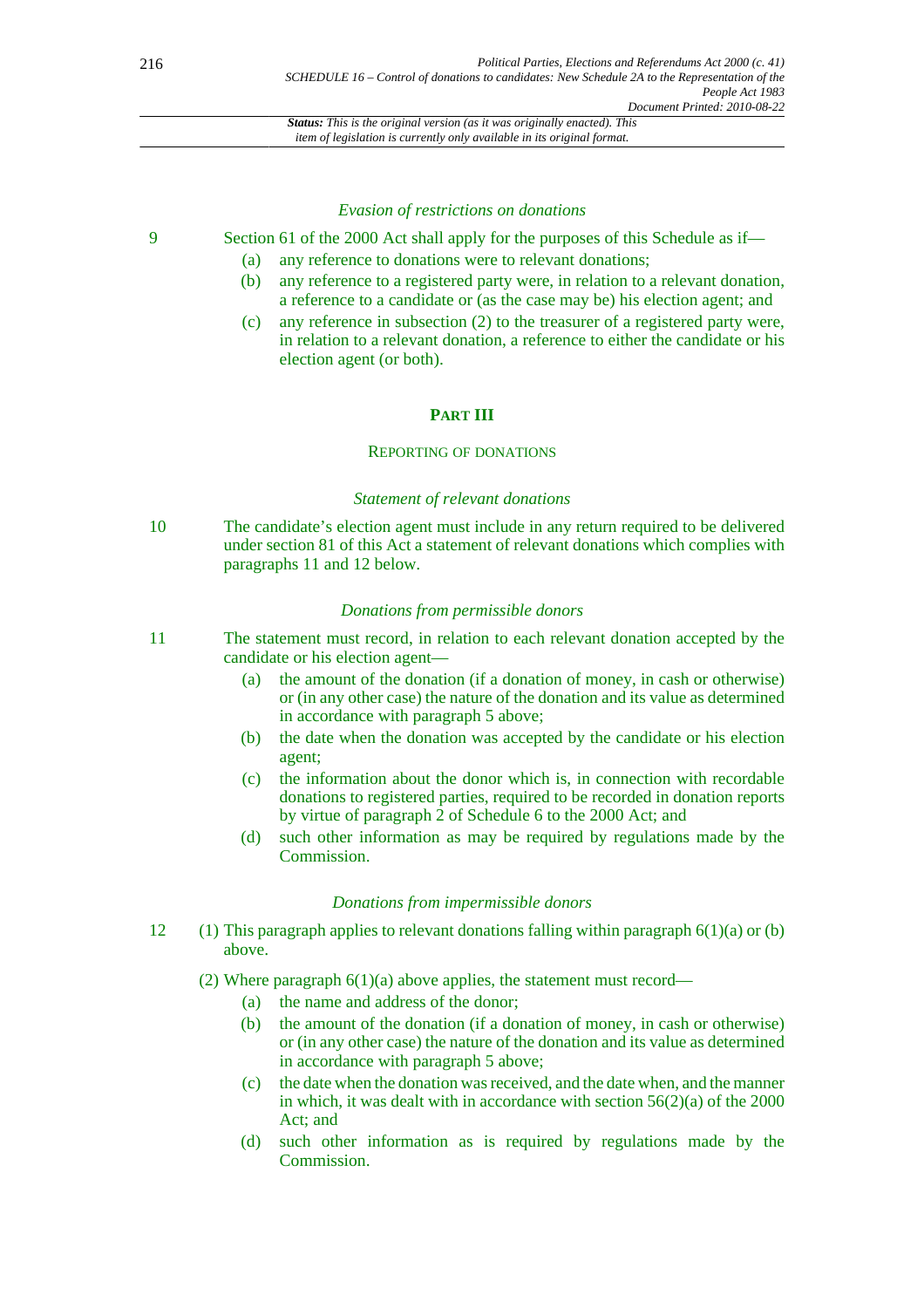(3) Where paragraph  $6(1)(b)$  above applies, the statement must record—

- (a) details of the manner in which the donation was made;
- (b) the amount of the donation (if a donation of money, in cash or otherwise) or (in any other case) the nature of the donation and its value as determined in accordance with paragraph 5 above;
- (c) the date when the donation was received, and the date when, and the manner in which, it was dealt with in accordance with section 56(2)(b) of the 2000 Act; and
- (d) such other information as is required by regulations made by the Commission.

(4) In this paragraph any reference to any provision of section 56 of the 2000 Act is a reference to that provision as applied by paragraph 7 above."

## SCHEDULE 17 Section 137.

#### AMENDMENTS RELATING TO ELECTION PETITIONS

#### *Preliminary*

**1** The Representation of the People Act 1983 shall be amended as follows.

#### *Local election petitions*

**2** In section 130 (election court for election in England and Wales and place of trial), in subsection (2)(b) (disqualification of persons to constitute election court) for the words from "area" onwards substitute "area in which he resides."

#### *Procedure on all election petitions*

**3** (1) For section 137 there shall be substituted—

#### "**137 Petition at issue**

- (1) The petition shall be at issue as from the relevant time, as defined by subsection (2) below.
- (2) In this section "the relevant time" means—
	- (a) where the petitioner gives the security for costs required by section 136 above by a deposit of money equal to the amount of the security so required, the time when the security is so given; and
	- (b) in any other case, the time when—
		- (i) the time prescribed for the making of objections under section 136(4) above expires, or
		- (ii) if such an objection is made, that objection is disallowed or removed,

whichever happens later."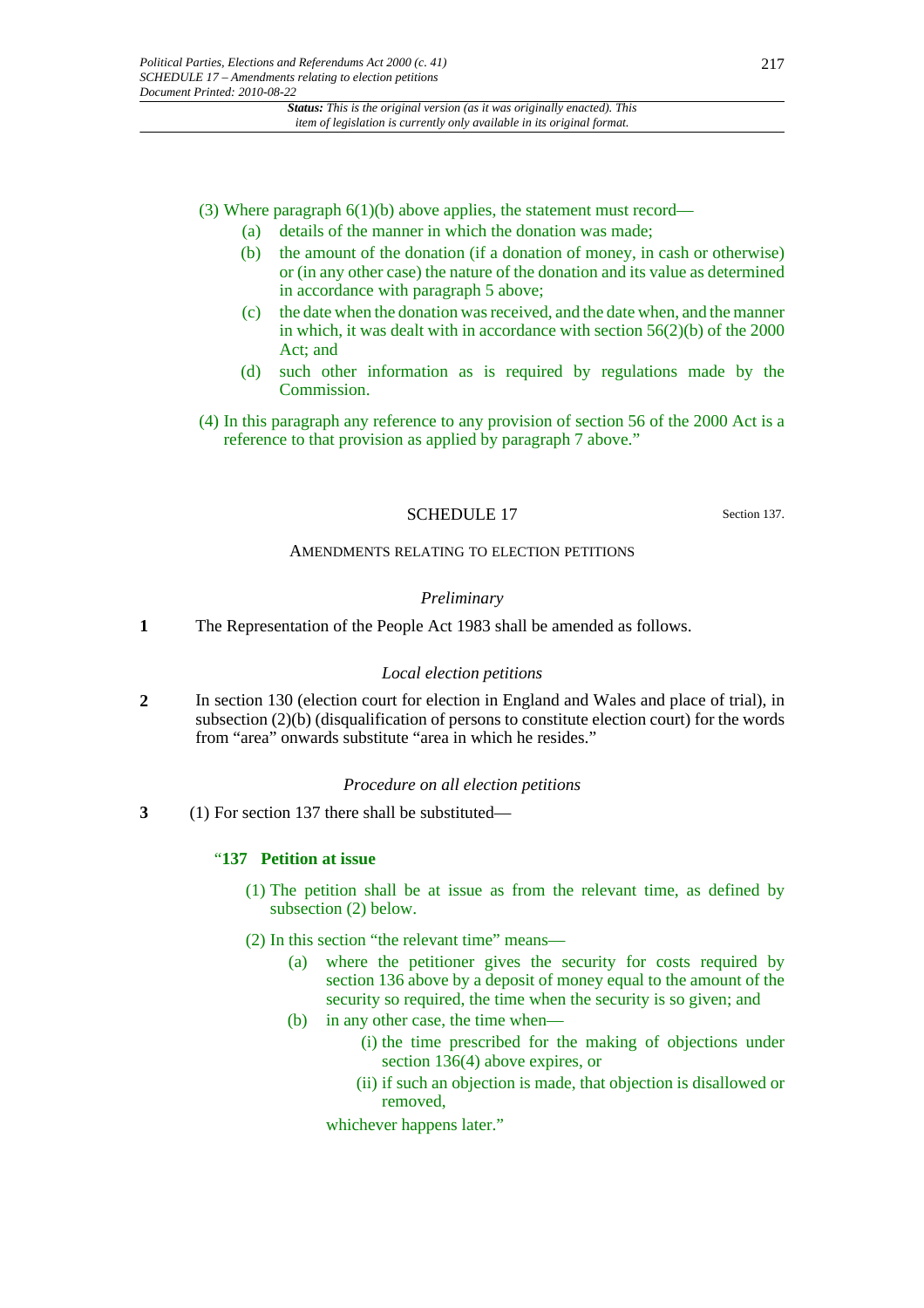- (2) The amendment made by sub-paragraph (1) does not have effect in relation to election petitions in respect of local government elections in Scotland.
- **4** In section 138(1) (list of petitions) the words from ", a copy of which" onwards shall be omitted.
- **5** (1) Sections 148 to 153 (withdrawal or abatement of petition) shall be omitted.
	- (2) The repeals made by sub-paragraph (1) do not have effect in relation to election petitions in respect of local government elections in Scotland.
- **6** In section 157 (appeals and jurisdiction), subsection (5) (additional remuneration for designated masters) shall be omitted.

### *Consequences of finding by election court of corrupt or illegal practice*

- **7** In section 159 (candidate reported guilty of corrupt or illegal practice)—
	- (a) subsection (2) shall be omitted, and
	- (b) for subsection (3) there shall be substituted—
		- "(3) A candidate at a local government election in Scotland who is reported personally guilty or guilty by his agents of any corrupt or illegal practice shall also be incapable from the date of the report of holding the office of councillor of any local authority in Scotland—
			- (a) for ten years, if reported personally guilty of a corrupt practice,
			- (b) for three years, if reported guilty by his agents of a corrupt practice, or
			- (c) during the period for which the candidate was elected to serve or for which if elected he might have served, if reported personally guilty or guilty by his agents of an illegal practice,

and if at the date of the report he holds any such office, then the office shall be vacated as from that date."

**8** In section 160 (candidate or other person reported personally guilty of corrupt practice or illegal practice), for subsections (4) and (5) there shall be substituted—

> "(4) Subject to the provisions of subsection (4A) and section 174 below, a candidate or other person reported by an election court personally guilty of a corrupt or illegal practice—

- (a) shall during the relevant period specified in subsection (5) below be incapable of—
	- (i) being registered as an elector or voting at any parliamentary election in the United Kingdom or at any local government election in Great Britain,
	- (ii) being elected to the House of Commons, or
	- (iii) holding any elective office; and
- (b) if already elected to a seat in the House of Commons, or holding any such office, shall vacate the seat or office as from the date of the report.
- (4A) The incapacity imposed by subsection  $(4)(a)(i)$  above applies only to a candidate or other person reported personally guilty of a corrupt practice under section 60 above or of an illegal practice under section 61 above.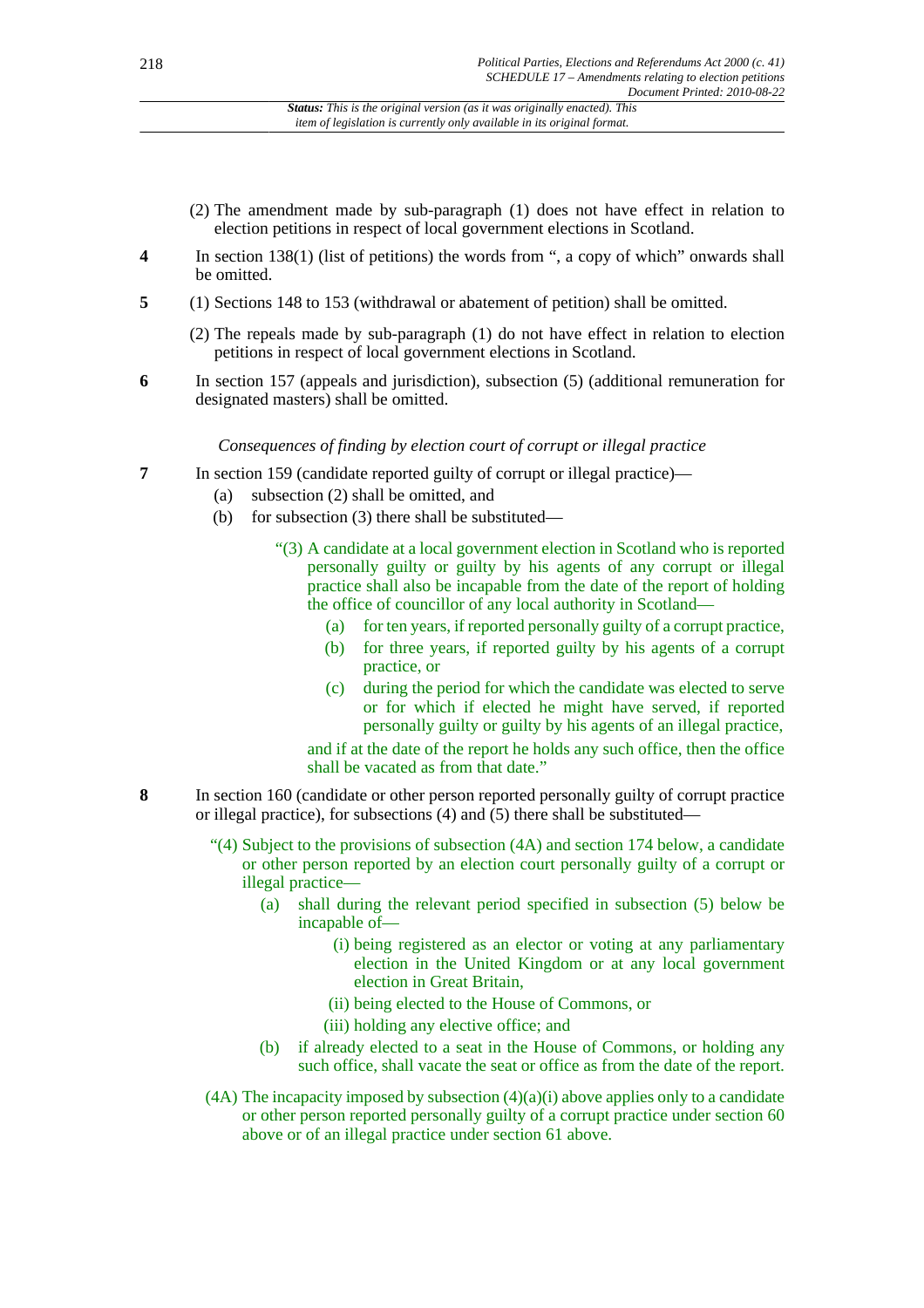- (5) For the purposes of subsection (4) above the relevant period is the period beginning with the date of the report and ending—
	- (a) in the case of a person reported personally guilty of a corrupt practice, five years after that date, or
	- (b) in the case of a person reported personally guilty of an illegal practice, three years after that date.
- (5A) Subject to the provisions of section 174 but in addition to any incapacity arising by virtue of subsection (4) above, a candidate or other person reported by an election court personally guilty of a corrupt practice—
	- (a) shall for the period of five years beginning with the date of the report, be incapable of holding any public or judicial office in Scotland, and
	- (b) if already holding such an office, shall vacate it as from that date."
- **9** In section 166 (votes to be struck off for corrupt or illegal practices), in subsection (3) (person's vote to be void if he is subject to any incapacity to vote), for "public office" there shall be substituted "elective office or to any public office in Scotland".
- 10 In section 185(1) (interpretation of Part III of the Act)—
	- (a) after the definition of "declaration as to election expenses" there shall be inserted—

""elective office" means any office to which a local government election is held in England or Wales;"

(b) in the definition of "public office" for " "public office" means any office—" substitute " "public office" in relation to Scotland means any office held in Scotland—".

## SCHEDULE 18 Section 138.

ELECTION CAMPAIGNS AND PROCEEDINGS: MISCELLANEOUS AMENDMENTS

### *Preliminary*

**1** The Representation of the People Act 1983 shall be amended as follows.

#### *Contracts about election expenses*

**2** Section 72 (contracts through election agent) shall be omitted.

### *Payment of election expenses*

- **3** (1) Section 73 (payment of expenses through election agent) shall be amended as follows.
	- (2) For subsection (1) there shall be substituted—
		- "(1) Subject to subsection (5) below, no payment (of whatever nature) shall be made by—
			- (a) a candidate at an election, or
			- (b) any other person,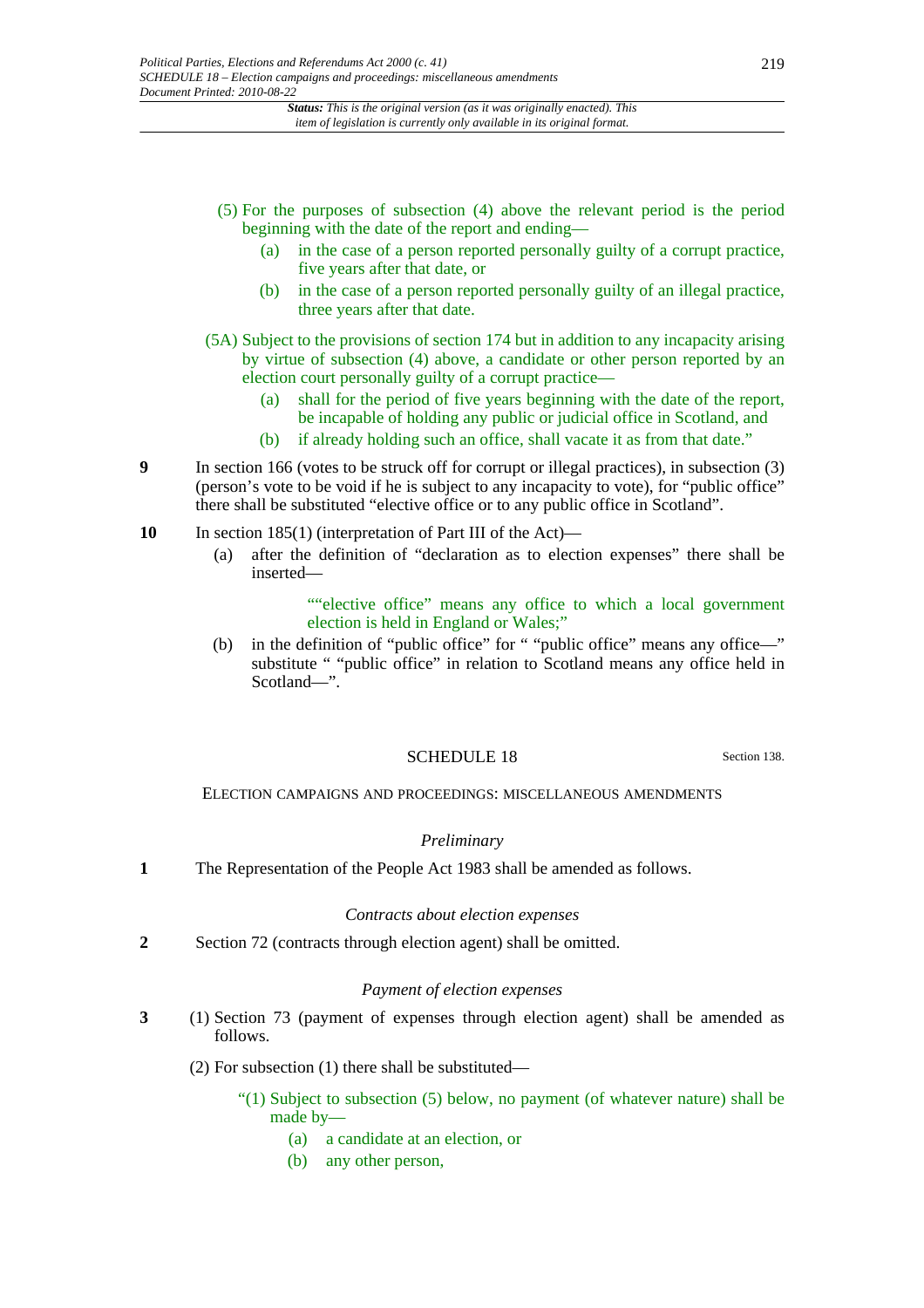in respect of election expenses incurred by or on behalf of the candidate unless it is made by or through the candidate's election agent."

- (3) In subsection (2), for "and by a receipt" there shall be substituted "or by a receipt".
- (4) Subsection (4) shall be omitted.
- (5) For subsection (5) there shall be substituted—
	- "(5) This section does not apply to—
		- (a) any expenses which are, in accordance with section 74(1) or (1B), 78(5) or 79(2) below, paid by the candidate;
		- (b) any expenses which are paid in accordance with section 74(3) below by a person authorised as mentioned in that provision;
		- (c) any expenses included in a declaration made by the election agent under section 74A below; or
		- (d) any expenses which are to be regarded as incurred by or on behalf of the candidate by virtue of section 90A(5)(b) below."
- $(6)$  In subsection  $(6)$ 
	- (a) for "any payment, advance or deposit" there shall be substituted "any payment (of whatever nature)"; and
	- (b) the words from ", or pays" to "as mentioned above," shall be omitted.
- **4** (1) Section 74 (candidate's personal expenses, and petty expenses) shall be amended as follows.
	- (2) For the sidenote there shall be substituted "Expenses which may be paid otherwise than by election agent."
	- (3) After subsection (1A) there shall be inserted—
		- "(1B) The candidate at an election may also pay any election expenses (other than expenses falling within subsection (1) above) which were incurred by him or on his behalf and in respect of which payment falls to be made before the date on which he appoints (or is deemed to have appointed) an election agent."
	- (4) In subsection (2), for "personal expenses paid as mentioned above" there shall be substituted "expenses paid as mentioned in subsection (1) or (1B) above".
	- (5) After subsection (4) there shall be inserted—
		- "(5) Sections 78 and 79 below do not apply to expenses which, in accordance with any provision of this section, are paid otherwise than by the candidate's election agent."
- **5** After section 74 there shall be inserted—

## "**74A Expenses incurred otherwise than for election purposes**

- (1) Neither section 73 above nor sections 78 and 79 below shall apply to election expenses—
	- (a) which are incurred by or on behalf of a candidate otherwise than for the purposes of the candidate's election, but
	- (b) which by virtue of section 90A(1) below fall to be regarded as election expenses by reason of the property, services or facilities in respect of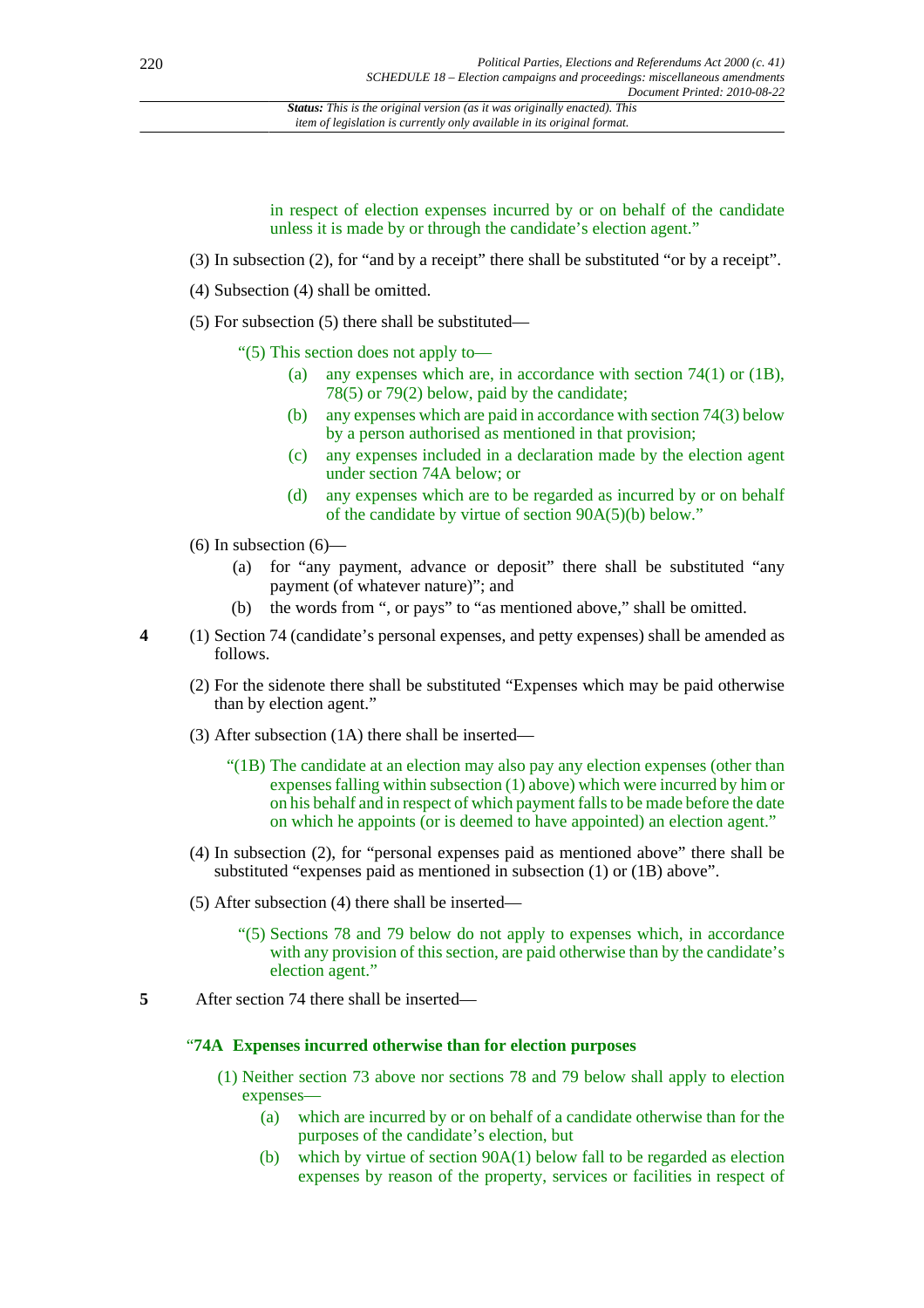which they were incurred being used for the purposes of the candidate's election.

- (2) The candidate's election agent shall make a declaration of the amount (determined in accordance with section 90B below) of any election expenses falling within subsection (1) above.
- (3) In this section "for the purposes of the candidate's election" has the same meaning as in sections 90A to 90C below."
- **6** (1) Section 78 (time for sending in and paying claims) shall be amended as follows.
	- (2) In subsections (1) and (2) for "within" wherever it occurs there shall be substituted "not later than".

#### *Returns of election expenses*

- **7** (1) Section 81 (return as to election expenses) shall be amended as follows.
	- (2) In subsection (1) for the words from "in the form" onwards there shall be substituted "containing as respects that candidate—
		- (a) a statement of all election expenses incurred by or on behalf of the candidate; and
		- (b) a statement of all payments made by the election agent together with all bills or receipts relating to the payments."
	- (3) For subsection (2) there shall be substituted—

"(2) A return under this section must—

- (a) specify the poll by virtue of which the return is required;
- (b) specify the name of the candidate to whom the return relates and of the candidate's election agent; and
- (c) deal under a separate heading with any expenses in respect of which a return is required by virtue of section 75(2) above."
- (4) In subsection (3)—
	- (a) for paragraph (a) there shall be substituted—
		- "(a) a statement of all payments made—
			- (i) by the candidate in accordance with section 74(1) or (1B) above, or
			- (ii) by any other person in accordance with section 74(3) above,

together with all bills or receipts relating to any such payments made in accordance with section 74(1B) or  $74(3)$ ;"

- (b) for paragraph (d) there shall be substituted—
	- "(d) any declarations of value falling to be made by the candidate's election agent by virtue of section 74A(2) above or 90C(2) below;
	- (da) a declaration of the amount of expenses which are to be regarded as election expenses incurred by or on behalf of the candidate by virtue of section 90A(5)(b) below;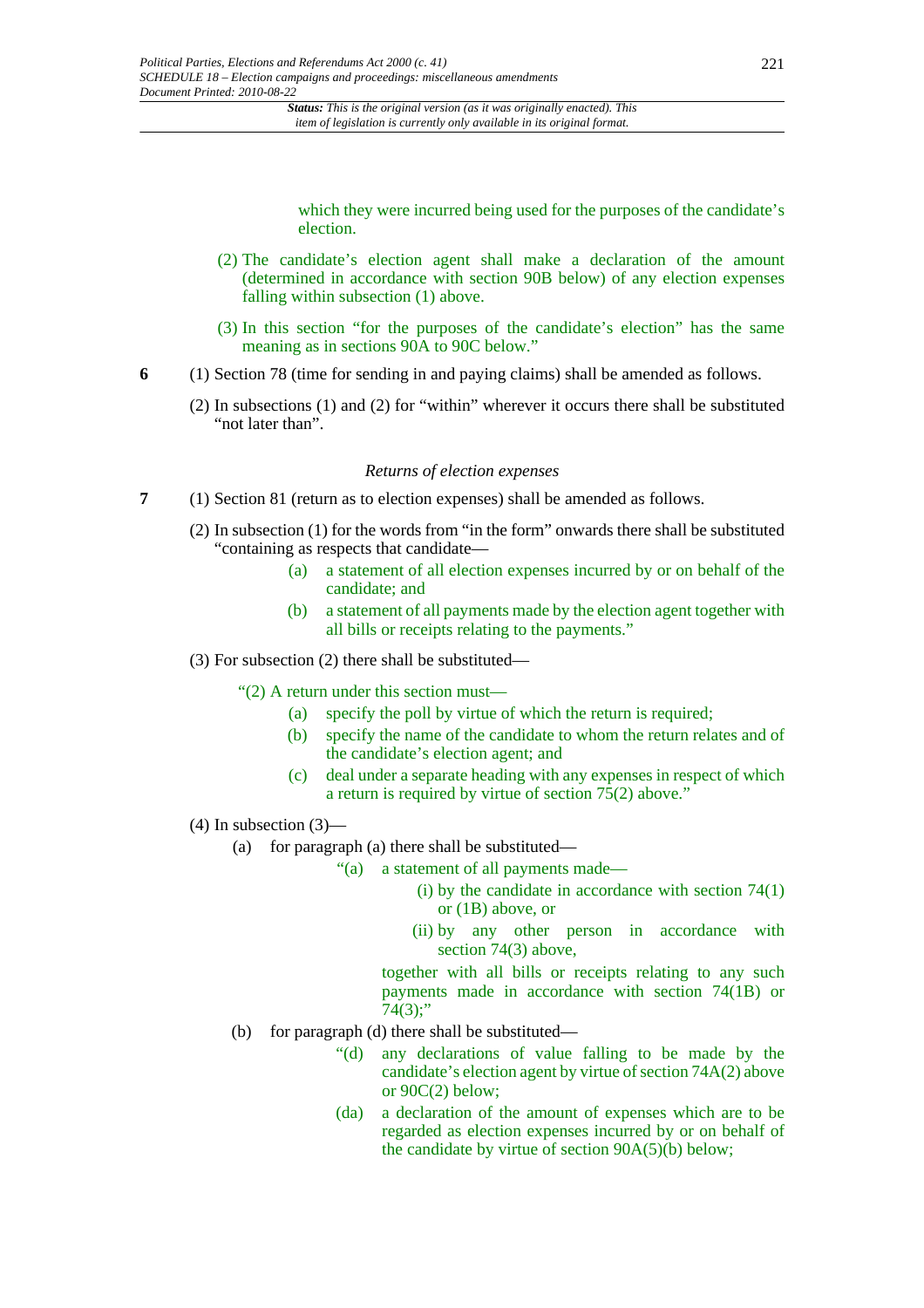- (e) a statement of donations made to the candidate or his election agent which complies with the requirements of paragraphs 11 and 12 of Schedule 2A to this Act; and
- (f) a statement of the amount, if any, of money provided by the candidate from his own resources for the purpose of meeting election expenses incurred by him or on his behalf."
- (5) Subsection (4) shall be omitted.
- (6) In subsection (7), the words from "; and" onwards shall be omitted.
- (7) After subsection (10) there shall be inserted—
	- "(10A) The Electoral Commission may, by regulations, prescribe a form of return which may be used for the purposes of making any (or any description of) return required by this section."

(8) Subsection (11) shall be omitted.

- **8** Section 82(4) (person before whom declaration as to elections expenses may be made) shall be omitted.
- **9** After section 87 there shall be inserted—

## "**87A Duty of appropriate officer to forward returns and declarations to Electoral Commission**

- (1) Where the appropriate officer receives any return or declaration under section 75, 81 or 82 above in respect of —
	- (a) a parliamentary election, or
	- (b) an election of the Mayor of London,

he shall as soon as reasonably practicable after receiving the return or declaration deliver a copy of it to the Electoral Commission and, if so requested by the Commission, he shall also deliver to them a copy of any accompanying documents.

- (2) Where the appropriate officer receives any return or declaration under section 75, 81 or 82 in respect of any election other than one mentioned in subsection (1) above, he shall, if so requested by the Electoral Commission, deliver to them a copy of the return and any accompanying documents."
- 10 For section 89(1) (inspection of returns and declarations) there shall be substituted—
	- "(1) Where the appropriate officer receives any return or declaration under section 75, 81 or 82 above he shall—
		- (a) as soon as reasonably practicable after receiving the return or declaration make a copy of it, and any accompanying documents, available for public inspection at his office, or some other convenient place chosen by him, for a period of two years beginning with the date when the return is received by him;
		- (b) if requested to do so by any person, and on payment of the prescribed fee, supply that person with a copy of the return or declaration and any accompanying documents.
	- (1A) If any such return contains a statement of donations in accordance with section  $81(3)(e)$  above, the appropriate officer shall secure that the copy of the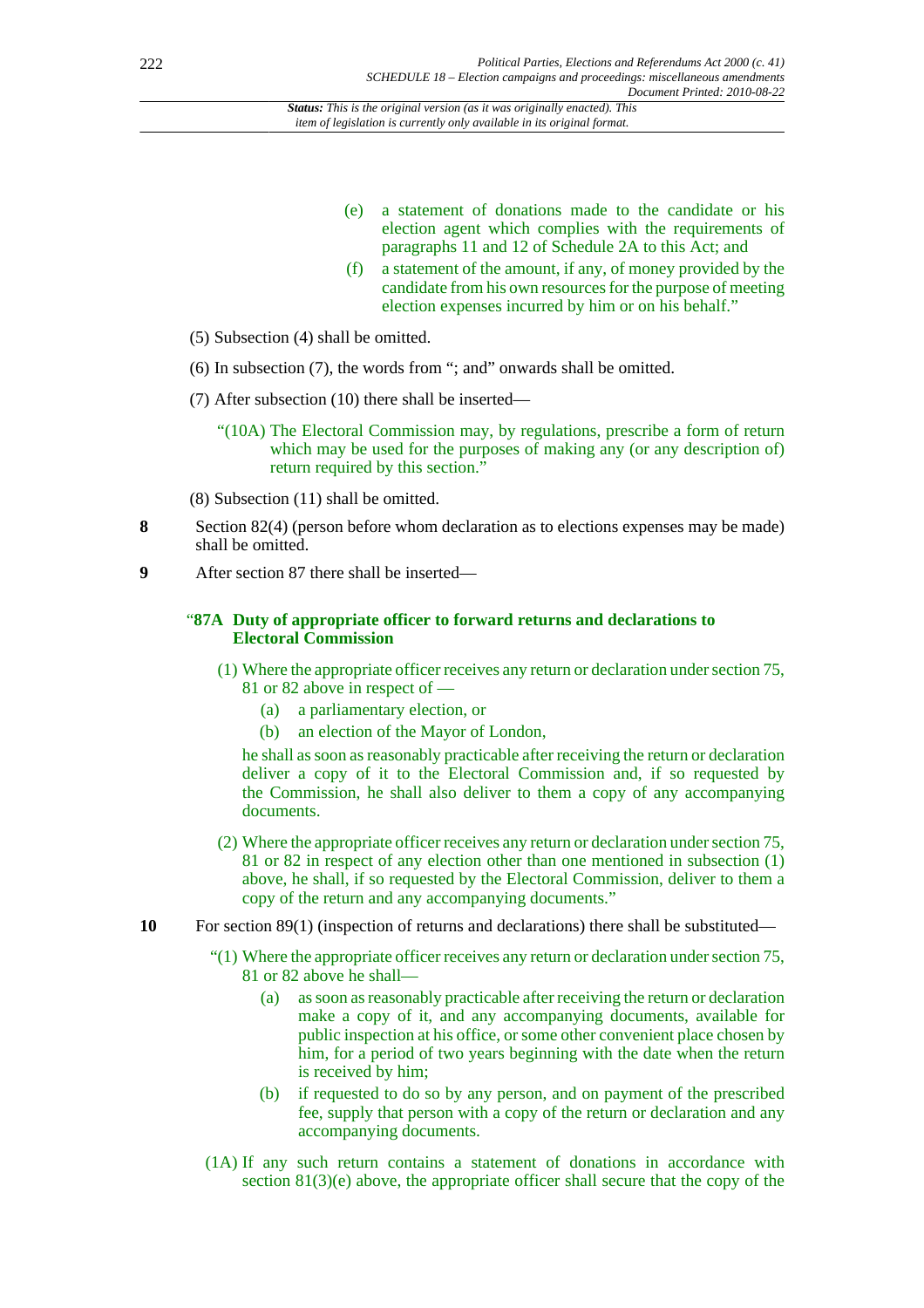statement made available for public inspection under subsection (1)(a) above or (as the case may be) supplied under subsection (1)(b) above does not include, in the case of any donation by an individual, the donor's address."

- 11 In section 90 (election expenses at elections where election agent not required)—
	- (a) in subsection  $(1)(a)$ , for "section 76(1) above has" there shall be substituted "section 76(1B) above and sections 90A(5) and 90C below have";
	- (b) in subsection (1)(b), for "sections 72 to 75 and 78 to 89 above" there shall be substituted "sections 71A to 75 and 78 to 89 above, and Schedule 2A to this Act,";
	- (c) for subsection  $(1)(c)$  there shall be substituted—
		- $\degree$  (c) section 76A(2) has effect as if it referred, in substitution for the provisions set out in paragraphs (a) to (c) of that subsection, to paragraph 3 of Schedule 4 to this Act."
	- (d) in subsection (2) for "sections 72 to 89" there shall be substituted "sections 71A to 89".

## *Conveyance of voters to and from the poll*

**12** Sections 101 to 105 (conveyance of voters to and from the polls) shall be omitted.

## *Illegal practices, payments, employments and hirings*

- **13** Section 108 (premises not to be used as committee rooms) shall be omitted.
- **14** For section 110 there shall be substituted—

### "**110 Details to appear on election publications**

- (1) This section applies to any material which can reasonably be regarded as intended to promote or procure the election of a candidate at an election (whether or not it can be so regarded as intended to achieve any other purpose as well).
- (2) No material to which this section applies shall be published unless—
	- (a) in the case of material which is, or is contained in, such a document as is mentioned in subsection  $(4)$ ,  $(5)$  or  $(6)$  below, the requirements of that subsection are complied with; or
	- (b) in the case of any other material, any requirements falling to be complied with in relation to the material by virtue of regulations under subsection (7) below are complied with.
- (3) For the purposes of subsections (4) to (6) below the following details are "the relevant details" in the case of any material falling within subsection (2)(a) above, namely—
	- (a) the name and address of the printer of the document;
	- (b) the name and address of the promoter of the material; and
	- (c) the name and address of any person on behalf of whom the material is being published (and who is not the promoter).
- (4) Where the material is a document consisting (or consisting principally) of a single side of printed matter, the relevant details must appear on the face of the document.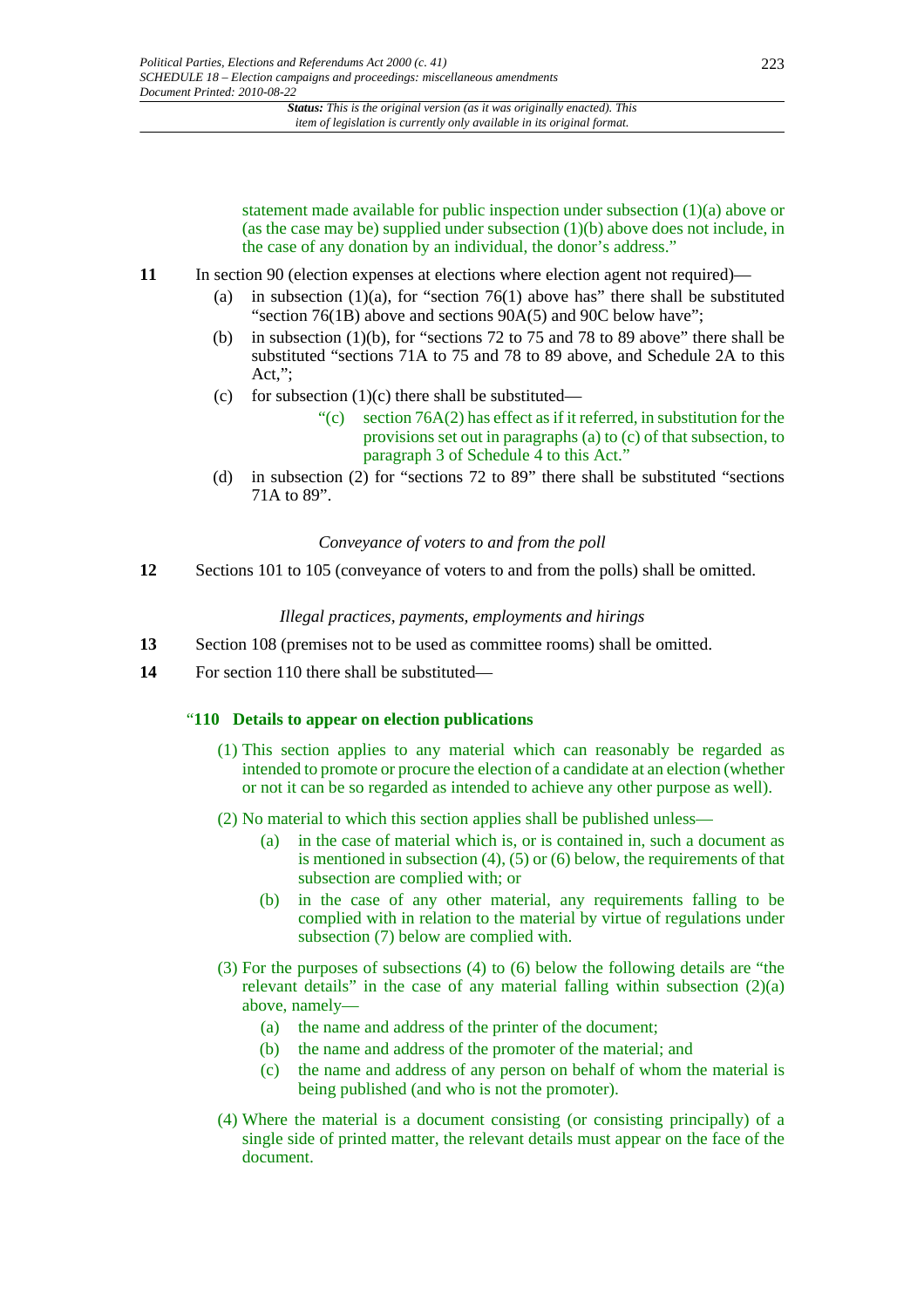- (5) Where the material is a printed document other than one to which subsection (4) above applies, the relevant details must appear either on the first or the last page of the document.
- (6) Where the material is an advertisement contained in a newspaper or periodical—
	- (a) the name and address of the printer of the newspaper or periodical must appear either on its first or last page; and
	- (b) the relevant details specified in subsection  $(3)(b)$  and (c) above must be included in the advertisement.
- (7) The Secretary of State may, after consulting the Electoral Commission, by regulations make provision for and in connection with the imposition of requirements as to the inclusion in material falling within subsection (2)(b) above of the following details, namely—
	- (a) the name and address of the promoter of the material; and
	- (b) the name and address of any person on behalf of whom the material is being published (and who is not the promoter).
- (8) Regulations under subsection (7) above may in particular specify—
	- (a) the manner and form in which such details must be included in any such material for the purpose of complying with any such requirement;
	- (b) circumstances in which—
		- (i) any such requirement does not have to be complied with by a person of any description specified in the regulations, or
		- (ii) a breach of any such requirement by a person of any description so specified is not to result in the commission of an offence under this section by that person or by a person of any other such description;
	- (c) circumstances in which material is, or is not, to be taken for the purposes of the regulations to be published or (as the case may be) published by a person of any description so specified.
- (9) Where any material falling within subsection (2)(a) above is published in contravention of subsection (2), then (subject to subsections (11) and (12) below) —
	- (a) the promoter of the material,
	- (b) any other person by whom the material is so published, and
	- (c) the printer of the document,

shall be guilty of an offence and liable on summary conviction to a fine not exceeding level 5 on the standard scale.

- (10) Where any material falling within subsection (2)(b) above is published in contravention of subsection (2), then (subject to regulations made by virtue of subsection  $(8)(b)$  above and to subsections  $(11)$  and  $(12)$  below)—
	- (a) the promoter of the material, and
	- (b) any other person by whom the material is so published,

shall be guilty of an offence and liable on summary conviction to a fine not exceeding level 5 on the standard scale.

(11) It shall be a defence for a person charged with an offence under this section to prove—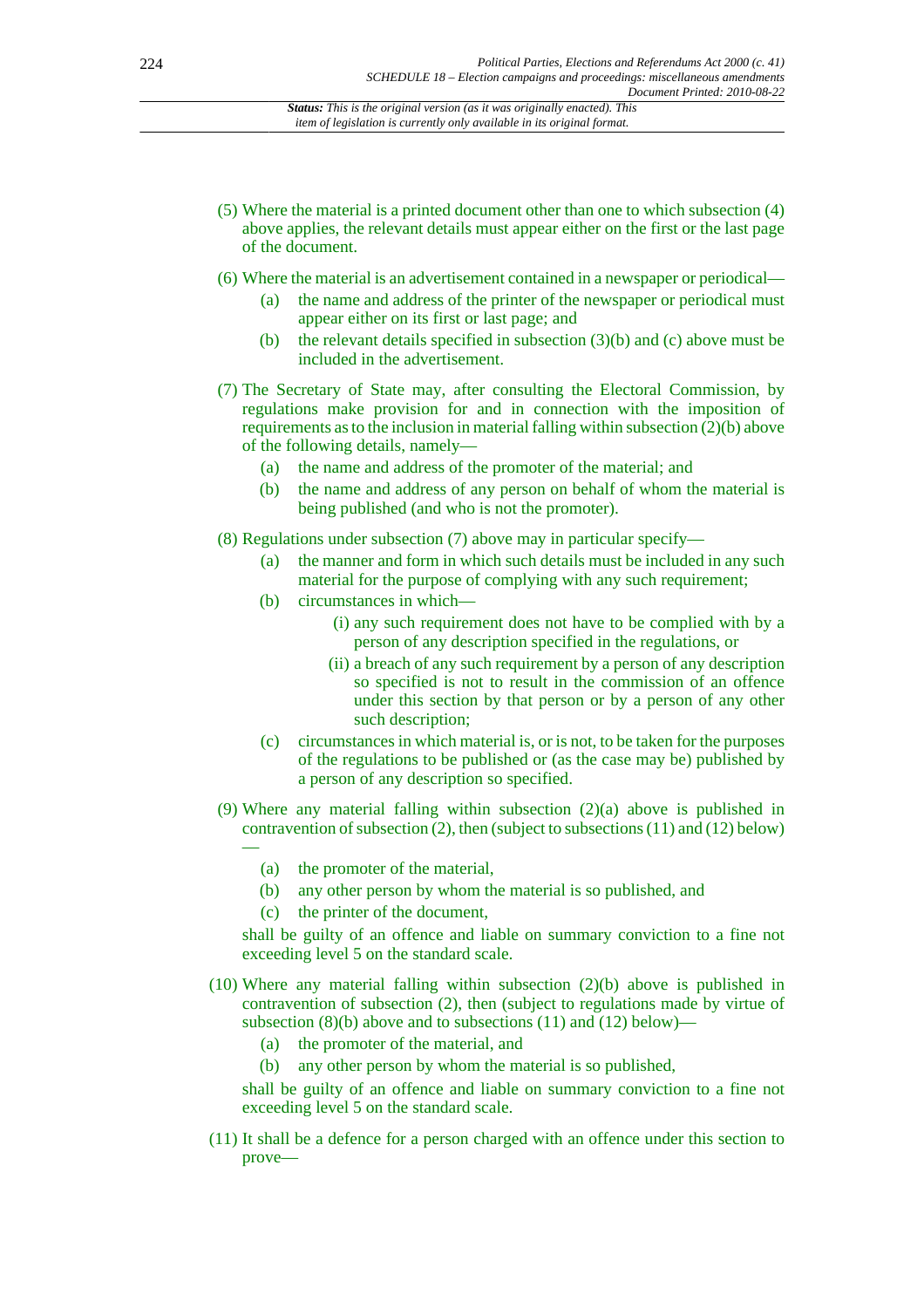- (a) that the contravention of subsection (2) above arose from circumstances beyond his control; and
- (b) that he took all reasonable steps, and exercised all due diligence, to ensure that that contravention would not arise.
- (12) Where a candidate or his election agent would (apart from this subsection) be guilty of an offence under subsection (9) or (10) above, he shall instead be guilty of an illegal practice.
- (13) In this section—

"print" means print by whatever means, and "printer" shall be construed accordingly;

"the promoter", in relation to any material to which this section applies, means the person causing the material to be published;

"publish" means make available to the public at large, or any section of the public, in whatever form and by whatever means.

(14) For the purpose of determining whether any material is material such as is mentioned in subsection (1) above, it is immaterial that it does not expressly mention the name of any candidate."

#### *Election expenses*

15 In section 118 (interpretation of Part II)—

(a) for the definition of "election expenses" there shall be substituted—

""election expenses", in relation to an election, shall be construed in accordance with sections 90A to 90D above;"

- (b) in the definition of "money", for "sections 113 and 114 above" there shall be substituted "sections 71A, 113 and 114 above and Schedule 2A to this Act".
- **16** In Schedule 3—
	- (a) the form of return, and
	- (b) in the form of declarations—
		- (i) in paragraph 3, the words "in relation to my [the candidate's] personal expenses", and
		- (ii) paragraph 4,
		- shall be omitted.
- **17** In Schedule 4 (election expenses in connection with certain local elections), in paragraph 3, for "and receipts" there shall be substituted "or by receipts".

#### *Jurisdiction and procedure*

- **18** (1) The following provisions shall be omitted—
	- (a) section 78(6);
	- (b) section 79(3);
	- (c) section  $86(9)$ ;
	- (d) section 106(8);
	- (e) section 122(8);
	- (f) section  $167(4)$ ; and
	- (g) section 174(6).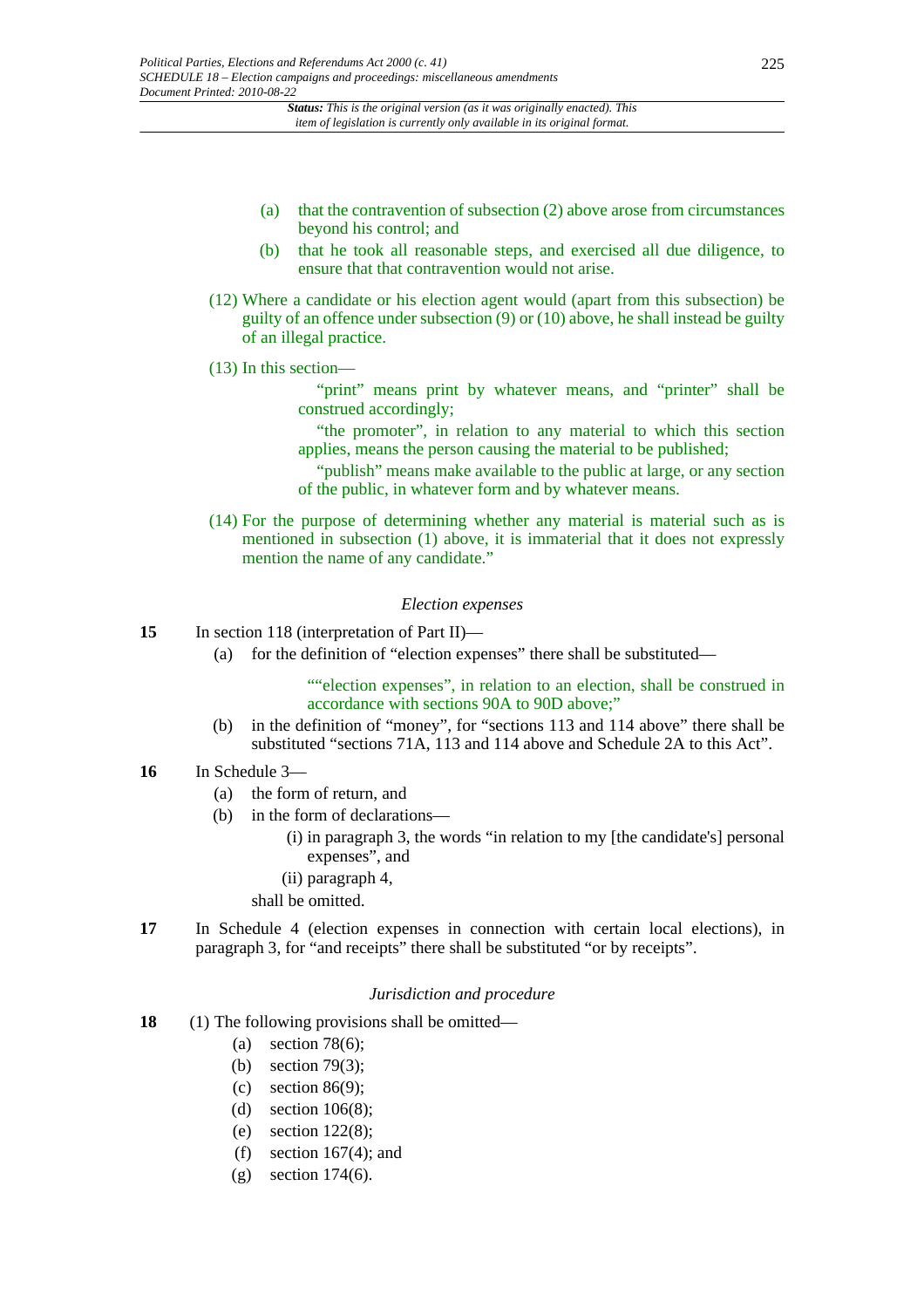- (2) For section 78(7) there shall be substituted—
	- "(7) Article 60 of the County Courts (Northern Ireland) Order 1980 (appeals from county courts) shall apply in relation to any order of a county court in Northern Ireland made by virtue of subsection (4) above as it applies in relation to any such decree of a county court as is mentioned in paragraph (1) of that Article."
- (3) For section 86(10) and (11) there shall be substituted—
	- "(10) Article 60 of the County Courts (Northern Ireland) Order 1980 (appeals from county courts) shall apply in relation to any order of a county court in Northern Ireland made by virtue of this section as it applies in relation to any such decree of a county court as is mentioned in paragraph (1) of that Article."
- (4) For section 106(9) there shall be substituted—
	- "(9) Article 60 of the County Courts (Northern Ireland) Order 1980 (appeals from county courts) shall apply in relation to any order of a county court in Northern Ireland made by virtue of subsection (3) above as it applies in relation to any such decree of a county court as is mentioned in paragraph (1) of that Article."
- (5) For section  $167(5)$  there shall be substituted—
	- "(5) Article 60 of the County Courts (Northern Ireland) Order 1980 (appeals from county courts) shall apply in relation to any order of a county court in Northern Ireland made by virtue of this section as it applies in relation to any such decree of a county court as is mentioned in paragraph (1) of that Article."

### *References to documents used in legal proceedings*

- **19** (1) In section 69 (office of election agent and sub-agent)—
	- (a) in subsection (1), for "writs, summonses and" substitute "legal process and other"; and
	- (b) in subsection (3), for "writ, summons or" substitute "legal process or other".
	- (2) In section 85(4) (penalty for sitting or voting where no return and declarations transmitted), for—
		- (a) "the writ or other process" (in both places), and
		- (b) "a writ or other process",

substitute "legal process".

- (3) In section 121(5) (presentation and service of parliamentary election petition), for the words from "as nearly" to "such other" substitute "in such".
- (4) In section 136(2) (security for costs), in paragraphs (a) and (b), for "on summons, directs" substitute "directs on an application made by the petitioner".
- (5) In section 184(1) (service of notices), for "summons, notice or" substitute "notice, legal process or other".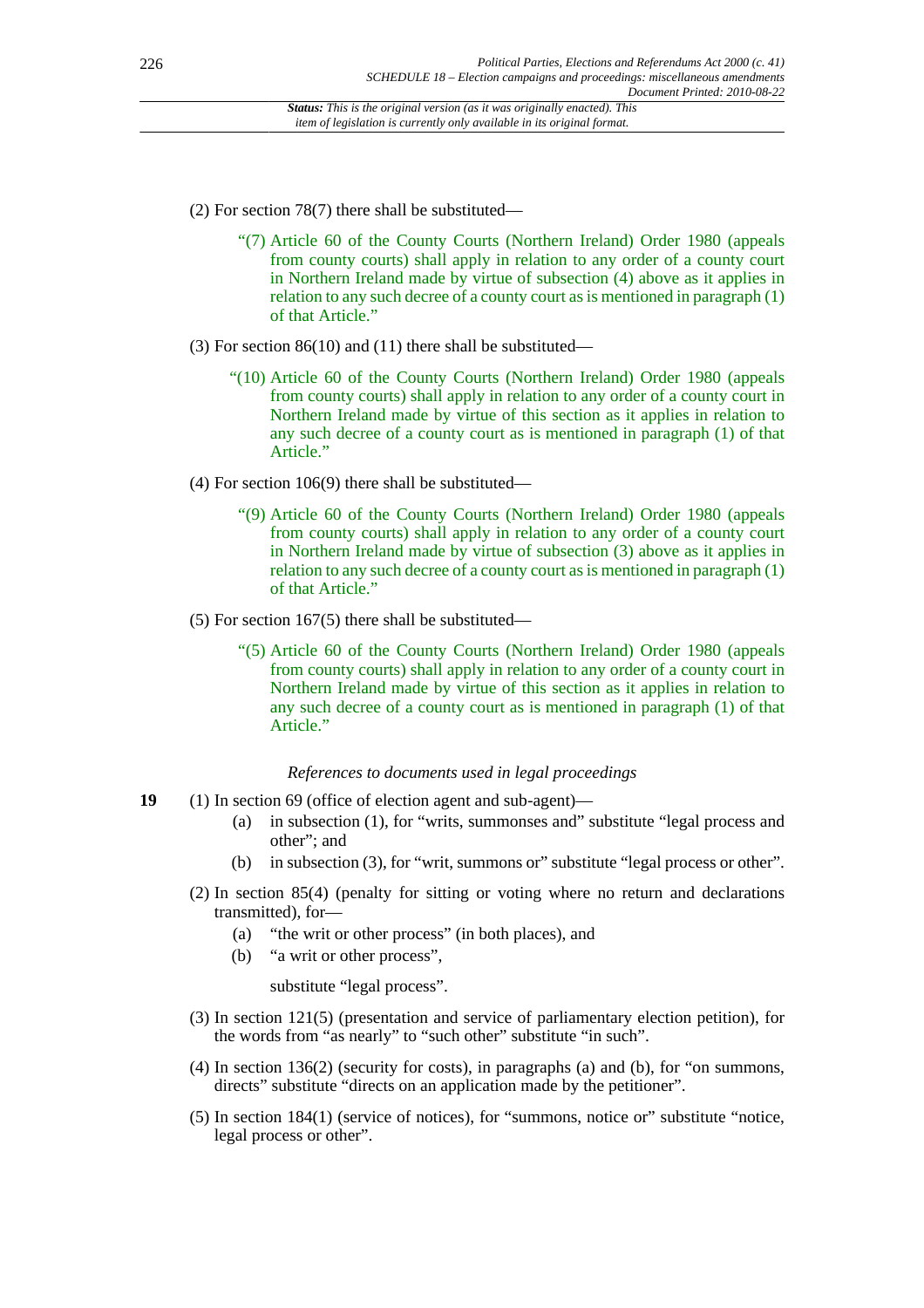(6) In section 202(1) (general provisions as to interpretation), after the definition of "legal incapacity" insert—

> ""legal process" means a claim form, application notice, writ, summons or other process;"

(7) In Schedule 4 (election expenses at certain local elections in England and Wales), in paragraph 4(3) (penalty for sitting or voting where no return and declarations transmitted), for "a writ or other process" substitute "legal process".

### SCHEDULE 19 Section 139.

CONTROL OF POLITICAL DONATIONS BY COMPANIES: NEW PART XA OF COMPANIES ACT 1985

### "**PART XA**

### CONTROL OF POLITICAL DONATIONS

#### **347A Introductory provisions**

- (1) This Part has effect for controlling—
	- (a) contributions and other donations made by companies to registered parties and other EU political organisations; and
	- (b) EU political expenditure incurred by companies.
- (2) The following provisions have effect for the purposes of this Part, but subsections (4) and (7) have effect subject to section 347B.
- (3) "Director" includes shadow director.
- (4) "Donation", in relation to an organisation, means anything that would constitute a donation for the purposes of Part IV of the Political Parties, Elections and Referendums Act 2000 in accordance with sections 50 to 52 of that Act (references in those sections to a registered party being read as applying equally to an organisation which is not such a party); and—
	- (a) subsections (3) to (8) of section 50 of that Act shall apply, with any necessary modifications, for the purpose of determining whether something is a donation to an organisation for the purposes of this Part as they apply for the purpose of determining whether something is a donation to a registered party for the purposes of Part IV of that Act; and
	- (b) section 53 of that Act shall similarly apply for the purpose of determining, for the purposes of this Part, the value of any donation.
- (5) "EU political expenditure", in relation to a company, means any expenditure incurred by the company—
	- (a) in respect of the preparation, publication or dissemination of any advertising or any other promotional or publicity material—
		- (i) of whatever nature, and
		- (ii) however published or otherwise disseminated,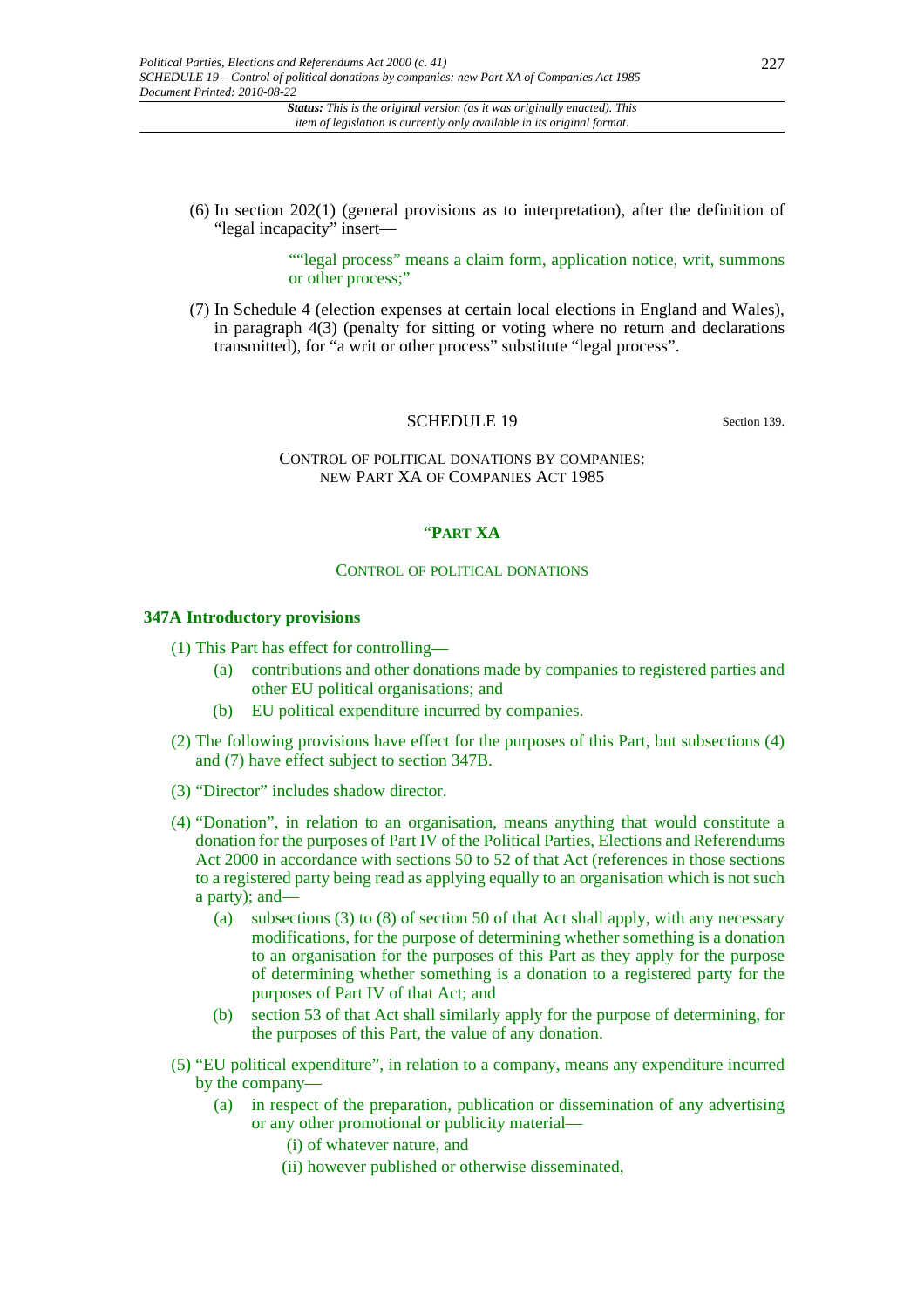which, at the time of publication or dissemination, is capable of being reasonably regarded as intended to affect public support for any EU political organisation, or

- (b) in respect of any activities on the part of the company such as are mentioned in subsection  $(7)(b)$  or  $(c)$ .
- (6) "EU political organisation" means—
	- (a) a registered party; or
	- (b) any other organisation to which subsection (7) applies.

(7) This subsection applies to an organisation if—

- (a) it is a political party which carries on, or proposes to carry on, activities for the purpose of or in connection with the participation of the party in any election or elections to public office held in a member State other than the United Kingdom;
- (b) it carries on, or proposes to carry on, activities which are capable of being reasonably regarded as intended to affect public support for—
	- (i) any registered party,
	- (ii) any other political party within paragraph (a), or
	- (iii) independent candidates at any election or elections of the kind mentioned in that paragraph; or
- (c) it carries on, or proposes to carry on, activities which are capable of being reasonably regarded as intended to influence voters in relation to any national or regional referendum held under the law of any member State.
- (8) "Organisation" includes any body corporate and any combination of persons or other unincorporated association.
- (9) "Registered party" means a party registered under Part II of the Political Parties, Elections and Referendums Act 2000.
- (10) "The relevant time", in relation to any donation or expenditure made or incurred by a company or subsidiary undertaking, means—
	- (a) the time when the donation or expenditure is made or incurred; or
	- (b) if earlier, the time when any contract is entered into by the company or undertaking in pursuance of which the donation or expenditure is made or incurred.
- (11) "Subsidiary undertaking" has the same meaning as in Part VII.

## **347B Exemptions**

- (1) Section 347A(4) does not extend to a subscription paid to an EU trade association for membership of the association, and accordingly such a payment is not a donation to the association for the purposes of this Part.
- (2) In subsection  $(1)$ –

"EU trade association" means any organisation formed for the purpose of furthering the trade interests—

- (a) of its members, or
- (b) of persons represented by its members,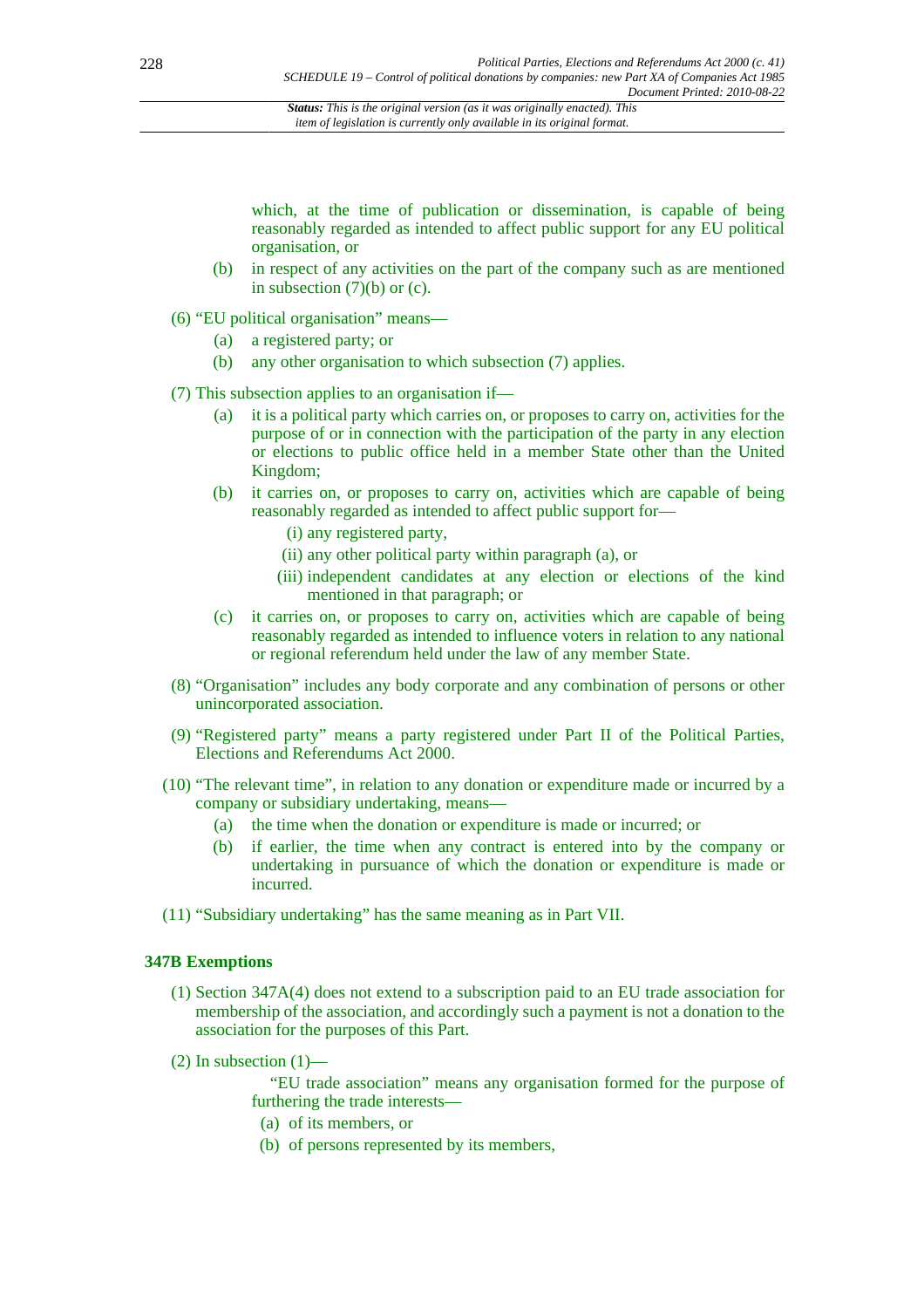which carries on its activities wholly or mainly in one or more of the member States;

"subscription", in relation to a trade association, does not include any payment to the association to the extent that it is made for the purpose of financing any particular activity of the association.

- (3) Section 347A(7) does not apply to any all-party parliamentary group composed of members of one or both of the Houses of Parliament (or of such members and other persons), and accordingly any such group is not an EU political organisation for the purposes of this Part.
- (4) For the purposes of this Part—
	- (a) a company does not need to be authorised as mentioned in section 347C(1) or section  $347D(2)$  or (3), and
	- (b) a subsidiary undertaking does not need to be authorised as mentioned in section 347E(2).

in connection with any donation or donations to any EU political organisation or organisations made in a particular qualifying period, except to the extent (if any) that the amount or aggregate amount of any such donation or donations made in that period exceeds £5,000.

- (5) The restrictions imposed by sections 347C(1), 347D(2) and (3) and 347E(2) accordingly have effect subject to subsection (4); and, where a resolution is passed for the purposes of any of those provisions, any amount of donations in relation to which, by virtue of subsection (4), no authorisation is needed shall accordingly not count towards the sum specified in the resolution.
- (6) In subsection (4) "qualifying period" means—
	- (a) the period of 12 months beginning with the relevant date for the company or (in the case of a subsidiary undertaking) the parent company; and
	- (b) each succeeding period of twelve months.
- (7) For the purposes of subsection (6) the relevant date for a company is—
	- (a) if an annual general meeting of the company is held within the period of 12 months beginning with the date of the coming into force of this section, the date of that meeting; and
	- (b) otherwise, the date immediately following the end of that period.
- (8) For the purposes of this Part—
	- (a) a company does not need to be authorised as mentioned in section 347C(1) or section  $347D(2)$  or  $(3)$ , and
	- (b) a subsidiary undertaking does not need to be authorised as mentioned in section 347E(2),

in connection with any EU political expenditure in relation to which an exemption is conferred on the company or (as the case may be) subsidiary undertaking by virtue of an order made by the Secretary of State by statutory instrument.

(9) The restrictions imposed by sections 347C(1), 347D(2) and (3) and 347E(2) accordingly have effect subject to subsection (8); and, where a resolution is passed for the purposes of any of those provisions, any amount of EU political expenditure in relation to which, by virtue of subsection (8), no authorisation is needed shall accordingly not count towards the sum specified in the resolution.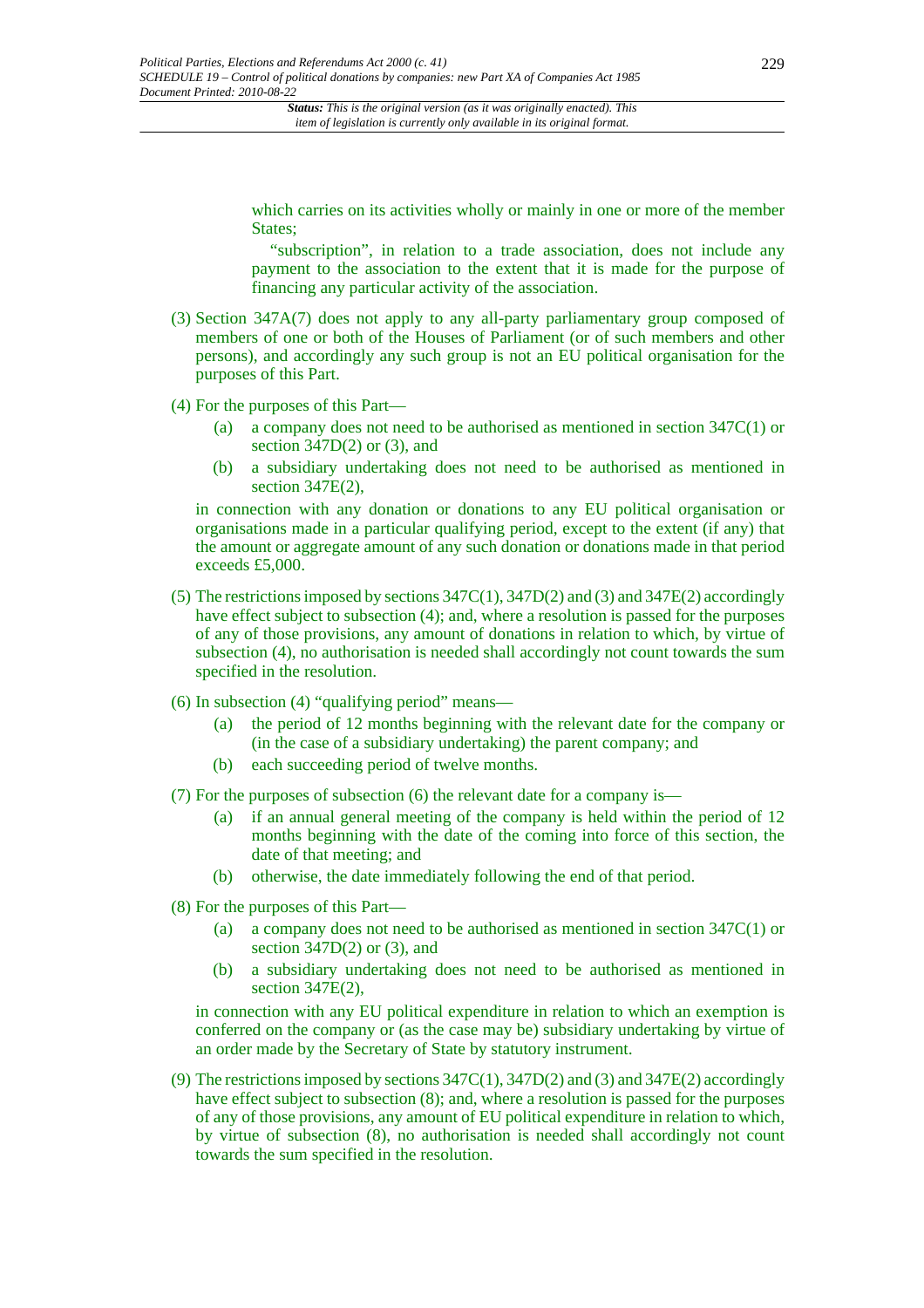*item of legislation is currently only available in its original format.*

- (10) An order under subsection (8) may confer an exemption for the purposes of that subsection in relation to—
	- (a) companies or subsidiary undertakings of any description or category specified in the order, or
	- (b) expenditure of any description or category so specified (whether framed by reference to goods, services or other matters in respect of which such expenditure is incurred or otherwise),
	- or both.
- (11) An order shall not be made under subsection (8) unless a draft of the statutory instrument containing the order has been laid before and approved by each House of Parliament.

### **347C Prohibition on donations and political expenditure by companies**

- (1) A company must not—
	- (a) make any donation to any registered party or to any other EU political organisation, or
	- (b) incur any EU political expenditure,

unless the donation or expenditure is authorised by virtue of an approval resolution passed by the company in general meeting before the relevant time.

This subsection has effect subject to section 347D(3).

- (2) For the purposes of this section an approval resolution is a qualifying resolution which authorises the company to do either (or both) of the following, namely—
	- (a) make donations to EU political organisations not exceeding in total a sum specified in the resolution, or
	- (b) incur EU political expenditure not exceeding in total a sum so specified,

during the requisite period beginning with the date of the resolution.

- $(3)$  In subsection  $(2)$ 
	- (a) "qualifying resolution" means an ordinary resolution or, if the directors so determine or the articles so require—
		- (i) a special resolution, or
		- (ii) a resolution passed by any percentage of the members greater than that required for an ordinary resolution;
	- (b) "the requisite period" means four years or such shorter period as the directors may determine or the articles may require;

and the directors may make a determination for the purposes of paragraph (a) or (b) above except where any provision of the articles operates to prevent them from doing so.

- (4) The resolution must be expressed in general terms conforming with subsection (2), and accordingly may not purport to authorise particular donations or expenditure.
- (5) Where a company makes any donation or incurs any expenditure in contravention of subsection (1), no ratification or other approval made or given by the company or its members after the relevant time is capable of operating to nullify that contravention.
- (6) Nothing in this section enables a company to be authorised to do anything that it could not lawfully do apart from this section.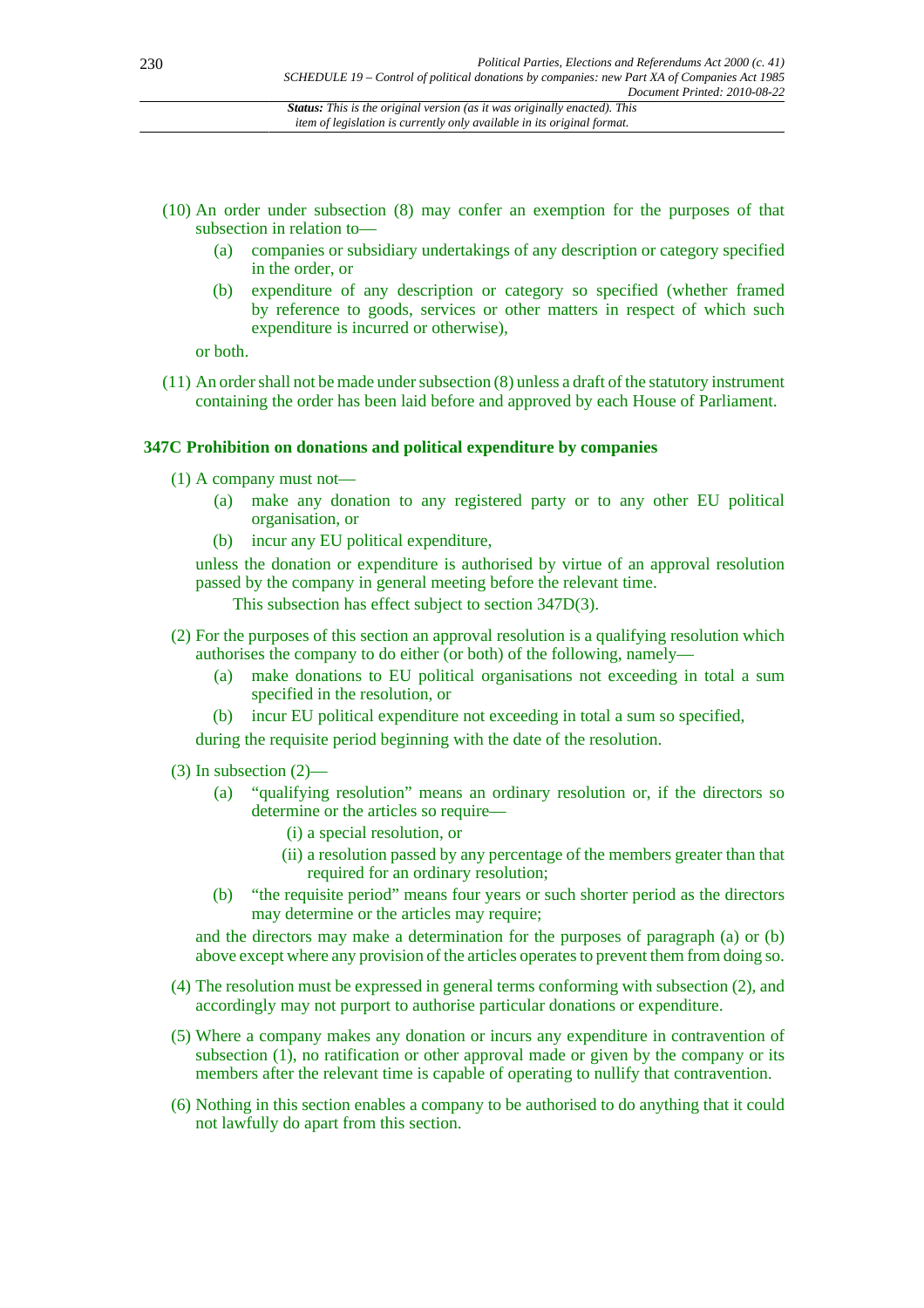## **347D Special rules for subsidiaries**

- (1) This section applies where a company is a subsidiary of another company ("the holding company").
- (2) Where the subsidiary is not a wholly-owned subsidiary of the holding company—
	- (a) it must not make any donation or incur any expenditure to which subsection (1) of section 347C applies unless the donation or expenditure is authorised by virtue of a subsidiary approval resolution passed by the holding company in general meeting before the relevant time; and
	- (b) this requirement applies in addition to that imposed by that subsection.
- (3) Where the subsidiary is a wholly-owned subsidiary of the holding company—
	- (a) it must not make any donation or incur any expenditure to which subsection (1) of section 347C applies unless the donation or expenditure is authorised by virtue of a subsidiary approval resolution passed by the holding company in general meeting before the relevant time; and
	- (b) this requirement applies in place of that imposed by that subsection.
- (4) For the purposes of this section a subsidiary approval resolution is a qualifying resolution of the holding company which authorises the subsidiary to do either (or both) of the following, namely—
	- (a) make donations to EU political organisations not exceeding in total a sum specified in the resolution, or
	- (b) incur EU political expenditure not exceeding in total a sum so specified,
	- during the requisite period beginning with the date of the resolution.
- (5) Subsection (3) of section 347C shall apply for the purposes of subsection (4) above as it applies for the purposes of subsection (2) of that section.
- (6) The resolution must be expressed in general terms conforming with subsection (4), and accordingly may not purport to authorise particular donations or expenditure.
- (7) The resolution may not relate to donations or expenditure by more than one subsidiary.
- (8) Where a subsidiary makes any donation or incurs any expenditure in contravention of subsection (2) or (3), no ratification or other approval made or given by the holding company or its members after the relevant time is capable of operating to nullify that contravention.
- (9) Nothing in this section enables a company to be authorised to do anything that it could not lawfully do apart from this section.

### **347E Special rule for parent company of non-GB subsidiary undertaking**

- (1) This section applies where a company ("the parent company") has a subsidiary undertaking which is incorporated or otherwise established outside Great Britain.
- (2) The parent company shall take all such steps as are reasonably open to it to secure that the subsidiary undertaking does not make any donation or incur any expenditure to which subsection (1) of section 347C applies except to the extent that the donation or expenditure is authorised by virtue of a subsidiary approval resolution passed by the parent company in general meeting before the relevant time.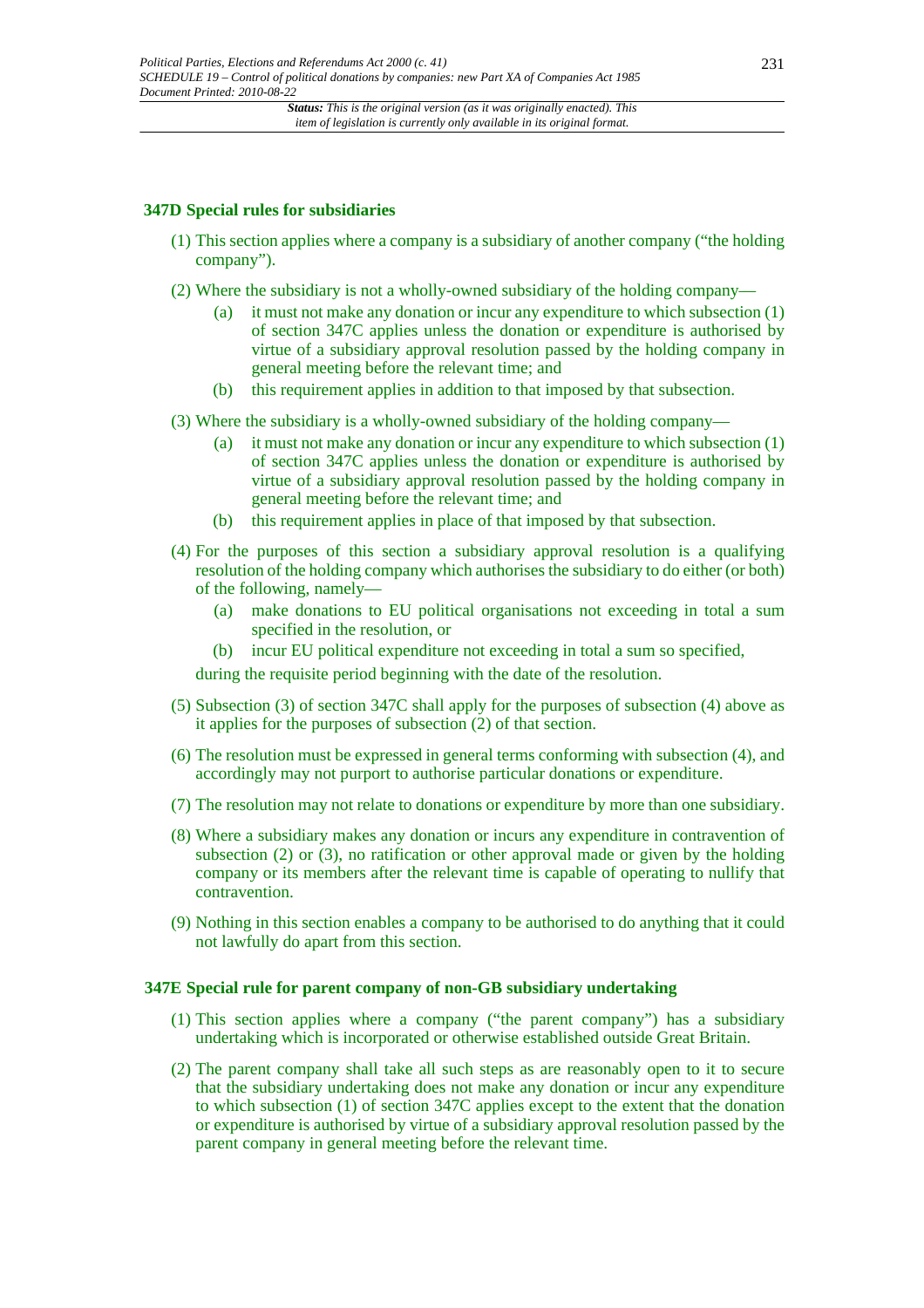- (3) For the purposes of this section a subsidiary approval resolution is a qualifying resolution of the parent company which authorises the subsidiary undertaking to do either (or both) of the following, namely—
	- (a) make donations to EU political organisations not exceeding in total a sum specified in the resolution, or
	- (b) incur EU political expenditure not exceeding in total a sum so specified,

during the requisite period beginning with the date of the resolution.

- (4) Subsection (3) of section 347C shall apply for the purposes of subsection (3) above as it applies for the purposes of subsection (2) of that section.
- (5) The resolution must be expressed in general terms conforming with subsection (3), and accordingly may not purport to authorise particular donations or expenditure.
- (6) The resolution may not relate to donations or expenditure by more than one subsidiary undertaking.
- (7) Where a subsidiary undertaking makes any donation or incurs any expenditure which (to any extent) is not authorised as mentioned in subsection (2), no ratification or other approval made or given by the parent company or its members after the relevant time is capable of operating to authorise that donation or expenditure.

## **347F Remedies for breach of prohibitions on company donations etc**

- (1) This section applies where a company has made any donation or incurred any expenditure in contravention of any of the provisions of sections 347C and 347D.
- (2) Every person who was a director of the company at the relevant time is liable to pay the company—
	- (a) the amount of the donation or expenditure made or incurred in contravention of the provisions in question; and
	- (b) damages in respect of any loss or damage sustained by the company as a result of the donation or expenditure having been made or incurred in contravention of those provisions.
- (3) Every such person is also liable to pay the company interest on the amount mentioned in subsection  $(2)(a)$  in respect of the period—
	- (a) beginning with the date when the donation or expenditure was made or incurred, and
	- (b) ending with the date when that amount is paid to the company by any such person;

and such interest shall be payable at such rate as the Secretary of State may prescribe by regulations.

- (4) Where two or more persons are subject to a particular liability arising by virtue of any provision of this section, each of those persons is jointly and severally liable.
- (5) Where only part of any donation or expenditure was made or incurred in contravention of any of the provisions of sections 347C and 347D, this section applies only to so much of it as was so made or incurred.
- (6) Where—
	- (a) this section applies as mentioned in subsection (1), and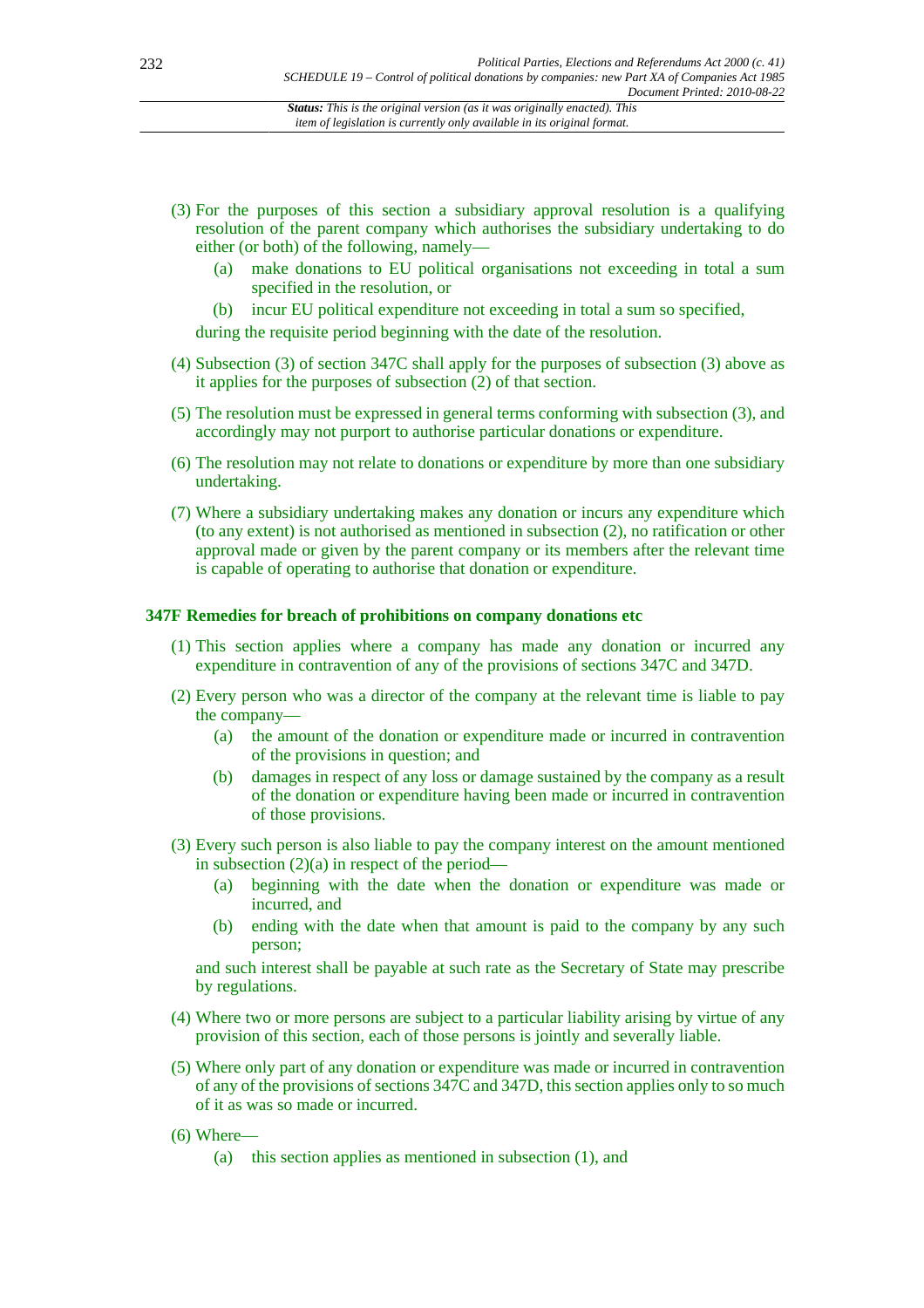(b) the company in question is a subsidiary of another company ("the holding company"),

then (subject to subsection  $(7)$ ) subsections  $(2)$  to  $(5)$  shall, in connection with the donation or expenditure made or incurred by the subsidiary, apply in relation to the holding company as they apply in relation to the subsidiary.

- (7) Those subsections do not apply in relation to the holding company if—
	- (a) the subsidiary is not a wholly-owned subsidiary of the holding company; and
	- (b) the donation or expenditure was authorised by such a resolution of the holding company as is mentioned in section 347D(2)(a).
- (8) Nothing in section 727 shall apply in relation to any liability of any person arising under this section.

#### **347G Remedy for unauthorised donation or expenditure by non-GB subsidiary**

- (1) This section applies where—
	- (a) a company ("the parent company") has a subsidiary undertaking falling within subsection (1) of section 347E;
	- (b) the subsidiary undertaking has made any donation or incurred any expenditure to which subsection (1) of section 347C applies; and
	- (c) the parent company has, in relation to that donation or expenditure, failed to discharge its duty under subsection (2) of section 347E to take all such steps as are mentioned in that subsection.
- (2) Subsections (2) to (4) of section 347F shall, in connection with the donation or expenditure made or incurred by the subsidiary undertaking, apply in relation to the holding company as if—
	- (a) it were a company falling within subsection (1) of that section, and
	- (b) the donation or expenditure had been made or incurred by it in contravention of section 347C or 347D.
- (3) Where only part of the donation or expenditure was not authorised as mentioned in section  $347E(2)$ , those subsections shall so apply only to that part of it.
- (4) Section 347F(8) applies to any liability of any person arising under section 347F by virtue of this section.

## **347H Exemption of directors from liability in respect of unauthorised donation or expenditure**

- (1) Where proceedings are brought against a director or former director of a company in respect of any liability arising under section 347F(2)(a) in connection with a donation or expenditure made or incurred by the company, it shall be a defence for that person to show that—
	- (a) the unauthorised amount has been repaid to the company, together with any interest on that amount due under section 347F(3);
	- (b) that repayment has been approved by the company in general meeting; and
	- (c) in the notice of the relevant resolution submitted to that meeting full disclosure was made-
		- (i) of the circumstances in which the donation or expenditure was made or incurred in contravention of section 347C or 347D, and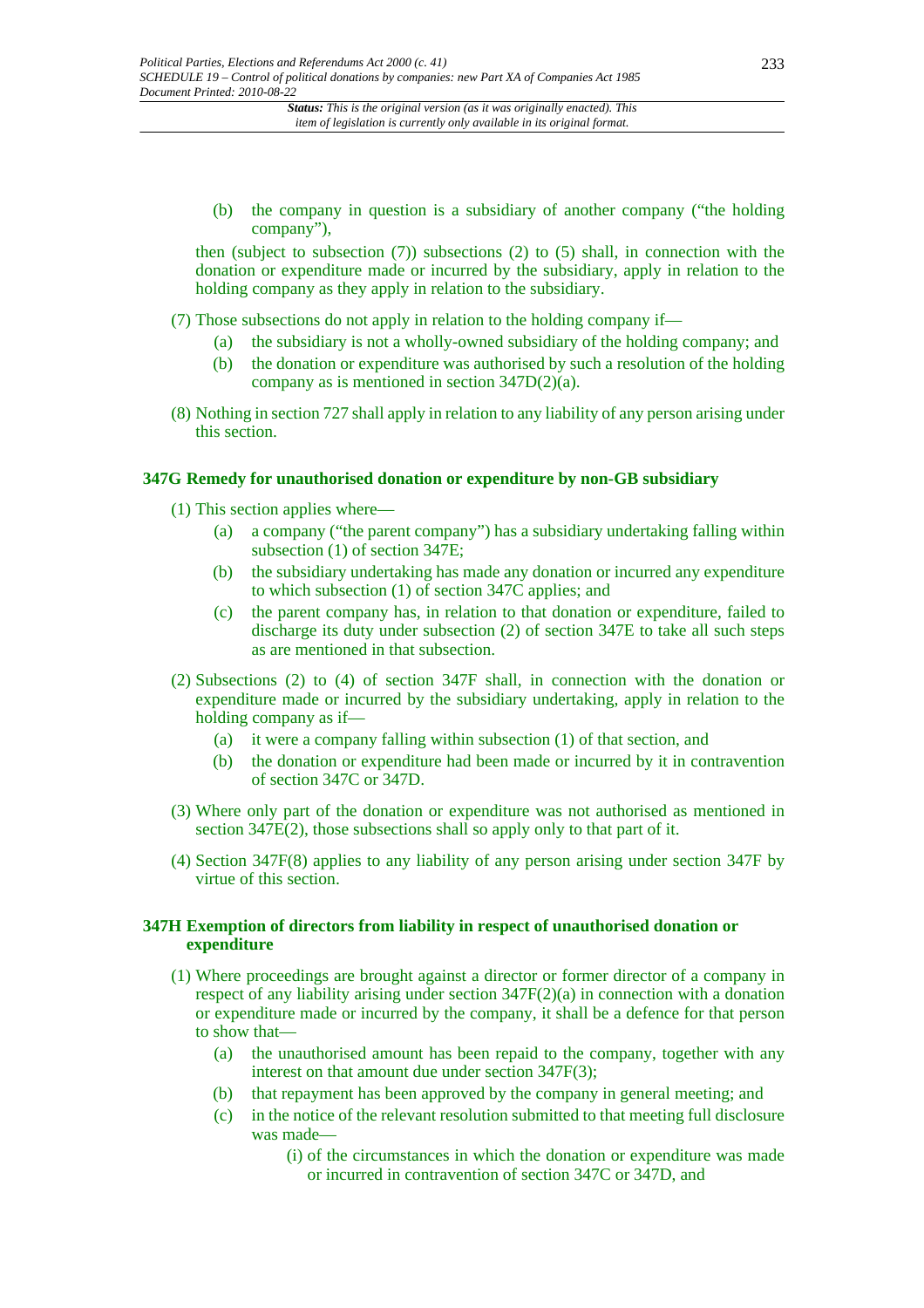- (ii) of the circumstances in which, and the person or persons by whom, the repayment was made.
- (2) Where proceedings are brought against a director or former director of a holding company in respect of any liability arising under section 347F(2)(a) in connection with a donation or expenditure made or incurred by a subsidiary of the company, it shall be a defence for that person to show that—
	- (a) the unauthorised amount has been repaid either to the subsidiary or to the holding company, together with any interest on that amount due under section 347F(3):
	- (b) that repayment has been approved—
		- (i) (if made to the subsidiary) by both the subsidiary and the holding company in general meeting, or
		- (ii) (if made to the holding company) by the holding company in general meeting; and
	- (c) in the notice of the relevant resolution submitted to each of those meetings or (as the case may be) to that meeting, full disclosure was made—
		- (i) of the circumstances in which the donation or expenditure was made in contravention of section 347D, and
		- (ii) of the circumstances in which, and the person or persons by whom, the repayment was made.
- (3) If the subsidiary is a wholly-owned subsidiary of the holding company, it is not necessary for the purposes of subsection (2) to show (where the repayment was made to the subsidiary) that the repayment has been approved by the subsidiary, and paragraphs (b) and (c) of that subsection shall apply accordingly.
- (4) Where proceedings are brought against a director or former director of a holding company in respect of any liability arising under section 347F(2)(a) in connection with a donation or expenditure made or incurred by a subsidiary of the company which is not a wholly-owned subsidiary, then (subject to subsection (5)) it shall be a defence for that person to show that—
	- (a) proceedings have been instituted by the subsidiary against all or any of its directors in respect of the unauthorised amount; and
	- (b) those proceedings are being pursued with due diligence by the subsidiary.
- (5) A person may not avail himself of the defence provided by subsection (4) except with the leave of the court; and on an application for leave under this subsection the court may make such order as it thinks fit, including an order adjourning, or sanctioning the continuation of, the proceedings against the applicant on such terms and conditions as it thinks fit.
- (6) Where proceedings are brought against a director or former director of a company in respect of any liability arising under section 347F(2)(a) (as applied by virtue of section 347G) in connection with a donation or expenditure made or incurred by a subsidiary undertaking of the company, it shall be a defence for that person to show that—
	- (a) the unauthorised amount has been repaid to the subsidiary undertaking, together with any interest on that amount due under section 347F(3) (as so applied);
	- (b) that repayment has been approved by the company in general meeting; and
	- (c) in the notice of the relevant resolution submitted to that meeting full disclosure was made—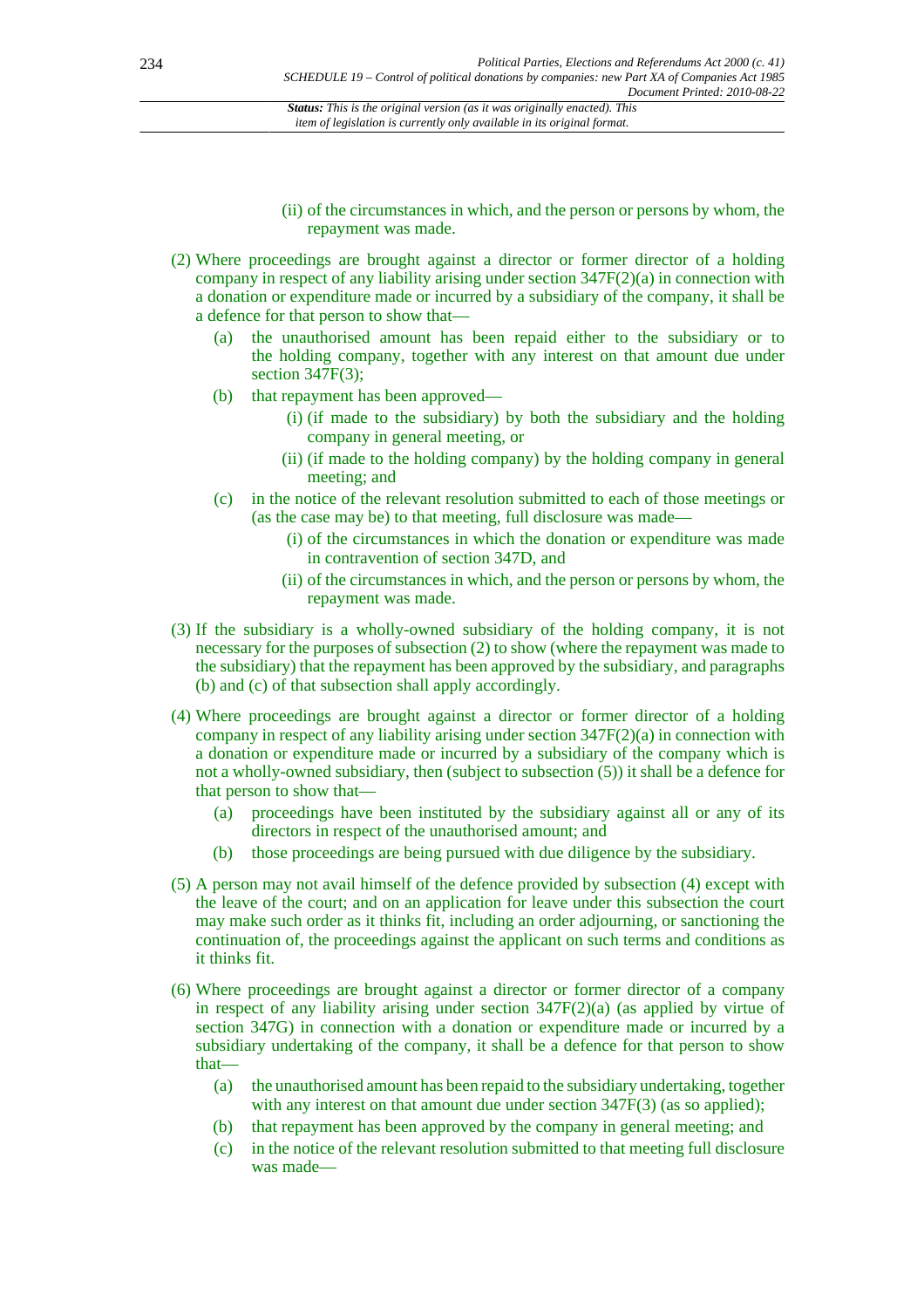- (i) of the circumstances in which the donation or expenditure was made without having been authorised as mentioned in section 347E(2), and
- (ii) of the circumstances in which, and the person or persons by whom, the repayment was made.
- (7) In this section "the unauthorised amount", in relation to any donation or expenditure, means the amount of the donation or expenditure—
	- (a) which was made or incurred in contravention of section 347C or 347D, or
	- (b) which was not authorised as mentioned in section 347E(2),

as the case may be.

## **347I Enforcement of directors' liabilities by shareholder action**

- (1) Any liability of any person under section 347F or 347G as a director or former director of a company is (in addition to being enforceable by proceedings brought by the company) enforceable by proceedings brought under this section in the name of the company by an authorised group of members of the company.
- (2) For the purposes of this section "authorised group", in relation to the members of a company, means any such combination of members as is specified in section 54(2)(a), (b) or (c).
- (3) An authorised group of members of a company may not bring proceedings under this section unless—
	- (a) the group has given written notice to the company stating—
		- (i) the cause of action and a summary of the facts on which the proceedings are to be based,
		- (ii) the names and addresses of the members of the company comprising the group, and
		- (iii) the grounds on which it is alleged that those members constitute an authorised group; and
	- (b) not less than 28 days have elapsed between the date of the giving of the notice to the company and the institution of the proceedings.
- (4) Where such a notice is given to a company, any director may apply to the court within the period of 28 days beginning with the date of the giving of the notice for an order directing that the proposed proceedings are not to be instituted.
- (5) An application under subsection (4) may be made on one or more of the following grounds—
	- (a) that the unauthorised amount within the meaning of section 347H has been repaid to the company or subsidiary undertaking as mentioned in subsection (1), (2), (4) or (6) of that section (as the case may be) and the other conditions mentioned in that subsection were satisfied with respect to that repayment;
	- (b) that proceedings to enforce the liability have been instituted by the company and are being pursued with due diligence by the company;
	- (c) that the members proposing to institute proceedings under this section do not constitute an authorised group.
- (6) Where such an application is made on the ground mentioned in subsection  $(5)(b)$ , the court may make such order as it thinks fit; and such an order may, as an alternative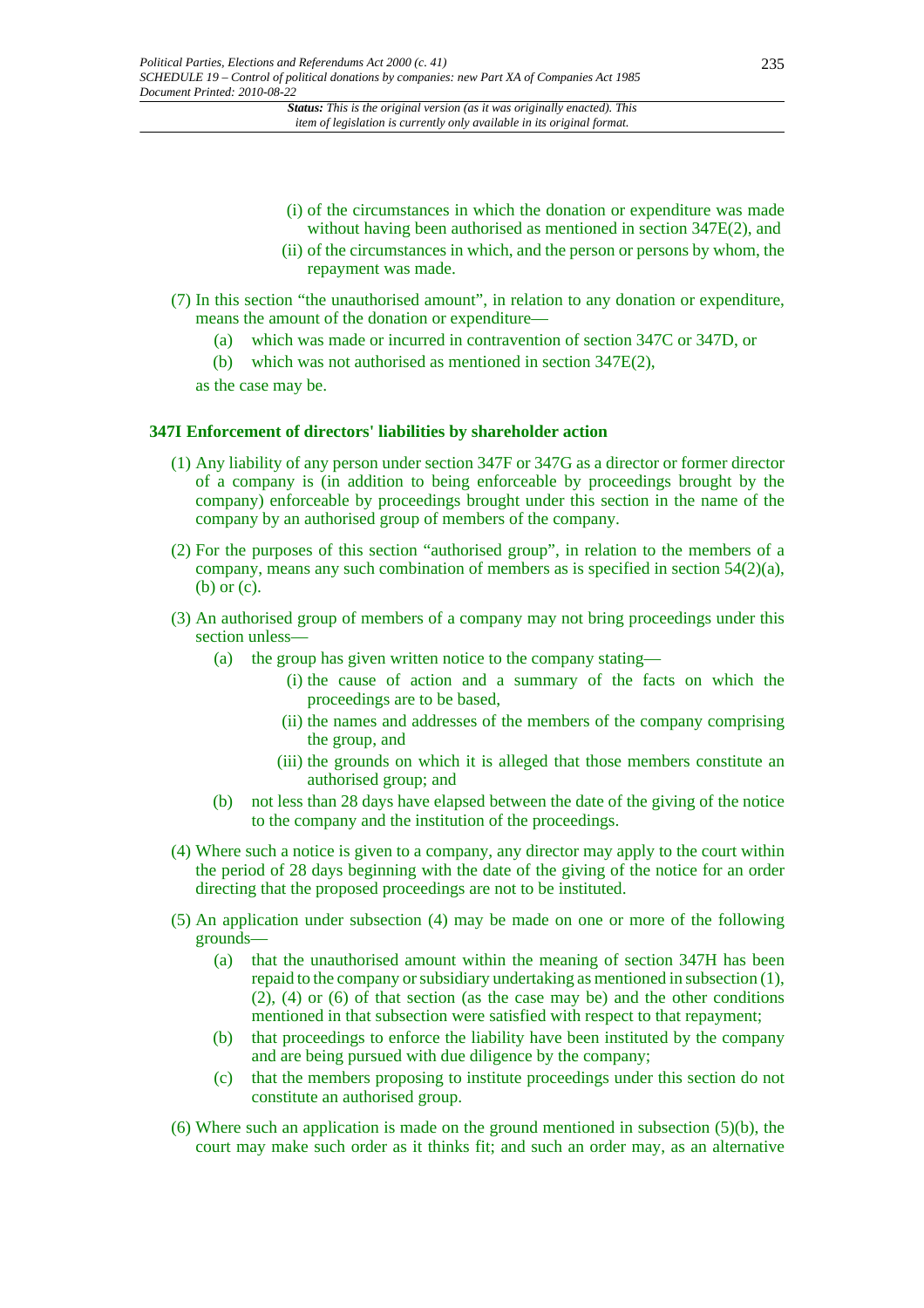*item of legislation is currently only available in its original format.*

to directing that the proposed proceedings under this section are not to be instituted, direct—

- (a) that those proceedings may be instituted on such terms and conditions as the court thinks fit;
- (b) that the proceedings instituted by the company are to be discontinued;
- (c) that the proceedings instituted by the company may be continued on such terms and conditions as the court thinks fit.
- (7) If proceedings are brought under this section by an authorised group of members of a company, the group shall owe the same duties to the company in relation to the bringing of those proceedings on behalf of the company as would be owed by the directors of the company if the proceedings were being brought by the company itself; but no proceedings to enforce any duty owed by virtue of this subsection shall be brought by the company except with the leave of the court.
- (8) Proceedings brought under this section may not be discontinued or settled by the group except with the leave of the court; and the court may grant leave under this subsection on such terms as it thinks fit.

## **347J Costs of shareholder action**

- (1) This section applies in relation to proceedings brought under section 347I by an authorised group of members of a company ("the group").
- (2) The group may apply to the court for an order directing the company to indemnify the group in respect of costs incurred or to be incurred by the group in connection with the proceedings; and on such an application the court may make such an order on such terms as it thinks fit.
- (3) The group shall not be entitled to be paid any such costs out of the assets of the company except by virtue of such an order.

 $(4)$  If—

- (a) the company is awarded costs in connection with the proceedings or it is agreed that costs incurred by the company in connection with the proceedings should be paid by any defendant, and
- (b) no order has been made with respect to the proceedings under subsection (2), the costs shall be paid to the group.
- $(5)$  If—
	- (a) any defendant is awarded costs in connection with the proceedings or it is agreed that any defendant should be paid costs incurred by him in connection with the proceedings, and
	- (b) no order has been made with respect to the proceedings under subsection (2), the costs shall be paid by the group.
- (6) In the application of this section to Scotland references to costs are to expenses and references to any defendant are to any defender.

### **347K Information for purposes of shareholder action**

(1) Where any proceedings have been instituted under section 347I by an authorised group within the meaning of that section, the group is entitled to require the company to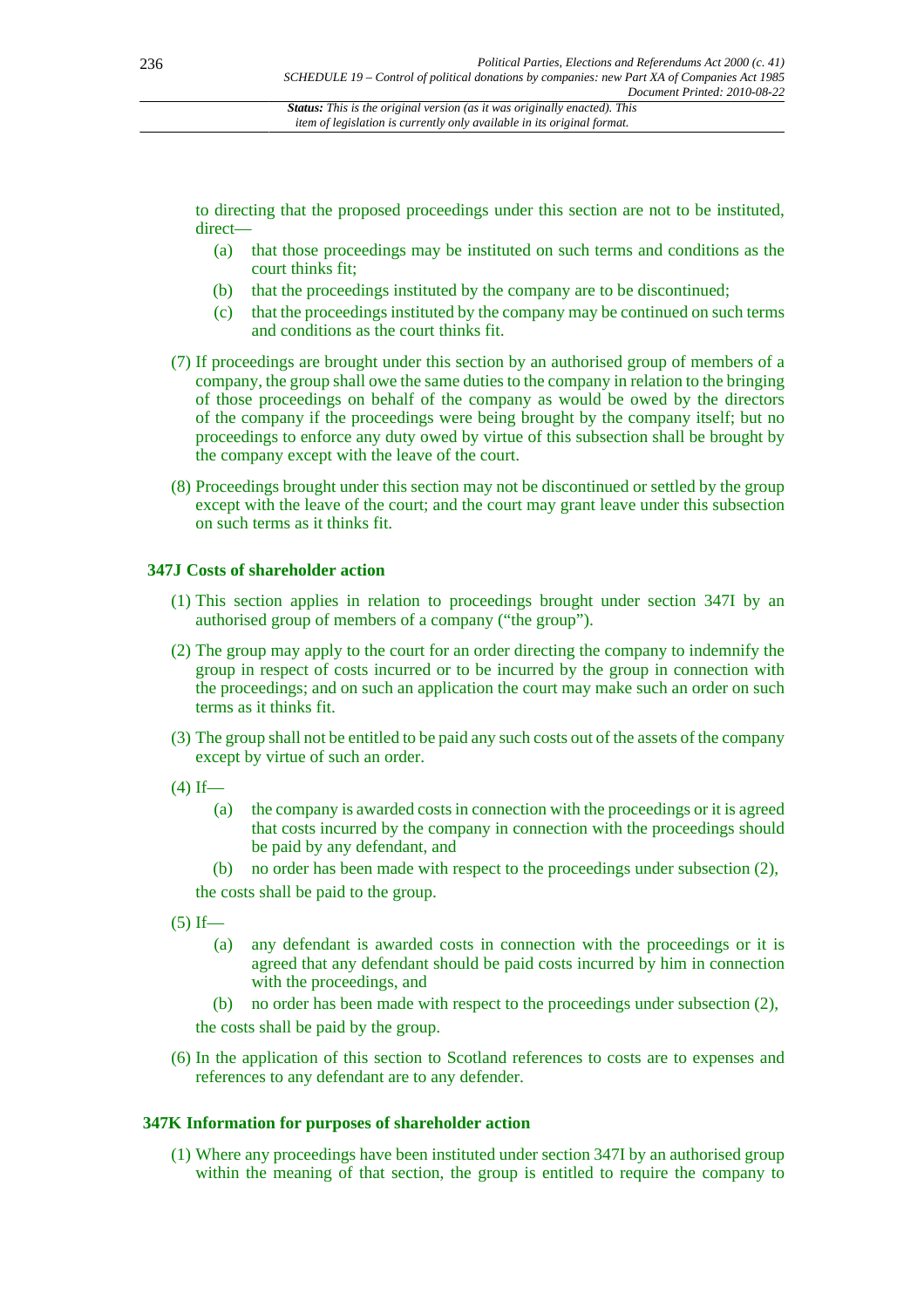provide the group with all information relating to the subject matter of the proceedings which is in the company's possession or under its control or which is reasonably obtainable by it.

- (2) If the company, having been required by the group to provide the information referred to in subsection (1), refuses to provide the group with all or any of the information, the court may, on an application made by the group, make an order directing—
	- (a) the company, and
	- (b) any of its officers or employees specified in the application,

to provide the group with the information in question in such form and by such means as the court may direct."

#### SCHEDULE 20 Section 150.

#### **PENALTIES**

| Penalty                                                                                   |
|-------------------------------------------------------------------------------------------|
| Section 24(8) (registration as treasurer where On summary conviction: Level 5             |
| On summary conviction: Level 5                                                            |
| On summary conviction: statutory maximum<br>or 6 months<br>On indictment : fine or 1 year |
| On summary conviction: statutory maximum<br>or 6 months<br>On indictment : fine or 1 year |
| On summary conviction: Level 5                                                            |
| On summary conviction: Level 5                                                            |
| On summary conviction: statutory maximum<br>or 6 months<br>On indictment : fine or 1 year |
| On summary conviction: statutory maximum<br>or 6 months<br>On indictment : fine or 1 year |
| On summary conviction: statutory maximum<br>or 6 months<br>On indictment : fine or 1 year |
| On summary conviction: statutory maximum<br>or 6 months<br>On indictment : fine or 1 year |
| On summary conviction: statutory maximum<br>or 6 months<br>On indictment : fine or 1 year |
|                                                                                           |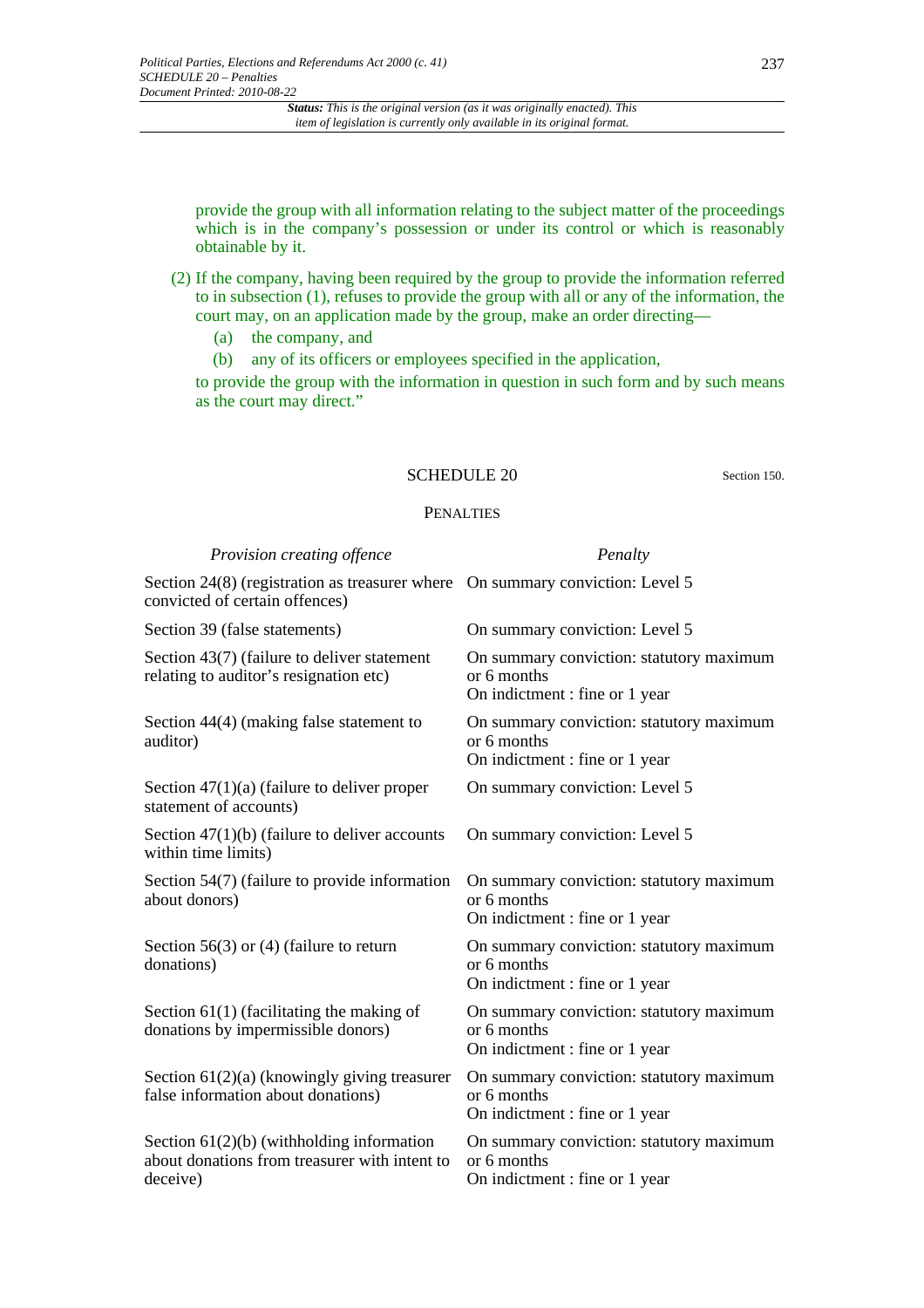*Provision creating offence Penalty*

| Section $65(3)$ (failure to deliver donation<br>reports to Commission within time limits)                                 | On summary conviction: Level 5                                                            |
|---------------------------------------------------------------------------------------------------------------------------|-------------------------------------------------------------------------------------------|
| Section 65(4) (failure to comply with<br>requirements for recording donations in<br>donation report)                      | On summary conviction: statutory maximum<br>or 6 months<br>On indictment : fine or 1 year |
| Section $66(5)$ (making a false declaration<br>about donation report)                                                     | On summary conviction: statutory maximum<br>or 6 months<br>On indictment : fine or 1 year |
| Section $68(5)$ (failure to report multiple<br>small donations; false declaration about such<br>donations)                | On summary conviction: statutory maximum<br>or 6 months<br>On indictment : fine or 1 year |
| Section 73(8) (making a false declaration<br>about value of property etc.)                                                | On summary conviction: statutory maximum<br>or 6 months<br>On indictment : fine or 1 year |
| Section 74(4) (acceptance by ineligible<br>person of office of deputy treasurer)                                          | On summary conviction: Level 5                                                            |
| Section 75(2) (incurring campaign<br>expenditure without authority)                                                       | On summary conviction: Level 5                                                            |
| Section 76(4)(a) (making payments in respect On summary conviction: Level 5<br>of campaign expenditure without authority) |                                                                                           |
| Section $76(4)(b)$ (failure to notify treasurer<br>of payments in respect of campaign<br>expenditure)                     | On summary conviction: Level 5                                                            |
| Section $77(3)(a)$ (paying claim in respect<br>of campaign expenditure where failure to<br>comply with procedure)         | On summary conviction: Level 5                                                            |
| Section $77(3)(b)$ (paying claim in respect of<br>campaign expenditure outside specified time<br>period)                  | On summary conviction: Level 5                                                            |
| Section 79(2) (exceeding limits on campaign<br>expenditure)                                                               | On summary conviction: statutory maximum<br>On indictment : fine                          |
| Section $82(4)(a)$ (failure of treasurer to<br>deliver return and auditor's report to<br>Commission)                      | On summary conviction: Level 5                                                            |
| Section $82(4)(b)$ (failure to comply with<br>requirements for returns)                                                   | On summary conviction: statutory maximum<br>or 6 months<br>On indictment : fine or 1 year |
| Section $82(4)(c)$ (failure of treasurer<br>to deliver return and court order to<br>Commission)                           | On summary conviction: Level 5                                                            |
| Section $83(3)(a)$ (making a false declaration<br>to Commission when delivering return)                                   | On summary conviction: statutory maximum<br>or 6 months                                   |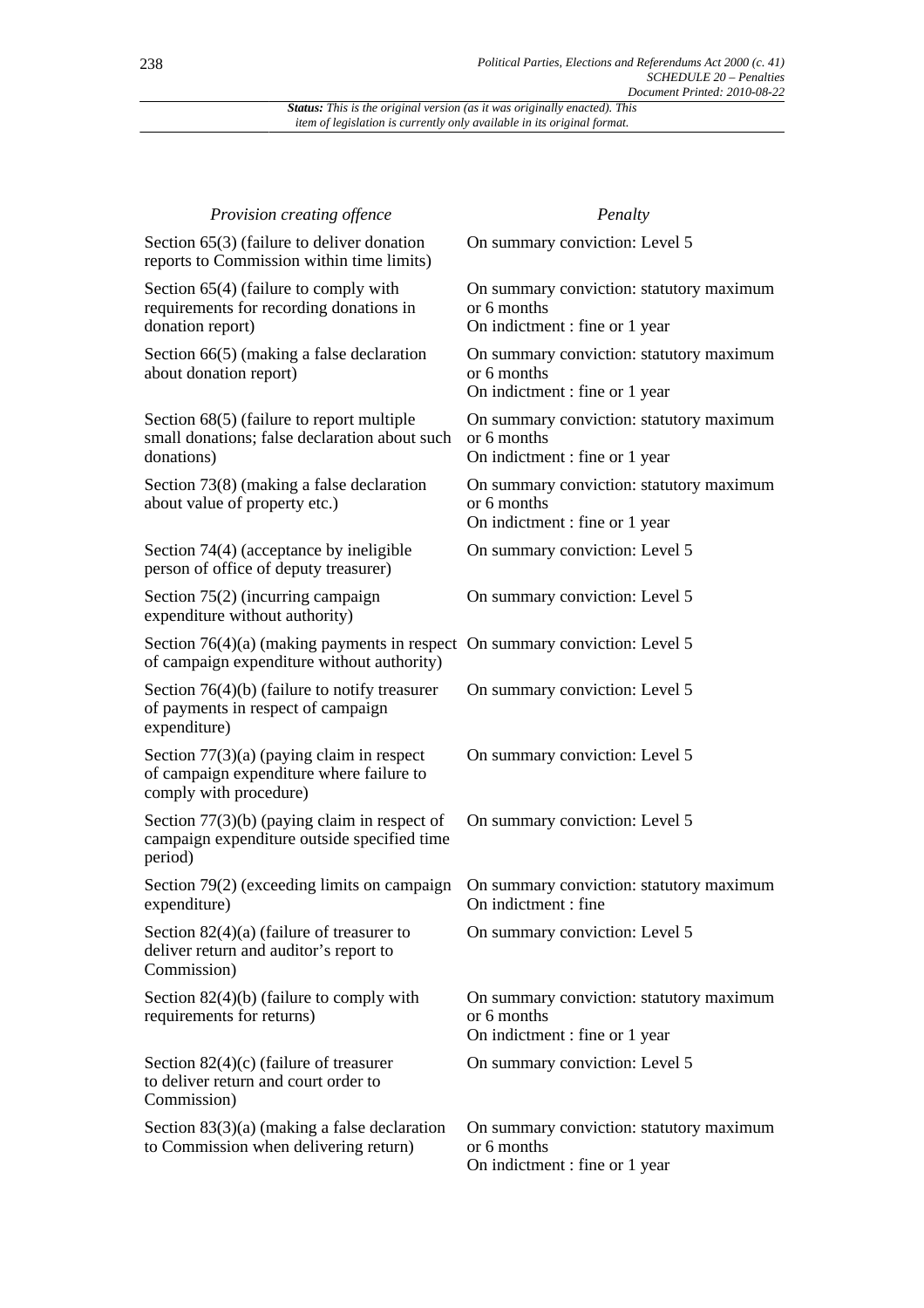| Provision creating offence                                                                                                                      | Penalty                                                                                   |
|-------------------------------------------------------------------------------------------------------------------------------------------------|-------------------------------------------------------------------------------------------|
| Section $83(3)(b)$ (failure to deliver signed<br>declaration with return to Commission)                                                         | On summary conviction: statutory maximum<br>or 6 months<br>On indictment : fine or 1 year |
| Section 86(8) (making false declaration about On summary conviction: statutory maximum<br>value of property etc)                                | or 6 months<br>On indictment : fine or 1 year                                             |
| Section 90(2) (incurring controlled<br>expenditure without authority)                                                                           | On summary conviction: level 5                                                            |
| Section 91(4)(a) (making payments in respect On summary conviction: Level 5<br>of controlled expenditure without authority)                     |                                                                                           |
| Section $91(4)(b)$ (failure to notify responsible On summary conviction: Level 5<br>person of payments in respect of controlled<br>expenditure) |                                                                                           |
| Section $92(3)(a)$ (paying claim in respect<br>of controlled expenditure where failure to<br>comply with procedure)                             | On summary conviction: Level 5                                                            |
| Section $92(3)(b)$ (paying claim in respect of<br>controlled expenditure outside specified time<br>period)                                      | On summary conviction: Level 5                                                            |
| Section 94(2) or (4) (exceeding limits on<br>controlled expenditure)                                                                            | On summary conviction: statutory maximum<br>On indictment : fine                          |
| Section $98(4)(a)$ (failure of responsible<br>person to deliver return and auditor's report<br>to Commission)                                   | On summary conviction: Level 5                                                            |
| Section $98(4)(b)$ (failure to comply with<br>requirements for returns)                                                                         | On summary conviction: statutory maximum<br>or 6 months<br>On indictment : fine or 1 year |
| Section $98(4)(c)$ (failure to deliver return and<br>court order to Commission)                                                                 | On summary conviction: Level 5                                                            |
| Section $99(4)(a)$ (making a false declaration<br>to Commission when delivering return)                                                         | On summary conviction: statutory maximum<br>or 6 months<br>On indictment : fine or 1 year |
| Section $99(4)(b)$ (failure to deliver signed<br>declaration with return to Commission)                                                         | On summary conviction: statutory maximum<br>or 6 months<br>On indictment : fine or 1 year |
| Section $112(8)$ (making a false declaration<br>about value of property etc)                                                                    | On summary conviction: statutory maximum<br>or 6 months<br>On indictment : fine or 1 year |
| Section 113(2) (incurring referendum<br>expenses without authority)                                                                             | On summary conviction: Level 5                                                            |
| Section $114(4)(a)$ (making payments in<br>respect of referendum expenses without<br>authority)                                                 | On summary conviction: Level 5                                                            |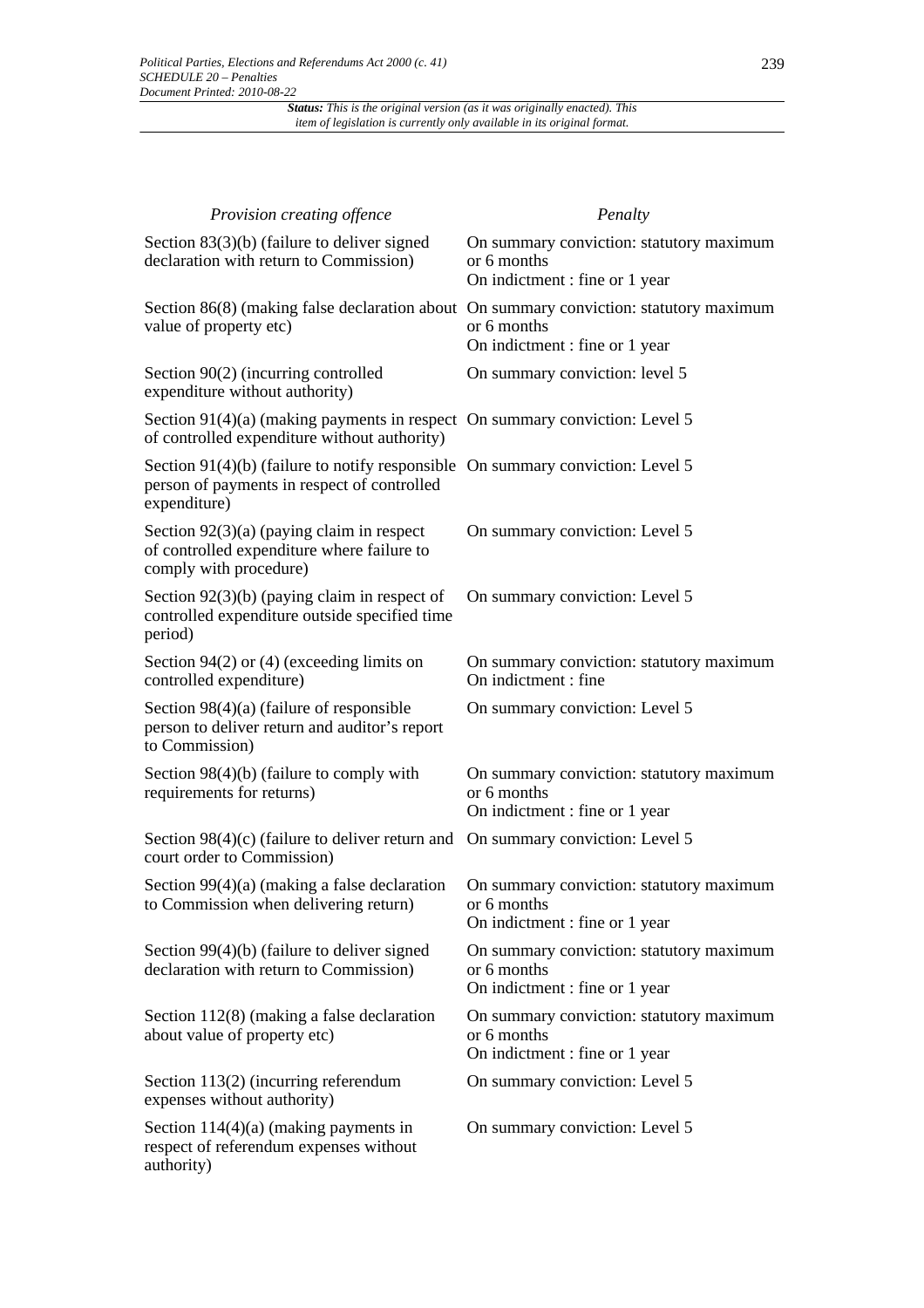| Provision creating offence                                                                                           | Penalty                                                                                   |
|----------------------------------------------------------------------------------------------------------------------|-------------------------------------------------------------------------------------------|
| Section $114(4)(b)$ (failure to notify<br>responsible person of payments in respect of<br>referendum expenses)       | On summary conviction: Level 5                                                            |
| Section $115(3)(a)$ (paying claim in respect of<br>referendum expenses where failure to comply<br>with procedure)    | On summary conviction: Level 5                                                            |
| Section $115(3)(b)$ (paying claim in respect of<br>referendum expenses outside specified time<br>period)             | On summary conviction: Level 5                                                            |
| Section 117(2) (individual (other than<br>permitted participant) exceeding limits on<br>referendum expenses)         | On summary conviction: statutory maximum<br>or 6 months<br>On indictment : fine or 1 year |
| Section 117(3) or $(4)$ (body (other than<br>permitted participant) exceeding limits on<br>referendum expenses)      | On summary conviction: statutory maximum<br>or 6 months<br>On indictment : fine or 1 year |
| Section 118(2) (permitted participant<br>exceeding limits on referendum expenses)                                    | On summary conviction: statutory maximum<br>On indictment : fine                          |
| Section $122(4)(a)$ (failure to deliver return<br>and auditor's report to Commission)                                | On summary conviction: Level 5                                                            |
| Section $122(4)(b)$ (failure to comply with<br>requirements for returns)                                             | On summary conviction: statutory maximum<br>or 6 months<br>On indictment : fine or 1 year |
| Section $122(4)(c)$ (failure to deliver return<br>and court order to Commission)                                     | On summary conviction: Level 5                                                            |
| Section $123(4)(a)$ (making a false declaration<br>to Commission when delivering return)                             | On summary conviction: statutory maximum<br>or 6 months<br>On indictment : fine or 1 year |
| Section 123(4)(b) (failure to deliver signed<br>declaration with return to Commission)                               | On summary conviction: statutory maximum<br>or 6 months<br>On indictment : fine or 1 year |
| Section $126(8)$ or $(9)$ (printing or publishing<br>referendum material without details of printer<br>or publisher) | On summary conviction: Level 5                                                            |
| Section $143(8)$ or $(9)$ (printing or publishing<br>election material without details of printer or<br>publisher)   | On summary conviction: Level 5                                                            |
| Section $146(5)$ (failure to comply with<br>supervision requirement)                                                 | On summary conviction: Level 5                                                            |
| Section 146(6) (intentional obstruction of<br>person exercising right of entry etc.)                                 | On summary conviction: Level 5                                                            |
| Section 148(1) (alteration of documents etc.)                                                                        | On summary conviction: statutory maximum<br>or 6 months<br>On indictment : fine or 1 year |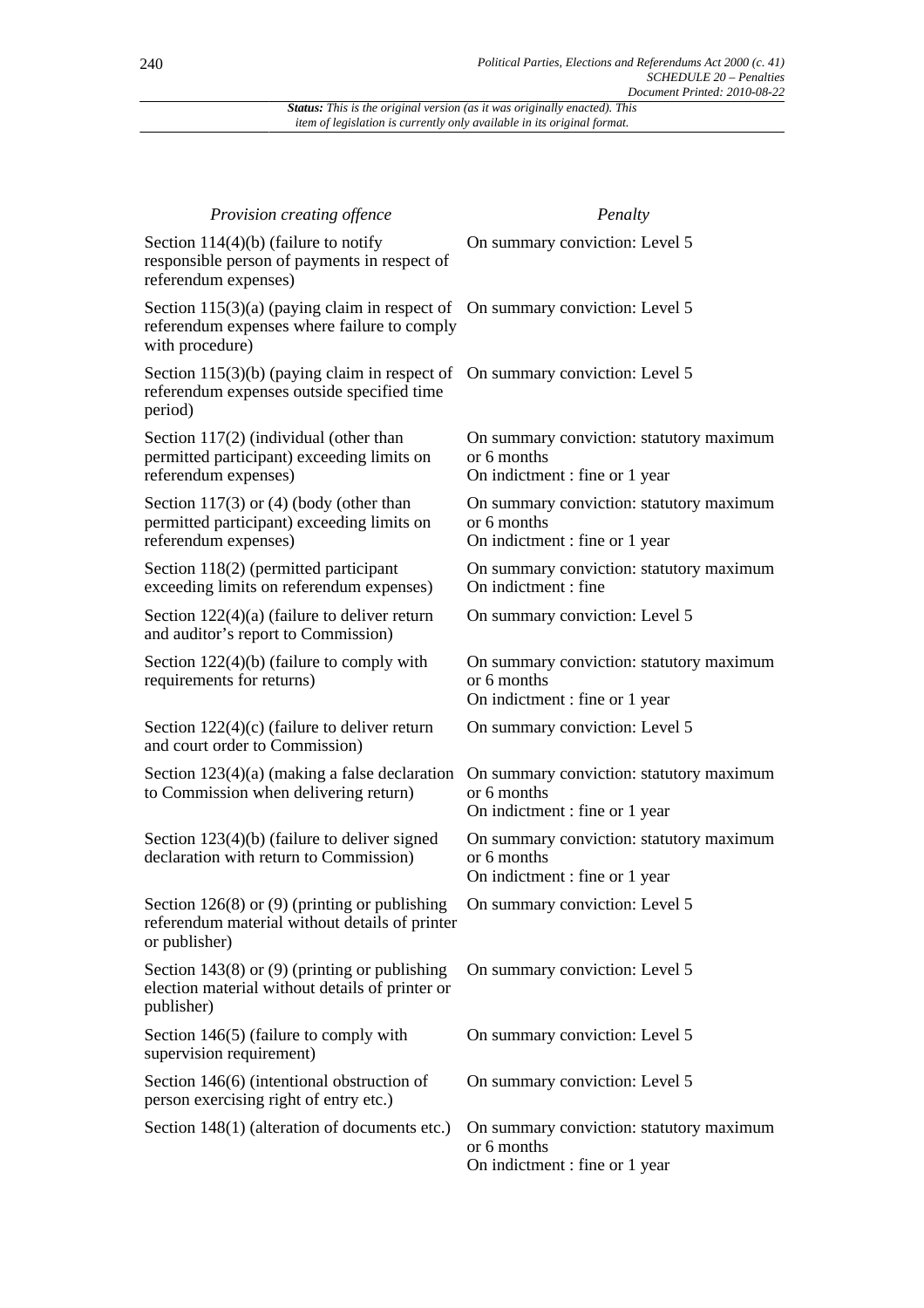| Provision creating offence                                                                                               | Penalty                                                                                   |
|--------------------------------------------------------------------------------------------------------------------------|-------------------------------------------------------------------------------------------|
| Section $148(2)(a)$ (failure to supply relevant<br>person with information)                                              | On summary conviction: Level 5                                                            |
| Section $148(2)(b)$ (supplying relevant person<br>with false information)                                                | On summary conviction: statutory maximum<br>or 6 months<br>On indictment : fine or 1 year |
| Section $148(3)$ (withholding information<br>from relevant person with intent to deceive)                                | On summary conviction: statutory maximum<br>or 6 months<br>On indictment : fine or 1 year |
| Paragraph 6(5) of Schedule 7 (failure to<br>provide information about donors)                                            | On summary conviction: statutory maximum<br>or 6 months<br>On indictment : fine or 1 year |
| Paragraph 12(1) of Schedule 7 (failure to<br>deliver donation report to Commission within<br>time limit)                 | On summary conviction: Level 5                                                            |
| Paragraph 12(2) of Schedule 7 (failure to<br>comply with requirements for recording<br>donations in donation reports)    | On summary conviction: statutory maximum<br>or 6 months<br>On indictment : fine or 1 year |
| Paragraph 13(4) of Schedule 7 (making a<br>false declaration about donation report)                                      | On summary conviction: statutory maximum<br>or 6 months<br>On indictment : fine or 1 year |
| Paragraph 14(5) of Schedule 7 (failure<br>to report multiple small donations; false<br>declaration about such donations) | On summary conviction: statutory maximum<br>or 6 months<br>On indictment : fine or 1 year |
| Paragraph 6(7) of Schedule 11 (failure to<br>provide information about donors)                                           | On summary conviction: statutory maximum<br>or 6 months<br>On indictment : fine or 1 year |
| Paragraph 6(8) of Schedule 15 (failure to<br>provide information about donors)                                           | On summary conviction: statutory maximum<br>or 6 months: On indictment : fine or 1 year   |

## SCHEDULE 21 Section 158.

### MINOR AND CONSEQUENTIAL AMENDMENTS

# *Public Records Act [1958 \(c. 51\)](http://www.legislation.gov.uk/id/ukpga/1958/51)*

**1** In Part II of the Table at the end of paragraph 3 of the First Schedule to the Public Records Act 1958 (establishments and organisations whose records are public records), insert at the appropriate place—

"Electoral Commission."

## *Parliamentary Commissioner Act [1967 \(c. 13\)](http://www.legislation.gov.uk/id/ukpga/1967/13)*

**2** In Schedule 2 to the Parliamentary Commissioner Act 1967 (departments etc. subject to investigation), insert at the appropriate place—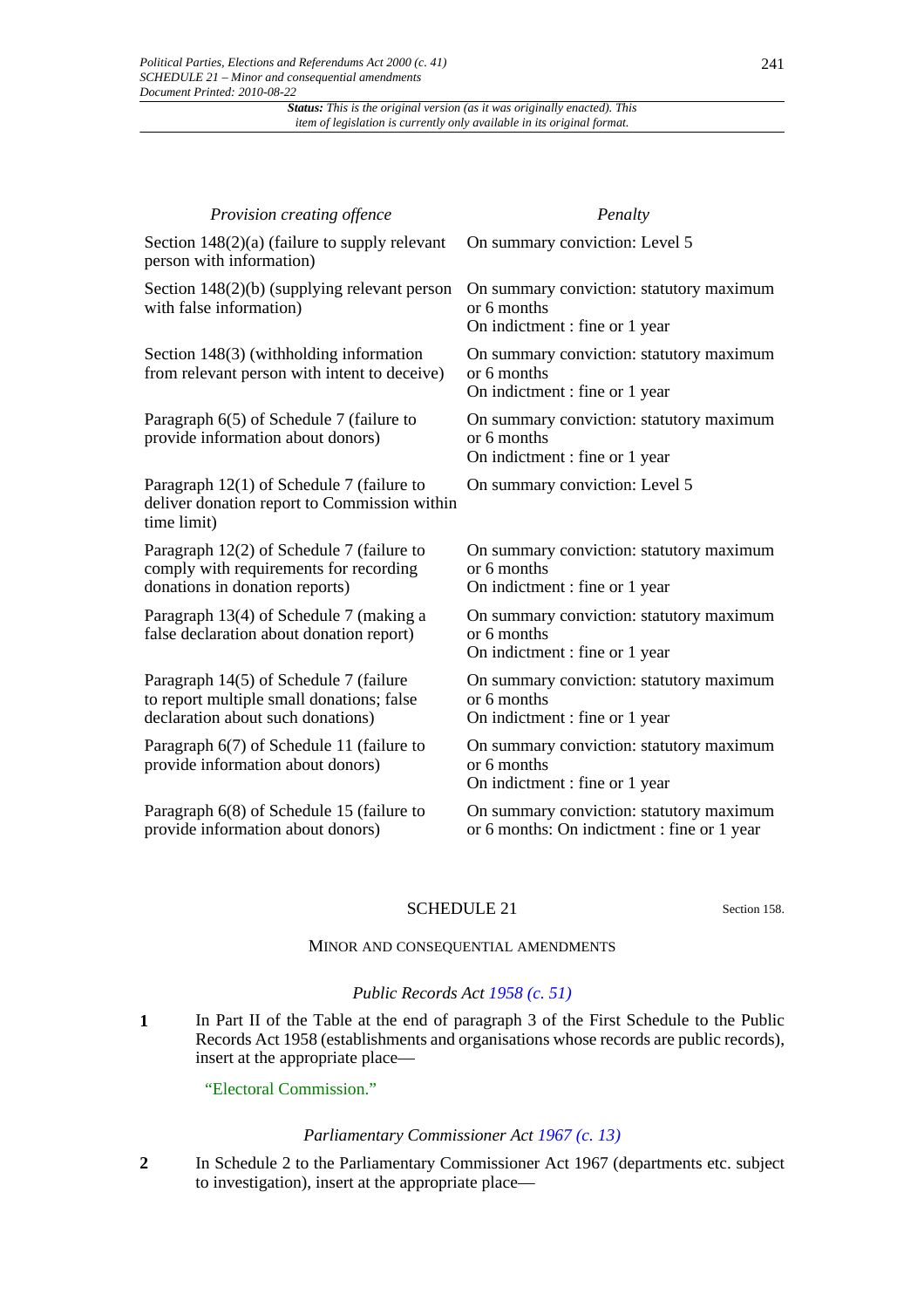## "Electoral Commission."

### *House of Commons Disqualification Act [1975 \(c. 24\)](http://www.legislation.gov.uk/id/ukpga/1975/24)*

- 
- **3** In Schedule 1 to the House of Commons Disqualification Act 1975 (offices disqualifying for membership)—
	- (a) in Part II (bodies of which all members are disqualified), insert at the appropriate place—

"The Electoral Commission."

(b) in Part III (other disqualifying offices), insert at the appropriate places—

"Deputy Electoral Commissioners."

"Assistant Electoral Commissioners."

"Member of the staff of the Electoral Commission."

*Northern Ireland Assembly Disqualification Act [1975 \(c. 25\)](http://www.legislation.gov.uk/id/ukpga/1975/25)*

- **4** In Schedule 1 to the Northern Ireland Assembly Disqualification Act 1975 (offices disqualifying for membership)—
	- (a) in Part II (bodies of which all members are disqualified), insert at the appropriate place—

"The Electoral Commission."

(b) in Part III (other disqualifying offices), insert at the appropriate places—

"Deputy Electoral Commissioners."

"Assistant Electoral Commissioners."

"Member of the staff of the Electoral Commission."

### *European Parliamentary Elections Act [1978 \(c. 10\)](http://www.legislation.gov.uk/id/ukpga/1978/10)*

- **5** (1) The European Parliamentary Elections Act 1978 (as amended by the European Parliamentary Elections Act 1999) is amended as follows.
	- (2) In section 3(8)(a) (electoral system in Great Britain: meaning of "registered party"), for "a party registered under the Registration of Political Parties Act 1998" substitute "a party registered under Part II of the Political Parties, Elections and Referendums  $Act 2000"$ .
	- (3) In paragraph 2(3A)(a) of Schedule 1 (European Parliamentary elections), for "(including expenses incurred in relation to a general election as a whole)" substitute "of candidates".

## *Representation of the People Act [1983 \(c. 2\)](http://www.legislation.gov.uk/id/ukpga/1983/2)*

**6** (1) The Representation of the People Act 1983 is amended as follows.

(2) In section 18(5) (polling districts and places at parliamentary elections)—

(a) for "the Secretary of State", wherever occurring, substitute "the Electoral Commission"; and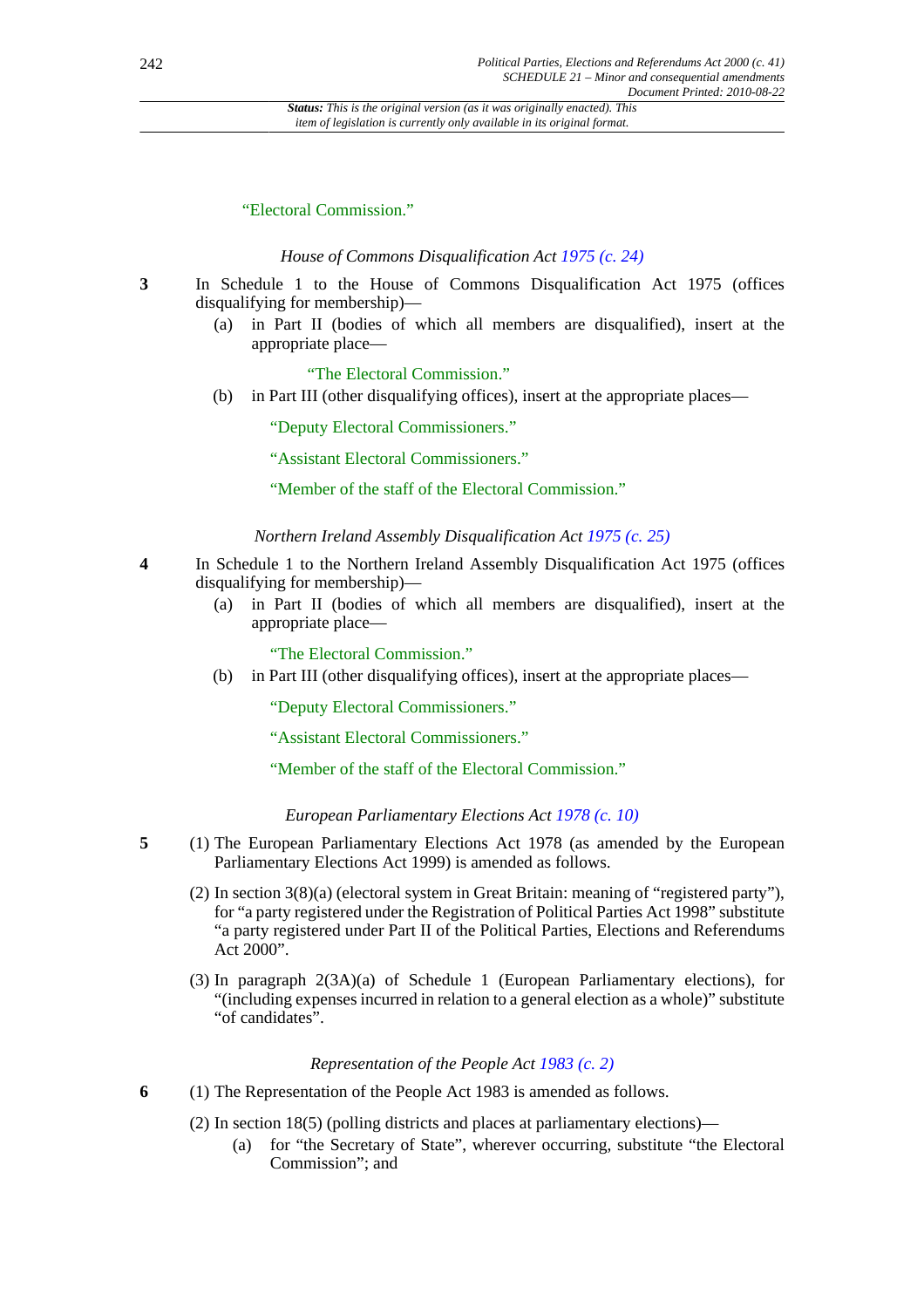- (b) for "he thinks fit" substitute "they think fit".
- (3) In section 29 (payments by and to returning officer), for subsections (3) to (9) substitute—
	- "(3) A returning officer shall be entitled to recover his charges in respect of services properly rendered, or expenses properly incurred, for or in connection with a parliamentary election if—
		- (a) the services or expenses are of a kind specified in regulations made by the Electoral Commission ("the Commission") with the consent of the Treasury; and
		- (b) the charges are reasonable.
	- (4) Regulations under subsection (3) above may specify a maximum recoverable amount for services or expenses of any specified description and, subject to subsection (5) below, the returning officer may not recover more than that amount in respect of any such services or expenses.
	- (5) In a particular case the Commission may, with the consent of the Treasury, authorise the payment of more than the specified maximum amount for any specified services or expenses if satisfied—
		- (a) that it was reasonable for the returning officer concerned to render the services or incur the expenses; and
		- (b) that the charges in question are reasonable.
	- (6) Any regulations under subsection (3) above which specify a maximum amount for services or expenses of a particular description may provide for that amount to increase at prescribed dates, or after prescribed periods, by reference to such formula or other method of determination as may be specified in the regulations.
	- (7) The amount of any charges recoverable in accordance with this section shall be paid by the Commission on an account being submitted to them; but if the Commission think fit they may, before payment, apply for the account to be taxed under the provisions of section 30 below.
	- (8) Where the superannuation contributions required to be paid by a local authority in respect of any person are increased by any fee paid under this section as part of a returning officer's charges at a parliamentary election, then on an account being submitted to the Commission a sum equal to the increase shall be paid to the authority by the Commission.
	- (9) On the returning officer's request for an advance on account of his charges, the Commission may make such an advance on such terms as they think fit.
	- (10) The Commission may by regulations make provision as to the time when and the manner and form in which accounts are to be rendered to the Commission for the purposes of the payment of a returning officer's charges.
	- (11) Any sums required by the Commission for making payments under this section shall be charged on and paid out of the Consolidated Fund."
- (4) In section 47(1) (loan of equipment for local elections), for "the Secretary of State" substitute "the Electoral Commission".
- (5) In section 52 (discharge of registration duties), after subsection (1) insert—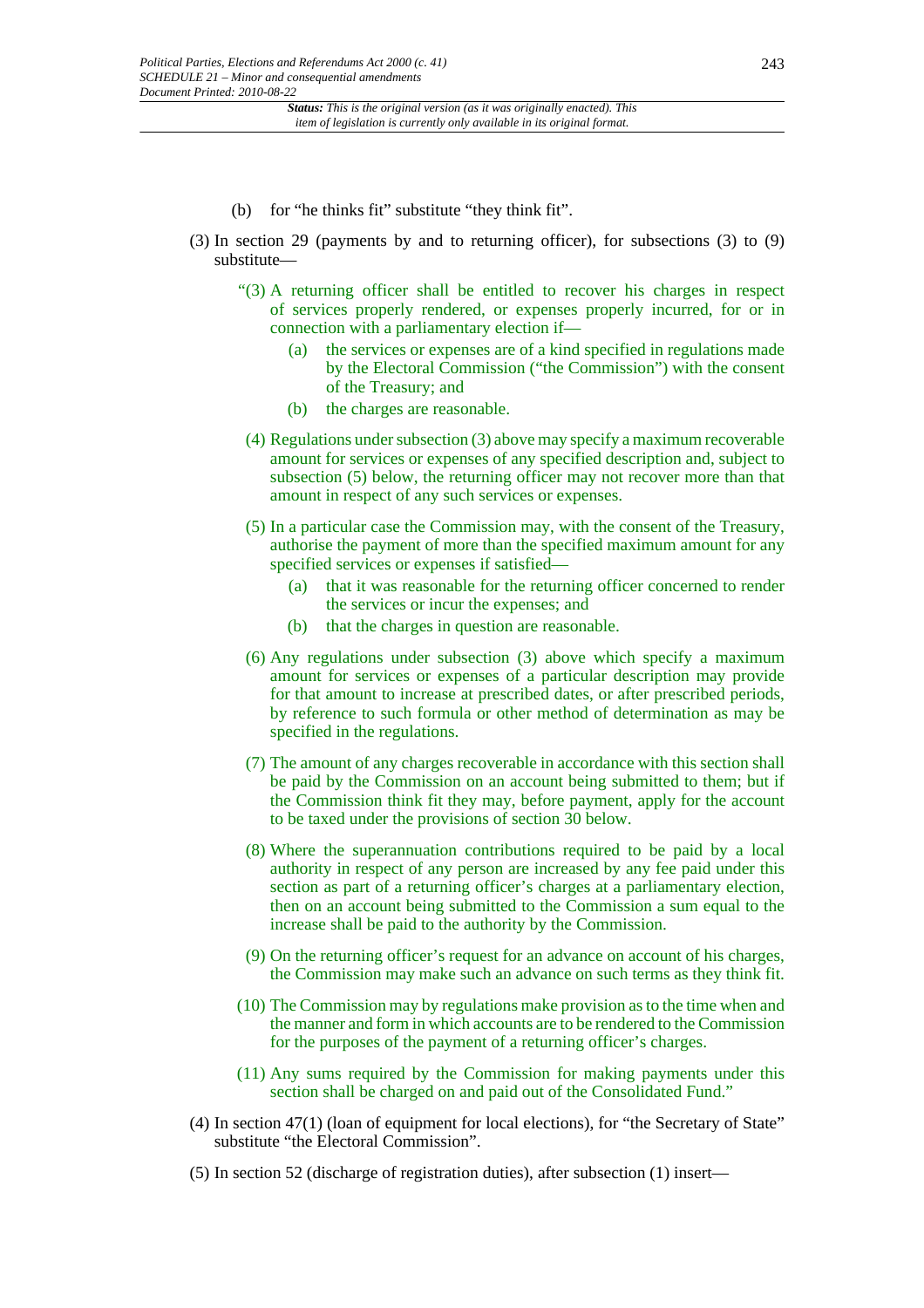- "(1A) Without prejudice to the generality of subsection (1) above, the directions which may be given under subsection (1) include directions requiring a registration officer to maintain his registers in a specified electronic form; and any such directions may in particular specify—
	- (a) the software which is to be used in connection with the maintenance of the registers in that form;
	- (b) the standards in accordance with which that software is to be maintained and updated;
	- (c) how information required (by or under any enactment) to be included in the registers is to be recorded and stored in that form."
- (6) In section 175 (illegal payments etc.), for "illegal payment, employment or hiring", wherever they occur, substitute "illegal payment or employment".
- (7) In section 201 (regulations)—
	- (a) in subsection (1), omit the words from "and except" to "section 29(8)";
	- (b) in subsection (2), for "section 29(8)" substitute "section  $110(7)$ ";
	- (c) after subsection (2) insert—
		- "(2A) Any regulations under section 110(7) above shall be subject to annulment in pursuance of a resolution of either House of Parliament."
	- (d) in subsection (3), after "the Secretary of State" insert ", or the Electoral Commission (in the case of any regulations made by them),".
- (8) In section 202(1) (general definitions), for "a party registered under the Registration of Political Parties Act 1998" substitute "a party registered under Part II of the Political Parties, Elections and Referendums Act 2000".
- (9) In Schedule 1 (parliamentary elections rules), at the end of rule 14 (publication of statement of persons nominated) insert—

"(5) The returning officer shall send to the Electoral Commission—

- (a) a copy of the statement; and
- (b) in the case of each candidate standing nominated in respect of whom a certificate has been received by the returning officer in accordance with rule 6A above, a copy of that certificate as well."

*Representation of the People Regulations 1986 (S.I. [1986/1081](http://www.legislation.gov.uk/id/uksi/1986/1081)) and Representation of the People (Scotland) Regulations 1986 (S.I. [1986/1111](http://www.legislation.gov.uk/id/uksi/1986/1111))*

- **7** (1) In regulation 99 of the Representation of the People Regulations 1986 and in regulation 97 of the Representation of the People (Scotland) Regulations 1986 (modification of provisions about expenses in the Act of 1983)—
	- (a) in paragraph (1), for "subsections (3), (4), (4A), (4B), (5), (7) and (8) of section 29" substitute "subsections  $(3)$ ,  $(4)$ ,  $(5)$ ,  $(6)$ ,  $(7)$ ,  $(9)$  and  $(10)$  of section 29"; and
	- (b) in paragraph (3), for "the Secretary of State" substitute "the Electoral Commission".
	- (2) The amendments made by sub-paragraph (1) shall not be taken to prejudice the power to make regulations varying or revoking the amended provisions.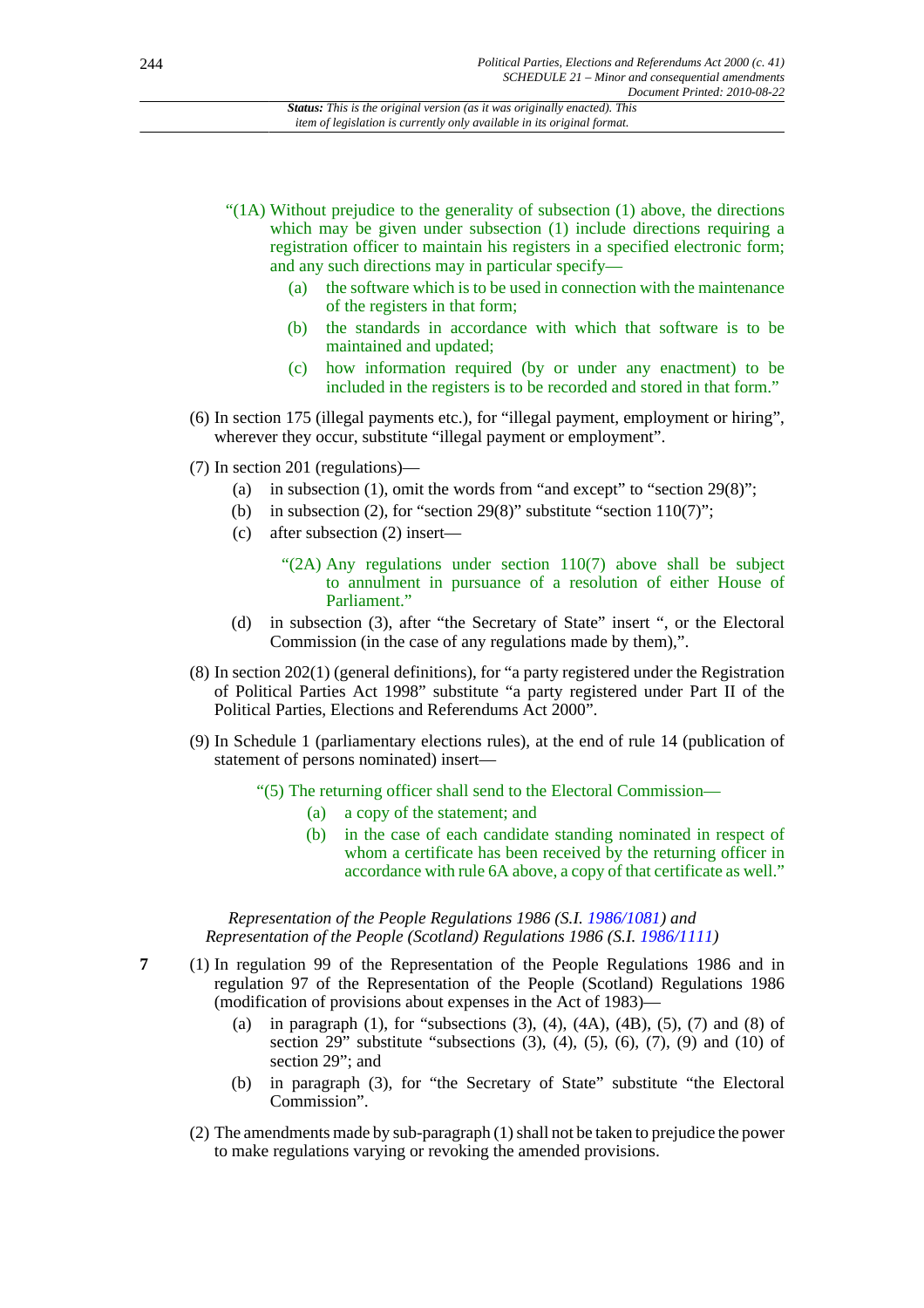#### *Broadcasting Act [1990 \(c. 42\)](http://www.legislation.gov.uk/id/ukpga/1990/42)*

**8** In sections 36(3) and 107(2) of the Broadcasting Act 1990 (party political broadcasts), for "but subject to section 14 of the Registration of Political Parties Act 1998 (prohibition of broadcasts by unregistered parties)" substitute "but subject to section 37 of the Political Parties, Elections and Referendums Act 2000 (prohibition of broadcasts by unregistered parties)".

#### *Local Government Act [1992 \(c. 19\)](http://www.legislation.gov.uk/id/ukpga/1992/19)*

- **9** (1) Section 13 of the Local Government Act 1992 (duty of Local Government Commission for England to conduct reviews) is amended as follows.
	- (2) For subsections (1) and (1A) (duty to conduct reviews when directed to do so) substitute—
		- "(1) The Secretary of State may direct the Local Government Commission to conduct a review of such areas in England as are specified in the direction or are of a description so specified.
		- (1AA) A direction under subsection (1) above shall, in respect of each area to which it relates, specify which of the following kinds of changes, namely—
			- (a) structural changes,
			- (b) boundary changes, and
			- (c) electoral changes,

is or are to be considered in the review of that area.

- (1A) Where the Secretary of State gives a direction under subsection (1) above requiring the Local Government Commission to conduct any review, the Local Government Commission shall conduct the review in accordance with this Part and any directions given under it and, in respect of each of the areas to which the direction relates, recommend in the case of each kind of changes required to be considered in the review of the area either—
	- (a) that the Secretary of State should make such changes of that kind as are specified in the recommendations; or
	- (b) that he should make no changes of that kind."

(3) In subsection (1C) (interpretation of subsections (1A) and (1B))—

- (a) for "subsections (1A) and (1B)" substitute "subsection (1B)"; and
- (b) omit paragraph (b) and the "and" preceding it.

(4) Omit subsections (3) and (4) (timing of periodic reviews).

**10** In section 14(8) of that Act (changes that may be recommended), for "section 13(1) above" substitute "section 13(1A) above".

### *Criminal Justice and Public Order Act [1994 \(c. 33\)](http://www.legislation.gov.uk/id/ukpga/1994/33)*

**11** In section 170 of the Criminal Justice and Public Order Act 1994 (security at party conferences), in subsection (5) for "the Registration of Political Parties Act 1998" substitute "the Political Parties, Elections and Referendums Act 2000".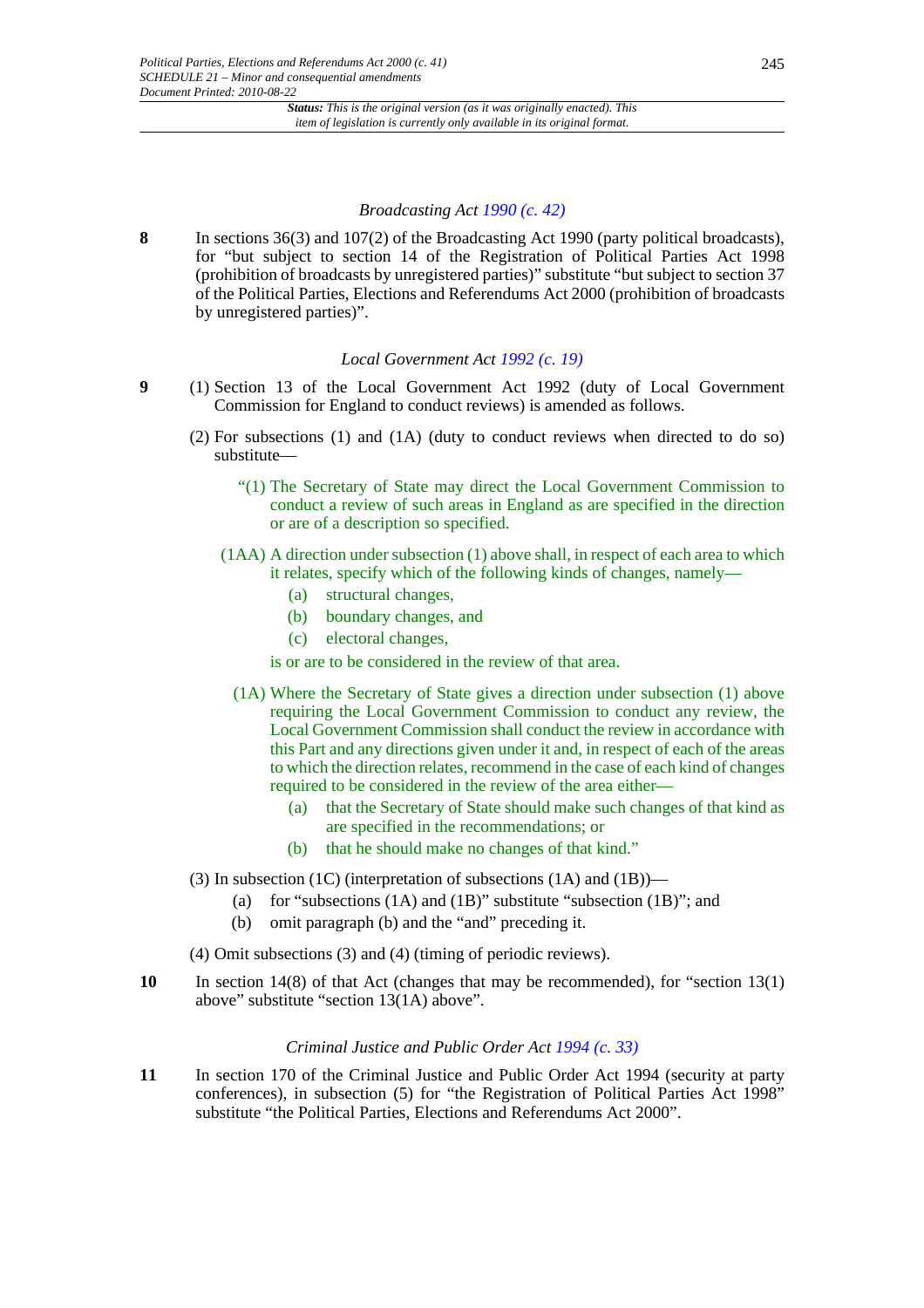*Government of Wales Act [1998 \(c. 38\)](http://www.legislation.gov.uk/id/ukpga/1998/38)*

- **12** (1) The Government of Wales Act 1998 is amended as follows.
	- (2) In section 4(8) (National Assembly for Wales: voting at ordinary elections) for "a party registered under the Registration of Political Parties Act 1998" substitute "a party registered under Part II of the Political Parties, Elections and Referendums Act 2000".
	- $(3)$  In section  $11(2)(c)$  (power to make provision about elections) omit "and registered political parties".
	- (4) After section 34 insert—

#### "**34A Assistance to groups of Assembly members**

- (1) The Assembly may make to (or in respect of) groups of Assembly members such payments as the Assembly from time to time determines for the purpose of assisting Assembly members in the groups to perform their functions as Assembly members.
- (2) A determination under this section may make provision—
	- (a) for ascertaining the groups to which (or in respect of which) payments are to be made,
	- (b) for calculating the amount of any payment to a group,
	- (c) for the conditions subject to which payments are to be made, and
	- (d) for the presiding officer to decide questions arising under the determination about which groups Assembly members belong to.
- (3) A determination under this section may make different provision for different groups.
- (4) The Assembly may not delegate the function of making a determination under this section.
- (5) A determination under this section shall not be made unless a motion to approve it is passed by the Assembly on a vote in which at least two-thirds of the Assembly members voting support the motion.
- (6) The standing orders of the Assembly must include provision for the publication of every determination under this section."

#### *Scotland Act [1998 \(c. 46\)](http://www.legislation.gov.uk/id/ukpga/1998/46)*

- **13** (1) The Scotland Act 1998 is amended as follows.
	- (2) In section 5(9) (candidates at general elections) for "the Registration of Political Parties Act 1998" substitute "Part II of the Political Parties, Elections and Referendums Act 2000".
	- (3) In section 12(2)(c) (power to make provision about elections) omit "and registered political parties".

### *Northern Ireland Act [1998 \(c. 47\)](http://www.legislation.gov.uk/id/ukpga/1998/47)*

**14** (1) The Northern Ireland Act 1998 is amended as follows.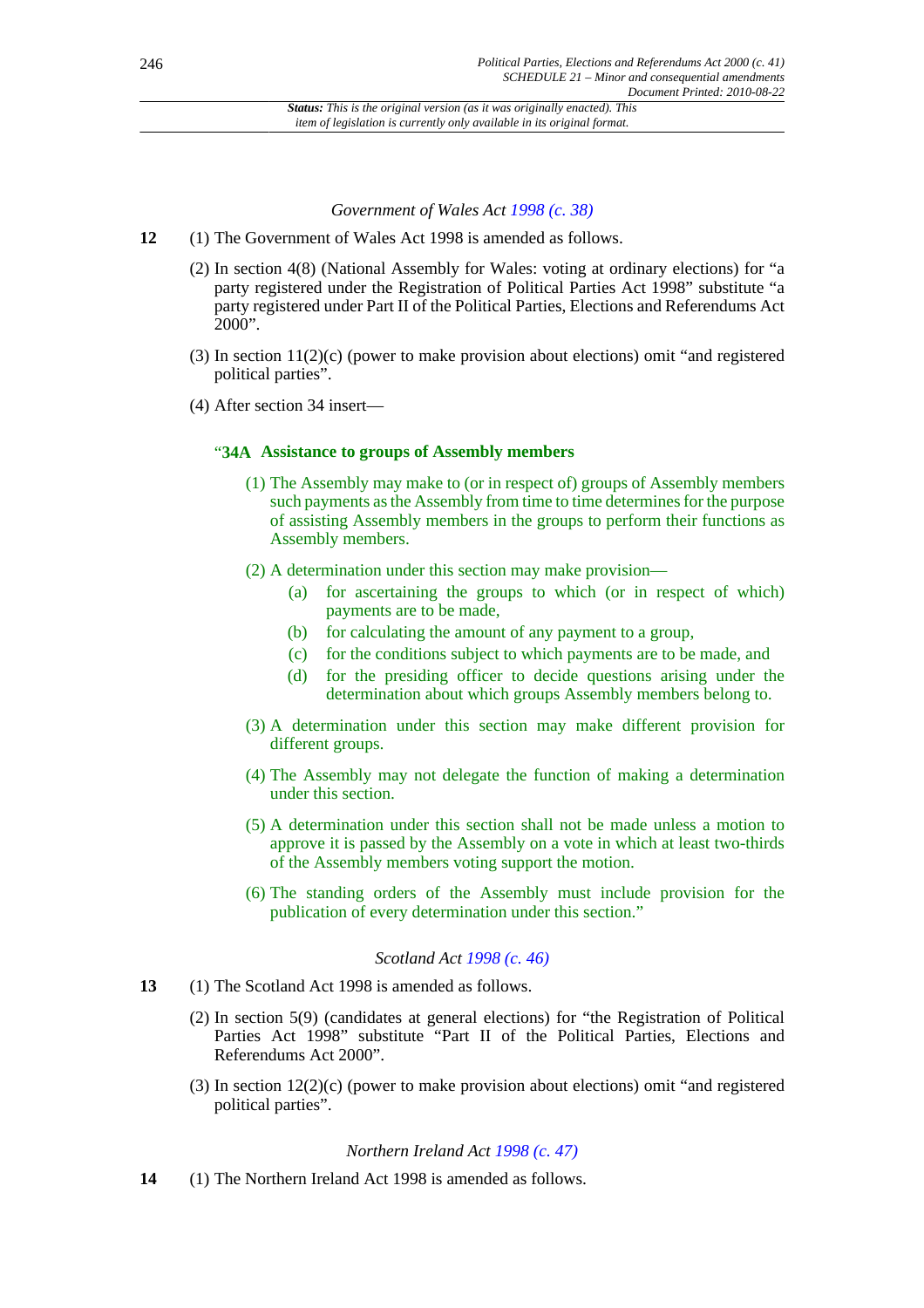- (2) In section 18(13)(a) (Northern Ireland Ministers) for "a party registered under the Registration of Political Parties Act 1998" substitute "a party registered under Part II of the Political Parties, Elections and Referendums Act 2000".
- (3) In Schedule 2 (excepted matters), for paragraph 13 substitute—
	- "13 The subject-matter of the Political Parties, Elections and Referendums Act 2000 with the exception of Part IX (political donations etc. by companies).
		- This paragraph does not include the funding of political parties for the purpose of assisting members of the Northern Ireland Assembly connected with such parties to perform their Assembly duties."

## *Greater London Authority Act [1999 \(c. 29\)](http://www.legislation.gov.uk/id/ukpga/1999/29)*

**15** In section 4(11) of the Greater London Authority Act 1999 (voting at ordinary elections), for "a party registered under the Registration of Political Parties Act 1998" substitute "a party registered under Part II of the Political Parties, Elections and Referendums Act 2000".

### *Representation of the People Act [2000 \(c. 2\)](http://www.legislation.gov.uk/id/ukpga/2000/2)*

- **16** (1) Section 10 of the Representation of the People Act 2000 (pilot schemes) is amended as follows.
	- (2) After subsection (1) insert—
		- "(1A) Subsection (1) applies to proposals falling within that subsection which are submitted by a relevant local authority jointly with the Electoral Commission as if in that subsection—
			- (a) the first reference to any such authority in paragraph (a), and
			- (b) the reference to the authority in paragraph  $(b)(ii)$ ,

were each a reference to the authority and the Commission; and, in a case where any such proposals are not jointly so submitted, the Secretary of State must consult the Commission before making an order under that subsection."

- $(3)$  In subsection  $(5)(a)$ , after "the authority concerned" insert "and to the Electoral Commission".
- (4) In subsection (6), for "the authority concerned" substitute "the Electoral Commission".
- (5) After subsection (6) insert—
	- "(6A) The report shall be prepared by the Electoral Commission in consultation with the authority concerned; and that authority shall provide the Commission with such assistance as they may reasonably require in connection with the preparation of the report (which may, in particular, include the making by the authority of arrangements for ascertaining the views of voters about the operation of the scheme)."
- (6) In subsection (7), after "The report shall" insert ", in particular,".
- (7) For subsection (10) substitute—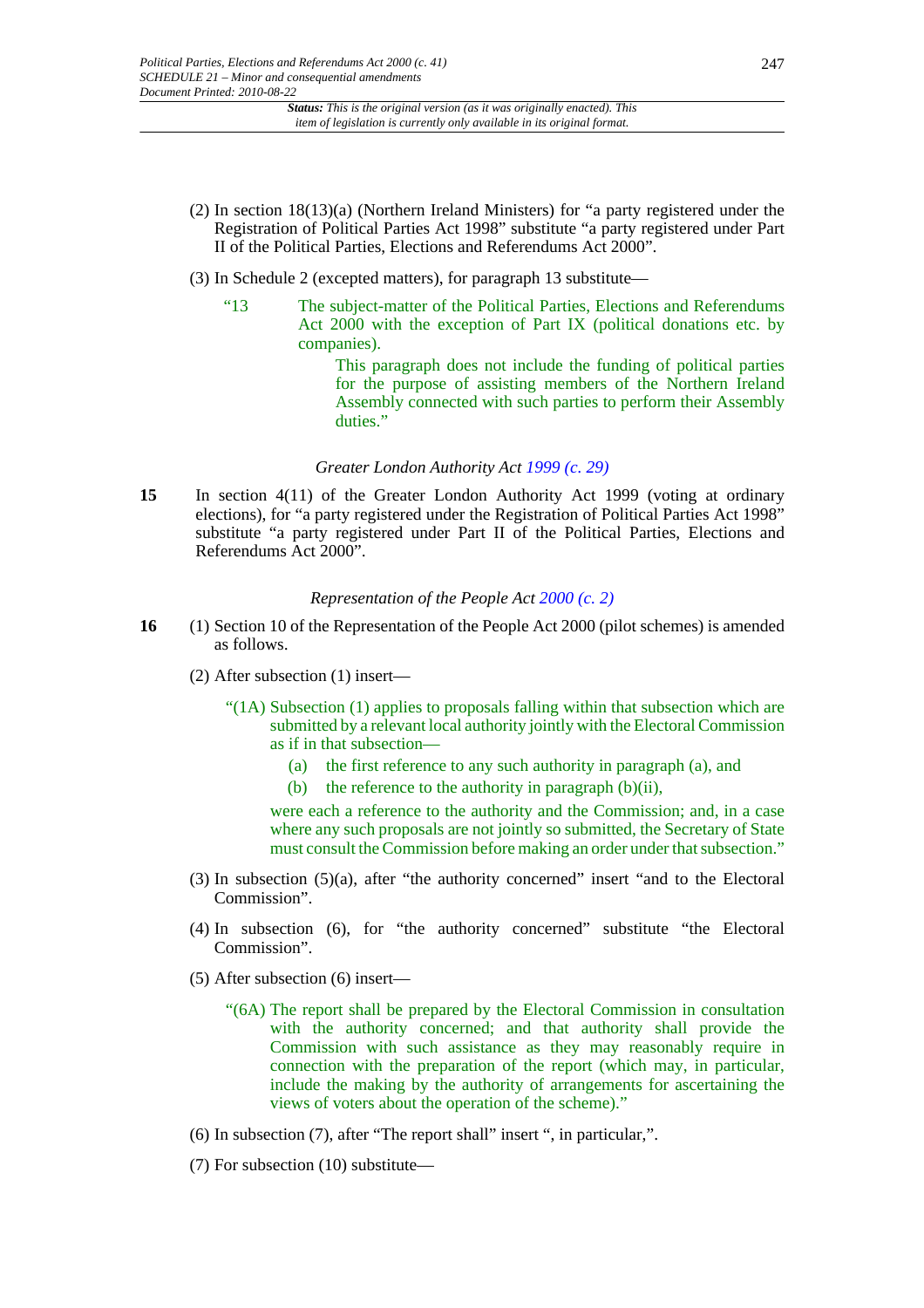- "(10) Once the Electoral Commission have prepared the report, they shall send a copy of the report—
	- (a) to the Secretary of State, and
	- (b) to the authority concerned,

and that authority shall publish the report in their area, in such manner as they think fit, by the end of the period of three months beginning with the date of the declaration of the result of the elections in question."

- **17** (1) Section 11 of that Act (revision of procedures in the light of pilot schemes) is amended as follows.
	- (2) At the end of subsection (1) insert—
		- "The power of the Secretary of State to make such an order shall, however, be exercisable only on a recommendation of the Electoral Commission."
	- (3) In subsection (4), for the words from "the report" onwards substitute "every report under section 10 which relates to a scheme making provision similar to that made by the order."

#### *Local Government Act [2000 \(c. 22\)](http://www.legislation.gov.uk/id/ukpga/2000/22)*

- **18** (1) The Local Government Act 2000 is amended as follows.
	- (2) In section 44 (conduct of elections of elected mayors or elected executive members), after subsection (3) insert—
		- "(3A) Before making any regulations under this section, the Secretary of State shall consult the Electoral Commission.
			- (3B) In addition, the power of the Secretary of State to make regulations under this section so far as relating to matters mentioned in subsection  $(2)(c)$  shall be exercisable only on, and in accordance with, a recommendation of the Electoral Commission, except where the Secretary of State considers that it is expedient to exercise that power in consequence of changes in the value of money."
	- (3) In section 45 (conduct of referendums under the Act), after subsection (8) insert—
		- "(8A) Before making any regulations under this section, the Secretary of State shall consult the Electoral Commission, but this subsection does not apply to—
			- (a) provisions which specify the wording of the question to be asked in a referendum, or
			- (b) provisions for matters mentioned in subsection (8)(c).
		- (8B) No regulations which specify the wording of the question to be asked in a referendum may be made under subsection (5) unless—
			- (a) before laying a draft of the regulations before Parliament in accordance with section 105(6), the Secretary of State consulted the Electoral Commission as to the intelligibility of that question, and
			- (b) when so laying the draft, the Secretary of State also laid before each House a report stating any views as to the intelligibility of that question which were expressed by the Electoral Commission in response to that consultation.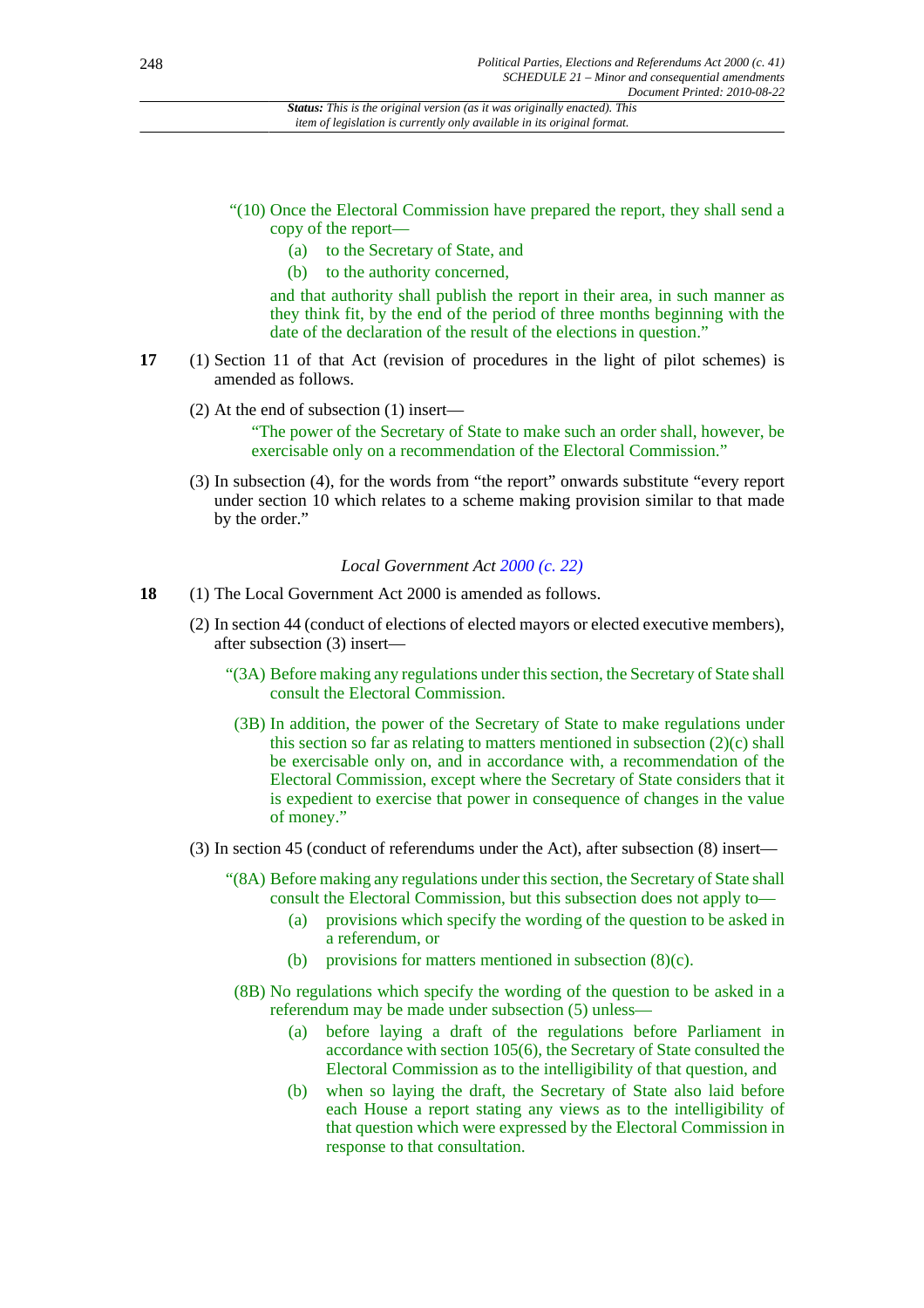- (8C) Where any such regulations specify not only the question to be asked in a referendum but also any statement which is to precede that question on the ballot paper at the referendum, any reference in subsection (8B) to the intelligibility of that question is to be read as a reference to the intelligibility of that question and that statement taken together.
- (8D) No regulations which make provision for the matters mentioned in subsection (8)(c) may be made under subsection (5) unless—
	- (a) before laying a draft of the regulations before Parliament in accordance with section 105(6), the Secretary of State sought, and had regard to, the views of the Electoral Commission as to the provision to be made by the regulations as to those matters, and
	- (b) where the draft regulations laid before Parliament made provision as to those matters otherwise than in accordance with the views of the Electoral Commission, the Secretary of State, when so laying the draft, also laid before each House a statement of his reasons for departing from the views of the Commission."

(4) In section 45(9), after "(8)" insert "to (8C)".

#### SCHEDULE 22 Section 158.

#### REPEALS

| Chapter     | Short title                                             | Extent of repeal                                                                                                                                                                                                                                                                    |
|-------------|---------------------------------------------------------|-------------------------------------------------------------------------------------------------------------------------------------------------------------------------------------------------------------------------------------------------------------------------------------|
| 1975 c. 24. | <b>House of Commons</b><br>Disqualification Act 1975.   | In Part III of Schedule 1, the<br>entry relating to Boundary<br>Commissioners and assistant<br>Commissioners appointed<br>under Schedule 1 to the<br><b>Parliamentary Constituencies</b><br>Act 1986.                                                                               |
| 1975 c. 25. | Northern Ireland Assembly<br>Disqualification Act 1975. | In Part III of Schedule 1, the<br>entry relating to Boundary<br><b>Commissioners and Assistant</b><br><b>Boundary Commissioners</b><br>appointed under Schedule 1<br>to the Parliamentary<br>Constituencies Act 1986.                                                               |
| 1983 c. 2.  | Representation of the People<br>Act 1983.               | Section 72.<br>In section 73, subsection $(4)$ ,<br>and in subsection (6) the<br>words from ", or pays" to "as<br>mentioned above,".<br>Section $75(1B)$ and $(1C)$ .<br>Section $78(6)$ .<br>Section $79(3)$ .<br>In section 81, subsection $(4)$ ,<br>in subsection (7) the words |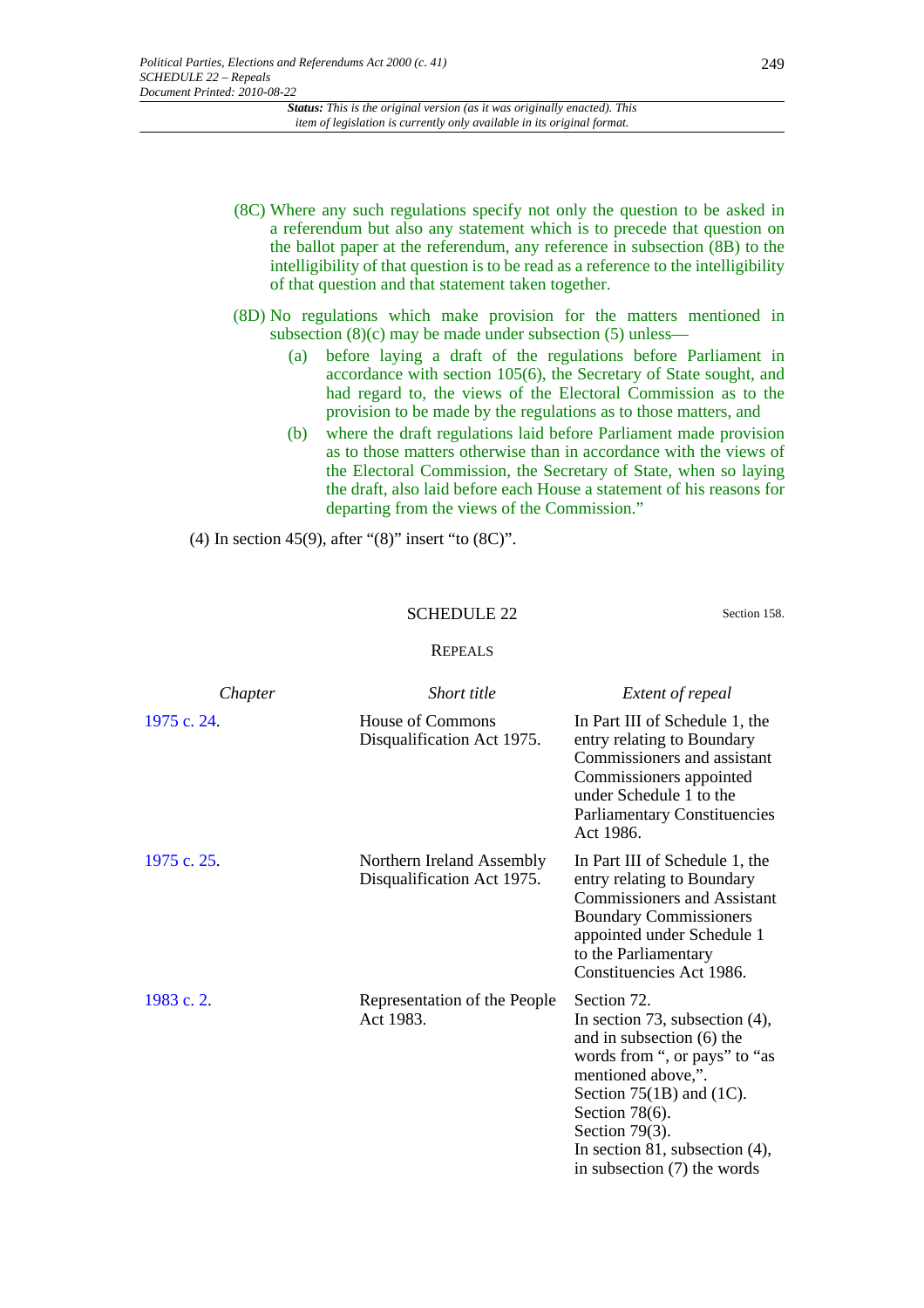| Chapter     | Short title                                      | Extent of repeal                                                                                                                                                                                                                                                                                                                                                                                                                                                                                                                                                                                                                                                                                                                                          |
|-------------|--------------------------------------------------|-----------------------------------------------------------------------------------------------------------------------------------------------------------------------------------------------------------------------------------------------------------------------------------------------------------------------------------------------------------------------------------------------------------------------------------------------------------------------------------------------------------------------------------------------------------------------------------------------------------------------------------------------------------------------------------------------------------------------------------------------------------|
|             |                                                  | from "; and" onwards, and<br>subsection $(11)$ .<br>Section $82(4)$ .<br>Section $86(9)$ .<br>Sections 101 to 105.<br>Section $106(8)$ .<br>Section 108.<br>Section $122(8)$ .<br>In section $138(1)$ , the words<br>from ", a copy of which"<br>onwards.<br>Sections 148 to 153.<br>Section 157(5).<br>Section $159(2)$ .<br>Section $167(4)$ .<br>Section 174(6).<br>In section $201(1)$ , the<br>words from "and except" to<br>"section $29(8)$ ".<br>In Schedule 1, in rule $30(5)$ ,<br>the words from the beginning<br>to "agents, and".<br>In Schedule 3-<br>(a) the form of return, and<br>$(b)$ in the form of<br>declarations, the<br>words in paragraph<br>3 "in relation to my<br>[the candidate's]<br>personal expenses" and<br>paragraph 4. |
| 1985 c. 50. | Representation of the People<br>Act 1985.        | Section $14(3)$ to $(5)$ .<br>In Schedule 3, paragraphs 6<br>and $7$ .<br>In Schedule 4, paragraph 35.                                                                                                                                                                                                                                                                                                                                                                                                                                                                                                                                                                                                                                                    |
| 1986 c. 56. | <b>Parliamentary Constituencies</b><br>Act 1986. | Section 2.<br>Section $4(2)$ .<br>Schedule 1.<br>In Schedule 2, in paragraph 8,<br>the words "for which there is<br>a Boundary Commission".                                                                                                                                                                                                                                                                                                                                                                                                                                                                                                                                                                                                               |
| 1989 c. 28. | Representation of the People<br>Act 1989.        | Section $6(1)(b)$ and $(2)$ .                                                                                                                                                                                                                                                                                                                                                                                                                                                                                                                                                                                                                                                                                                                             |
| 1991 c. 11. | Representation of the People<br>Act 1991.        | The whole Act.                                                                                                                                                                                                                                                                                                                                                                                                                                                                                                                                                                                                                                                                                                                                            |
| 1992 c. 19. | Local Government Act 1992.                       | In section $13(1C)$ ,<br>paragraph (b) and the "and"<br>preceding it.<br>Section 13 $(3)$ and $(4)$ .                                                                                                                                                                                                                                                                                                                                                                                                                                                                                                                                                                                                                                                     |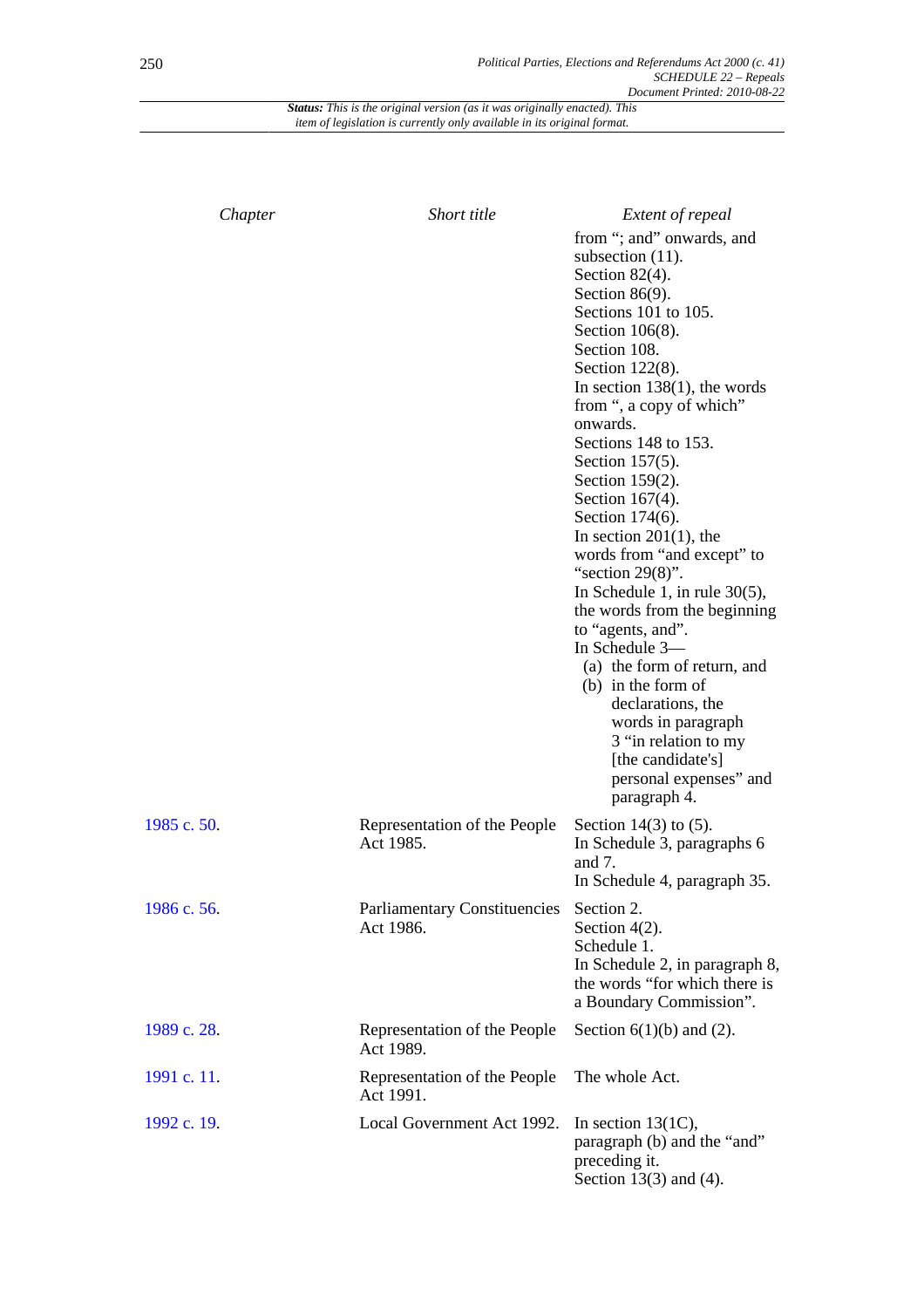| Chapter        | Short title                                           | <b>Extent of repeal</b>                                                      |
|----------------|-------------------------------------------------------|------------------------------------------------------------------------------|
| 1992 c. 55.    | <b>Boundary Commissions Act</b><br>1992.              | Section 1.<br>Section $2(1)$ to $(3)$ .<br>Section $3(2)$ and $(3)$ .        |
| 1996 c. $55$ . | Broadcasting Act 1996.                                | In Schedule 10, paragraph 29,<br>and in paragraph 30 "or 29".                |
| 1998 c. 38.    | Government of Wales Act<br>1998.                      | In section $11(2)(c)$ , the words<br>"and registered political"<br>parties". |
| 1998 c. 46.    | Scotland Act 1998.                                    | In section $12(2)(c)$ , the words<br>"and registered political<br>parties".  |
| 1998 c. 48.    | <b>Registration of Political</b><br>Parties Act 1998. | The whole Act, except for<br>sections 13, 15, 24 and 26<br>and Schedule 2.   |
| 1999 c. 29.    | Greater London Authority<br>Act 1999.                 | In Schedule 3, paragraphs 16,<br>19(4), 21, 24(5), 28, 31 and<br>35.         |
| 2000 c. 2.     | Representation of the People<br>Act 2000.             | In Schedule 6, paragraph 4.                                                  |

## SCHEDULE 23 Section 163.

TRANSITIONAL PROVISIONS

## **PART I**

## TRANSFER OF REGISTRATION OF EXISTING REGISTERED PARTIES

#### *Interpretation of Part I*

**1** In this Part of this Schedule—

"the 1998 Act" means the Registration of Political Parties Act 1998;

"the appointed day" means the appointed day for the purposes of Part II of this Act;

"the compliance period" means the period of six weeks beginning with the initial date;

"emblem", in relation to a party, means an emblem to be used by the party on ballot papers;

"the initial date" means the date falling 14 days after the day on which this Act is passed;

"the new registers" means the Great Britain register and the Northern Ireland register.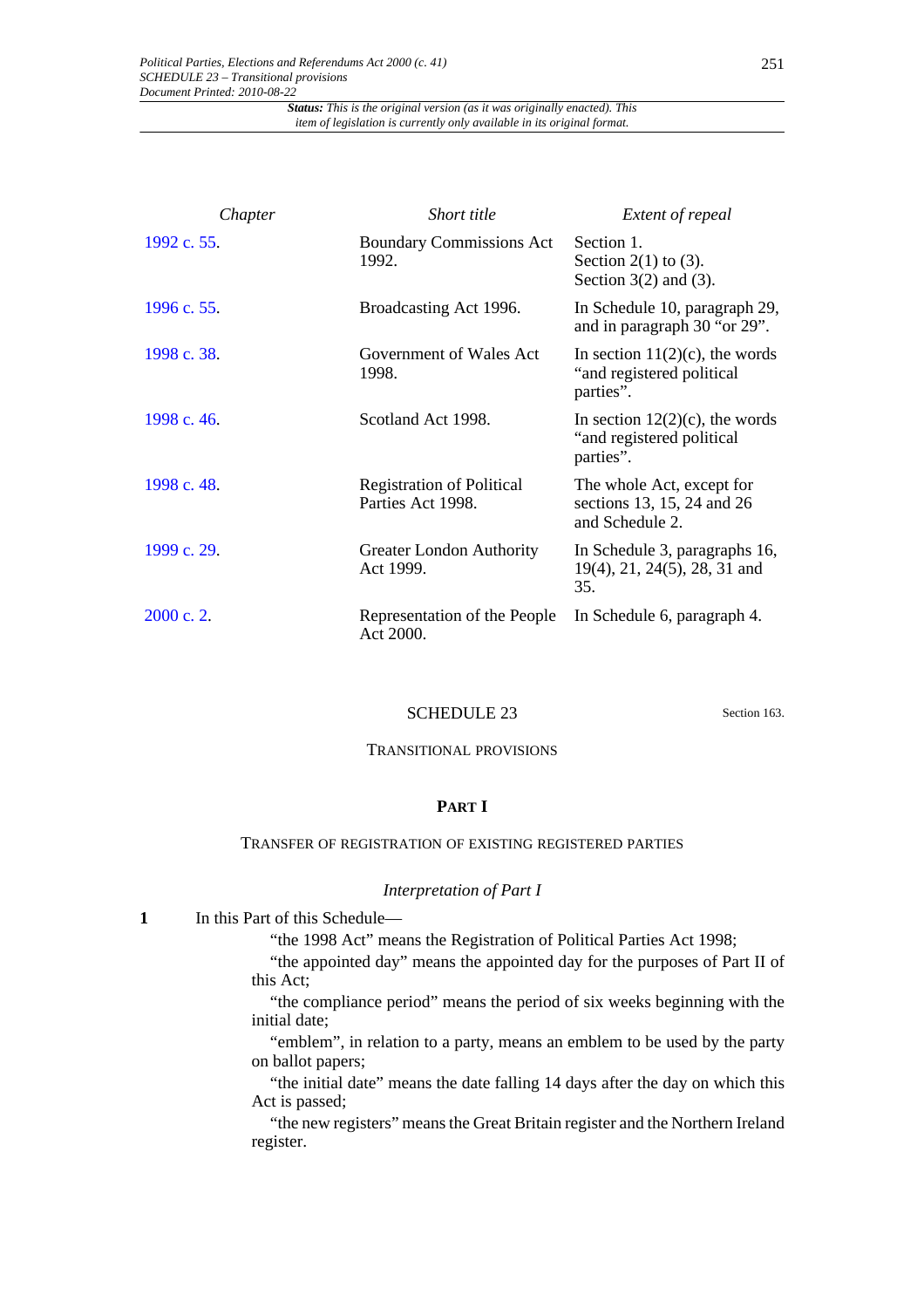### *Declaration for purposes of section 28*

- **2** (1) This paragraph applies to any party registered under the 1998 Act on the initial date.
	- (2) Subject to sub-paragraph (7), the party must within the compliance period send to the Commission a declaration falling within section 28(2).
	- (3) In connection with any such declaration, any reference in section 28(2) or (3) to a party's applying to be registered shall have effect in relation to the party making the declaration as a reference to its seeking to be registered under Part II of this Act in accordance with paragraph 4(2).
	- (4) Where the party sends the Commission a declaration falling within section  $28(2)(a)$ , the party must at the same time send to them, with a view to the registration in the Northern Ireland register of a separate Northern Ireland party—
		- (a) such information as would, by virtue of Schedule 1 to the 1998 Act, be required to be provided in connection with an application by the Northern Ireland party to be registered under that Act;
		- (b) a notification as to whether the party wishes to be registered in the Northern Ireland register under its existing registered name or under that name with an addition permitted by sub-paragraph (5); and
		- (c) a notification as to whether the party wishes—
			- (i) any emblem or emblems already registered in respect of it under the 1998 Act to be registered in respect of the Northern Ireland party in that register,
			- (ii) any emblem or emblems not so registered under the 1998 Act, but shown in the notification, to be registered in respect of the Northern Ireland party in that register (whether in addition to any emblem or emblems falling within sub-paragraph (i) or otherwise).
	- (5) For the purposes of sub-paragraph (4)(b) any one of the following, namely "Northern Ireland", "Northern Irish", "Ulster", "Ireland" or "Irish" may be added to a party's existing registered name, at such point as the party may specify in its notification.
	- (6) For the purposes of sub-paragraph  $(4)(c)$  the total number of emblems whose registration may be sought in a notification under that provision is three.
	- (7) If the party within the compliance period sends to the Commission a declaration that the party does not intend to contest any relevant election on or after the appointed day—
		- (a) nothing in sub-paragraphs (2) to (6) or in paragraphs 3 to 5 shall have effect in relation to the party; and
		- (b) the party's registration under the 1998 Act shall terminate on the appointed day.
	- (8) References to a party of any description in paragraph 3(1), 4(1) or 5(1) accordingly do not include a party falling within sub-paragraph (7).

### *Draft scheme for purposes of section 26*

- **3** (1) This paragraph applies to any party registered under the 1998 Act on the initial date.
	- (2) The party must within the compliance period send to the Commission—
		- (a) a copy of the party's constitution (within the meaning of section 26); and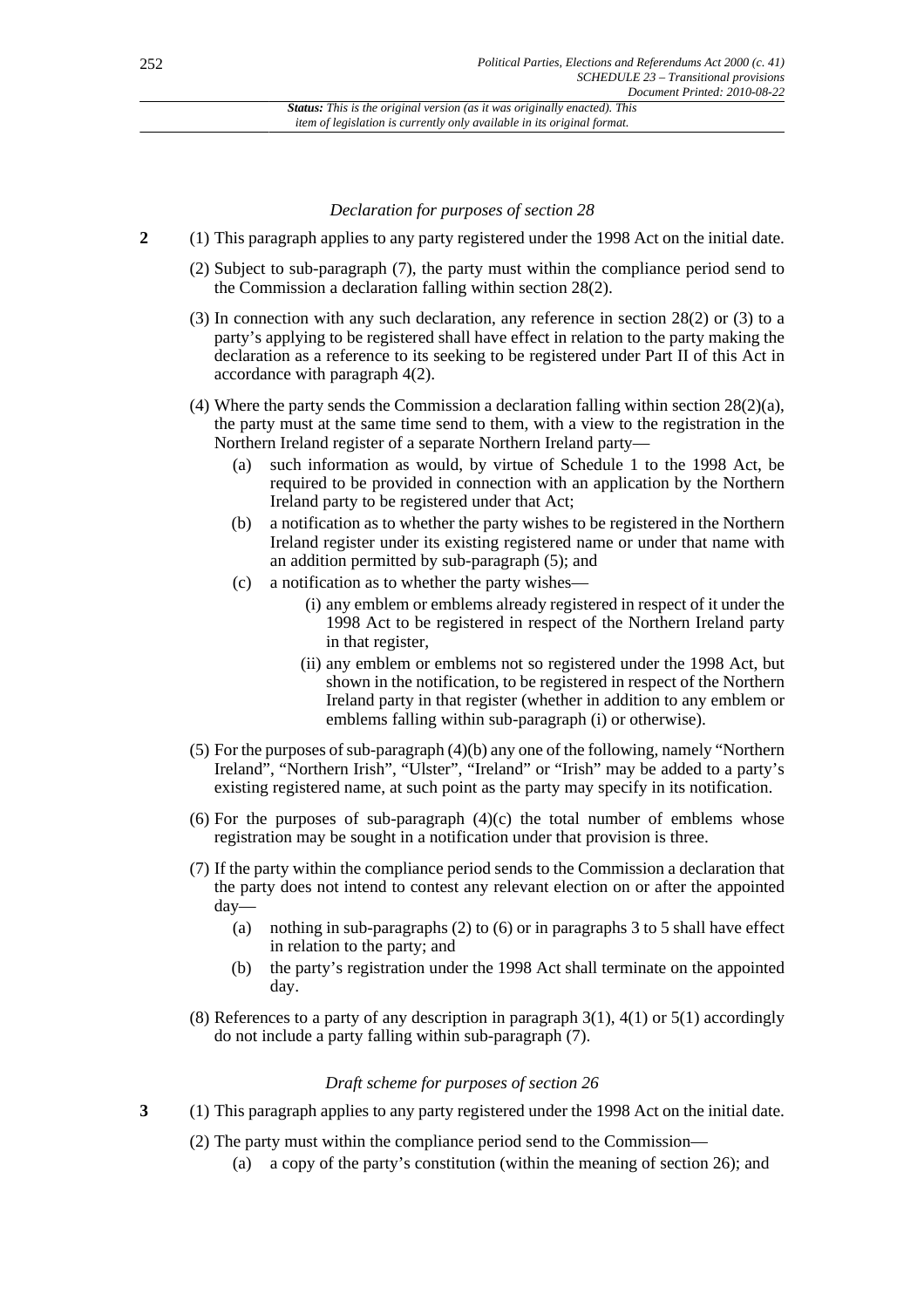(b) a draft of the scheme which the party proposes to adopt for the purposes of section 26 if approved by the Commission under that section;

and subsections (2) to (6) of that section shall apply in connection with any such scheme and its approval by the Commission.

- (3) The party must also within the compliance period give a notification to the Commission under this sub-paragraph.
- (4) A notification under sub-paragraph (3) must—
	- (a) give the name and home address—
		- (i) of a person to be registered under Part II of this Act as the party's treasurer; and
		- (ii) (if the party is seeking to be so registered as a party with a campaigns officer) of a person to be registered as that officer; and
	- (b) be signed by the person registered under the 1998 Act as leader or nominating officer of the party and by the proposed registered treasurer mentioned in paragraph (a) and (if paragraph (a)(ii) applies) by the proposed campaigns officer.
- (5) Where the party would on registration under Part II of this Act be a party with accounting units, a notification under sub-paragraph (3) must also give in relation to each accounting unit—
	- (a) the name of the accounting unit and of its treasurer and of an officer of the unit to be registered for the purposes of section 27(3), and
	- (b) the address of its headquarters or, if it has no headquarters, an address to which communications to the accounting unit may be sent.
- (6) A notification under sub-paragraph (3) may be signed by the same person in his capacity as registered leader or nominating officer and in his capacity as proposed registered treasurer, but in that case it must be apparent from the notification that he is signing it in both of those capacities.
- (7) Where the party sends the Commission a declaration falling within section 28(2)(a), the provisions of sub-paragraphs (2) to (6) shall be read as applying separately in relation to—
	- (a) the party to be registered in the Great Britain register, and
	- (b) the party to be registered in the Northern Ireland register.

# *Registration under Part II of this Act as from appointed day*

- **4** (1) This paragraph applies where a party registered under the 1998 Act has complied with the provisions of paragraphs 2 and 3 so far as applicable to the party.
	- (2) The Commission shall secure that, as from the appointed day, one (or each) of the new registers contains such entry in respect of the party (or the two parties mentioned in paragraph 3(7)) as the Commission consider appropriate to reflect—
		- (a) the party's existing entry in the register maintained under the 1998 Act and the date when the party was first registered under that Act;
		- (b) the declaration sent to the Commission by the party in pursuance of paragraph 2(2);
		- (c) any information or notification sent to them in pursuance of paragraph 2(4); and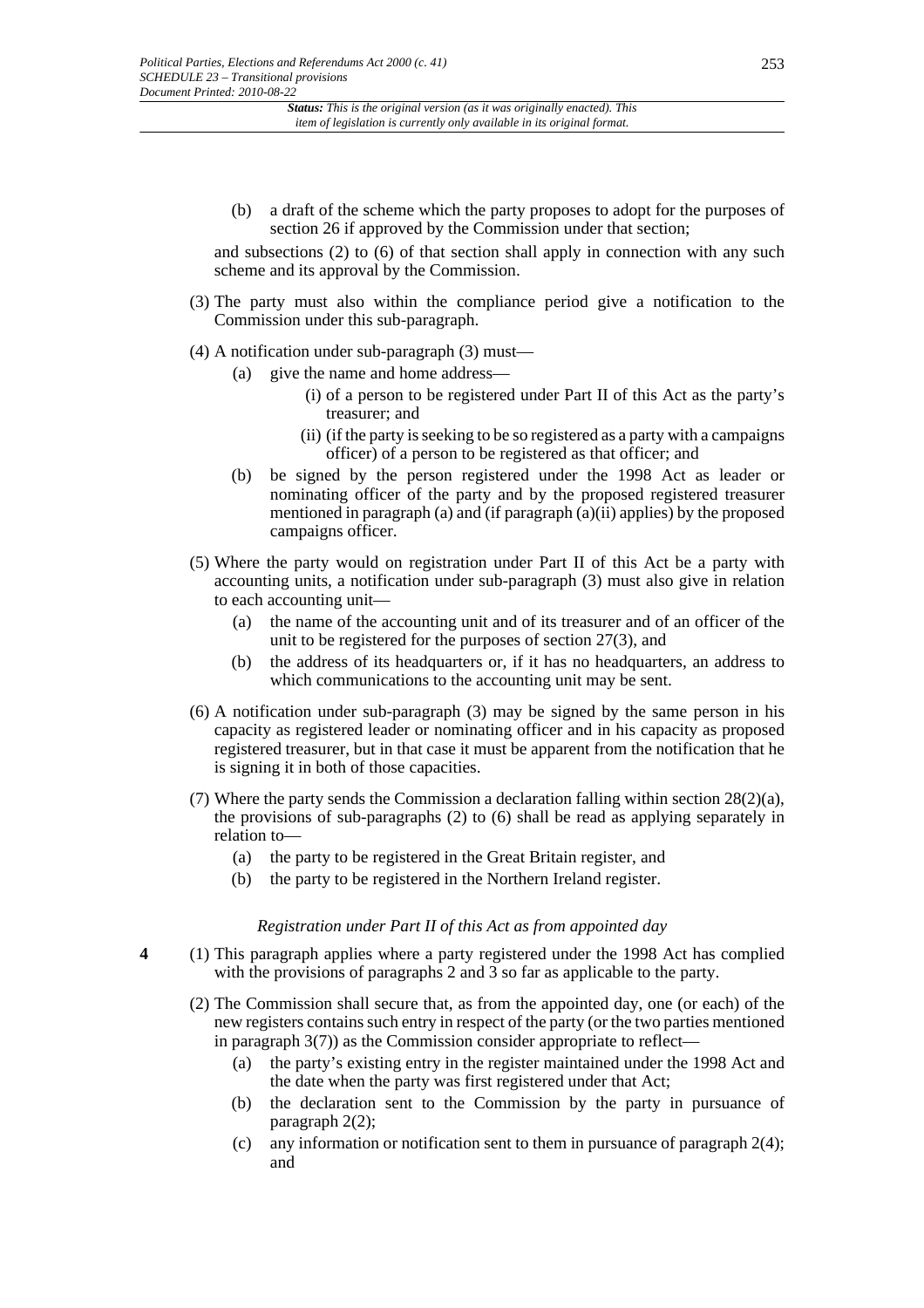- (d) the notification given to them in pursuance of paragraph 3(3).
- (3) In connection with the registration in the Northern Ireland register (in accordance with sub-paragraph (2)) of any emblem shown in a notification by a party in pursuance of paragraph  $2(4)(c)(ii)$ —
	- (a) section 29(2) shall apply (with any necessary modifications) as it applies in connection with the registration of any emblem in pursuance of a request under section 29, but
	- (b) for this purpose any emblem which on the initial date is registered under the 1998 Act in respect of any other party (except one falling within paragraph 2(7)) shall be treated as if it were already registered in the Northern Ireland register.
- (4) As from the appointed day the draft scheme sent to the Commission in pursuance of paragraph 3(2) shall be treated for the purposes of this Act as if it were a scheme approved by the Commission and adopted by the party under section 26 until—
	- (a) such time as the scheme, or any revised scheme submitted under subsection (6) of that section, is in fact approved by the Commission under that section, or
	- (b) the end of the period of nine months beginning immediately after the end of the compliance period (or such longer period as the Commission may determine in relation to the party),

whichever is the earlier.

- (5) If the draft scheme, or any such revised scheme, has not been so approved by the end of the period which applies for the purposes of sub-paragraph  $(4)(b)$ —
	- (a) the Commission shall forthwith send the party a copy of the scheme incorporating such modifications as the Commission consider appropriate; and
	- (b) the scheme, as so modified, shall be treated for the purposes of this Act as if it had been approved by the Commission, and adopted by the party, under section 26.
- $(6)$  Section 30(1)(e) shall apply in relation to a party registered in accordance with subparagraph (2) as if the reference to the time when the party applied for registration were a reference to the appointed day.

# *Failure to comply with paragraph 2 or 3*

- **5** (1) This paragraph applies where a party registered under the 1998 Act on the initial date fails to send or give to the Commission by the end of the compliance period one or more of the following things, namely—
	- (a) any declaration required under paragraph 2(2);
	- (b) any information or notification required under paragraph 2(4);
	- (c) any document required under paragraph 3(2);
	- (d) any notification required under paragraph 3(3).
	- (2) In this paragraph—
		- (a) "the outstanding material" means the thing or things which as mentioned in sub-paragraph (1) was or were not sent or given to the Commission by the end of the compliance period;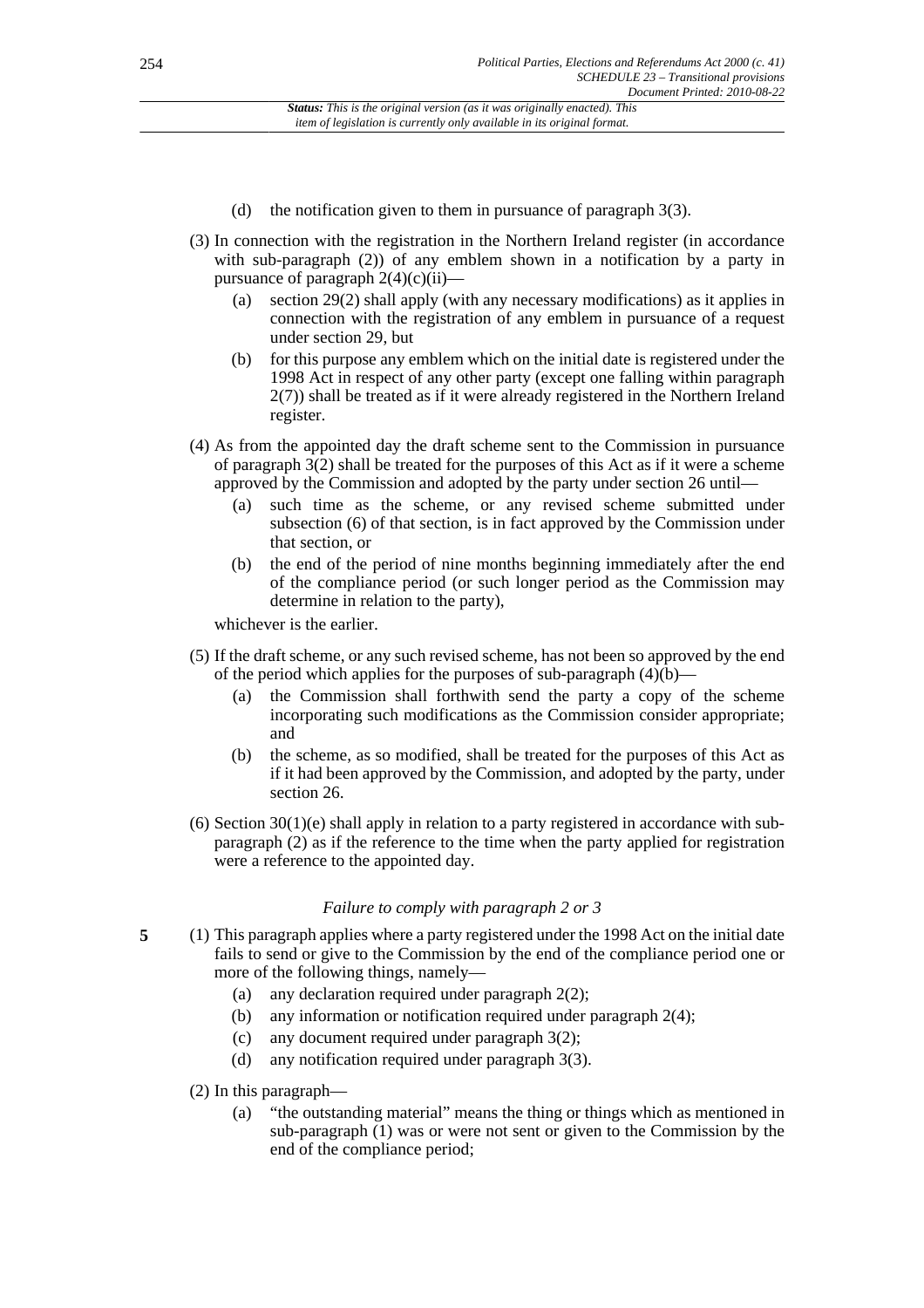- (b) "the transitional period" means the period of three months beginning immediately after the end of the compliance period;
- (c) "the protected period" means the period beginning with the appointed day and ending—
	- (i) at the end of the transitional period, or
	- (ii) in a case where sub-paragraph (4) applies, on the date determined by the Commission under that sub-paragraph.
- (3) During so much of the transitional period as falls before the appointed day, the party shall be treated for all purposes relating to elections or referendums as if it were not registered under the 1998 Act; and on that day the party's registration under that Act shall terminate without being replaced by any such registration under Part II of this Act as is mentioned in paragraph 4(2).
- (4) However, if the Commission receive the outstanding material before the end of the transitional period, paragraph 4(2) shall have effect so as to require the Commission to secure that any such entry as is mentioned in that provision is made in one (or each) of the new registers with effect from such date (not earlier than the appointed day) as they may determine.
- (5) During the protected period sections 28(4) and 29(2) shall have effect as if—
	- (a) the name of the party registered under the 1998 Act on the initial date and any emblems so registered in respect of it were registered in respect of the party in each of the new registers, and
	- (b) any such registration in the Great Britain register was in respect of each of England, Scotland and Wales.
- (6) In a case where sub-paragraph (4) applies—
	- (a) section 26(5) and (6) shall apply in connection with the approval of the party's draft scheme by the Commission; and
	- (b) paragraph 4(4) and (5) above shall also so apply, except that in paragraph 4(4)(b) the reference to nine months beginning immediately after the end of the compliance period shall be read as a reference to six months beginning immediately after the end of the protected period.

### *Exercise of functions by person appointed as Commission's chief executive*

**6** In relation to any time when the functions of the Commission with respect to the receipt of documents or information falling to be sent or given to the Commission under this Schedule are being exercised by a person appointed as the Commission's chief executive under paragraph 11(9) of Schedule 1, references in this Schedule to the Commission, in the context of the sending or giving of such documents or information to them, shall be construed as references to the person so appointed.

# *Termination of registration functions of registrar of companies*

- **7** (1) The registration functions of the registrar under the 1998 Act shall terminate on the initial date.
	- (2) Accordingly, as from that date, the registrar shall not—
		- (a) make any new entry in his register, or
		- (b) alter or remove any entry already contained in his register,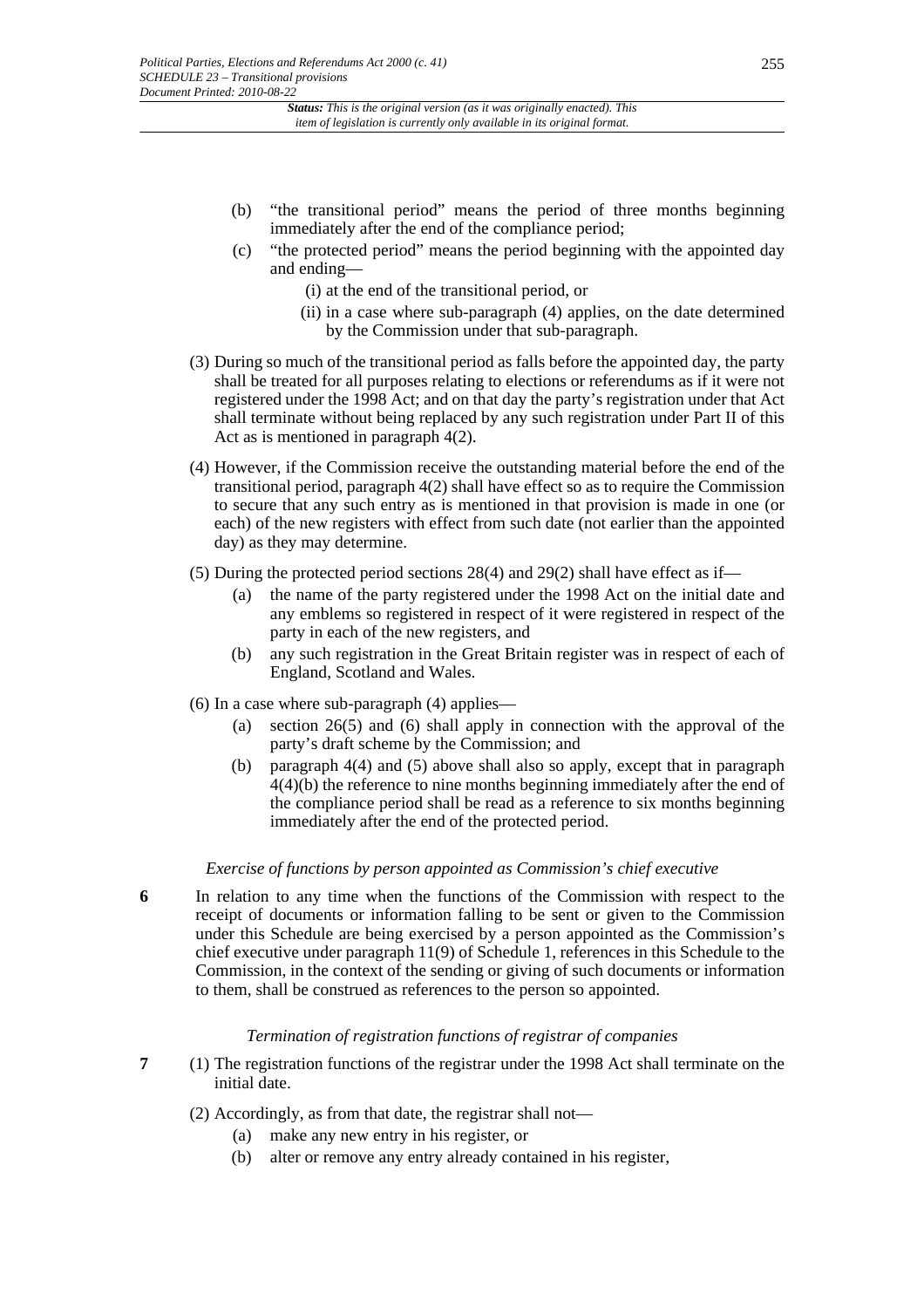and no application or notice may be made or given to him under any provision of that Act.

- (3) Where an application has been made to the registrar under any such provision before the initial date and the application has not been determined by that date, the registrar shall not take any steps (or, as the case may be, any further steps) on or after that date to deal with the application.
- (4) Nothing in section 7 of the 1998 Act shall apply at any time on or after the initial date in relation to a party registered under that Act; and in particular a party's registration under that Act shall not lapse at any such time by virtue of that section.
- (5) The registrar shall provide the Commission with such information and assistance as they reasonably require for the purpose of discharging their duty under paragraph 4(2); and where any information relating to a party registered under the 1998 Act—
	- (a) is held by the registrar in connection with the registration of the party under that Act, but
	- (b) is not contained in the party's entry in his register,

the registrar shall provide the Commission with that information in order that it may be held by them, as from the appointed day, in connection with the registration of the party in one or other of the new registers.

(6) In this paragraph "the registrar" means the registrar of companies (within the meaning of Part II of this Act), and any reference to "his" register is a reference to the register maintained by the registrar under the 1998 Act.

# **PART II**

### OTHER TRANSITIONAL PROVISIONS

### *Appointment of Electoral Commissioners*

- **8** For the purposes of section 3(2)—
	- (a) any agreement to a proposed motion for an Address under section 3(1) which has been signified by the Speaker of the House of Commons before the day on which this Act is passed shall be as effective as if signified on or after that day; and
	- (b) any consultation with respect to such a motion which has been carried out before that day with such a person as is mentioned in section 3(2)(b) shall be as effective as if carried out on or after that day.

### *Orders specifying organisations which are not to count as accounting units*

**9** The requirement in section 26(8)(c) for any order under that provision to be made on the recommendation of the Commission shall not apply in relation to any such order which is made before the end of the period of three months beginning with the day on which this Act is passed.

### *Orders prohibiting use of certain words in parties' registered names*

**10** The requirement in section 28(4)(f) for any order under that provision to be made after consultation with the Commission shall not apply in relation to any such order which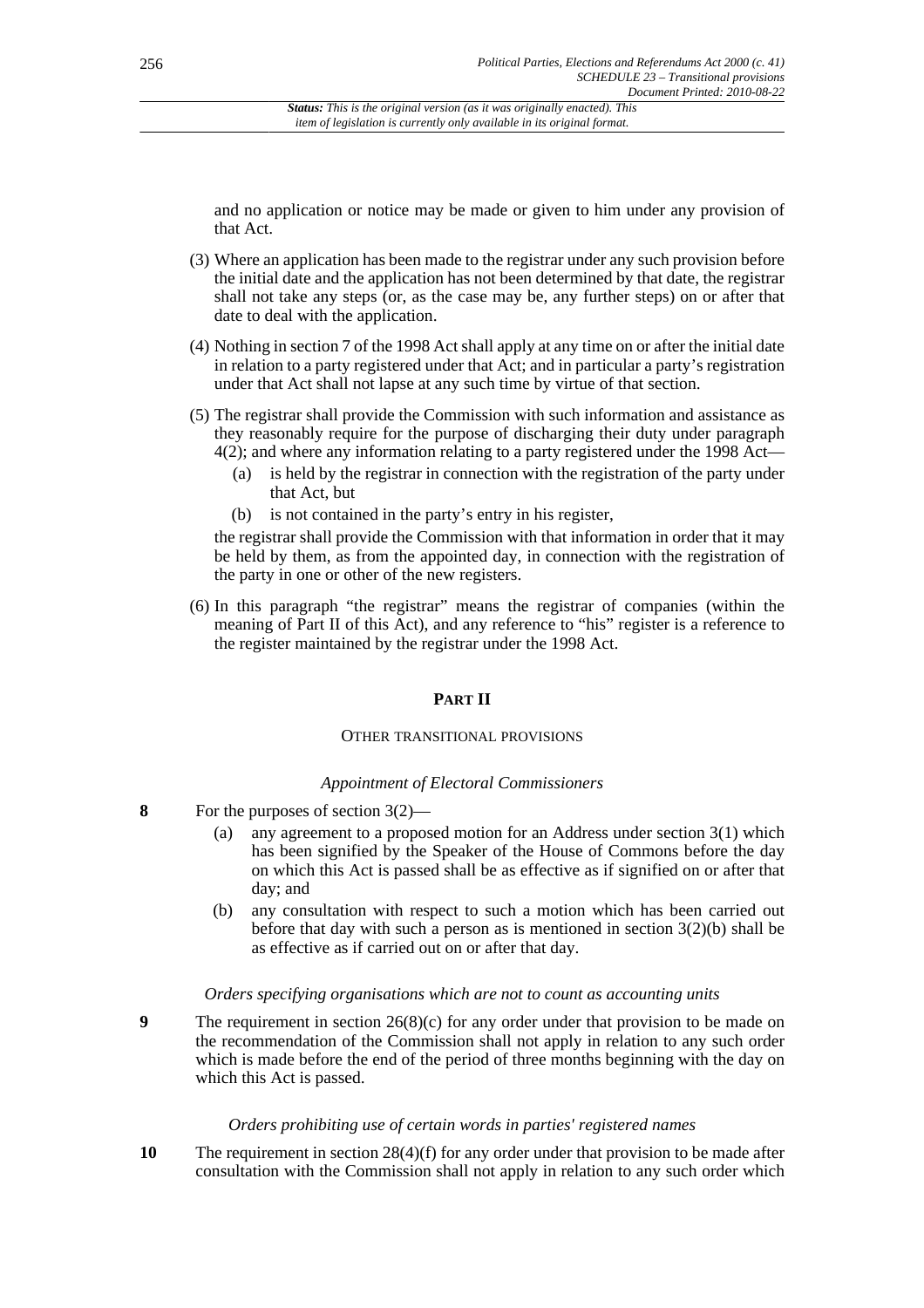is made before the end of the period of three months beginning with the day on which this Act is passed.

### *Confirmation of registered particulars*

**11** (1) This paragraph applies to a party which is registered under Part II of this Act at the end of the period of nine months beginning with the appointed day.

(2) The treasurer of the party shall deliver to the Commission a notification which—

- (a) complies with the requirements of section  $32(2)$  and (3) (as modified by subparagraphs  $(3)$  and  $(4)$ ), and
- (b) is accompanied by any fee prescribed by order made by the Secretary of State,

within the period beginning one month before and ending three months after the first anniversary of the appointed day.

- (3) In the application of section  $32(2)(a)$  in accordance with sub-paragraph (2), the reference to the relevant time shall be read as a reference to the time when the party applied for registration or, in the case of a party registered by virtue of paragraph 4(2), the appointed day.
- (4) In the application of section  $32(3)$  in accordance with sub-paragraph (2), the reference to the relevant time shall be read as a reference to the time when the party applied for registration or, in the case of a party registered by virtue of paragraph 4(2), the time when the documents required under paragraph 3(2) were sent to the Commission.
- (5) If the notification required by virtue of sub-paragraph (2) is not delivered before the end of the period mentioned in that sub-paragraph, the person who was the treasurer of the party immediately before the end of that period shall be guilty of an offence and shall be liable to the same punishment as if he were guilty of an offence under section  $47(1)(b)$ .
- (6) It is a defence for a person charged with an offence under sub-paragraph (5) to prove that he took all reasonable steps, and exercised all due diligence, to ensure that the notification required by virtue of sub-paragraph (2) would be delivered before the end of the period mentioned in that sub-paragraph.
- (7) Any notification delivered under sub-paragraph (2) shall be treated, for the purposes of section 32(4)(b), as a notification given under section 32.
- (8) In this paragraph "the appointed day" means the appointed day for the purposes of Part II of this Act.

#### *Control of political donations by companies*

- **12** (1) The provisions of Part XA of the Companies Act 1985 inserted by section 139(1) of this Act shall not apply to a company (within the meaning of that Act) in relation to any time falling before the relevant date for the company.
	- (2) For the purposes of this paragraph the relevant date for a company is—
		- (a) if an annual general meeting of the company is held within the first commencement year, the date of that meeting; and
		- (b) otherwise, the date immediately following the end of that year.